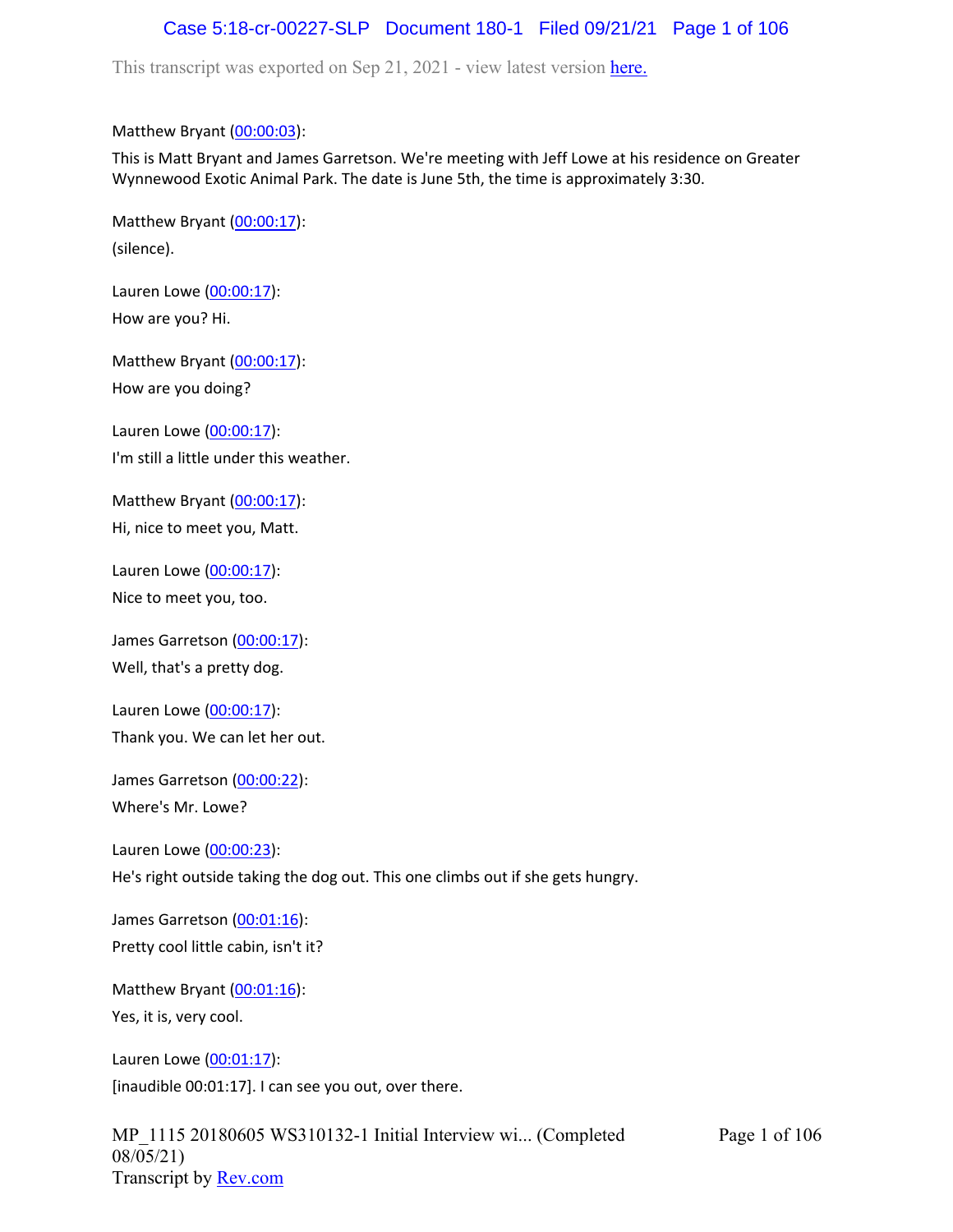# Case 5:18-cr-00227-SLP Document 180-1 Filed 09/21/21 Page 2 of 106

This transcript was exported on Sep 21, 2021 - view latest version [here.](https://www.rev.com/transcript-editor/Edit?token=amZQ9HHFTut_NOLFoO1lSR86cptioQiBp-VVq9f_BePwrTlAl64zFPqcRkwVvmM6GaAv4S7BniclRE4xdf7JBzULLcE&loadFrom=DocumentHeaderDeepLink)

James Garretson ([00:01:17\)](https://www.rev.com/transcript-editor/Edit?token=VQliyLWP_nqlR9DQCKnMfI-60-b7bc4zTcfEydyl0qRbydO15fKX6S6oBiYfgu355ce9G1Ms9VOx9u-6uJaam5-tAm8&loadFrom=DocumentDeeplink&ts=77): That is cool.

Lauren Lowe ([00:01:17](https://www.rev.com/transcript-editor/Edit?token=UV3i_0nS1F61p25HZsgpjPkYITjbWZUvhGyo7-cXogwdV0HMIIioP5H0kt9m9MT3xoI5se2Lo2QHXDkNvjS_WF2wkBQ&loadFrom=DocumentDeeplink&ts=77)): Oh yeah, that's my baby porcupine.

James Garretson ([00:01:17\)](https://www.rev.com/transcript-editor/Edit?token=yM_IHRzGjavDXulQd99kZhpa9__3kNatRIpUqk_JpoJplHpFtaRwlc9-xrFmzj0MNAGfFpchFbC7AlOWqjNbefu4BoE&loadFrom=DocumentDeeplink&ts=77): Can you pick him up?

Lauren Lowe ([00:01:34](https://www.rev.com/transcript-editor/Edit?token=6rMB5H1XQrGPT6Ynt9g6Z1F8nuNtTrprf76vmNvsieh_rjvmcvVZYZE8HXEyWbjaj8xxUeJUt2CxXPCzSYEsVKC8EVI&loadFrom=DocumentDeeplink&ts=94.14)): Yeah, I'll pick her up. She's so cool.

James Garretson ([00:01:42\)](https://www.rev.com/transcript-editor/Edit?token=NpFbz-uSKGKobej3wUCKiyQfIBbbSXDEMvftb7QPzkB1-_v2glEyzOcOqthqm4CePUgy88njqoj819R1vZv7Tb2RaVo&loadFrom=DocumentDeeplink&ts=102.03): That is cool. Isn't that real sharp?

Lauren Lowe ([00:01:48](https://www.rev.com/transcript-editor/Edit?token=Oa2oUd3Kg-O8guH9mS2BJuGV3KhCXz14XlZ84oRM1TO3DEjlqkIoco85Osv0VmPJuCcT_PQznVYjGtqOBDiivrH9fbo&loadFrom=DocumentDeeplink&ts=108.46)): Oh yeah, they're sharp.

James Garretson ([00:01:50\)](https://www.rev.com/transcript-editor/Edit?token=8JxTa9yqg2nctsnYdViHfmRdVeEbWKrMhR_Tupj61teXQfwU1rLj0C2If1Ec3UF5GsL2zxc346OIV27PZo14F_foXNg&loadFrom=DocumentDeeplink&ts=110.61): Oh, that's just how you get them? That is too cool.

Matthew Bryant ([00:01:52](https://www.rev.com/transcript-editor/Edit?token=Adn-OrPxAseP2tLb2-54j_eEI5yNmqkm2b39rKguftXa25n16rxjbWTLC68ZoL6lAOxXSD5sG0OKq-mt148bIuTs-vM&loadFrom=DocumentDeeplink&ts=112.9)): Nice.

James Garretson ([00:01:53\)](https://www.rev.com/transcript-editor/Edit?token=BtzpmtJ8dLZnQfTja7WxoDTPLzUftadn137CoCcB0V1J8MLDEke6GWCaBDfBbwbRq7X4ouVx1c-bR7dlvdzFcZCZyFs&loadFrom=DocumentDeeplink&ts=113): Do you know [inaudible 00:01:54]?

Lauren Lowe ([00:01:58](https://www.rev.com/transcript-editor/Edit?token=dgFmJBx-Itx69-ksrTnFMV1BSybe4kXByyTKc-MhXn5Z_hAlLckE5_V5E_dZkE3pJ6UjHuzIeFxSAxcJyCxi4HcMhjc&loadFrom=DocumentDeeplink&ts=118)): No, she's pretty cool. She likes to crawl around.

Matthew Bryant ([00:01:59](https://www.rev.com/transcript-editor/Edit?token=dRmEm9KHTrck3bLVvV2iCRDktqd_-RygOaxC1oJ05xRSfkrKkmrsrXuqCKx0bSSZoL8QyVVlT96kk1070y6ZNLgfchE&loadFrom=DocumentDeeplink&ts=119.12)): When does she learn, I guess, to throw her quills?

Lauren Lowe ([00:02:00](https://www.rev.com/transcript-editor/Edit?token=xFr4XPp-Xhic-Ktc3bzqnCVxiKiHKoEIgap-I43Nhv7twFosnH_QK449NNLs7WCx87OnNcgcgwvZUvPsGWZafnplAlk&loadFrom=DocumentDeeplink&ts=120.49)): That's in the movies.

Matthew Bryant ([00:02:00](https://www.rev.com/transcript-editor/Edit?token=LW-vPtYOvdBbeL-2N2sFOvzW8BjrrPiFOeGEBIeEfhcLWBECAMsh3oVH0-mCcgYp4SOR2XNgeB1DUzZyii_-H1AO29Y&loadFrom=DocumentDeeplink&ts=120.56)): Okay.

Lauren Lowe ([00:02:01](https://www.rev.com/transcript-editor/Edit?token=_F6Bb28sp4dC482259LexcurprWFIqfzwO4EVp3B0TUjeD-4iIZWmYe2TspPQU5HI8SGjTFUSColB9TQMJn62nvhNoY&loadFrom=DocumentDeeplink&ts=121.77)):

That's in the movies. It's not real, but they will stick you with them and they'll fall out, but they don't shoot.

MP\_1115 20180605 WS310132-1 Initial Interview wi... (Completed 08/05/21) Transcript by [Rev.com](https://www.rev.com/)

Page 2 of 106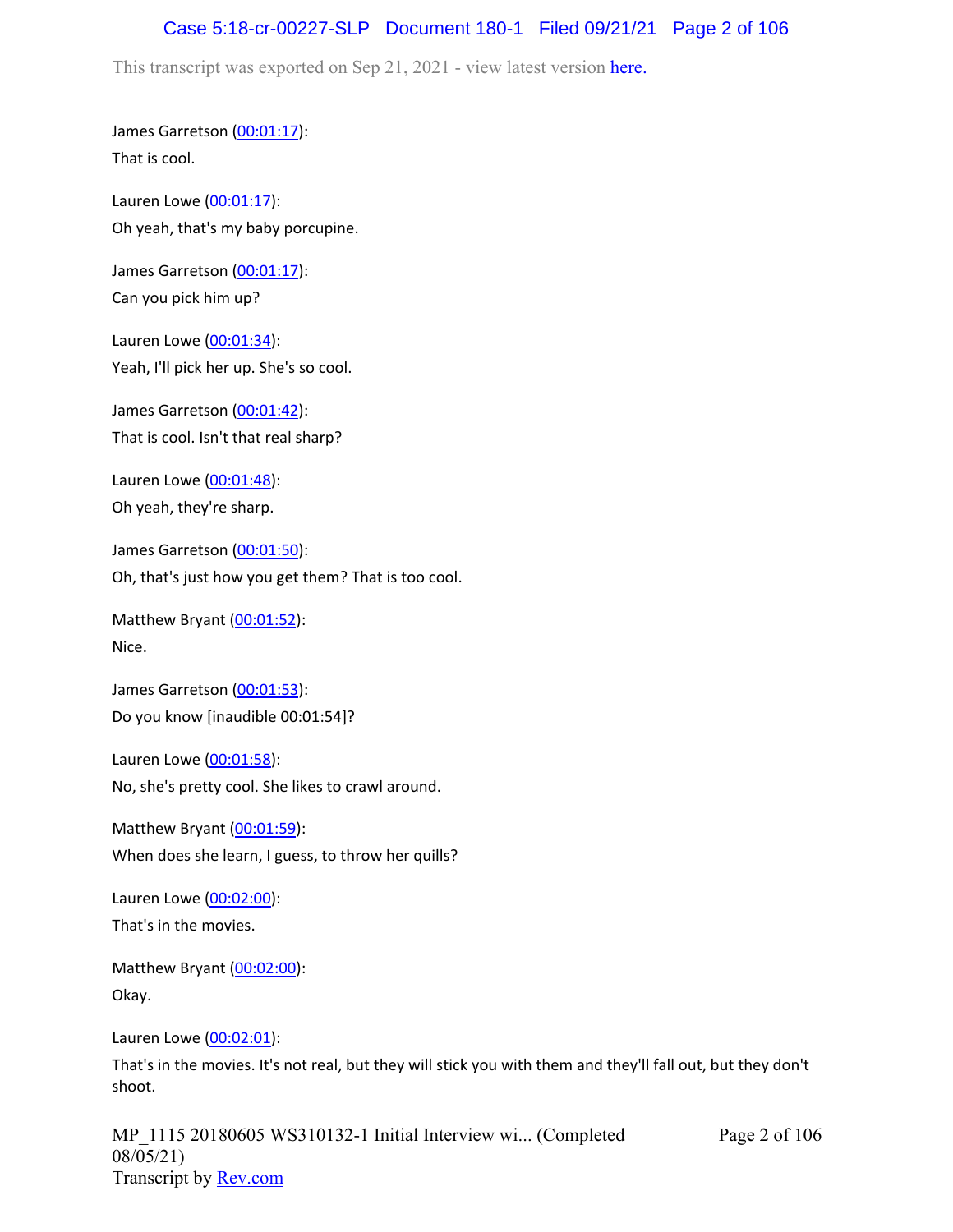## Case 5:18-cr-00227-SLP Document 180-1 Filed 09/21/21 Page 3 of 106

This transcript was exported on Sep 21, 2021 - view latest version [here.](https://www.rev.com/transcript-editor/Edit?token=amZQ9HHFTut_NOLFoO1lSR86cptioQiBp-VVq9f_BePwrTlAl64zFPqcRkwVvmM6GaAv4S7BniclRE4xdf7JBzULLcE&loadFrom=DocumentHeaderDeepLink)

Matthew Bryant ([00:02:04](https://www.rev.com/transcript-editor/Edit?token=_1tJqSovWjEKiQzK3OLyuSpjaBHSqvLl4dlTqZUou8kA8WPldVBU9OPVBw2UdaNoTbcqZalxU-gAxzuN_z-KjCC5bu8&loadFrom=DocumentDeeplink&ts=124.82)): Okay.

Lauren Lowe ([00:02:04](https://www.rev.com/transcript-editor/Edit?token=S8bWwEf0ESq4SYBtBU9hfHerVYnX4iAY8xv4YVFjFBaSxoR3z0CRm4M9N3Wz2edBcIPRsMsUCfk94j03K8CFP67ymi8&loadFrom=DocumentDeeplink&ts=124.82)): Yeah.

James Garretson ([00:02:13\)](https://www.rev.com/transcript-editor/Edit?token=kaPWG7IqlbUt4vNrDC-EX83oQcKmm_ASfmaZYp6ElxfkZbemywDqgYI07I30A27qv9h2LYKPFjaDZwXi7cRQMkRZVFw&loadFrom=DocumentDeeplink&ts=133.56): So, what is Bill's house and shit? Bill and the husband?

Lauren Lowe ([00:02:14](https://www.rev.com/transcript-editor/Edit?token=XIoq6lnz29mKpWPgmYgfZ_GRia7GSiHLQG7KEdKbu8YjjwFfjOGFIUPMCe128QM_9dMzYFCMwE4wuBQtCkIjAbs1_lg&loadFrom=DocumentDeeplink&ts=134.01)): Mm-hmm (affirmative).

James Garretson ([00:02:14\)](https://www.rev.com/transcript-editor/Edit?token=YWoYuI_Cz8PfOFUBFXbTUBDzSJLwxY4Ap4FMhwi_6116KCtZAYzkDu_qMM1K9m2BOI65UceDtv0pduz9slJFHwkl5HY&loadFrom=DocumentDeeplink&ts=134.01): Oh.

Lauren Lowe ([00:02:14](https://www.rev.com/transcript-editor/Edit?token=7LbEWYA2hbHfJPi2M_fHacNMpn9hZ-eFyYzQ0vhBXLgXJEuGpfKVefHmaJWUrgHTCtiDJgpUdBewpqzLd7P7vjeuIWw&loadFrom=DocumentDeeplink&ts=134.01)):

Because the one, he doesn't do shit for the park. Saying that Jeff legally owns it but he doesn't do anything to support it. It's like, "Oh, really?" It's like, "Motherfucker, you don't... " That means Joe's, been talking a lot of shit.

Matthew Bryant ([00:02:33](https://www.rev.com/transcript-editor/Edit?token=1dJdZgDsJWR1jFv9Ho30BKItoyhYGN7TqgwU2k4LFz0ATahrNe7Aah1hJ_l62yZ3TMtVfQbMG9b0hiQAFzVrO_lSKSw&loadFrom=DocumentDeeplink&ts=153)): All right.

Lauren Lowe ([00:02:33](https://www.rev.com/transcript-editor/Edit?token=p7e5BQIak99RkbMAjqPd_S71ghw3yHXiL3yH16SBDLyHdyzmcoevIdONIBt3tEZNu8xIZlDan-ILZaUcZK31i1PFgzQ&loadFrom=DocumentDeeplink&ts=153.02)): All right, I'm going to go.

James Garretson ([00:02:33\)](https://www.rev.com/transcript-editor/Edit?token=sYG5SBacfInyCxTBSNQJ0rFlJg06uRYcmz97d57JJNjl661SqZ99Gr6WwaJ7BJiguAjlT2uwpxfYn8_xx7gQzcoNg68&loadFrom=DocumentDeeplink&ts=153.02):

I'm going to charge this for a second. Is it all right if I plug this in for a minute?

Lauren Lowe ([00:02:44](https://www.rev.com/transcript-editor/Edit?token=LEvAvSk6G_IY8AIZ1wqi6aLqIiRRrwBzG05GAxI8CTcLUWmsBV6TbpCBbchMtvsGzTx4nFq0LSXFngS1h7UslJ4j5jc&loadFrom=DocumentDeeplink&ts=164.13)): Yeah, no, that's fine.

James Garretson ([00:02:52\)](https://www.rev.com/transcript-editor/Edit?token=vVsV2flHjxbUZVee2FuyZ1l5HuVpzbdT5FCkvGMtR3l4iVR3NiNssQwykKE9iWqBWk2FOjbyBbq54Gjp0f4zGFa0wAg&loadFrom=DocumentDeeplink&ts=172.4):

It's a pretty cool cabin now.

Matthew Bryant ([00:02:53](https://www.rev.com/transcript-editor/Edit?token=9Kr_5S0aGJOTESy0JlEi7LEtF9N2ljs0xnMrrqotPt9CqX-AW5sR6Y9i65QBmJOJuUnOKJ7ThnQyneoRyuIWbiFjb2U&loadFrom=DocumentDeeplink&ts=173.51)): Yeah.

James Garretson ([00:02:54\)](https://www.rev.com/transcript-editor/Edit?token=jYZWNzV9YYLDEccQn38Yzo4aWi8W3iENo8sip_sgfDQPp2-TCz5K2PfhccHJAOfxDZ13UIXIRPfdzGGUcZSuSQTyKAo&loadFrom=DocumentDeeplink&ts=174.1): Just all it is one little, metal buildings.

Lauren Lowe ([00:02:58](https://www.rev.com/transcript-editor/Edit?token=OL3OC4lsT5_Y9RK6_PXMb4yBf5dKX1jFa5qOMG_EJKPR6BUK1aWvXvhwkA5tKwvuOJVI-wR9xK-o79rai3e6bl7m5l0&loadFrom=DocumentDeeplink&ts=178)):

MP\_1115 20180605 WS310132-1 Initial Interview wi... (Completed 08/05/21) Transcript by [Rev.com](https://www.rev.com/) Is that it? [inaudible 00:02:58].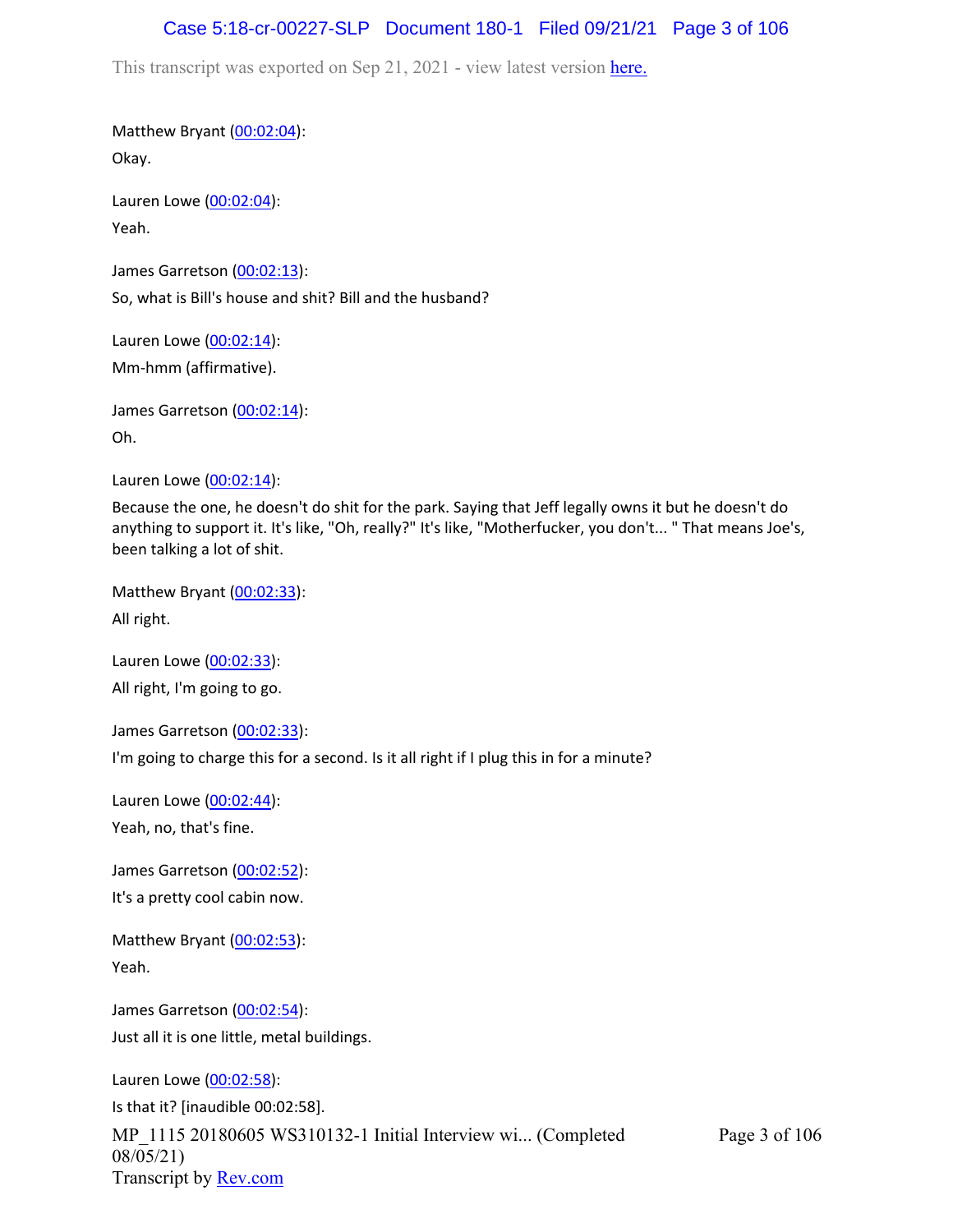# Case 5:18-cr-00227-SLP Document 180-1 Filed 09/21/21 Page 4 of 106

This transcript was exported on Sep 21, 2021 - view latest version [here.](https://www.rev.com/transcript-editor/Edit?token=amZQ9HHFTut_NOLFoO1lSR86cptioQiBp-VVq9f_BePwrTlAl64zFPqcRkwVvmM6GaAv4S7BniclRE4xdf7JBzULLcE&loadFrom=DocumentHeaderDeepLink)

James Garretson ([00:02:58\)](https://www.rev.com/transcript-editor/Edit?token=MOrfGcXDSs_JC0kHnOm7NaDf70LzqV05kbEMpopIbE_CUSqnB5x0K26KTuDfvsmhpcPboSIJqH7fEaG56dR6TFtB8PU&loadFrom=DocumentDeeplink&ts=178): Jeff is still sleeping?

Lauren Lowe ([00:03:03](https://www.rev.com/transcript-editor/Edit?token=HxevzLOqEmolFYE73PyBaeHmv3hNd0whhaT_nft4xsitl0f7uIluWfqePyFVIdiRXyKT6WCmGLUYiDJdfDHOm7uSrP8&loadFrom=DocumentDeeplink&ts=183.32)): No, I'm about to go find him. [inaudible 00:03:17].

James Garretson ([00:03:16\)](https://www.rev.com/transcript-editor/Edit?token=pgw96OzUx2O6HttXcn-OMJbJqtB66zncpSgFMk-RrlMuxhHoJCxTfk6kC600KrCiyKEAatMgr3Mk7uRhhemnqLQfUEI&loadFrom=DocumentDeeplink&ts=196.67): Oh, shit. Babies?

Lauren Lowe ([00:03:19](https://www.rev.com/transcript-editor/Edit?token=Xtk5kewp5dvAwqvba24kkA9TIOyYO3vpvyXMubVNfMsnefYvqlAatXrymWQ9zNG9lvauQPs3Pp4LsfZEqboxlm51JKM&loadFrom=DocumentDeeplink&ts=199.79)): Yeah. The USDA was here, it was great.

James Garretson ([00:03:21\)](https://www.rev.com/transcript-editor/Edit?token=SLPoAgbeAWFJTuQfQz65iKQUXE5bjOMwWjwSZRghEsZMKdp7HX6poLt7KFUiLZF6viKyLax1Z84Y485bH1rCJRZf60E&loadFrom=DocumentDeeplink&ts=201.43):

Oh, shit.

Lauren Lowe ([00:03:22](https://www.rev.com/transcript-editor/Edit?token=eW4S7ZWdVn-SleATBcCnEnYBCuMys7N8hGT6t8LxXNsxUjVBfsl80LyEapp2-F3OkuSWG-lagEGakX_mKDMmw8g9L4Q&loadFrom=DocumentDeeplink&ts=202.44)):

They didn't know. They didn't know. We kept her far away from him. As long as that happens, we're like, "Well, how you going to get the babies?" It's like, you don't want to see how they get the babies.

James Garretson ([00:03:29\)](https://www.rev.com/transcript-editor/Edit?token=W1IOcQ1LqGmMUpvy8oj0hDaix4r3Hrmv2MA9A3H400Q-DfYLE02ckIp1oM8JqXGMhqTHN2rlB7AMuzluAdZKTF5eHVs&loadFrom=DocumentDeeplink&ts=209.81): I don't understand all that shit.

Lauren Lowe ([00:03:30](https://www.rev.com/transcript-editor/Edit?token=iI0YTev4m9LuA-mGeUs9s426O4hKZb6YsQbudu0hfHzdXRKV7vhd1f86mArbCPKUBg6qJxumDbSGbBrWptpc3nvHbGA&loadFrom=DocumentDeeplink&ts=210.95)): No.

James Garretson ([00:03:30\)](https://www.rev.com/transcript-editor/Edit?token=YaDhBjrlKld84ZG1jp_chOdRjcSXORYyZVpoTF_IZO-Nfjfr4w9rY8ZJDxEGovKZooYjg-4RNMctaV5L2nznNb77iOA&loadFrom=DocumentDeeplink&ts=210.97): That is a pretty dog though. Oh my God.

Matthew Bryant ([00:03:35](https://www.rev.com/transcript-editor/Edit?token=sMNef0l2rHcFMnnot0dV_CtmbOp8MU7YTXsvfPNlqdRxtn4ghji2ESe1v-ujIZ2wQ4ygBIQWYXaQ3If6RgbicGC_RUo&loadFrom=DocumentDeeplink&ts=215.91)):

That is gorgeous.

James Garretson ([00:03:37\)](https://www.rev.com/transcript-editor/Edit?token=WtctuL30_9axO9zIJoJVU7XXgaHjXFQYtT4p-tVO22Ne98qTxW2pOU6oCATfO6nz3zY_EIeLbQMNqwxe4MbDHe-g76A&loadFrom=DocumentDeeplink&ts=217.11):

I like that porcupine.

James Garretson ([00:03:40\)](https://www.rev.com/transcript-editor/Edit?token=aT6_jbiMvSMPQrsYsTr8ofAkrxhKrJ9hsbYZ8TURX1A6Fbx2c385hTVXtRsSpgLX9Bgxu77Q7D2_ZPQG48rcn8XXxe4&loadFrom=DocumentDeeplink&ts=220.62):

Don't let Brittany see that thing because I got to buy her one. You started that.

Matthew Bryant ([00:03:44](https://www.rev.com/transcript-editor/Edit?token=solV1-KrXaRPSyXCWUWVtCAZ6B6ym5WQW5YEdX7NRrW9M3wIP7-nvwZ0r6UU1wV18WX3_fFGTN2gjejmg18cH7Hvy9I&loadFrom=DocumentDeeplink&ts=224.26)): How you doing, sir?

Jeff Lowe ([00:03:44](https://www.rev.com/transcript-editor/Edit?token=DantFFJ1SksqpjwNdE0Kn1AU2oxmwlqNtnDuExlVXjyfKT4eL3KJDBEBlfEga_vLDqhVvvByKNWP2FYI65cNlaCc_Lk&loadFrom=DocumentDeeplink&ts=224.82)): Good, Jeff Lowe.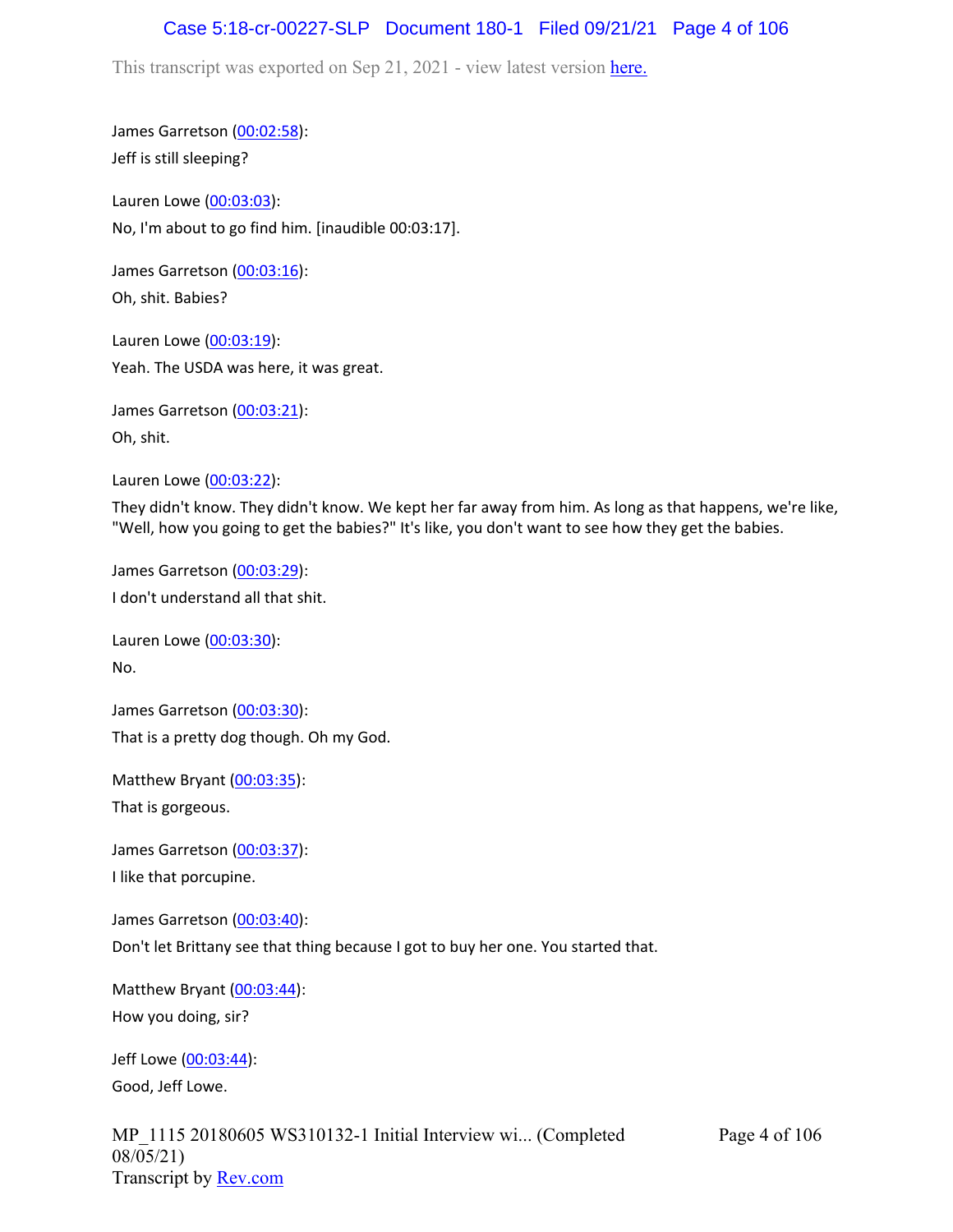# Case 5:18-cr-00227-SLP Document 180-1 Filed 09/21/21 Page 5 of 106

This transcript was exported on Sep 21, 2021 - view latest version [here.](https://www.rev.com/transcript-editor/Edit?token=amZQ9HHFTut_NOLFoO1lSR86cptioQiBp-VVq9f_BePwrTlAl64zFPqcRkwVvmM6GaAv4S7BniclRE4xdf7JBzULLcE&loadFrom=DocumentHeaderDeepLink)

Matthew Bryant ([00:03:45](https://www.rev.com/transcript-editor/Edit?token=BtzMP0nsfZl88nPHeJSDMGOpMskBgkM-Ms7udnE3yBgah3ypRSR4toK64EDCY3Qx6AeIuLemzC6hfTinGV5c-iX6RUI&loadFrom=DocumentDeeplink&ts=225.58)): Mr. Lowe, Matt Bryant, nice to meet you.

Jeff Lowe ([00:03:47](https://www.rev.com/transcript-editor/Edit?token=DmN6IO5JVXMkxwqnA_G_FSpe_RoDJj4f_YkbfRQ7SkWKk8mDM_Od7gwsTqeLExXEUCHOw4NxAGWZXN_pJmO4wAeW5hM&loadFrom=DocumentDeeplink&ts=227.28)): Good to meet you.

Matthew Bryant ([00:03:47](https://www.rev.com/transcript-editor/Edit?token=S79NsQqSh6C-1EFae-XJYmSyFYcMzCaj5wEmCJEQ7UE7YaukS8AsJr4PkjbxDgHFwrJE4Wiqx1lj3ENFC5YSjmnzz5U&loadFrom=DocumentDeeplink&ts=227.28)): It's a pleasure.

Jeff Lowe ([00:03:48](https://www.rev.com/transcript-editor/Edit?token=tzoV1YcAvPMK75tdmVJn17v5sSU0oYQfQ1zxkSbwTWK0pqkaFMFdDWt69RVDxGJAU8eqccqn1BSzpMuoz9qidOgOX5E&loadFrom=DocumentDeeplink&ts=228.54)): Good to meet you.

James Garretson ([00:03:48\)](https://www.rev.com/transcript-editor/Edit?token=CZ1mOXZWa7jD7Cdin2WQbncQ1qI1sb2FX0FSYo_X2AsxmtPsnjY_IG8H42FR8Y6c84jnlJ_00XpVj5M3sDTRyCI79jQ&loadFrom=DocumentDeeplink&ts=228.64): You started that lemur shit and now she wants [crosstalk 00:03:51].

Matthew Bryant ([00:03:50](https://www.rev.com/transcript-editor/Edit?token=LTpnbtpUnEbAw-2KmybcpHlkp_dlk8UBpx622pXZeYobwgI3RZusNg4qM-iLTxp4_3hKSAJZNzUv107qi3yjtZ_bZPM&loadFrom=DocumentDeeplink&ts=230.55)):

I met him down there today. I hadn't seen him in a long time. So were able to catch up a little bit. I hadn't really seen him or I hadn't seen you.

James Garretson ([00:04:10\)](https://www.rev.com/transcript-editor/Edit?token=Opq4D1IHsq1jPkT-mBKryouq9J6arxfAJxypr4TJbCvyc02CFW0lfstX_5xa2UXm103dTi26fR4hk7qRpua-f92SHB8&loadFrom=DocumentDeeplink&ts=250.5): I never had a bed in my damn truck. [crosstalk 00:04:13].

Matthew Bryant ([00:04:12](https://www.rev.com/transcript-editor/Edit?token=N9X7AOXu1Sf4o0tWN3zvwfhfEWH6Ceil1fslrsY8hXVbzYoFOhk-szh7YyjgfOqfgtFOQcSiNoQlpTWIS32DzYCXllM&loadFrom=DocumentDeeplink&ts=252.54)): I hadn't seen him since before Cash was born.

Jeff Lowe ([00:04:12](https://www.rev.com/transcript-editor/Edit?token=TWOle1NNfEQMYUB4ILP9oTrWhc1OGuOcp0ipEs-bPjZaEUTViUVTrzWObaDrb1MVXPFKddOIvRjiIS-tLP-NmERdtbY&loadFrom=DocumentDeeplink&ts=252.54)): Wow.

Lauren Lowe ([00:04:12](https://www.rev.com/transcript-editor/Edit?token=4wHAnYvjGidyvltNupL0s1vL0DxyAt9Q13mRW3wArpMVciBKYTzoYK64tnfqpiqJLRcWiCYHC0llDgmAQ8KgIs-z7uI&loadFrom=DocumentDeeplink&ts=252.54)): Okay.

Jeff Lowe ([00:04:12](https://www.rev.com/transcript-editor/Edit?token=6r2IVftKUcFlM-C2ZUXdYWF9Wja80iBDBmrlKQZbcTh7KCDdufTmgEZfjgqG-eXNJ6ifxJd0B8Ivaujglnk0FHZHVaA&loadFrom=DocumentDeeplink&ts=252.54)): It's been a while.

Matthew Bryant ([00:04:12](https://www.rev.com/transcript-editor/Edit?token=tSVcebP0MGZYBCLeIb_XgrSv19wMHRtWNnv7mXH0sWthWdm964VPW2wd_4I2tAgFXu-rgVhh6Roh5JHJmBocXBM8_YY&loadFrom=DocumentDeeplink&ts=252.57)): Yeah.

Jeff Lowe ([00:04:20](https://www.rev.com/transcript-editor/Edit?token=qaNseEYIO8_bp32zppHnMIWNDyjqbcHRudZdyntEcqmhYMuFC8dHT_AL_mwbu85vCA9iSM7JhSy5nQQhOeia8Qmd1Ao&loadFrom=DocumentDeeplink&ts=260.58)): Can I get you guys a drink?

Matthew Bryant ([00:04:22](https://www.rev.com/transcript-editor/Edit?token=-G54SO_mImJmUksclfoGH-yuMUbOnsVB-eCtRJ-iTo1zD1l1AT4KVaCaXgnipM2rGjnPsd-SrolD63_paa7JFB_pruo&loadFrom=DocumentDeeplink&ts=262.6)): No, I'm good, bud.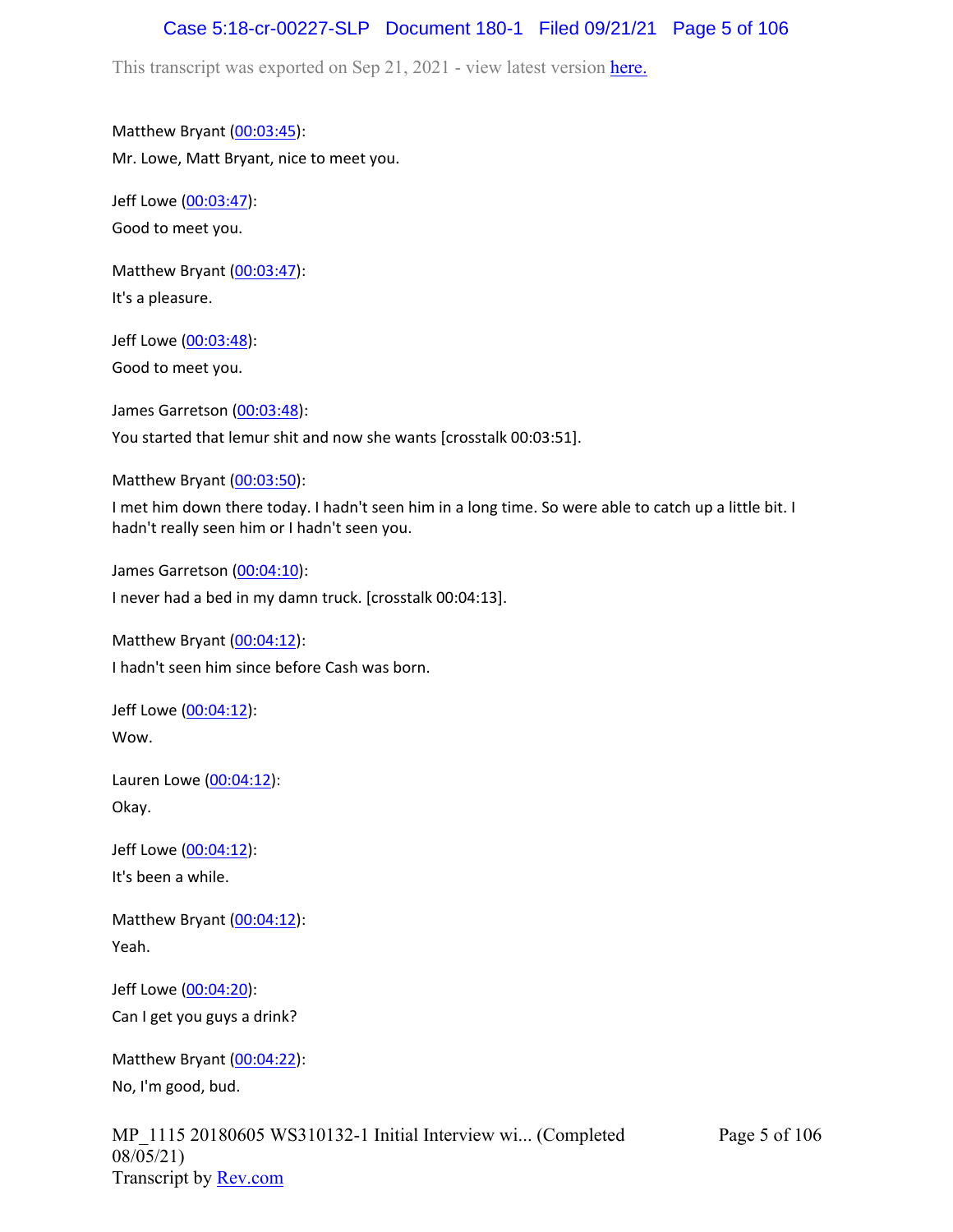## Case 5:18-cr-00227-SLP Document 180-1 Filed 09/21/21 Page 6 of 106

This transcript was exported on Sep 21, 2021 - view latest version [here.](https://www.rev.com/transcript-editor/Edit?token=amZQ9HHFTut_NOLFoO1lSR86cptioQiBp-VVq9f_BePwrTlAl64zFPqcRkwVvmM6GaAv4S7BniclRE4xdf7JBzULLcE&loadFrom=DocumentHeaderDeepLink)

James Garretson ([00:04:31\)](https://www.rev.com/transcript-editor/Edit?token=PR2ZHo7LP3Rbl_e5mQQ3NQp8wslcYloSMJsaI7pLqs2Z2_nTlmksRoA0vUXHZFFv-ZfZcBWSApCP9QEingMkTnuqeyM&loadFrom=DocumentDeeplink&ts=271.28): What you got?

Jeff Lowe ([00:04:31](https://www.rev.com/transcript-editor/Edit?token=sIHdH1VUn0vRrFcJ6cNyrvogD1RTkRhWFaE5DekJLBhvufiREXrqUnxA4ppDntmWYLTSa4i7i_wX8e9UeqLtdHBqBn4&loadFrom=DocumentDeeplink&ts=271.3)): I got Fresca and Sprite. You sure?

Matthew Bryant ([00:04:32](https://www.rev.com/transcript-editor/Edit?token=y0oMoICuvem4fHt7Ie8t96plHMEyEU36Z05WNSv5hbfuIIBKszNW2Cyd6r-rxPBal0PrQeUYBXGGc3w7o_ZGHv-WjGg&loadFrom=DocumentDeeplink&ts=272.1)):

No, I'm good right now. I've been pounding the water, so I might have to use your restroom here in a little bit.

James Garretson ([00:04:37\)](https://www.rev.com/transcript-editor/Edit?token=1FeYQdq3zYGzSigDTRejWxAEosib4J2eHCy6dE-lXaLJYutQoX_xiUBOR84P9r5BpCjFl4Zsjw-CqqIErn6VVwE38As&loadFrom=DocumentDeeplink&ts=277.4):

I haven't really said much to Matt about asshole, but I kind of just told him.

Jeff Lowe ([00:04:48](https://www.rev.com/transcript-editor/Edit?token=1PAqXdJ87bWvZnDpq1l_yKX_Z11LoWud8F8uaP_UN8oQZWxxtgRuDyO7HbuwUTaatORV-TxEPdtqpI1yJhEYVUJH2to&loadFrom=DocumentDeeplink&ts=288)): [inaudible 00:04:48].

Matthew Bryant ([00:04:48](https://www.rev.com/transcript-editor/Edit?token=CerX378EcJbTh3teKIqgEBltOmWZ865idC9RFKIhtLjRG6fFoLzPcdG64Pz3c40lYzazz4HtbThO8tzCA7xxpQy8kO4&loadFrom=DocumentDeeplink&ts=288)): Yeah. [inaudible 00:04:55]. Do what I'm going to do. I'll let you all sit. [inaudible 00:05:02].

Jeff Lowe ([00:05:07](https://www.rev.com/transcript-editor/Edit?token=6oWS_fRYg20XTQhEIrtoxRrrggsNL8CwNfG6mm8mRDLBZ5g7Ekz7LgdByPzKbUFbcdCyYQBuNFhM2ilgep33rI6u9AA&loadFrom=DocumentDeeplink&ts=307.8)):

I texted Joe. I said, "You better put your little bitch on a leash." He goes, "I already did."

Lauren Lowe ([00:05:11](https://www.rev.com/transcript-editor/Edit?token=L6YpjSezI_2kJ1DicIupkojRd_A8M-492_jjHv-5q072txuMFctdbvKDTryEKeO6yX7tnGH1BS_NQ7MWNSd7_Po2Hrk&loadFrom=DocumentDeeplink&ts=311.79)): It's like, "Okay."

James Garretson ([00:05:15\)](https://www.rev.com/transcript-editor/Edit?token=v6vCNh59hn3ur1UQ9AktCGW7-f0zeyD-S5pu9mdKe5_iriz8ywKl7Wz85HRqkTkq_bYXZ4h4EF4cwBUtjYIcz8z9HoI&loadFrom=DocumentDeeplink&ts=315): It would've been me and him if it [inaudible 00:05:15].

Jeff Lowe ([00:05:15](https://www.rev.com/transcript-editor/Edit?token=9Lnjm81kvpKkh3boZ205t1qwEWJQwO1L8ZoE_uIhHj7MkcMmGtCgKkVXGIpii9yYQLgXcm4wo_WK0FfMQpkDIcDYcgM&loadFrom=DocumentDeeplink&ts=315.15)): No, it wouldn't be, it'd be in Tampa.

James Garretson ([00:05:17\)](https://www.rev.com/transcript-editor/Edit?token=y4JlqpvTYdU0snZ9_E7QBxGNxbRbJ3BVriQc6GWvmMzKTsy9nJhJlzpx8JCKktWN7kqDn_MoAv51Ibq2tios3pHyUFM&loadFrom=DocumentDeeplink&ts=317.59): It'd be the Baskin zoo.

Jeff Lowe ([00:05:18](https://www.rev.com/transcript-editor/Edit?token=lO1ZQ5nwU5ICCL2SotRPWhHyh2X7t2jyzDu3k7brXgBzV8QOTgqEeCJFw97_q9tUSq6vOuUDqHcZpVAJy5f0ZYiczcE&loadFrom=DocumentDeeplink&ts=318.04)): Yeah, it'd be Baskinville.

James Garretson ([00:05:18\)](https://www.rev.com/transcript-editor/Edit?token=ftmDv95m5nSNA2P4hf_ZHeKYXY0b5g4Jsi4zuxSLUPoO3gd0INHG6Wr16DnPrNv0i0r2OR6qHhNmzZL9wGQqGEYcKF8&loadFrom=DocumentDeeplink&ts=318.04): What the fuck? That's ridiculous.

Matthew Bryant ([00:05:21](https://www.rev.com/transcript-editor/Edit?token=gxj-f6cKyglvg8rnvoOTY8ckTmYhv_LyE_atR354yUg8k6ucFrnkATPHpfFrCP65oO_S-U5MUG1rMGzVwWVa8cBb5Vw&loadFrom=DocumentDeeplink&ts=321.31)): Is that the-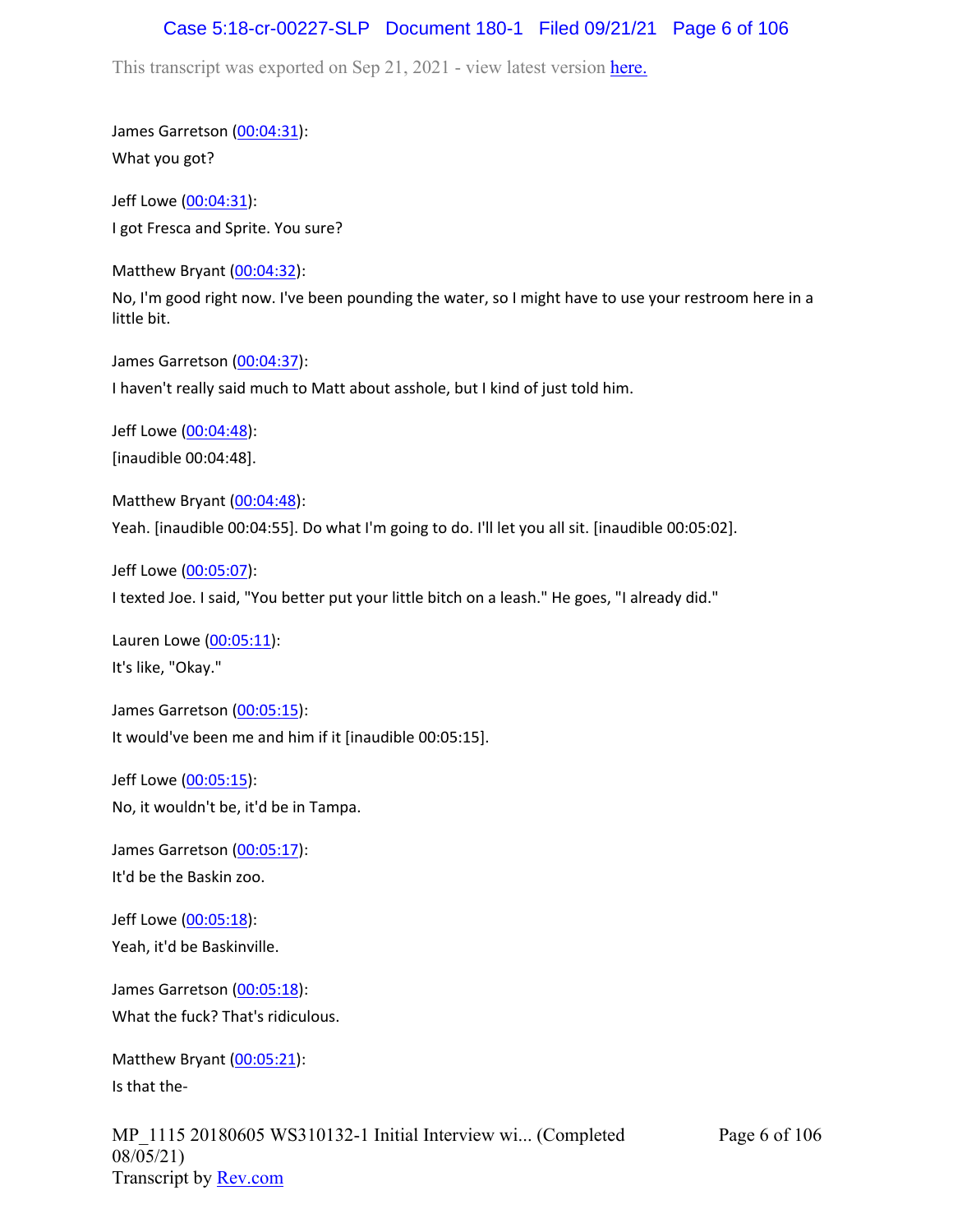# Case 5:18-cr-00227-SLP Document 180-1 Filed 09/21/21 Page 7 of 106

This transcript was exported on Sep 21, 2021 - view latest version [here.](https://www.rev.com/transcript-editor/Edit?token=amZQ9HHFTut_NOLFoO1lSR86cptioQiBp-VVq9f_BePwrTlAl64zFPqcRkwVvmM6GaAv4S7BniclRE4xdf7JBzULLcE&loadFrom=DocumentHeaderDeepLink)

Jeff Lowe ([00:05:22](https://www.rev.com/transcript-editor/Edit?token=NSQ_G6qy-IVkPdX37QDzMxtQt32MGXHv4w4tdjkIpcN9uMWY0597UIm_OYkuA7wxmc-ZpkIR9DYAdJhuR_haNtfEA4E&loadFrom=DocumentDeeplink&ts=322.81)):

Carole Baskin.

### Matthew Bryant ([00:05:23](https://www.rev.com/transcript-editor/Edit?token=dOELXVg0St9cspSZsy5YFWAeApmPfm_nEmTUy-FaN-liPLQ9mQyHsxB0O5jnw0SKSfI6211QE9qpSsNI43lUA4k-Fuo&loadFrom=DocumentDeeplink&ts=323.7)):

Is that the lady in Florida who had something to do with a lawsuit or something like that?

### Jeff Lowe ([00:05:28](https://www.rev.com/transcript-editor/Edit?token=hOia_Uw47AzyfPT29ksTq33CLUJqh35hK7tk79KWXHJbkyfV3ZH9OsTJWxBVijqNO-Oo-MCwp25XAxKmJzCUzpoa48A&loadFrom=DocumentDeeplink&ts=328.09)):

Yeah. Psycho bitch. I wouldn't defend Joe, but she spent two and a half million dollars in lawyers trying to collect a million dollar judgment that he could never possibly pay. So it's just an obsession for her at this point.

### Jeff Lowe ([00:05:41](https://www.rev.com/transcript-editor/Edit?token=vkphK_3Czi-rpyZk5rewNwaFHgQ248qm3eIs650u6xjYdGiHlximErJ7ARlPyCpM6A6iYibx3ux-u-74dyWzNDR3V6s&loadFrom=DocumentDeeplink&ts=341.3)):

Well, long story short, he's probably told you, my history was in circus. My grandfather owned Robin Brothers Circus. I've been living with animals all my life. And Lauren and I got married and we went on to Colorado, got a big, pretty house. And we went to buy zoo and the USDA came in and says, "Jeff, don't fuck your license up with this particular zoo, because it's got this many violations. It's going to be impossible to ever get the reputation back of the USDA, to where your inspectors would respect you, no matter what you do."

### Jeff Lowe ([00:06:12](https://www.rev.com/transcript-editor/Edit?token=uudjq2efn3moysYJnUQXSbCioslJC6nPFeEy_an6uspXBTbxVPbdvNh1sX1Faqj4cP6HVC8LCRiS3daa9xq-gwZA5bE&loadFrom=DocumentDeeplink&ts=372.66)):

So we met Joe about the same time, August of '15. And because I knew about this gay tiger wrangler in Oklahoma. So I called him up and I said, "Well, you come out and inspect his zoo and you let me know your feeling about it." So I flew him up from Colorado. He looked it over and he said, "No." And he says, "It's not as bad as you USDA says, but you're going to need to raise all these cages. So I said, jokingly, "Well, you want a partner in Oklahoma," because I knew he had this place. And he says, "I don't want a partner, but I'll sell it to you, as long as I can live there and keep my cats here."

### Jeff Lowe ([00:06:50](https://www.rev.com/transcript-editor/Edit?token=8XnHDQM5C6qVJXaA2rwp3c-lmwYoaOleg_1Ok7d5JWODS4VbuH8hMEDOX9NH30GSvnN8Z2mjWVZ_hkGpxQe78-4bzk4&loadFrom=DocumentDeeplink&ts=410.85)):

I said, "Well, so that works" so we came in and we took over. I paid all of his back legal bills, 50 or \$60,000. I built all new caging and brought the park up to my minimum operating satisfaction. And then, it was okay for about a year. Even though Carole Baskin had been suing Joe and she went to the court and they got a receiver, a federal receiver, to come in and watch the money, just in case Joe was still on the park. And it was some kind of underhanded shit. So he was here for a year, Joe couldn't get away with pilfering money. He couldn't get away with anything. He had to actually operate.

### Jeff Lowe ([00:07:33](https://www.rev.com/transcript-editor/Edit?token=eMy06bevCx6G-xrj49VE1ARFh6BjGhPG4gsCItHP8F7rzP2rBwgZDEETrO7R1BaxEpki1_gI0oFiB1w6ZAB4qON4pbg&loadFrom=DocumentDeeplink&ts=453.72)):

And so, Lauren and I travel a lot. We went out and we spent 10 months in Las Vegas trying to get an animal thing, built up with Siegfried and Roy. And we came back and as soon as we got back, Joe was like, "You need to go to Miami. You got to get this. Is James taking you to Miami?" I'm like, "What the fuck, Joe? I just got back from 10 months being away."

### Jeff Lowe ([00:07:57](https://www.rev.com/transcript-editor/Edit?token=wuAGiEp-tAejISobyrAl6G5G7HJrXbnJlqRLk0d6_R8SWmOxNQ_GioAgCFNTW79b24kuJ5iTwWz9YKXy1EOVuiwri8Y&loadFrom=DocumentDeeplink&ts=477.15)):

So I talked to James and James says, "Oh yeah. He's been telling me, I don't want to see him. This cunt can't be around here. James, you got to get them to Miami because I don't want them hanging around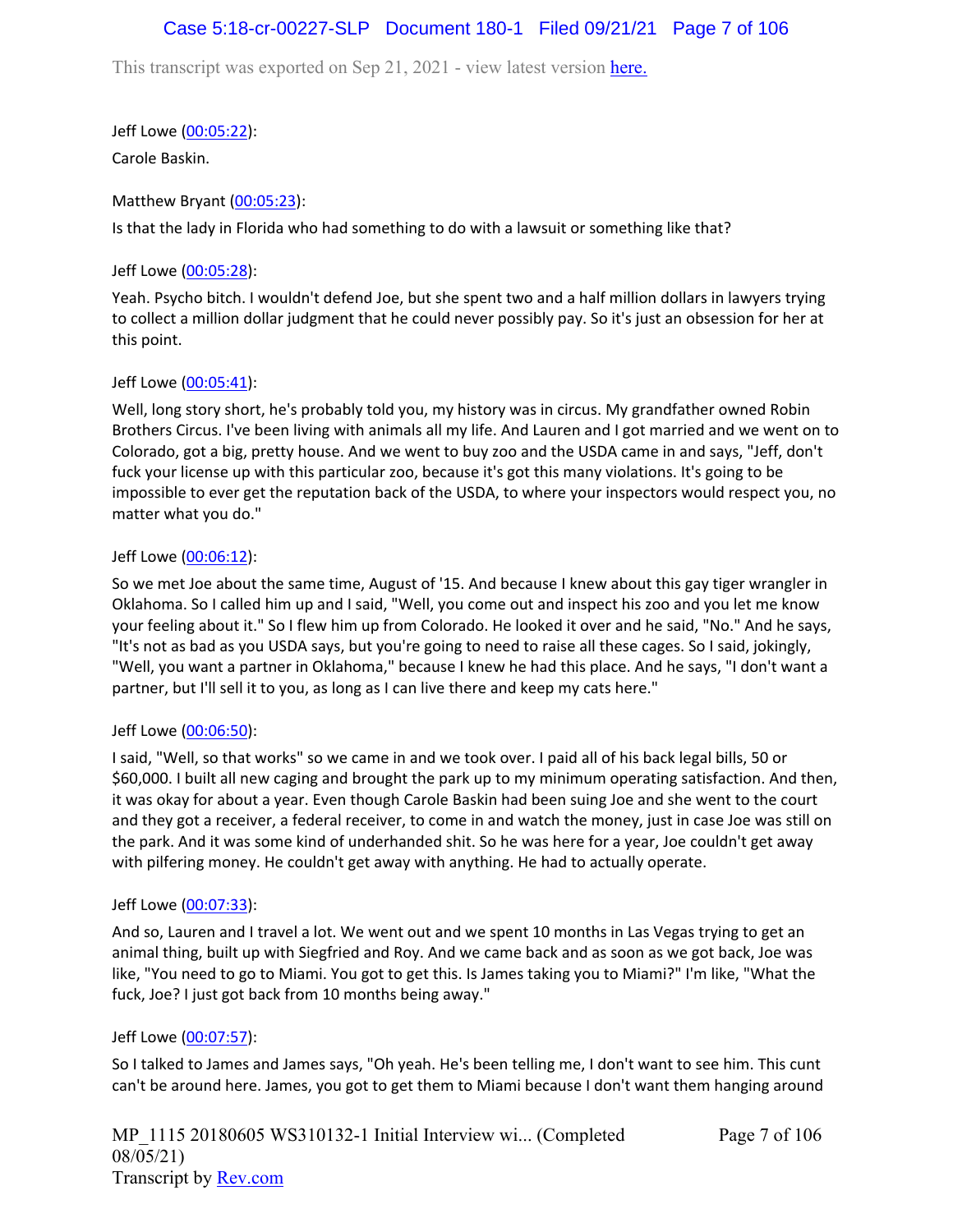# Case 5:18-cr-00227-SLP Document 180-1 Filed 09/21/21 Page 8 of 106

This transcript was exported on Sep 21, 2021 - view latest version [here.](https://www.rev.com/transcript-editor/Edit?token=amZQ9HHFTut_NOLFoO1lSR86cptioQiBp-VVq9f_BePwrTlAl64zFPqcRkwVvmM6GaAv4S7BniclRE4xdf7JBzULLcE&loadFrom=DocumentHeaderDeepLink)

the park. It's my fucking park." So, that caused me to start looking in the books. He's running for governor. He was running for president-

Matthew Bryant ([00:08:19](https://www.rev.com/transcript-editor/Edit?token=8KIIWHbczVVq6DhqtZjC7uBJ6mRq8jSkyzAe40LEyITdca9L4lsbiHzjKjOmNlVg7vDCExyoMeG7tR3JhFGSv5CgPM0&loadFrom=DocumentDeeplink&ts=499.22)):

I remember hearing some-

Jeff Lowe ([00:08:20](https://www.rev.com/transcript-editor/Edit?token=DUXvH-dKKkSW4M8FlH3hXCF9kzwyiMoDGNuTP9RHBQlOIaln49sTkekzBXAulqVLFL7wHjbOURo4BftIYxNLicUAVs4&loadFrom=DocumentDeeplink&ts=500.11)):

Now he's running for governor. So I'm going through all of my bank accounts, Joe's not a signer. Joe has a stamp to pay employees and he has a stamp to pay electric and water while I'm gone.

Matthew Bryant ([00:08:31](https://www.rev.com/transcript-editor/Edit?token=a1jd6X1G9XmpekEVqKxP9NV6V7DsjHJ1-CJUjRE6LFbUJ2lJzXc5jgiV1Whx5AhUBTardx3KAW-yckoxkM2NOx0qXaA&loadFrom=DocumentDeeplink&ts=511.29)):

Is there an agreement besides a verbal agreement on that?

Jeff Lowe ([00:08:33](https://www.rev.com/transcript-editor/Edit?token=UHiKoa4NsPgBqHH-W6W6_Y9g9uBKrIJDgzgqPOnzQB2Ay-YoWHII0kcHSP1ddO3u_vqY2Q3k_zSMVEADDw7_Y-2Qqzc&loadFrom=DocumentDeeplink&ts=513.9)):

Yeah. Yeah. We have everything written down in contract.

Matthew Bryant ([00:08:37](https://www.rev.com/transcript-editor/Edit?token=uzTF2sBRz1uNCcViTqlZwE6iDVhe0rK8ndnkZ1o6DAOn0cJnNpZN4IIhwY5be0yI--o9C6DbNqSXpdJcIU65mi3MWpc&loadFrom=DocumentDeeplink&ts=517.79)):

Okay.

Jeff Lowe ([00:08:44](https://www.rev.com/transcript-editor/Edit?token=y7v4FOPoyrXF498a1vSqrTJRotol13OKoDdv-HoCGSB-eHTMwv950QoBe9Nt6_EJGq1NZJWCGzwRGehxgETS5kudA0Y&loadFrom=DocumentDeeplink&ts=524.4)):

I went through nine months because the 10th month wasn't available, last week when we pulled them. And I found \$30,000, \$20,000 in cashed checks written to cash, stamped by me and then endorsed by me. Okay? There's \$5,000 other checks for legitimate bills, all used the stamp. Never once did they sign my name. Joe only signed my name, he forged my name on the cash checks.

### Jeff Lowe ([00:09:15](https://www.rev.com/transcript-editor/Edit?token=2YZLjhgLKWdTYBkkkTgsX3a7SnnX-QtajSavZwB1SM9XKnYaFH9t14WYQbj1rOKMq4qRiHjCFVm0PV9WQLm4rqnxZhM&loadFrom=DocumentDeeplink&ts=555.25)):

So I'm like, "What the fuck is \$9,800 on Christmas Eve, Joe?" I don't know. I can figure it out. I can figure it out. Well, his husband, who he lured in here off of Grindr.

Lauren Lowe ([00:09:30](https://www.rev.com/transcript-editor/Edit?token=9AtkQ8PEjq_Wh7CysCsKG2mXx73S-EtWBv8-5YT13UiEwN4hIJOyvNj3AtyLWmKAHaJkCefPOxNTZE88fW4n87340K0&loadFrom=DocumentDeeplink&ts=570.65)):

Tinder, [crosstalk 00:09:33].

### Jeff Lowe ([00:09:32](https://www.rev.com/transcript-editor/Edit?token=U9iDP7wpD5DdadPVu-bR1xsOUcPskIgzzJtoNxfxW6lWNg4OhNG7hv67o9K1vWV-cUGDv-NC-AL6kJlCRO__d1hYuJ8&loadFrom=DocumentDeeplink&ts=572.98)):

I know my gay websites. Grindr, he brought him in here promising him to buy him a new Mustang. Well, coincidentally, Christmas day or the day after Christmas, he gets him new Mustang. So I'm guessing that \$9,800 was a down payment on his Mustang. So I've got proof of 26 so far, because we haven't gone through this month. I have proof for 26 forged checks. I have proof of \$55,000 in campaign spending for his gubernatorial thing, because we do print it. I mean we do minimum printing for business cards and shit like that. I started seeing six and \$7,000 printing bill checks written to the local print house. So I go in and I looked through the receipts to try to match these up. And I found them; campaign, campaign, campaign.

Jeff Lowe ([00:10:26](https://www.rev.com/transcript-editor/Edit?token=kMVUkKC4at9UfloboiJpDm_Y5eaAQglTp_Z9VkRkfHtguXFB7OwQ23BrKVp1y-02Mxg1l21WpHoE_BN6BXUNRdOR0K4&loadFrom=DocumentDeeplink&ts=626.44)):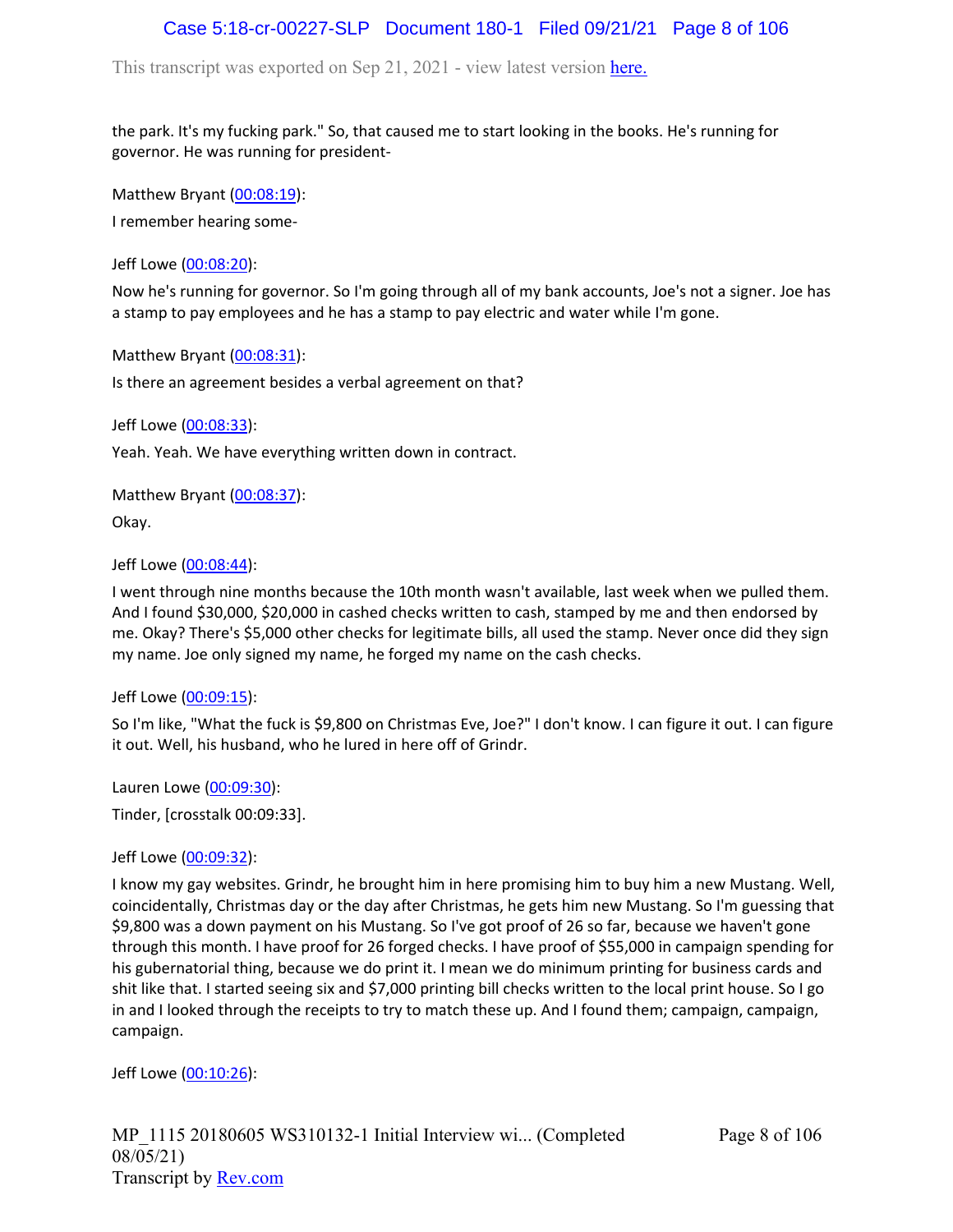# Case 5:18-cr-00227-SLP Document 180-1 Filed 09/21/21 Page 9 of 106

This transcript was exported on Sep 21, 2021 - view latest version [here.](https://www.rev.com/transcript-editor/Edit?token=amZQ9HHFTut_NOLFoO1lSR86cptioQiBp-VVq9f_BePwrTlAl64zFPqcRkwVvmM6GaAv4S7BniclRE4xdf7JBzULLcE&loadFrom=DocumentHeaderDeepLink)

Well, it's illegal for one thing, for my business to give you more than \$ 2,700 because that's campaign finance violations. What he was doing is he called James, did you tell him about that? He called James and he says, "I'm putting you down for \$2,700 campaign donation."

James Garretson ([00:10:44\)](https://www.rev.com/transcript-editor/Edit?token=0-C_8WTqqsnM-6qwJyo4BH07SEKULZlS1TSMnQTCftPJDYRXPAFqw6hy5IW8UXPExqO0bmSb95f20OvivwBmbwtn8Uk&loadFrom=DocumentDeeplink&ts=644.26):

He told Brittany, from [inaudible], and said, "Just letting you know, I'm putting you down for \$1,700 as Tire Illuminations donating to the campaign."

Jeff Lowe ([00:10:55](https://www.rev.com/transcript-editor/Edit?token=IbsdpII2d1pGS_j22MQ9J1jw_orljUeXvcILsaEhPiBlfnn-_cefFcG6xvzKnvNopzmcHDOlClxtcqYbxtzPDBAIBuM&loadFrom=DocumentDeeplink&ts=655.26)):

So they stealing money out of my bank, putting it as campaign fund. So he can go in and do all of these parades and all this shit. All right? Using my park to pay for all of the bumper stickers and the t-shirts and the water bottles that he's giving away, which besides the fact it's embezzlement, it's campaign finance violations.

Jeff Lowe ([00:11:12](https://www.rev.com/transcript-editor/Edit?token=67gWe7f6n73YEnG_nWfls4fc607e315jpZf0Ny-unD8_hDWFv1Aoi0NJRKn6DM6tNGLSc39uuELi-RdVicWNca75FOw&loadFrom=DocumentDeeplink&ts=672.83)):

And so I came in here one day, when we first got back and I had been inquiring to a couple of the people at the counter. I says, "Can you tell me what we did on Saturday?" And, "Oh, I don't know." I said, "Don't you run the cash register? Don't you close out the books?" He goes, "I don't know. You'd have to check with Brenda." So I go to Brenda, I said, "Brenda, how much do we do Saturday?" She goes, "Gosh, I don't remember like four or \$5,000, maybe." She goes, "I don't remember."

#### Jeff Lowe ([00:11:40](https://www.rev.com/transcript-editor/Edit?token=l70yzz4F9NcxNzQy1EaX5CDqVRhtwpTZaNPWn06-rKT44iIvoyoEp3LYlEpvZt2REms19FCM7UJrC4aHDogaLYeirgk&loadFrom=DocumentDeeplink&ts=700.94)):

10 minutes later, I'm at my desk, Joe walks in, "Apparently we need to talk." He didn't like me inquiring how much we did. And I said, "You're right, motherfucker, we do need to talk." And I started blowing up all of this.

Lauren Lowe ([00:11:52](https://www.rev.com/transcript-editor/Edit?token=UF-G8cQkJNTSWZexfZapWUQ9K-p5wvDzg71L8ySGWWSHeGZ8ciTcmdFMOyzkeQ6eUFzRgpOthyx864TKbq0f4mkP1YM&loadFrom=DocumentDeeplink&ts=712.21)):

I got it on video.

### Jeff Lowe ([00:11:52](https://www.rev.com/transcript-editor/Edit?token=GUczhAuErAiRLenMXWwyDuJ_itxJpF7FThOiWPLClvwS3i6ODpqBf0ORuF78Ytyj8HA9ocsKjsU6O7g9QQLKguXS7Fo&loadFrom=DocumentDeeplink&ts=712.69)):

You got to watch the video, she recorded it. He admitted it to selling tigers across state line. He goes, " Well, I put \$200,000 worth of cub money in this park." I said, "When the fuck did you do that, because you only had six or seven Cubs born since November?" He goes, "You don't know how many cubs I've had born." I said, 'Well, you think that selling them across state lines... "

#### Jeff Lowe ([00:12:14](https://www.rev.com/transcript-editor/Edit?token=Zvz_MTexnSsxccSkL1E_7b7EXgRVOl2cFHf7-dv0dNjMyzHKFInLiXsv8uPch1wXzOyov-j7IFcc7CQNeqQoGu5riWI&loadFrom=DocumentDeeplink&ts=734.64)):

And what he does is he'll go to Doc Antle, he'll say... because they know you can't sell tigers across state lines. He'll say... Fuck, there's just one last week. He didn't sell it to him. And he charges him \$5,000 to deliver. And he sends somebody from here to deliver it. So it's a delivery fee.

Matthew Bryant ([00:12:34](https://www.rev.com/transcript-editor/Edit?token=RVqc7td6GM6socSnVVqs8_tLHEj9yDqvBZ1-OgBv2W9-H9cR9gea9mb3xTDWESybR8dhwX0PA2RP0wSYmxy5fIvh1P4&loadFrom=DocumentDeeplink&ts=754.41)): And the forms will say there's donation?

Jeff Lowe ([00:12:37](https://www.rev.com/transcript-editor/Edit?token=LVQfyByQ3G0Uh0oJO0UobDaFgrkrp8Jo3AuSOkmYyMEApM0gU4yIv3OavsN6JFKw6TQOkgAJzIR1qhTF7qcgUEQ6mBw&loadFrom=DocumentDeeplink&ts=757.23)):

MP\_1115 20180605 WS310132-1 Initial Interview wi... (Completed 08/05/21) Transcript by [Rev.com](https://www.rev.com/)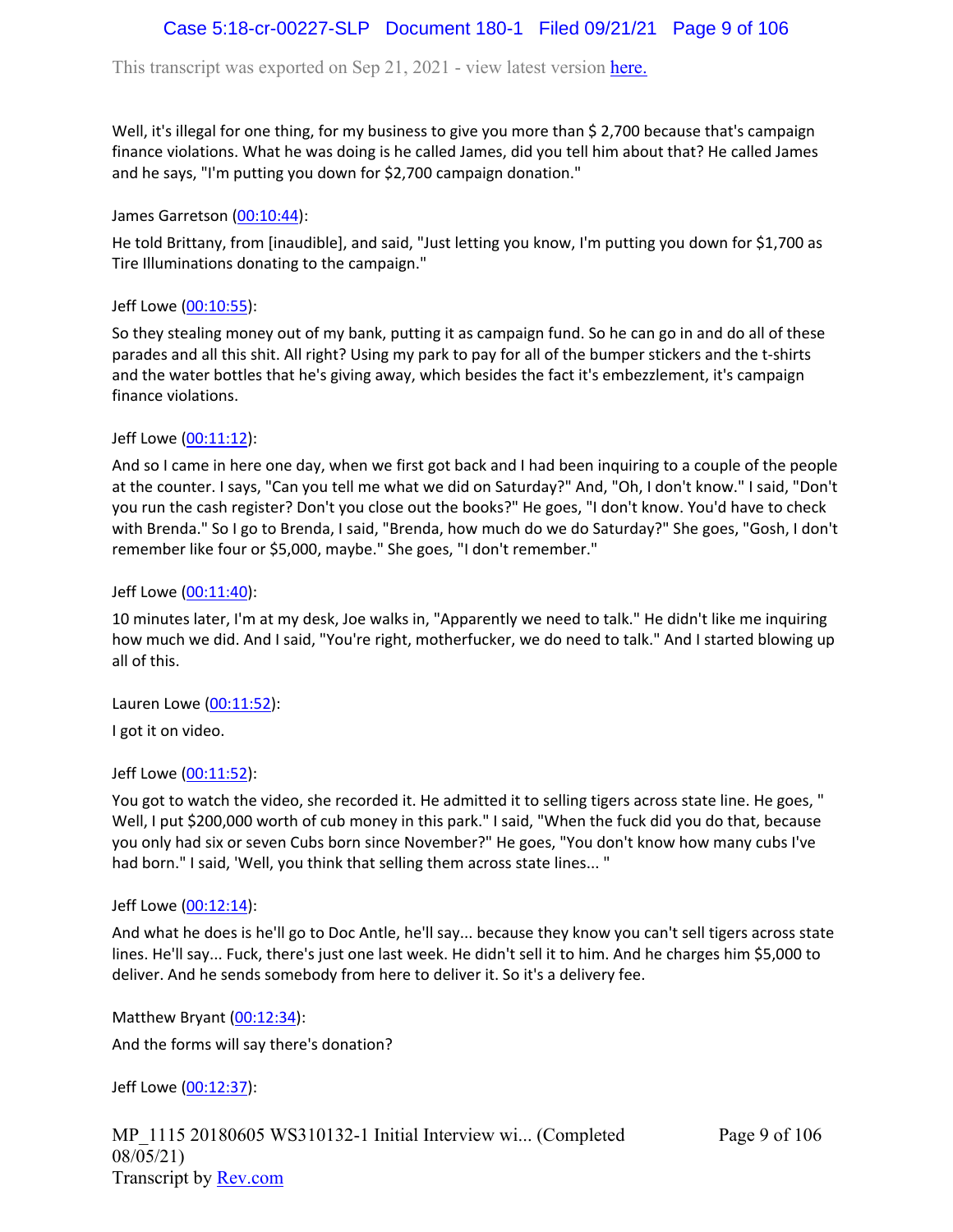# Case 5:18-cr-00227-SLP Document 180-1 Filed 09/21/21 Page 10 of 106

This transcript was exported on Sep 21, 2021 - view latest version [here.](https://www.rev.com/transcript-editor/Edit?token=amZQ9HHFTut_NOLFoO1lSR86cptioQiBp-VVq9f_BePwrTlAl64zFPqcRkwVvmM6GaAv4S7BniclRE4xdf7JBzULLcE&loadFrom=DocumentHeaderDeepLink)

Forms say donation, always because you know...

Matthew Bryant ([00:12:39](https://www.rev.com/transcript-editor/Edit?token=yQSDV8YZ43picha34BOyVwFx74KFBfsQeKW3xwQVe6Oq1aC1eq9fmWjg_nIsE_Kr3uWg2290r7ZUicggPhxhKitUebw&loadFrom=DocumentDeeplink&ts=759.75)):

Well, I guess if you're in a lawsuit, you don't want to show that you're making any money.

Jeff Lowe ([00:12:44](https://www.rev.com/transcript-editor/Edit?token=fgtd5H-LV3FjSaGVUNadarURVVj-2L1PAwEl7PP5B9RwtmGGXs4t3VYI1PIrKR5LPuRjhAI24LsJqMyc95NBjmL88Nk&loadFrom=DocumentDeeplink&ts=764.11)):

Right. And that's why I said, "Joe, if you're doing this-

Matthew Bryant ([00:12:47](https://www.rev.com/transcript-editor/Edit?token=ykE2HlFlmBU5LsjDjdutXmyV4sOguXmxY77-lL-8Zg0b3K4F1KJ_7tO0bhZHYAwJQ97PAXHmNrReI3JMCoksg_mcM8k&loadFrom=DocumentDeeplink&ts=767.13)):

And then the legal side of it too, you don't want to show that there'-

Jeff Lowe ([00:12:49](https://www.rev.com/transcript-editor/Edit?token=Y2nTWsWP3R0d0GXRMOjwGafNqKB7PREUAX4NbQdg54EssyOSVEtURvo-pDKQ6_VYnkAp6HYkegNzihvhWMMPc73XY6M&loadFrom=DocumentDeeplink&ts=769.51)):

I said, "Why the fuck, Joe? If they're paying you cash, why are you putting it in the bank?" That's stupid. I said, "For one thing... " Then he went and started this bar down here. Okay? And did you know-

Matthew Bryant ([00:13:02](https://www.rev.com/transcript-editor/Edit?token=lViVYSviXLZk0mo2NHU9Wev9T9k4bVsvnkwvUbVyNK-KDL-WRd7qWX_kF3V7dJCu1_vcwnZcWv9aAV4A4DyIzwlSAkw&loadFrom=DocumentDeeplink&ts=782.86)): When did he start that?

Jeff Lowe ([00:13:04](https://www.rev.com/transcript-editor/Edit?token=2rsfMLvBy8wCb9C34w5mfatM10YsYe0uK7YInGqGIdXnIXSW0yrpOwVEoAkQXEcfNlMqdrq-nV399aqI7UHgAR3R4SQ&loadFrom=DocumentDeeplink&ts=784)): [crosstalk 00:13:04] program. You heard that?

James Garretson ([00:13:05\)](https://www.rev.com/transcript-editor/Edit?token=1eApRb3qtfR4QE_08jb6MwjVD-8YFQ8DPQiV9_roYwJHlcEndpwu8MEvlwlwbwNTCoa3rb2GQgObI7f3ycO7pGi9pkc&loadFrom=DocumentDeeplink&ts=785.02): Yeah, I heard him bitching about it.

Lauren Lowe ([00:13:07](https://www.rev.com/transcript-editor/Edit?token=Z3PCH1Mr6ARXCHij5wqt16bvmzpfilm8NNFRRkaF1bbVEcJu-TCe0vDKyBTPz3ipIoF_zmxSoWO_ezrk0HIeRJ-oEDw&loadFrom=DocumentDeeplink&ts=787.11)): He started that probably-

Jeff Lowe ([00:13:07](https://www.rev.com/transcript-editor/Edit?token=pxKsQDhsSBCqRY_nI5rO71THEwkiZgPQIY8mH1sHMHyi0-BRqEJPaMkoAhzvs7Dv9XLkFcNdp_ctNYU6S6CQQFhdTpw&loadFrom=DocumentDeeplink&ts=787.79)):

He started that about a year ago. It's already being sued because they served somebody too much and he got in a wreck on his way home. Two of his managers just got arrested the other night, apparently, for trafficking meth.

James Garretson ([00:13:19\)](https://www.rev.com/transcript-editor/Edit?token=AaOiVZiX6WJWvK-KV5wSNCHdmMqx6UpKbi_QDOHDlZI-NwdndWfwQNJWkKeCmrRwhMamY7jU8jXHLszRM7KOHnZu3VQ&loadFrom=DocumentDeeplink&ts=799.34): Oh, the Saff?

Lauren Lowe ([00:13:21](https://www.rev.com/transcript-editor/Edit?token=WD3PXLEfu9s_OfoPnUdYmn7eTEnn-ICxlin1-Y47sFc3kunEfn5Loq9cdSKMU86tPkHgY60U5T-DHxfeV69hdmgCcvE&loadFrom=DocumentDeeplink&ts=801.01)): Saff and-

James Garretson ([00:13:22\)](https://www.rev.com/transcript-editor/Edit?token=Fxvu-ZeCpR2wfP8mVfAacz5kC_NHyozIWSSWQ5CxxEAWaA70x6ObxteE6XrJFrW0vDif5XKayNHwve3ebSs3Qyocg0c&loadFrom=DocumentDeeplink&ts=802.37):

I remember this. It was an 818 number kept calling me. 808 or 818. Because she dropped that Tabby off at the store one time, she had my number. She was hitting me up for \$880 bucks yesterday. Well, you can pay it over the phone. So I don't know what that was about. I never even talked to the person. So

Page 10 of 106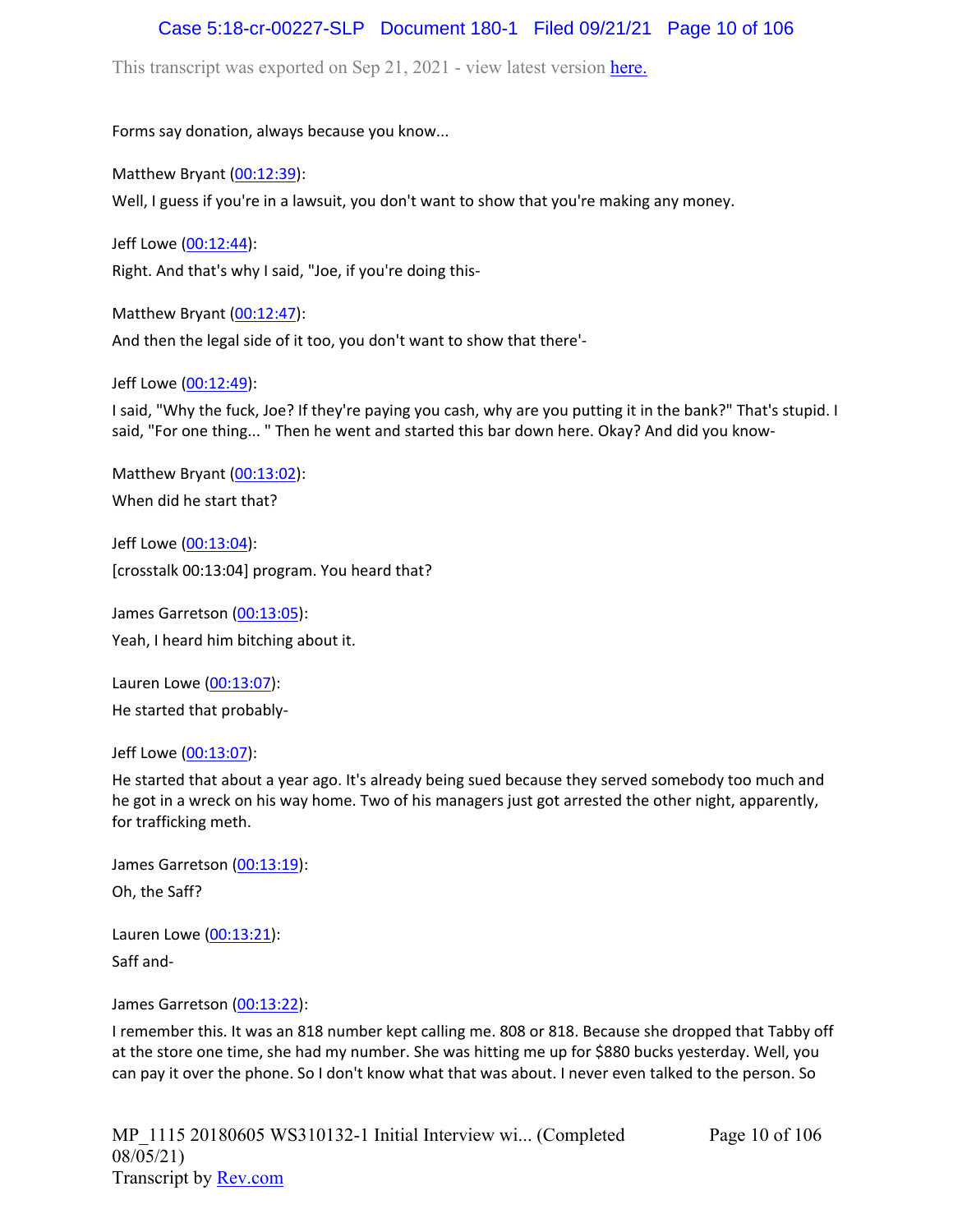# Case 5:18-cr-00227-SLP Document 180-1 Filed 09/21/21 Page 11 of 106

This transcript was exported on Sep 21, 2021 - view latest version [here.](https://www.rev.com/transcript-editor/Edit?token=amZQ9HHFTut_NOLFoO1lSR86cptioQiBp-VVq9f_BePwrTlAl64zFPqcRkwVvmM6GaAv4S7BniclRE4xdf7JBzULLcE&loadFrom=DocumentHeaderDeepLink)

they were like, "I got \$800. I need to get \$880 bucks today. You can put it on a card or whatever." I'm like, "I'm having my own issues."

Lauren Lowe ([00:13:45](https://www.rev.com/transcript-editor/Edit?token=OIDpHQflGQZLvSy3XcCrwTCDBJChiVAFZuMTzmBJggbxDqRSsKUbSMOOhtmBpw4ckrJQ00QzYNOFBWpRa7Mddy970fA&loadFrom=DocumentDeeplink&ts=825.35)):

She got arrested for (inaudible) into a truck. [crosstalk 00:13:53].

Jeff Lowe ([00:13:53](https://www.rev.com/transcript-editor/Edit?token=FJ8XdmHpEvxfh2KlkWOZj2XYbplbeJ2EQ_tk-3A_SXE5vMLeH2JnPT1kfe60BEX2D1kYdR6pG4otFduLvzDnI72xFUk&loadFrom=DocumentDeeplink&ts=833.24)):

So all I know is I've got him on \$100,000 dollars worth of fraud and when I confronted him, he just said, first it happened in the office. And then he says, "I got to see your proof." But we had it all laid out and he just sat there like, "I'm fucked."

Jeff Lowe ([00:14:11](https://www.rev.com/transcript-editor/Edit?token=Bh1h92jPv0GoHX79ms59rmO84y28VIAkm6GTZnEcBjF5VcHr6ravcc66MiegN_osZJHND_XPepwO5laQheDoc30z6lE&loadFrom=DocumentDeeplink&ts=851.3)):

So I've got him admitting to everything that he's done.

Matthew Bryant ([00:14:16](https://www.rev.com/transcript-editor/Edit?token=dYCCfnQ9QB65ikGW4OXwLbuy_Rxprex0ihLuuC-BZ0cJlo5bPG8fpHFXr9OJzGJnNXLf0Q5mlEE9VSNPVtzjJew4vCs&loadFrom=DocumentDeeplink&ts=856.85)): Why are you willing to turn him in this?

Jeff Lowe ([00:14:22](https://www.rev.com/transcript-editor/Edit?token=_tE_cRBdEeNgUnKHFsqoGBaD-c6YaujVTBbCo4tk3Pldd7G4OBxarX3gAeN_tIB6r1nDstYhZvw483NFR7GPbEMF2mw&loadFrom=DocumentDeeplink&ts=862.29)):

The list of reasons is this high. But stealing from me, we went to Las Vegas and we rented a house to start this business out there. And I was using probably four or \$5,000 a month from park income to do that. So all of a sudden I get... How did we find out that he said that?

Lauren Lowe ([00:14:42](https://www.rev.com/transcript-editor/Edit?token=EdkB1VeFp6liysRL0Gid15uc_MRTaHMfH4zgUN01aJ6a04w1oKVXzIuqLehtvFArPW9XzObimOUtgwUGf-wrwaj1xk8&loadFrom=DocumentDeeplink&ts=882.44)):

We were at the park.

Jeff Lowe ([00:14:43](https://www.rev.com/transcript-editor/Edit?token=QAqA6up9Rw3_LvX3MREWKsYflAr-fQGls9cDobxYY8mDEq90FStr7VX23g7rnTbQYjTQc0lOudJJ3VWTjiBm401ldnA&loadFrom=DocumentDeeplink&ts=883.2)):

About Jeff and Lauren. He told him, he says, "Jeff and Lauren are fucking bankrupting this park." And I said, "What? For one thing, it's my park."

James Garretson ([00:14:53\)](https://www.rev.com/transcript-editor/Edit?token=dPgoj9GqSxN29Vge8bycOAtnEuqZqZYtEIr-WxLlVtwp5P8Yh9QGYlYQWnw0IfGtsJ7LA5qGX4raNL6QXuUFBmubIc0&loadFrom=DocumentDeeplink&ts=893.54):

Yeah, remember the one day I told you, he was like... Well, what happened is I sit down at the desk, in his office-

Jeff Lowe ([00:14:59](https://www.rev.com/transcript-editor/Edit?token=bqRJ015ZaCFQ4wvtZ5XV58pcvk54JRhaBc1G4hibJVDl5Z066MAeeoVWOYO7NQYYmjFm_COE0-A6j9W4GCK28sUeG5o&loadFrom=DocumentDeeplink&ts=899.67)): And all those packages are there.

James Garretson ([00:15:00\)](https://www.rev.com/transcript-editor/Edit?token=8oYzwmzOZhiAm3eb2YGHH98mtmUiK0JOswbaRXkj--x_hscyhvi2jjyK_jAUmqKZ03EB0Wq36VFcsQcVBVPwym_QGRs&loadFrom=DocumentDeeplink&ts=900.45):

... and all those packages-

Jeff Lowe ([00:15:02](https://www.rev.com/transcript-editor/Edit?token=B8M3cBjpe6DayemVVqfP2M64pAKA7ofkLR8tYmgSgLbXMJKfnvgMQsgjZ9wUOL9ldGtIOstRBAN8mE9nPYHo7xwiZJA&loadFrom=DocumentDeeplink&ts=902.76)): He'd been ordering. [crosstalk 00:15:05].

Lauren Lowe ([00:15:05](https://www.rev.com/transcript-editor/Edit?token=A--mmEKbyLDT5H9cyg-MBGw6wnBEgdxFo9-qxWNIsCR8TVI1fzvrHIuBdysTjGmdx7CRdntEPARs9aNvJXkfjFz55Rc&loadFrom=DocumentDeeplink&ts=905.42)):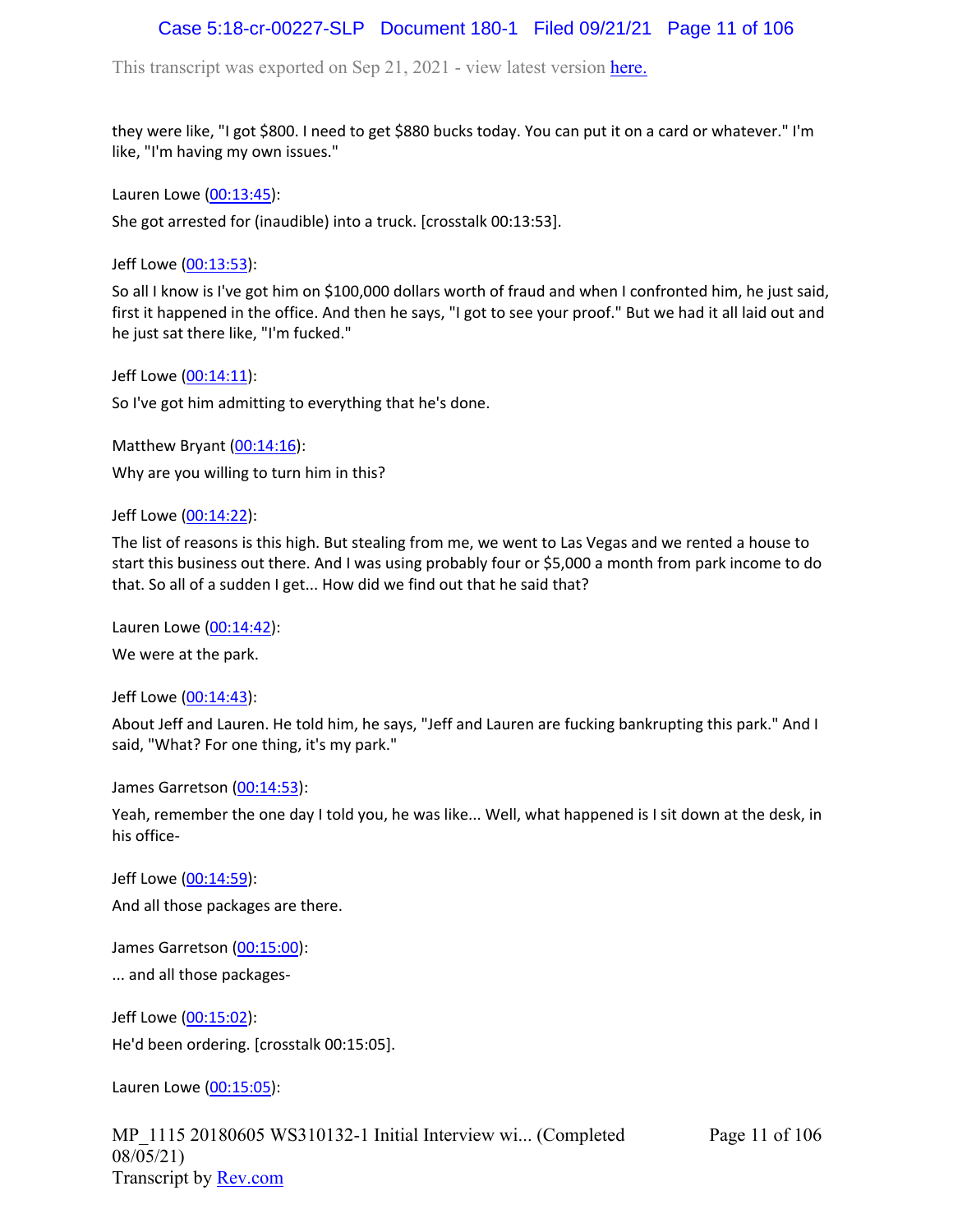# Case 5:18-cr-00227-SLP Document 180-1 Filed 09/21/21 Page 12 of 106

This transcript was exported on Sep 21, 2021 - view latest version [here.](https://www.rev.com/transcript-editor/Edit?token=amZQ9HHFTut_NOLFoO1lSR86cptioQiBp-VVq9f_BePwrTlAl64zFPqcRkwVvmM6GaAv4S7BniclRE4xdf7JBzULLcE&loadFrom=DocumentHeaderDeepLink)

Okay, he was bitching because-

James Garretson ([00:15:05\)](https://www.rev.com/transcript-editor/Edit?token=w20vYg04z4pZ_sCYGQRBhm8U9Gyrmxb4xF1M-q-9kaZ1V9yKyMxmU7aPR59hwS85i6NzXDhtY9sbMTK7JGmTfSUoKkE&loadFrom=DocumentDeeplink&ts=905.56):

And he's like, excuse me Lauren, "That little red head, that fucking cunt, spends all the park's money on all this shit."

Jeff Lowe ([00:15:13](https://www.rev.com/transcript-editor/Edit?token=VHlbS8t4OdVZWtYhWP86mmMB_46s5VfKRbUThAxio4I-S2eB4BoWL1sWfhT5TgU-yQSLk5CGW_wUPS-H2e3eoZlRoS0&loadFrom=DocumentDeeplink&ts=913.8)):

There's wedding gifts.

James Garretson ([00:15:17\)](https://www.rev.com/transcript-editor/Edit?token=Pq3JBsBczQUw76XzX37JcisGefDxUeQ3yvBPIXiSTW6nIuTTR2uIG31i2iMdAFvGyCV5XmrVa2cd4x9TvxAEsJT5BYo&loadFrom=DocumentDeeplink&ts=917.86): He has a bad hatred for Lauren. Like, bad.

Jeff Lowe ([00:15:20](https://www.rev.com/transcript-editor/Edit?token=7gDzDV2QCbVSVhMi2ZpCBEMaTsQEs4WBwgq8n4Xmm3otCW4aIbeXD6SJlF2wDOWmqHQMgPtF2ljQHCm-8l69dWoFPIw&loadFrom=DocumentDeeplink&ts=920.77)):

I'm just done with him. I came in here. I saved his ass. I kept his home. He lives back here in the park and he talks shit about me.

Matthew Bryant ([00:15:31](https://www.rev.com/transcript-editor/Edit?token=iB2aQamNXaSOvviL53RD_gI_nVhUacTOlos6nbHK1Is4zEBji7ZahvNd_gPcfnQVxWlco4As9YEYM6d3idKOBwaA2zs&loadFrom=DocumentDeeplink&ts=931.47)): But doesn't he run the zoo?

Jeff Lowe ([00:15:32](https://www.rev.com/transcript-editor/Edit?token=0u5yR1iUPN2ppdG_oV2IWZqfQGLJWijzG5uqI0A5Jvo53PgIvavhnkSMSxLJr3_NFmvv7xQzVcEe-IcoIkIP72iZR_0&loadFrom=DocumentDeeplink&ts=932.4)):

He manages on a day to day basis when I'm not here because I've got other businesses. This wasn't my life. I came down here. I said, "I'll own a zoo." If a kid gets eaten by a tiger, it's on my ass, not him. He skates free and clear. But he's got keys, but he'll be the first one to admit-

Matthew Bryant ([00:15:52](https://www.rev.com/transcript-editor/Edit?token=r975GCXOc8x63Y0PQ3QwBKCrmec06HZM0cDFEcegNvCO-ExsjZIYXo50B_lHCCGHyVw83TL_PGwTmx6weADtrguozlE&loadFrom=DocumentDeeplink&ts=952.17)):

He gives you the park... Well, first of all, I know you trust James, as do I, and I'll identify myself. This is me. I'm a special agent with US Fish and Wildlife.

Jeff Lowe ([00:16:05](https://www.rev.com/transcript-editor/Edit?token=j_Z-nMUBNgywmikudMoRdHEoJGIZEyusvjnZkyQ7EvYOR9jbNtpE6d-N5FmDbMRCf-dax1NAQ5FLEaEcQSCNMf__tdU&loadFrom=DocumentDeeplink&ts=965.89)):

Okay.

Matthew Bryant ([00:16:06](https://www.rev.com/transcript-editor/Edit?token=8ZRFBR5jcXpFZOy6LuViJICgUVvnhyAHLUA8Zvp7_SdhJ71PaoulMy0wQA3hvLHBJa5-6Ohd_CRBM0q7mfk48qm_bks&loadFrom=DocumentDeeplink&ts=966.38)):

Obviously, you can with me on any types of crimes. But I'm the agent, over in north Texas and Oklahoma.

Jeff Lowe ([00:16:12](https://www.rev.com/transcript-editor/Edit?token=iGfprxhOmNa9jgHBdecxck5P8NE1Hxu-wERd2TeWOzWk8hRu_yUKLubHQ04DxYbu5zJRYRG4kArlLDoRKrixyCGjxxg&loadFrom=DocumentDeeplink&ts=972.08)):

Okay.

Matthew Bryant ([00:16:15](https://www.rev.com/transcript-editor/Edit?token=_nQza3vZxLaPnFihmuA2XOB4MDu25mJ1nbaGc30Ts2JCQjCzZZyJsBL-3aUd3m8pT1RzEWyLz3Czd3eC3Kc2ZU3rqHs&loadFrom=DocumentDeeplink&ts=975.21)):

So I'm interested in kind of all aspects of this. I'm trying to kind of get an idea of, since he's into so many things, kind of where to go. And I have heard, obviously, in my occupation, I've heard of Joe in little bits and pieces of people calling in and complaints, but nothing real substantial or nothing that anybody had anything on other than some hearsay. I had checked into it a little bit, but it was always just seemed like it was a game or some type of deal going on.

MP 1115 20180605 WS310132-1 Initial Interview wi... (Completed 08/05/21) Transcript by [Rev.com](https://www.rev.com/)

Page 12 of 106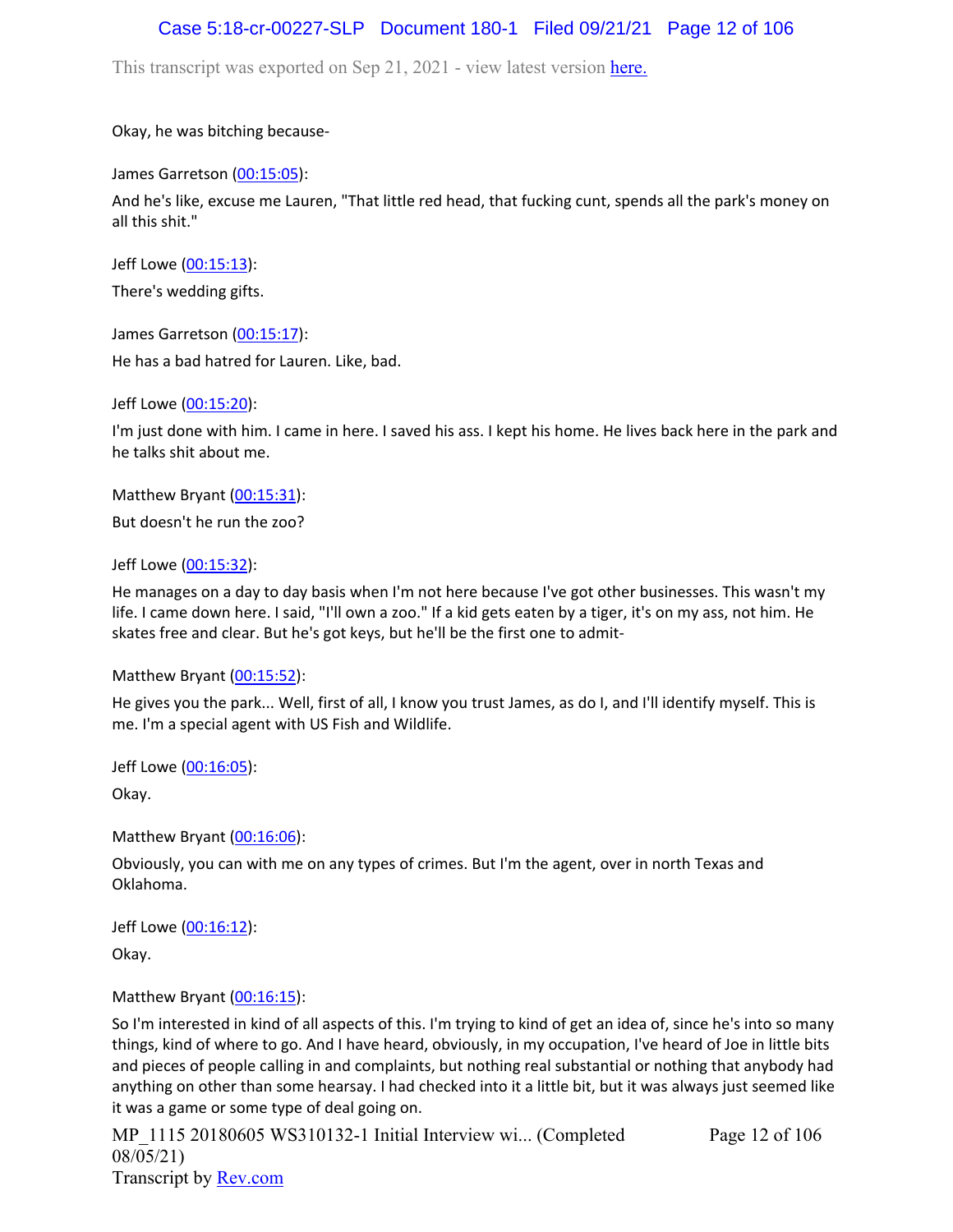# Case 5:18-cr-00227-SLP Document 180-1 Filed 09/21/21 Page 13 of 106

This transcript was exported on Sep 21, 2021 - view latest version [here.](https://www.rev.com/transcript-editor/Edit?token=amZQ9HHFTut_NOLFoO1lSR86cptioQiBp-VVq9f_BePwrTlAl64zFPqcRkwVvmM6GaAv4S7BniclRE4xdf7JBzULLcE&loadFrom=DocumentHeaderDeepLink)

Matthew Bryant ([00:16:50](https://www.rev.com/transcript-editor/Edit?token=P0pCzVp_-y9vJGt5c3T2TcU4V0o-LpVjVp7TO_6GuSXQaKD40CYCQnH3O_LIL7-udOy13wpjOkN3-za-Dl5IuUJDolA&loadFrom=DocumentDeeplink&ts=1010.27)):

But I get calls about him all the time. So yeah, he is on the radar as somebody I'd probably feel-

Jeff Lowe ([00:16:57](https://www.rev.com/transcript-editor/Edit?token=dYeqiH90XBd6axg4qMHJQvg8inyZQ7TEqgSorb-0q2EPTDYUNfujGcXxMIKJ1P57Lt2jmuVx1QslMEIZe_9VxOrlCsM&loadFrom=DocumentDeeplink&ts=1017.57)): He's smarter than you think.

Matthew Bryant ([00:16:59](https://www.rev.com/transcript-editor/Edit?token=zbxdOICz93Tg4HPmmOEnilPoYL3xTCIF5R8ar2sXLIwXdN9NRAP5y9ZZyc6eHAoxIAlNnociW3rXvwxEa8Usa6SDWik&loadFrom=DocumentDeeplink&ts=1019.23)):

I get that. I feel like he's into a lot of different stuff in probably a lot of different forms. I know, on the wildlife side, he's got the game figured out somehow or another to be doing it this long to be evading everybody.

Jeff Lowe ([00:17:13](https://www.rev.com/transcript-editor/Edit?token=l1_Gf6c5VEwAZQl-4C3Ml04wPV-eB9gCXxOoKPilTCtOiIqklqvdfRSpcwBN9XngHzGrd7NIIiaolO7aAZO0yDp5B2o&loadFrom=DocumentDeeplink&ts=1033.37)):

When I get back, we need to talk about how to resolve all of this.

Lauren Lowe ([00:17:25](https://www.rev.com/transcript-editor/Edit?token=mRRbIEgnXKWBVzR-4qdRSDZeboB_MbKXkyWHPJdpQ5UNNrvF4OeduGSk7LIi98Z2ks1pnj3LvzZCH4L-nTzsGr6_LUs&loadFrom=DocumentDeeplink&ts=1045.06)): There's no resolving this. We're done.

Jeff Lowe ([00:17:25](https://www.rev.com/transcript-editor/Edit?token=OtM0ezqWGVh7UGPl70K0D0wdJN8YldQ9PcQ4_o_puDPxMFvoeOCqy1qune0WBRpsKNpuVCst6WvJmZONc1IYexQPobM&loadFrom=DocumentDeeplink&ts=1045.06)):

He doesn't want me pressing charges. I told him I was in Las Vegas two days ago and he started his shit again. How do we find out? What was that about? My memory's just...

Lauren Lowe ([00:17:33](https://www.rev.com/transcript-editor/Edit?token=EhzR-vj9ToT3yT81WcbVLKIDqpy4MRyoMbNogAEWP1qTGgjWn_WDj-FsG0yTWf6hRvXHH8yjinD_lqo0DWk6ASiqRzU&loadFrom=DocumentDeeplink&ts=1053.49)): I'm sorry, I'm not listening.

Jeff Lowe ([00:17:34](https://www.rev.com/transcript-editor/Edit?token=KmRX5z2r0zptewA9wvMseD4Lm0QeEb82VYduWsMari0VQZrAmfKe3bGznMD1FgmEcI1wC8KpG2KTy2B7ZEdVBbvchwk&loadFrom=DocumentDeeplink&ts=1054.84)): Just the other day, what blew me up in Las Vegas?

Lauren Lowe ([00:17:37](https://www.rev.com/transcript-editor/Edit?token=04gbRcEOILxdxl8pT8I34gjyT0iVRczI_C_uH6hyHmWFaTE4iuupCePoraY28HPvL85pkvI07C-wK4i1Jhl8nRjvGbA&loadFrom=DocumentDeeplink&ts=1057.58)):

Oh, because he contacted you saying that... Oh, shit, what was it? God damn. You was talking about the car was stolen. As soon as the car was stolen-

Jeff Lowe ([00:17:51](https://www.rev.com/transcript-editor/Edit?token=lHkofadfhnQVQrz5Z9yYUX92UjaP6dH6XCiRN5U5o9df2wR4YLnmZTA0nDDYtI8jAh1bQfa9uM5FQBfnjMiAgg3RGGs&loadFrom=DocumentDeeplink&ts=1071.75)): They found the Ferrari.

Lauren Lowe ([00:17:52](https://www.rev.com/transcript-editor/Edit?token=GEbcVay5wNxNBIyFuqyep3bXQ3JCBMY7FHfhN7mXGPHBPOkOvkcZ1DYdU-stK-NbrgHQOXHBuxJR8AR39bhvkCYfZEE&loadFrom=DocumentDeeplink&ts=1072.32)): Oh yeah, they did found it.

James Garretson ([00:17:52\)](https://www.rev.com/transcript-editor/Edit?token=CYuC5a16kA79oeUvhWBXr0XVaAIWODTj1a1jp3Xhd68ZpB0hq3phe6m_MCJ9gqUfMxTJvHpZzOIIwaqoHF9h770wWxQ&loadFrom=DocumentDeeplink&ts=1072.52): Was it in one piece?

Lauren Lowe ([00:17:52](https://www.rev.com/transcript-editor/Edit?token=6a_zxNCqnPPSx5Jro-C-48EjWHo_NFsAfxcoVlInP3qdQzw5nF5pkVMQ_qR3STGJ68ADHMIZKhN7uXjL_irYIKqk1gE&loadFrom=DocumentDeeplink&ts=1072.52)): We don't know.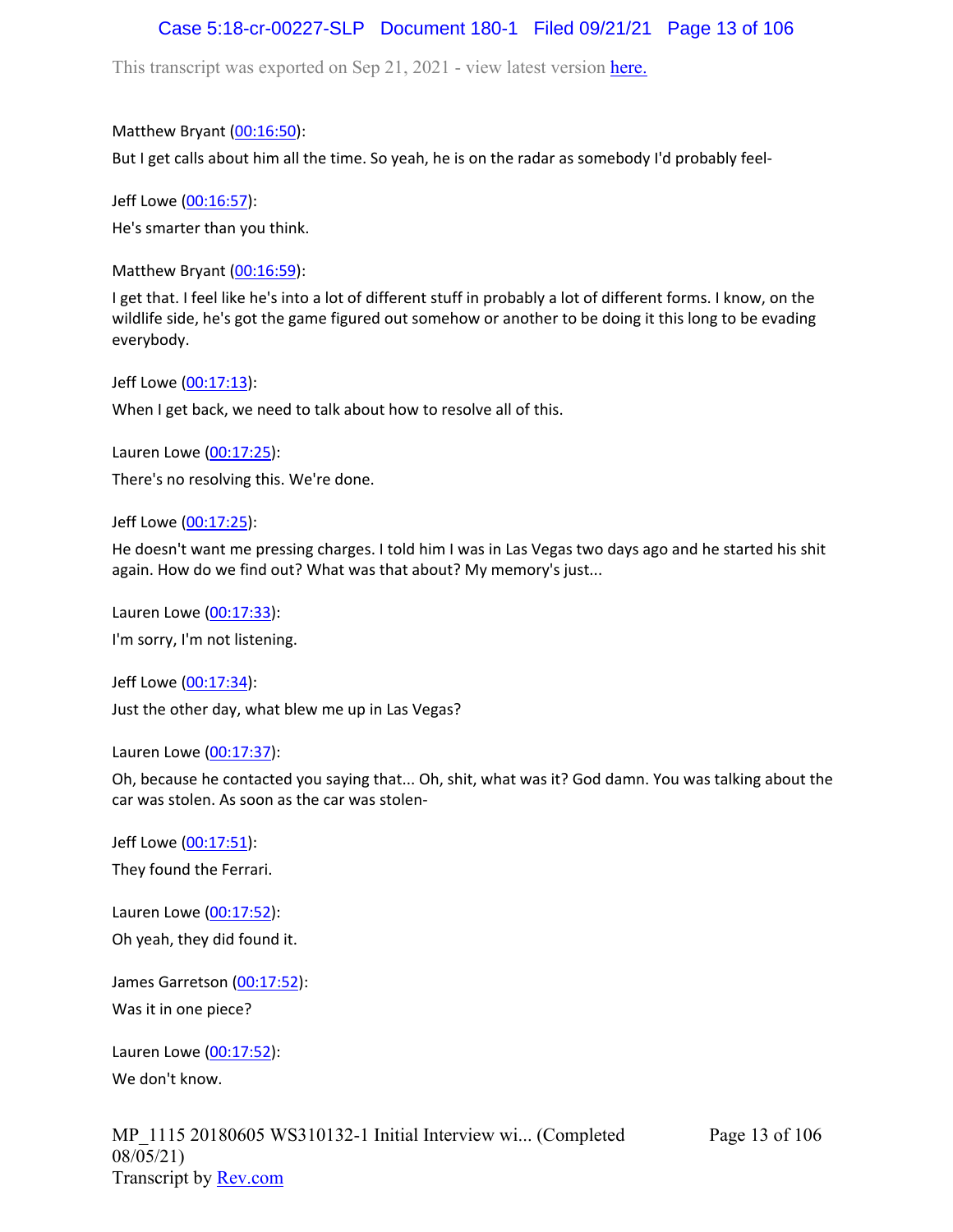# Case 5:18-cr-00227-SLP Document 180-1 Filed 09/21/21 Page 14 of 106

This transcript was exported on Sep 21, 2021 - view latest version [here.](https://www.rev.com/transcript-editor/Edit?token=amZQ9HHFTut_NOLFoO1lSR86cptioQiBp-VVq9f_BePwrTlAl64zFPqcRkwVvmM6GaAv4S7BniclRE4xdf7JBzULLcE&loadFrom=DocumentHeaderDeepLink)

Jeff Lowe ([00:17:55](https://www.rev.com/transcript-editor/Edit?token=0RzBuV-uFzgp1N9e5zqfwlbUVpQuURsPrzR_bVU2Z2TOsOe_wTFftmh1IacJEL38SUU1KaKuK5Gy7bOBYSXpccWWoQ8&loadFrom=DocumentDeeplink&ts=1075.82)):

It's turned to a salvage yard. I don't know. But yeah. So I'd rather have the \$200,000 check instead of the car. Yeah.

Lauren Lowe ([00:18:04](https://www.rev.com/transcript-editor/Edit?token=WCfZaRbFlpDdWORu2ZULL22VH1RETeAeSo3RnUUcREx8tEv7OGCKwEG1s7lsYmi6hL_TyzJ0gLxa-CXh8-66Z8cXhiY&loadFrom=DocumentDeeplink&ts=1084.65)): We still might get the check because we don't have-

Jeff Lowe ([00:18:06](https://www.rev.com/transcript-editor/Edit?token=disFM1A1l5_L8xx5qPKuoI1RMlcWb--nsD9q3dUu496w42tkDerHVXMl4lWWU-8db1XnTS5xTkCKMr7qSzthBrCilRQ&loadFrom=DocumentDeeplink&ts=1086.66)):

Yeah, if the car is trash, I'm taking it to the car dealership and saying, "You go through this bitch with a fine tooth comb." They could have had-

James Garretson ([00:18:12\)](https://www.rev.com/transcript-editor/Edit?token=xWwWSaNNB8qtTtuQoE9r3wgYWTdtLkKBSLP_hDVQu_uaA4UNQfesFMVb3a5qjetPzFQkJ_FqaxluICZxlkrmSc0xZ8U&loadFrom=DocumentDeeplink&ts=1092.13): If they found it that fast, it's probably intact.

Jeff Lowe ([00:18:15](https://www.rev.com/transcript-editor/Edit?token=c3YNkdIKsQ1fxdJ7cdIUVwfFPWS-H-qtMict-Jnn0-hXTE6CH6FBVoBN91uSnBPClxkGyaYmyvUodKqedWRCDWEnmK0&loadFrom=DocumentDeeplink&ts=1095.07)): Well, we don't know how long it happened. We own these-

James Garretson ([00:18:17\)](https://www.rev.com/transcript-editor/Edit?token=iwBR0_Kk9I5mOpb4iNXMImhxG9-hbo-sEyT9sWFG7VM0HjofqQecvyYN_S0RDYsUgLPn7-KaQAmQpgvIpxZgxVkp56w&loadFrom=DocumentDeeplink&ts=1097.85): Oh, you haven't seen it in months?

Jeff Lowe ([00:18:19](https://www.rev.com/transcript-editor/Edit?token=ZphD4AXT1zVeXB_LZtZcP-zQY5jnjCb873Wisyq5NcfqqyA_P9u4Ehz2Jx5HXxjrU5Av6O626_Kd5glmADz4INV7rwY&loadFrom=DocumentDeeplink&ts=1099.36)): No.

James Garretson ([00:18:19\)](https://www.rev.com/transcript-editor/Edit?token=_yE4dAMus0gyfi9RbdEdlZlzR9tswMQRveOEi09FJntYZaVIIZVO1tYSQsfGdTsAED2Hht7CK4w-3Lwe3ggbrdQKibE&loadFrom=DocumentDeeplink&ts=1099.71): Damn.

Jeff Lowe ([00:18:20](https://www.rev.com/transcript-editor/Edit?token=n5K84NohBHyW55APlBj5WNUpahyat5FM6FrEFZBsfAuxi_-VWeagiwrk9HMVjUvUGlVSlY1whph2AnYfQTFd0vA5lfA&loadFrom=DocumentDeeplink&ts=1100.9)):

But anyways. He did something the other day that pissed... It fucking might be in my text.

Matthew Bryant ([00:18:29](https://www.rev.com/transcript-editor/Edit?token=M7HPewxBK8RYP7UcBRwIreGbvvWE_7bgPlFEVre2RPY5ljfMkuKVKGRnRFhao_9JYM_NG6UtHIHVxPekcQ46qHtasNg&loadFrom=DocumentDeeplink&ts=1109.77)):

This is kind of just hearing you this. Did you take over the place? Is there any discretion or anything that you took over the place or bought the place to help him during this bankruptcy thing to hide assets?

Jeff Lowe ([00:18:42](https://www.rev.com/transcript-editor/Edit?token=zwrz4JO9QbUAoFmnJ83En1R_prxUfzROEW1Cd45vN54h_l--FH3wHU2k5t3tX_GqDVWsnIB5SvFRT-DIX5w7Gh3GOok&loadFrom=DocumentDeeplink&ts=1122.5)):

No. Nothing. That's all bullshit. I promise you. We litigated this for three years now. There were no assets, this park had nothing. It was hundreds of thousands of dollars in debt. I went and paid back, paid all the legal bills, \$12,000 worth of billboard payments, the electric bill, everything, I paid. So there were no assets.

Jeff Lowe ([00:19:04](https://www.rev.com/transcript-editor/Edit?token=-ayvow_h__09U0ol0TOqtjD2dMFgzu11fLo4E_qaBhcO8N7eUBbeNbtP1Lt_rdV-ORR9-XIqDaRUn68KNs8myyh4bIg&loadFrom=DocumentDeeplink&ts=1144.49)):

There was a couple of junky, little FEMA trailers here and there and every place. That got moved to another piece of property, the bankruptcy courts were notified and they went and made... Somebody bought them all for \$4,000 bucks or something.

MP 1115 20180605 WS310132-1 Initial Interview wi... (Completed 08/05/21) Transcript by [Rev.com](https://www.rev.com/)

Page 14 of 106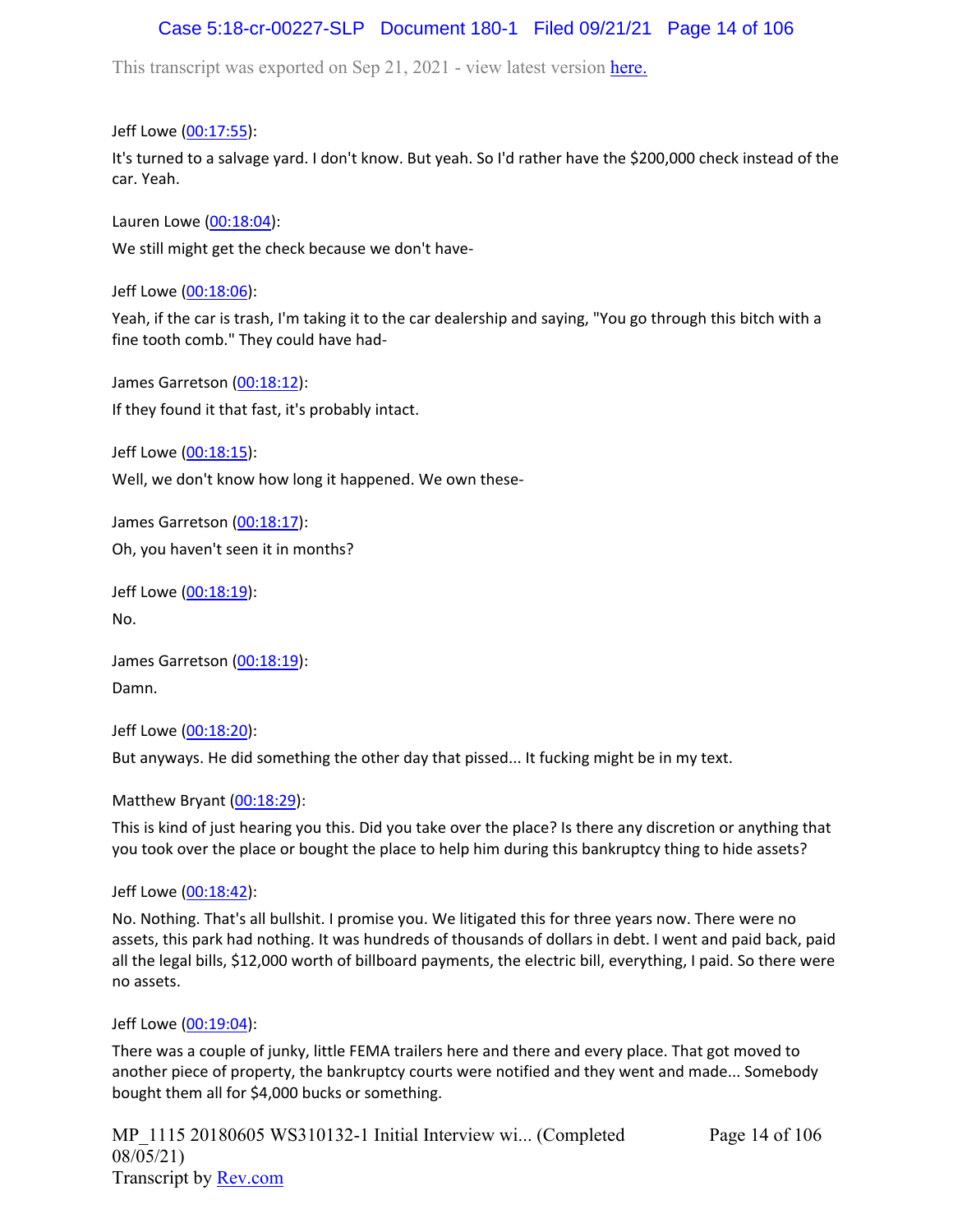# Case 5:18-cr-00227-SLP Document 180-1 Filed 09/21/21 Page 15 of 106

This transcript was exported on Sep 21, 2021 - view latest version [here.](https://www.rev.com/transcript-editor/Edit?token=amZQ9HHFTut_NOLFoO1lSR86cptioQiBp-VVq9f_BePwrTlAl64zFPqcRkwVvmM6GaAv4S7BniclRE4xdf7JBzULLcE&loadFrom=DocumentHeaderDeepLink)

Jeff Lowe ([00:19:17](https://www.rev.com/transcript-editor/Edit?token=1JTbYUdxicAMGc4vT803K3CfwOtCVzq2a9qkWZy7J77udb_z4FAdoxCI_7X9v4XLI2fAefovN-u7K1jjeRgTSqLW8vc&loadFrom=DocumentDeeplink&ts=1157.27)):

So it's clean, I'm clean. I haven't done anything wrong. I've never sold the tigers to anybody because I love them. I keep them when they're born, I want to keep every one. Joe wants to sell ever one.

James Garretson ([00:19:31\)](https://www.rev.com/transcript-editor/Edit?token=me3U4AhJQHKTNgslu4Ri7aWfZVBcMU5VqfxbLSaOApw5CTLq9D5t90eVHccNJ0B2QFBYfC7IT3dzZFc-zi_ELX4bSQo&loadFrom=DocumentDeeplink&ts=1171.43):

Jeff said that because it's hard to part with the animals.

Jeff Lowe ([00:19:33](https://www.rev.com/transcript-editor/Edit?token=SJ1p5sqqSOMxlYeFnmwNb1nHxr3lWRkER5T9tOxRgYJp0SOZe-OwFlW2R41KMzTNxuajlgVEt3N0LR-Id2EJnSf-IbY&loadFrom=DocumentDeeplink&ts=1173.79)): Yeah, I love the animals.

James Garretson ([00:19:34\)](https://www.rev.com/transcript-editor/Edit?token=2VZjpCxAvlPxjRuXO3t1yzrwfCmtZ__890_Ofkc69CQj_yjHZ4NCBd_NowV0Ux19pdb9f79BgrNWWiXMjrcR2ysWETQ&loadFrom=DocumentDeeplink&ts=1174.71):

Joe's just a monster.

Jeff Lowe ([00:19:35](https://www.rev.com/transcript-editor/Edit?token=ppMmCEE8x68ODmkjovma_gmogb8yzkwDfU_9OFxmETUJMHImZJInB6WScUrEGpwqZ0fzIDiNKSgfw9R271qmMBg60E0&loadFrom=DocumentDeeplink&ts=1175.2)):

Yeah, Joe's so...

Matthew Bryant ([00:19:37](https://www.rev.com/transcript-editor/Edit?token=PJKMY879fm96mkXsZOqaeoHjX7FEI4x-ksWQO0nYkLPRsKa-MsFBspgyCVEOi4irLRna40JwyGHc0LpZIbZgDrDR4xI&loadFrom=DocumentDeeplink&ts=1177.59)):

All right. So, that kind of takes some of the bankruptcy thoughts that I had initially had.

### Jeff Lowe ([00:19:43](https://www.rev.com/transcript-editor/Edit?token=IjuoWj3Zm_VMa2to2LoV3CkeCxzDxCdUKN2MaeW07bRrTw3Raj_3dQBZfCfrxiS6w4VIExCvxKhZ3xIMWtjP7ewLWuA&loadFrom=DocumentDeeplink&ts=1183.85)):

But my lawyer knows everything about all of this. And I went to my lawyer last week, two weeks, three weeks ago, I had a deposition with... Because of Joe's lawsuit. I had to be deposed of checks that Joe wrote and everything else. So I told my lawyers, before we started this shit, because Joe and myself were named in this one. Joe's old park and my new park we're named in this latest motion from Carole Baskin. So we had a joint lawyer in Oklahoma city and she's been my lawyer for a couple of years. And I told her, I said, "Look at this, look at this." I took her a whole envelope that said campaign...

### Jeff Lowe ([00:20:20](https://www.rev.com/transcript-editor/Edit?token=dpf-f1m8yVJD_F0e6l5LTH2pFikxrCgt5CRZOxA52uyDLDLFgJiXBZMoYc5JHYQOjc4SFQ1U7AWI-RiMthZfefP-mxI&loadFrom=DocumentDeeplink&ts=1220.95)):

And I said, "Here's all the violations of campaign finance. Here's where he's forging my name. Here's where he's embezzled \$54,000 in printing shit. What do I do?" I said, "I don't want to look like I'm wrapped up in this." I said, "You're my lawyers. As of today, I have notified you, this is what I've discovered. So from here on out, I've cut him off of the money," which she just canceled his credit card today when he's on the road in South Carolina. He probably doesn't know it yet. But if he's at Doc Antle's with four fucking tigers.

Matthew Bryant ([00:20:53](https://www.rev.com/transcript-editor/Edit?token=JTRwwP8jZz38ydW3pVTHrMPnjAhNm4JwO_59pTuE1kjrFv0SG0f722IODDEhGV9kCBCdFFXP3cQc4cqC6Dg_Ykyyqeg&loadFrom=DocumentDeeplink&ts=1253.41)): You think he'll come back with cash?

Lauren Lowe ([00:20:55](https://www.rev.com/transcript-editor/Edit?token=LjRDPkVEor3vHeLRRbtGo06H0WFAsqG07Ta1WrzVAKCfnpxcgkFpCC1pUuOrTSVSB4XFuHXOrj7y964lqlXCbMfr4qk&loadFrom=DocumentDeeplink&ts=1255.98)):

Can he?

Jeff Lowe ([00:20:56](https://www.rev.com/transcript-editor/Edit?token=-DzmnFRstp8gm8RZrwysVrdTbj1fqzICfRMc0BP6vx-A5g_jIbMryQqkeG5xIw6b-7hSJkX8lnLldchVx1xbBnIG4Zs&loadFrom=DocumentDeeplink&ts=1256.03)): No, he traded it for \$50,000 worth of meat.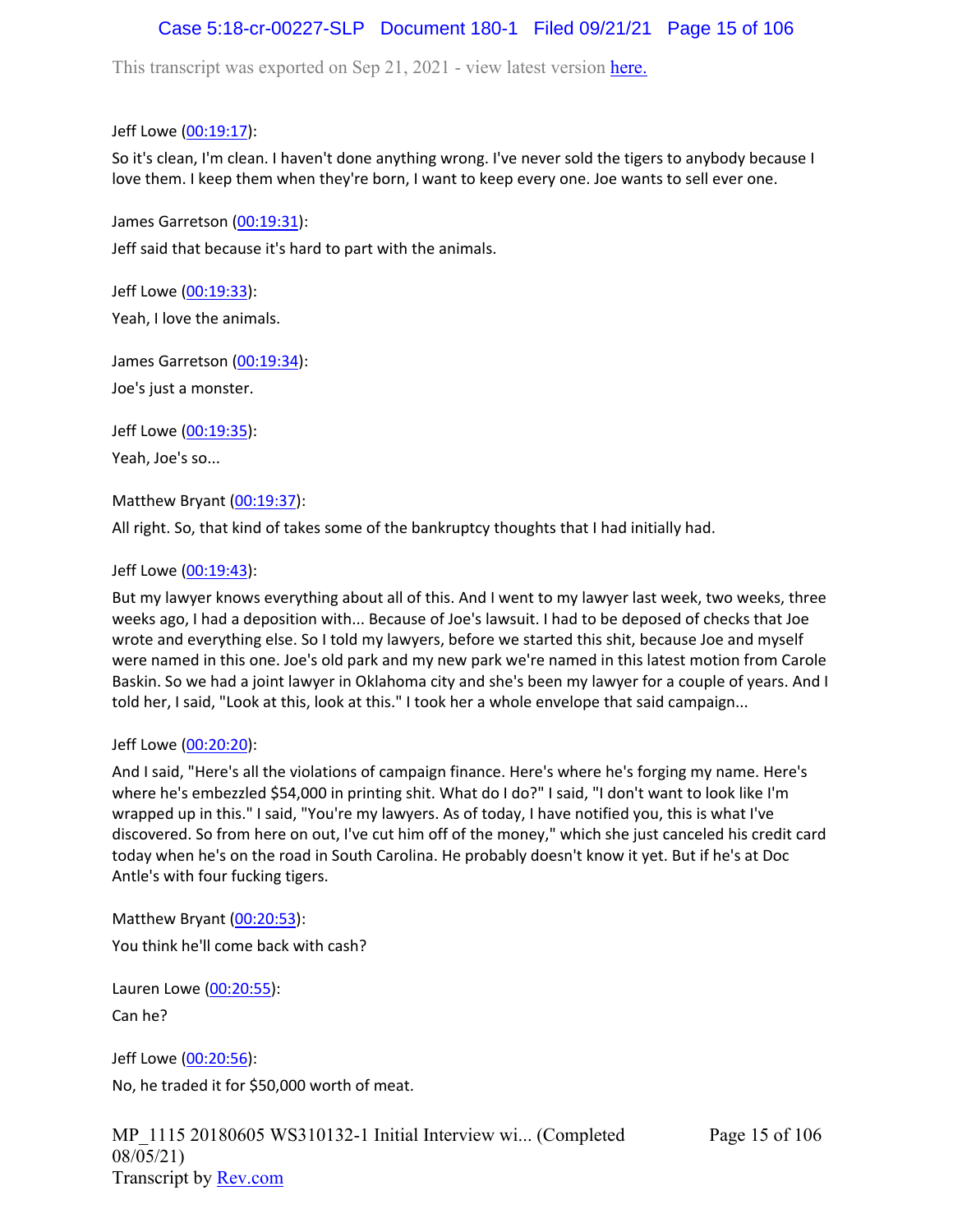### Case 5:18-cr-00227-SLP Document 180-1 Filed 09/21/21 Page 16 of 106

This transcript was exported on Sep 21, 2021 - view latest version [here.](https://www.rev.com/transcript-editor/Edit?token=amZQ9HHFTut_NOLFoO1lSR86cptioQiBp-VVq9f_BePwrTlAl64zFPqcRkwVvmM6GaAv4S7BniclRE4xdf7JBzULLcE&loadFrom=DocumentHeaderDeepLink)

Matthew Bryant ([00:21:01](https://www.rev.com/transcript-editor/Edit?token=-pg3mY15LJAhwUNpFveClDmyPeWDy-JM7rlPmLBsiy8iyK8KwsIXzxZKLuaqIv4vIXpjFVtt3mcayEfI5Ee1G468GdM&loadFrom=DocumentDeeplink&ts=1261.66)): Any records to show that?

Jeff Lowe ([00:21:02](https://www.rev.com/transcript-editor/Edit?token=Tiu5NChwqCyWTHIKpK4Vzyc5qzYadL1vvxGAdkbJ8KctFwNy64dOL_jfixcrkW76dZ0qYoLejJND0PKu6TC3B1dQCm4&loadFrom=DocumentDeeplink&ts=1262.94)): A text.

Matthew Bryant ([00:21:06](https://www.rev.com/transcript-editor/Edit?token=k38hswQz7_Z2tClFwxgi-XMcE2lZyWx9pRTHkda8YgR-PGsBEz_Kb0uT2mnwnAYjtLPCPVI78ryE_h-JTL-wFoAcjug&loadFrom=DocumentDeeplink&ts=1266.39)): So he's telling you then? Well, you've thrown a lot at me here.

Jeff Lowe ([00:21:13](https://www.rev.com/transcript-editor/Edit?token=hvxtx4cUrpKd4C8eMIYxY5Xx0S-0KJbXaOmlw0x718BmkFwMEAc7qWJI3TSzTPC3Qi2D5RAQgCRsH7xIz2i_NnniTBk&loadFrom=DocumentDeeplink&ts=1273.09)):

I know.

Matthew Bryant ([00:21:13](https://www.rev.com/transcript-editor/Edit?token=--m30scZjsi_2nMlMpAmALs0a-4EG3WzQlPZlknsBM6lX4eIR_soKLsEWWeIAAhcBodtch785RbCivD2oWD9xNGGRvc&loadFrom=DocumentDeeplink&ts=1273.12)):

Let me think. What about all the tiger stuff? Some stuff we just talked about, do you have records? Does the park have records about cubs being born? Maybe, is there a cub book?

Jeff Lowe ([00:21:28](https://www.rev.com/transcript-editor/Edit?token=9BiePNELUey8jKgErsBapOyyqZDLFiMyq8ovqUKIzp4spMfJjwOhbIpMLgr0184JEc0SnMem-DquDbHp-rqT2EjysCU&loadFrom=DocumentDeeplink&ts=1288.23)):

There's a cub book, it's on Rink's desk, that shows cub births. I don't think it's accurate. I think they deliberately... Because see, Joe owns 100 tigers out here. I have nothing to... They're on my park and that was part of our agreement. Joe needed a place, even if I bought the zoo, Joe needed a place to house his tigers. I said, "As long as you take care of them and you're responsible for feeding them," because he had the Walmart meat program. I said, "I'll take care of all my animals, you and your crew take care of yours."

Jeff Lowe ([00:21:56](https://www.rev.com/transcript-editor/Edit?token=SpaHQ5Wkj1WVwaMLpThCATcCdD2g01aJkI5DsOWujq8wGmvzXd8VUROH7Kw8D7ZgMC0JEyCbuBZ8yGDIruvVtGHq9ZY&loadFrom=DocumentDeeplink&ts=1316.41)): Because where did you put 120 tigers?

Matthew Bryant ([00:21:58](https://www.rev.com/transcript-editor/Edit?token=nQJOJ0PfMuXrUDtvwGNQ_ZE04eEcdeJpKc-floCFAwjW4ysuyRBwFu92pWCbIf93yCBdYh9-XN8AfzbjBFQevvGwyMs&loadFrom=DocumentDeeplink&ts=1318.04)): Right.

Jeff Lowe ([00:21:58](https://www.rev.com/transcript-editor/Edit?token=OFmrwlCf8wqbSQwp1Hp-_SP4Exrm_fmh8M5ezp5tzdf9J4t6pV5Lk9XsHkNa3Th7JiKsB3P1ukY4brnzoJQlbtU9Ifk&loadFrom=DocumentDeeplink&ts=1318.56)): So that, when they're born-

Matthew Bryant ([00:21:59](https://www.rev.com/transcript-editor/Edit?token=1v6goZxITXWzXgC2obkx0dk7fy7bMqM6LCf3PwvN6SdFj0HRRJGEPNR-uuc23bHu90zSm6lluwHtpi-gKgW94meaE_E&loadFrom=DocumentDeeplink&ts=1319.67)): Well, his are open for exhibition.

Jeff Lowe ([00:22:01](https://www.rev.com/transcript-editor/Edit?token=dDiPrYRPkm0jqUFhCb1QbHKfdrP4s1vXXVngQdHIBd5TV-xsOcTqJmU48VFR0-Wb19KPiTNgJjHZUR61lyqk_O3ZV1I&loadFrom=DocumentDeeplink&ts=1321.56)):

His are on exhibition, he has a license. As do I. So when a cub is born, unless it's born to my animals, it's his cub, I got nothing to say. My cubs, my tigers are just at that age now, just going to start breeding.

Matthew Bryant ([00:22:17](https://www.rev.com/transcript-editor/Edit?token=j4UtZdkG_IMoRNcFBCavWm_KxbQBWAXr-SMzU76bUwM1GbhRJXgwBp-WvJnp38EGo5ErFCH6r_g-z3_nI-6V8sAA7bg&loadFrom=DocumentDeeplink&ts=1337.15)):

But if he sells all his cubs, he's using your bank account. So the money from these-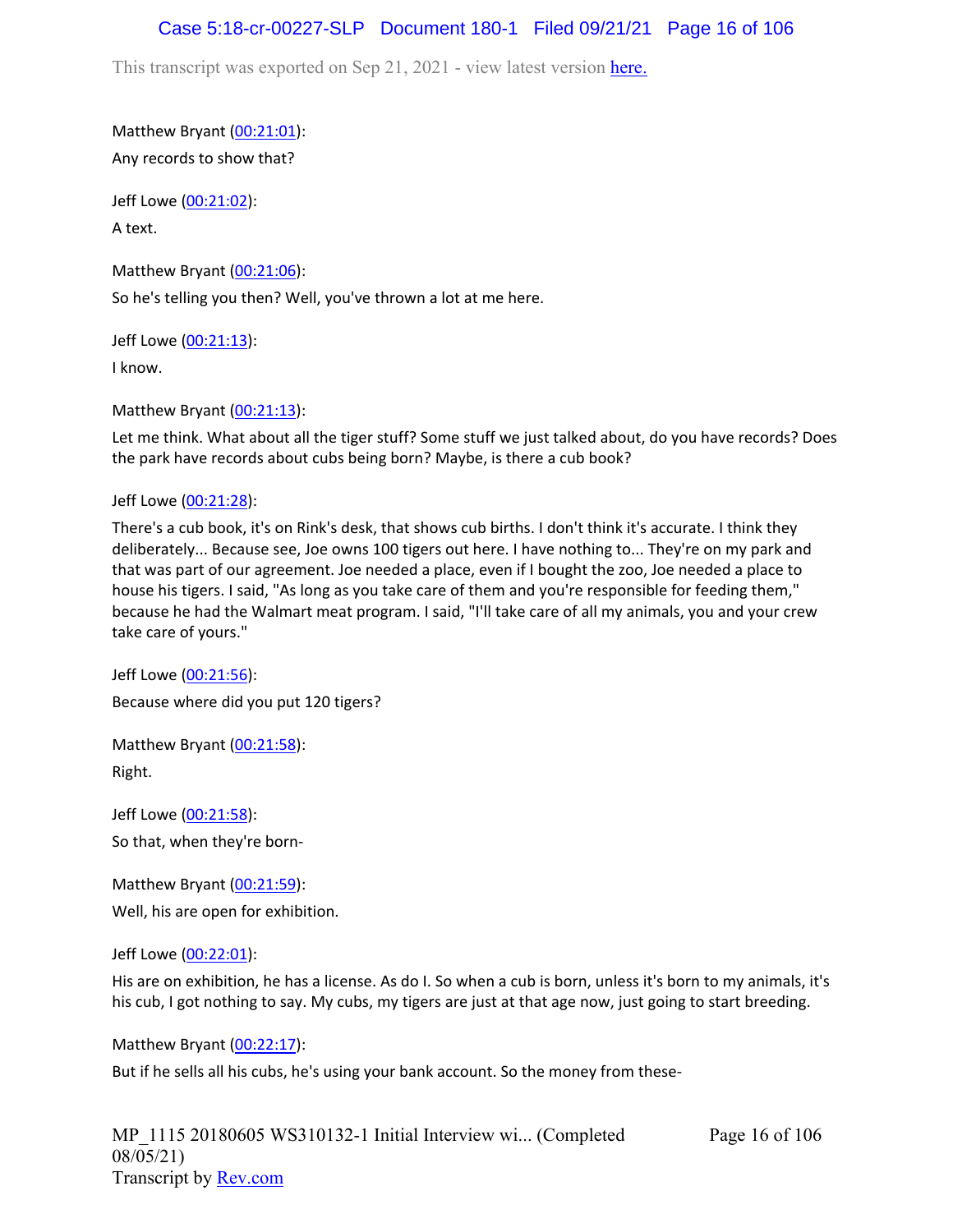# Case 5:18-cr-00227-SLP Document 180-1 Filed 09/21/21 Page 17 of 106

This transcript was exported on Sep 21, 2021 - view latest version [here.](https://www.rev.com/transcript-editor/Edit?token=amZQ9HHFTut_NOLFoO1lSR86cptioQiBp-VVq9f_BePwrTlAl64zFPqcRkwVvmM6GaAv4S7BniclRE4xdf7JBzULLcE&loadFrom=DocumentHeaderDeepLink)

Jeff Lowe ([00:22:25](https://www.rev.com/transcript-editor/Edit?token=FcfgmdVioaPfQSdNKzUTgDEWvpL6t5df2MQE_P0tV6vy4H26nexpOuIKRyC5srRg_Ari0vnf-bwsUTfeZwTQcCzhvM4&loadFrom=DocumentDeeplink&ts=1345.57)):

He put some of it in the bank to cover... He tries to pay. He tries to keep the bank account from bouncing because otherwise I would've looked into it and discovered all of his fraud.

Matthew Bryant ([00:22:39](https://www.rev.com/transcript-editor/Edit?token=wPKPrk31yVqZ5t4GAJWScILuSvPKENJITIzXPeYzTSsSVwBM8qnUwMk5o9Adi9EdARSVZirbKnSDLQNi9uqINN4C9oI&loadFrom=DocumentDeeplink&ts=1359.9)):

So if he's selling tiger cubs in interstate commerce, how can we prove that?

Lauren Lowe ([00:22:45](https://www.rev.com/transcript-editor/Edit?token=l4-XBk24TvHWgzh-rktfksDF5JCOVte34xPLxx26UwmT-RTXYEEVE99dL1YmxNM0G7SQTUI_-33QC5sKff8ZOjbzafU&loadFrom=DocumentDeeplink&ts=1365.77)): I have him on video.

Jeff Lowe ([00:22:48](https://www.rev.com/transcript-editor/Edit?token=iG5ELKDxqRSOzA0kZZFIgJeSgJ_-mIAsPVFUvSjTVGo7mPZiWZNDmM_wg5iNywES-FKNslBMO9W_jPbNiYSVIGczDY4&loadFrom=DocumentDeeplink&ts=1368.24)):

We have it on recording.

Matthew Bryant ([00:22:50](https://www.rev.com/transcript-editor/Edit?token=vASDg7Zn_tu25oGl2Cz4ghWPVHTrEYMem7XSztwklFJRP1SUbz-GHJ604kpcAFMrCRrOROa835gQOL-NbIUSkRDFTao&loadFrom=DocumentDeeplink&ts=1370.32)):

I mean, specific instances because having him saying that, and then he could come back later, go, "Yeah, I lied. I've never sold any cubs."

Jeff Lowe ([00:22:59](https://www.rev.com/transcript-editor/Edit?token=DyjkcmsR2rxHbFU-Zj8tBZZdEbG1_Yfb_sVYVdlTNsovnfG7B80gmGnyK3RTPTML538Vns_ZwvDH1ncvcjIPLKQnQkY&loadFrom=DocumentDeeplink&ts=1379.69)):

I can prove, I've delivered cubs that I didn't collect money for, but I didn't ask either. He'll say, "Can you take a lion to Monterey Zoo in California?" I said, "You're on. That's our road trip. We'll take a lion out there."

James Garretson ([00:23:15\)](https://www.rev.com/transcript-editor/Edit?token=fkiYd41rxjzXahIO-d5R0AnuZf9w6k5BawWB-Dm2N5HHj5L5A4OQOoOK2RPjx2WjAdz-syqFKL4cVDWoNb9sURAfjuM&loadFrom=DocumentDeeplink&ts=1395.33): Yeah, I remember when y'all took that.

Jeff Lowe ([00:23:16](https://www.rev.com/transcript-editor/Edit?token=pxeFOgvEN7TTjACOSW3s7uPH_jK4d5ps_3BFSuJbxPDGQK7s3wxitbM0E_2SldLLRvO4fh3zVLPN6b-RPB4uh-BPnFI&loadFrom=DocumentDeeplink&ts=1396.81)):

Yeah, to Charlie.

James Garretson ([00:23:17\)](https://www.rev.com/transcript-editor/Edit?token=4tg-P2DjcBpKaKrRPmx1mzwhzUQ34lfhQGiTpbnLNlOLfUicOqVcpOnyMlc013nH-CTSu1VvkMWqzD63-Lyme82BLnE&loadFrom=DocumentDeeplink&ts=1397.61): That was Charlie, yeah. Summit.

Jeff Lowe ([00:23:20](https://www.rev.com/transcript-editor/Edit?token=sWxz8dxgMkL6EptwKTqnonDH51Sdg9xRAZCu6qqIxFLr3ngdr5I74aYyRmHQpnVrqDiR0M6NcJfOIG6I9oUm3xuOaFY&loadFrom=DocumentDeeplink&ts=1400.73)): Summit?

James Garretson ([00:23:23\)](https://www.rev.com/transcript-editor/Edit?token=1D_mup9f1uCyIQh8zzI_x4uPhnoolzgv51YdyW8lIjTo7O8KI67YkOWKWPlkXC6tbduCKjiLDIG6K2WRjcKNIjmyVdY&loadFrom=DocumentDeeplink&ts=1403.73): Summit. But he took [inaudible 00:23:26].

Jeff Lowe ([00:23:27](https://www.rev.com/transcript-editor/Edit?token=Wc6afI3rUAqpZgrB4ii-1CUATHjL9H4BaHS0UL-A6q166R5Ko7Zqc0ENs8SNZ2W8VzP2aKy44KYBYpvaoXi4NjxxHTQ&loadFrom=DocumentDeeplink&ts=1407.13)):

Yeah, but we can prove it. I mean, we can prove it.

Matthew Bryant ([00:23:32](https://www.rev.com/transcript-editor/Edit?token=3JSAt7gAB5OP4DnSEsEHmcBfxc3l6tP6hXEZsMBm3hl6WA8PhskUxeAVJzNk-nitBK7py61BP7U-O4rJGrC95nuMhc0&loadFrom=DocumentDeeplink&ts=1412.27)):

Because that's one of the things for me, especially if there's false documents, if you go back to these, I believe they're called... It's been a while [crosstalk 00:23:43].

MP\_1115 20180605 WS310132-1 Initial Interview wi... (Completed 08/05/21) Transcript by [Rev.com](https://www.rev.com/)

Page 17 of 106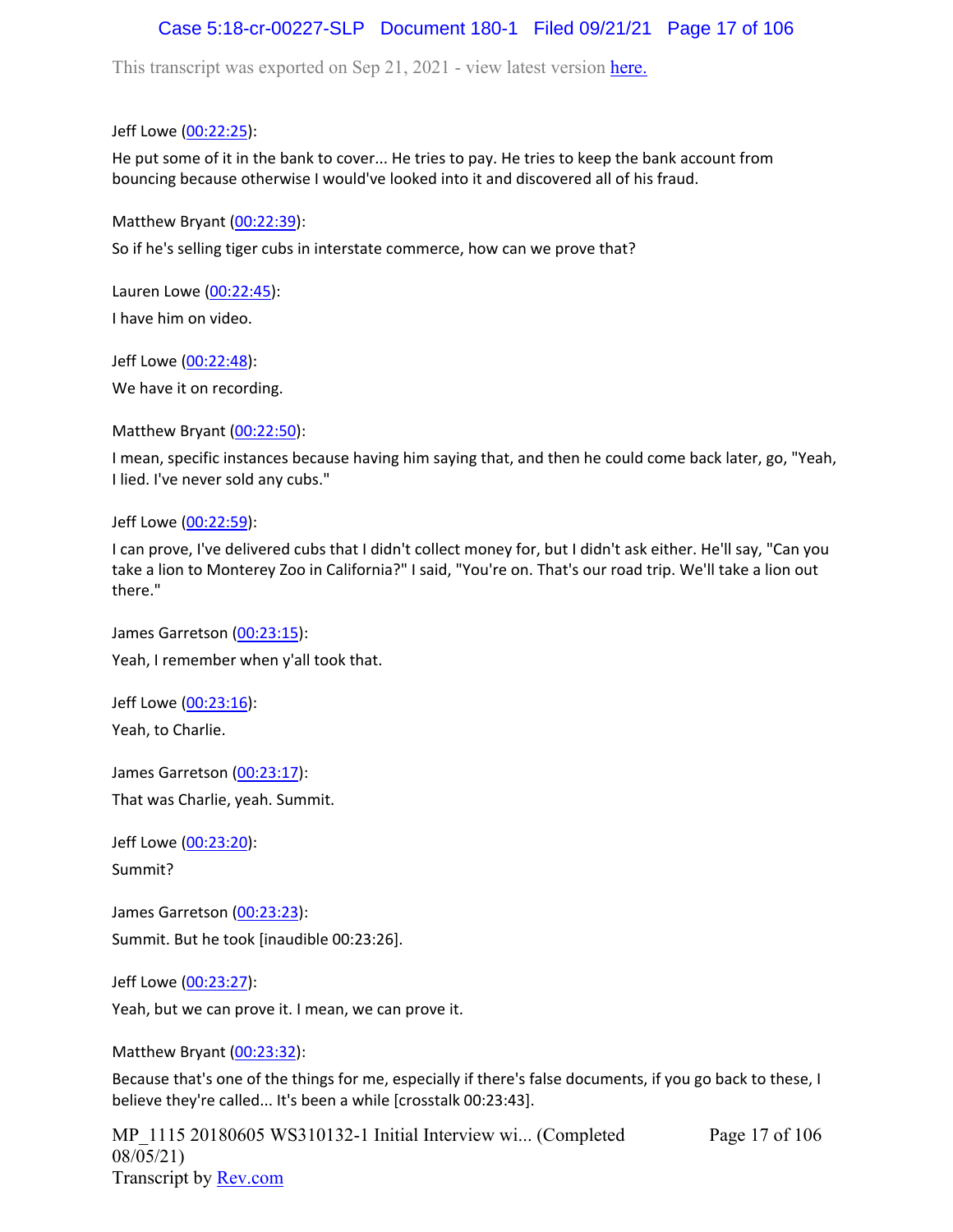## Case 5:18-cr-00227-SLP Document 180-1 Filed 09/21/21 Page 18 of 106

This transcript was exported on Sep 21, 2021 - view latest version [here.](https://www.rev.com/transcript-editor/Edit?token=amZQ9HHFTut_NOLFoO1lSR86cptioQiBp-VVq9f_BePwrTlAl64zFPqcRkwVvmM6GaAv4S7BniclRE4xdf7JBzULLcE&loadFrom=DocumentHeaderDeepLink)

Jeff Lowe ([00:23:42](https://www.rev.com/transcript-editor/Edit?token=JRPRllY_jBn5-opWs3cdJiKEebFJun1bsJBe-C0xhn-Z6hGTNigvg6gNJs0wa7IkoAeV1sZJK84wlub1xM01oikWats&loadFrom=DocumentDeeplink&ts=1422.81)):

... in business.

Matthew Bryant ([00:23:43](https://www.rev.com/transcript-editor/Edit?token=h7N5nLQaTF4tyIFV4ByU_v6__fx2nTtxR4enmwMP_MDXxgm5zwz1HQVqPhOnq7HhzxaGqCVO_xKI1fx287fMm8Ds5E8&loadFrom=DocumentDeeplink&ts=1423.5)): This type of case, but transfer papers.

Jeff Lowe ([00:23:45](https://www.rev.com/transcript-editor/Edit?token=Hj5qMC7w3tCUaOgik5N9JuJwLb3Vxtyqzj15eRgsXXs_FjmQgLUefdbBaVN0z_iaVU3cead85KFfRoyug9THcTD5vOE&loadFrom=DocumentDeeplink&ts=1425.56)): Disposition papers.

Matthew Bryant ([00:23:46](https://www.rev.com/transcript-editor/Edit?token=FPjBcV9VqsJwPKf85xDYcCblWovoE2L742w4EK8thAhjX7WfSbOS431MJgEY8IKYOj_zfGzbrpZn6-hkt2cr3LygsHo&loadFrom=DocumentDeeplink&ts=1426.53)):

Those, if they're showing donation and then I can take money that are coming in from that. And then we have an interstate transfer.

Jeff Lowe ([00:23:55](https://www.rev.com/transcript-editor/Edit?token=aAyy3Gd_xSssgMT9ouAIe_Jv19LrGyQDTKdY79VLYh_5yddTvkXubFQAiFtYRrTD95WxnZ6W2_5K2DPZKQYbMVj3oVE&loadFrom=DocumentDeeplink&ts=1435.26)):

Let me tell you where you do it. You subpoena Walmart in Paul's Valley. He has everybody at Walmart in the money, in his name. You can match those disposition papers to all of the incoming... What do they call it?

James Garretson ([00:24:09\)](https://www.rev.com/transcript-editor/Edit?token=ZoJRHb2orf3Nt1_K59ghdxycU1JdpcgLA7vonxMphq6Y38H520YxJITxoeOF2y49cL7kV9abNv9ZEzkMxRyy0CzvCgY&loadFrom=DocumentDeeplink&ts=1449.79): Joe resigned from [inaudible 00:24:11].

Lauren Lowe ([00:24:11](https://www.rev.com/transcript-editor/Edit?token=AaeDOaZq3eYoyeRUsXy_xGkFpbJ4Y3PMkMXLXW9TDth9zp-xh0wMU4W0JlKKKmCv52u0JcRLdUBUOYrV3DKdNCtJSlM&loadFrom=DocumentDeeplink&ts=1451.03)): I know, but they let him do it there.

Jeff Lowe ([00:24:13](https://www.rev.com/transcript-editor/Edit?token=iAHhEOow3AX_TmYkPi5nTMbH2UYPZbhcpFeWV7_FgYLy9kecvd1wzc5qGyVhhGFhHGZwpfKg1OazB70ZE5ckSkP3Nfk&loadFrom=DocumentDeeplink&ts=1453.7)): What is that? It's not money-

James Garretson ([00:24:17\)](https://www.rev.com/transcript-editor/Edit?token=9yqvi6AvBSy9e0aQr5SJOu5Y24iNX3dU2B2tKAUhHaq6hts-M2-5RbEFwPFRSKwWdIgEjhLVh6WSFTeNNAYT2l-YqTI&loadFrom=DocumentDeeplink&ts=1457.15): Walmart to Walmart.

Jeff Lowe ([00:24:18](https://www.rev.com/transcript-editor/Edit?token=3mDelQyUti2e-i8kFSR7Xmu_cLhLfz7WO8VUW3nrrr_Mi4HWS6yt3fcSYMvLhr_h8ax-Z9ZqrVty6dxFkFMHdjYOM0Q&loadFrom=DocumentDeeplink&ts=1458.24)): Yeah. Walmart to Walmart. Don't look at the MoneyGram because that's not under MoneyGram.

James Garretson ([00:24:23\)](https://www.rev.com/transcript-editor/Edit?token=ibSUpa5YuFa7zt9ObViSIY-xBDtPm29Sjj5ALEZStl8KlmFfagbelpJnbdnNZXbtH4vaYF29Ap4xriP95gj92gJviGI&loadFrom=DocumentDeeplink&ts=1463.13): Walmart to Walmart.

Jeff Lowe ([00:24:24](https://www.rev.com/transcript-editor/Edit?token=zWCcQ_Zq0CdiNUMtcBlyIn3taHML0j6tvkhWZl5yBft_a45RpTPEEdSrchRLrX0RVcxdsgpV-LTaud1WrPcnSvl6SrM&loadFrom=DocumentDeeplink&ts=1464.16)): Person to person, Walmart.

James Garretson ([00:24:28\)](https://www.rev.com/transcript-editor/Edit?token=tvs7vqBNjWZt37U8hfjOrrVORy0b7krUWd0C--F9zrqvutL2HfMyLapDL8TMPHYyoyKke6QfXRyrrgbSQmqZephEsN4&loadFrom=DocumentDeeplink&ts=1468.98): Yeah. [inaudible 00:24:29].

Jeff Lowe ([00:24:29](https://www.rev.com/transcript-editor/Edit?token=H9lJNK18hBsrgFCiEZhSCVW36OgwKS_3W-rEQM_5jtxonUygm_ihgzpOS1MYFRPdi-DN5_GD5VECePzHvz1oAxBM0hk&loadFrom=DocumentDeeplink&ts=1469.12)):

MP\_1115 20180605 WS310132-1 Initial Interview wi... (Completed 08/05/21) Transcript by [Rev.com](https://www.rev.com/)

Page 18 of 106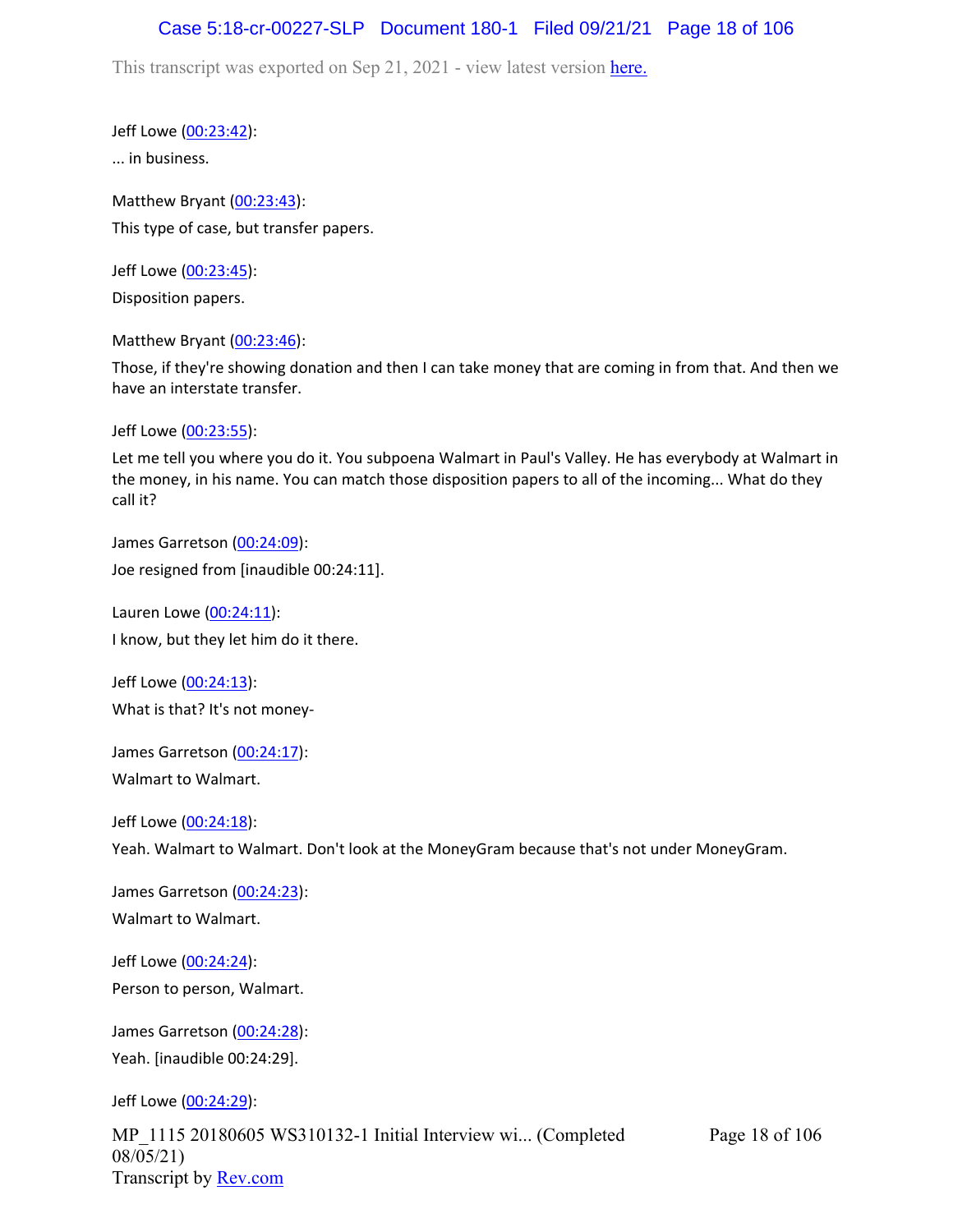# Case 5:18-cr-00227-SLP Document 180-1 Filed 09/21/21 Page 19 of 106

This transcript was exported on Sep 21, 2021 - view latest version [here.](https://www.rev.com/transcript-editor/Edit?token=amZQ9HHFTut_NOLFoO1lSR86cptioQiBp-VVq9f_BePwrTlAl64zFPqcRkwVvmM6GaAv4S7BniclRE4xdf7JBzULLcE&loadFrom=DocumentHeaderDeepLink)

Subpoena those records, you match up the USDA disposition records, transfers, and the health certificates. You go to the state vet, you get the health certificates, boom, boom, boom, no denying it. I've got another zoo owner that I don't want to get in trouble because he's a really nice guy.

Lauren Lowe ([00:24:48](https://www.rev.com/transcript-editor/Edit?token=sF8BeeZU6essAKH2f-5n7Ngf0pk-hs6ROTHLnJ7pRihzyS2vE8EcvqXXGbesF8Qhcin91UtY_2owx1koxtiF2hf18YA&loadFrom=DocumentDeeplink&ts=1488.51)):

He's very nice.

Jeff Lowe ([00:24:49](https://www.rev.com/transcript-editor/Edit?token=1E9okIoCtW9mNXJH1NedX-gX9yUEDtKC9p8cHqbkD6YuAmrD-ITii6jrRnIy02bupiVKnALJvPJvbjX5iX1X7gMYBSM&loadFrom=DocumentDeeplink&ts=1489.64)):

Always donates money to Joe and he's taken 10 cats. But if we could make sure that he didn't get in trouble, he would roll on Joe.

Matthew Bryant ([00:25:03](https://www.rev.com/transcript-editor/Edit?token=DHwvP28-_RR1LVBxNCLGD48n7KKd7HrYe9PUrlo6YfPxu00k8NWKz18EkR51UKPI0Hc6DM61Zrl6n1Br-fC3PuUU9xo&loadFrom=DocumentDeeplink&ts=1503.28)): What state's he in?

Jeff Lowe ([00:25:03](https://www.rev.com/transcript-editor/Edit?token=PHzoMQaISvxqGnsjxKfSmzDOjtlyJMf_ICjz7AD57IQVEcDz6hBnPBt28nTc0bRrKWfq7b8aNxRbDph5k8jMoejDhPo&loadFrom=DocumentDeeplink&ts=1503.36)):

North Carolina.

Matthew Bryant ([00:25:17](https://www.rev.com/transcript-editor/Edit?token=qnfKGWU6WM170RIcTotTg1Llje1hHAEJRMDz6u9-vaYGob5qEG1L9DRcic8UBJqIVUpIz7CFoKUneQ89I1d83dRFPuM&loadFrom=DocumentDeeplink&ts=1517.17)):

What about, I'm trying to remember exactly.

Jeff Lowe ([00:25:18](https://www.rev.com/transcript-editor/Edit?token=DICdw4Vl-ZtOoPPo6OFDw8lqjrHyaYMT2JHelpV6fs31eFczV4sMyuIJ6tJubm3bF1e76fOoofbM-sP4ckq4_sjX0qA&loadFrom=DocumentDeeplink&ts=1518.77)):

See, what I want from Joe, if Joe's out, here's what I was afraid of. And I was afraid of taking 26 forged checks to the DA of Garvin County and the DA saying, "We'll see what we can do." The DA here is historically, from what we're told, just a dipshit. He doesn't do anything. Maybe you know him.

Matthew Bryant ([00:25:36](https://www.rev.com/transcript-editor/Edit?token=VUvmrrhjVL-bSdUDI5nMizW7SPORn8Det8BZgcxzQcdsh_0vGSJdtBVcafo-PRT3JPofG1ZrupW_VIT0T4Jpvr847OE&loadFrom=DocumentDeeplink&ts=1536.52)):

I don't deal with DA's. I deal with United States attorneys.

#### Jeff Lowe ([00:25:41](https://www.rev.com/transcript-editor/Edit?token=jHyPBKK0qJXDePFN4GUiOoZ7FzTxwhBJocSH_FRC69wmoVsf5wImNEbRGeUuTTC_7BeCYJLBlUAZuwSoST6c4t4s1gU&loadFrom=DocumentDeeplink&ts=1541.64)):

Right. So I want him arrested to where he's not coming back here. And he's already threatened me with... What he did is, is he found out Lauren and I come back, when I texted him, I said... I'm looking for it. I said, "I'm coming back and I'm pressing charges." I said, "I'm done. I'm headed back and I'm going to close the park down and file charges. I gave you everything and you fucked me over and over and over." He says, "I'm all for closing the park. I can't do this anymore. And I'm not worried about telling the truth, what it takes to run this place." And I said, "Yeah, loyalty and we have none around here."

#### Jeff Lowe ([00:26:27](https://www.rev.com/transcript-editor/Edit?token=SxXsuOw9wvNDO5VJbfdnZcnH2BSfhAVbjrOF1ChbjRC8319JJMRhluwzgVSXLHRm5F-Rx98mab7z8MHuibrDdBB1LOs&loadFrom=DocumentDeeplink&ts=1587.13)):

This is where he lost his Walmart Meat program. And this is talking about today's incident with his husband going up there and saying that I'm not doing anything to help with the park. I've told him. I said, you better put your little bitch on a leash because I was-

James Garretson ([00:26:51\)](https://www.rev.com/transcript-editor/Edit?token=_OTWXAFqy_Q1OcGmtt-jP8udidcibwIIUU3LiQWD2YYbXOf84u57TNv89KX05stsqJ-lc7LSF60rFbSBY-4p6D0_6Ck&loadFrom=DocumentDeeplink&ts=1611.45):

What was he, going to smoke pot every day-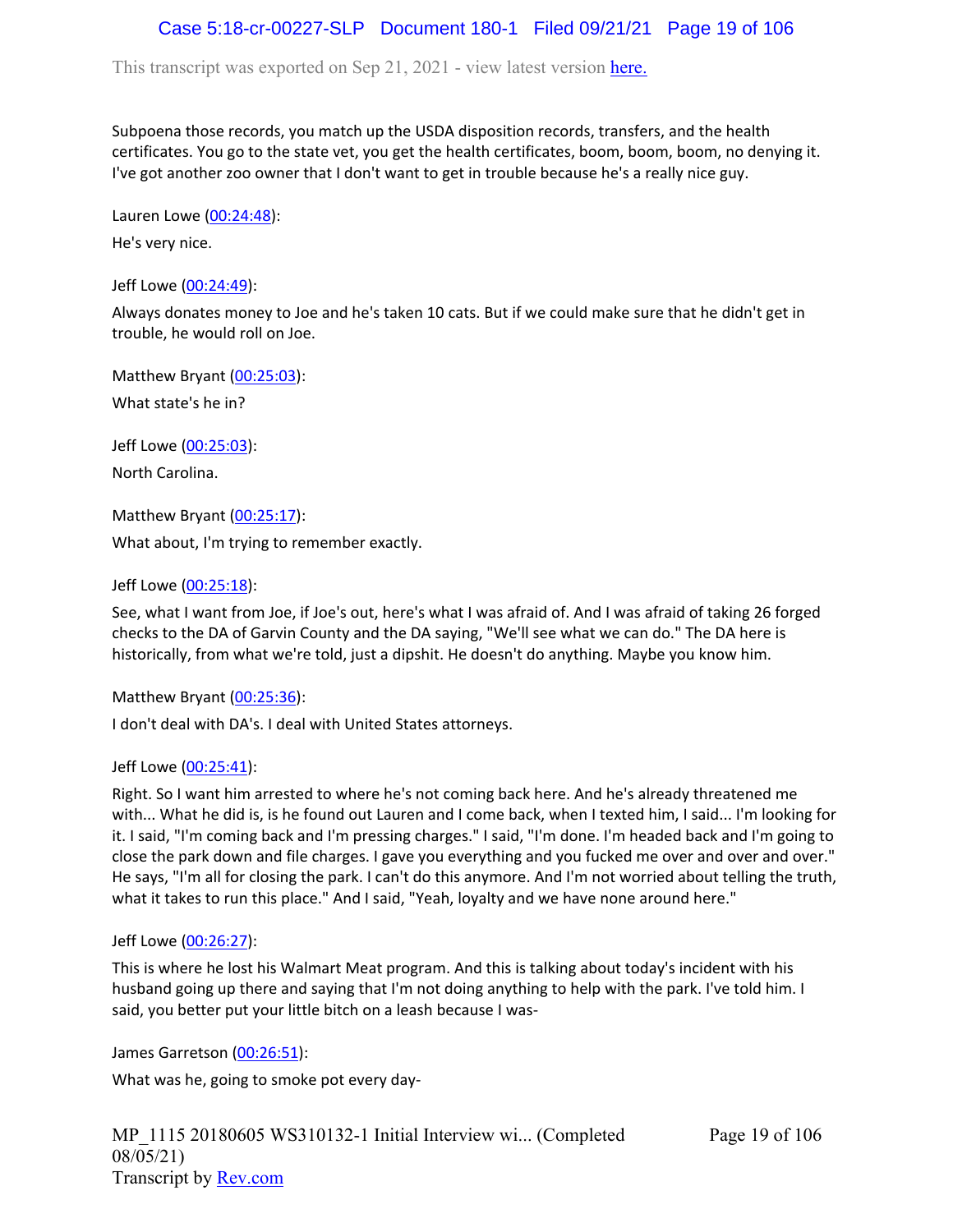# Case 5:18-cr-00227-SLP Document 180-1 Filed 09/21/21 Page 20 of 106

This transcript was exported on Sep 21, 2021 - view latest version [here.](https://www.rev.com/transcript-editor/Edit?token=amZQ9HHFTut_NOLFoO1lSR86cptioQiBp-VVq9f_BePwrTlAl64zFPqcRkwVvmM6GaAv4S7BniclRE4xdf7JBzULLcE&loadFrom=DocumentHeaderDeepLink)

Jeff Lowe ([00:26:53](https://www.rev.com/transcript-editor/Edit?token=7xiVrGbUOtwguV2prHV5LqjeUyS9EubHTcZjsMTb6m8hVs74Tj9VZ6dnqFF4Aty-tZGkjB04IsVQ8j2w81XTGkLDgy8&loadFrom=DocumentDeeplink&ts=1613.64)): Fuck, that little...

Lauren Lowe ([00:26:59](https://www.rev.com/transcript-editor/Edit?token=FDYcr6EPK45xkpT0J9-kLnLbtf_s69Tzro0qaWS9lC9UeT_pGEkbcY8jPfxM6VcocoxLVlJoczgwiRUchxXs7nAoBE4&loadFrom=DocumentDeeplink&ts=1619.45)): That's all he does. [crosstalk 00:27:00].

James Garretson ([00:26:59\)](https://www.rev.com/transcript-editor/Edit?token=YLTU7U7PDB-FSmL6cG3gury9FkwY_i8PHh1MkTslEgoVL-LyCCS3w0g4pMrsOzFLQ2i3ujQ1ewB8uHuyksQtcfki1JM&loadFrom=DocumentDeeplink&ts=1619.68): Work at a client fence.

### Jeff Lowe ([00:27:01](https://www.rev.com/transcript-editor/Edit?token=YIBEblwjqkdCPZuVXbQjXpRzTbmzsHanqLFFiCzuWSkZvN99mUHCxOTSPPiIldaz7GhorJYJsKPXs3aomvyxQAeKtqc&loadFrom=DocumentDeeplink&ts=1621.76)):

It's right here. "We need to talk like adults as to how to solve this because I don't mind moving all my stuff off property and getting a real job, paying rent somewhere until I can relocate all my animals. My mom is going to want the electric water out of her name and let all the buildings and trucks go back to the creditors until the land is dealt with. This is no fun anymore. And the drama just never stops. Tim called me about Walmart. And I said, you called him. These people never shut up about twisting shit in this industry. So give it some thought and let me know if we can continue to move forward or do I need to move on? I have no fight left in me nor do I care since Travis dried."

Lauren Lowe ([00:27:40](https://www.rev.com/transcript-editor/Edit?token=3t3_Cc45ITXm0vrSCNxneHnTZbZ_I3tMyc2EChTOsR-wdK0IZ8g-nyatbG_8kwC5oyQSL9cXIthJA_KgxcGJ3ZqI5Ns&loadFrom=DocumentDeeplink&ts=1660.7)): He's the one who starts all this shit.

Jeff Lowe ([00:27:41](https://www.rev.com/transcript-editor/Edit?token=hI1KD0ufZViSj4R9jFftp36-HqyFXjNlzlXtnxhQ0e-nK8umG2WcBFeu7GDNmg8NdrcpRJHmfG6f_3im-TM0UVS-PSM&loadFrom=DocumentDeeplink&ts=1661.03)):

He's the drama fucking queen. And he blames everybody else for drama.

Matthew Bryant ([00:27:46](https://www.rev.com/transcript-editor/Edit?token=0ous-9NKU59RemvhN8zVRUuk2fxhEyK8jKMuhmaf_mrRsI0M-Sgr73BFzNFGKK11sNMLoxixQphjZOI-QSRH_slvJ8w&loadFrom=DocumentDeeplink&ts=1666.02)):

There is something that I heard back... I can't remember, it was a call I got and the person remained anonymous. I took a note down, but then I told him to call me back with more. Is there any information that you know of regarding this lady in Florida? What's her name?

Jeff Lowe ([00:28:04](https://www.rev.com/transcript-editor/Edit?token=vA_yAYfPFHwxvVbiMuhDbCnWkXLDcUKUvLKjfYTfK7FOSNnA3Vzs5YCRbm-OGspsSM19lixuFmWqnpalFcj8DkbPJ68&loadFrom=DocumentDeeplink&ts=1684.24)):

Carole Baskin.

Matthew Bryant ([00:28:05](https://www.rev.com/transcript-editor/Edit?token=gxH1t5FWr5OgJVcTeJCjQHQXYN-0LhRXuMMCIAeQO1X4xqCZ8FFVQrnXR1WHGFoJRSHGGHcxKRhr-MYljvn6CCcmdGw&loadFrom=DocumentDeeplink&ts=1685.79)): That Joe is wanting to cause her harm.

### Jeff Lowe ([00:28:08](https://www.rev.com/transcript-editor/Edit?token=iMW2DliaiYz2nAPVjsHntUfGd9HJtlqvh0cGSzaiCWZInoKu9WDfB_O9rgwglSU8fS0GOzbRl4sOCI5fN8E4cnCgm6U&loadFrom=DocumentDeeplink&ts=1688.02)):

Absolutely. Abso-fucking-lutely. A cop, two days ago, he's now a cop, he was Joe's limousine driver, told me that Joe approached him and because he was a sharp shooter in the military and he says, "I was in Las Vegas talking this guy named Tony." He says, "Joe asked me what I would charge him to kill Carole Baskin." And I said, "Oh, fuck. What'd you tell him?" He says, I told Joe, "That was me in the military." He says, "I don't kill people." And his wife used to work here, still wants her job back. Joe fired her because I think he-

Lauren Lowe ([00:28:44](https://www.rev.com/transcript-editor/Edit?token=xzUJoBOZszaU1ZPZM0aeDezkPH-bc1JmWqCUWyWW8EQZqeaymJPSvgcnfn_iM-joZIHtpYX5yLdfIJuI9ee9pYRq20s&loadFrom=DocumentDeeplink&ts=1724.91)):

MP\_1115 20180605 WS310132-1 Initial Interview wi... (Completed 08/05/21) Transcript by [Rev.com](https://www.rev.com/)

Page 20 of 106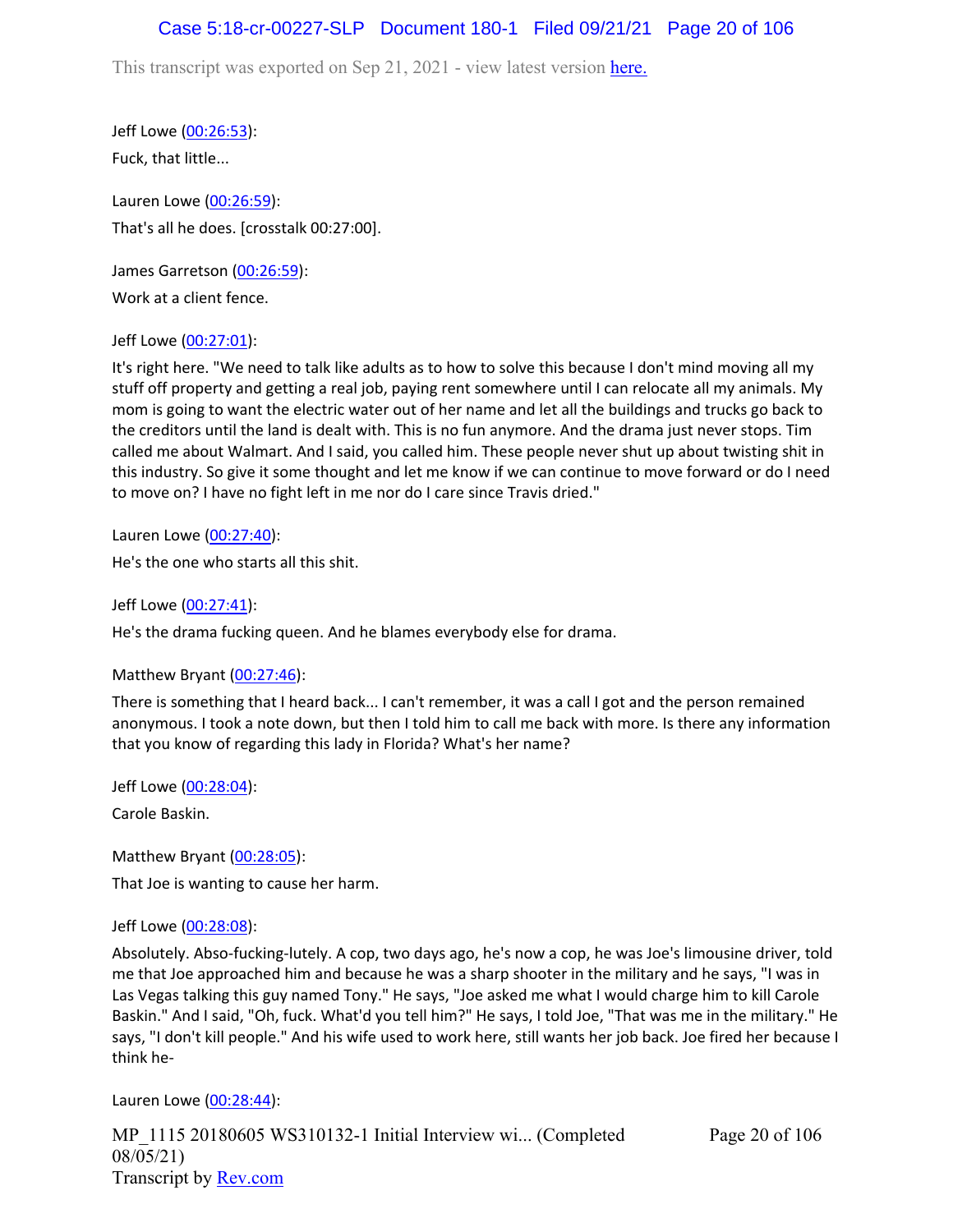## Case 5:18-cr-00227-SLP Document 180-1 Filed 09/21/21 Page 21 of 106

This transcript was exported on Sep 21, 2021 - view latest version [here.](https://www.rev.com/transcript-editor/Edit?token=amZQ9HHFTut_NOLFoO1lSR86cptioQiBp-VVq9f_BePwrTlAl64zFPqcRkwVvmM6GaAv4S7BniclRE4xdf7JBzULLcE&loadFrom=DocumentHeaderDeepLink)

He hates fat people, so-

Jeff Lowe ([00:28:46](https://www.rev.com/transcript-editor/Edit?token=Mp3n6JpxBKo4dMowWxr8Rg0cxBp08FQyCKa9vz9Oh38VSEgORfZPxAPkDJuofb1mgMdooM2VH8nQOJ_YaeJ8wlZMqn4&loadFrom=DocumentDeeplink&ts=1726.54)): Yeah, Joe [crosstalk 00:28:47].

Lauren Lowe ([00:28:47](https://www.rev.com/transcript-editor/Edit?token=mv7gg4Rm8HkpjG4_zsSIbk17eRL0FJiOu_x0Ctn6j7egqMNdDCt5IY6ZbFKweec0mO39vOh2oZpq8LKkkhdPcKE1OBM&loadFrom=DocumentDeeplink&ts=1727.16)): He calls people fat-ass.

Jeff Lowe ([00:28:52](https://www.rev.com/transcript-editor/Edit?token=2t7nncsv7DFuMDQxE8vMlniBOB_NTfA7RsO3MIvrZWB8lOE84awEWLumpJKPakpzPgqLa5oTdcIeFOQ5r4c7yXgsxXc&loadFrom=DocumentDeeplink&ts=1732.12)):

He's just a big drama queen. Okay? Another one, there was an employee that worked here. I brought this employee from... I didn't bring him. He worked for me in South Carolina. Okay? I was in Las Vegas, but I brought Allen over here to work. Allen was a great worker and Joe really liked Allen and took some kind of a... I think he trusted Allen. Joe didn't trust many people. But I find out, I get a package in Las Vegas. I still have it some place. A package comes to my house and it's a cell phone. No fucking kidding, it was from the park. No explanation what it was for. I didn't know anything, why I was getting a cell phone. And I called Joe, I said, "Did somebody send me a fucking old cell phone?" He goes, "Yeah, that's Allen's cell phone." He says, "I'll explain it later." I'm thinking... So we threw it in the nightstand drawer. Do you know where that phone is? Do we still have it?

Lauren Lowe ([00:30:00](https://www.rev.com/transcript-editor/Edit?token=skWe3dNcic_N4LLVOZXnH6YJ_7a2fw1eaVnQ-4Xe_kMVmE3PwECcKb0Yu57XY9fNWkn7Y4rwlWvrwj8zjPWSoK3p_XA&loadFrom=DocumentDeeplink&ts=1800.97)):

I think so.

Jeff Lowe ([00:30:02](https://www.rev.com/transcript-editor/Edit?token=F6mgSEas1OoomKc3mF-U4fSkkVaOmM3qdNflU5LHJshVibrB73XgI1k1bOBFgP1S0YH5ZM0GyVeNx-OYy2hbHdj4ZeI&loadFrom=DocumentDeeplink&ts=1802.1)): Is it in here? In the drawer?

Lauren Lowe ([00:30:02](https://www.rev.com/transcript-editor/Edit?token=AowjHdE9rezRaplRJCjZ_m0XSzcNCFQpu-g7d1OAB38vBbxo_YnmsozyhyXWv8JEzDad6Ap4FIA_SpRVqIB2gvpgrX0&loadFrom=DocumentDeeplink&ts=1802.53)): Yeah, check.

Jeff Lowe ([00:30:06](https://www.rev.com/transcript-editor/Edit?token=rBAQmaTHARq6P5_kwRJkUM1mLDR9d1OwcVS3V7oaYG3b3d2ylqsdqIKUtxP8nPDntrXtYVcezBNacmXd0dpB2qs2RnU&loadFrom=DocumentDeeplink&ts=1806.32)):

The guy, apparently, Joe gave him cash, which had to come out of my park to go down and stalk her out. And this was four or five, six months ago. And he went-

Matthew Bryant ([00:30:21](https://www.rev.com/transcript-editor/Edit?token=pZE9n-laaDxSxV-UixPGPw9h7z2UrXrOr7AqtSKWFNX9EtAp7WcuJcSLX1vwab0uSaKlG0ilMPiLGVAcAjVelgRO840&loadFrom=DocumentDeeplink&ts=1821.47)):

How can we prove that he gave him money because we need an overt act?

Jeff Lowe ([00:30:26](https://www.rev.com/transcript-editor/Edit?token=1u8f1REMSbWAUmGOFuaKJrum--sSbo_dVNpooqMgGrGCgd8YiUeV3qe_TjN-yNKgDJQs9fbbtaHz18krqf-MHUBC_ek&loadFrom=DocumentDeeplink&ts=1826.05)): Because Allen would squeal like a pig. I really-

Lauren Lowe ([00:30:31](https://www.rev.com/transcript-editor/Edit?token=C6OeGl_yOi_yzXQEhsrHceq97pXu7sMCzfyOkADXmaJxjudFEcXpTddIQWPCg_jMdkCzHf7wYlxssCdankjUss7iGSE&loadFrom=DocumentDeeplink&ts=1831.28)):

Allen's really loyal to you.

Jeff Lowe ([00:30:32](https://www.rev.com/transcript-editor/Edit?token=GrZXDtVF8UtWrqCWK1l4QziH_L3UOW-uNQlE3_s4q_jUL5jb0L9-1-NxhGeBaa5c5Y2z1KY7JXTyMN_7RJ_XWw3XgdQ&loadFrom=DocumentDeeplink&ts=1832.38)): Allen jump in front of a bus, bullet, for me.

MP\_1115 20180605 WS310132-1 Initial Interview wi... (Completed 08/05/21) Transcript by [Rev.com](https://www.rev.com/)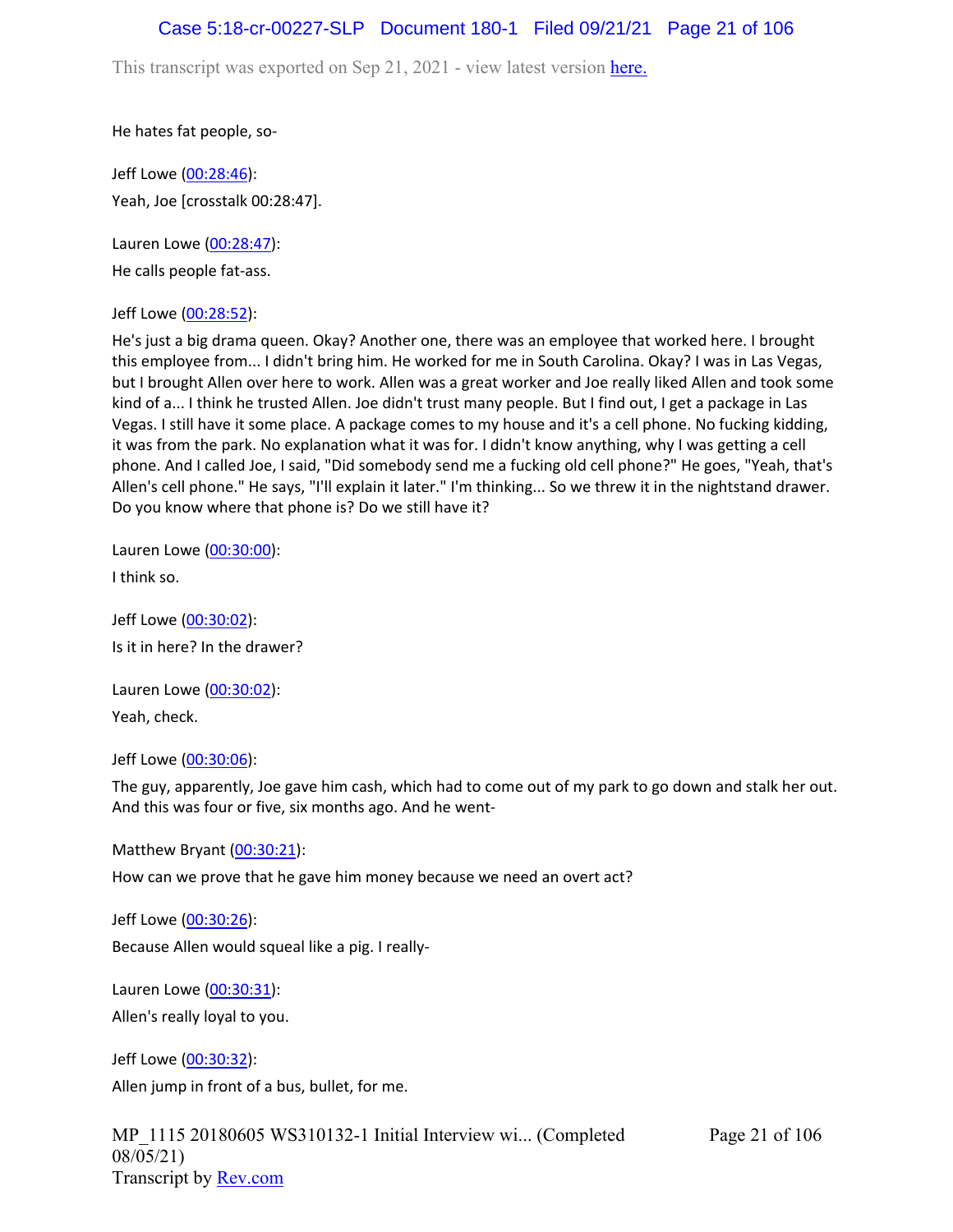# Case 5:18-cr-00227-SLP Document 180-1 Filed 09/21/21 Page 22 of 106

This transcript was exported on Sep 21, 2021 - view latest version [here.](https://www.rev.com/transcript-editor/Edit?token=amZQ9HHFTut_NOLFoO1lSR86cptioQiBp-VVq9f_BePwrTlAl64zFPqcRkwVvmM6GaAv4S7BniclRE4xdf7JBzULLcE&loadFrom=DocumentHeaderDeepLink)

Matthew Bryant ([00:30:35](https://www.rev.com/transcript-editor/Edit?token=UQSrRr4jf_tfFTh73NiTS1j8Ja1vXznDhaD0goQUNXOloWREJT9BbZEucJDuxDao-w3-VJdCY_umY2f-0rrT1jWprfY&loadFrom=DocumentDeeplink&ts=1835.44)):

But then you got Allen and I don't know Allen's background.

Jeff Lowe ([00:30:39](https://www.rev.com/transcript-editor/Edit?token=Vq_CkLsqtyET_jRLfnAIViGMCBwIK1TpVpSuNqkmkzFUYscKH89KJCviLa58PMWnNpMB4xyTuOqXURT_czOUznS0P44&loadFrom=DocumentDeeplink&ts=1839)):

He's a criminal teardrop tattoo.

Matthew Bryant ([00:30:41](https://www.rev.com/transcript-editor/Edit?token=F7zVAjXAqvI2qU-iKAdmdMya5mRAi8TbUMbKHb6Er3zs_uDGOyQGTw8m1m2pAuTECpx9IsvHcGfDiSBqvQNO0QGH7xo&loadFrom=DocumentDeeplink&ts=1841.08)):

But you got a guy saying that, "Yeah, Joe gave me \$3,000." And Joe says, "No, I never gave him \$3,000." Where do we go from there?

Lauren Lowe ([00:30:53](https://www.rev.com/transcript-editor/Edit?token=WIMB3dV6hT0cygh--eKQKu9n1QrwaBuFjEwZcPIoD8lOfazkobIt-ZQ4GXyASXrQcBVhyY6cqxpGZEopQTcoZ784PCI&loadFrom=DocumentDeeplink&ts=1853.79)):

We, I can get him to record if that helps-

Jeff Lowe ([00:30:54](https://www.rev.com/transcript-editor/Edit?token=XPbww7eSA9qyo5gJvVglDkqAMiTJWX1hB1rl7A5tEESn5lhTPCd1YkG17d-si6Q1QU2WNVgaYsdoUJz6qprSgr_jSkk&loadFrom=DocumentDeeplink&ts=1854.06)):

I can accuse him because you know what? Here's another one. The cop that I told you used to work here three years ago, four years ago, right before-

### PART 1 OF 4 ENDS [00:31:04]

Jeff Lowe ([00:31:03](https://www.rev.com/transcript-editor/Edit?token=6YoQPT1y4iEcVR-q4fMVwgATcw_W0iyEzPSBZ8Gg2ZJDY7GOBMvsdPtqfRLJOYiscC0S4fABAdPp1neTn1kxVtNzu3A&loadFrom=DocumentDeeplink&ts=1863.76)):

Three years ago, four years ago, right before we got here, Joe goes to Chicago for a funeral or something, I don't know. While he was gone, the studio, the reptile house, explodes. Kills all Michael Jackson's... We had five Michael Jackson's alligators in there, all the computers and hard drives, Joe's recording studio, everything, fucking blown away. They had a video, at three in the morning, of this guy walking down the street in front of the park. Joe always blamed it on this guy who used to work here, wore a cowboy hat, named Rick. Joe goes and files a report with the feds. The FBI came out here. They investigate everything. They leave it is an open case. The other night, when Mark is spilling his guts about Joe, he says, "And you know that he blew up the alligator house, right?" And I said, "Do you know what?" I said, "I fucking accused him, on video, of blowing up the alligator house and he didn't deny it."

Lauren Lowe ([00:32:06](https://www.rev.com/transcript-editor/Edit?token=GxcJDv7TZbsTapNs3PqFhVJuqw8WnTLSTXFRAzngv9hq2iZCTGLmMwy28B8N8QC8_Mq6KqMQnnJJGSxP5TP8s28wP-w&loadFrom=DocumentDeeplink&ts=1926.37)):

Didn't deny it.

### Jeff Lowe ([00:32:07](https://www.rev.com/transcript-editor/Edit?token=NL2M_skMKa3vp-fhtybaevr8mJ1aoFdUBkwY5Fbs5IdVu-FfFG3RnpHruHjyt_9bWNAMmP2MHrS3V9KD7aw-7yY2o34&loadFrom=DocumentDeeplink&ts=1927.07)):

So it was like he knew I knew something and he wasn't going to deny it. So I said, "What do you know?" And he says, "Well, what I know is..." He says he thinks that somebody, who still works here, did it for Joe, because Carole Baskin had a subpoena to get all of the hard drives from the park. They wanted to forensically evaluate. So, Joe blows the studio up, conveniently, all the computers are toast. Some of them are missing and a safe is missing. The safe with all of the footage that Carole was trying to obtain, because she had a monetary judgment against Joe. She claimed that all the video footage of all the cats had monetary value. The court agreed and the court said, "You got to turn over all the video."

Jeff Lowe ([00:32:54](https://www.rev.com/transcript-editor/Edit?token=7QxxcghEnasLPQ7cGscgjwPNV2d40ASkvleIggtP1f1mq-Wgzag_mfNiJOKXOJ26VJtycLdaNbGpvnXx0d6LhVSjOuo&loadFrom=DocumentDeeplink&ts=1974.46)):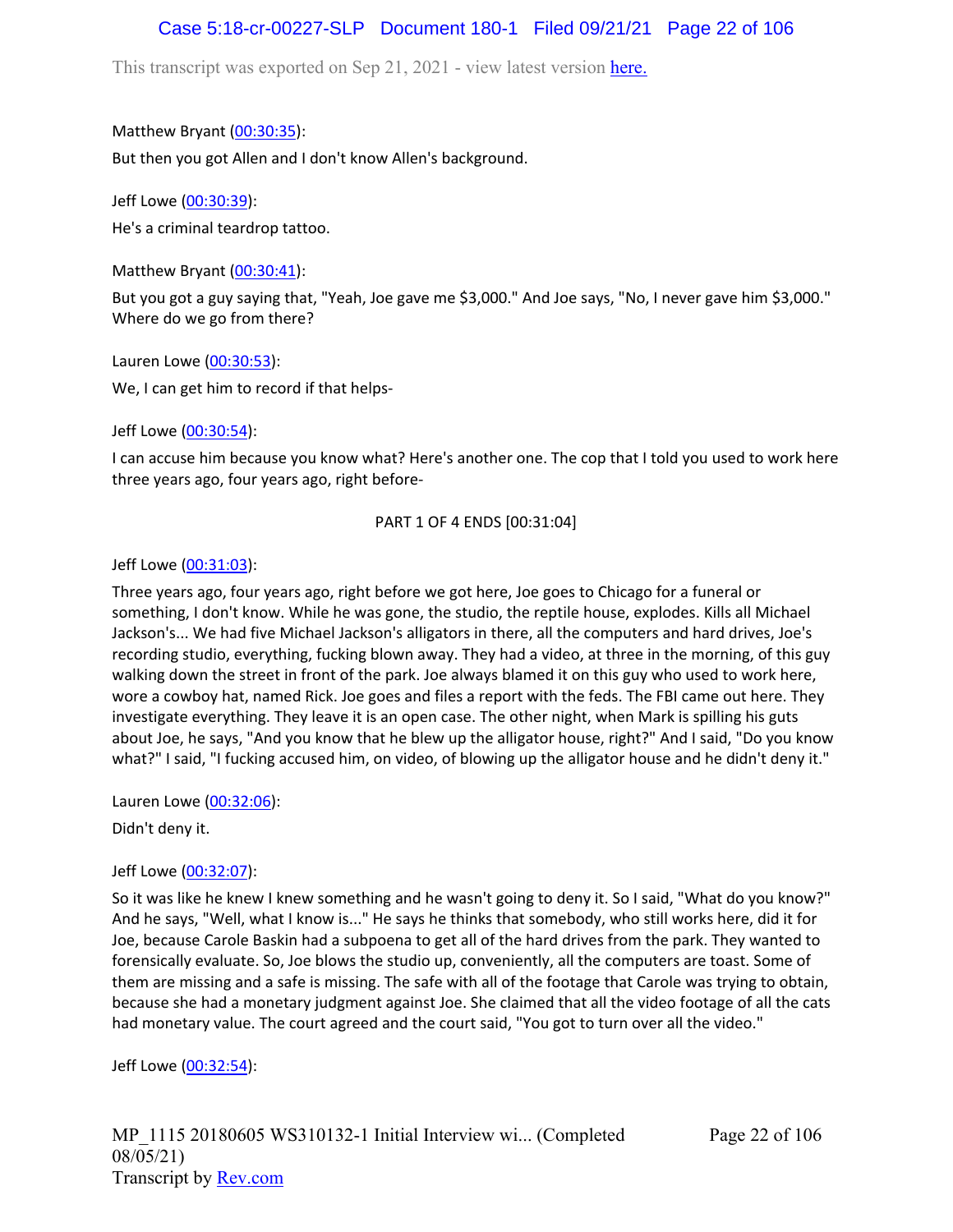# Case 5:18-cr-00227-SLP Document 180-1 Filed 09/21/21 Page 23 of 106

This transcript was exported on Sep 21, 2021 - view latest version [here.](https://www.rev.com/transcript-editor/Edit?token=amZQ9HHFTut_NOLFoO1lSR86cptioQiBp-VVq9f_BePwrTlAl64zFPqcRkwVvmM6GaAv4S7BniclRE4xdf7JBzULLcE&loadFrom=DocumentHeaderDeepLink)

The video was on thumb drives in the safe. Well, the safe was gone after the park, after that thing got blown up. Well, Mark says, "Jeff, go look online. Joe's posted... He claims that was the only copies of the material. Joe has been posting it all along." He says, "So there was no missing safe. Joe fucking did all that to cover up that judgment or that subpoena to turn over the computer." He says, "And a week after he did it, the guy who works out in the park, he has a brand new stereo system." Broke as shit. These guys are broke. They work for nothing. New clothes, new stereo system. Doesn't fucking surprise me at all. I've seen Joe and he always puts it on somebody else, just like the bar. We had a Walmart meat program here, that fed all the cats. Joe was pulling meat out of the Walmart scrap, taking it up and selling it as hamburgers and cheeseburgers and steaks at the bar.

#### Jeff Lowe ([00:33:55](https://www.rev.com/transcript-editor/Edit?token=bsA36XrConL3Dv7boEG2qAwKu8fVAErggJwLUksMSHour_Qf1H7S48JjOPMJkV8DPJWmuOAOF48ZqQHVVFznVSO1Qng&loadFrom=DocumentDeeplink&ts=2035.12)):

Walmart found out about it. Cut us off. I got to start spending \$20,000 a month now, on meat, because he was selling it. Every time I catch him buying something new, his boyfriend's car, he goes, "The money didn't come out of the park. It comes out of the bar." Bullshit, because half of the food that... We order food for the park, maybe \$1,000 a month worth. There's \$7,000 a month worth of meat being bought out of my park, which I know is being delivered to that damn bar. So he's co-mingling my funds with his business, which is another crime. You asked why I'm [inaudible 00:34:37] I'm just over it. I just can't do this anymore, because it's always... It would be so easy to look like I'm involved in any of this shit, but I'm not. That's why I asked him to call you. That's why I went to my lawyers and said, "Stop the bleeding."

#### Jeff Lowe ([00:34:55](https://www.rev.com/transcript-editor/Edit?token=iL4vEt96BmAJ14NDTg_2iNErrbW1KCLeZPEovjR4K4zPQGziADriiobTeLnU85kspZjZ9D0dHbFXPsVOdh-NZZ35qbg&loadFrom=DocumentDeeplink&ts=2095.88)):

We were in Las Vegas, 10 months. We came back for a month. Dude, if you watch that video, you'll know I got no part in this. I accused him, I said, "Joe, you're fucking selling tigers across state lines? I said, Jesus Christ. Where's the video?

Lauren Lowe ([00:35:11](https://www.rev.com/transcript-editor/Edit?token=RlQBnBiWouIAt2c9XXz26fI0vuC3tRRgrorrhID5eNFsE1KTIfziDC15lABayxAYHIFsl74-SPbUwgujc6p_TsGpTqw&loadFrom=DocumentDeeplink&ts=2111.77)): It's on my phone.

Jeff Lowe ([00:35:13](https://www.rev.com/transcript-editor/Edit?token=XMqkLnuDMHwmyD2wAmCOaTtViNG8w3au13JhNeCqSjz2Vo2B_-wF6WcA21YrGkmwZt5tp3HONpcoCl2X99mb7qizsr0&loadFrom=DocumentDeeplink&ts=2113)): [inaudible 00:35:13] five minutes-

James Garretson ([00:35:14\)](https://www.rev.com/transcript-editor/Edit?token=fV913HBF-ryY2AW7OTTN22ERTmxV7rf-So_VUh-Q0ClxNXNtlSjcUCtk6T1qY7OEkMb30kb6wR4rzcR4QD_IW2PFUVE&loadFrom=DocumentDeeplink&ts=2114.05):

I wonder how many he sold across state lines.

Matthew Bryant ([00:35:15](https://www.rev.com/transcript-editor/Edit?token=37QTfrpEgKrEfEel_gNryGNx413hoXyPJqu6RelhDl3i1wBSqj_MKymfqIqCJJvykVczcaU3b6ufaG86LZDjO-6iAMY&loadFrom=DocumentDeeplink&ts=2115.29)):

How many videos... Have you ever recorded him speaking or anything? Phone calls or anything like that?

Jeff Lowe ([00:35:24](https://www.rev.com/transcript-editor/Edit?token=BVwa_eUWW73NYYVQsfGAO5wbAC8TYuPpO3K3fH22ay8Y4s54NpyWnzd_jPZi6JjslV3htIOtL_mW9bkmLY9GFG5if1Q&loadFrom=DocumentDeeplink&ts=2124.36)): Yeah.

Lauren Lowe ([00:35:24](https://www.rev.com/transcript-editor/Edit?token=kNVHhYKjiwJJJjAMwDyU7pH7cOEXfxme5PcudwVJsLskcAreUn3LpKeNkZ7CHw2CcyyU5Vp9k4zIGz-OywUFeVslYcU&loadFrom=DocumentDeeplink&ts=2124.38)): Of what? Which ones?

MP\_1115 20180605 WS310132-1 Initial Interview wi... (Completed 08/05/21) Transcript by [Rev.com](https://www.rev.com/) Jeff Lowe ([00:35:24](https://www.rev.com/transcript-editor/Edit?token=Cmsebuq7KjJXjmo8DiZuxM48MsBaL3qCym11Pgb6QjVNR0h39FcwNmBlWAKXaOQK-7j8k-h4XM4mvV5UupozgHcprvs&loadFrom=DocumentDeeplink&ts=2124.46)):

Page 23 of 106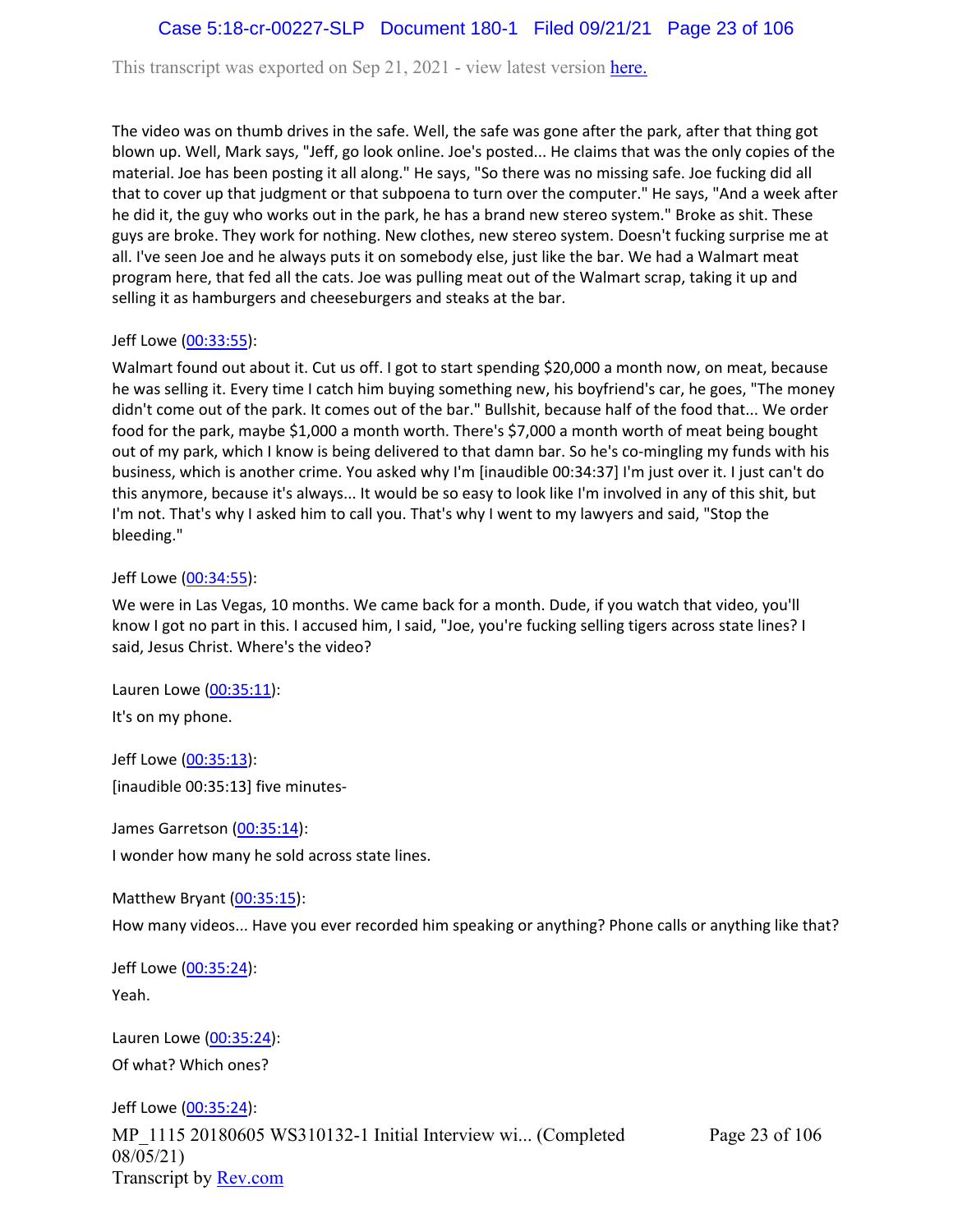# Case 5:18-cr-00227-SLP Document 180-1 Filed 09/21/21 Page 24 of 106

This transcript was exported on Sep 21, 2021 - view latest version [here.](https://www.rev.com/transcript-editor/Edit?token=amZQ9HHFTut_NOLFoO1lSR86cptioQiBp-VVq9f_BePwrTlAl64zFPqcRkwVvmM6GaAv4S7BniclRE4xdf7JBzULLcE&loadFrom=DocumentHeaderDeepLink)

She records everything. She's probably recording you right now.

Lauren Lowe ([00:35:31](https://www.rev.com/transcript-editor/Edit?token=eojyTzdRSCngOKhQB2RueTjJ1pOURqsrT1Qt3uN3GcbyTMKPGm-vhbtFRtAzTMTgmr8MZMAuJQ-97Vrn8m6fE3Y6zsw&loadFrom=DocumentDeeplink&ts=2131.31)):

I'm not recording. I'm not. I'm going to be very good right now.

Matthew Bryant ([00:35:31](https://www.rev.com/transcript-editor/Edit?token=cW44IPJOBqkiN5UK10QqZyKcnKJpJMw_dCH3tZPIyXQqKfgZ2Bmp3L8AoKgbLJCn3dFMWmCgTpZo31xnEW2cBXE-Uzw&loadFrom=DocumentDeeplink&ts=2131.49)):

Well, this is what I'm, and I don't mean this insultingly, so let me just say, all of it sounds great. It's all stuff that you hear a lot.

Jeff Lowe ([00:35:41](https://www.rev.com/transcript-editor/Edit?token=bL4Z21UASgAw4JaJ_IaYL0TvNfJ1GYXTwPq727ZPIHeeb3GWXyu8EySz2wp56D2Yps08aC-CrcTiKIclsMNwkqT9ng8&loadFrom=DocumentDeeplink&ts=2141.98)): Right and I produce it.

Matthew Bryant ([00:35:43](https://www.rev.com/transcript-editor/Edit?token=dSskg26MDIeOwsBKwVAfOxIzgwon8sEC4ySK3hp077MHVaqcpBATX1xgnTpVS84nEVs1HXsfTLAapn5HLqWI5LuMk8Y&loadFrom=DocumentDeeplink&ts=2143.06)):

Where are we going to be able to prove it? I don't mind working the case.

Jeff Lowe ([00:35:46](https://www.rev.com/transcript-editor/Edit?token=6mQ4SP-lPl3OZzlufa9eHXl3ibkzk-sbOZ8WTW4twux9nOT0D-ILxmzuJauuO1tif8Mbd1-9_fjZ_tg5BqgJpmsOVl4&loadFrom=DocumentDeeplink&ts=2146.99)):

Can you-

Matthew Bryant ([00:35:47](https://www.rev.com/transcript-editor/Edit?token=YsftKzhZ0-0bpWsqUpYyN6cQ8BClKtic4ggUwzCN70xkngDPxOWbxDO5mSRLmkecwsmLpgtAWnOR8hOAj5_Qy5qMJkw&loadFrom=DocumentDeeplink&ts=2147.18)):

I don't mind opening up a case and doing this, but here's hierarchy for me on the crimes. The murder for hire, it's a good one, but we need an overt act. We need money changing hands, handing him a gun, doing something. We need an overt act or it's all just talk. Then we get to the wildlife stuff. The wildlife stuff's good stuff to work. The felony stuff on the interstate commerce, selling of endangered species, lemurs, tigers, [inaudible 00:36:16] and stuff like that-

Jeff Lowe ([00:36:17](https://www.rev.com/transcript-editor/Edit?token=O2Z0kiFU8RgU8XKoc051c7IBQedkQWf8BI0GBvU0gPLQIS82Ptsb3aujE01cN46cwAYgva-TrF4w2Vd2KbkdPd1xHE4&loadFrom=DocumentDeeplink&ts=2177.6)):

You can't, I know.

Matthew Bryant ([00:36:18](https://www.rev.com/transcript-editor/Edit?token=NuBRfsUomDziOXhyYULlCM4x2j4TDy-A5kAET2gSELm7PGzpvq7o0cl63CE7FWoOVV9rzNAyziyNw_sy7m1wMqVYb10&loadFrom=DocumentDeeplink&ts=2178.46)):

... that's a tough deal for me. Even if it's false paperwork, the donation, maybe-

Jeff Lowe ([00:36:25](https://www.rev.com/transcript-editor/Edit?token=Ac8lNtXf2nPX9Jg2-N_1naQ7bzrPebwv4XGhA9y-JA_3HQahccCICltELiM4uKDz_rND2UfkF3870P4n4zwR4ZmaP44&loadFrom=DocumentDeeplink&ts=2185.29)):

It's not worth taking to court, because it's going to be thrown out.

Matthew Bryant ([00:36:28](https://www.rev.com/transcript-editor/Edit?token=QViUFMUYpC8baFfxz9x8OKjHrkFn047u-WV_ZS2Wvw2a-m0cU4EgGpAQELjZ2TD0TpPs9Vth_m5ulN3f-pwjBHjcvAQ&loadFrom=DocumentDeeplink&ts=2188.73)):

I would like to show it. If you got all this and they're [inaudible 00:36:31]. It's a pattern of behavior, and so is falsified documents and all that type of stuff.

Jeff Lowe ([00:36:35](https://www.rev.com/transcript-editor/Edit?token=_HMclY1pB-Mt5CT-2nZEUDqPSZpYfIoCWQIP6d4ziWBExRhBxcqBnxgGrKHHrnp6J9M92tC8ao3NEL6YUuR8C8d9kZ8&loadFrom=DocumentDeeplink&ts=2195.52)):

There's two brand new ones, that's why it took me a minute to get in here. Just born this morning. I fucking guarantee you they won't be on the inventory. He will not put them on his inventory, because he's got them sold for \$7,500 a piece.

MP\_1115 20180605 WS310132-1 Initial Interview wi... (Completed 08/05/21) Transcript by [Rev.com](https://www.rev.com/) Lauren Lowe ([00:36:44](https://www.rev.com/transcript-editor/Edit?token=R3pf17e72YAaX-SihGS4ihbwuL9vLD8oqpi3MuKLrOgj4ixkRLzsbNAlbhOgpTuqYUCI496nIwOxrp0_PxZ2nwlMKuo&loadFrom=DocumentDeeplink&ts=2204.02)):

Page 24 of 106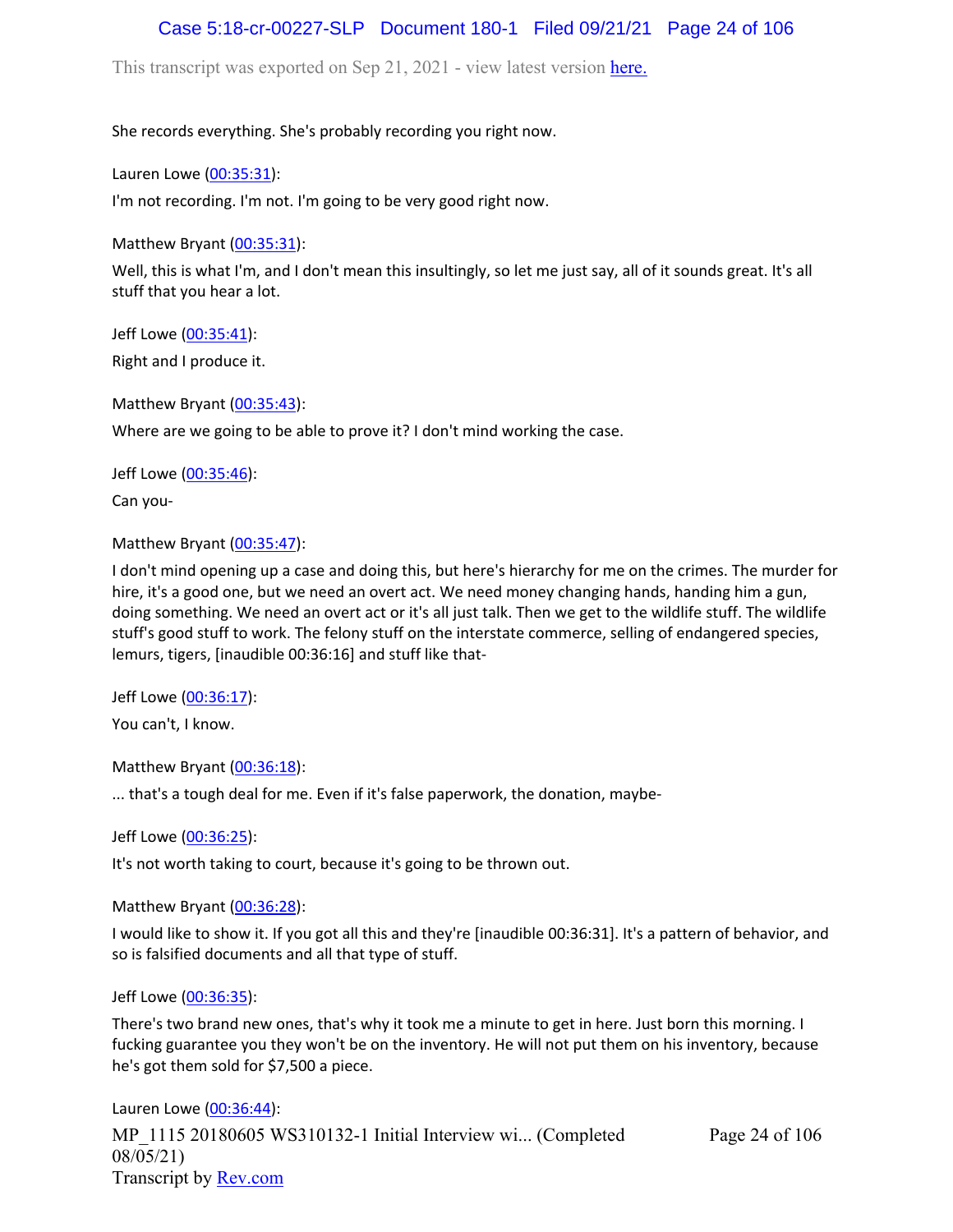# Case 5:18-cr-00227-SLP Document 180-1 Filed 09/21/21 Page 25 of 106

This transcript was exported on Sep 21, 2021 - view latest version [here.](https://www.rev.com/transcript-editor/Edit?token=amZQ9HHFTut_NOLFoO1lSR86cptioQiBp-VVq9f_BePwrTlAl64zFPqcRkwVvmM6GaAv4S7BniclRE4xdf7JBzULLcE&loadFrom=DocumentHeaderDeepLink)

Here's just part of it.

Jeff Lowe ([00:36:44](https://www.rev.com/transcript-editor/Edit?token=O1AJuNC5Hlft14zzi9-TgnRTWEAt9CMVz6JTlHxeJu1Xf4mLseJlLu9sSfmWXqM4l3qD0E-oydBLj5MPy_-E3yiDKBY&loadFrom=DocumentDeeplink&ts=2204.74)): Yes, and I'm being blamed for the demise.

Jeff Lowe ([00:36:50](https://www.rev.com/transcript-editor/Edit?token=OBdGoZVavqxrfUIxP-ePv1r2RDRC1Zj9jNLldERZcc3WttCDnUpRJ5ozqib0j8AmtjEkyF7Y877sPLm2OtLAe0tX3w0&loadFrom=DocumentDeeplink&ts=2210.91)):

(Recording begins) You're paying his student loan with money out of the park. Don't fucking lie to me.

Joe Maldonado-Passage [\(00:36:57\)](https://www.rev.com/transcript-editor/Edit?token=zwYLcDX-XgvcqfPRSYXZyhld_ogvqArC2YTwv7BK4sVtqZ4TwmsC-qflISBq_YtAn2kjmoUVE3tHhvDWLDjA9vjeAfo&loadFrom=DocumentDeeplink&ts=2217.27): His student loan is coming out of it.

Jeff Lowe ([00:36:57](https://www.rev.com/transcript-editor/Edit?token=1xoVbAuYIAtGSbWoI8Q0hCi_2BMKRwo0nVmOf_MuudKyVV2Wdtet6RUFWecDW16p1UU4iKVjnk5c5YgYbfmPB6cx_m0&loadFrom=DocumentDeeplink&ts=2217.27)): Why?

Joe Maldonado-Passage [\(00:36:58\)](https://www.rev.com/transcript-editor/Edit?token=5orj8F0Nl4hrOBYiDcv7ldBUFXiGaeaSNqOD67pix37etuNwH9NhRmAB75E8CxYBxwRe3Zgn6RCFeX5QylN4fTAKICc&loadFrom=DocumentDeeplink&ts=2218.92): Because I got to get some of my money back, Jeff.

Jeff Lowe ([00:37:00](https://www.rev.com/transcript-editor/Edit?token=iFiVxbF9RyBoj1SIEtc5AR-tWL47vCwh4FigNK87n9Ntw8D2T7sltb5bDA4UsWfc5rBmVjm8bSQ58ZfAcH5Qm2wf-bo&loadFrom=DocumentDeeplink&ts=2220.49)):

So you're going to fucking put me in parel, and you're going to spend \$4,700 in Sysco, on November the 11th through the 21st, for this place? [inaudible 00:37:10] the fucking bar.

Joe Maldonado-Passage [\(00:37:11\)](https://www.rev.com/transcript-editor/Edit?token=AYgodvCsIuVnuDLHJgKJ7jkqKZs9_irSfkqDxFHBL_PYpHYoNNfwZZ1ejXJg9XQ3qPTghnlQYMTKidDaWQxiuYJoq24&loadFrom=DocumentDeeplink&ts=2231.37):

But the bar-

Jeff Lowe ([00:37:12](https://www.rev.com/transcript-editor/Edit?token=4obs8wo8-RuGRWbgr-XxFOVUL2g6Y05y91O2f9YZnerrXR8fuUrG-BMt02vgFc3tgFV1zfOqR0EnINLoHKBJ8WhfTmE&loadFrom=DocumentDeeplink&ts=2232.27)):

The money from here can't go to the bar. You're fucked, Joe. You just had James create a fake campaign deposit. You had fucking had Bill Meadows do it and you had Lorry [inaudible 00:37:23] do it. You think that's legal? You're going to get me in fucking trouble, Joe, and I came here to save your ass.

Joe Maldonado-Passage [\(00:37:31\)](https://www.rev.com/transcript-editor/Edit?token=IlEtWXQ3V2qbyqK1wUVVpbf2ayAN9tgLbhDPsmV3Cv2aCRnzRhF-Kf2YFFtQUzKlQ1Y6PSZYo7XZH7VdXcXXLe5u7_Q&loadFrom=DocumentDeeplink&ts=2251.01): How-

Jeff Lowe ([00:37:32](https://www.rev.com/transcript-editor/Edit?token=z0YfKJXjmNLJRmXDdUkNRwhh0oHrsWX2V7cGSRE_O9frVKOHkGUzu1S-eicI30zN9guHH47p-Vkr5-lBo4AriNG1l-4&loadFrom=DocumentDeeplink&ts=2252.01)):

You forged my name, 20 fucking times, on cash checks. You think that's right? You got my goddamn stamp.

Joe Maldonado-Passage [\(00:37:39\)](https://www.rev.com/transcript-editor/Edit?token=BgeNUHloHU-bsxdWJcH9KBWGdY79BGYxq7woTXZX43vFBCd5GXmgEvGL0A5ft8N7FBRM-ZKKZqCxxiYVzRk2R8-jKQg&loadFrom=DocumentDeeplink&ts=2259.5): Where is the-

Jeff Lowe ([00:37:40](https://www.rev.com/transcript-editor/Edit?token=JYsyDoiuWQm5RE5eDqxC6kM0YfvQlyrbeD6eHv8QhgZg7HKgpC3v7DnJm1v2YJk4gUPTii2fKtTdEnjtmlNMXeOin3k&loadFrom=DocumentDeeplink&ts=2260.59)): I've got it all, Joe. This much. I have it. You're fucked. You are so-

Joe Maldonado-Passage [\(00:37:45\)](https://www.rev.com/transcript-editor/Edit?token=m7-GXDMZIb0kyW06-jh8P59OGHSGBMZkwEDztT_fGxtk2dz92Fo-p54qMYB1XLnxyN-VxuohX6Z0WJwHq4dhaGo-XWM&loadFrom=DocumentDeeplink&ts=2265.56):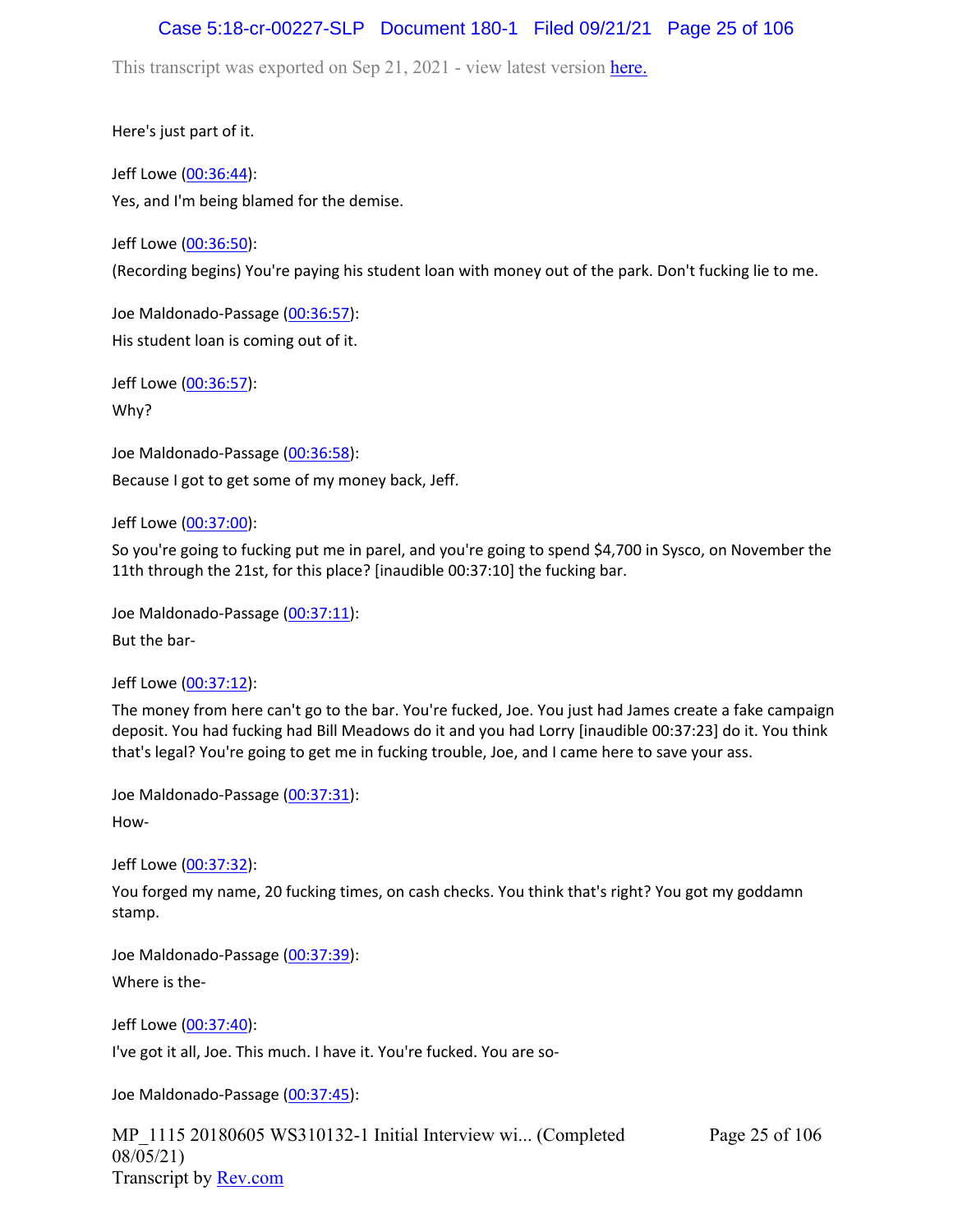## Case 5:18-cr-00227-SLP Document 180-1 Filed 09/21/21 Page 26 of 106

This transcript was exported on Sep 21, 2021 - view latest version [here.](https://www.rev.com/transcript-editor/Edit?token=amZQ9HHFTut_NOLFoO1lSR86cptioQiBp-VVq9f_BePwrTlAl64zFPqcRkwVvmM6GaAv4S7BniclRE4xdf7JBzULLcE&loadFrom=DocumentHeaderDeepLink)

On cash checks?

Jeff Lowe ([00:37:46](https://www.rev.com/transcript-editor/Edit?token=0ADGdnDkjjqtqCuC3k374sLYzBuVG1IssuIlK6bP-417AvmL0C4DgoEXT9nPT-oPL_NuLimhncpFiJ8k0bQ1nrBtPns&loadFrom=DocumentDeeplink&ts=2266.23)): Cash checks.

Lauren Lowe ([00:37:47](https://www.rev.com/transcript-editor/Edit?token=XXSJwA18O6vKPbsi5Ok1B_5tekRo-RezBU1Wd1T55EdJx3nscjFBcH5S843Uys_-aTiHZgYq5WU8Qei5Ol5eXc7pb7I&loadFrom=DocumentDeeplink&ts=2267.83)): (Lauren speaks over the recording) Now he acts stupid.

Jeff Lowe ([00:37:48](https://www.rev.com/transcript-editor/Edit?token=Qa1fXeOqvuGPSMOtJeaqa_Smhxhxq5Zw5MNaWH4xQlSYxTJBUvWXq99l_0iQxwGwkfd7Hetijfr2dBBWC6noNgqvY9Q&loadFrom=DocumentDeeplink&ts=2268.34)):

You're fucked, Joe. You've been fucking me. You know what started it? Because when you go in and you talk to those people and you tell them that Jeff and Lauren are bankrupting this park when you're fucking filtering all your goddamn living expenses, your boyfriends-

Joe Maldonado-Passage [\(00:38:03\)](https://www.rev.com/transcript-editor/Edit?token=Xm-ECZ3sj33aJFmA1Pqdy2vn9EsGs7OGAre5G7_I3c4Bb5xsmpXas-BInCJ_1LhdQUMlKzi12kLA5IJdvgLv_tlATPw&loadFrom=DocumentDeeplink&ts=2283.11):

I have not.

Jeff Lowe ([00:38:03](https://www.rev.com/transcript-editor/Edit?token=eyNi3KFEgmb9rbdP3xtG73UcFnHNVy5pVotXNIvirsDx3zR5X9P3AsZJq8Zr3qpg4Ci7_gys95w9e-txv8dv_A_GC54&loadFrom=DocumentDeeplink&ts=2283.64)):

Okay, who made the down payment on a Mustang, Joe? Where did you get the cash to pay the limo [inaudible 00:38:13].

Joe Maldonado-Passage [\(00:38:12\)](https://www.rev.com/transcript-editor/Edit?token=GLBD_Lc9kR3x0IkXBuO3ugU8uDVmgzkELpwFq5Dytv3fkrN4_P3EMCqbxhdc6UQw1B2klioR8ZWZ5ev0YyJjImMw3Ao&loadFrom=DocumentDeeplink&ts=2292.51):

That comes out of the bar.

Jeff Lowe ([00:38:13](https://www.rev.com/transcript-editor/Edit?token=EK2PS3C5pdgbhIRTBVxhI8fS0G_EFID746yrz85bwqMmW1FL0uXPr-b6xy4-Z96btciN6NjsXzXpKJYzjYB6IN2D0JM&loadFrom=DocumentDeeplink&ts=2293.41)):

Really? Then why are we paying for the bar's point-of-sale system? Why did the park pay for their pointof-sale system?

Joe Maldonado-Passage [\(00:38:20\)](https://www.rev.com/transcript-editor/Edit?token=uaDS1AxY9RSxJ9g9AQgqKR7hy-kv10boBnl5C8GL_tEVVE7w78w45wu85dAoImnZO5LFIx4Qv6Z8e5QJc9nZPip7f6Y&loadFrom=DocumentDeeplink&ts=2300.41): Jeff, it depends on which account has money in it.

Jeff Lowe ([00:38:23](https://www.rev.com/transcript-editor/Edit?token=64tnIrELk5N6BBXv7b8PlX0CoKCMcSnIp6AqbC4gJfsOlIvk6a3cr3ayJcqOznaoIroOrln353o-J_zUzD1-f9CP1Vo&loadFrom=DocumentDeeplink&ts=2303.97)):

So your co-mingling funds from my park, with someone else's business? That's illegal.

Joe Maldonado-Passage [\(00:38:30\)](https://www.rev.com/transcript-editor/Edit?token=N-upGzCqYq0BhHX6twT2ecuECwaFC2LAbSp8aAPLNkVa6FPzYeNDdZ0OCDh0U2lAzFHX7X4b-jcYiIOI632fmOdVK_c&loadFrom=DocumentDeeplink&ts=2310.9): Because it is legal, and it's-

Jeff Lowe ([00:38:33](https://www.rev.com/transcript-editor/Edit?token=ClOUw68s3X2GRxumHIPlMX0DsE_7nv0WKs0_aRkzWy8DtZo-zkbRcrU7_i-3HuuditqRImKRZOG4Wa-rOYIR4VladC8&loadFrom=DocumentDeeplink&ts=2313.37)):

It's illegal. You can't do that. You're fucked, Joe. I can't stop it now. I can't stop it. You forged 20 checks. That's 154 years in prison, and all because I tried to help. And you know why? You know what started it? You go in there and you start bitching at them that I'm draining the park dry, right the other day. Then you know what? You went to fucking James and you told James, " Jeff is bankrupting this fucking park." No, I've got proof, and you know how you thought he recorded you, you're right.

Page 26 of 106

MP\_1115 20180605 WS310132-1 Initial Interview wi... (Completed 08/05/21) Transcript by [Rev.com](https://www.rev.com/) Joe Maldonado-Passage [\(00:39:06\)](https://www.rev.com/transcript-editor/Edit?token=EPuPu5QZ1DmXPVWJ6lI-dhTFFArDOJy2Sk-Eipy02_ROufEmGwpq3_pK4t_WZoUcmkGjrbc_CzFTgD-qW8Sved8AgGw&loadFrom=DocumentDeeplink&ts=2346.82):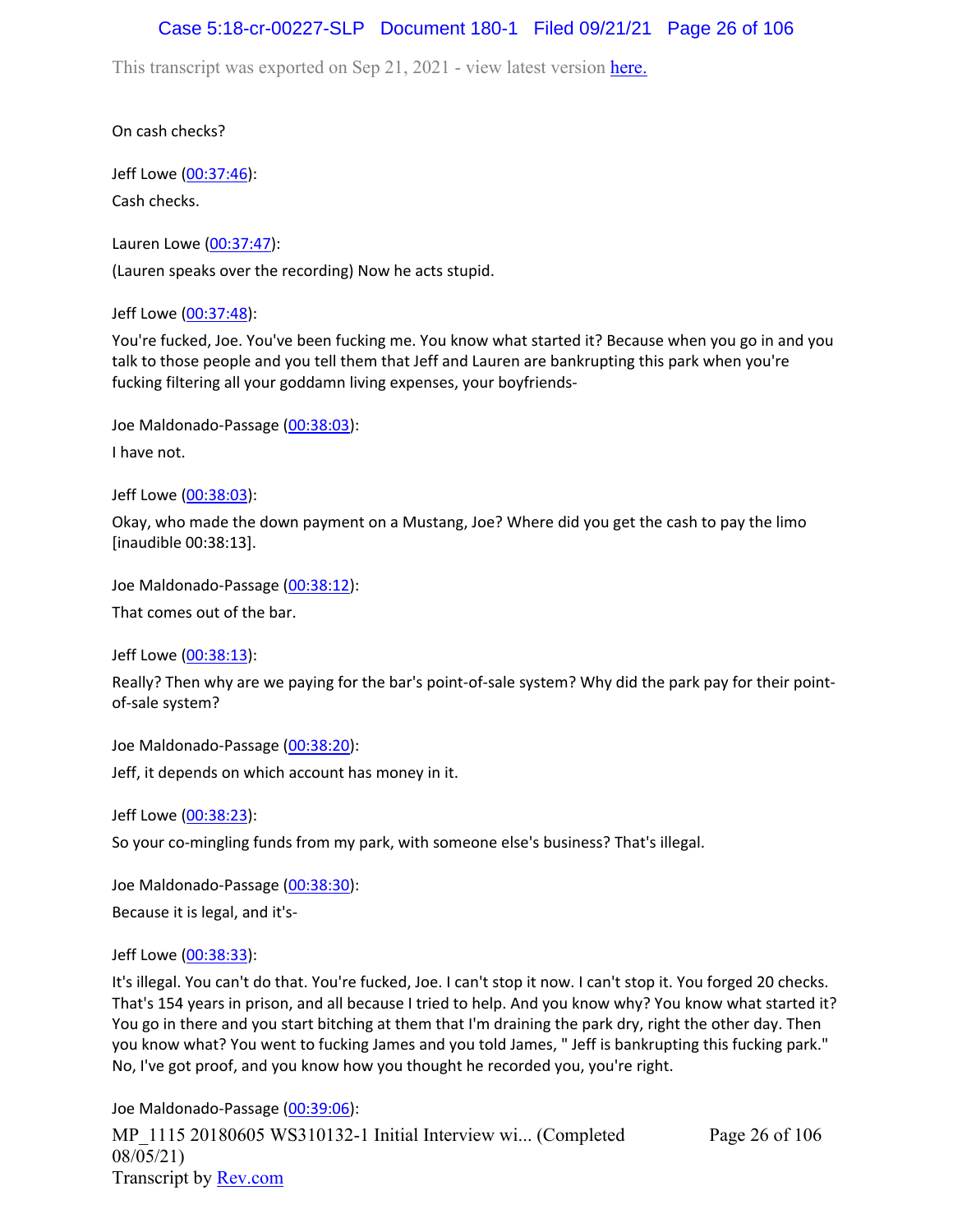### Case 5:18-cr-00227-SLP Document 180-1 Filed 09/21/21 Page 27 of 106

This transcript was exported on Sep 21, 2021 - view latest version [here.](https://www.rev.com/transcript-editor/Edit?token=amZQ9HHFTut_NOLFoO1lSR86cptioQiBp-VVq9f_BePwrTlAl64zFPqcRkwVvmM6GaAv4S7BniclRE4xdf7JBzULLcE&loadFrom=DocumentHeaderDeepLink)

Because, he records everything.

Lauren Lowe ([00:39:06](https://www.rev.com/transcript-editor/Edit?token=esMZk_J1opG3sJJIwh7N4tstAxXLAIUXRcC__8eZwmvVmDeVVMx_NHeWm4zK-Sm14uHT7ulMV-5uK2Xn41m-SN77V0Y&loadFrom=DocumentDeeplink&ts=2346.91)):

(Lauren speaks over the recording) And talked shit about me.

Jeff Lowe ([00:39:10](https://www.rev.com/transcript-editor/Edit?token=1wI1FM9exHtBAwW8HbsBkkM8tOiIkrKJZT1dd-YfHvXRqMausJ_5nzmuSO9mcmLRPgfo5DDBOxuzTXGg-ObIJvN6nuM&loadFrom=DocumentDeeplink&ts=2350.5)):

And you said, "I don't want that fucking cunt back here. Take him to Florida." Would I say that about your little dick sucking, fagot husband? You talk about my wife like that? You're a fucking idiot.

Joe Maldonado-Passage [\(00:39:23\)](https://www.rev.com/transcript-editor/Edit?token=9Kb4e7-T1xbYFD8PPd7ZM0PXSQ7OVBOEuJzLMcocLh2fqhuDtSyo7W8tZF5VuCgp15YIhco7oRY_9xdQ312yTJkeR7Q&loadFrom=DocumentDeeplink&ts=2363.39): I would like to hear all of this.

Jeff Lowe ([00:39:24](https://www.rev.com/transcript-editor/Edit?token=N9g9nYirDdZw7R3dYTC6Zj_DMRZsTXa4-KCxGFwMO11o2Eat3F9H9V9jcLsWlaJIP1h91vhZtbTjQxsLnm5bDn8pnRc&loadFrom=DocumentDeeplink&ts=2364.85)): Really? Would you?

Joe Maldonado-Passage [\(00:39:26\)](https://www.rev.com/transcript-editor/Edit?token=vaQdDAg0-XnIEO7pI1RfwO2ofSCngo77MJ2YNfGGVxUUTfmEcVEdHgrEqAq2kLxGwiTpgp814GbA5RQ2aVX7qbP7Duk&loadFrom=DocumentDeeplink&ts=2366.5): Yeah.

Jeff Lowe ([00:39:27](https://www.rev.com/transcript-editor/Edit?token=kUuV5NQ6no0oog4nPZjHRvrp6xnpTLSnmKZ1OWuTg_zvsh0cGpHj6QX2YUXrL6y7tgUuQqdBRRPYXuAGipE2q-K-Ojw&loadFrom=DocumentDeeplink&ts=2367.64)): You're going to jail.

Lauren Lowe ([00:39:29](https://www.rev.com/transcript-editor/Edit?token=2oXGY-ZqKV7T742m4cM2ajn5kRjA43z5bLxkXBbf3jary6gdslTWC_aO4lyFUmjWDD2kdiZ2P27GzA7OL4pDXYy98n8&loadFrom=DocumentDeeplink&ts=2369.52)):

I've heard it from so many people. Don't ever talk about me that way, or my husband.

Jeff Lowe ([00:39:31](https://www.rev.com/transcript-editor/Edit?token=PWO9cUNISxmRK232SdFyMwBXrjeQILznBlUI73fCt2hBDeMvlqbW8UIBjbKLVMcYzG-vHxnnm_UmfUCAavxxQrDRIQs&loadFrom=DocumentDeeplink&ts=2371.19)):

It's just like the other night when you told her to shut the fuck up. If I'd had heard that, I'd knock you the fuck out.

Joe Maldonado-Passage [\(00:39:35\)](https://www.rev.com/transcript-editor/Edit?token=4zMcGv3QmT8u3gG2E4LCo_eQ_FuFl08nDUmpQviacJQkAuJhndJ698t93fxB1OgSfCr9seONBRdWs28271kMEugPTH8&loadFrom=DocumentDeeplink&ts=2375.03): [crosstalk 00:39:35]

Lauren Lowe ([00:39:35](https://www.rev.com/transcript-editor/Edit?token=xieymV2wfUPBZFE3TMcyWY8IP1dSbTTLqM7okT3euim6hjEHWc8iw-n5feJxxXg8WhcyP_48jZ_hOTGInDfVBDGSd4w&loadFrom=DocumentDeeplink&ts=2375.03)):

When the votes were out and I was trying to get [crosstalk 00:39:38].

Jeff Lowe ([00:39:42](https://www.rev.com/transcript-editor/Edit?token=aT9D_8ymCB3bMlkIlts_yzuQlAKL_FS8Q5yIIchZ_t673SP5hqEi4XP5jlx0yxYV7M50wQ3vyIi63uLDsE3EHBKNgk8&loadFrom=DocumentDeeplink&ts=2382)): [crosstalk 00:39:42] It wasn't her fault.

Joe Maldonado-Passage [\(00:39:43\)](https://www.rev.com/transcript-editor/Edit?token=ZJsjzXgvxOomlhH_pyx6IgJWcZpNhPe7YgbNjxLl-2dtkTI8NuJOQ6x60I5sDytyUDmuEOO5sS4o2kukDrIZbZUhqXI&loadFrom=DocumentDeeplink&ts=2383.44): When did I tell you to shut the fuck up?

Lauren Lowe ([00:39:46](https://www.rev.com/transcript-editor/Edit?token=d7uHnePaGhB7qAEdLTaAeYym1XJ1j-_YNVhaJdjg42cA1zQzayM_i4xGhIaOLiip00CLgx3yjVQNaF4VNUkAXvM3lC4&loadFrom=DocumentDeeplink&ts=2386.72)):

Right before you shot your gun towards [Ayesha 00:39:50] to get her away. You said, "Shut the fuck up."[Crosstalk 00:39:54]

Page 27 of 106

MP 1115 20180605 WS310132-1 Initial Interview wi... (Completed 08/05/21) Transcript by [Rev.com](https://www.rev.com/)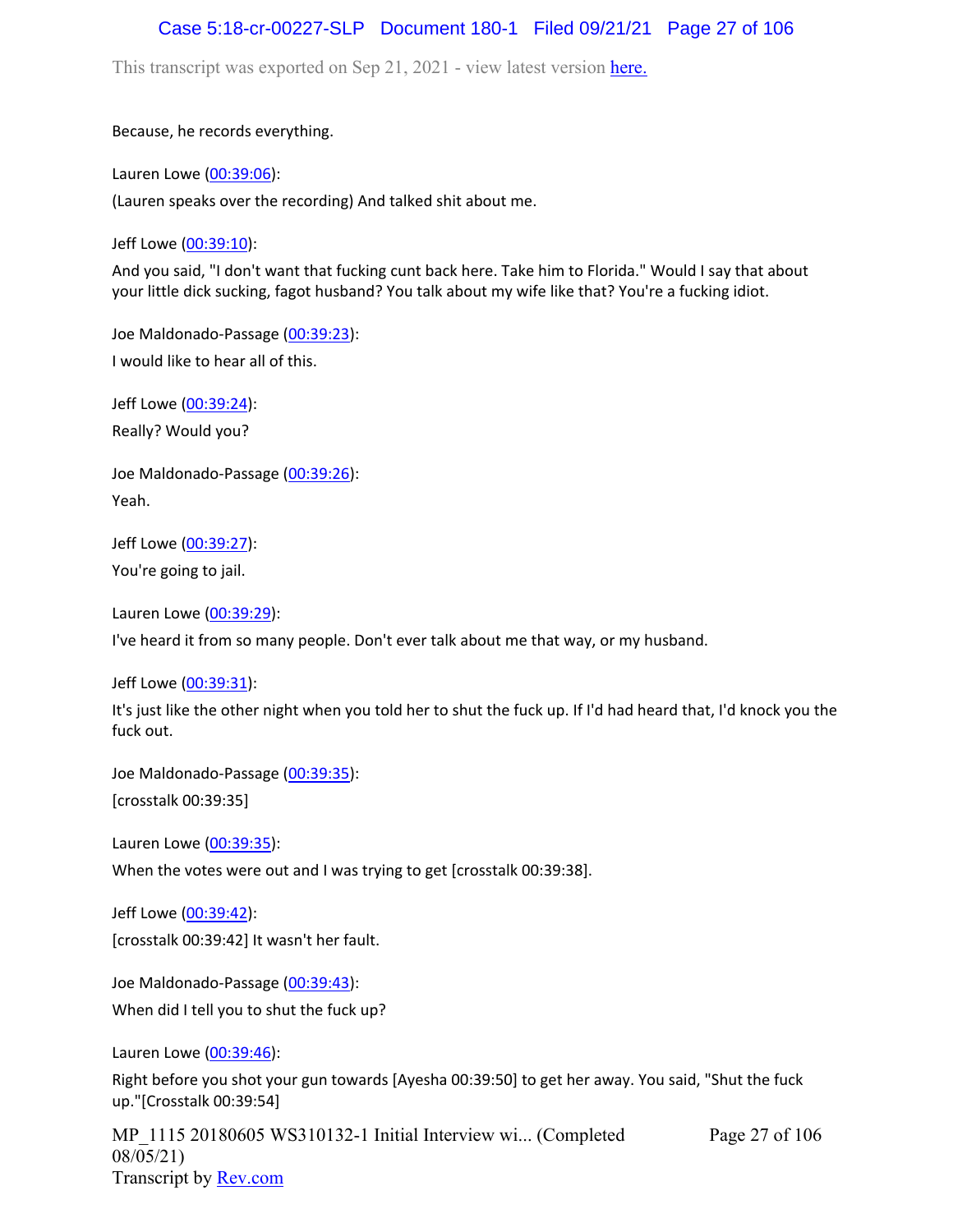## Case 5:18-cr-00227-SLP Document 180-1 Filed 09/21/21 Page 28 of 106

This transcript was exported on Sep 21, 2021 - view latest version [here.](https://www.rev.com/transcript-editor/Edit?token=amZQ9HHFTut_NOLFoO1lSR86cptioQiBp-VVq9f_BePwrTlAl64zFPqcRkwVvmM6GaAv4S7BniclRE4xdf7JBzULLcE&loadFrom=DocumentHeaderDeepLink)

Matthew Bryant ([00:39:51](https://www.rev.com/transcript-editor/Edit?token=VZInBYyDXASVmwAyROTsgkMyjViRQi5F8CIpyx_4Ro7biqofQ-3tfjWqHZoJIvTRiMSdGdBhcyKg8vPlopNiAW18vmY&loadFrom=DocumentDeeplink&ts=2391.77)):

(Bryant speaks over the recording) Why are you picking on me?

Speaker 1 ([00:40:00](https://www.rev.com/transcript-editor/Edit?token=MYXnvNrSfVx3AjR770U2ArfzKW6frYQn0rCfliOKMtL8cuvHriwF7oGRL3r2JerApZS1vdjxy-xvwUeHa2lreCzOjgU&loadFrom=DocumentDeeplink&ts=2400)): [crosstalk 00:40:00].

Jeff Lowe ([00:40:00](https://www.rev.com/transcript-editor/Edit?token=9pVuW5l3_8UvbqHqHbM6q_2w6B5YoN3hZd0d-gbGjm9zvkCPvp2PstGdn4AtKVPO9lM7ttgxJ7gfQb_9u6WJZez07Q0&loadFrom=DocumentDeeplink&ts=2400.08)):

Okay. How about \$25,000, since November, in Quick Sign printing. Does this park really do \$27,000 out of Quick Sign printing, Joe? No, it's right fucking here, Joe. Right fucking here. You can't use the park's money for political campaign shit. Where does that come from? The park's PayPal? You know. You know what you've done. I don't even need to show you all this shit. You know.

Joe Maldonado-Passage [\(00:40:27\)](https://www.rev.com/transcript-editor/Edit?token=G8ZwSG3SUL9RI1UEU9_1m9roTJr53G9_LvX-hZzX8yrFab-GZ0K8IxkthWJfqwXRDkLhsgLlLQKDZvR3wFLth1NQRXM&loadFrom=DocumentDeeplink&ts=2427.88):

No, I did not-

Jeff Lowe ([00:40:30](https://www.rev.com/transcript-editor/Edit?token=FtlpsiMoLAbhJ9baaKvNgdxKvkAD-swAmnfE87Km6QZU6YByjvWq1Pksdweo1YM1fxP_SLiWQVtvG8Ar_tg8DWu0MuY&loadFrom=DocumentDeeplink&ts=2430.25)):

Mettry's. \$3, 500. Do I get to buy clothes and Mettry's and put it out on the park? No, you do.

Joe Maldonado-Passage [\(00:40:36\)](https://www.rev.com/transcript-editor/Edit?token=ABs7KZmtPIF4U0MmNJfliKx_4EsAK9DYDxnPmX19TqHte46LCcMIit-Psu9BmmpJyIjpJsE3iwEO0lRgeW4JM-kBMpM&loadFrom=DocumentDeeplink&ts=2436.76): \$3,500?

Lauren Lowe ([00:40:36](https://www.rev.com/transcript-editor/Edit?token=beA47lpYJAO5xOyF7Z7qCTo3O3JnzNL1LwHmXiy6wDNepSJmiq8CzhgbOITBZNu6j7PdVjv0r6JlbaB408LvArQyPzQ&loadFrom=DocumentDeeplink&ts=2436.79)): Yes.

Jeff Lowe ([00:40:37](https://www.rev.com/transcript-editor/Edit?token=BIy2h93wh5rXfbzEVfTLezkKG9mMtz2jK4ppWj2nJuzvr6whM5__U-6ZR1iRsq2JnxGQtwYB3nFAQv-GHjI9w-EmxP0&loadFrom=DocumentDeeplink&ts=2437.74)): \$3,500 in Mettry's bills, Joe. Right, here's \$1,700 [inaudible 00:40:41]

Matthew Bryant ([00:40:40](https://www.rev.com/transcript-editor/Edit?token=ICu0dn-DgLXbXYc3bQFGNs2SL57PsXjBezr6xXYXH72kz9yx1W7fzmTWouZjvZ2yLiZ-9jWMb8Ol6L4xu6ETUHyDm_w&loadFrom=DocumentDeeplink&ts=2440.63)):

(Bryant speaks over the recording) What's Mettry's?

Lauren Lowe ([00:40:40](https://www.rev.com/transcript-editor/Edit?token=pLCOQ9MdhfRje4X5edP_YSSEG05pAOFuLJVetZQhslPN3IIEi-xda9a_TjM9OeWtXY0iBtCyVHxD4H46nvKDpkAUIjQ&loadFrom=DocumentDeeplink&ts=2440.64)):

(Lauren Lowe speaks over the recording) Mettry's, he does his dry cleaning down there.

Jeff Lowe ([00:40:40](https://www.rev.com/transcript-editor/Edit?token=PlSrIsJ18g_EuIJHy26K-Pdv6sZos5Y0AqnalUEVPnYoV-X5znvqJFMNuRrTr7bFGPDsREEPY_4jeVjqQrhHSMwtM2k&loadFrom=DocumentDeeplink&ts=2440.88)):

It's a clothing store. Dry cleaning and clothing store.

Lauren Lowe ([00:40:44](https://www.rev.com/transcript-editor/Edit?token=uumenlYuTeUyUf7jcVP6vV-exPUEPVA0hC3gTocxMJyorI2itzWw2PRSsOBVIHppUQpftJeZCcGywkRs5ztKVZGJRLg&loadFrom=DocumentDeeplink&ts=2444)): [crosstalk 00:40:44]

Jeff Lowe ([00:40:44](https://www.rev.com/transcript-editor/Edit?token=5h-bG8fvhysY8CihflBi5gOQXKc636reFNF8V6ATeD44qAL1mKfTMHQwo-6I8XJRBtJzFAB3TPFEOdtpkz-0tc3n-Fw&loadFrom=DocumentDeeplink&ts=2444.13)): You're fucked.

Joe Maldonado-Passage [\(00:40:44\)](https://www.rev.com/transcript-editor/Edit?token=TtXUQ6bR-qE3M66Ka3cbfw0eYF5OhVp7SwrVRPlN0gPhyRNN6Cav5CQfCT17m5vp6JuQJNXzzk9igrQbHPZZXcQEZjU&loadFrom=DocumentDeeplink&ts=2444.72):

MP\_1115 20180605 WS310132-1 Initial Interview wi... (Completed 08/05/21) Transcript by [Rev.com](https://www.rev.com/)

Page 28 of 106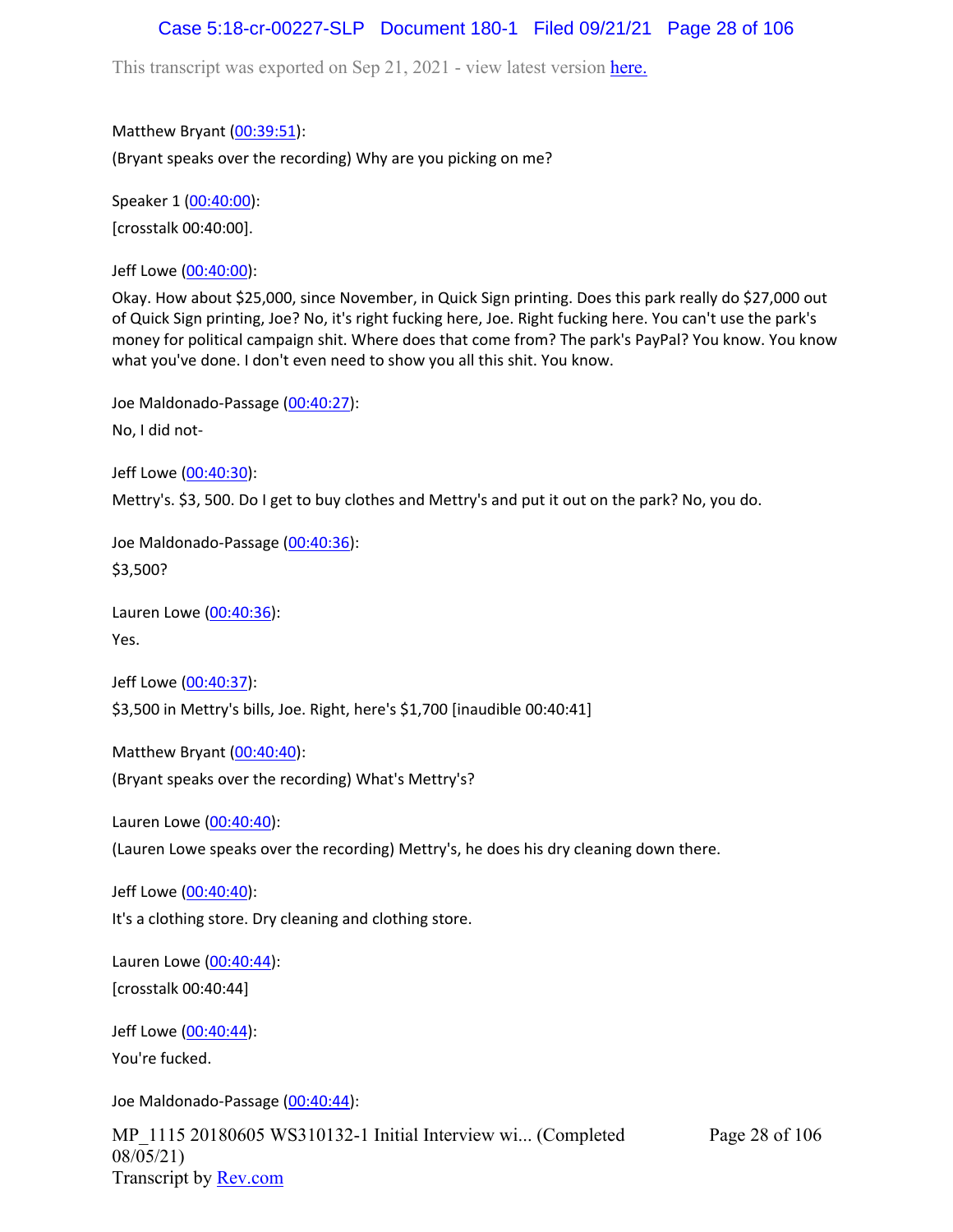## Case 5:18-cr-00227-SLP Document 180-1 Filed 09/21/21 Page 29 of 106

This transcript was exported on Sep 21, 2021 - view latest version [here.](https://www.rev.com/transcript-editor/Edit?token=amZQ9HHFTut_NOLFoO1lSR86cptioQiBp-VVq9f_BePwrTlAl64zFPqcRkwVvmM6GaAv4S7BniclRE4xdf7JBzULLcE&loadFrom=DocumentHeaderDeepLink)

So I just spent \$20,000 [crosstalk 00:40:47].

Jeff Lowe ([00:40:48](https://www.rev.com/transcript-editor/Edit?token=H20RaO7GFKz4DDbprlSl7F6ULewOvJd2lrpdTLzB2njAmV43mPDMXzv4q3M95BTYQ85YRDaLKdbAiur0lIaJ3wu8vKc&loadFrom=DocumentDeeplink&ts=2448.13)):

I don't give a flying fuck. You lost that when you fucked with Carole Baskin. That's not my fault. It's your fault. You can't funnel and embezzle money.

Lauren Lowe ([00:40:58](https://www.rev.com/transcript-editor/Edit?token=47so7adKF0tWU6woXc5UNIVxSyWYRiAi44L37GERbRQbc1YGNd7Ig_KUeTV1DlXSCwvz4sFXNReQRRkDHhJ5aBIyt0c&loadFrom=DocumentDeeplink&ts=2458)):

[crosstalk 00:40:58].

Jeff Lowe ([00:40:58](https://www.rev.com/transcript-editor/Edit?token=1IREABWJht-td35WLZ4oLjkV_NqxR8IARFcarE0lUozjd5ZiIJrIfqLExRLuRdmEVB_y_LugLGNP6KXWYcIGvvz1A6M&loadFrom=DocumentDeeplink&ts=2458.38)):

Because I can't show where it goes. Now, you know what? When the campaign people come here to find out if you have legitimate donations, it's going to look like I've been funneling all of this money to your account, and you know who gets in trouble? Me. Just like you set everybody else to get in trouble. You're fucked up.

Joe Maldonado-Passage [\(00:41:17\)](https://www.rev.com/transcript-editor/Edit?token=leurSUGMQfhFqkKxbxGP2LNsqfFj9JgYijs01dEYX8_kbIpXDshvxSlcXfa9kbX0MG5BrlOcr0_KY8oUFpzYwy5pQqU&loadFrom=DocumentDeeplink&ts=2477): [crosstalk 00:41:17].

Jeff Lowe ([00:41:17](https://www.rev.com/transcript-editor/Edit?token=HJbgItlmK6nulRYdbiPYy9gbjZTBmc5kGYxGVcu_bTiOG4xeiLroN0zAVNDFxitYxxXQq1nELKUxTV8ZO_1JrEWqO4s&loadFrom=DocumentDeeplink&ts=2477.07)):

Amber. You just told Amber that she's the one that's in trouble.

Joe Maldonado-Passage [\(00:41:20\)](https://www.rev.com/transcript-editor/Edit?token=SY123EAgptIKIt2zsw1LxbpN8tawhAKi515A3VFgcs98kTW4k_sxOv6Kl9Z3SLq1o-OEnqeTZJm7GxurizUyJepwCis&loadFrom=DocumentDeeplink&ts=2480.48):

She is.

Jeff Lowe ([00:41:21](https://www.rev.com/transcript-editor/Edit?token=LuvzB2VMRunNbBJjPFxLhNpL-v2eiVZ9rREdLw6jJG7NwsLa7h1JE3QIbaF9MB8aq_AYBLL4AIeA286LJdcql4nAa-8&loadFrom=DocumentDeeplink&ts=2481.28)):

No, she isn't. She's not the corporate... I just looked at the papers, she's not in trouble.

Joe Maldonado-Passage [\(00:41:27\)](https://www.rev.com/transcript-editor/Edit?token=ZCr6Dro6Uc3GKyGtfkDgql09v_crpluqtG03q8zgts1xMCwPl6t_G5USt28afOrFq4LW0NWN1YjNalNu_Tzk_e98QwA&loadFrom=DocumentDeeplink&ts=2487.97): She's the one on [inaudible 00:41:30] the liquor license.

Jeff Lowe ([00:41:31](https://www.rev.com/transcript-editor/Edit?token=loV2E8PnKEX-GxiUJcg44LVFnPK4XrkMUneZYK0JFMPBvTf4WBBtQJCvOKt9cVGp7u6AbEjagqo2owxrRQ7jvhse6IU&loadFrom=DocumentDeeplink&ts=2491.31)): No, she's not on the liquor license.

Joe Maldonado-Passage [\(00:41:33\)](https://www.rev.com/transcript-editor/Edit?token=jW-yA-VXhluXbZui6lTefTqo9kPaQKOffnv885ZslXZn9mDEkqmcri4LNXHv2GHde9wr4tJ9PlGiXZSZnjK8VbIIMQg&loadFrom=DocumentDeeplink&ts=2493): [inaudible 00:41:33].

Jeff Lowe ([00:41:33](https://www.rev.com/transcript-editor/Edit?token=JMGnTLVSnlyy8sUemNn8G2-XpcTHUssDUIXamHktoiIkLKN-JtPgcdIio9EzxGcxpPJzqo1As0VgrG7BMw1UdPdXEKM&loadFrom=DocumentDeeplink&ts=2493)):

No. You can't fucking do this to people. You can't mistreat them. You told James that I Groupon was \$6,800 and you had to send me \$6,000. You're a fucking liar. You sent me \$3,000, you kept \$3,000. Then you told me that Bob Goal donated \$2,000 so you can enter the governor's race. No, it was the \$2,000 that James handed you for the tabby.

Joe Maldonado-Passage [\(00:41:59\)](https://www.rev.com/transcript-editor/Edit?token=j3buA903oeptYM9_IjMYuM4V-AQX1kFznAQI7ZMXXHGTpfaL4yxucYLjtBRTkWjDJVgrrKv0O8Zo2tq9xcWxvvlyb20&loadFrom=DocumentDeeplink&ts=2519.23):

MP\_1115 20180605 WS310132-1 Initial Interview wi... (Completed 08/05/21) Transcript by [Rev.com](https://www.rev.com/)

Page 29 of 106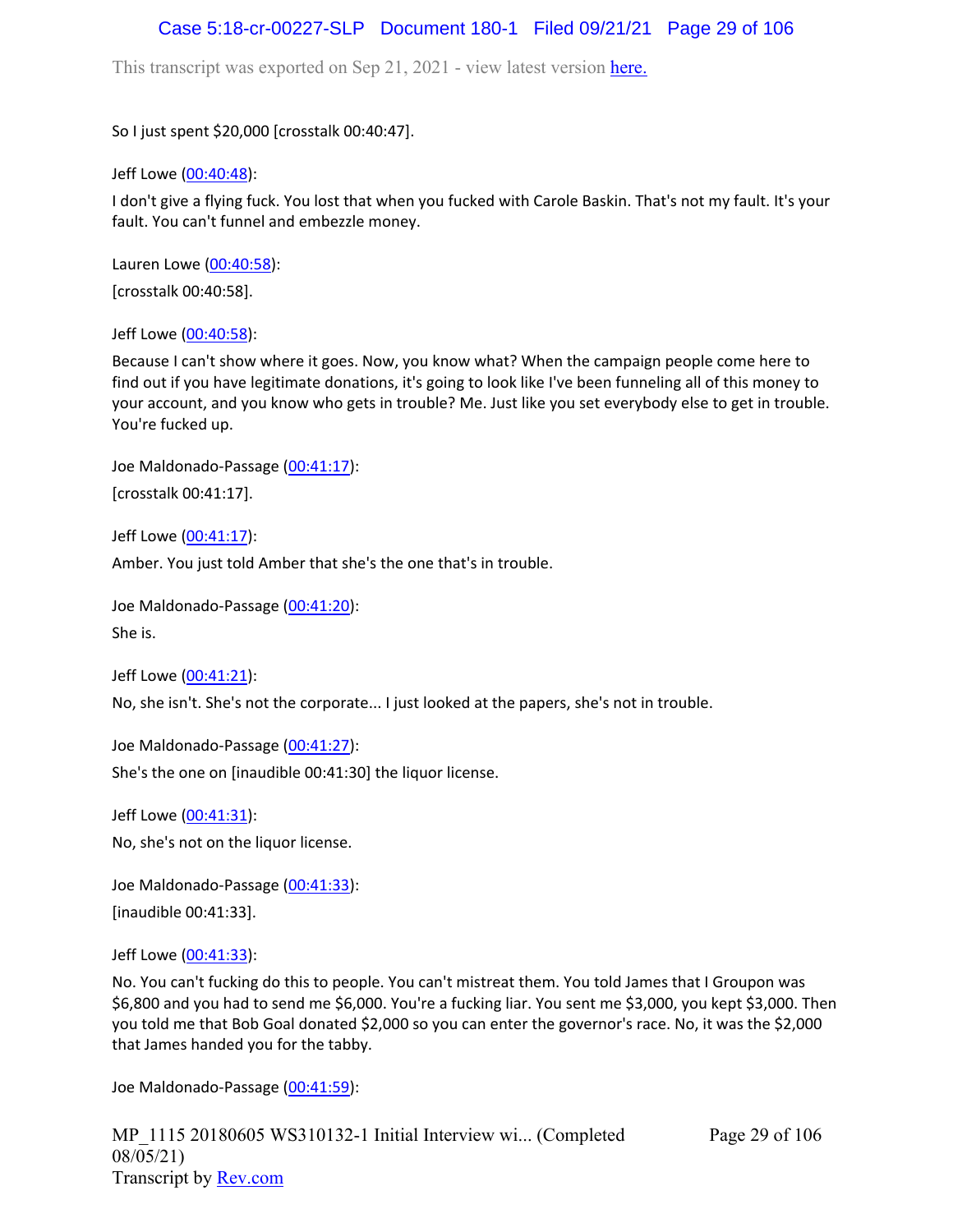### Case 5:18-cr-00227-SLP Document 180-1 Filed 09/21/21 Page 30 of 106

This transcript was exported on Sep 21, 2021 - view latest version [here.](https://www.rev.com/transcript-editor/Edit?token=amZQ9HHFTut_NOLFoO1lSR86cptioQiBp-VVq9f_BePwrTlAl64zFPqcRkwVvmM6GaAv4S7BniclRE4xdf7JBzULLcE&loadFrom=DocumentHeaderDeepLink)

[inaudible 00:41:59].

Lauren Lowe ([00:41:59](https://www.rev.com/transcript-editor/Edit?token=-dfOqHmhdgz3aSc90ZG-LWLtQhzAGSBQlDlArMjW6UTdCWVv5enLtxBYSEsdb0L9hlUZOpQl9TYOAYdGHNZ5jm7ILGE&loadFrom=DocumentDeeplink&ts=2519.23)): You lied.

Jeff Lowe ([00:41:59](https://www.rev.com/transcript-editor/Edit?token=wVgdC5WagkQDyCRKMzl9qgcfndP50lNyos6AIfMI1kCq8oTgE8VkglIADhHjPUuWylZtjGdT1kmOOYlU7Twlb4fBhCk&loadFrom=DocumentDeeplink&ts=2519.28)):

You lied to me about it. Don't tell me you put a fucking fence near our house, so the Indians wouldn't jump over the goddamn fence.

Lauren Lowe ([00:42:07](https://www.rev.com/transcript-editor/Edit?token=wov4WsZiCBTMZFHiWYPHlbxGlclR4lWlIKNIl7upjs3Z6NTL-suB6bYOoJg-y4EYS95pCkVfeeI1PBnIBzJXrlVJfMM&loadFrom=DocumentDeeplink&ts=2527.35)): It was because of the Ferrari.

Jeff Lowe ([00:42:07](https://www.rev.com/transcript-editor/Edit?token=79niDQ4tUP6l4ZLVl1nrmvRwuA56tHiXJHVstCoc2AgEb_Dn8ZIZ__8EP3f12b55F-bVAn0yFcKkY8N5eVXct8OYkDw&loadFrom=DocumentDeeplink&ts=2527.81)):

The Ferrari, you fucking liar. I'm just sick of it, Joe. I came here to bail your ass out. You would be fucking who knows where without me, and you even said it before I went to Las Vegas. You're not going to fuck me. You're not going to put me in trouble and then treat me like shit, asshole.

Joe Maldonado-Passage [\(00:42:26\)](https://www.rev.com/transcript-editor/Edit?token=PC_aC596Id0AxMRP4BQlXuswG-DqihvRWF-FO6R3hiPoFGIwki29eGyLxHdsjvSJFPpwm2O2uqDp0mFdZiA6_LfPzNk&loadFrom=DocumentDeeplink&ts=2546): [crosstalk 00:42:26].

Jeff Lowe ([00:42:26](https://www.rev.com/transcript-editor/Edit?token=uIrFNlGSnZM2Oc4jcIijFo3dmjtUKvPoG-OogktpYoX7EjUg0SgOOGfrhb-9kqV3ij9NILZlX551HyZkQXJBe2MU_E0&loadFrom=DocumentDeeplink&ts=2546.07)):

(Jeff Lowe speaks over the recording) That's where I broke my hand.

Lauren Lowe ([00:42:27](https://www.rev.com/transcript-editor/Edit?token=5a-ezHql2d-dUsJyuYx1Tcv6-5dSWLZrQOBTgUelol9O6ErEdashDiplAxbvGxi_mt7SnVQV_XDfZYKvxW4hHc19TiE&loadFrom=DocumentDeeplink&ts=2547.62)): It doesn't matter. [inaudible 00:42:28]

Jeff Lowe ([00:42:28](https://www.rev.com/transcript-editor/Edit?token=0xHxp4XnnFBMT0CaR_qrwu9pxc8hynVx2uGH9-GkbIqCk5HtDAS67UQePc1D8x41JhkOznTGPitWdSFoi8hiEGjBQYs&loadFrom=DocumentDeeplink&ts=2548.8)): Tell your lawyer. You forged my fucking name and I'm going to go after you for it. Asshole.

Matthew Bryant ([00:42:34](https://www.rev.com/transcript-editor/Edit?token=fpku7y6uMvK-Kxk89J-De0RZKHaBI0Wf3ArMmlt07zv4_PHBrjYPXJ-d3kAycz_dXr7Z9GUNFHuggTyImRMILZla2B0&loadFrom=DocumentDeeplink&ts=2554.07)): (The recording stops) I missed the part in there, where he talks about the tigers.

Jeff Lowe ([00:42:41](https://www.rev.com/transcript-editor/Edit?token=3XO6jw6F_GB6aYeYd9nlADkroraO8wpozNIUu7ju9LuInrlgODmsGXoLCzWcSuLpLn0ap2Yj-J1FJUG_Af44r61TJO8&loadFrom=DocumentDeeplink&ts=2561)): Come back in.

Lauren Lowe ([00:42:42](https://www.rev.com/transcript-editor/Edit?token=Vma7X_-tE5WJwN1aJHVNhnaBQX2Xa4hkugRkpdf84Hbb6LGBasLNcaTtOZagMcDO78o70-2F2IEN6dMboPMmqhL0iLQ&loadFrom=DocumentDeeplink&ts=2562.12)): That's just another video. I have three.

Jeff Lowe ([00:42:43](https://www.rev.com/transcript-editor/Edit?token=9kDMB-Hm_9746u37h8W0SNpOI-hkc2u2KIO_pkV28R41SSqgnjbE__6sGDB9p5duVnfj9MktYOi5c4Mpq-wmYBRWkNM&loadFrom=DocumentDeeplink&ts=2563.5)):

He wanted to see the paperwork proof, so we brought him back here-

Lauren Lowe ([00:42:46](https://www.rev.com/transcript-editor/Edit?token=bRk80cerhztCqUnZeBSrSx53YCHuG2MhY3VirS2bwP38MpBwNWheCWYMENPeIOa6-BnSM8TxMrIZqdhsztEn9bnIO3w&loadFrom=DocumentDeeplink&ts=2566.12)): There's that video, and then there's-

MP\_1115 20180605 WS310132-1 Initial Interview wi... (Completed 08/05/21) Transcript by [Rev.com](https://www.rev.com/) Page 30 of 106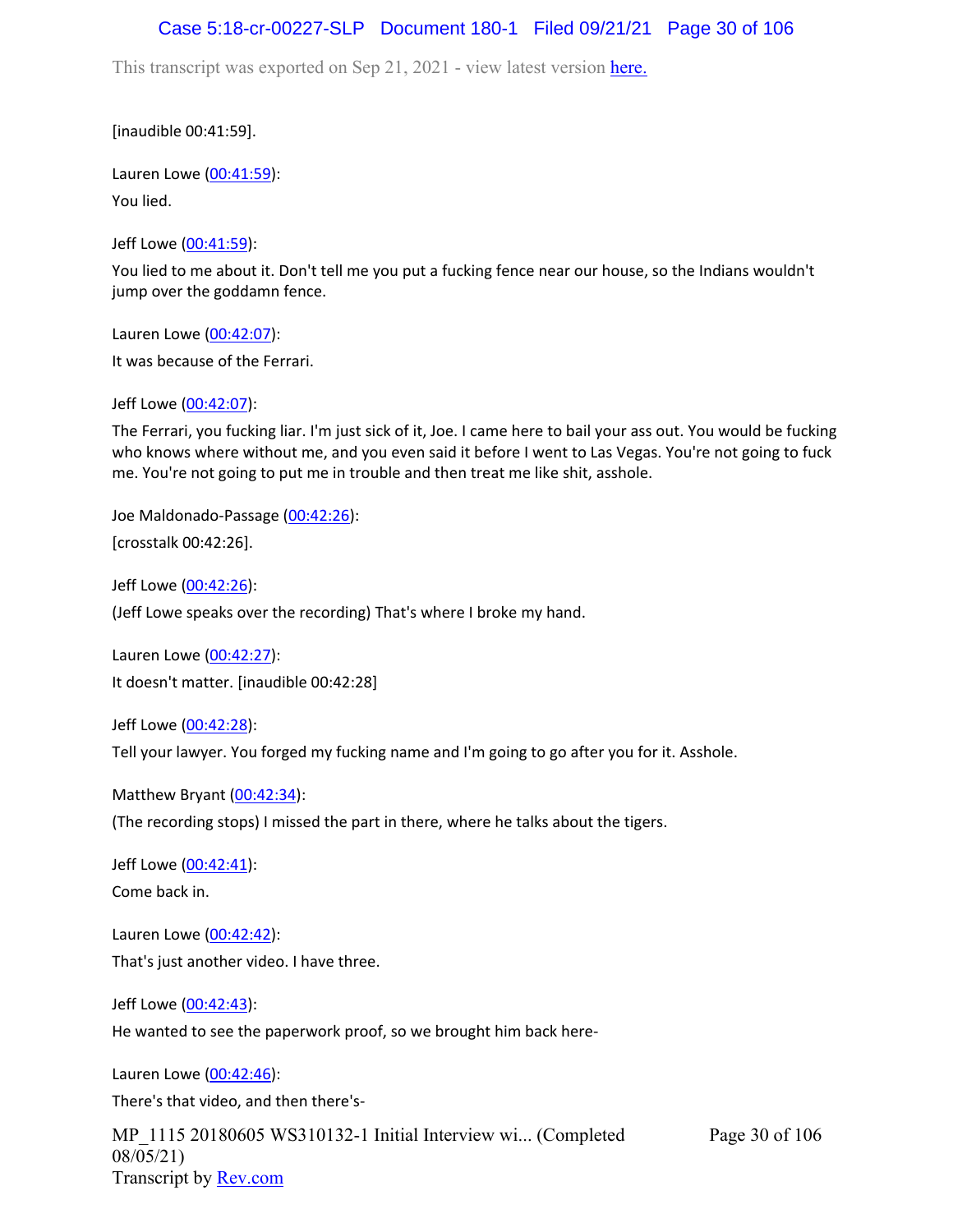### Case 5:18-cr-00227-SLP Document 180-1 Filed 09/21/21 Page 31 of 106

This transcript was exported on Sep 21, 2021 - view latest version [here.](https://www.rev.com/transcript-editor/Edit?token=amZQ9HHFTut_NOLFoO1lSR86cptioQiBp-VVq9f_BePwrTlAl64zFPqcRkwVvmM6GaAv4S7BniclRE4xdf7JBzULLcE&loadFrom=DocumentHeaderDeepLink)

Jeff Lowe ([00:42:47](https://www.rev.com/transcript-editor/Edit?token=0KgUpnb_sqLPKk4KYZX-uYWFOlw4x-M3HAF_d6DvadwYLnPOOZE-VPKJgQbuy10EMWYfj8phUawCscWC_vqrhEEvRK0&loadFrom=DocumentDeeplink&ts=2567.09)): Oh, shit. So [inaudible 00:42:48].

Lauren Lowe ([00:42:47](https://www.rev.com/transcript-editor/Edit?token=vmYvjXZikAPMX9WelD1ikwVBcypIgTbu7IA75fyLeJ9oMC5Vdcfe0VIqMv9swPLqBUEfL2a1STrfiebbqrResZNN9jA&loadFrom=DocumentDeeplink&ts=2567.57)): Yeah.

Jeff Lowe ([00:42:47](https://www.rev.com/transcript-editor/Edit?token=q9W5vYJ3tL0e943eTiqb1XGz_E5sJ81aGxP-GUBkwa8ua4nWTy8QLUAn5lhtk8oZYwO56ZS7VDim4wgTHe71KSKAESs&loadFrom=DocumentDeeplink&ts=2567.57)): Keep playing.

Lauren Lowe ([00:42:47](https://www.rev.com/transcript-editor/Edit?token=5j3iv8Pcb97XEiiZMqFUcHpICX3x6uOPIoP33K9UzrGCjgVCjeLJQT1ooio76jr2NZuIrMKG_ckOEMf3xZmDgF3X_Rw&loadFrom=DocumentDeeplink&ts=2567.58)): Okay.

Joe Maldonado-Passage [\(00:42:52\)](https://www.rev.com/transcript-editor/Edit?token=OU3qX4CAASA8Cpan913Of4rOEuaEQ02CsobOgrpSTnMyczuq5FLe9rMGq671il1R7tclHiEbgNv1pC8mWzyNRjiWMvU&loadFrom=DocumentDeeplink&ts=2572.09): (Recording resumes playing) That was Rick's idea.

Jeff Lowe ([00:42:54](https://www.rev.com/transcript-editor/Edit?token=y7vF_k6uolPUg6zh0fEnJmrhyyjeQudwyGnH6rIyAhMwnEn4PSine5_RVt3tYRf8MjHEDdMPfNDtpk7nnHKHBF28g_g&loadFrom=DocumentDeeplink&ts=2574.25)): No it wasn't.

Lauren Lowe ([00:42:54](https://www.rev.com/transcript-editor/Edit?token=Y-u87OUBQpN-nxwa3V3Xpyjjvwv-oa9O1R-Q7f260YWmSv_bsxRR6iGkEnaNODt6J-K_GqAMK2ZscnCcRLghkyqK5YE&loadFrom=DocumentDeeplink&ts=2574.31)): No it was not.

Jeff Lowe ([00:42:55](https://www.rev.com/transcript-editor/Edit?token=qRluDxvsUB2gmRtBMlS3t_nGvzBQOeMXpz_y6IRM_lg08x6EjRlBpsUX19x94ISq_4b2fj1YNBq175Rlfop6cIIjQBs&loadFrom=DocumentDeeplink&ts=2575)): [inaudible 00:42:55].

Joe Maldonado-Passage [\(00:42:55\)](https://www.rev.com/transcript-editor/Edit?token=dSQEOMeDQoH70DRtkBbkPbiDJofvGx5DW9NzgLwL0zWAqVxyW3PQ-ksy-r8mfPnFGffFC2nJdiZJB7wbAWEnmNkJN_c&loadFrom=DocumentDeeplink&ts=2575): Yes it was.

Jeff Lowe ([00:42:58](https://www.rev.com/transcript-editor/Edit?token=p5-wdRzu81h2BNqdiHRELscv-KWpTkM4zwfbXLoLucI_aOpsM7dTzwMxcKrYjzWoYenc_dTwQc2WXZcSMAd0bPt89TE&loadFrom=DocumentDeeplink&ts=2578)): [crosstalk 00:42:58]

Lauren Lowe ([00:42:58](https://www.rev.com/transcript-editor/Edit?token=fqdpDhdmlC1YpbRliH1cG3uPXjBOMuC70azGGdu2AEk0OroLSaks39VyK8fEphOWqlN22LoL15LnKnwnOrcn8AazqZM&loadFrom=DocumentDeeplink&ts=2578.12)): Eric told me, Mark told me the truth.

Joe Maldonado-Passage [\(00:42:58\)](https://www.rev.com/transcript-editor/Edit?token=oRJhBImOcFwdg46Gq16Q5T0HePWJ1OkrNaVAV8TzHO8N1Mc4iVya4ubRbX62TKHCPvZ1sbBxW5dx7L55UhP5aYBzohI&loadFrom=DocumentDeeplink&ts=2578.65): You need to talk to Rink, because-

#### Jeff Lowe ([00:43:01](https://www.rev.com/transcript-editor/Edit?token=LsPeFhuiDJOAGUW8LMm8CO7cePVkN8l8sgMGIwVqHT9-H8PhTOnI2SEglzdrWbkq06w9wk5oR0YK-brimSP3XJK8YKY&loadFrom=DocumentDeeplink&ts=2581.13)):

Rink? Is this Rink's park? You're going to let Rink do whatever he wants. No, I don't believe that for a minute. You're fucking ego's too big.

Lauren Lowe ([00:43:06](https://www.rev.com/transcript-editor/Edit?token=vkmvaNh1lJNrRyyQSVjFmPXbFo3pAEmHYrflw4t8U1UY12r2WmzMXwi-QVFolc_aWaTNWPT8uVgB9QrlkDiGMm897mA&loadFrom=DocumentDeeplink&ts=2586.54)):

You bitch about him. You bitch about everybody, because it's everyone else's fault except yours.

MP 1115 20180605 WS310132-1 Initial Interview wi... (Completed 08/05/21) Transcript by [Rev.com](https://www.rev.com/)

Page 31 of 106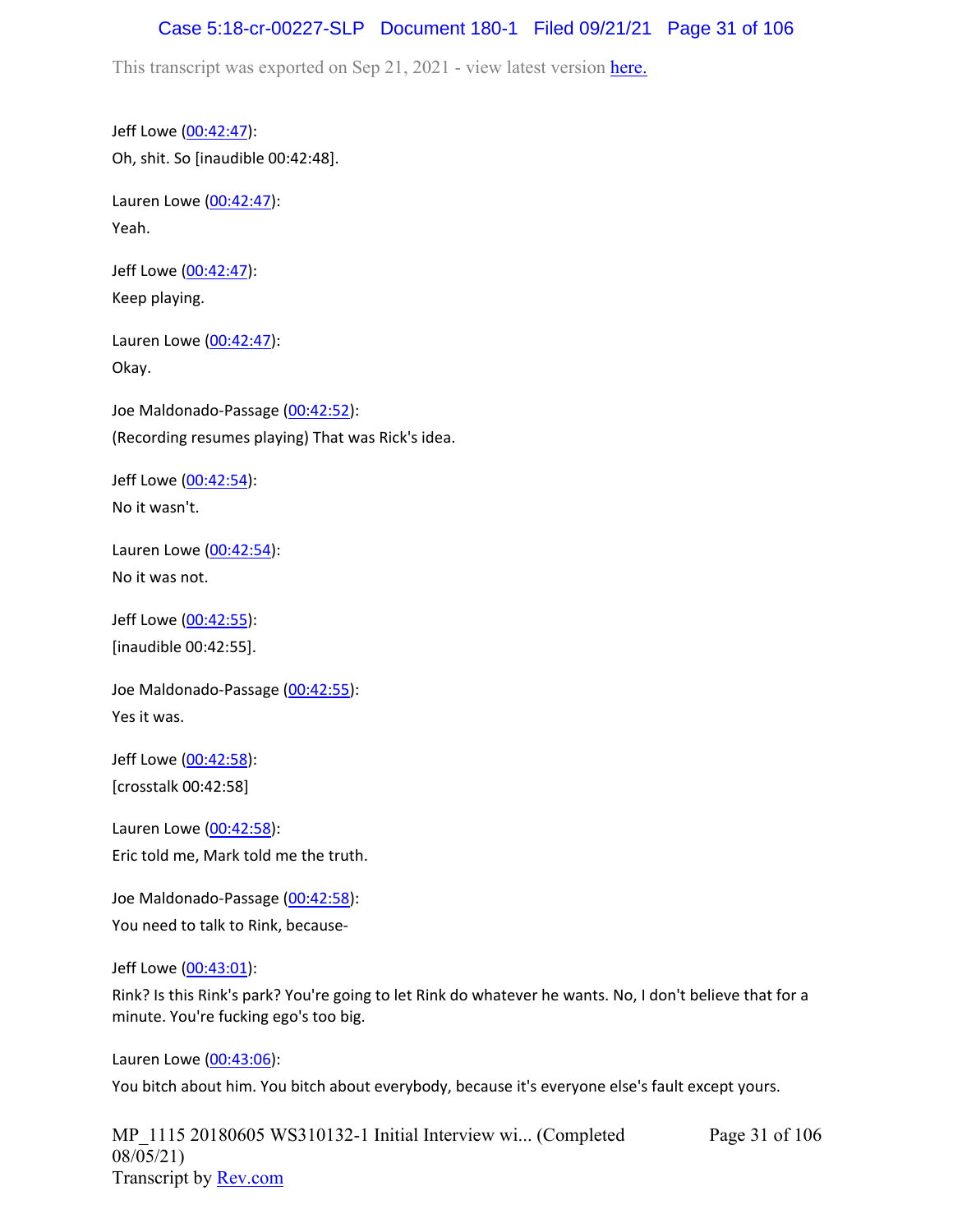# Case 5:18-cr-00227-SLP Document 180-1 Filed 09/21/21 Page 32 of 106

This transcript was exported on Sep 21, 2021 - view latest version [here.](https://www.rev.com/transcript-editor/Edit?token=amZQ9HHFTut_NOLFoO1lSR86cptioQiBp-VVq9f_BePwrTlAl64zFPqcRkwVvmM6GaAv4S7BniclRE4xdf7JBzULLcE&loadFrom=DocumentHeaderDeepLink)

Jeff Lowe ([00:43:11](https://www.rev.com/transcript-editor/Edit?token=V0Ytwz5c7EflHcj3wMLuLI-6Ifw1P8V2djoq-n890PxvpJeY41FqYOjaZ_1BN7IkIVAuB0QXdgkIwGPTrWQTTC19mmc&loadFrom=DocumentDeeplink&ts=2591.48)):

Your ego's too big to let Rink say that he's going to put that up at our block. No. You know what? It was... Dan told me, you told him, it was because of my Ferrari. You remember, Joe, when I came here and I said, "Do you want me to get rid of the Ferrari, because he doesn't look good?" You said, "No, we can't give up everything we've worked for." Really? Do you think it doesn't matter that there were four [inaudible 00:43:32], a limousine, and now the 2015 Mustang, sitting out there? You don't think people can [inaudible 00:43:44].

Lauren Lowe ([00:43:32](https://www.rev.com/transcript-editor/Edit?token=j6Vfg1K0yMRuMLY7FfVDakQj16CTE0LNLaU4aYqX_Oh6i_fgnxTljCE_PDFrAmhfhLvDmGng5k6GnW7waAsfd_A6sYM&loadFrom=DocumentDeeplink&ts=2612.51)):

(Lauren Lowe speaks over the recording) Who is it?

Jeff Lowe ([00:43:59](https://www.rev.com/transcript-editor/Edit?token=oMeYwmRgfzjxn4xjC70UaAGyRHu1aw__Qzu_cOOg7t0pryklQTHYixOSvO5eSfbGYxohGFA0VuHSv2bRZ3XUmmL4XQ8&loadFrom=DocumentDeeplink&ts=2639.43)):

(Jeff Lowe speaks over the recording) I don't know. Telemarketing shit.

Jeff Lowe ([00:43:59](https://www.rev.com/transcript-editor/Edit?token=yewshhYN2agg4I06fWkQrVn5p2o2Q_IjZr737k6Bm69xur8SyvTwDsWq_xV8Et7SoCHSYEGcI7ttHyUbT0E1Ly2za7o&loadFrom=DocumentDeeplink&ts=2639.46)):

... how many vehicle who've been driving?

Joe Maldonado-Passage [\(00:43:59\)](https://www.rev.com/transcript-editor/Edit?token=IZDZzVGIX9MOc9H9Ypi68XITwmNL7Knd7am4y8OZ0a7X1XDly7UI8Jh9pmkbuP-r_-ITi4tSEj8OV9YQ2ZCUlnstd4U&loadFrom=DocumentDeeplink&ts=2639.46): Nobody knows that I have them.

Jeff Lowe ([00:43:59](https://www.rev.com/transcript-editor/Edit?token=zFs6w1XfiY4KV3bRNz9r0HaMh5bt90vh3rsExuVNEyLDGlrTWbnyKQDzM3qyvqrV-KjA2O6PIUqrB3N0l4S7fB0Yga0&loadFrom=DocumentDeeplink&ts=2639.48)):

Nobody knows I got a Ferrari. It stands in a fucking garage. [crosstalk 00:44:07] You just do whatever the fuck you want, without even asking me, and it's wrong. You are a shitty fucking partner.

Joe Maldonado-Passage [\(00:44:12\)](https://www.rev.com/transcript-editor/Edit?token=mexyhaypM-CzgrQ5BzOyJyPs_fos3K0WmVc1EvI2IlcNvFOgPtjWmWG5CvYJdYkXe01qRQl0ZeRxDbmyXCHbdd7LmL0&loadFrom=DocumentDeeplink&ts=2652.69): Who will steal [inaudible 00:44:15] \$13,000 [inaudible 00:44:17]

Lauren Lowe ([00:44:14](https://www.rev.com/transcript-editor/Edit?token=kXByabIa1aR88YE6fUjg7st6zP-hiMQH9J1mTQJ1WwUOdfpTSUgK9COrrvpepWI04D-Aks5cJU2SADxSg9a3gBJjuTU&loadFrom=DocumentDeeplink&ts=2654.34)): It shouldn't.

Jeff Lowe ([00:44:17](https://www.rev.com/transcript-editor/Edit?token=4G3du8VjA2SH1bdUbHYe0jUFwExVqj2AmFq4_fYIXgANIphCMRHCqSE8USjx357-VuCzhP_XccPfEDLNG3j8j54iHVU&loadFrom=DocumentDeeplink&ts=2657.28)): Guess what, you won't fucking need it, if you quit stealing it.

Joe Maldonado-Passage [\(00:44:20\)](https://www.rev.com/transcript-editor/Edit?token=WGCCz4AxdGYACPJZSw2-FUFDojYDVQofpEyg6DFIOTj-SEeKRY3TTWGTyl3Pa1LrmY6_y6yNn_0ws1M7zXu6SUZ8Keg&loadFrom=DocumentDeeplink&ts=2660.13): I'm not stealing it.

Jeff Lowe ([00:44:21](https://www.rev.com/transcript-editor/Edit?token=qb2erz0S3SG5JfFIEppU39uMz08XIU5foazg723jA83n_Jgvt9KZoiRYfLeEom8f7P0E0OrvZ0M7tbypTyYlyfMDT7s&loadFrom=DocumentDeeplink&ts=2661.17)):

Yes, you are. The fuck you are. Why did you write a \$9,288 cash check, and the very fucking next day, you're buying Dillan a Mustang? Where did that money come from?

Joe Maldonado-Passage [\(00:44:33\)](https://www.rev.com/transcript-editor/Edit?token=LZQ3nOPOOA1R0pj3zvdFBwFC29-r82hXvqBqJBkPxRCJC2wCfSbUavPX8muW_L5ht0ieo5Yl5t46aYPQ2FnCWsF5A7A&loadFrom=DocumentDeeplink&ts=2673): [crosstalk 00:44:33]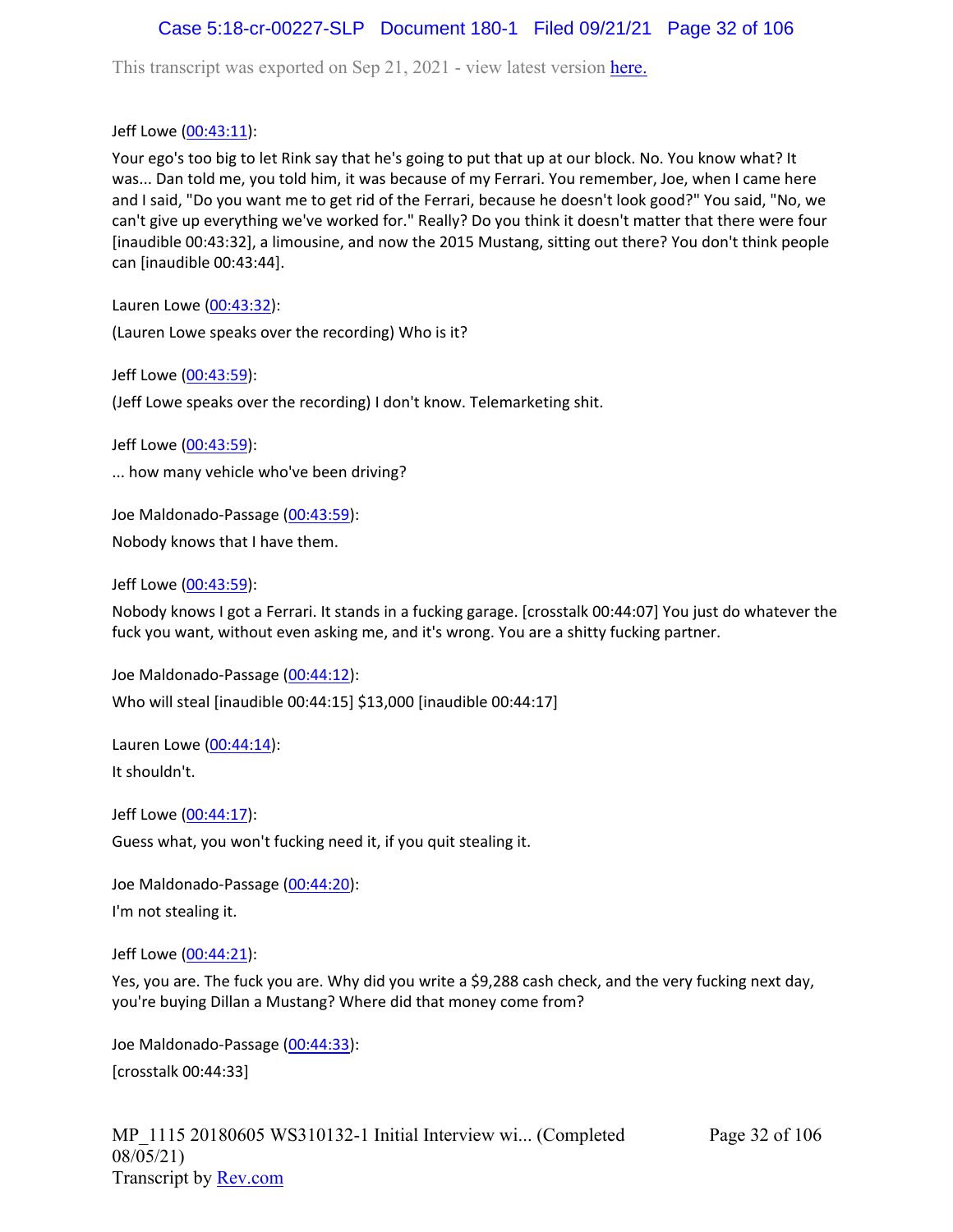## Case 5:18-cr-00227-SLP Document 180-1 Filed 09/21/21 Page 33 of 106

This transcript was exported on Sep 21, 2021 - view latest version [here.](https://www.rev.com/transcript-editor/Edit?token=amZQ9HHFTut_NOLFoO1lSR86cptioQiBp-VVq9f_BePwrTlAl64zFPqcRkwVvmM6GaAv4S7BniclRE4xdf7JBzULLcE&loadFrom=DocumentHeaderDeepLink)

Lauren Lowe ([00:44:33](https://www.rev.com/transcript-editor/Edit?token=HSFsdXmix6CfGoEDsnheVtI3x8mJz2Sesx7JNoE9a_8ctdU5wml8rFNVdKarWOTq6enBo-48DtNRxzIqMpuW1-OXBjA&loadFrom=DocumentDeeplink&ts=2673.13)): So you admit that you wrote the cash check? Just admit it.

Joe Maldonado-Passage [\(00:44:36\)](https://www.rev.com/transcript-editor/Edit?token=Wl7DkARHfHY1pDzYhJDmib7hWY4K3rEZCGVSCqmFP3pxILeSqiGOzr3SFcad26ZNUngC7VRPVUYUnjVSt0cvivnjkg8&loadFrom=DocumentDeeplink&ts=2676): I made those deposits [inaudible 00:44:36] cash cheque for my cub.

Jeff Lowe ([00:44:37](https://www.rev.com/transcript-editor/Edit?token=vfzCGtFV3xRh9QFfM4oBfPOgbR2M7qhFxYVVTn8zX7CGaE0NTer6JO8fA8e7vfrez35jIMbqs_GWqMslZG-PxlnRB5Q&loadFrom=DocumentDeeplink&ts=2677.62)): Really?

Lauren Lowe ([00:44:37](https://www.rev.com/transcript-editor/Edit?token=bWqDFfWwbgnLtHa-AU_3x83XbdZqGbW3-S0gBuO7yfhSD9BDxG38IdCV0wmpFQvtDXLsNFaRStzHjHRf0Drk93f-8XE&loadFrom=DocumentDeeplink&ts=2677.97)): Oh my god.

Jeff Lowe ([00:44:38](https://www.rev.com/transcript-editor/Edit?token=prHVn7MFsC54gJ9IIDMJ589NLKDsJ3l8_ICVgdO39jPQN99FHX_n_ub738hQpqwPllkOthIKkpuzvfxBTh-0lun4NOs&loadFrom=DocumentDeeplink&ts=2678.08)):

Pull out the cub book. Pull out the fucking cub book. There haven't been any cub book [crosstalk 00:44:42].

Matthew Bryant ([00:44:41](https://www.rev.com/transcript-editor/Edit?token=d33LvcbqLdykIIiAoe2l2ibbZYvtNP-TrJiR0v1SeINxT0OoBdGmVZlWX8saMGkj0doMj7emmYBhXv7SbLTXpL65kc8&loadFrom=DocumentDeeplink&ts=2681.9)):

(Bryant speaks over the recording) Do you have copies of the cub book?

Joe Maldonado-Passage [\(00:44:41\)](https://www.rev.com/transcript-editor/Edit?token=9fkdzKomZLZuD28JjffZrpYKV48CvsshgCntirBNEsRaZI_Hge2Jj42LkuaXPgi1jkuP0n5kIxOjGErT8oIZaLbBrDM&loadFrom=DocumentDeeplink&ts=2681.9): Okay.

Jeff Lowe ([00:44:41](https://www.rev.com/transcript-editor/Edit?token=SbJxlhRMPBelSwsLMHIb3wQe_IwN0IzHv7bb2noPnqPFHTuz9b2UG2ZXFwvlRXksr_LTQ2LXTGzvDmFOZhuK8FaLI50&loadFrom=DocumentDeeplink&ts=2681.9)): You're a liar.

Jeff Lowe ([00:44:41](https://www.rev.com/transcript-editor/Edit?token=fhvKEv1Qy1wZ3j9WuMZbRJglJjwjymPmnaQbJzz0zpCHXC6tFLNJZpVzMqSeP-HbMr-iwHP5e6o07ij-bu3YJBMqj6E&loadFrom=DocumentDeeplink&ts=2681.9)): (Jeff Lowe speaks over the recording) Maybe, yeah.

Joe Maldonado-Passage [\(00:44:41\)](https://www.rev.com/transcript-editor/Edit?token=2JNIEDyVmcqEglIQ7pW_vkpQ-ZZN5MKJ-yyWe-VzjQitljUNrPuJghiRJB0rbQteSjGHt9kMkBuWImofOnPU1Uyr-ns&loadFrom=DocumentDeeplink&ts=2681.9): Okay. I forgot. The one back, last year, when I put it all in?

Jeff Lowe ([00:44:47](https://www.rev.com/transcript-editor/Edit?token=Wh_1qOTjnmcdMr44t79un7Kxz_wvgB1TonmnYTrGArj-dqhgLsTAUcIJwV9ucOXVw-aTZ68dk4pLVOem2eO_V4ad-as&loadFrom=DocumentDeeplink&ts=2687.77)): Yeah.

Matthew Bryant ([00:44:47](https://www.rev.com/transcript-editor/Edit?token=RKUTE72PaGt4umAANN0-KHW0S8Y_xxy11TnCq0DdKbWBd2HS4u1e2Fnn0aSOm56hsXYN4zZlpmngbpQhJ8Jo3tlMBLM&loadFrom=DocumentDeeplink&ts=2687.77)): (Bryant speaks over the recording) I can't ask you to take something that's not legally yours.

Jeff Lowe ([00:44:48](https://www.rev.com/transcript-editor/Edit?token=XCSzjHbfC6g_5eVpSWEwlsRHLtXjdvBBg-SFoJf12xHR_dJcz1Kx6Jyum0xPHorymHHZQfZebwkyT9pTTgRG-2VidnI&loadFrom=DocumentDeeplink&ts=2688)):

(Jeff Lowe speaks over the recording) I own this park. It's mine. [crosstalk 00:44:48].

Joe Maldonado-Passage [\(00:44:48\)](https://www.rev.com/transcript-editor/Edit?token=cWnBKuQhwXMxoXCyqSdnbob5nfvZLoSk3mvsIlZTcfOUXamnEw_1BF7z2FM6RkVASR12mP-vAn0qaO_VGQXtl1cZ93s&loadFrom=DocumentDeeplink&ts=2688): That's when [crosstalk 00:44:48] was here.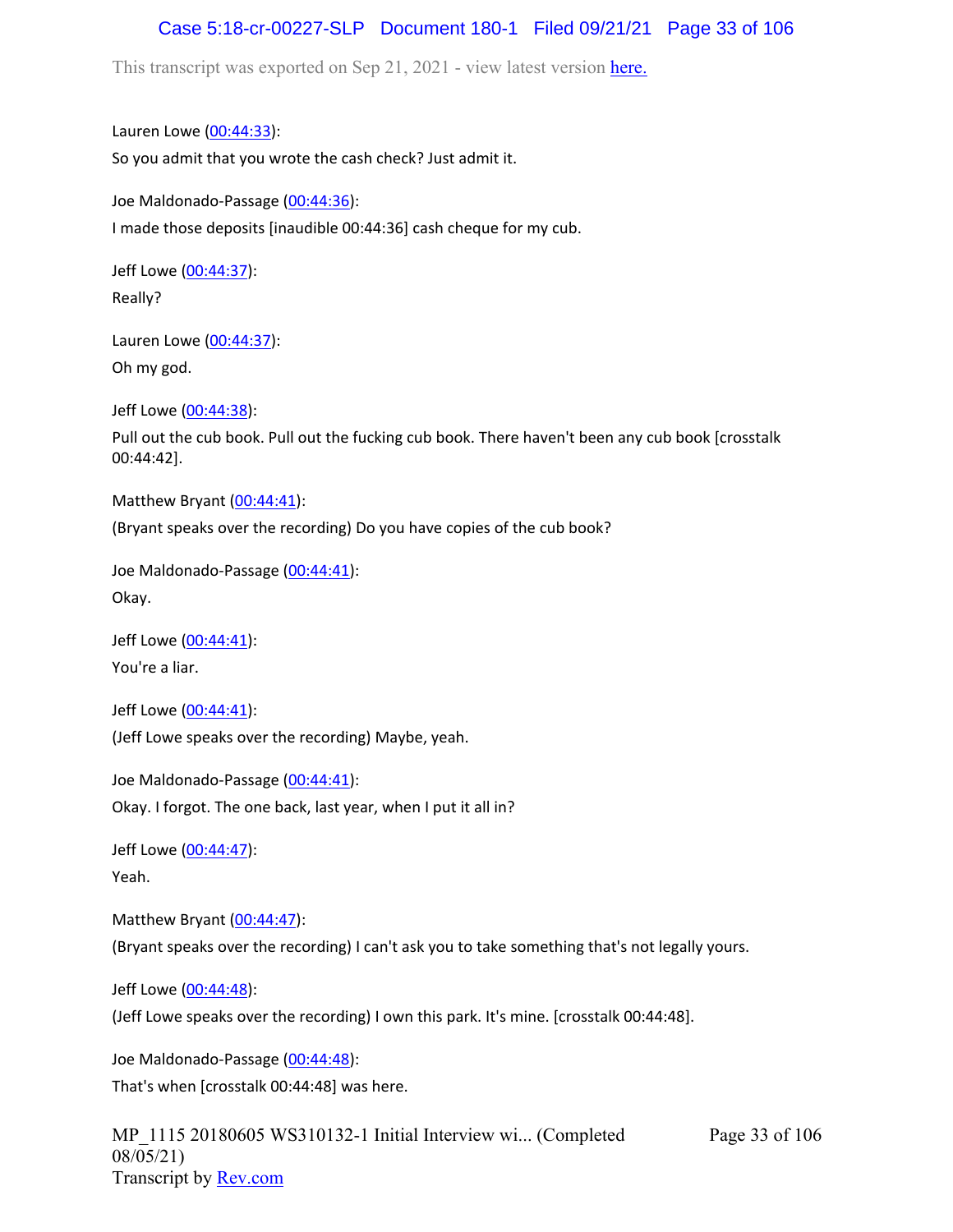# Case 5:18-cr-00227-SLP Document 180-1 Filed 09/21/21 Page 34 of 106

This transcript was exported on Sep 21, 2021 - view latest version [here.](https://www.rev.com/transcript-editor/Edit?token=amZQ9HHFTut_NOLFoO1lSR86cptioQiBp-VVq9f_BePwrTlAl64zFPqcRkwVvmM6GaAv4S7BniclRE4xdf7JBzULLcE&loadFrom=DocumentHeaderDeepLink)

Jeff Lowe ([00:44:48](https://www.rev.com/transcript-editor/Edit?token=zqtQwLz6cAOSYGMttWQmfqAAGUP2_lB2tL879Zan1DavQkArg885l8PYZRlKDskzeWHp_NjsViBodL6zB4gobbcegKA&loadFrom=DocumentDeeplink&ts=2688)): Bull shit.

Lauren Lowe ([00:44:56](https://www.rev.com/transcript-editor/Edit?token=rNK8AfZ5lC7UVlVwMmPxF0KWpKAJX5rscWBonOwihmLFyLzbzdtd_bpD_nJQA3aM0ci_pO7y0J_LjmtLU9LBhfXS6w8&loadFrom=DocumentDeeplink&ts=2696)): Oh my god. We're talking about [inaudible 00:44:56] as soon as we left.

Jeff Lowe ([00:44:56](https://www.rev.com/transcript-editor/Edit?token=ACNvvITK9gfGKhjS5BMzooOlPvp8IwG_AgAbNJ4Ia4HlkLBW5r7sv5HlFcAP_0km62umOLy7zzMJXr0zieqGfnFXv0w&loadFrom=DocumentDeeplink&ts=2696)):

[crosstalk 00:44:56] \$50,000 in printing. You don't think you have to pay that back? The \$10,000 for his car. The \$600 in student loans.

Joe Maldonado-Passage [\(00:45:04\)](https://www.rev.com/transcript-editor/Edit?token=DzmgKghURptbw9izaWNzCWleTIMb9R5OqrmqjyiEw3xjCSlmTP0nxMApa1RdpTvo6iXTeHABB8f7zjaAvobQj8JzMDk&loadFrom=DocumentDeeplink&ts=2704.27): The \$10,000 for his car?

Lauren Lowe ([00:45:04](https://www.rev.com/transcript-editor/Edit?token=pc1-REUoMnM2kzx9RBDDfEqhqCtQFri7CtMFEZQhQqyAshuIEWz0MKrvauFuMgOQQIadOQeq7OvJKMRQf6WZV0D1iiY&loadFrom=DocumentDeeplink&ts=2704.27)): We already calculated-

Jeff Lowe ([00:45:07](https://www.rev.com/transcript-editor/Edit?token=-SASKzNoy2MKgzR3PlTlGWbdWhCn42HT188O4csrkxIQcryctJe_-mWUdmCmlLQ0UK9Tfeu1nMK4exiqt3F2IddEeFI&loadFrom=DocumentDeeplink&ts=2707)): [crosstalk 00:45:07] cheque you wrote, forged my name on it, and went to the bank.

Lauren Lowe ([00:45:11](https://www.rev.com/transcript-editor/Edit?token=WZ_Qt5phEsejAypx2u3ZV5UatKrY57zcyJOXsUHew9cywXGoUjln5Ff1YJwUO41byhW6ZK3ZlnFxFb_3YlS7VEjXZCc&loadFrom=DocumentDeeplink&ts=2711)): Oh, I didn't [crosstalk 00:45:11]

Joe Maldonado-Passage [\(00:45:11\)](https://www.rev.com/transcript-editor/Edit?token=imbBuwCCFfJVC54i1asTk0dDsBZtDy8C3zgsJykEqAQNkm6UpGkCX6RG_JwJE6zuxn6XNG5ie4CQ78IE-vT_u91A3RQ&loadFrom=DocumentDeeplink&ts=2711): Where?

Jeff Lowe ([00:45:12](https://www.rev.com/transcript-editor/Edit?token=eB6ytBvMZY1m84PgnD0txyrC09OI4Q4npUaA4uQHhl2iT66XWhyGG_ALsoNoFLpEC5Izy5cPdESKO9_O4C8FlmaAh3k&loadFrom=DocumentDeeplink&ts=2712.95)): I've got it at the house.

Joe Maldonado-Passage [\(00:45:13\)](https://www.rev.com/transcript-editor/Edit?token=SuEej0RZnSpxcDt-OMBTvOdhkmSPL4A7Dp6Kb8rnEhk0ZbSXkm4eAtNo30W_aqaEnvst7SBTBwfAgRcR4za1czOwpXg&loadFrom=DocumentDeeplink&ts=2713.38): Let's see it.

Jeff Lowe ([00:45:14](https://www.rev.com/transcript-editor/Edit?token=68xWrxerFOQVxgFx-DeeV-5e09H5dY0bnTSRY06caPEpR_zSeY4-ej0oMf8C59VW1f5jBIirujQN0OIbICELNZWvblo&loadFrom=DocumentDeeplink&ts=2714.15)): Good.

Joe Maldonado-Passage [\(00:45:14\)](https://www.rev.com/transcript-editor/Edit?token=Nwmtmcax1Xs2NHuRSynbFZN5w99FElwFIas1Z1nXqu4Sifcs-2CFfba9NAMmRfYEhrsPpICjQ1TWaQLgYf96X7xWdhg&loadFrom=DocumentDeeplink&ts=2714.16): \$8,800?

Jeff Lowe ([00:45:16](https://www.rev.com/transcript-editor/Edit?token=Ex-TDpVOBzzyt7HpiPhUnJZALjQp7QLufah-Dzqh2MmRYb6jD8ywoF6dU3qV2g8zVQaLREz1zoUFW8lG2cAM0QJwW70&loadFrom=DocumentDeeplink&ts=2716.14)): No, \$9,288.

Joe Maldonado-Passage [\(00:45:17\)](https://www.rev.com/transcript-editor/Edit?token=ifqUoOKGrzqpV20cj6j8X7LrS4wxtzn-AxFJJJrVec5ceXU09HuPN0Onvyx14npslYS6CXPzgQGgEG1h-ZFt9lVFhig&loadFrom=DocumentDeeplink&ts=2717.76): I can't remember.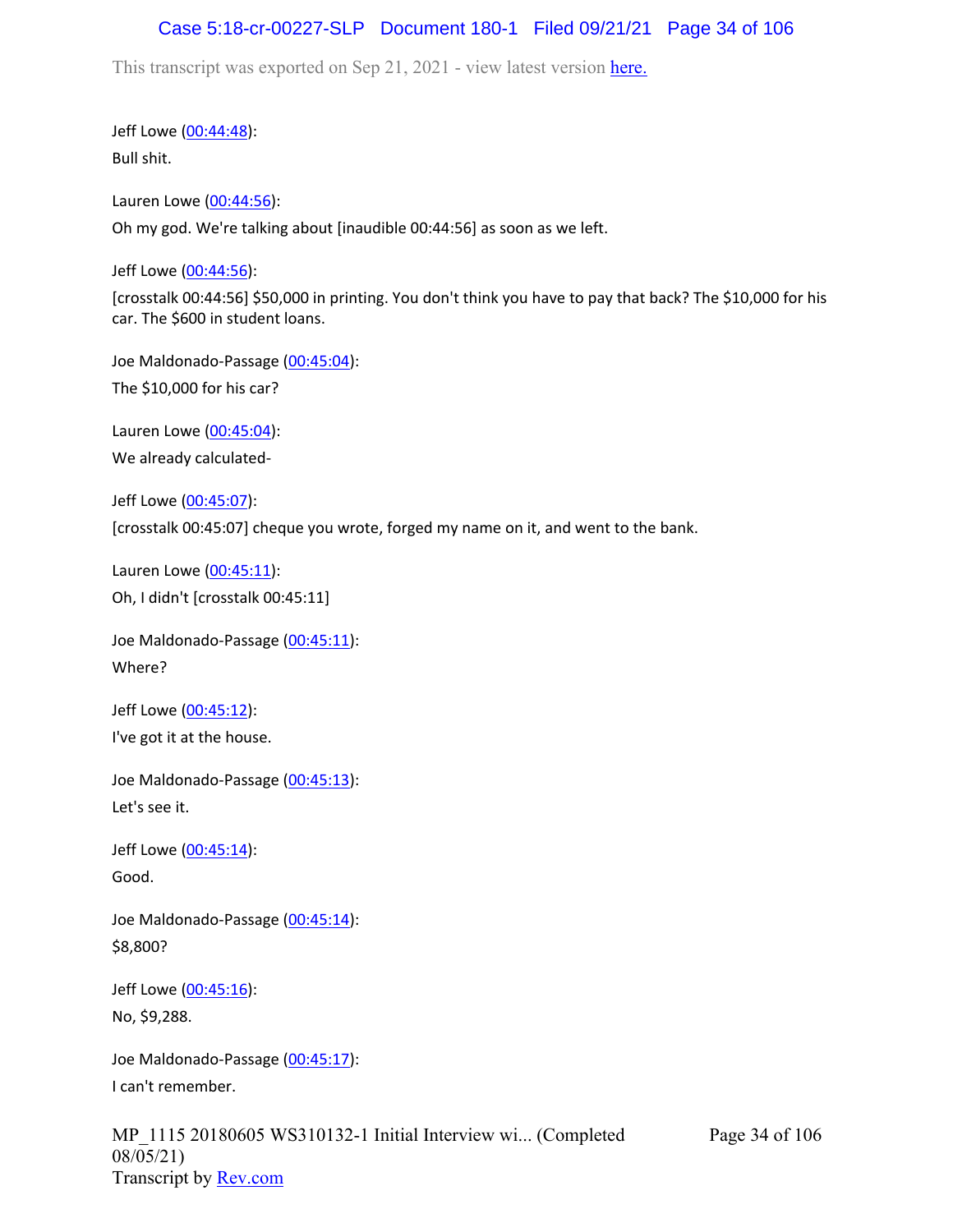## Case 5:18-cr-00227-SLP Document 180-1 Filed 09/21/21 Page 35 of 106

This transcript was exported on Sep 21, 2021 - view latest version [here.](https://www.rev.com/transcript-editor/Edit?token=amZQ9HHFTut_NOLFoO1lSR86cptioQiBp-VVq9f_BePwrTlAl64zFPqcRkwVvmM6GaAv4S7BniclRE4xdf7JBzULLcE&loadFrom=DocumentHeaderDeepLink)

Jeff Lowe ([00:45:18](https://www.rev.com/transcript-editor/Edit?token=9ryHoFv0aZJP86qbW3kM8wLL8Al1LMACJkdTIxbUyUIx1S7g5bPi5D3IKO8GbKcqJgIEENZRtFisRkPQ1X_OiRq27NQ&loadFrom=DocumentDeeplink&ts=2718.61)): Well, you did. Let's go. Come on.

Joe Maldonado-Passage [\(00:45:21\)](https://www.rev.com/transcript-editor/Edit?token=5cVIo5yZRBtGp-YG7Dn0ntDc1j4E0tFeMnPsQXW_qjg0KhWZLGtUOI5KAuekBqfoAQoBXytr39UjLwFzalwFgNonI14&loadFrom=DocumentDeeplink&ts=2721): It's all [inaudible 00:45:21]. I only put \$3,000 down.

Jeff Lowe ([00:45:21](https://www.rev.com/transcript-editor/Edit?token=-WJZjK4uAt350PXPdTvinuHtpidMyrDK1bnsO_Lj-NejRsnOtk7DRM4BcdLt0dVe5jt_J18p4uQLvfkU-dIu0va3mGQ&loadFrom=DocumentDeeplink&ts=2721)): I don't [crosstalk 00:45:21]

Lauren Lowe ([00:45:21](https://www.rev.com/transcript-editor/Edit?token=D044qIeIu9LSkYFxPj09wSZ9UVLoV2gHmEQmUvAKkgwBAQBmd1vpVwFTfBO1xLXWSrIXriQivrWoEu-rhPgzkwlXudE&loadFrom=DocumentDeeplink&ts=2721)): Nope. Go.

Lauren Lowe ([00:45:21](https://www.rev.com/transcript-editor/Edit?token=c2L9ccdkBq7bLqYqArERCplNdDE5N02MtNPaYJoOtfFDIHtDC3HrVKdqOOB6vKt8lkW7NhqLzDQmFd0rU-HvOt3qfKY&loadFrom=DocumentDeeplink&ts=2721)):

(Lauren Lowe speaking over the recording) He admitted that he put \$3,000 down.

Jeff Lowe ([00:45:21](https://www.rev.com/transcript-editor/Edit?token=2oiGoz9orh-Pi5rKl1MWXvi-2UVc7df74byWYIk_Iuild5hdvPhfZJYKP_mWdieI04wg2fR64IcNJu_eK-PPafYroEE&loadFrom=DocumentDeeplink&ts=2721)):

(Jeff Lowe speaking over the recording) [inaudible 00:45:21] \$3,000 down. Kept the other \$7,000 then. Dumb fuck. He wrote a \$9,800, \$92-

Matthew Bryant ([00:45:21](https://www.rev.com/transcript-editor/Edit?token=sot1EoEB69trsUuA036INiv3S9F2Cet_l_m2s2Q6QmEddxrqk5bu_D_ht2CriGrm4Vl3_bNHM3L918H_5RYbedOxAF0&loadFrom=DocumentDeeplink&ts=2721.4)):

(Bryant speaks over the recording) Did this happened the day when the park was opened?

Jeff Lowe ([00:45:40](https://www.rev.com/transcript-editor/Edit?token=yZj5yOURUBZza4SF39MDdDc3JT7lCjpFqBs1I1_to3nBTRflsaSMj-GmDSnmAIKzJpoeROoTX4oxeNId5-sVIaNfjg8&loadFrom=DocumentDeeplink&ts=2740.77)):

(Jeff Lowe speaks over the recording) Yeah. I walked out. I'll shoot his ass in front of people. Then his little bitch boyfriend comes [inaudible 00:45:50] We had all this shit going on.

Lauren Lowe ([00:45:51](https://www.rev.com/transcript-editor/Edit?token=BNGQb1H0PEwbQf7OTJMoIL4XJX6cd9lzDcLUxgeOPTBnFbOGPGRWpXfRKhkhnAPt7dsW5y3RI69-A2zJOEt4Uo50zLs&loadFrom=DocumentDeeplink&ts=2751)):

[inaudible 00:45:51].

Matthew Bryant ([00:45:51](https://www.rev.com/transcript-editor/Edit?token=SS5b794qOlPtQwb7VklqwQc7Pkxb9u2ridFEVC9LcUBe0fpyFY-L34y4TsABk3DXCxF1jsIGI-yPXp7JPRZEhQMwlwg&loadFrom=DocumentDeeplink&ts=2751)):

(Bryant speaks over the recording) That happened in front?

Jeff Lowe ([00:45:51](https://www.rev.com/transcript-editor/Edit?token=E_xjNy4EYodkQLxftDGEiXbr2hnSJe51HFcogASzwQolFRzRcvYRdKwwnFfUUwqG4qZcFv5Qpa6ZDL4ZDGCBaKWIkeQ&loadFrom=DocumentDeeplink&ts=2751)):

(Jeff Lowe speaks over the recording) Yeah, and people are walking by [inaudible 00:45:51] Get the fuck out of here.

Matthew Bryant ([00:45:51](https://www.rev.com/transcript-editor/Edit?token=LXrISRARJC-xlfNwgnxEM4b5upQIk06Pl2JXka_jLYj-qaKvEV-3wisONGOUcHPuILB0XhGzIvfCjlOZQ_huooRZmgI&loadFrom=DocumentDeeplink&ts=2751)):

(Bryant speaks over the recording) Who's phone is that?

Jeff Lowe ([00:45:51](https://www.rev.com/transcript-editor/Edit?token=9arfiM0SXo4cY8fKCJk-jeKSjekVhsFt4AtdO8VFH-8hf_sl_urgsU35tDbK2tm9dClIrVpZm0bUefUcmGwcAN2KdWk&loadFrom=DocumentDeeplink&ts=2751)):

(Jeff Lowe speaks over the recording) Dillan [inaudible 00:45:51] (Recording resumes) I'm sick of this, Joe. Your campaign did. [inaudible 00:45:54] I've got statements from your bank. You're fucked. (Cross talk between Lauren Lowe, Jeff Lowe and Matthew Bryant over the recording)

MP 1115 20180605 WS310132-1 Initial Interview wi... (Completed 08/05/21) Transcript by [Rev.com](https://www.rev.com/)

Page 35 of 106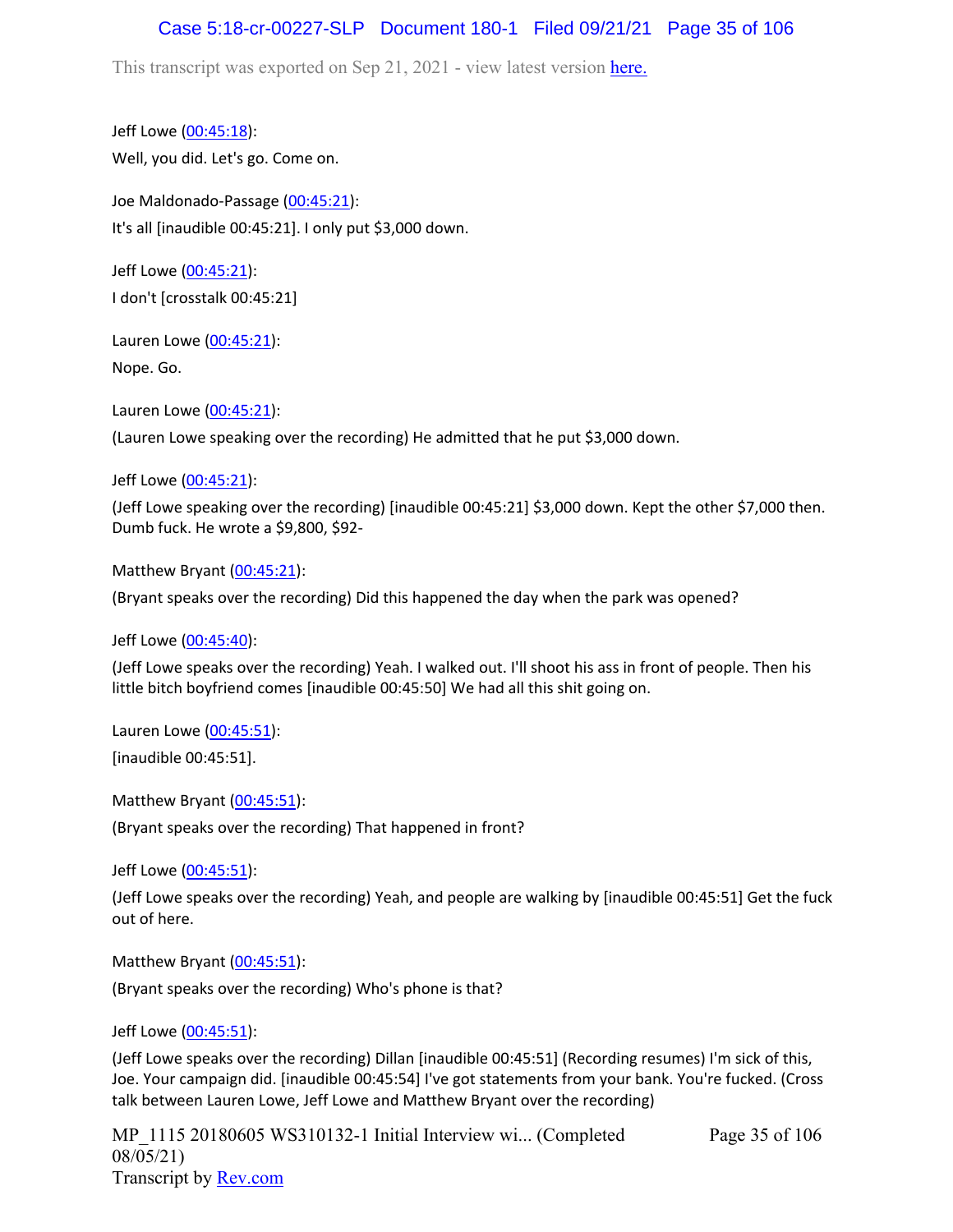### Case 5:18-cr-00227-SLP Document 180-1 Filed 09/21/21 Page 36 of 106

This transcript was exported on Sep 21, 2021 - view latest version [here.](https://www.rev.com/transcript-editor/Edit?token=amZQ9HHFTut_NOLFoO1lSR86cptioQiBp-VVq9f_BePwrTlAl64zFPqcRkwVvmM6GaAv4S7BniclRE4xdf7JBzULLcE&loadFrom=DocumentHeaderDeepLink)

Matthew Bryant ([00:45:54](https://www.rev.com/transcript-editor/Edit?token=plqag2fkCNb1pqbbybcVA-GZQga8fqBjR2_xYxX1jjYQ1Xdr9wmD_0C1wyY4gzRoO53jMF4DPZoCiP9WVaBAXSyuZa0&loadFrom=DocumentDeeplink&ts=2754)): When did this happen?

Jeff Lowe ([00:45:54](https://www.rev.com/transcript-editor/Edit?token=Do4W3WwwLaJlaKJhd7CxDR1lVitem_Fo5psyUwEUD4wbnQG2t_XdRPXpNuUo3V4NIUf26K5TvU9TMBqKO1lH7BriRSs&loadFrom=DocumentDeeplink&ts=2754)): In the day time. A month ago.

Joe Maldonado-Passage [\(00:46:44\)](https://www.rev.com/transcript-editor/Edit?token=j7UPtcv4QSr50101Mj0IZyHDB7TfYKLoKpN-EAXNeZMv8Em7aNDznQ7WH6i2B8CNQSehJ8CVcWT8CZcRZvoK8sFjwKE&loadFrom=DocumentDeeplink&ts=2804): [From the recording] then deal with Carole.

Jeff Lowe ([00:46:44](https://www.rev.com/transcript-editor/Edit?token=9BFyVCE_EoWAVNUq8AgrFEIZ4hBBKgigX3-rU6yYXH-dzXVMzPnP6eRKoxf3Ck880hdds7xYilt-TCXzICJB8KJ-Xz4&loadFrom=DocumentDeeplink&ts=2804)): (Cross talk over the recording)

Matthew Bryant ([00:46:50](https://www.rev.com/transcript-editor/Edit?token=pKoeL8gSL5v93sWHwBpwDRKaoKVIooUXRpa7ZlQhAVN7NRChw5o5yd9DcmfCApkV3lYOOqtEqWI5TOljEAsTSbrTo9c&loadFrom=DocumentDeeplink&ts=2810)): Obviously, I know you didn't discuss any money or anything. Did you?

Jeff Lowe ([00:47:06](https://www.rev.com/transcript-editor/Edit?token=Rm75inFJqQx1QoPMhEmLu7qKSmloyHxyCbIVSLvkKxsQX6Se1A8_1oIcH2_pGZzc2NA4WSG6knw2gkZHepTsiIEIK8s&loadFrom=DocumentDeeplink&ts=2826)): (Crosstalk over the recording)

Lauren Lowe ([00:47:06](https://www.rev.com/transcript-editor/Edit?token=GMU_bSDXU3atkfl8cs2fntCa2roitkswXIOjlaVtDi8MODCskWwjn8mj2uZ_dyCDECboXAJ9tO3UTHU11iy8I_co9Aw&loadFrom=DocumentDeeplink&ts=2826)): But I'm the one that's bankrupting the park.

Jeff Lowe ([00:47:16](https://www.rev.com/transcript-editor/Edit?token=3P0cJXqv5D4eQQG4GpyFaWIUpXBQLXkT0n4rZ9e_YUFW6N5UVnTGgBOP7dxIHk2xyxdA94l2dcFyyihqcyPA9oEWSZo&loadFrom=DocumentDeeplink&ts=2836)): Who's [crosstalk 00:47:16]

Matthew Bryant ([00:47:18](https://www.rev.com/transcript-editor/Edit?token=_3fGs7kUC4evNC1p8zgSgH3esTMFo9OAQMfnh-b4X_2U2HAb7-RNlf4I0qLF7b5s8CWO7lnZimTyh6GnKv1yjlYwZ2k&loadFrom=DocumentDeeplink&ts=2838.23)): (Bryant speaks over the recording) You got pretty mad at him.

#### Jeff Lowe ([00:47:21](https://www.rev.com/transcript-editor/Edit?token=oEk9-0lhlBQYdWY1f5vjW-s_uTyE1if3-0PP5UfA50Prw4zGwYf--y2a7sUzctwPHJH0wI0gtUnXfrR_tixJ1wRIFZ4&loadFrom=DocumentDeeplink&ts=2841.05)):

(Jeff Lowe speaks over the recording) My hand hurt too, because I punched a [inaudible 00:47:23] and shattered my hand. [inaudible 00:47:27] because I wanted to punch him, but then I know, [inaudible 00:47:28]

Jeff Lowe ([00:47:27](https://www.rev.com/transcript-editor/Edit?token=hOz3IQo1FVWoWWg-vgWflRqn3vw3PnUudZ957PmCJcRXMIope537kR6-fZCReAxfRgwnUx13QqIsaXqg9wQMFfy3X3o&loadFrom=DocumentDeeplink&ts=2847.56)):

(Cross talk mixed with the recording) You think we were out partying every goddamn night.

Lauren Lowe ([00:47:32](https://www.rev.com/transcript-editor/Edit?token=x_Tn79JIS8wN2vGDyToA5XE57efnP9ND4mwykWVJwmM-ca3JFE3Xrl5D75E4vnG-4WHHtGmlHIQ5uHqSPz9MoxkYKfE&loadFrom=DocumentDeeplink&ts=2852)): No, you just talk shit about us.

Jeff Lowe ([00:47:39](https://www.rev.com/transcript-editor/Edit?token=c-Z5MtTGfAPx5cblwbKDupuGCUN5TmS0ACvZ1_oyzKn7mqgrFfLe8beW-uHLBOND9qbDfZnqh-vyGoZZ-AT0lz12tk8&loadFrom=DocumentDeeplink&ts=2859.67)): You just bitch to everybody here about us, making me look like an asshole. [crosstalk 00:47:41]

MP\_1115 20180605 WS310132-1 Initial Interview wi... (Completed 08/05/21) Transcript by [Rev.com](https://www.rev.com/) Page 36 of 106 Lauren Lowe ([00:47:41](https://www.rev.com/transcript-editor/Edit?token=dyMpdhQAs08HrU-z6a2OwWY4Idx-hQjGpZsuXApdDJE5UV5-Z4cN3CirfzRd-JqebxiCi-uTE7WlwLVOOzUoIUIkd6k&loadFrom=DocumentDeeplink&ts=2861)): [crosstalk 00:47:41].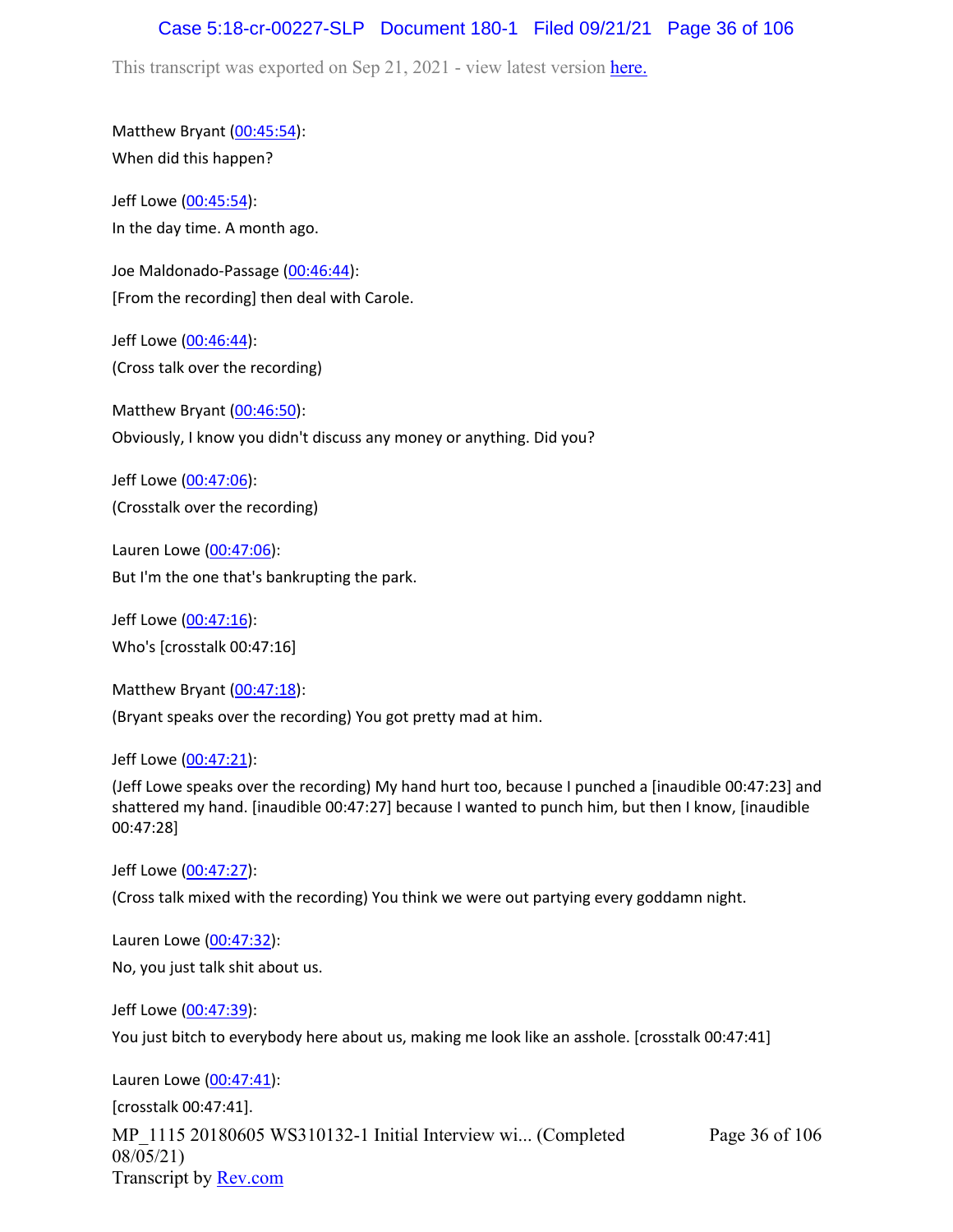## Case 5:18-cr-00227-SLP Document 180-1 Filed 09/21/21 Page 37 of 106

This transcript was exported on Sep 21, 2021 - view latest version [here.](https://www.rev.com/transcript-editor/Edit?token=amZQ9HHFTut_NOLFoO1lSR86cptioQiBp-VVq9f_BePwrTlAl64zFPqcRkwVvmM6GaAv4S7BniclRE4xdf7JBzULLcE&loadFrom=DocumentHeaderDeepLink)

Matthew Bryant ([00:47:41](https://www.rev.com/transcript-editor/Edit?token=xWrsMpk85AxPXDN5Mw25l4rVQnYxhN2gcfakCrWRr9NfM44tNFg9eY1j2uBarmI1oU5wLdltCWtIcZPDrQczBMzxxwg&loadFrom=DocumentDeeplink&ts=2861.02)): But it is how it is. [inaudible 00:48:21]

Jeff Lowe ([00:48:24](https://www.rev.com/transcript-editor/Edit?token=VU-QhDCJmuPVb-hxZHRtfOrMYg9AhPQ9XuErdj6MHS28YWXtVGeKBjmv3lQZ13nHJxO47eupWVMp9vmqz-TDRIeFOyA&loadFrom=DocumentDeeplink&ts=2904.84)): Why the fuck would you forge my name, instead of using the stamp?

Joe Maldonado-Passage [\(00:48:28\)](https://www.rev.com/transcript-editor/Edit?token=cl_r9gXZRvIltRFMpxZ5Hk0bKxhHv6tCZh2-t50_IbT7vMxxh-iE1dD5eQ0NdDm2qBvkPDstONsRjzOO42ycc3aMp0w&loadFrom=DocumentDeeplink&ts=2908.14):

Because we go to town and we want to wow and [crosstalk 00:48:30].

Jeff Lowe ([00:48:30](https://www.rev.com/transcript-editor/Edit?token=8_MC8lVXr0IoHrQ-me7fTaTkY4YgOSDMYg4XCCbiMAWMNX1MXLMp4IluyGaKnEAxXo1FdzhPKCTzDixK_peqmRZcE_o&loadFrom=DocumentDeeplink&ts=2910.31)):

Why is it just always on the cash checks? Always. Right here's your numbers. The development group, the park, [inaudible 00:48:39] institute, [Bochello 00:48:41] loan. The Quick Sign's \$11,000 here. National Pen \$700. The fucking water, I told Mark not to include, but we can't have political purchases through the park that exceed \$2,700. Paul's Valley Democrat. Cash. Cashed checks. \$66, \$22,000, \$2,800. I can make some shit up. Quick Signs, Quick Signs, Bochella, Bochella, Quick Signs.

Speaker 1 ([00:49:09](https://www.rev.com/transcript-editor/Edit?token=k0CYNogqg4CsV_a_IX8zj2qBtCTLz9u3SwyTULD-xhY54gKCCoq2NQZbm-nGlc5MYCh4FvEf5R8GdxJ76tRN0pj4HqY&loadFrom=DocumentDeeplink&ts=2949.3)):

And student loans for [crosstalk 00:49:09].

Jeff Lowe ([00:49:09](https://www.rev.com/transcript-editor/Edit?token=Ex3PVfdmUNkUexNj8h9ndAbBa1e4SyZXcjQWK7NJkRa4rlUSyTbhVP-qVQClIbF7NUkCMF7qXsX7ds5Cquq-2iuvjOg&loadFrom=DocumentDeeplink&ts=2949.34)):

And you're using the PayPal account to put your fucking face on Hollywood Magazine. [crosstalk 00:49:20] Really?

Joe Maldonado-Passage [\(00:49:19\)](https://www.rev.com/transcript-editor/Edit?token=s4TR6oHNV2MloItOPjTupizjg0DUAD_dShaf8qzkU3QN_az19wwi-ZkWMyi-CSpj9PmUwL9la8SzUTdbhVivesW7sS8&loadFrom=DocumentDeeplink&ts=2959.59): I'm not denying it, Jeff.

Jeff Lowe ([00:49:20](https://www.rev.com/transcript-editor/Edit?token=FJ0NOjWRnZpy5XSvy5FpNEsR6AXyAcLjTa9F_BPnA0dp2dvqT94jZLLFLxB37x60KM8jva3vie_4IR0IOl5Xnz8FpnA&loadFrom=DocumentDeeplink&ts=2960.81)): Good.

Joe Maldonado-Passage [\(00:49:20\)](https://www.rev.com/transcript-editor/Edit?token=97wGidbP3PtKqGa3Ok-LNX5rXjs7APvIGqO7n-dOpTJ-uVOLTxGBvtRElqWVUJHpPcF8nl3K2oIfnrhs5gk33e0yal8&loadFrom=DocumentDeeplink&ts=2960.84): It's the same thing as-

Jeff Lowe ([00:49:28](https://www.rev.com/transcript-editor/Edit?token=4QrEEXRra5PEQF3RCEahCuzlLWyDDnIrX12zKvuJZXufVT-JeIlkePfWOloLA86kNRBPtcRnUOXNuF3CgXRlbA6ZUvU&loadFrom=DocumentDeeplink&ts=2968.82)): As what? I don't get that kind of money.

Joe Maldonado-Passage [\(00:49:29\)](https://www.rev.com/transcript-editor/Edit?token=ZAKoGfO4xxpRvqtqVv44IzEvBCq9MJ_TDHmh_Q7Gx0CToUto2oKZyDmXavKU_2Np0suDq0TuOEPm5t6JKvLWqplrN6E&loadFrom=DocumentDeeplink&ts=2969.29): But my mom-

Jeff Lowe ([00:49:33](https://www.rev.com/transcript-editor/Edit?token=LXcOFBi3AaCEyCqdlPgBP4NgLZnfgYPFrraIeFBc2WYLlBsHx5he31QAc6A6x0TKwdrIKzvy6wjXKfHz_tB0vPtNlu8&loadFrom=DocumentDeeplink&ts=2973.53)):

I don't give a fuck what happened before. Then you fucked it up. I didn't. You fucking fucked with Carole, over and over and over.

Joe Maldonado-Passage [\(00:49:37\)](https://www.rev.com/transcript-editor/Edit?token=w_D4Qm_jT0unuxeosPfmlpuR3IE3zEU5LexO-uXHNpIRQhjsdrlUs0iF-YXYUdaY-9RRzCzBCmrrpEjFYRmjXPBEQfo&loadFrom=DocumentDeeplink&ts=2977.95):

MP\_1115 20180605 WS310132-1 Initial Interview wi... (Completed 08/05/21) Transcript by [Rev.com](https://www.rev.com/)

Page 37 of 106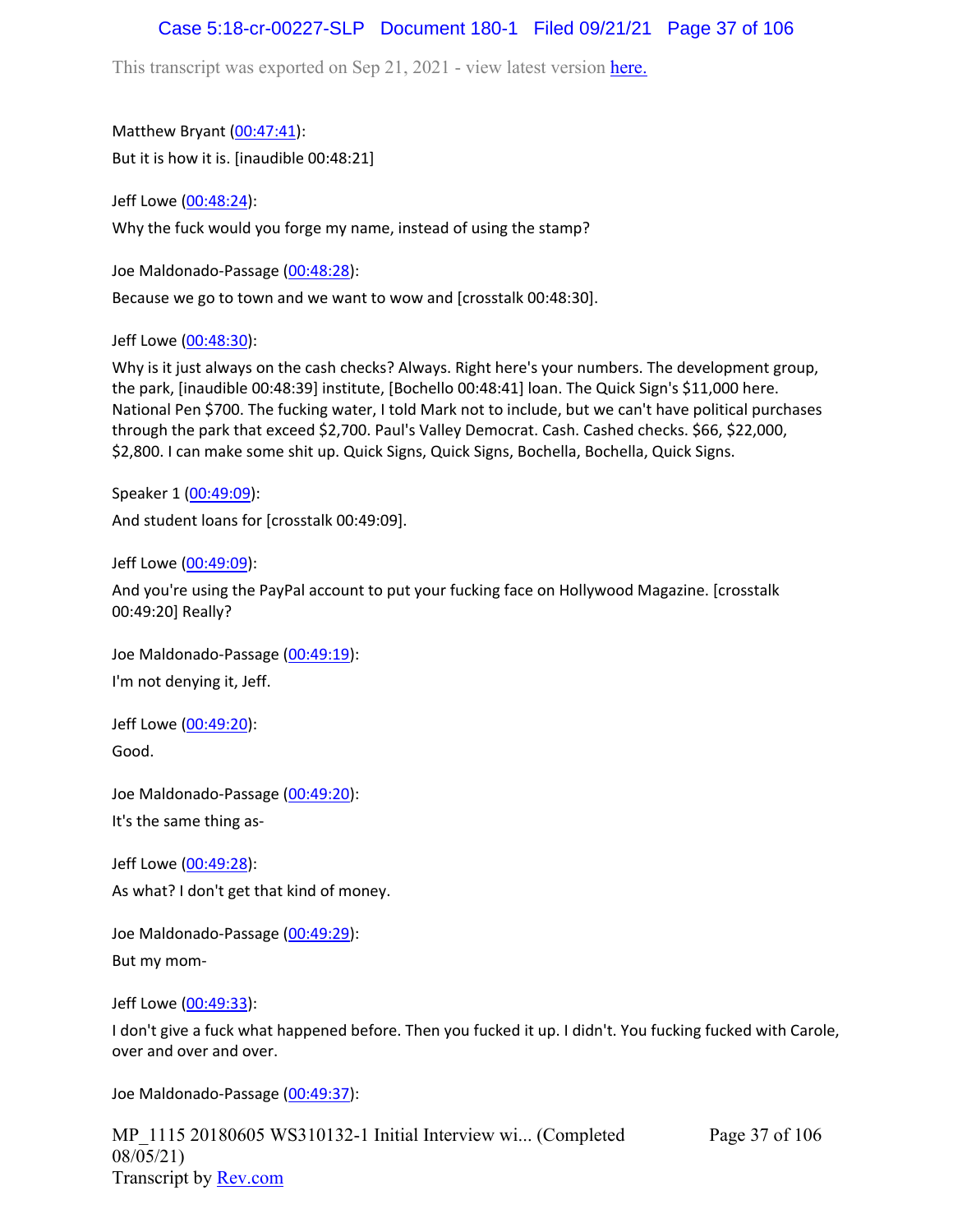# Case 5:18-cr-00227-SLP Document 180-1 Filed 09/21/21 Page 38 of 106

This transcript was exported on Sep 21, 2021 - view latest version [here.](https://www.rev.com/transcript-editor/Edit?token=amZQ9HHFTut_NOLFoO1lSR86cptioQiBp-VVq9f_BePwrTlAl64zFPqcRkwVvmM6GaAv4S7BniclRE4xdf7JBzULLcE&loadFrom=DocumentHeaderDeepLink)

No.

Jeff Lowe ([00:49:38](https://www.rev.com/transcript-editor/Edit?token=6LzYsvwWN_T-uyQUpcYXom0hiBTElK872SckRwgmLCzEqaailpp3yuignXoTF829WGjJgemLrxecxhht5iryi_VD6ls&loadFrom=DocumentDeeplink&ts=2978.47)): You caused this.

Joe Maldonado-Passage [\(00:49:39\)](https://www.rev.com/transcript-editor/Edit?token=tlk3cLXjof5COBDEQDCBor-05TZWB2e-u2BmDF5V1K4JiCaKdxkK-Cb1AnUGPpmaP_mteiQpCPn2bxN-vpHFARTF4L8&loadFrom=DocumentDeeplink&ts=2979.14): Context, you're missing it. [inaudible 00:49:42] when my mom wrote that \$10,000 check.

Jeff Lowe ([00:49:44](https://www.rev.com/transcript-editor/Edit?token=EK_oP2M0EbmloHIvkZn6niAkVzAip3hhEI3M_e2OZn5AUKXcrMWmRx94-K0Gdav3h5KKNCsa9BZWE2uPhxiXcEhK_ic&loadFrom=DocumentDeeplink&ts=2984.78)): Yeah.

Joe Maldonado-Passage [\(00:49:45\)](https://www.rev.com/transcript-editor/Edit?token=a_9xNHpiMKHHgFu6q2WDKl1fCZCQqxgDyYTGa4ucncfD0RCOJPGN7p7OAT33jbtCMIlaqwEB9l8BE4gKuc9H4prX9s4&loadFrom=DocumentDeeplink&ts=2985.48): That's how she said to pay me back.

Jeff Lowe ([00:49:46](https://www.rev.com/transcript-editor/Edit?token=I1-7dvS7jTsz2lpa54dSsbNtGtVacWIcKBk8N178zlOpPjs916l8_x--WO9fHmKWR1iKSY1P4jEEPC0dhDfUE9pg-aQ&loadFrom=DocumentDeeplink&ts=2986.77)): Really? To pilfer money from the park?

Joe Maldonado-Passage [\(00:49:50\)](https://www.rev.com/transcript-editor/Edit?token=bRgetL1v8CVSvNlrtrWaILt_iVnSXWwRmoAJThK7tlrs3TNFBmFj339AXtChPcOfnN8lqRf8ZbyHgfJae5g9Vu1TnF0&loadFrom=DocumentDeeplink&ts=2990.42): We put it in there.

Jeff Lowe ([00:49:55](https://www.rev.com/transcript-editor/Edit?token=wUzSM5_G2YDDtqiZr9FYGnqppZf-Z0zT562ZtZ33KQuabGSLIZGnpZh6eMuLpnlflDTZlkmcY7qoEhRmx51f7vtlrHw&loadFrom=DocumentDeeplink&ts=2995.43)):

It's not. So you're going to do it in cash? You're a fucking idiot.

Joe Maldonado-Passage [\(00:49:59\)](https://www.rev.com/transcript-editor/Edit?token=bnAyxVo3n1dIFhmJDX8o4lfRzZhaSVVacrvPVlylHs9y08d3vDhbRlqLG-uYu0PffWkku9XA4FHqkx05X-sjB9LEXP4&loadFrom=DocumentDeeplink&ts=2999): [crosstalk 00:49:59] in cash.

Jeff Lowe ([00:50:01](https://www.rev.com/transcript-editor/Edit?token=e2ZUfwSwZEQIWMO52t9oyf7HxG-0MW8CM23dmjdSgWhKUctF_O-F2-DFVZdI0vVpgkotRUrOnH_Rw2uovBjNZHX9aG0&loadFrom=DocumentDeeplink&ts=3001.96)): Then where did they pay you back, if they didn't pay you back in cash?

Joe Maldonado-Passage [\(00:50:03\)](https://www.rev.com/transcript-editor/Edit?token=n2a4ZgbrEF7CuZDvrYNebS1gYx7vxRbbbvTDuazUaCg-OBPGACHK7_Nwz-lbpfDXtWWEZTiWu-rK4upNudqejv5HjnU&loadFrom=DocumentDeeplink&ts=3003.92): In these things.

Jeff Lowe ([00:50:06](https://www.rev.com/transcript-editor/Edit?token=EfjJbN_yYrBbCdGntzwtvJJ5xFrfEvl8RCfN0Oj91zDHydypp-hNPH6cFXBlavtLi9nZuAiR0QyphetPCX2b44scL9s&loadFrom=DocumentDeeplink&ts=3006.18)):

You can't do that. You can't take money from one business for political... You can't pay bills and write checks out of this. You know that, because you're creating all these fake deposits or donations right now. You know how it's supposed to work and it's not supposed to work when you make it look like the park is buying 300 fucking T-shirts, because the park didn't. It says campaign, paid by the park. That's illegal and it's my ass. Lauren, show me the forged checks, will you?

Lauren Lowe ([00:50:41](https://www.rev.com/transcript-editor/Edit?token=iz_R9DyiL_9hWxnBjVpZgre89G0u4huHm8R5pBAIMvRJblS3k0R6WQUSUZ-BwiKw_LecxobKj1ObWTq8UG6l17d4Teg&loadFrom=DocumentDeeplink&ts=3041.45)): Yeah.

Jeff Lowe ([00:50:43](https://www.rev.com/transcript-editor/Edit?token=V_t2Y5YmFinW35tCHxQbvwG2TyNRxauGWSxQ5NU7fkpRMvQgwWz5Cim5bBVC97_y2WT8tz5oKCalzk8XRr5dawdi2og&loadFrom=DocumentDeeplink&ts=3043.46)):

MP\_1115 20180605 WS310132-1 Initial Interview wi... (Completed 08/05/21) Transcript by [Rev.com](https://www.rev.com/)

Page 38 of 106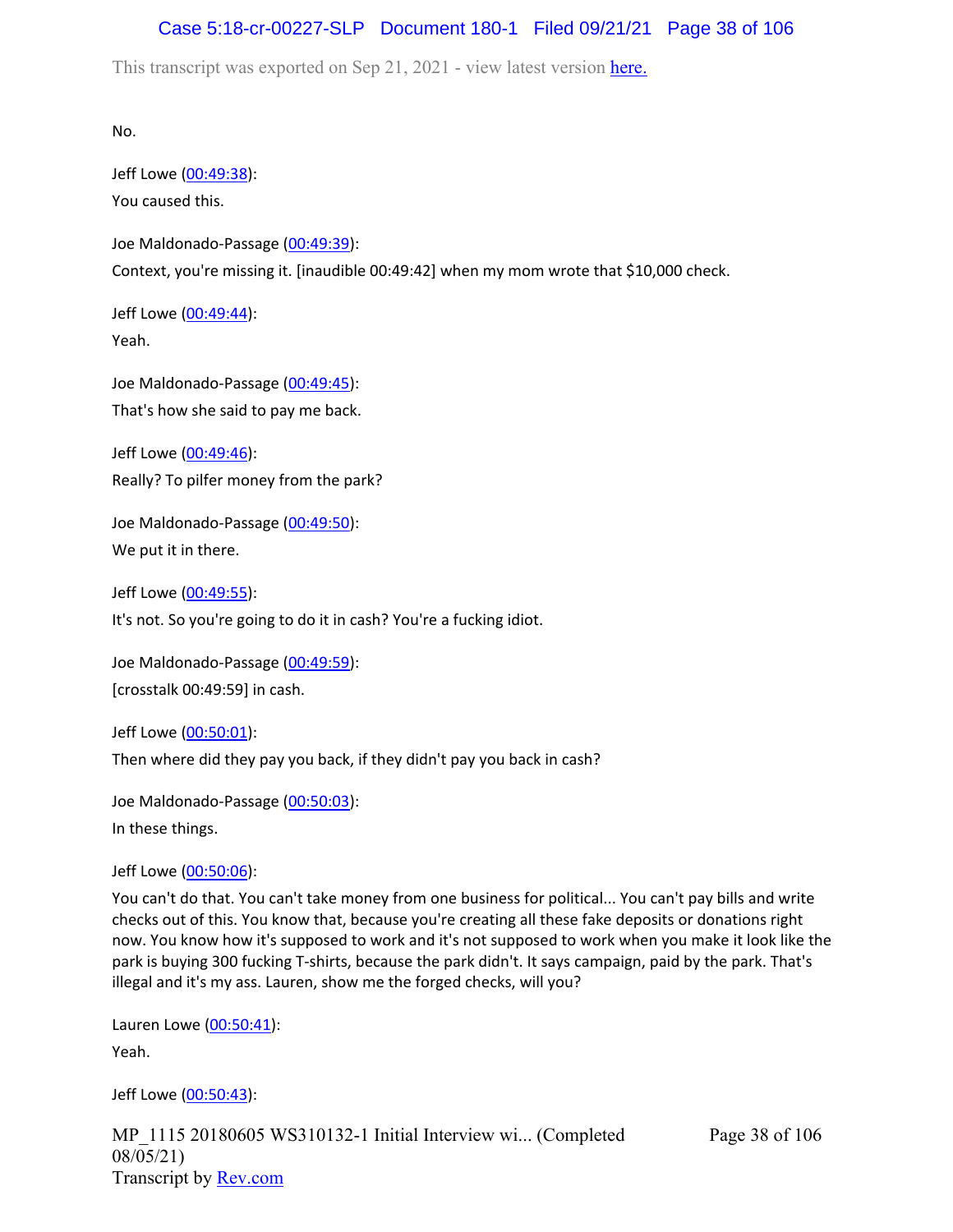## Case 5:18-cr-00227-SLP Document 180-1 Filed 09/21/21 Page 39 of 106

This transcript was exported on Sep 21, 2021 - view latest version [here.](https://www.rev.com/transcript-editor/Edit?token=amZQ9HHFTut_NOLFoO1lSR86cptioQiBp-VVq9f_BePwrTlAl64zFPqcRkwVvmM6GaAv4S7BniclRE4xdf7JBzULLcE&loadFrom=DocumentHeaderDeepLink)

The one for \$9,800.

Lauren Lowe ([00:50:44](https://www.rev.com/transcript-editor/Edit?token=46SdJEg8hDUJIpQJXyjju6033KAfsP9mK6Neb26_Ou7R0s27txyKHX0OQKQOThzB8wmIpzRV3gHyG-bzDoeVuVjJsew&loadFrom=DocumentDeeplink&ts=3044)): [inaudible 00:50:44].

Jeff Lowe ([00:50:44](https://www.rev.com/transcript-editor/Edit?token=7Gxtc7Ys2_Ay-66fuJc3QTer6MczBfptiQUGTWdlBY0adDVCDG8o8aGQBwZ_6_20LtxmTdDraZS80K9nr2B8sXH-yV4&loadFrom=DocumentDeeplink&ts=3044.19)):

The \$9,200. You know what? I would have let all his go, if it hadn't been for your big mouth trying to trash me and everybody here.

Matthew Bryant ([00:50:54](https://www.rev.com/transcript-editor/Edit?token=l90mUGfaGW9-UQJpefuD2ZElriz2zoE53XD69GMjI9FOiMjccg8vGfAE_QfFzcENUDpn782UMXBg0J-vFk7aSqLoqKA&loadFrom=DocumentDeeplink&ts=3054.7)): No. He was talking to [crosstalk 00:50:59]

Lauren Lowe ([00:50:58](https://www.rev.com/transcript-editor/Edit?token=Sgarj3kPiQ6WldpDIXdJRWDa8lsvnyEd-wM23JZU2FVRMjq-PgRzjrHFRv9QDVsjI3v0hxjPSVbaItogdHDfhP0PADc&loadFrom=DocumentDeeplink&ts=3058.74)): Here's a forged cheque for \$ 200. Let's see here.

Matthew Bryant ([00:51:07](https://www.rev.com/transcript-editor/Edit?token=DoWSqYS87U6duEGZrX9kPa_LmLzh3u_buysqPJoi5lB2CUH7WAd1Rt3jzBh3Ox5LgNViZXd0ntVFW96y9WKdGpWODW0&loadFrom=DocumentDeeplink&ts=3067.33)): (Bryant speaks over the recording ) Do you have-

Joe Maldonado-Passage [\(00:51:07\)](https://www.rev.com/transcript-editor/Edit?token=8D0y3vBFjrLgmcrxDKTChgSEfFsKcjKjHac4_la-qUOWmX6T1d0OcY-BhU7fk379EwUtPvZcpbUkw3UpaBeyHRtnTR8&loadFrom=DocumentDeeplink&ts=3067.75): Does it say [crosstalk 00:51:10].

Matthew Bryant ([00:51:11](https://www.rev.com/transcript-editor/Edit?token=nKuRZ-UkOhD34J-539SFEBhw3quA9NcnjNfda9bNtUOlB4U2p0BfB0khhXS4bw0uZHyUbMfN45s9aYT-KwRpvQFHkps&loadFrom=DocumentDeeplink&ts=3071)): (Bryant speaks over the recording) [crosstalk 00:51:11] have a credit card machine, right?

Jeff Lowe ([00:51:13](https://www.rev.com/transcript-editor/Edit?token=PaSiN1jxNvMjh92JqybKLsNdHdHTYbhBKJhRhqmcknx9NYgmO42m7CcU2kO9ZD7dyzk0wGNu1Ed7qV229nUawKkRc4o&loadFrom=DocumentDeeplink&ts=3073)): [crosstalk 00:51:13] I wasn't even fucking here. You write me a check and then you sign it.

Lauren Lowe ([00:51:17](https://www.rev.com/transcript-editor/Edit?token=XAcEFFzUWM_c8xlttbi50BpmZgs67kSXp2-YLchPKDF3fQYJJ-OFYKk5erUKkdmMkrCjW2xQV0RJ0-924_5dwEsatbA&loadFrom=DocumentDeeplink&ts=3077.22)): And it [crosstalk 00:51:19].

Matthew Bryant ([00:51:19](https://www.rev.com/transcript-editor/Edit?token=gqItdl20XNqVQCx7NB2u-TPF48hLYWAxKdnUF23YhAOHVxaxTJn-NPdbKOcoUkzdOuPv-Grch2jQpEEHu7rAXrRDwAw&loadFrom=DocumentDeeplink&ts=3079.17)):

(Bryant speaks over the recording) Is there any way that he's stealing money for cub sales, to people calling in with credit cards?

Jeff Lowe ([00:51:22](https://www.rev.com/transcript-editor/Edit?token=v5_VnqgXk7CWf-OmrbWqqEB10Mm6P4J1L9OWcKRSEdSxXken07FJcradS6WOmiePILVppfkxKJrgICERbdRmVIfrGxg&loadFrom=DocumentDeeplink&ts=3082.55)):

(Jeff Lowe speaks over the recording) It's possible, very possible. I wouldn't know, because see, we had \$1,000 private tours and they could be running it as a royalty tour, and I wouldn't know.

Joe Maldonado-Passage [\(00:51:24\)](https://www.rev.com/transcript-editor/Edit?token=1QbPpp0Hh46gyO8XR0bgUmACSD_Ww0T5H9q-AI54mV6JT_nN0CXbC77ifm1v4sLi-ek1X7Xfjd73v5Xm1SI4k87N_d4&loadFrom=DocumentDeeplink&ts=3084): [crosstalk 00:51:24].

Lauren Lowe ([00:51:24](https://www.rev.com/transcript-editor/Edit?token=y6TRHTzaYS6my9eiUmQOYWx9GsoRZYuKDSHblc3zRLr2NLaz_A3aAOH8MhfPBm7o8z7DCpP68AkHMlDW9YZMEk4Fcm0&loadFrom=DocumentDeeplink&ts=3084)): [crosstalk 00:51:24] park. This is the developer.

MP\_1115 20180605 WS310132-1 Initial Interview wi... (Completed 08/05/21) Transcript by [Rev.com](https://www.rev.com/)

Page 39 of 106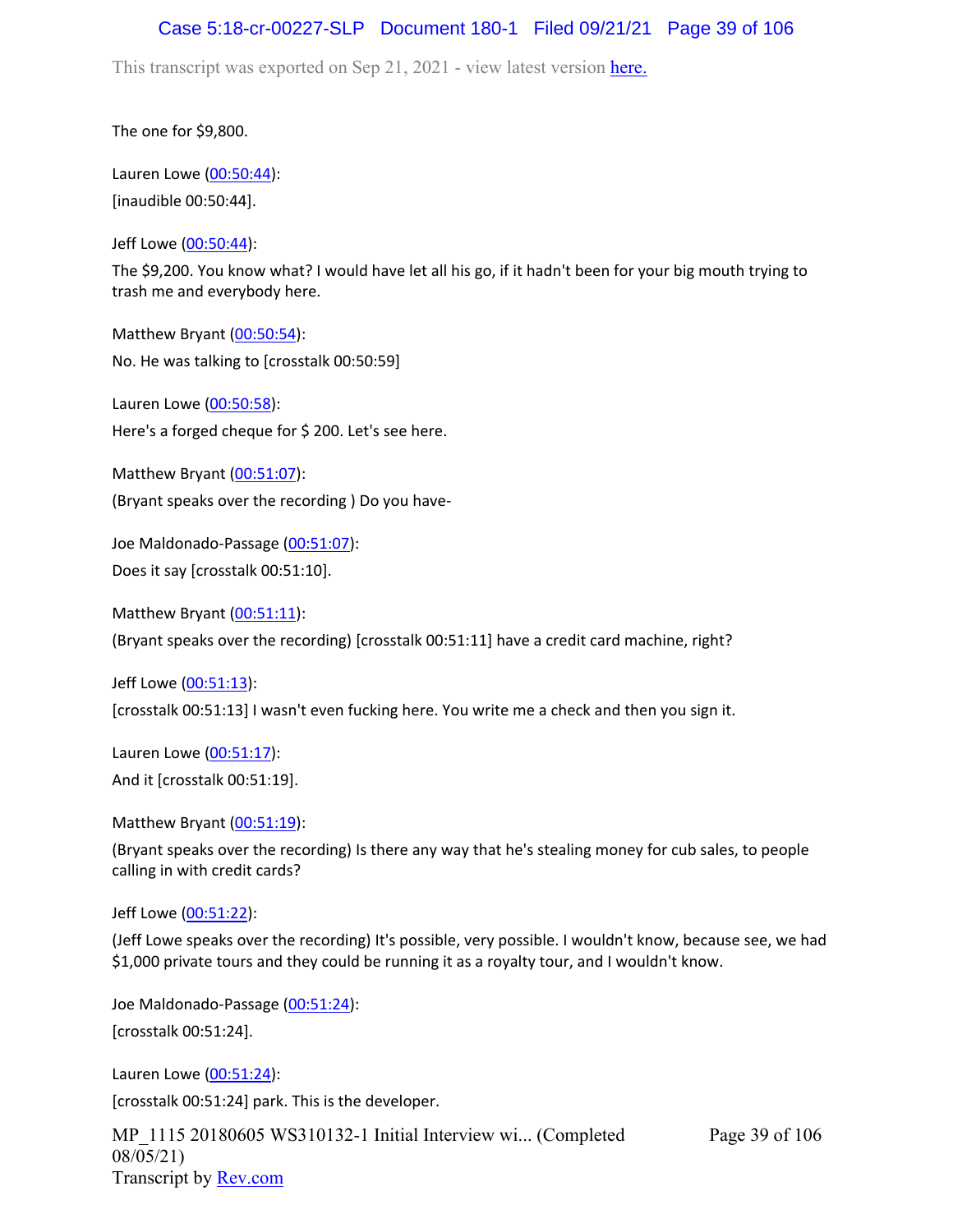# Case 5:18-cr-00227-SLP Document 180-1 Filed 09/21/21 Page 40 of 106

This transcript was exported on Sep 21, 2021 - view latest version [here.](https://www.rev.com/transcript-editor/Edit?token=amZQ9HHFTut_NOLFoO1lSR86cptioQiBp-VVq9f_BePwrTlAl64zFPqcRkwVvmM6GaAv4S7BniclRE4xdf7JBzULLcE&loadFrom=DocumentHeaderDeepLink)

Jeff Lowe ([00:51:24](https://www.rev.com/transcript-editor/Edit?token=JcgMBOB_vC0q1PsXJ5ahI1iZrVEHyQuWOF1-MOyjidQVFoyf7zTFQyiDjVZq73SjVMOwkkixRMdXGc7HW_0qCymsS60&loadFrom=DocumentDeeplink&ts=3084)): It was December the 23rd, right when you bought the Mustang.

Joe Maldonado-Passage [\(00:51:24\)](https://www.rev.com/transcript-editor/Edit?token=fmHBdMRGeaJIEpcQPGdXAh1K0WmfrpLdX6Z6hlKu2EU3yJRCtn8pJXOKgOTEFX1EX9fY4AdruYCvgliDh5ks331geGo&loadFrom=DocumentDeeplink&ts=3084.89): No.

Jeff Lowe ([00:52:04](https://www.rev.com/transcript-editor/Edit?token=-w66e0GpjE1aWepbO0ucPdE6cPTXGnmmJRo5wwV-41sfoWHD1vnbyArKXdJv-CSXwQfdJTH243_CERSiFDKMId4QZV8&loadFrom=DocumentDeeplink&ts=3124.64)): I have the finance papers of the Mustang. It is, too.

Joe Maldonado-Passage [\(00:52:05\)](https://www.rev.com/transcript-editor/Edit?token=g2uwGfEOqKsXoyC-u6nzfEzN0Puin-sEPHfzLrGAIXMvuD65c6XCDPNME-ooOTy1-AymieasRvRF4dJM8x-V3jVND_w&loadFrom=DocumentDeeplink&ts=3125.37): But I didn't pay that on the Mustang.

Jeff Lowe ([00:52:06](https://www.rev.com/transcript-editor/Edit?token=P4B6dVk8FKBysf2Hw9lH_BM_BquZ9wLssqcl8YI5ronZ5ybx9_xigh23WlV9RgCSe3afBUU325e_8O3uLLjyEByd3Gc&loadFrom=DocumentDeeplink&ts=3126.98)):

I don't care what you paid. You cashed a check for \$9,288 that day. And then you give away one of my fucking tiger, Joe. That pissed me of too.

Joe Maldonado-Passage [\(00:52:23\)](https://www.rev.com/transcript-editor/Edit?token=7XdnJxhxJ-d6THht08dl-rsTlfbm8M8l4Occ6rzUGypV1bOnCNKfoAxKmIOZQkNZAyRLBbnt44glUsD1ejIqjDcl-ak&loadFrom=DocumentDeeplink&ts=3143.57): I didn't even know.

Jeff Lowe ([00:52:28](https://www.rev.com/transcript-editor/Edit?token=cRCn6twbLH4qJgFrJIgGewaTvJNYo75FC7Lk55n5t3tiYCErADixHtzTfcHMxH37dxgR0AMKiQVwvuJhgBUqM42JH0M&loadFrom=DocumentDeeplink&ts=3148.09)): Bull shit. Eric told me, last night, you fucking knew.

Lauren Lowe ([00:52:28](https://www.rev.com/transcript-editor/Edit?token=aDCO5vByjMFavBDTbN9HEUrVygP5kzz971K4G7QKGpfrcSXeP5iYptVuQ6xvgmVowPSzwr-9esVhWNBnS274goitJHs&loadFrom=DocumentDeeplink&ts=3148.61)): Rink told us too.

Jeff Lowe ([00:52:30](https://www.rev.com/transcript-editor/Edit?token=M-xFI5yvYvrIrztTtL5VYhFrr5Lk4C0d_616h6vpTDcBSv-IJoTOx8BjJ6NmZ48pSd2GDm69NR5_pVfLLuBhc2ucxmU&loadFrom=DocumentDeeplink&ts=3150.38)): Rink told us too.

Lauren Lowe ([00:52:33](https://www.rev.com/transcript-editor/Edit?token=VpkQEMKLVkQTYFXLSVCosZaQvIJOsnYbYeIFNdAgL2qG0UUF57CauLLtICz-4V2TGwWJfc9NYvpUXyfq4T0mCLPdueA&loadFrom=DocumentDeeplink&ts=3153.65)):

All the cats that were down there, that was with Elvis, you got rid of all of them, because they were neutered. Elvis wasn't neutered, and you start the excuse that he was fighting another tiger. He was not.

Jeff Lowe ([00:52:44](https://www.rev.com/transcript-editor/Edit?token=0Ke5njKcJI73oBw_lGubw50E3ijHEussCuI93hxMBt3nsJrEC2jxrWFm6OyWT5qPcJvVT7G4JmuOhgNFtDEAdHJF8vQ&loadFrom=DocumentDeeplink&ts=3164.51)):

People don't like you, Joe. They don't respect you, because you belittle them. So they fucking tell me anything I want to know.

Joe Maldonado-Passage [\(00:52:45\)](https://www.rev.com/transcript-editor/Edit?token=eOYPJDEnUDK8JYk4_uUqT3pHg3xeCjQnVb9yKp16PYFPTwloZcHIVVpPQ1S7fEvQmDRxj8Mf2WjEIM2xE7azDTQIJ74&loadFrom=DocumentDeeplink&ts=3165.98):

Hey. You're on speaker phone. I'm with Jeff. They're saying that I knew that one of their cats went out of here.

John Reinke [\(00:53:12\)](https://www.rev.com/transcript-editor/Edit?token=lN_bs1qiEytsrSkWH9Y1yI4inr6UNfFRG_ibs61dXJ2-ZsjO_cZAS4NhGeI6wNtA1m1717MfJ41WNrYhtSIybYmDWR0&loadFrom=DocumentDeeplink&ts=3192.01):

I don't think none of their cats went out.

MP\_1115 20180605 WS310132-1 Initial Interview wi... (Completed 08/05/21) Transcript by [Rev.com](https://www.rev.com/)

Page 40 of 106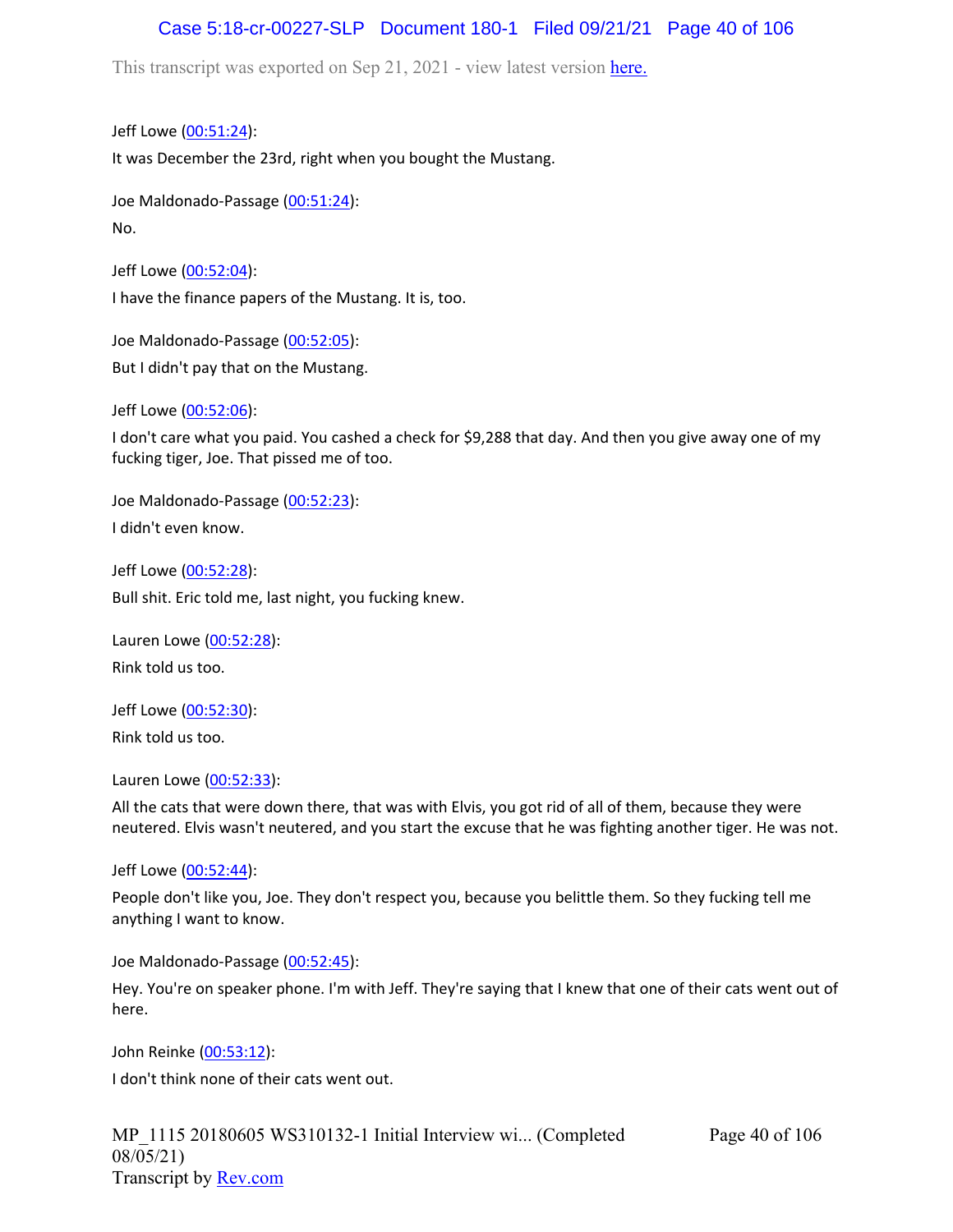## Case 5:18-cr-00227-SLP Document 180-1 Filed 09/21/21 Page 41 of 106

This transcript was exported on Sep 21, 2021 - view latest version [here.](https://www.rev.com/transcript-editor/Edit?token=amZQ9HHFTut_NOLFoO1lSR86cptioQiBp-VVq9f_BePwrTlAl64zFPqcRkwVvmM6GaAv4S7BniclRE4xdf7JBzULLcE&loadFrom=DocumentHeaderDeepLink)

Jeff Lowe ([00:53:15](https://www.rev.com/transcript-editor/Edit?token=GO4fEiqif3LJuw-6sI4TlHlJrPjYtjbsvjwXAabLgtlTTax1XAXYesiLKFVU9-JgnbO3YIrw2Apo-AW-hrHbfR67yB0&loadFrom=DocumentDeeplink&ts=3195.03)): Yeah, they did, Rink. What we talked about the other night. You don't have to be afraid of Joe.

John Reinke [\(00:53:18\)](https://www.rev.com/transcript-editor/Edit?token=hKgjwNxemVmeKsqy8hK-8WS7cVY-VpX0RV4Xkr6PbYGCemd_ETJwyQg6RZ8c4NdsnYtLeON2fCEWdIwlZUkmpmjpgBQ&loadFrom=DocumentDeeplink&ts=3198.321): I'm not afraid of Joe. I didn't send none of your fucking cats out of here.

Jeff Lowe ([00:53:18](https://www.rev.com/transcript-editor/Edit?token=yPJxdOjsdXdgbFGuzj6SfW-QktVKfeOLQ5R7xx-4xklAtcLRSXAILMnVM9Ug5ypOTSp-mo16Z8sc3NNtcqg-wuqUSPs&loadFrom=DocumentDeeplink&ts=3198.4)): Okay.

John Reinke [\(00:53:18\)](https://www.rev.com/transcript-editor/Edit?token=0ST1mdR2kAMtEq8QsjJPZptriFbIWfUNw1f2tfL7s2WKExqJWj1qnNDpVfgnamOpu3cpSvUT_EnonLzqhDspRAiiD40&loadFrom=DocumentDeeplink&ts=3198.4): [inaudible 00:53:18].

Lauren Lowe ([00:53:18](https://www.rev.com/transcript-editor/Edit?token=cx6K7IzgR4oFQMxfIGIMZI-XDDj-3s6JMStAA6u7N91jFNuNC5w-ubNExMSrGlgD-Qppbcw8mregT_8rz_PMUNUwORg&loadFrom=DocumentDeeplink&ts=3198.4)): Actually, I have it on record.

Jeff Lowe ([00:53:29](https://www.rev.com/transcript-editor/Edit?token=uljwhgvnKSOy9OZ-6E8lIBM878tulecdCJe3MX4tO8STex6VvV-4CHrkuE-N3SJog8gS-F1LbsMzsNhMjfAyXqxCNJg&loadFrom=DocumentDeeplink&ts=3209.69)): Lauren's got you on record, so thanks, anyway. Thanks for the help. Let's listen to the fucking recording.

Joe Maldonado-Passage [\(00:53:34\)](https://www.rev.com/transcript-editor/Edit?token=fRQZwzqxIKTOhCzPumRrbRQyWpaKA3gTE0UPj2xGxaT-OwQ9yMEloSR-SG1eGebn4R8Na3_TRSYDl4NJZmrGZrz7VZU&loadFrom=DocumentDeeplink&ts=3214.85): I can-

Jeff Lowe ([00:53:36](https://www.rev.com/transcript-editor/Edit?token=AQnsebl1DiLcxOBgeZ-ct4oAGiAAXeFQcYVPV6Q1VP8zVK8srzCvJIbROoUj9cvmdsOT-LU9V83OiBXgfEOP6zxnfkg&loadFrom=DocumentDeeplink&ts=3216.86)): She records every goddamn thing, including all your tiger sales. So don't push me to that point.

Joe Maldonado-Passage [\(00:53:44\)](https://www.rev.com/transcript-editor/Edit?token=D35JmD1n_ylef6zfuSEZw9IjACwkWAoQhFCfhWZXJhGcYOCgsYDSZULxZQGS2r1-0equDs3R-gmE5VlVdwFdMROZ_5I&loadFrom=DocumentDeeplink&ts=3224.39): I'm not, Jeff. They're the ones who told me which cats were who's. [crosstalk 00:53:48]

Jeff Lowe ([00:53:48](https://www.rev.com/transcript-editor/Edit?token=0MZwWitJuxySWyBzAKSB_tx9tQapnfir-jA8OLqOYvy9svkxVGWu6wjAokVgWNywk0tb567Gq2rwT2qQk47wiWRMeYo&loadFrom=DocumentDeeplink&ts=3228.43)):

Then, I guess, you shouldn't take their fucking word for it.

Joe Maldonado-Passage [\(00:53:51\)](https://www.rev.com/transcript-editor/Edit?token=rmBty_mgRS4Dr4_KCjy_ClH5fldLYqhGxsYEfbIji4AbEd_kgiBIH4jN0QHlpBrwfsVDY9fvSKo74ddXWz2pJLjV8yw&loadFrom=DocumentDeeplink&ts=3231): [crosstalk 00:53:51].

Lauren Lowe ([00:53:51](https://www.rev.com/transcript-editor/Edit?token=M2ko1IRFe9-S3fwO9RJhnTd7Sl8WpkFH9gGeO8AVvOIoQtigzbbB4nAV3sZbpSn6EVzNFfjh00yDy16j1ak9cwDwDy0&loadFrom=DocumentDeeplink&ts=3231.48)):

You lied to me and Jeff when you were trying to point out, "Oh, they're maybe in this cage. Yeah, they're in this cage." We went to go look and they were not in that fucking cage. We looked everywhere.

Jeff Lowe ([00:54:00](https://www.rev.com/transcript-editor/Edit?token=Das3OxKttAwQ2oyQBfGKpUTfleFusmP-fEH6ufV9Jwpo8WrgBDZR1WgmGmBg8yI7Zy6p7c2jqdJD62G_9BEeksDeEto&loadFrom=DocumentDeeplink&ts=3240)):

[crosstalk 00:54:00] He goes, "I try not to get in the middle of it." You fucking knew.

Joe Maldonado-Passage [\(00:54:03\)](https://www.rev.com/transcript-editor/Edit?token=WcWNUA3ugP0YDDWVs4v-xGqNcvNPNV7pb5e8jBBk8TvskeMhoWDLfOB8lxdbrmkMJFuU3f5kHDdLuvrj-dfeJ8q2nTk&loadFrom=DocumentDeeplink&ts=3243.71): You heard, right out of his mouth, that he-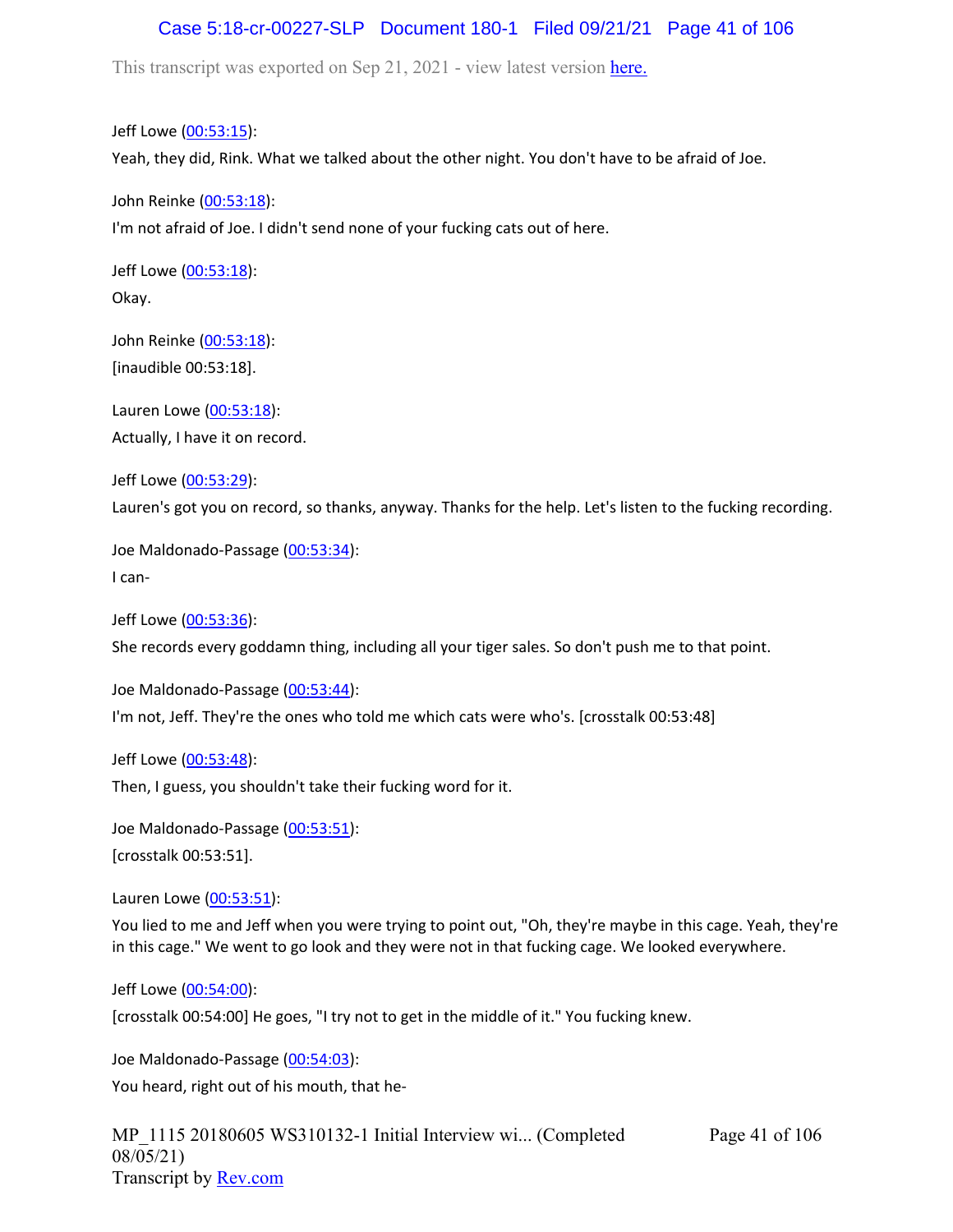## Case 5:18-cr-00227-SLP Document 180-1 Filed 09/21/21 Page 42 of 106

This transcript was exported on Sep 21, 2021 - view latest version [here.](https://www.rev.com/transcript-editor/Edit?token=amZQ9HHFTut_NOLFoO1lSR86cptioQiBp-VVq9f_BePwrTlAl64zFPqcRkwVvmM6GaAv4S7BniclRE4xdf7JBzULLcE&loadFrom=DocumentHeaderDeepLink)

Lauren Lowe ([00:54:06](https://www.rev.com/transcript-editor/Edit?token=b-VVsA1ZfwlpUlim4IJ-DpNY2nLXRtcvJvldHZl2KOAMzIdiS5z2sDRlz6ZAV5OuF9mBKVUxUGUCuFa3UPN3Q-n097w&loadFrom=DocumentDeeplink&ts=3246.7)): And lied [crosstalk 00:54:09] bull shit.

Jeff Lowe ([00:54:09](https://www.rev.com/transcript-editor/Edit?token=C9bucDwfVox_FShr2VBp4mloxwDPBK8VtzXAn6Rut04yk_8pRQs4G4V43d4bd4_OzNkzFZyxbqDHaTIgJyGqzqvLvPE&loadFrom=DocumentDeeplink&ts=3249.7)):

You've known him for 20 years. He protects you. He doesn't protect me. The [inaudible 00:54:14] buying all kinds of shit when he owes me money that I need. I don't respect him either.

Lauren Lowe ([00:54:18](https://www.rev.com/transcript-editor/Edit?token=fUJftwF1QWMwpIbxA3GuCGBepKIFTrj2wjh5u2qPvw0YqneR4tN2trwMnBO-l-bACahQZ3b8PA5SZvquraNLzKK-6X0&loadFrom=DocumentDeeplink&ts=3258.57)):

I don't know where the development group checks are.

Jeff Lowe ([00:54:28](https://www.rev.com/transcript-editor/Edit?token=9PBpJWBeD83zm0gbGfYBIif6wiDqeUcmXadyEuunlIAUc-dgl6ybPwCXbfY4_CeA42q4aIPcoCarnuR4sB0ZB8aeykM&loadFrom=DocumentDeeplink&ts=3268.73)):

It's in here.

Lauren Lowe ([00:54:29](https://www.rev.com/transcript-editor/Edit?token=eqoHisjC27p4KQF0wt6OmkwTyEPouprvTDsO9PujVJ6j3m9wS3iVkm8hUblVtVuVto8tsLmb2R6z3jpWZ2MZuCyHBQM&loadFrom=DocumentDeeplink&ts=3269)): These are [inaudible 00:54:29].

Jeff Lowe ([00:54:33](https://www.rev.com/transcript-editor/Edit?token=MnwuvgipTq6EACblQiyGddow5LWswYy9-8iFTO-V_EnOwLvO8XnALMtI4UUoil8B4f2m-biAVteBRJ4Enm2tHk6J_O0&loadFrom=DocumentDeeplink&ts=3273)): We had it all. [crosstalk 00:54:33].

Lauren Lowe ([00:54:33](https://www.rev.com/transcript-editor/Edit?token=vY-ynxZ1acBV8UOQscqukEr3moZ6o0a2laxzZOnOmZX6VVZXKA7fT2L66ujSG6nXkaJFxR6SopXS5wXFdpx4JQRfCt4&loadFrom=DocumentDeeplink&ts=3273)): [crosstalk 00:54:33].

Jeff Lowe ([00:54:33](https://www.rev.com/transcript-editor/Edit?token=VvZFDQnDjVHsKvd7fB7RI9REfnmBdGsfCJ2WbXwnsH2TXU6NgJzw9aU4oQSEbuAtOZjy5X4cHbJAkeJz7M_uaX8hAq0&loadFrom=DocumentDeeplink&ts=3273.76)):

It's in the shit that I have, Joe. All these, right here. There's your bank statements for your campaign file, and I've got the rest of them too. Who paid for this? This has nothing... It was \$2,000. Plus you ordered 500 copies. This doesn't help the park, because it doesn't even fucking mention the park, except one little word. All your [crosstalk 00:54:59] all about you. Nothing about the park.

Lauren Lowe ([00:55:01](https://www.rev.com/transcript-editor/Edit?token=f4Upafte9AqdlvHNM7aspSAaL0kh2P4f90LyO7J7TpuqbY_2m6tnarBs4mFaN_TvoYD202Zi1E14S0okVHEx80YmRGQ&loadFrom=DocumentDeeplink&ts=3301.76)):

(In audible cross talk over the recording) This is so much [crosstalk 00:55:02]

Joe Maldonado-Passage [\(00:55:01\)](https://www.rev.com/transcript-editor/Edit?token=v-e_00_WPdfOrWenQ0fSArHNRK2QWRYZxuXGDAjtiQjiLLcqJwKmFDIW5AYu_hWLNzNtdfsl1hJSsSlFHXNWp3-iR7Y&loadFrom=DocumentDeeplink&ts=3301.88):

I didn't run that article, they did, and I paid for it, Jeff. Because-

Jeff Lowe ([00:55:08](https://www.rev.com/transcript-editor/Edit?token=kag04N1l29DpWTe0YlK60AZW9gp8vRwMgN9EuJhWBZ6hl_dDN9KLay_D7TiElKHpzuNPFN9W5bO2SuaEZZHDtfxwhB4&loadFrom=DocumentDeeplink&ts=3308.1)): You paid for it? No, the park paid for it, out of PayPal.

Joe Maldonado-Passage [\(00:55:08\)](https://www.rev.com/transcript-editor/Edit?token=x5AXcZhrszB5AsWNgVsFa5vKB8KZZ4dJIiQrorLxwxzp1yrXKdv-zHmAzDsAIzSJUEE5z7Vm-ByhSoekzIdiod12YYk&loadFrom=DocumentDeeplink&ts=3308.44): Right, but out of-

Jeff Lowe ([00:55:13](https://www.rev.com/transcript-editor/Edit?token=xzsWy_bnUDKTO6hUNpKF1g_XoToB79XcGrBL6n6NheC74IOnjJLhHT9lH_Mu6RS-w8Dbjn8k4giLgWd4Anr7Yf-ldYI&loadFrom=DocumentDeeplink&ts=3313.09)):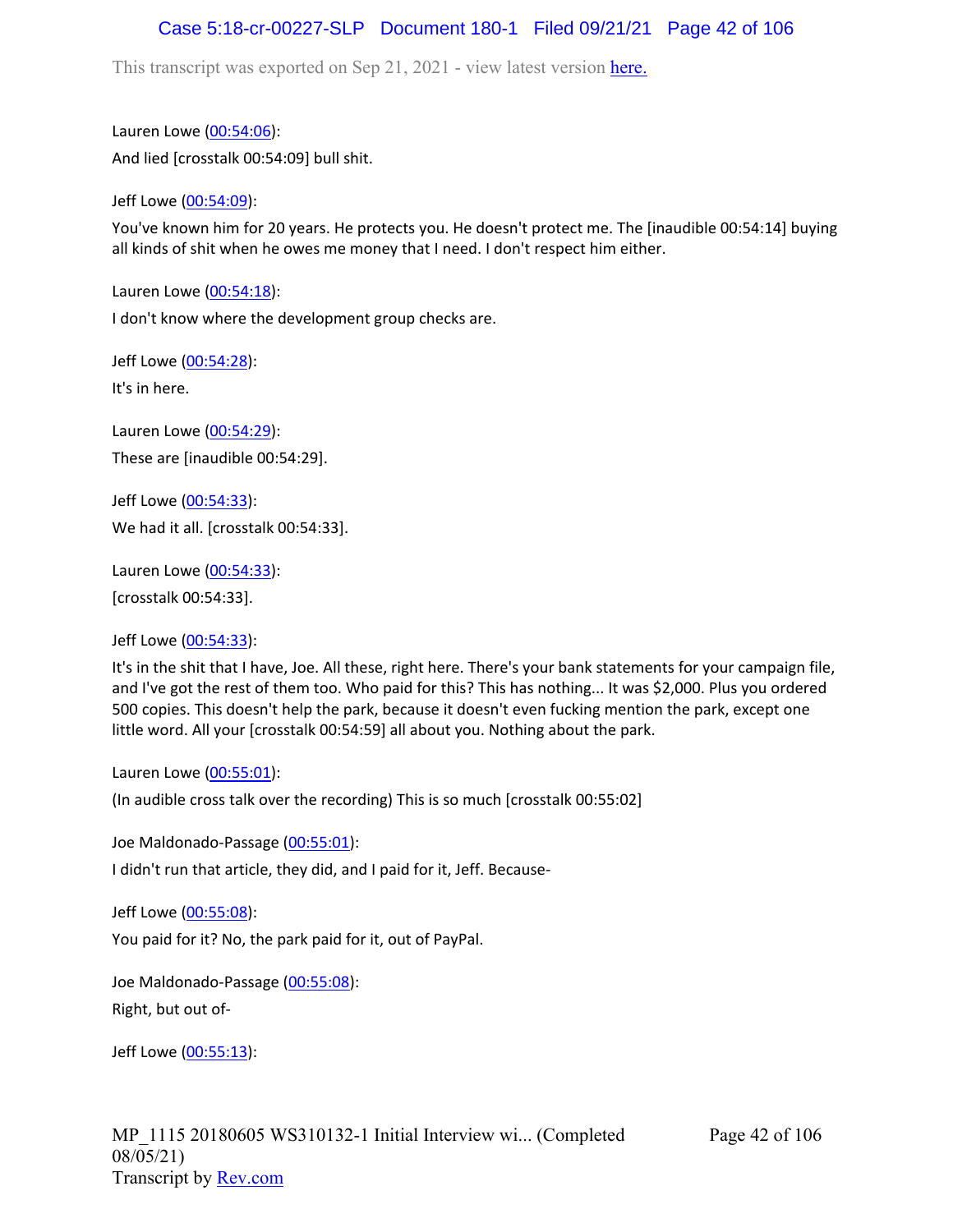## Case 5:18-cr-00227-SLP Document 180-1 Filed 09/21/21 Page 43 of 106

This transcript was exported on Sep 21, 2021 - view latest version [here.](https://www.rev.com/transcript-editor/Edit?token=amZQ9HHFTut_NOLFoO1lSR86cptioQiBp-VVq9f_BePwrTlAl64zFPqcRkwVvmM6GaAv4S7BniclRE4xdf7JBzULLcE&loadFrom=DocumentHeaderDeepLink)

I'm disabling the link for [inaudible 00:55:15] to go to PayPal, so you can't have that fucking goldmine in your pocket anymore. It just isn't fair, Joe. I sit here, broker than I've ever been, because you fucked up. I didn't. I trusted you to be honest with me. Not to stab me in the fucking back.

Joe Maldonado-Passage [\(00:55:36\)](https://www.rev.com/transcript-editor/Edit?token=-vKCbmX83JlzsKPpyEejSJYnn7OTuPxsd3yvCvtpSwW8F0oIMp5iFKrPNSULRX2_m0khBvcJOdhlnlqNR95ACXt-Phc&loadFrom=DocumentDeeplink&ts=3336):

[crosstalk 00:55:36]

Jeff Lowe ([00:55:38](https://www.rev.com/transcript-editor/Edit?token=V2Ac9jPstDoQWuJBI4dm0boNfHfVjXWK18IFEtbcLpXlevSpfIZgD-rDK5WcrghyyTWgpncbO6iez09INsalNRzXX1I&loadFrom=DocumentDeeplink&ts=3338.63)):

I don't believe that for a fucking minute. I want to see... You've got a book that shows how much sold the cubs for. Show them.

Joe Maldonado-Passage [\(00:55:43\)](https://www.rev.com/transcript-editor/Edit?token=WlZp_1rSIGc0G3M4bEmj4Xbug-DxyVf-fZZTlvu9HNMBuZH9CFenO7x8h3kL8AyRNOb_uof6PbI2LK6UAfQz5qxJ9r0&loadFrom=DocumentDeeplink&ts=3343.11):

It's all deposited on QuickBooks.

Matthew Bryant ([00:55:43](https://www.rev.com/transcript-editor/Edit?token=D1eeZNjbeLSeYEtg2KZSRihxKWS_wxUpurRpEn4bBVUFWPJNAyoGOLCNXsRHbEkWRr8KiyaeIeoQseQbGi5_SO8BWdc&loadFrom=DocumentDeeplink&ts=3343.11)): (Bryant speaks over the recording) QuickBooks?

Jeff Lowe ([00:55:43](https://www.rev.com/transcript-editor/Edit?token=TlKvOC7QNU4BySjrNsSwIKAJKrM_DDqcMUJRK-v3ZDHdUEj04HplF11tXLfhBhRMxel3sgUQxmIVs0cxCHY5nV-skiA&loadFrom=DocumentDeeplink&ts=3343.12)):

(Jeff Lowe speaks over the recording) My QuickBooks up there. He puts it down as just cash deposit. [inaudible 00:55:57].

Matthew Bryant ([00:55:59](https://www.rev.com/transcript-editor/Edit?token=-YlstZkFw6g6G6oHHWDvuAl-LT3IL0i9ZZmB43C-zHGZ9cegZyKytkGI0fkliz9sgIXuD1lCFmZDEfTTEgJcll7s7rI&loadFrom=DocumentDeeplink&ts=3359)): [inaudible 00:55:59].

Speaker 1 ([00:56:00](https://www.rev.com/transcript-editor/Edit?token=qiqSu0EUR4RUkbgeQHTkU4G8hnbOxe-vXyyXiX8oZ1vBxSLAXd6YtdmAul7GUq4lVukwhfCoJJWq8YCqZOO_ZjS8at8&loadFrom=DocumentDeeplink&ts=3360)): [inaudible 00:56:00].

Jeff Lowe ([00:56:00](https://www.rev.com/transcript-editor/Edit?token=0zsZc-97uw6N3I3H2a5L8xj-0mSTtTPmue5kXOYCnrTBWUsK-cs1WmAxBUhsGzQH9VcBG6nlGIWzPTyVd6UjYAxubaE&loadFrom=DocumentDeeplink&ts=3360)): For the last two years. (The recording stops)

Matthew Bryant ([00:56:01](https://www.rev.com/transcript-editor/Edit?token=YpVTlaiQVynEMemIrwUS5YcW0hLulaQkojFTU3VXFhex73go6F_prls5p1b_wlXsh5oHrZgbr2-KPpegUvjhz35TIH8&loadFrom=DocumentDeeplink&ts=3361.92)): I'm not familiar with QuickBooks, but that-

Jeff Lowe ([00:56:02](https://www.rev.com/transcript-editor/Edit?token=i4lstOvfekb8Ps1eAwBgDyD3v8CxKc4DmXFrIsBrKH7rTCol36UfPlEKPxmoTCY1e_VvOmVFZLVRczNPNC2rQwtx3FQ&loadFrom=DocumentDeeplink&ts=3362.88)): That's why I don't have it anymore. [crosstalk 00:56:08]

Matthew Bryant ([00:56:08](https://www.rev.com/transcript-editor/Edit?token=5wF6CFteYjxseB4yjBo0reRSQtF6YBvfUZHp10mGycZ_k7N4VjL1LkxXWaDiSjB3VoSMN0SzKqREvNhAKj_mX7OF618&loadFrom=DocumentDeeplink&ts=3368.42)):

So, stuff that he says deposited as cash or comes in as cash, that's where he hides cub payments?

Jeff Lowe ([00:56:14](https://www.rev.com/transcript-editor/Edit?token=BlIJ0WjAUe-f4GrXdVKKC8uK-C5Dabsany90V1obb_acF65pcPWMbLs7eRpTNuklgk2qI_o53L2cihMGej4WxjbcNmk&loadFrom=DocumentDeeplink&ts=3374.37)): Yeah.

Lauren Lowe ([00:56:14](https://www.rev.com/transcript-editor/Edit?token=UHKA3Gz34sDYYJRpXkS0sLJud31Qvpxav0nDKG51BIBvbOGA00Q5sQ8mON06KAhyOoRHWz0Dv2M2XfA91yxEhssDHfs&loadFrom=DocumentDeeplink&ts=3374.49)):

MP\_1115 20180605 WS310132-1 Initial Interview wi... (Completed 08/05/21) Transcript by [Rev.com](https://www.rev.com/)

Page 43 of 106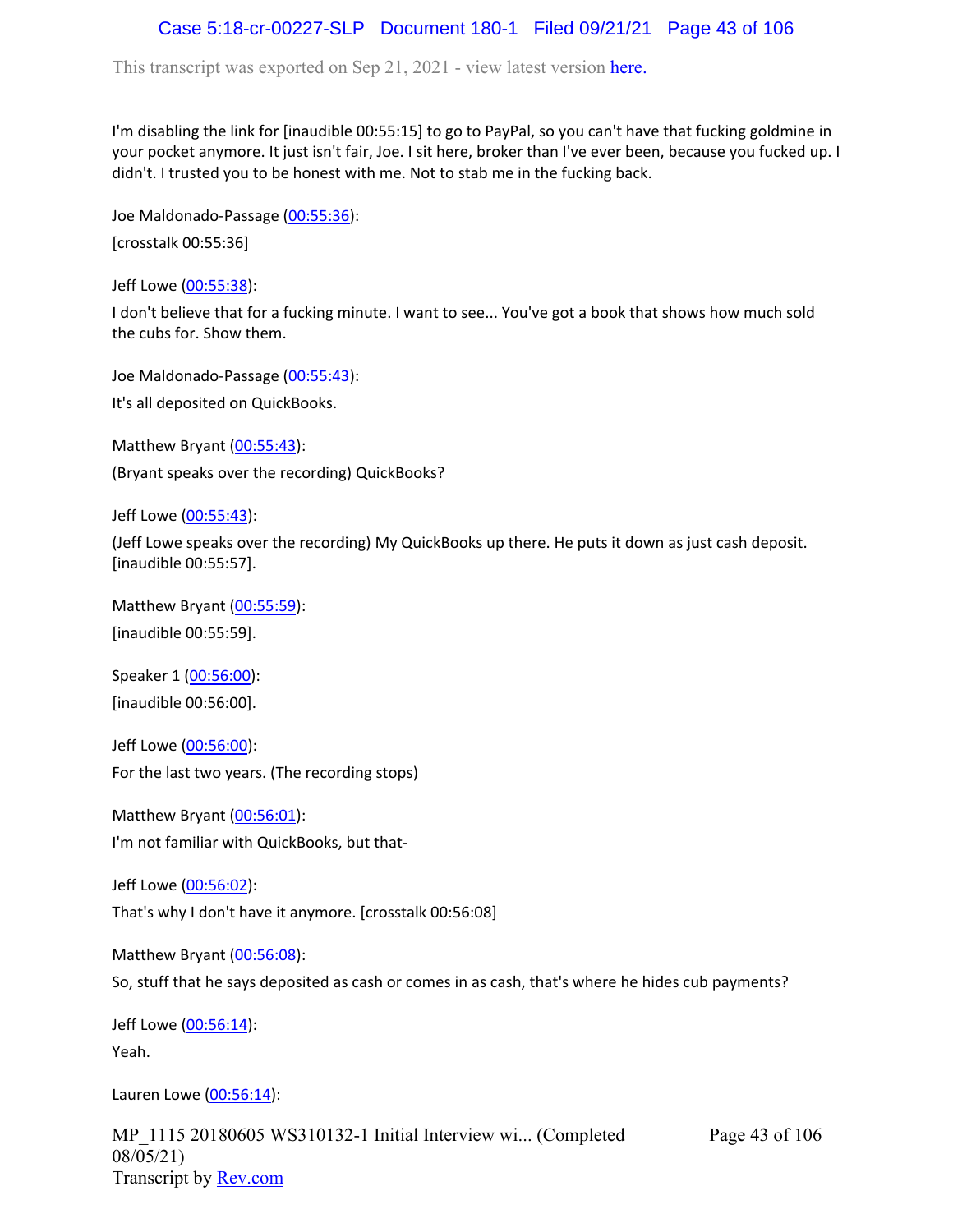# Case 5:18-cr-00227-SLP Document 180-1 Filed 09/21/21 Page 44 of 106

This transcript was exported on Sep 21, 2021 - view latest version [here.](https://www.rev.com/transcript-editor/Edit?token=amZQ9HHFTut_NOLFoO1lSR86cptioQiBp-VVq9f_BePwrTlAl64zFPqcRkwVvmM6GaAv4S7BniclRE4xdf7JBzULLcE&loadFrom=DocumentHeaderDeepLink)

Cash deposits [crosstalk 00:56:20] This is only from one account, though. There's two others. [crosstalk 00:56:29]

Jeff Lowe ([00:56:30](https://www.rev.com/transcript-editor/Edit?token=eJpBBXGIK_9CY1ubguG3LliXfseMd0OfZFjInwLtbyRgq6h3YCa9I_2K3Nq1n2v9A9L7ey8ADm6QvIELKoYwHLO85vA&loadFrom=DocumentDeeplink&ts=3390.06)):

(The recording resumes) Who pays all the fucking cigarettes? Goddamn fagot over there, sucking up two packs a day, at \$10 a day, for goddamn every day he's here. The fuel that takes to go to the goddamn gym every fucking day, who pays for all of this? Who pays for all the fuel for the limo and pays for Mark to take you to wrestling and all these debates? That doesn't come out of your political account. The bar can't pay either, legally.

Matthew Bryant ([00:56:51](https://www.rev.com/transcript-editor/Edit?token=2zCZCi3Lb_VJmOJXK7z2YZiRqzBGJ0hy-YUuX7M1T_w4hQsfHl8P6BKeUxEtysmYhi8m6J5fthm0gC2s85xbMf-S2VM&loadFrom=DocumentDeeplink&ts=3411.13)):

(Bryant speaks over the recording) Have you opened this phone?

Jeff Lowe ([00:56:51](https://www.rev.com/transcript-editor/Edit?token=a0uupLQeTCLOcdz4_5aRh6BBNIeaBiWrehvuq76nJ7ljBwki45SHdy2jR3LzjQTvWs9KII9zq-SURRZhGRtDE37TlRE&loadFrom=DocumentDeeplink&ts=3411.17)):

(Jeff Lowe speaks over the recording) No. [crosstalk 00:56:51]

Matthew Bryant ([00:56:51](https://www.rev.com/transcript-editor/Edit?token=PQqjPPA39x_6eSbFnsZ5w1za91MzxMSoupjMZKt5I62bUOB21IQMiVk_bTKab-y7SVJddrftTL9Sm6amqKpJKobYso4&loadFrom=DocumentDeeplink&ts=3411.17)):

(Bryant speaks over the recording) Did he ever tell you want it was for?

Jeff Lowe ([00:56:54](https://www.rev.com/transcript-editor/Edit?token=yLjEz2N9F6nkIubMZF1FQ4xPSXnJdMkzLtnDxSJJ9w4wn5OHC_pG9c2X2Oc5sg7qfHf2WhQy3rL72_VqeP1invh80M8&loadFrom=DocumentDeeplink&ts=3414)):

(Jeff Lowe speaks over the recording) Yeah. He wanted me to turn it on so that it would ping in Las Vegas.

Jeff Lowe ([00:56:54](https://www.rev.com/transcript-editor/Edit?token=yC4ZvHZ-SYPhm1RGh3uBSWS6xcG4XyscxEwzSf6Ezes3rHWe3nvkzGckp56JtaPF5sb1hKOjNNRwQIX2Rli652tIagc&loadFrom=DocumentDeeplink&ts=3414.35)):

(Recording) I've got the backup from the park, so we'll find out. [crosstalk 00:57:01] You've been in bushiness for long enough to know that you can't do what you've been doing. (The recording plays in the background).

Matthew Bryant ([00:56:54](https://www.rev.com/transcript-editor/Edit?token=dsxYja_kac3Wo1syLefx4Ehc7oxlL0sGsoQ9g4HYUoTdZoqWjHKAuSorZu0G4NG34v1O2PJgKiGYkxxH_W--EuD38uc&loadFrom=DocumentDeeplink&ts=3414.54)): What's this?

Jeff Lowe ([00:56:54](https://www.rev.com/transcript-editor/Edit?token=j3ztiIiBl9PngamNYD7ADaCw6PSXLhZeoVHO_GmXIGhvUnZ8FFjeEfFGhIiEQskUAgUCa-MjiifMF-OswKi1avg0c_A&loadFrom=DocumentDeeplink&ts=3414.54)): What's it look like?

Lauren Lowe ([00:57:09](https://www.rev.com/transcript-editor/Edit?token=a_4624lLBMrVSwYuOzuxglP5Sce81Npb9tZrviP-Nvgw1BItfNaesV3TBmcUO6K2nT40uR2OB5MS_4fKWPFoMd1c3a0&loadFrom=DocumentDeeplink&ts=3429)): [inaudible 00:57:09].

Jeff Lowe ([00:57:09](https://www.rev.com/transcript-editor/Edit?token=L_65J33kgeeSK08RQgu9FUfQcDSm20Knf2SHVpXU9aShC0_0svsiN28S-aMR7yzXBc9O-UivvdEd4lIxaL9ylub8eOY&loadFrom=DocumentDeeplink&ts=3429)): It look like weed?

James Garretson ([00:57:09\)](https://www.rev.com/transcript-editor/Edit?token=_gpRdt02DwX1aKa38t3RMXD_2YHRNT2sO5iLsXaRF8NgtpgSBwRWRfSBysfa4Wq0N6alsnVRLLBU1A6X8SRIl6eMQ6U&loadFrom=DocumentDeeplink&ts=3429): It looks like mariajuana.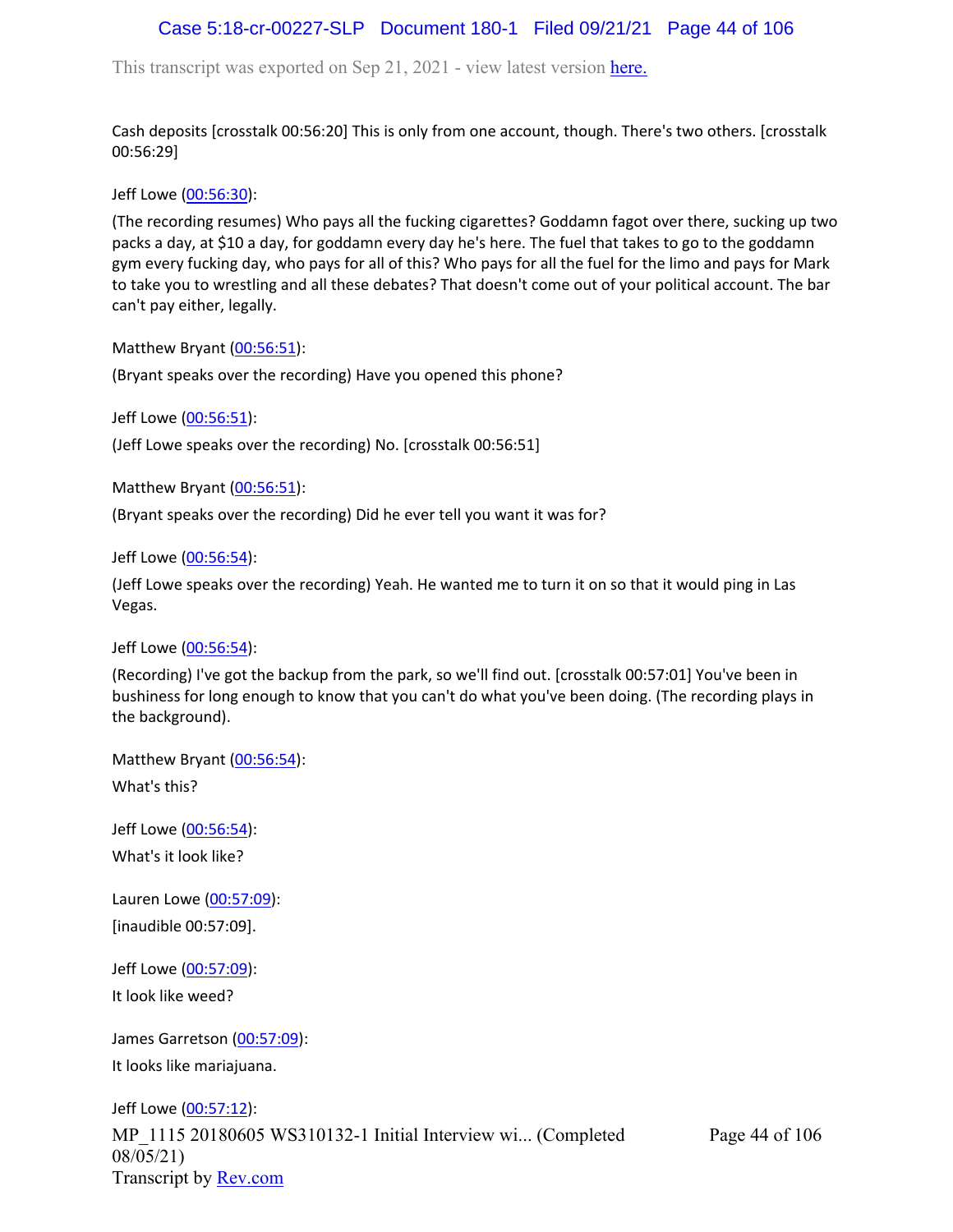# Case 5:18-cr-00227-SLP Document 180-1 Filed 09/21/21 Page 45 of 106

This transcript was exported on Sep 21, 2021 - view latest version [here.](https://www.rev.com/transcript-editor/Edit?token=amZQ9HHFTut_NOLFoO1lSR86cptioQiBp-VVq9f_BePwrTlAl64zFPqcRkwVvmM6GaAv4S7BniclRE4xdf7JBzULLcE&loadFrom=DocumentHeaderDeepLink)

It does. I don't know. I'll have to get a closer look, but [inaudible 00:57:12] but it's some kind of-

Lauren Lowe ([00:57:12](https://www.rev.com/transcript-editor/Edit?token=pq-VX008Rwvbs5kk1RRXLsSDIS0jwltt7dYgXvtnzaU8u1Gn6ImykLtUjU4fYfdcIx6zMgUjHtw1bIoHo_K3vi3EHpU&loadFrom=DocumentDeeplink&ts=3432)): [crosstalk 00:57:10]

Jeff Lowe ([00:57:17](https://www.rev.com/transcript-editor/Edit?token=gEsYJ_d-YXxnp70F3Y3ej4_2TzMxol95A3-61nBU153RQKfJR4Dz2uNZct8fjilTsGwLixCo1cHcEmiC0AdEkgS5Nzk&loadFrom=DocumentDeeplink&ts=3437.38)): He wanted me, I found out later-

Matthew Bryant ([00:57:19](https://www.rev.com/transcript-editor/Edit?token=e35YdF6eLX6VJVcOMkTDnx6qujlG9bE6hMAKxbi6jVAF9MKv-zSlDEJeFgZteu993sgyJxdu23qZ0kJ1uuGDtiFu80E&loadFrom=DocumentDeeplink&ts=3439.88)): How'd you find out?

Jeff Lowe ([00:57:20](https://www.rev.com/transcript-editor/Edit?token=07e0dxbAk9zEmLyRF2nLrUT4tSCwTp1VGNdle6b0qe0KfHCOZUmQ1-8cqA1C7bypXR7vb6NLCOexjfYGe6jnoQgKDbM&loadFrom=DocumentDeeplink&ts=3440.19)):

You can talk to Denis. I said, "What the fuck is this about?" And he goes, "I gave Alan \$3,000 to go down and knock off Carole."

Matthew Bryant ([00:57:28](https://www.rev.com/transcript-editor/Edit?token=Row57mITP62Si0EnVvdR1HRIKp9VqgLE_gO8nAHtEmP5GA52uJQcFYvmbSp2SVJUADhKlL02Bd5iqfIV_2P-J0d29H8&loadFrom=DocumentDeeplink&ts=3448.14)): He said that?

Jeff Lowe ([00:57:28](https://www.rev.com/transcript-editor/Edit?token=cLmG3KujmEZ5pT8AcRZmiweuSsjve3h-ns7kW9QpbfG3nJfuku4da24h78lphoKgnRPX8r3OjH8n7k4dhvLMZDcOsK4&loadFrom=DocumentDeeplink&ts=3448.77)): Yeah.

```
00:57:29):
```
We don't have that anywhere.

Jeff Lowe ([00:57:31](https://www.rev.com/transcript-editor/Edit?token=CsGX8y_WmSGLmCBAqmndARRR6JKw2TZuceSKhdQ_02xVfGoZsaemn0E3KJzaoX3NJU0JTyZzFccK8ZPVHWH9UkFRfFg&loadFrom=DocumentDeeplink&ts=3451.13)):

I know. I said, "You fucking did what?" He goes, "I gave him..." I said, "He's going to kill her for \$3,000?" He says, "No, I..." How much?

Lauren Lowe ([00:57:38](https://www.rev.com/transcript-editor/Edit?token=DszRPZle-4dcJANiiRJaf2hPTdm7spg4m4qFhAxhD-hgc8xpgXtlt6NhBgQAHJsabUJLI-iMAzJQLfRLhzqsMd6Q8co&loadFrom=DocumentDeeplink&ts=3458.93)):

\$5,000 more.

Jeff Lowe ([00:57:39](https://www.rev.com/transcript-editor/Edit?token=Olkc9wiTKNUjlmccqQRQCl9GA8E4jtGZAx1rEhFKr1Tvi9Pd6UE6xlwtifFB9gaFXH5RZOkCpinfhsqUflpRwIEhInw&loadFrom=DocumentDeeplink&ts=3459.6)):

"\$5,000 more when he gets back." And he says, "I wanted you to turn that phone on, the day it was going to happen, so it looks like he's in Las Vegas with y'all." I said, [inaudible 00:57:49], Joe." I told Lauren. I said, "Don't turn-

Matthew Bryant ([00:57:52](https://www.rev.com/transcript-editor/Edit?token=jraa2pqvfMdQTEPEwY0Bb9taCUS6KtbA-1PrHtoBSknMXPn_hUiuBTe9hZkKR4CK3IhggD75DIchHFAgt9l1bmXmGrM&loadFrom=DocumentDeeplink&ts=3472.95)): Would you testify to this statement?

Jeff Lowe ([00:57:54](https://www.rev.com/transcript-editor/Edit?token=POfMmjKnig_7q6Qq8xrGKnODt22rGdYRxDZ9irnJIoFg66GMX861ec3zhXbJuKMGUFglsXbFzMmNN5PdM79zu1Qe134&loadFrom=DocumentDeeplink&ts=3474.32)): Yeah.

Matthew Bryant ([00:58:04](https://www.rev.com/transcript-editor/Edit?token=mxeM0ewmzfwkX54-ITNBnSEDVLcjv2VDY25E6okl7YpX6YUCb5cB9ncwzXeDZLcXcole1aGR5Ae5zS7sECyZvPRe6Ns&loadFrom=DocumentDeeplink&ts=3484.06)):

MP\_1115 20180605 WS310132-1 Initial Interview wi... (Completed 08/05/21) Transcript by [Rev.com](https://www.rev.com/)

Page 45 of 106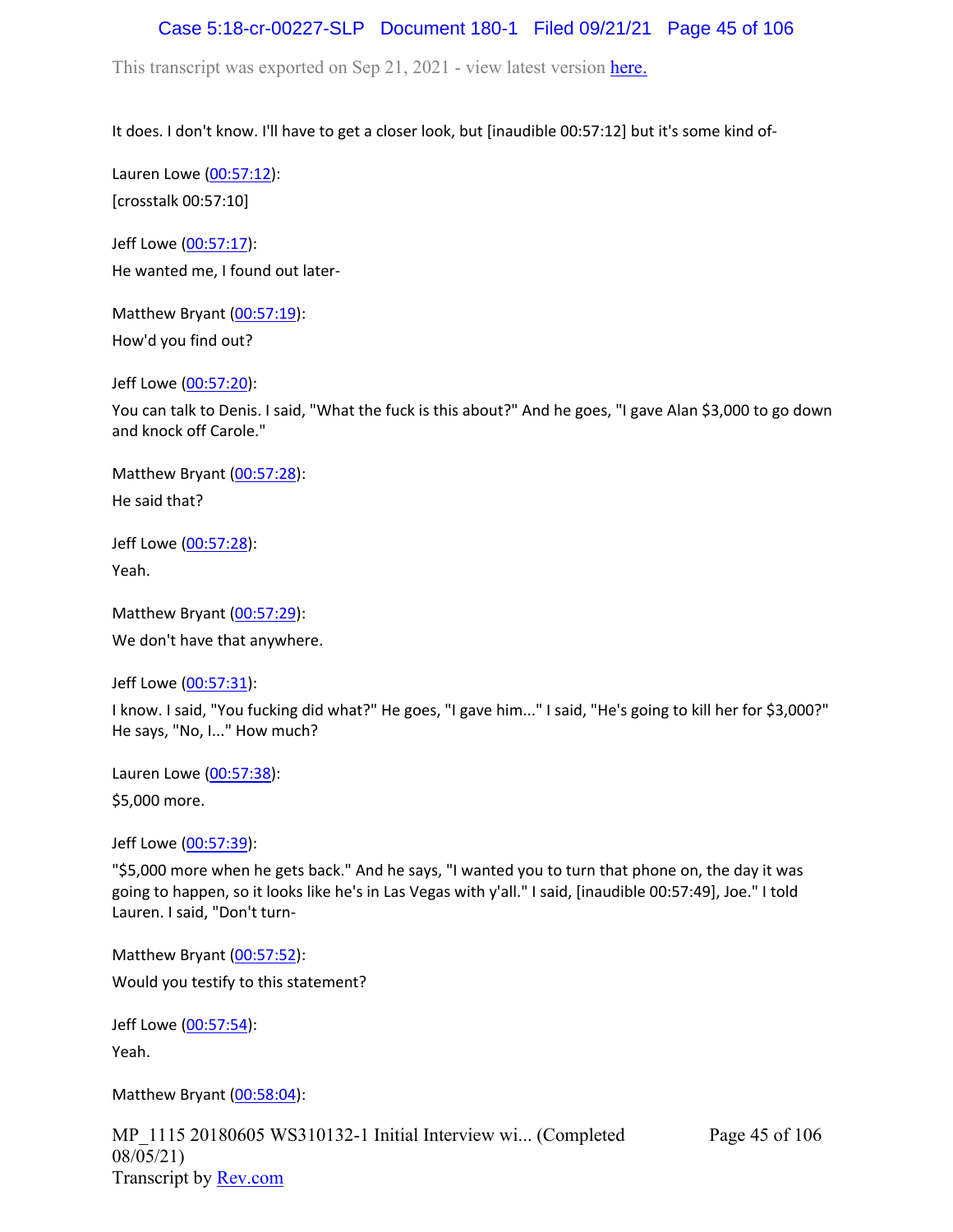## Case 5:18-cr-00227-SLP Document 180-1 Filed 09/21/21 Page 46 of 106

This transcript was exported on Sep 21, 2021 - view latest version [here.](https://www.rev.com/transcript-editor/Edit?token=amZQ9HHFTut_NOLFoO1lSR86cptioQiBp-VVq9f_BePwrTlAl64zFPqcRkwVvmM6GaAv4S7BniclRE4xdf7JBzULLcE&loadFrom=DocumentHeaderDeepLink)

And you witnessed it?

Lauren Lowe ([00:58:04](https://www.rev.com/transcript-editor/Edit?token=1soOgJcpuGuEsw9V-7B_hIFrC-0IteexEjYmOvP6jcF54QSIgevsOFHib4FHjzuawXpUNJW05PB3AS3nL1kHo_34mCE&loadFrom=DocumentDeeplink&ts=3484.2)): (Lauren speaks inaudibly. The recording is playing in the background)

Matthew Bryant ([00:58:08](https://www.rev.com/transcript-editor/Edit?token=4JvASjPac6FnifAg1BRPuQxL7SDhwRYfsoMHDhnjEYhEdx_jzFbi0WgaBGXxY2chXzqz1iYhTVkyT4jh7WF41aiJ60k&loadFrom=DocumentDeeplink&ts=3488.08)): But you didn't hear that conversation?

Lauren Lowe ([00:58:11](https://www.rev.com/transcript-editor/Edit?token=674HYeCIHMpa7zpYI9vuG2P0vyDxxByGBSvRLZaVgHvvHlgQBW9A7Pu8hn3mKE3QVikC40u5D40mDA0EEdPHM8rW4nE&loadFrom=DocumentDeeplink&ts=3491.43)): No, I did.

Jeff Lowe ([00:58:11](https://www.rev.com/transcript-editor/Edit?token=okTa0yF6iZrzJtgq_lcgvXkT90MUSRbg6uubb5LHRt1uR6bnJnxDe8ZQFRAysYJwM7uFxQlPj3uTW2sHe1WfMelY6fo&loadFrom=DocumentDeeplink&ts=3491.45)): She was there.

Matthew Bryant ([00:58:11](https://www.rev.com/transcript-editor/Edit?token=8w4bRCG0unE_5__h2W8tdorxXjR4rfRfKLy4hKnr35_FhDMITXewY3uhZBmiVy8rvmtBQeryME4JYehWOuUSe-6D7mg&loadFrom=DocumentDeeplink&ts=3491.52)): You heard Joe tell-

Jeff Lowe ([00:58:13](https://www.rev.com/transcript-editor/Edit?token=ckQ6WpX4ycKRAKZ26dt1SFs-JqSdPah2q67a7rTUI-JVVCIJYgshR5CwpZylP4mYD9yuYFdQU5JpGKUSlg-sAQ1MP5g&loadFrom=DocumentDeeplink&ts=3493.21)): Yeah. He said it right in the fucking office.

Lauren Lowe ([00:58:14](https://www.rev.com/transcript-editor/Edit?token=ahElcO5DAUZLEqRnpNSFkklWNGRNwajTak4UzBYWNSX0lmjB680dMZJSCNN4HZMR2eyBWJ7yzc425oKUpiju-JcFUgE&loadFrom=DocumentDeeplink&ts=3494.74)): I heard Joe say it many times.

Matthew Bryant ([00:58:14](https://www.rev.com/transcript-editor/Edit?token=USVmUGcQWsd1_UORyk_lsKqxql0w6YoJcozJjC72obIlk_sVNyQA9hmYPDsyUQ6QN0p298o_O7wPN77T4xJWwvXBYjU&loadFrom=DocumentDeeplink&ts=3494.93)): That he gave him \$3,000?

Lauren Lowe ([00:58:16](https://www.rev.com/transcript-editor/Edit?token=K4VzH0XuI1SdhKFTEYrxa-q_hY-ZeGKizNILfvLs0xaSYCxPeaek05ciFe-8huHVgTdLriLJImtgDrcB6jYO-5w6RDA&loadFrom=DocumentDeeplink&ts=3496.35)): Uh-huh (affirmative). I've heard it many times.

Matthew Bryant ([00:58:16](https://www.rev.com/transcript-editor/Edit?token=x3srdF1EeLozf0TRonD0q8DbWsHANvs2qIu3zukiy1Dfn2Oizp16hXf0VJFjQ2pEo0rt9JCx39s0NJajtypJ3RfHI7c&loadFrom=DocumentDeeplink&ts=3496.64)): Will Alan admit that he received \$3,000?

Jeff Lowe ([00:58:23](https://www.rev.com/transcript-editor/Edit?token=gdGXy0JgPk2PfFmOEikl9LgOF6rrLz9hbNxPic3CJN3P-dOgl5pqzMv2aCFDDm59QvCtc8bApg3xUrvcydlnhs3Wgeo&loadFrom=DocumentDeeplink&ts=3503.58)):

Would you give him immunity? [inaudible 00:58:25] if he can get immunity, but I didn't tell you what Alan did. I only found this out until I [crosstalk 00:58:32] Alan wanted to come by to talk to me.

Jeff Lowe ([00:58:37](https://www.rev.com/transcript-editor/Edit?token=zfWjaCdizUqdzVXgiQ_ZdDA2Bjdt7glhWCDBHBiR9kW3jHZ1t5u9TTIUQgaTq5i_jSt84Wwb4dMbDf2io8Asd-LlXaI&loadFrom=DocumentDeeplink&ts=3517.21)):

(From the recording) I don't know what pretty good is there days.

Jeff Lowe ([00:58:37](https://www.rev.com/transcript-editor/Edit?token=I-HhFDMldW4NPiRzvUvqCb5S_5OVkwNEU1VpKtNUJaEMQd4fI1Ifj2H-v0Ppron0MwIwde2NNLDU-ILAJdZfZNr9kHA&loadFrom=DocumentDeeplink&ts=3517.21)):

(The recording stops) Allen wanted to come back to work, because Allen just disappeared one day. Where were we? Where are we just ready to leave?

Page 46 of 106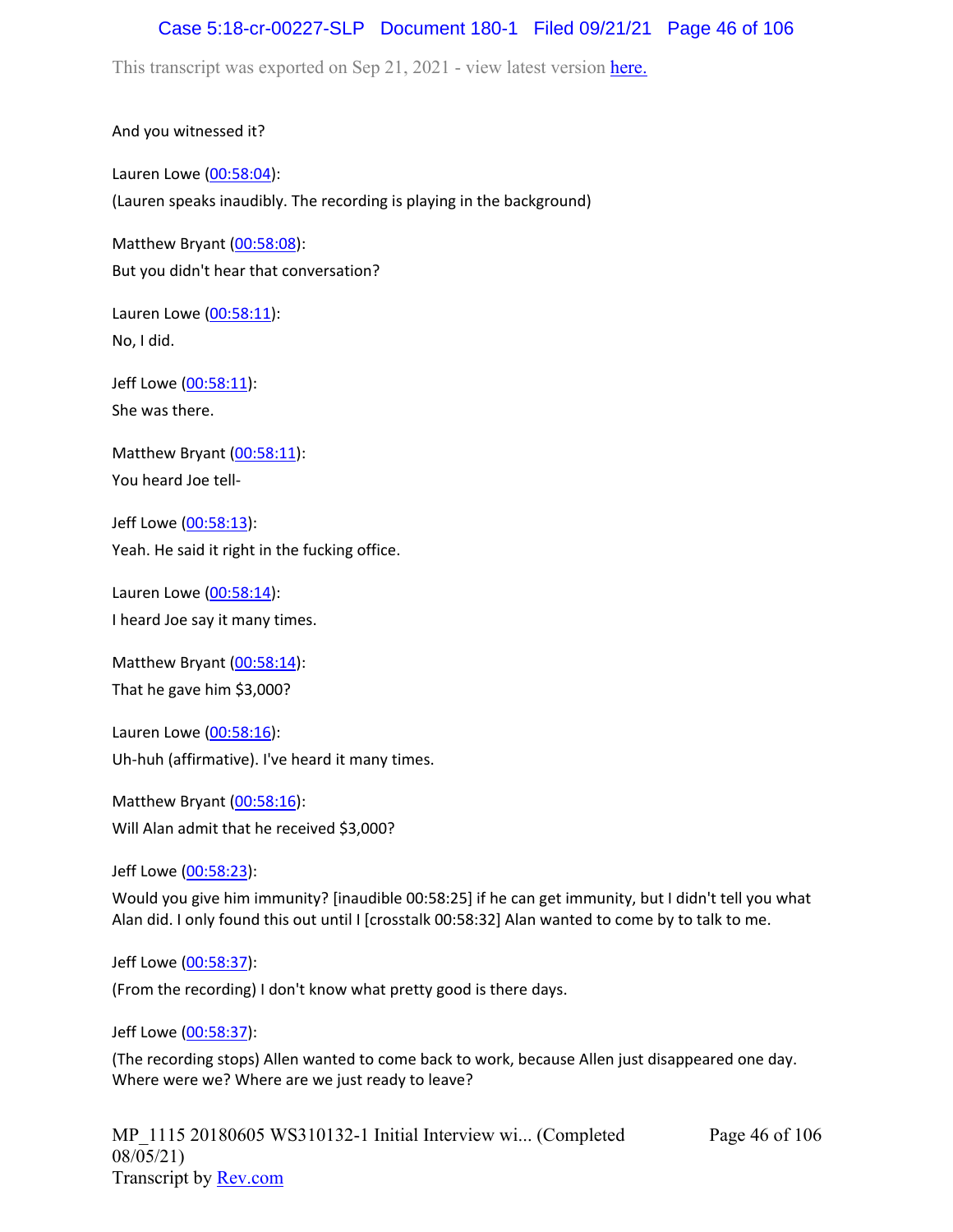## Case 5:18-cr-00227-SLP Document 180-1 Filed 09/21/21 Page 47 of 106

This transcript was exported on Sep 21, 2021 - view latest version [here.](https://www.rev.com/transcript-editor/Edit?token=amZQ9HHFTut_NOLFoO1lSR86cptioQiBp-VVq9f_BePwrTlAl64zFPqcRkwVvmM6GaAv4S7BniclRE4xdf7JBzULLcE&loadFrom=DocumentHeaderDeepLink)

Lauren Lowe ([00:58:44](https://www.rev.com/transcript-editor/Edit?token=9NTkp9nyhd-ajHc9esnEEI3XXxabRzuw1mRDxFbK2eT1lJez84O-WUBoP2O-Bw_OYLdbunXsQR_TTHkhZlz622JGJNk&loadFrom=DocumentDeeplink&ts=3524.38)): We were just getting ready to leave.

Jeff Lowe ([00:58:46](https://www.rev.com/transcript-editor/Edit?token=aOEg22HZFyVBryvWuehGE2xEIG88-Mp4evabCy2ZYoAkQxzLqrsSVS4em1pX1_sXrnu6YhbPDAqjLkHCwJR3iVRXoCY&loadFrom=DocumentDeeplink&ts=3526.17)):

We were just getting ready to go to Las Vegas and I go to say goodbye to Allen. I said, "Where's Allen?" He says, "He went to back to south Carolina."

Matthew Bryant ([00:58:51](https://www.rev.com/transcript-editor/Edit?token=Mgv9tBL50pBNo-PQO01IXg-2wtkAyrtUN1M82BXDx5g1KxkGGMrkdR02YsccFqT7B2dH6hRCt5_O6opISsM4qrdPoeg&loadFrom=DocumentDeeplink&ts=3531)): [inaudible 00:58:51].

Lauren Lowe ([00:58:51](https://www.rev.com/transcript-editor/Edit?token=VCo8W9rswmUpNG8FwUvXLNP8X6Oz5PWCqT6F5xPsg3kFyFdVCVM52_B3MUnf65i4W7nnLILixdG-KV0DMzYP5WAEis0&loadFrom=DocumentDeeplink&ts=3531)):

[crosstalk 00:58:51].

Jeff Lowe ([00:58:51](https://www.rev.com/transcript-editor/Edit?token=uHTfF-VuGFJrCbx8d5Vl-KJl_eAp0LDGhpYJqHMOwvHHvDT7of54-jVogcIb8QmbGXO9KbLuL9D1_pDtezOwTCzCmrE&loadFrom=DocumentDeeplink&ts=3531)):

I said, "Why did he leave?" I said, "He didn't even say goodbye." I said, "Did Joe fire Allen?" He goes, "No. I don't think so." He says, "Allen's just gone." So I text Allen and says, "Where are you?" He never texted back, never answered back.

#### Jeff Lowe ([00:59:04](https://www.rev.com/transcript-editor/Edit?token=A3paeed6-PIApMKOAyvIjuDU__oLw0nBt4NV85suqBPD6ubrI-Pe2nv4XaGtI94vqc-V6junCsnuEYG5RBFVU6jpF3Q&loadFrom=DocumentDeeplink&ts=3544.61)):

So, I'm in Las Vegas, I get this. I told Lauren. I said, "What the fuck. Does it not work? He wants me to fix it. He didn't even send me the charger. How do I..." So I keep texting Allen, keep texting Allen. Phone records will prove. "What are you doing? Where are you? Call me. Call me. Call me." Nothing. Fucking radio silence. I'm thinking, "Wait, I got his goddamn phone." If you turn that phone on, I bet it gets all kinds of texts saying, "Where are you? Where are you? Where are you?" So he finally text me from some new number. I said, "Where are you?" He goes, "In South Carolina." And he goes, "Can I come back and have my job back?" I said, "Why couldn't you?" I said, "Why did you leave?" And he says, "Joe gave me money to go down and try to take our Baskin." I said, [inaudible 01:00:01] I said, "You want to come back here? What did you do?" He goes, "Well, it's expensive being in Florida for 30 days." I said, "Why are you in Florida for 30 days?" He goes, "In a hotel room and following her around." He says, "That bitch is never alone." I said, "Fucking, Allen."

Matthew Bryant ([01:00:18](https://www.rev.com/transcript-editor/Edit?token=Swc2ZTWJucQMyfezkS4jg8a0M7-iyoNIgjBWD6e_bEYDgHk7jB5FuBgUDXBT4KIsHVrBO71On-Wgee592bWqPxvM7VM&loadFrom=DocumentDeeplink&ts=3618.05)): Do you think he would have done it?

Jeff Lowe ([01:00:23](https://www.rev.com/transcript-editor/Edit?token=g0rPXI1O__zHAgjmUHDO9auuD48dvz3F7vpa4rRqCgeHHqWq6QSz94Wm20Zcw2R8zE7NWKyGU4ohlU_zTmBUGFczG_0&loadFrom=DocumentDeeplink&ts=3623.01)):

Yeah. Why would he go down there and spend 30 days stalking somebody? You know that teardrop, he's got a teardrop tattoo. I've always been told, because he was in prison, I've always been told that's what you do when you killed somebody.

Matthew Bryant ([01:00:38](https://www.rev.com/transcript-editor/Edit?token=XuSfaY9PzjNTqjw2Z1G83itTTRQASFZsm_W770LFk_GWEJd5h4uWuG-xar3avsWSEV3Mr88r4sfWPrWrs5ci_OQ-q7g&loadFrom=DocumentDeeplink&ts=3638)): [crosstalk 01:00:38]

Lauren Lowe ([01:00:38](https://www.rev.com/transcript-editor/Edit?token=3wcEVbeDdLQs1WSjBHoUydWhh5S1cqF2F_QMazZRmo3rlBqP0E7MjUMr83hR-lw5FhHKvQE_JF3BbZE3E0N3XgD7RBU&loadFrom=DocumentDeeplink&ts=3638)):

But he is the most honest, hardest worker. He will bend over backwards for us.

MP\_1115 20180605 WS310132-1 Initial Interview wi... (Completed 08/05/21) Transcript by [Rev.com](https://www.rev.com/)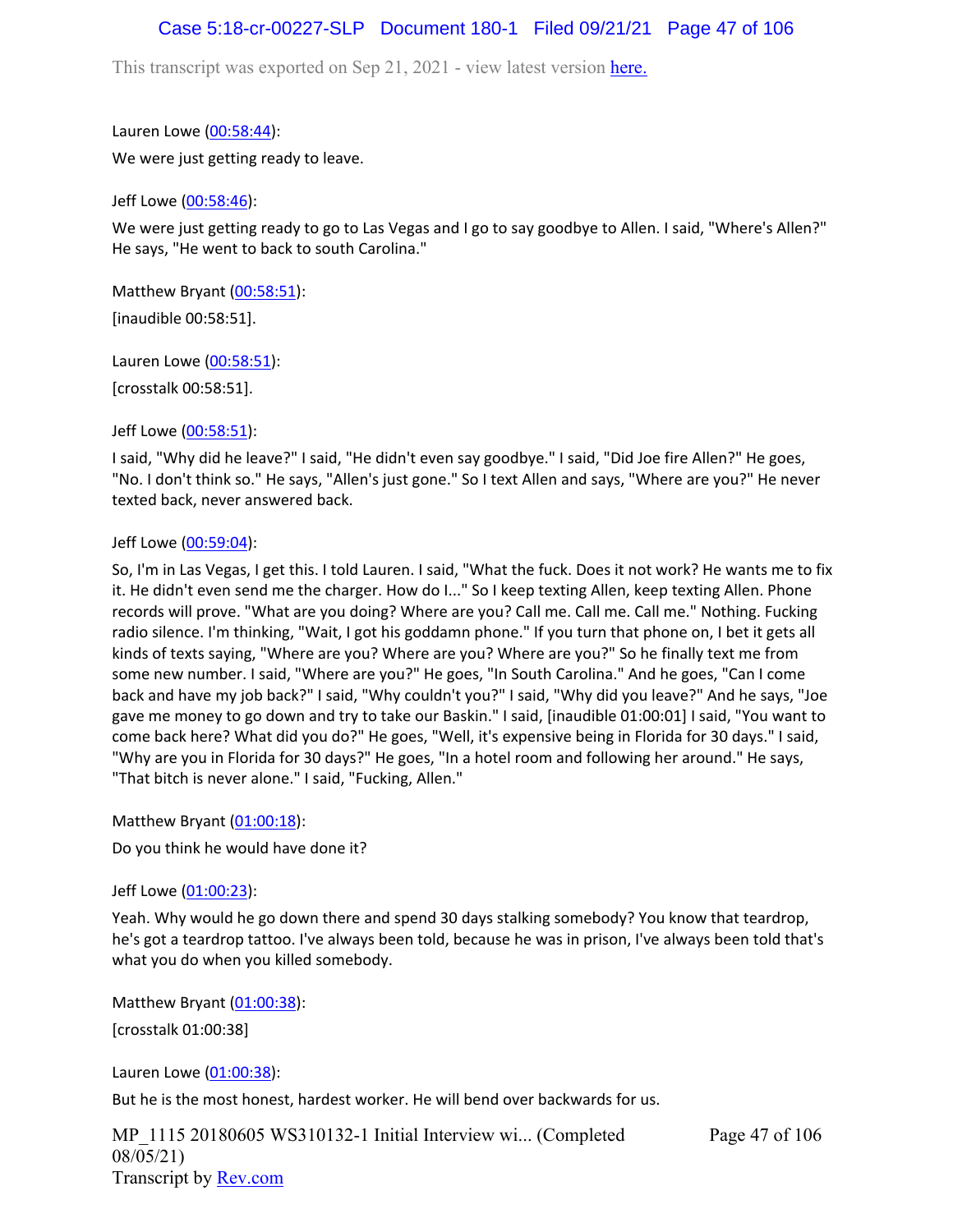# Case 5:18-cr-00227-SLP Document 180-1 Filed 09/21/21 Page 48 of 106

This transcript was exported on Sep 21, 2021 - view latest version [here.](https://www.rev.com/transcript-editor/Edit?token=amZQ9HHFTut_NOLFoO1lSR86cptioQiBp-VVq9f_BePwrTlAl64zFPqcRkwVvmM6GaAv4S7BniclRE4xdf7JBzULLcE&loadFrom=DocumentHeaderDeepLink)

Jeff Lowe ([01:00:40](https://www.rev.com/transcript-editor/Edit?token=RpkpJgRkBzCCpzmvCDpCBmMbl2EOAWJ9d4CexAXpWnOBRHgjaMeGbRKoRytoP_qaBEc8I4ACBDCqdBXer9MKvUQ2pIw&loadFrom=DocumentDeeplink&ts=3640.57)):

He's the fucking hardest worker and he's loyal to me. That's why I kept him around. I never saw him commit any crimes. He had a problem with alcohol, but-

Lauren Lowe ([01:00:50](https://www.rev.com/transcript-editor/Edit?token=0K1zhv-wvTXV6bMDNwV6NSBrY9LcvDxY5E1UFfbDTB2MpuGArQleu2TQ4TveiuUFxzploww1SKZDFJkEhA_8P-LrF9o&loadFrom=DocumentDeeplink&ts=3650.07)): But he would do anything for us. [crosstalk 01:00:53]

Jeff Lowe ([01:00:53](https://www.rev.com/transcript-editor/Edit?token=MMoGgBbUNfrcaQT0gdCN3zhj_HHMWxmD5RZzRKcj6gSWD-IUQMRFHu-ahngwoRacBkgnR-C8Ueo4G9yL-uWoHGdcfMc&loadFrom=DocumentDeeplink&ts=3653.14)): Whatever I tell him he needs to do, if he could get-

Matthew Bryant ([01:00:56](https://www.rev.com/transcript-editor/Edit?token=Hm_K4ciJKD54wQOstQQxjYpxZZRUFmOpGo59u8VMHdDtWJ8UQvs9lpP7alrJhf2LQofeS4AMYfirTkKwPo53SdSK1x8&loadFrom=DocumentDeeplink&ts=3656.19)):

Is he coming back?

Jeff Lowe ([01:00:58](https://www.rev.com/transcript-editor/Edit?token=P-6nm8ZN0Ov9tECekwu0J8S9xtl7cg7OX7Z3R2IeXNz1kLE1mpfqilghUX181BPZFHq3uz8JvpVIWh3neJHx4ZXZUAg&loadFrom=DocumentDeeplink&ts=3658.12)):

He bought a vehicle four weeks ago, when we were about ready to come back from Vegas. He said, "Can I come back?" And I said, "Do you have a vehicle?" And he said, "Yes." I said, "Do you have warrants in Garvin County?" He got caught driving here and left without paying. He goes, "I think so." And I said, "Well, we got to figure that part out, because there's no sense in you coming back here and getting arrested." And I said, "So figure out your warrant issue, if I got to pay your warrant, your citations, I'll do it." That's the last I heard of him. He texted me a picture of a SUV that he bought and he says, "It's all mine." I congratulate him and I said, "Get your ass back here." Haven't heard or seen a word of him. He's that kind of transient guy.

Lauren Lowe ([01:01:44](https://www.rev.com/transcript-editor/Edit?token=bO1RDgiIJr5pO51vVvLzdTiGEUlAm_1qAHGvloqMuQy6fStidWwuMaBwepJD1hMUB6PiteQ0Wf2wzILZRO7F-m9m0S0&loadFrom=DocumentDeeplink&ts=3704)): [inaudible 01:01:44].

Jeff Lowe ([01:01:44](https://www.rev.com/transcript-editor/Edit?token=WyT9otMLV0m7S0VJgS3qt2MTDiXJIyFE68KCgNOOm7SjzwXodXSbr4v8XhRv2zN8DLV_R-ieemIrt7ClFas2X9md7Jc&loadFrom=DocumentDeeplink&ts=3704)): But Joe says, "Is he going to bring my fucking money back?" And I said-

Matthew Bryant ([01:01:51](https://www.rev.com/transcript-editor/Edit?token=RYkUGHEpTR0b1WQMjNuYTbY3Sj2o-2_iZg-Ea_zfnTWcJ-vvoRpAGZzjuABqenfMPy7PfXbOhb5BX6Yx286xLVn_-dI&loadFrom=DocumentDeeplink&ts=3711.27)): Was that recorded?

Jeff Lowe ([01:01:52](https://www.rev.com/transcript-editor/Edit?token=DCL_i_i8p0ljYNc5fJGjQ_4WjhI62bG_aEZApy6syvjstJEOTxXehZMHP1h63CuifuUNiH5HIu0WiA11LjhvGGkP4d0&loadFrom=DocumentDeeplink&ts=3712.25)): No.

Lauren Lowe ([01:01:52](https://www.rev.com/transcript-editor/Edit?token=8Q81X8P3iGuTze7KfzLEKKKnybTyOdt9ay9AJ3SNsJrzBiCvePdoqhVVnkr6ve84EXLdIDJS3ttU8Pr8jeSKwWOQ4f4&loadFrom=DocumentDeeplink&ts=3712.62)): No.

Jeff Lowe ([01:01:54](https://www.rev.com/transcript-editor/Edit?token=BIwnePNWX-GvO4oEoDli0ASLvm0xztrkLs_b0p8COhxc3u_HqN117Zn13pkcqobQi08dPSh0maq6DP0Ra0w7qeqbabU&loadFrom=DocumentDeeplink&ts=3714.18)):

I said, "Allen wants to come back." "But is he going to bring my money back?" So I text Allen and said, "Have you got money from Joe?" And he says, "It's expensive being in Florida for 30 days in a hotel room...

### PART 2 OF 4 ENDS [01:02:04]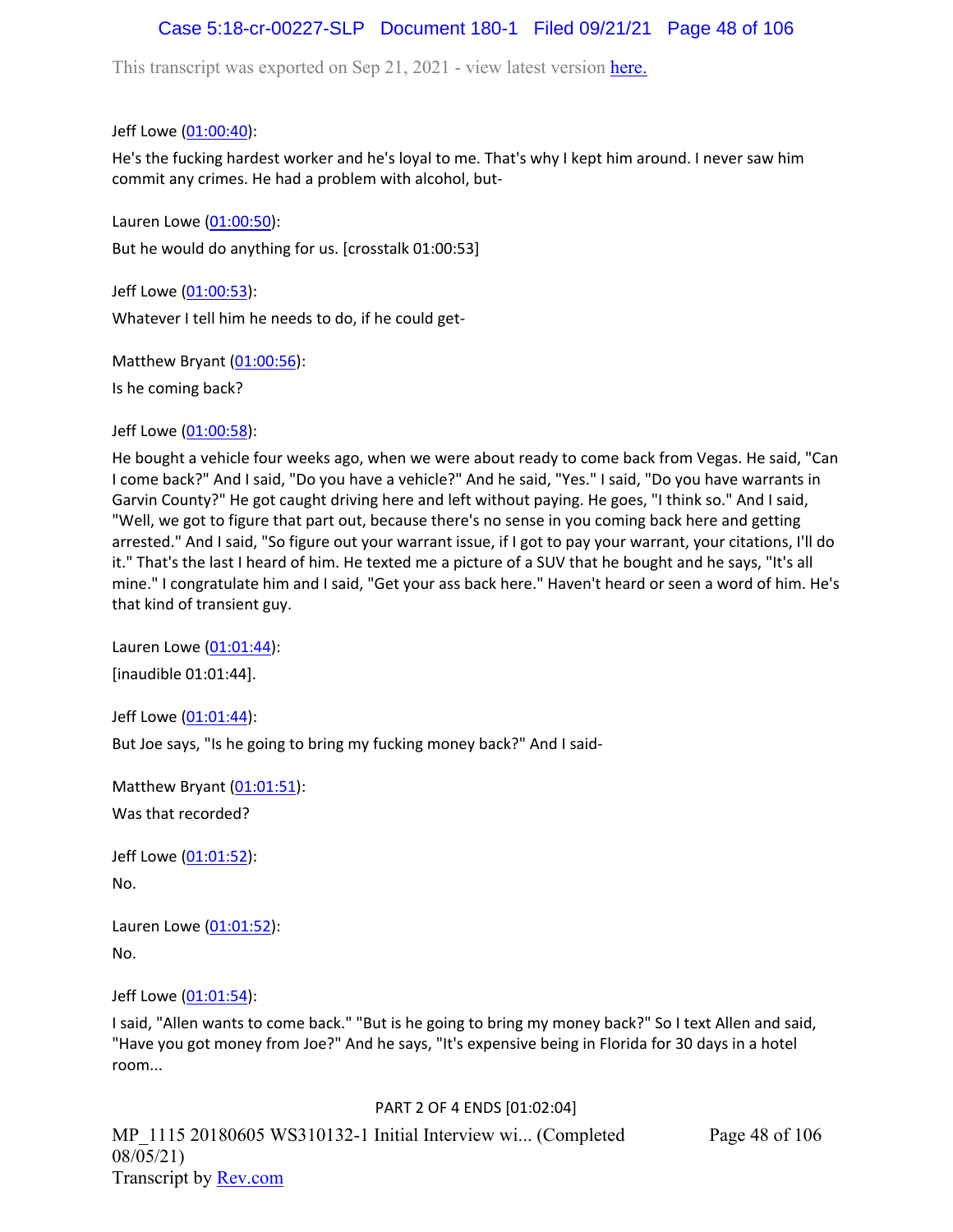# Case 5:18-cr-00227-SLP Document 180-1 Filed 09/21/21 Page 49 of 106

This transcript was exported on Sep 21, 2021 - view latest version [here.](https://www.rev.com/transcript-editor/Edit?token=amZQ9HHFTut_NOLFoO1lSR86cptioQiBp-VVq9f_BePwrTlAl64zFPqcRkwVvmM6GaAv4S7BniclRE4xdf7JBzULLcE&loadFrom=DocumentHeaderDeepLink)

Jeff Lowe ([01:02:03](https://www.rev.com/transcript-editor/Edit?token=Wthrspe9Q8WW_bpl1aMOH5wFqZEzImsA0FaUVNpwCkIB6_-QrcGxY8ysXGyt1hRKv84gpG4fkeyoYXdsRaOxJQXEcco&loadFrom=DocumentDeeplink&ts=3723.791)):

He says, "It's expensive being in Florida for 30 days and hotel rooms and food." Jesus Christ.

Lauren Lowe ([01:02:10](https://www.rev.com/transcript-editor/Edit?token=b7OzgB11d-HsDKnWANAXaNcBoLet0X0_-ttCy4OYr3-GRPgTDf33AsunIXluKRp6JpfZIWjVat9vbxQepuw6vVm4DJ0&loadFrom=DocumentDeeplink&ts=3730)):

And then [crosstalk 01:02:10] said. [inaudible 01:02:10] I know something is going to happen but when it's a quick question like that, you're kind of like...

Speaker 2 ([01:02:11](https://www.rev.com/transcript-editor/Edit?token=m77wqbxg9vFsKpx2rDS4OlMdjPdNzkTbF9Xsa3kB4BumoWpNYEQn-UwB0uj-uUmrKetinmBD8nBtmml3YXJSqDZPI_A&loadFrom=DocumentDeeplink&ts=3731.69)):

And he'll never trust you again, for him to voice...

#### Jeff Lowe ([01:02:16](https://www.rev.com/transcript-editor/Edit?token=9a3JNX_lde8UaET_6b2roLIR8InJTOhH29CoG8We9OsdcEzUCfx81WRE2UgvWWs4DfOHfgefn7VdEbSfyt06yb1f-tM&loadFrom=DocumentDeeplink&ts=3736.95)):

He just asked me to talk to him again. I could completely fucking set him up. I could do this, I could say, "Where did you get \$3,000 to pay Allen to go kill Carole Baskin?" And let's see what he says. [inaudible 01:02:32], "Well it didn't come out of the park money." But he'll probably say it came out of cub money.

Matthew Bryant ([01:02:38](https://www.rev.com/transcript-editor/Edit?token=MNdH9tRYqmxydnz9KdnmhCp9YBgr2sp1pAhFpZNbulinIlhehOhmr-FpEK7diKqTe9LlA8ZsTBn5Slwk2ZqxNXmekXU&loadFrom=DocumentDeeplink&ts=3758.66)):

If there is an admission that he did that and he says that, that would be good information.

Jeff Lowe ([01:02:43](https://www.rev.com/transcript-editor/Edit?token=0TDp0f701eal1gIZzYYYY1HcPnQo36lYo8BZujLIVdMY5hK7f1ufwqNKm_7mm0D0wBuYTstQbjQD7_0D15BxeQPvqss&loadFrom=DocumentDeeplink&ts=3763.02)): Okay.

Lauren Lowe ([01:02:48](https://www.rev.com/transcript-editor/Edit?token=vl9K2t2EFtvHk2qnY88z_x0mHy_3b1pRHesv0e3i2QTOp_Rckg9SB8-Nr-hN7-KcHo5EUZCjohpWJkxBBFOnJEIyvFk&loadFrom=DocumentDeeplink&ts=3768)):

I can get that.

### Matthew Bryant ([01:02:48](https://www.rev.com/transcript-editor/Edit?token=_tGMyKTH0xRJAXJiAE_1-WrVS0Fvq3d9mBpjrl6skHitUY_D9kHrd1mGNT8dwU8HruvPW1716QhxMKxBUeTVmU5tnFA&loadFrom=DocumentDeeplink&ts=3768)):

[crosstalk 01:02:48] a lot of information, let me just get some stuff on my mind that I'm thinking about here. I can see that you're handling a lot of the paperwork, no offense to you, but directed to her, I'm not interested in every check that we do here and every employee that was paid, that's just some more stuff that I got to sort through. Checks that you know were forged...

Lauren Lowe ([01:03:16](https://www.rev.com/transcript-editor/Edit?token=0Ol1c2Epw1TYVj8P9fKsqLiL69g-QjyvmFtPCxMw8YPzBLfa4EuGX5JK9p5BzUFKnIJR0mjcDkyoZCy885NgMvTaoWA&loadFrom=DocumentDeeplink&ts=3796.71)):

Yes.

### Matthew Bryant  $(01:03:16)$  $(01:03:16)$  $(01:03:16)$ :

Checks that you know that are campaign fraud or suspect of being campaign fraud. And I need the stuff too, that you just feel, "Well, I think this will probably..." The stuff that we can prove.

Lauren Lowe ([01:03:30](https://www.rev.com/transcript-editor/Edit?token=-S4vzvpE_BT9fjdx0lbHchiBqxjoeJet841jiEJ7GYOgzRzKr81idm5OK1rroUdy2FQ5TVS-oybJk2J_lZEEV7gSB7g&loadFrom=DocumentDeeplink&ts=3810.04)):

Okay. Sure, I got all of that.

Matthew Bryant ([01:03:31](https://www.rev.com/transcript-editor/Edit?token=unCpPvc7qOMaPO8potSVTb8Ayvin4XRvLg9KdUEy2cT7VBoG_Brw7TyIpg6AXl0ifdVfTLpCUNQeklOyNFeiqxmBzic&loadFrom=DocumentDeeplink&ts=3811)):

This [QuickBooks01:03:34] thing, since he made the mention, that's how he does it. I don't know how that works, but he says he puts it under cash in QuickBooks.

MP\_1115 20180605 WS310132-1 Initial Interview wi... (Completed 08/05/21) Transcript by [Rev.com](https://www.rev.com/)

Page 49 of 106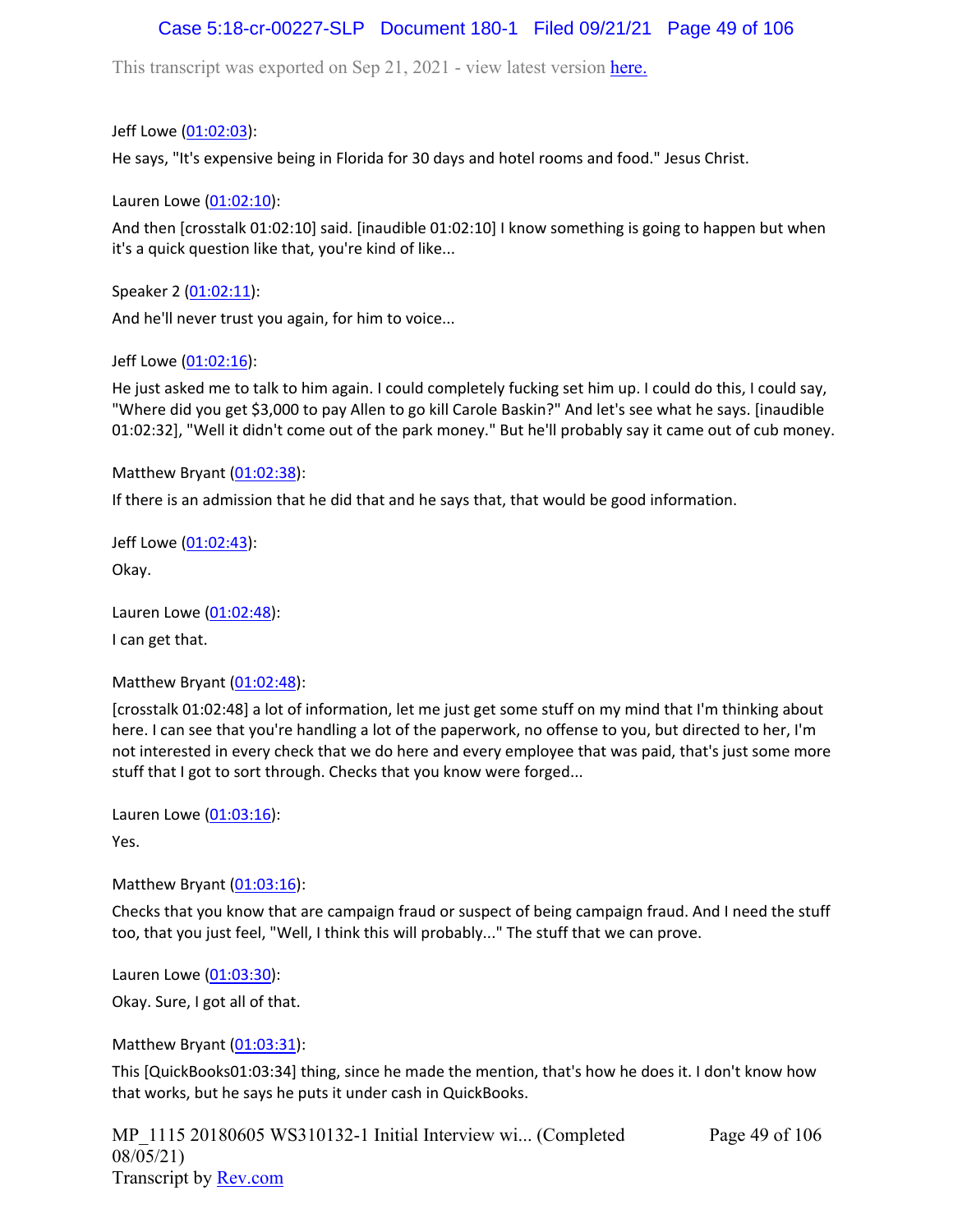# Case 5:18-cr-00227-SLP Document 180-1 Filed 09/21/21 Page 50 of 106

This transcript was exported on Sep 21, 2021 - view latest version [here.](https://www.rev.com/transcript-editor/Edit?token=amZQ9HHFTut_NOLFoO1lSR86cptioQiBp-VVq9f_BePwrTlAl64zFPqcRkwVvmM6GaAv4S7BniclRE4xdf7JBzULLcE&loadFrom=DocumentHeaderDeepLink)

Jeff Lowe ([01:03:38](https://www.rev.com/transcript-editor/Edit?token=EeZ7Vjd0BwF1-KhH0bNcfT9NOdQJ11n0CAz66kIRzYwTH4GmBufwUeGKmXloXQeAWkKLYIce5EEydK1jgnf_aaIJhKU&loadFrom=DocumentDeeplink&ts=3818.54)): Do you have the registry from QuickBooks right there? Show him what it looks like.

Lauren Lowe ([01:03:46](https://www.rev.com/transcript-editor/Edit?token=GYjd_aukLVjHlwOYkIn0KD3ezupeYFu6wm9KMvRRCm-vUiKPvSP6POYZlbw30o5MlhLp69bVnfxHtx4PrcUbZBkUCC4&loadFrom=DocumentDeeplink&ts=3826)): [inaudible 01:03:46] give me a second.

Matthew Bryant  $(01:03:46)$  $(01:03:46)$  $(01:03:46)$ : You don't have to get it right now. I guess, more than anything, just kind of hear me out.

Lauren Lowe ([01:03:49](https://www.rev.com/transcript-editor/Edit?token=X-lOFAm7B4SMwqB20oulYtx5w7tVal-3Ot34BmO_SeXbawAbEdAtm_pyAo1GbvslbVWTytX8D8tNA-Fch7TyJR6UjaA&loadFrom=DocumentDeeplink&ts=3829.81)): This is just an idea as to how it looks.

Jeff Lowe ([01:03:51](https://www.rev.com/transcript-editor/Edit?token=Wcoez5qcSMCtkGQ7pcJQOsyu3_KepP2KtVdXAgI8Nyg6H3dXUgV5JQzKmZOpIWsQJSIhawRl-0apYgjkk_1UU9ok8x0&loadFrom=DocumentDeeplink&ts=3831.06)): This is what it means. [crosstalk 01:03:53].

Matthew Bryant ([01:03:53](https://www.rev.com/transcript-editor/Edit?token=KulDwW_1S5Pm1DQdfN_KOpUiG5nvbp18vezaYalT2HdoM_XBaG7fWn35QR2Xw-uzjcKUGdR4QzZ2olNZOdP2aKT_dSY&loadFrom=DocumentDeeplink&ts=3833.29)): I can't see.

Jeff Lowe ([01:03:53](https://www.rev.com/transcript-editor/Edit?token=1_CAfi_SAjSikGCO0FFf6xiHB3aZVxEWgdeJznQceGCJO-f8Y1feNOZLLQrMWK6KXzmrRPQUId2niMeGKc6gUMNMuJ0&loadFrom=DocumentDeeplink&ts=3833.57)): Me neither, I'm going blind.

Matthew Bryant ([01:03:55](https://www.rev.com/transcript-editor/Edit?token=P-Y7xR77la3pzdr-uWfMnJKm1yOrVXPIfzP8yPNwLtiYZTheZQnn2Zn-hasEYfQeW3OBT8jAqaTPDLtjK0S7hP_-Ido&loadFrom=DocumentDeeplink&ts=3835.9)): I'm old.

Jeff Lowe ([01:03:57](https://www.rev.com/transcript-editor/Edit?token=QCIXVd5mLuuBNUuL-ppHYWqe2l9cmPOfFavTAcU2dNJZwNF23-ycBTH-hw7qRC-Ay7umXAp6VsPXrzEh6o4dyJCylOY&loadFrom=DocumentDeeplink&ts=3837.17)): Okay, this is like everything that goes out.

Matthew Bryant ([01:04:00](https://www.rev.com/transcript-editor/Edit?token=QT8nKlnFUKky4YC3X2H6Yl645aBSFscJZ1FjBtxPxNesO5LXzeYfQ8yo9H1IVJoO0pa7p_JTvfLWfQwapdXkqMkg1mg&loadFrom=DocumentDeeplink&ts=3840.79)):

This has nothing to do with your bank account, this is just [crosstalk 01:04:03].

Jeff Lowe ([01:04:03](https://www.rev.com/transcript-editor/Edit?token=04T15aN9xG4S7EQFB20qWtYoNcDBQG6bY0S6IMXTZnWMTNkpk8wWCvN7mUC2d6bGdiYFeioLGlTmHXdx02mBsfib31g&loadFrom=DocumentDeeplink&ts=3843.1)):

This is my bank account. This is tied to all my checks, but it'll say, "Transfer. Cash deposit." That was a real deposit [inaudible 01:04:10]. When he puts cash... Jeff, Cash deposits, that can't be, that was too low for a... Or they could have been selling porcupines or some shit, who knows. Cash deposit.

Matthew Bryant ([01:04:24](https://www.rev.com/transcript-editor/Edit?token=W3h3I1QaX4G9rZljWH9QuCCctWAy9zXXmlFxMqrPY1GO8LMmPnSdPMggZfQrsEXW_Rj4cVCxHlwDVUaqj_cZQgoQqVQ&loadFrom=DocumentDeeplink&ts=3864.54)):

Here's a 5,000.

Jeff Lowe ([01:04:26](https://www.rev.com/transcript-editor/Edit?token=x5mnw32njOYo7I5BvSfNQva_hVc5ssrGmED5KO8Y1oljGlYoTrZJdW3noK3ORzjIqZBiefB1pYS2iVJZPhIhldl6Nw8&loadFrom=DocumentDeeplink&ts=3866.05)):

There you go. Jeff, Cash. I didn't deposit \$5,000. He did that. I was in Las Vegas. He deposits that he got \$5,000 from a cub and writes it down as Jeff depositing cash.

James Garretson ([01:04:40\)](https://www.rev.com/transcript-editor/Edit?token=LoIBEk_7GOMSFAosyQq76yW9Ts8kyEmYPbH1pxZdT9sYlXws0ckVxNYl0JK1WvAQ5NkVS6cjja-EQOSNAOCm6ipPYt4&loadFrom=DocumentDeeplink&ts=3880):

MP\_1115 20180605 WS310132-1 Initial Interview wi... (Completed 08/05/21) Transcript by [Rev.com](https://www.rev.com/)

Page 50 of 106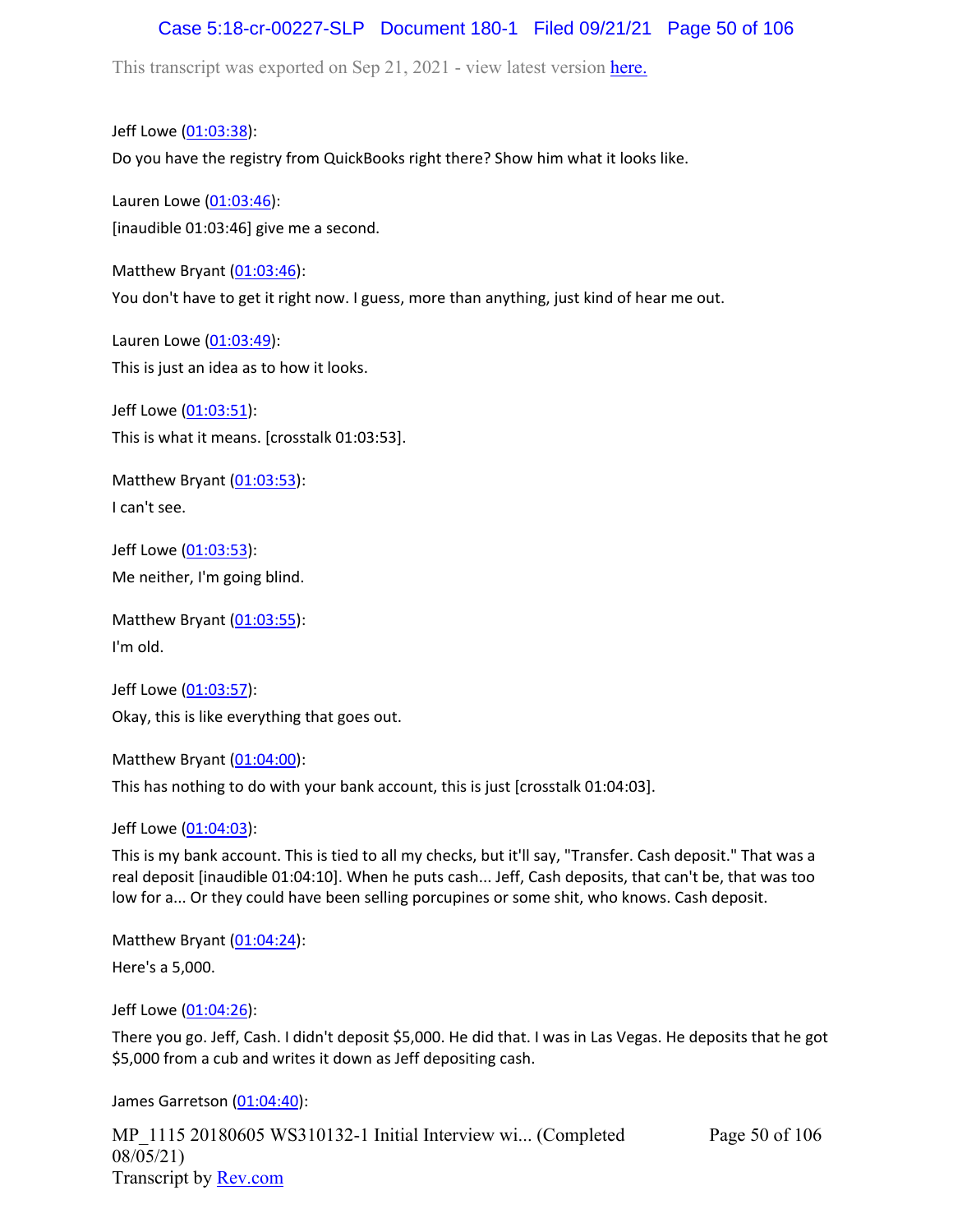## Case 5:18-cr-00227-SLP Document 180-1 Filed 09/21/21 Page 51 of 106

This transcript was exported on Sep 21, 2021 - view latest version [here.](https://www.rev.com/transcript-editor/Edit?token=amZQ9HHFTut_NOLFoO1lSR86cptioQiBp-VVq9f_BePwrTlAl64zFPqcRkwVvmM6GaAv4S7BniclRE4xdf7JBzULLcE&loadFrom=DocumentHeaderDeepLink)

[inaudible 01:04:40] we've got the person from...

Jeff Lowe ([01:04:42](https://www.rev.com/transcript-editor/Edit?token=DRI4lQQcz2-QMg-JIAngyvVfof1M8FHkMdR9TnpXSaaWMzvI3tOG1oGinsH9dAbo7X0CcCEr2Q39P3miV1RMdflyICg&loadFrom=DocumentDeeplink&ts=3882.5)):

And you know why? It's because when I came in here, I probably spent \$200,000 in cash that didn't get put into books. So he thinks he can just 5,000 here, 5,000 there, 5,000 here and five...

James Garretson ([01:04:54\)](https://www.rev.com/transcript-editor/Edit?token=9oZ1GVw6nFfJiRiO5dUAMCnpM4eMHUqwYqFusCjaXAQnjYOSipk2aQT0ZYe-DAiQep57bxUVEUOkcsrw5yC3E1S-Iaw&loadFrom=DocumentDeeplink&ts=3894):

[inaudible 01:04:54] 100 grand in bills, that you thought [crosstalk 01:04:56] more than that.

Jeff Lowe ([01:05:01](https://www.rev.com/transcript-editor/Edit?token=KtDVPcDeeU14lvrXb6ld-d5RrhCv6XJ3mk_hUGEwtgzkuOlFcVZKtQX7gzGtjLZS6SpPGJLFvXGpLEa1VrqW1FHFaJs&loadFrom=DocumentDeeplink&ts=3901.63)): 35,000 for one law firm, 12,000 to another law.

James Garretson ([01:05:05\)](https://www.rev.com/transcript-editor/Edit?token=Sm42aRPiYqgGpPghuAnLR8rpTnv-ysSY-sBYTXS58Poo3aRO7JRIZQYTuOP01aFeWXH7d_yr0M59c02K9U7PbUTK14M&loadFrom=DocumentDeeplink&ts=3905.75):

Well, we can see he runs his mouth on social media because he can't keep his fucking mouth shut. [crosstalk 01:05:12].

Matthew Bryant  $(01:05:11)$  $(01:05:11)$  $(01:05:11)$ :

Who is this 3000...? Here's a cash deposit, 3000 in December.

Jeff Lowe ([01:05:15](https://www.rev.com/transcript-editor/Edit?token=qJ7bR0vldDQ9eBT447ZTl5X3gFKjYAj3loaOgwhyWNEGAnMRs17b_e2OKM-J7b9y13DGM0vvECVlYfJfWGiStph6JjY&loadFrom=DocumentDeeplink&ts=3915.91)):

That'd be a cub. Well, you know what? Because it... [inaudible 01:05:22] say?

Matthew Bryant ([01:05:22](https://www.rev.com/transcript-editor/Edit?token=uEiHOrxEzI_wAS0qvTdQGvAu2PyVadTVU2bOsyXfPWHE1HcyHG8OxbJCkHrU7CFqJwT7YPcWO86HDfni9Fdeehh2WUU&loadFrom=DocumentDeeplink&ts=3922.65)):

Transfer of cash deposit.

Jeff Lowe ([01:05:26](https://www.rev.com/transcript-editor/Edit?token=VdKsJ6urFajdF1sZSGjUrJanaMve1Xm0XJ0WA0m3rRATkX2aVA14l3JpbsHArYzjOTXx9RlZ5ASd0e19EnesLhNutsY&loadFrom=DocumentDeeplink&ts=3926.66)):

I think when it was cub money, it would always say, "Jeff, cub." So if it says cash deposit, we get Groupon... Are you familiar with Groupon? Twice a month. Wait, what's the date of that?

Jeff Lowe ([01:05:43](https://www.rev.com/transcript-editor/Edit?token=vdavttCkjeRPsllCt35LoM-xzYbU2RmmZPCgE7-d7LceltbyCNn7fZ57UUmWvnqZdmfMoMji7w4gOPYSWR0SE7yOoMo&loadFrom=DocumentDeeplink&ts=3943.73)): We get Groupon on the fourth and the 18th.

Matthew Bryant ([01:05:48](https://www.rev.com/transcript-editor/Edit?token=tbKcbzxR1HVZT-if1oe9aJRtKVsioQjdYoJVbZ3uaOiO1A5ulaoFGk1KQtm5zlbKsgvf9bmyt79RtS3k51tdb2Wco8Y&loadFrom=DocumentDeeplink&ts=3948.78)): I think its the fifth.

Jeff Lowe ([01:05:50](https://www.rev.com/transcript-editor/Edit?token=PvLtrsP1YKH1it8Bngx9Z2SEIu0vcgX7CG9absApwgdAKzlKpcFShOVHHp3DQ-HyLi1SSeV0g-FeIsQB5NLEYdJfyBc&loadFrom=DocumentDeeplink&ts=3950.41)): Okay, that would have been Groupon.

Matthew Bryant ([01:05:50](https://www.rev.com/transcript-editor/Edit?token=iiPc1Uu7TTsW1HXUnK1CDnJhbJfLFNfxJe_63xveFFv_yC3iIg562LAK7l4_2bF4mWyn3TaOdeUXVDYQsqNSTYiRQMI&loadFrom=DocumentDeeplink&ts=3950.97)):

Here's a name I'm going to throw out to you. It's a name that I've heard, that's in this business. And I hear that they're dirty and they're peddling cubs and I hear that they're tied from Joe. You ever heard of the name, I believe, M&J transporter, the [Bristers 01:06:07]?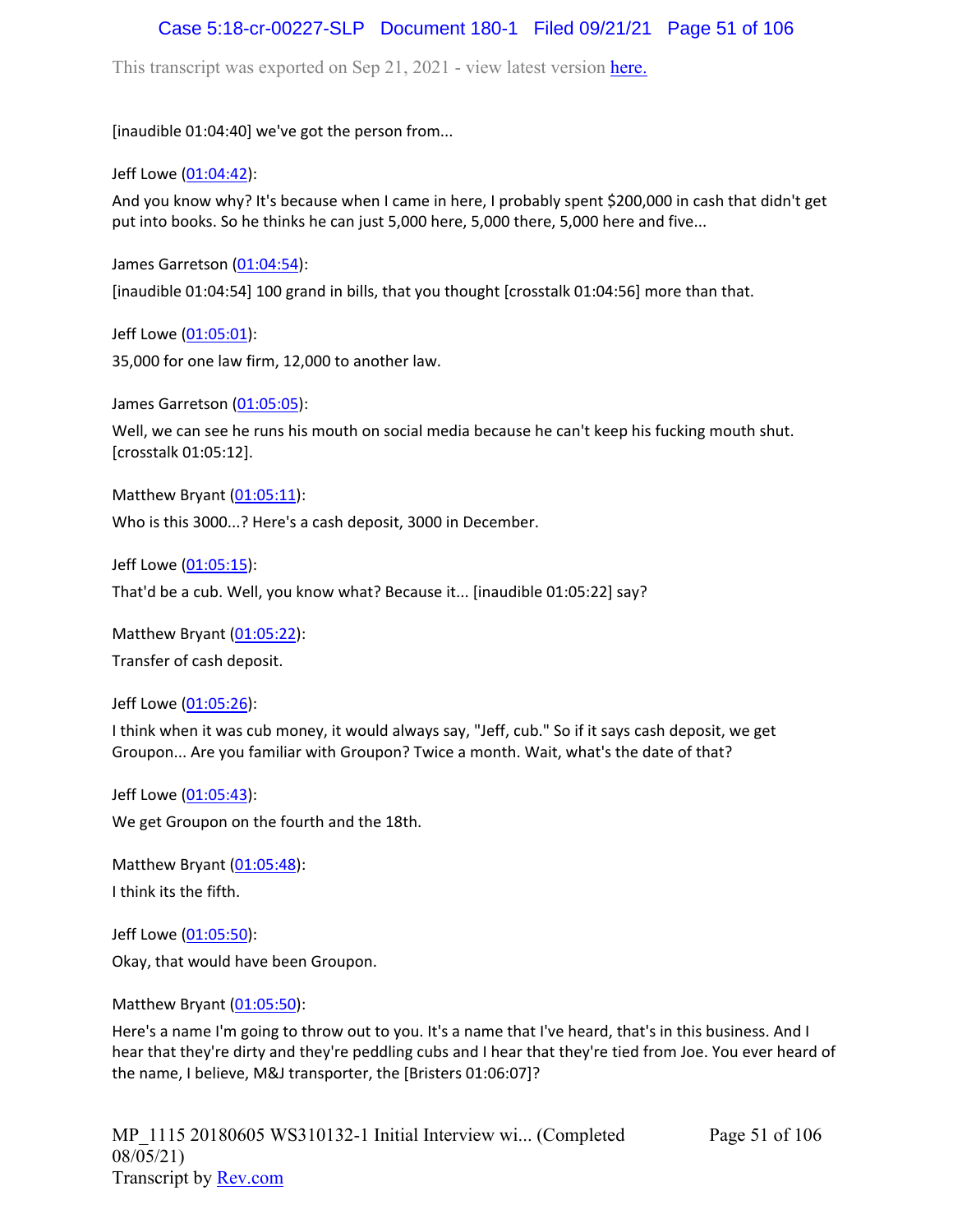## Case 5:18-cr-00227-SLP Document 180-1 Filed 09/21/21 Page 52 of 106

This transcript was exported on Sep 21, 2021 - view latest version [here.](https://www.rev.com/transcript-editor/Edit?token=amZQ9HHFTut_NOLFoO1lSR86cptioQiBp-VVq9f_BePwrTlAl64zFPqcRkwVvmM6GaAv4S7BniclRE4xdf7JBzULLcE&loadFrom=DocumentHeaderDeepLink)

Jeff Lowe ([01:06:07](https://www.rev.com/transcript-editor/Edit?token=LcpvDnNXeB5v8GzGYx4LBy_JZ0Q3U_Gvlw1QT8KwF8ZTIMjK5TeCUw7Eh4KlD2CWNwSr5X83bLu_3DurLis-YCTwTs4&loadFrom=DocumentDeeplink&ts=3967.35)): Yeah. Jenny Brister?

Matthew Bryant ([01:06:08](https://www.rev.com/transcript-editor/Edit?token=Z-idmyuiGNosIWCy1a_vs2lys7JUmv_jMTV4ZDDbZwc7FP3mH9aLA2ai60gjUNLK1y-yNC4mtDAWglm6-y0PGZAQqcs&loadFrom=DocumentDeeplink&ts=3968.27)): Yeah.

Jeff Lowe ([01:06:09](https://www.rev.com/transcript-editor/Edit?token=w8Y88AXGi918tGflOoFV_Ey0V2vCKeiygDN9Own921vE1gKxrP39p4pXu2S9l699xviuRhKRUYGHp5I77UMxQwCb1is&loadFrom=DocumentDeeplink&ts=3969.75)): Yeah.

Lauren Lowe ([01:06:10](https://www.rev.com/transcript-editor/Edit?token=pZWuT98C5Dmc_eKdbFBJs6nwbkNnZ2KGRl3by3vBjI68lkjZ82kTZV0_8YiFY0MdfqlNHV6pYTavu0_wIWSkroKkh0Q&loadFrom=DocumentDeeplink&ts=3970.29)): Oh, we just got [crosstalk 01:06:11].

Jeff Lowe ([01:06:10](https://www.rev.com/transcript-editor/Edit?token=1ImHHC_MnXPjh6Oy1C6O5KFsJVSHsmL-97BqUEUtFqsT-WtFpI_SwcZPTCGa4qiUOrFoMzhcqofPHvb6KatYyrorzCc&loadFrom=DocumentDeeplink&ts=3970.77)):

I just got into a fucking... I'm figuring out what happened.

Lauren Lowe ([01:06:18](https://www.rev.com/transcript-editor/Edit?token=ERgEVeZZddg4ZlLfWl8823sJEzTFI1v1P8T_E_KQ3JZcZ0tHK4Q-OtCrWgaalPKA1DZJvo83WfkXA_kOTrSrddIyW6I&loadFrom=DocumentDeeplink&ts=3978.35)):

Okay. We found out that this woman named... She's down in Texas, she posted online that she has ligers

James Garretson ([01:06:24\)](https://www.rev.com/transcript-editor/Edit?token=TgDNvYy8F2qtCKrVnccqgqQPjZxBBfIryK0R09lhtqV7TzElqc1w6yqzbpL4EWPLlt31E5UTMAw2xyos0iKFTAKagTA&loadFrom=DocumentDeeplink&ts=3984.22): Oh, that's Trish [Myers 01:06:25].

Lauren Lowe ([01:06:26](https://www.rev.com/transcript-editor/Edit?token=cKZIM38K9aHdl9gqqRgaeXNXQ_gjaFDFuo6Rq_KeE_f0swkqLYIbGrZXNVK3hnfJVt3cxZAPJhi4EqYCqpgocXu0_F8&loadFrom=DocumentDeeplink&ts=3986.71)):

She posted online that she has these ligers and that she got them from Joe.

Jeff Lowe ([01:06:30](https://www.rev.com/transcript-editor/Edit?token=AUBiS84VD4DXFI8pXLIQHmzDJ4v0srFgCl9vIUgc-g2zZkxaN1iykqH5C_NyatfynuMYCIT06ph5qV8Vkp4nQUtcncA&loadFrom=DocumentDeeplink&ts=3990.52)):

No, she posted pictures of our cubs laying on one of our houses. And she's saying, "I have tiger cubs available." And someone sent me a text or a message. They said, "Aren't these pictures from your park?" I said, "Yes, they are." I said, "Who is this bitch claiming to own them?" And it's Trish Myers. So I messaged this Trish Myers and said, "Take my fucking pictures off of your scam because those are not your animals."

Lauren Lowe ([01:06:54](https://www.rev.com/transcript-editor/Edit?token=9dsbw_eBC_t8E_E9j642TUW2FIQ611kB55QYN1z5T-BZc-qbjLiOJOj21tcPRsrdKovBHCVoqjGMFldvbk-G27lqZv4&loadFrom=DocumentDeeplink&ts=4014.76)):

Oh, sorry I just realized something [crosstalk 01:06:57].

Jeff Lowe ([01:06:58](https://www.rev.com/transcript-editor/Edit?token=WxjpW9P8APErDYq6F05i-QdoaaWp4ABdIs_cTyfkVU5SoKSm0SVDCajs0XVWCAJK7t5MVvDYpZBknabCwaR5rEeQPfA&loadFrom=DocumentDeeplink&ts=4018.36)):

And she says, "I work with Joe." I said, "The fuck you do, crazy bitch." I said, "I own the park." So she got up online... I went up online and I said, "This woman is a fraud. Don't trust her." Well, then she says something about, "I get the cubs from Jenny Brister." Right?

Lauren Lowe ([01:07:20](https://www.rev.com/transcript-editor/Edit?token=qMN5BT0fbdQrbkMIIznBgCI7943WwSL3_H4KekOTGFZgrhcKLcqqjTsLVmImyIajOn1HWsXaYHtj0qQ4pcRcx8p8xk8&loadFrom=DocumentDeeplink&ts=4040.33)):

Yes.

Jeff Lowe ([01:07:21](https://www.rev.com/transcript-editor/Edit?token=e7_-ri7NlgYWJ2FtfpZ2q3C8z01VFVNse0KTXlB26ZyrwXjwUtF8pnB08USjrAMMTUB96mIX7PFR5r7nCHJs4tn1f00&loadFrom=DocumentDeeplink&ts=4041.26)):

MP\_1115 20180605 WS310132-1 Initial Interview wi... (Completed 08/05/21) Transcript by [Rev.com](https://www.rev.com/)

Page 52 of 106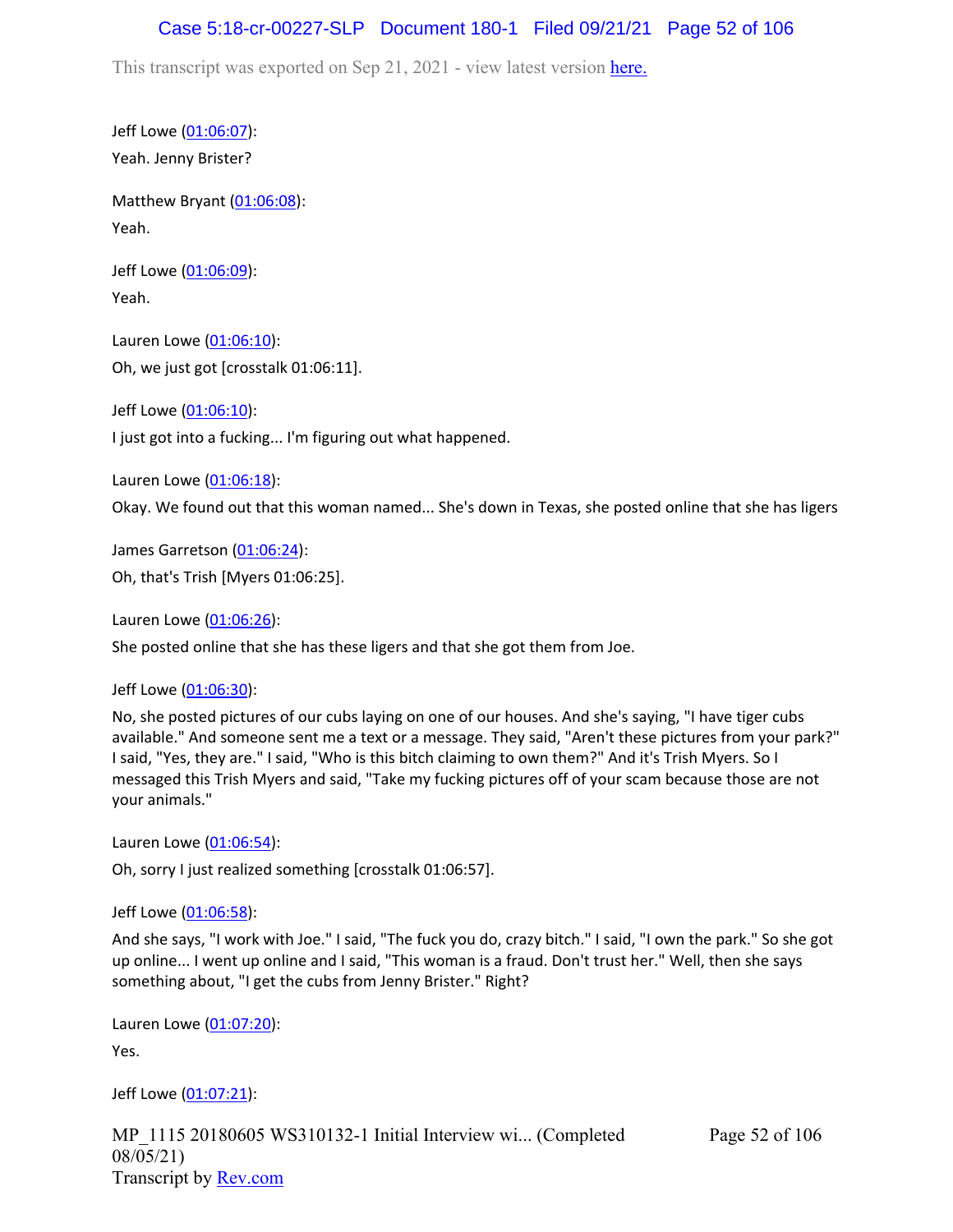# Case 5:18-cr-00227-SLP Document 180-1 Filed 09/21/21 Page 53 of 106

This transcript was exported on Sep 21, 2021 - view latest version [here.](https://www.rev.com/transcript-editor/Edit?token=amZQ9HHFTut_NOLFoO1lSR86cptioQiBp-VVq9f_BePwrTlAl64zFPqcRkwVvmM6GaAv4S7BniclRE4xdf7JBzULLcE&loadFrom=DocumentHeaderDeepLink)

Joe sells them to this Jenny Brister for somebody named Alan in Alabama. And they're not going to Alan in Alabama, they're going to somebody in Texas.

Lauren Lowe ([01:07:32](https://www.rev.com/transcript-editor/Edit?token=Lr6_xXz7TwiCb_S3Eo2N6eY-bOKwMsnlvKvQPOWkCd4rSHw9I23B6Vw-ceuKinRqo_InrqqUu4zi2nRbTB10k8b_pU4&loadFrom=DocumentDeeplink&ts=4052)): Someone with a fake USDA license number.

Jeff Lowe ([01:07:33](https://www.rev.com/transcript-editor/Edit?token=ndVZr_P5i-TikGVGFRV1pLWaTDZzqfGPVIy3aQ7LM2m7HSWW9xxk8q0qpLQMyBdGYS4s3l-J5HfXXjzlrBVHXfq2gPc&loadFrom=DocumentDeeplink&ts=4053.44)):

With a complete fake USDA license number. And I just found this out. I put it all online when it happened.

Matthew Bryant ([01:07:40](https://www.rev.com/transcript-editor/Edit?token=Y3Rx0hrNRq1PZu8fDHzzFaQUNGgIn1ZTyRpHuqr0kPPJbjFgc7NTl0Gt5jAwYTJHItTM43Bo-Xnmnwa8KOSTOHpWn-w&loadFrom=DocumentDeeplink&ts=4060.3)): How did you find this out?

Jeff Lowe ([01:07:41](https://www.rev.com/transcript-editor/Edit?token=OCffGDq-bPSVvPH_sDrJgyWlLq0XCtuKT4LV4YXJwKTp59jblO_smlAPDmvLS5xJibHXqI88DtfMqAsRa-oesQBfscQ&loadFrom=DocumentDeeplink&ts=4061.09)): How did I find that out?

Lauren Lowe ([01:07:42](https://www.rev.com/transcript-editor/Edit?token=6udnvo-Z7gPXGuOdcCsBld0e9rBjgRzzAdk1xvKXmQ23DIF2ibrvy8OPhfUDRxK__smqnpi_q0DYwn8VO1DjT1kvTsc&loadFrom=DocumentDeeplink&ts=4062.38)):

Because I posted something online about it and I tagged the woman in it. And then she tries to proclaim, she actually sent me her and Joe's text messages [crosstalk 01:07:49].

Jeff Lowe ([01:07:49](https://www.rev.com/transcript-editor/Edit?token=lGVZVpXvnvijsfYxvP9_IdWFtPHAIqNRljRAfgHto4U1CahykixU3E3Qex2e6WXKE7FkC4HQ9jAZi4DmiTJVzo_mewg&loadFrom=DocumentDeeplink&ts=4069.26)):

Yeah, she started sending us Joe's text messages with her.

Lauren Lowe ([01:07:54](https://www.rev.com/transcript-editor/Edit?token=vVUpU7_voaC7pFtV53-YOVwHiEDub2G4CJZF1Pdz4z1UMJgCRsZAL2c8pNEGn3Odj3UfMFVSHCL66zrll8kOzax0Eo0&loadFrom=DocumentDeeplink&ts=4074.2)):

And that's how we caught... Joe got called out on it, because he's like, "I didn't say that." I'm like, "Really?" I was like, "She just sent me all these text messages." I'm just trying to find them right now because [crosstalk 01:08:01]

Jeff Lowe ([01:08:00](https://www.rev.com/transcript-editor/Edit?token=xGLQxk1FBh6KhoVgBwztLIRkiFN2gO89RvHD0OtuhMP1zfZ7uY_shFxQ73YozwaZRxOztwRHYAOo1UM-wzSaiJDxXqE&loadFrom=DocumentDeeplink&ts=4080.88)):

He got caught in a big, huge lie.

Matthew Bryant ([01:08:04](https://www.rev.com/transcript-editor/Edit?token=4zvSwwr6HVyjiNorddbq4hGLG9YhMDNFs-bYejWXEHZVZKlKdHKNgPYMJXVsc-Zm4ClUNSNHfa6Kt2gRvfrQqje8qfE&loadFrom=DocumentDeeplink&ts=4084.22)):

I know the incident you're talking about and it was brought to my attention, so I'll show some good faith and share something that I know.

Jeff Lowe ([01:08:10](https://www.rev.com/transcript-editor/Edit?token=r5ThjpnU9f21jASN0bnUyifJbfbpZ3JWT5kwQ6lQ3s3osbd8nU9aAQTeQuNzb-Vba1ip0kagivLT9AzFI9o7qsNUGIw&loadFrom=DocumentDeeplink&ts=4090.08)):

Okay.

Matthew Bryant ([01:08:12](https://www.rev.com/transcript-editor/Edit?token=vveZruwr-DAvcdtVmvFKZ9ubTihcvHC62ubQaTJyZlz8ZokNGjd-4GU_cIK--sdr53LSoFW8AtYxv_SIE9IhpIt8gh8&loadFrom=DocumentDeeplink&ts=4092.44)):

Two tigers... A tiger was seized in south Texas from a known cartel member. Couldn't have it, it was against permits to have it there, it was probably a 60 pound tiger.

Jeff Lowe ([01:08:26](https://www.rev.com/transcript-editor/Edit?token=HlB3sxIn6jh8y3xvM845-Xhs4Vl7Fa-2YzWOLstSJKbeUHnfQc7n1aZQZZjZS5K_QzGqkTWQ5NSebEC-1VK8qjVa4f0&loadFrom=DocumentDeeplink&ts=4106.24)):

MP\_1115 20180605 WS310132-1 Initial Interview wi... (Completed 08/05/21) Transcript by [Rev.com](https://www.rev.com/)

Page 53 of 106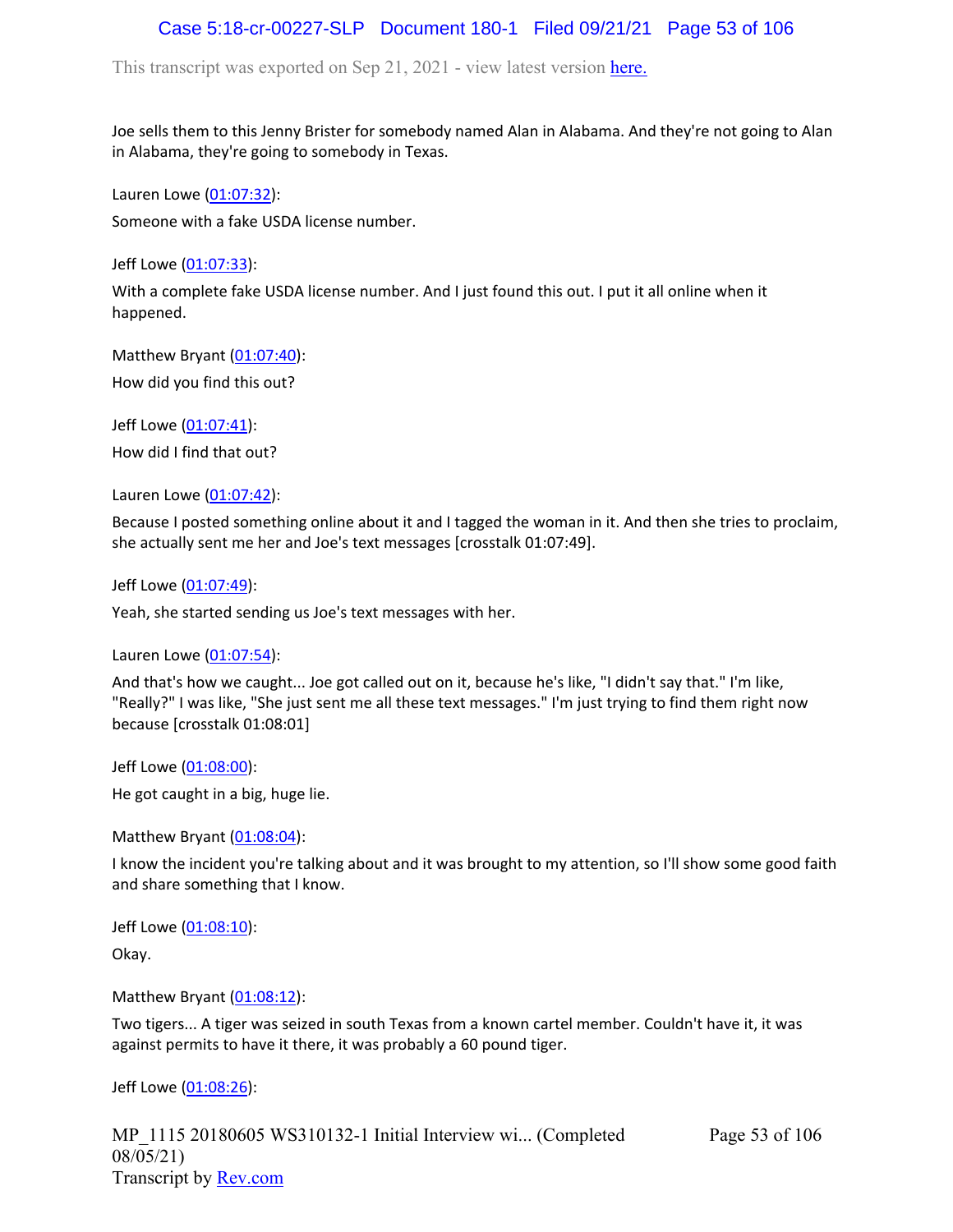# Case 5:18-cr-00227-SLP Document 180-1 Filed 09/21/21 Page 54 of 106

This transcript was exported on Sep 21, 2021 - view latest version [here.](https://www.rev.com/transcript-editor/Edit?token=amZQ9HHFTut_NOLFoO1lSR86cptioQiBp-VVq9f_BePwrTlAl64zFPqcRkwVvmM6GaAv4S7BniclRE4xdf7JBzULLcE&loadFrom=DocumentHeaderDeepLink)

### This wasn't the one that got caught walking on the streets hey?

Matthew Bryant ([01:08:26](https://www.rev.com/transcript-editor/Edit?token=qGrJY-iP3_AW6zjzF_0ztmY11xZCmbX1gyvO5YeCDbzKHlb_z3iJrJzclbCypM4bbvFXv_15pSZlgkT_xhnQfvU-uhA&loadFrom=DocumentDeeplink&ts=4106.58)): No.

Jeff Lowe ([01:08:26](https://www.rev.com/transcript-editor/Edit?token=LHn0XucTiHlaXWco6Kept93aKL0K-7uaQLUB6f5uNM4tnWjucoV1opbj_mMtvBm3OnzYFzAqUEDxKqIZgFdlOXPjXtk&loadFrom=DocumentDeeplink&ts=4106.58)): Okay.

Matthew Bryant ([01:08:29](https://www.rev.com/transcript-editor/Edit?token=3fIu-UzEJ_cKue7WWfYq5Vop8UoSKU9r8QmfVM1_1xZ4Rcy6TsEea1O46DV7fORdo5F9qRSy4BCvT8zPYjGpWnhdP28&loadFrom=DocumentDeeplink&ts=4109.43)):

So Texas Parks And Wildlife does an investigation, finds out that he got it from a guy named Brister. Said, "Okay." So he contacts Brister, and this is the story... But, Brister's at a gas station, he's supposed to be taking it to some guy named...

Matthew Bryant ([01:08:48](https://www.rev.com/transcript-editor/Edit?token=9rjeaBniq5KRCXsY2hgJDxP2uXROcyj1yiminUQdN3IGKvAd7GQBTVZmz0RAWSMSWcua-aI8cBewQfuuTVmFnm2ExBQ&loadFrom=DocumentDeeplink&ts=4128.9)):

Somebody affiliated with Omar, a guy named David [crosstalk 01:08:53].

Jeff Lowe ([01:08:53](https://www.rev.com/transcript-editor/Edit?token=Dxg21cAHpOXYg_EEqmpGeo1kQgdkttEUxP-QtHMOkQTRONwxn4L1l-OYvqH1IkUzsdNfXyUUDos4tYZgYrWjby5_8jU&loadFrom=DocumentDeeplink&ts=4133)):

[crosstalk 01:08:53].

Matthew Bryant ([01:08:53](https://www.rev.com/transcript-editor/Edit?token=s6PB4DnHGqojaT4cMwlv4akHdIVq1FZGS2MhgQC39t23hJ66WTJEDb1Sbw7qooB_Ioq4DnQoaRorCvvkkPFgaoGRq7E&loadFrom=DocumentDeeplink&ts=4133)):

Yeah. A guy named David Anderson. All right. So he gets there and he goes, "We couldn't get ahold of the guy." Or the guy comes back and said his cubs weren't ready. So he just happens to call this guy by the name of Tony... Hispanic last night. He says, "Hey, I got the tigers down here. The guy that's supposedly getting them doesn't have his cages ready, I was told to call you." He says, "Yeah." And he called this other guy, Hernandez. Hernandez is the one where the tiger was seized.

Jeff Lowe ([01:09:24](https://www.rev.com/transcript-editor/Edit?token=-yiBqQ2tMjl5vLDz571tH9wkxelhsqQsuX2H48UXXxxPqFPy49E2ZjeZRCmPOQcX5RdaLCWdEHP4NxAEgzhnWrKVVco&loadFrom=DocumentDeeplink&ts=4164.14)):

What city? I hear more about cities than I do people.

Matthew Bryant ([01:09:29](https://www.rev.com/transcript-editor/Edit?token=mhI8ENjrdIM6QgJPwh3asS5-Sm0I0z8rfmXTiZArlxTiTZCfaCXAoNNeK8IhjpE5WxdTwZ5BI0XVdH8Trgv8TThD4jo&loadFrom=DocumentDeeplink&ts=4169.61)):

Okay. I can't remember that off the top of my head. I'm trying to tell you the story, because this is where the Bristers come in. Texas Parks and Wildlife does an investigation to see where [inaudible 01:09:38] and they call the number back and its Michael Brister.

Matthew Bryant ([01:09:39](https://www.rev.com/transcript-editor/Edit?token=qZ98dqI-k_4RyoAUxEWbw1g_jpx-dvXzhUbVbGlCv4eJqILrkmLwUrbAy4-WZA-F-OarYDQ60VnhfbTyDQn4eznPOgU&loadFrom=DocumentDeeplink&ts=4179.78)):

Michael Brister says he picks them up from Joe. They've got David Anderson with a USDA permit number, he says, "That's where I was taking them." But the [inaudible 01:09:49] didn't match every day.

Jeff Lowe ([01:09:49](https://www.rev.com/transcript-editor/Edit?token=k9--LLzvfb7qpio0e-yHqtZU0mexHPlSR9-T7OnWAbDhcHKokVGnmf83BDPR61duUQJe2hEJg-ki3Ot97yNZSpn530o&loadFrom=DocumentDeeplink&ts=4189.62)):

David Anderson? Yeah.

Matthew Bryant ([01:09:51](https://www.rev.com/transcript-editor/Edit?token=1rygwNpGLw-miGZ7xOIELIe84ghlWiCaCu6dsgW66hyWMh3tH32zZ4H_nLlK4YPyrIwwitOVHou0f1aDVlO471-Ts3k&loadFrom=DocumentDeeplink&ts=4191.15)): And TPW did their work and David Anderson is a fake name, it's a fake USDA number.

MP\_1115 20180605 WS310132-1 Initial Interview wi... (Completed 08/05/21) Transcript by [Rev.com](https://www.rev.com/)

Page 54 of 106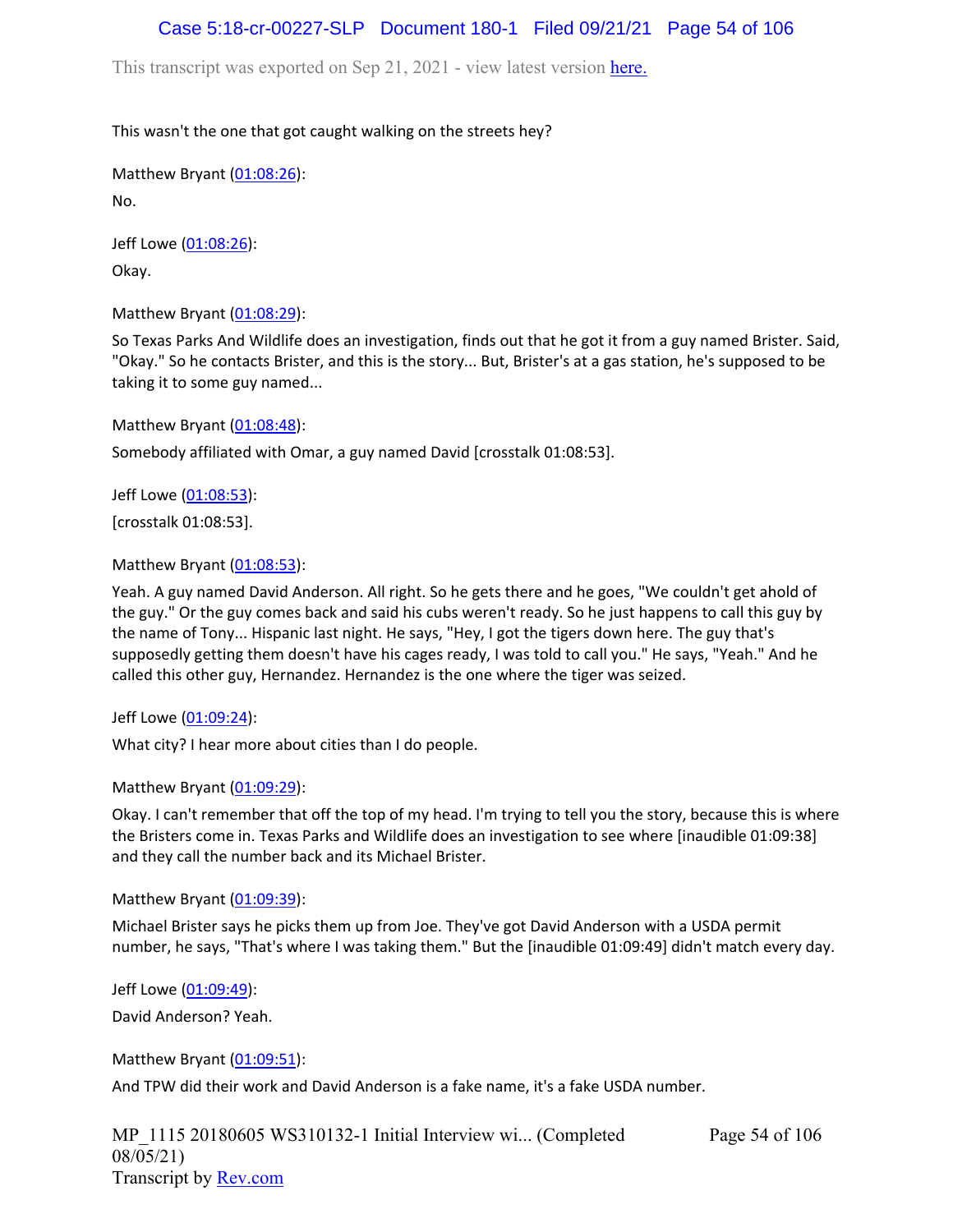## Case 5:18-cr-00227-SLP Document 180-1 Filed 09/21/21 Page 55 of 106

This transcript was exported on Sep 21, 2021 - view latest version [here.](https://www.rev.com/transcript-editor/Edit?token=amZQ9HHFTut_NOLFoO1lSR86cptioQiBp-VVq9f_BePwrTlAl64zFPqcRkwVvmM6GaAv4S7BniclRE4xdf7JBzULLcE&loadFrom=DocumentHeaderDeepLink)

Jeff Lowe ([01:09:58](https://www.rev.com/transcript-editor/Edit?token=rq1Oa8m7pBvn0x1Hmut68ljSFOqby5XeDBlLGea22u3MTZhjYMZy9YUWs7x95S1jjH_EnRBkIIoaoXTrMtSOKp7ZYp4&loadFrom=DocumentDeeplink&ts=4198.57)): It had A in the USDA number, not a C.

Matthew Bryant ([01:10:02](https://www.rev.com/transcript-editor/Edit?token=NOVGWnbM2XU3RL5_aH0-bvgyrARWDo5gkl43vf7L6030-AxTnt3-QUa5Ssi7ff2NS8in87vdUqxIn7y58PdY7_dyLWY&loadFrom=DocumentDeeplink&ts=4202.56)):

Yeah. Something like that. So I was like, "Okay. So we've got cats going across." And here's where I come into Texas Parks and Wildlife, they call me and go, "Are you interested?" I said, "Maybe." Obviously before I knew that I had any way to build a case for an [inaudible 01:10:17] cooperation. So, "What you got?" He goes, "I got in tigers that apparently come from Joe. They cross state lines, they come through a guy, it's false paperwork..." And everything else on it.

#### Matthew Bryant ([01:10:28](https://www.rev.com/transcript-editor/Edit?token=GwLchtedMxeLUNZvZOxLvKykiuqwItAb_laYiTSyeoxg35r475Au3t-HavDhpi4JAIIK0kmaXajyXGnaAdq_0HT6cY0&loadFrom=DocumentDeeplink&ts=4228.29)):

And I said, " Well, naturally the best cases is, where's the commercial [inaudible 01:10:34], where's the money?" And they all claim, everybody in there claiming that there was no money at all associated with [crosstalk 01:10:41]." So sometime in December, that's the reason I looked to the December one, is, there's money got to be coming in for the two tiger cubs that Bristers left with.

Jeff Lowe ([01:10:57](https://www.rev.com/transcript-editor/Edit?token=eRWbMkUOsGATM5knU58toSRHCdcsaYZATRZEsOS66y58qU1ljPZV2v6MO6xqzNavegQMEVQ_MutrIYOfBoPqiUo8tAw&loadFrom=DocumentDeeplink&ts=4257.85)):

All you got to do is go Walmart, I promise you.

Lauren Lowe ([01:11:01](https://www.rev.com/transcript-editor/Edit?token=UV637tzHhOPCh53-n4XdePrJ5QPIRGrvxvuC3l1luWv6HFqFWGxdSgLVh0R5A00KHW5Kna-oqALT2-aZig_cBZjFrvE&loadFrom=DocumentDeeplink&ts=4261)): [crosstalk 01:11:01].

Jeff Lowe ([01:11:02](https://www.rev.com/transcript-editor/Edit?token=t9FZq3fS1BoLuMMsrV9S7_I0PjtxBTPGK-8DS22qBnfl6uV7DZT7mlgyUU2Eloh7ZxMT3hWGJr_8mSxilKHwud8B_SE&loadFrom=DocumentDeeplink&ts=4262.44)): But you've got to get a subpoena for that, right?

Matthew Bryant ([01:11:03](https://www.rev.com/transcript-editor/Edit?token=hmpuU54_yU4ODYRLjF-wicLE-7K6DM3EkLn688wIfQH0UkP5OL-hVlDshzkrVUI3WZkZKIeroqXSlm4PyETduX97kkM&loadFrom=DocumentDeeplink&ts=4263.68)):

Yeah. I can do that. That's no problem. But I was still thinking... I don't know why...

Jeff Lowe ([01:11:11](https://www.rev.com/transcript-editor/Edit?token=SeuXZlFTsFmXzLAX5Yz8u9YeonFqGhgK6Vlm3wR3hFtGVyaj5CFz9xN4bVNh76dFUS0_ZxzrBQC_5lgrtDDowlHdatg&loadFrom=DocumentDeeplink&ts=4271.04)): Or they'll send John Finlay down there and John Finlay...

Matthew Bryant ([01:11:15](https://www.rev.com/transcript-editor/Edit?token=aZbjmHxaN7rnoRI9e1T3CJ2NMbUE0uK7Ku03pFWfMtpq6zEI-1_B3GVCEMjzZUqvch31yITbNTZDxU_LUar8QmVMlC0&loadFrom=DocumentDeeplink&ts=4275.19)):

But why would he send John Finlay down there if he's already got somebody transporting them? Why pay for...?

Jeff Lowe ([01:11:19](https://www.rev.com/transcript-editor/Edit?token=v1YzKIEV7llSYzqPYVYvY3qBbJCnDrjvFYtKVDap6FsKRKa_c8Mm5g5QK6bDYfbcwmbuigNixvzhrU9Zyp8nolwzOak&loadFrom=DocumentDeeplink&ts=4279.46)):

Yeah, that's true. I've never met [crosstalk 01:11:22].

Matthew Bryant ([01:11:21](https://www.rev.com/transcript-editor/Edit?token=v8Sizw2efvxZal76m-ENVqjW-CSoSmEl1vhQgWJcBJ1rMDY_o3I5Egp6ZvCP8d5_0TlOY47Y1UwBTnCxkBQdR86uLXs&loadFrom=DocumentDeeplink&ts=4281.8)):

So where's the money? Mike Bristers not going to leave... He told the guy, he says, "All you got to do is get me \$2,500 for it, you can sell it for whatever you want to, all I need is \$2,500." So my Mike Brister's going to haul them, he's going to get his cut and then he's got to pay Joe whatever they agreed upon to broker these cubs for him, is my theory. I don't know, but I've got to track the money.

Page 55 of 106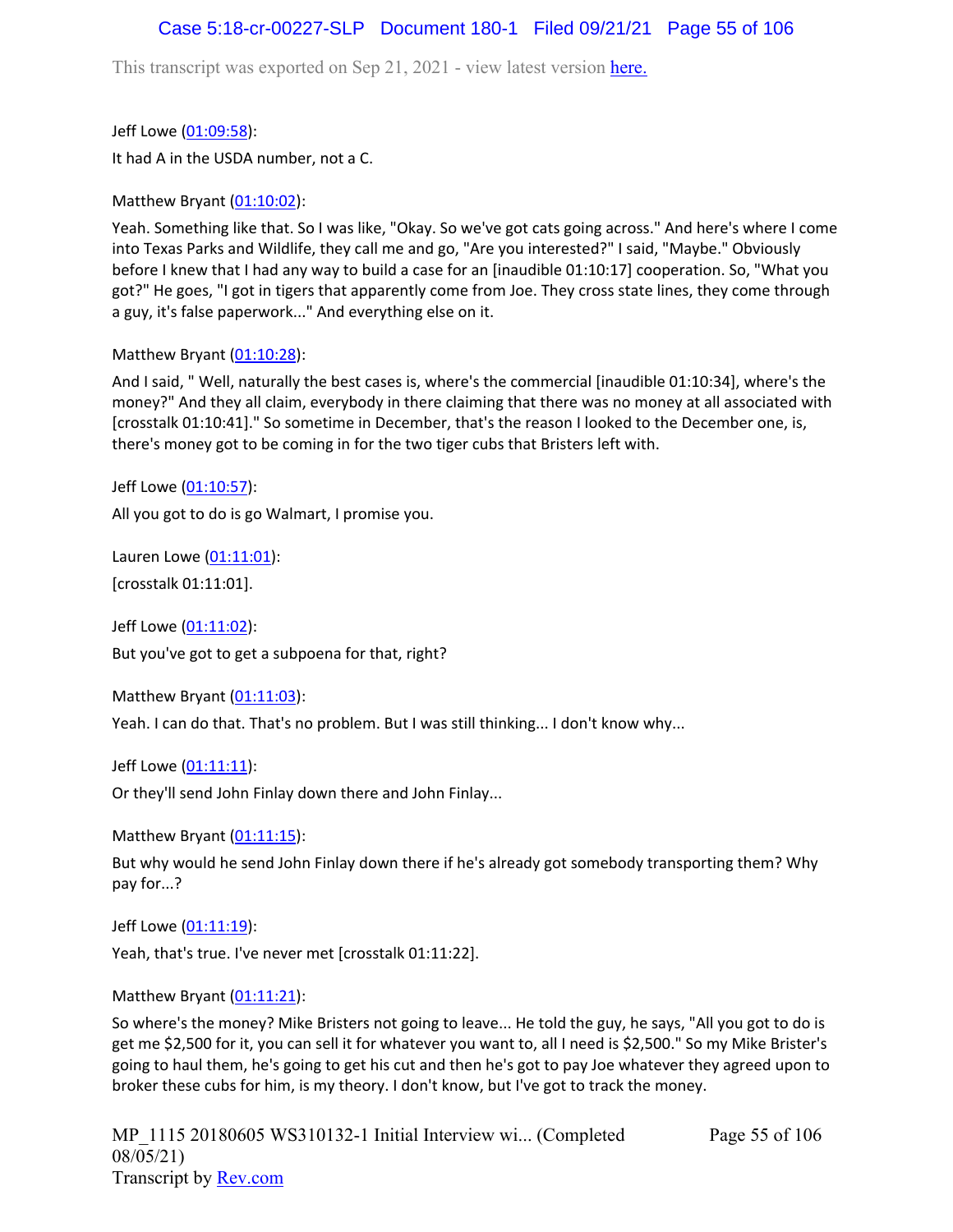# Case 5:18-cr-00227-SLP Document 180-1 Filed 09/21/21 Page 56 of 106

This transcript was exported on Sep 21, 2021 - view latest version [here.](https://www.rev.com/transcript-editor/Edit?token=amZQ9HHFTut_NOLFoO1lSR86cptioQiBp-VVq9f_BePwrTlAl64zFPqcRkwVvmM6GaAv4S7BniclRE4xdf7JBzULLcE&loadFrom=DocumentHeaderDeepLink)

Lauren Lowe ([01:11:46](https://www.rev.com/transcript-editor/Edit?token=l5ijr1GTZdvaJybx8Jn7_KJOrsLXd6cjNHlTRl53B91vhWo5KkyIhVooQzlpKfNfbUMVRAXEM3IgF34E7PNuchf7SaA&loadFrom=DocumentDeeplink&ts=4306.08)): You have proof of Joe's emails, even back and forth, about selling dead cubs.

Jeff Lowe ([01:11:51](https://www.rev.com/transcript-editor/Edit?token=1CmhoqBnLIaNshaPmwXBh1XzN5u9_5hfRNIBdQ9ONBNjq0u2FPW6koGSCldzqYGYg4d2ad9yJkoXozhCtLsHJeQd_oM&loadFrom=DocumentDeeplink&ts=4311.53)):

Joe had a call a month ago? He goes, "Here, you want to do this?" I said, "Fuck no, I ain't doing that." It was some doctor?

Lauren Lowe ([01:12:00](https://www.rev.com/transcript-editor/Edit?token=Ua_XapS8Xh9u6KiG3AlSGshemJF1DBI5x6OaEFH0nKC2PMVc2mAq9Zfz7oAV_lyIReMkrhwctaUucbYcL5em832-4Z0&loadFrom=DocumentDeeplink&ts=4320.12)): Yes [crosstalk 01:12:01].

Jeff Lowe ([01:12:00](https://www.rev.com/transcript-editor/Edit?token=siVADlV-cu2jI84eRRTpK1uFoY5y9fJjKEPOiWRnwPhXHKPPnxvD4-il1gu5P69fhiXRrWwjA4aL0CquX8Bp9V57coI&loadFrom=DocumentDeeplink&ts=4320.74)):

Its a doctor out of Miami... I've probably got the email.

Lauren Lowe ([01:12:04](https://www.rev.com/transcript-editor/Edit?token=v27zOvO0J7EfCeK-_-1IKrbaUc02NIe53Fi65-KHpkPBdGHrcsAW2Df2CCQS4cf0jsf7rwKzfrc8jic25Kn15c3bYW4&loadFrom=DocumentDeeplink&ts=4324.69)):

Or San Francisco.

Jeff Lowe ([01:12:05](https://www.rev.com/transcript-editor/Edit?token=4cu-q89QcxpZ18ZgIX9xhDJS3RsA7iHaYadqsgxhmLU381StnOA1rk0NW_WJ8e1mUxXuLYlcF3EXBUQOLBS3jOt7O3M&loadFrom=DocumentDeeplink&ts=4325.6)): No, it was Miami.

Lauren Lowe ([01:12:06](https://www.rev.com/transcript-editor/Edit?token=2EosXd7nqKHUeAtWbDD5zC-c5ynXTUYSKq77R1eqSOwn-SMF_cqcHWz4W5ZTeEayLy3v3O-gaG_MxCSDJHlW7plKR-E&loadFrom=DocumentDeeplink&ts=4326)): Miami.

Jeff Lowe ([01:12:06](https://www.rev.com/transcript-editor/Edit?token=nbbyvsZmu7-C-vUGvbmuv-NmTVD9iyohV7jByiipCnTy5-k-K5Ko_abI3CyZEzXZiYDDnDtaijxE9tMzea4KEvYaJWQ&loadFrom=DocumentDeeplink&ts=4326.75)):

Some Doctor out of Miami says he's getting into taxidermy and he wanted to buy some dead cubs. Do we have any dead cubs? Joe has two dead cubs, a little younger than this, up in the freezer. Joe says, "How can I sell these without getting in trouble?" Because he thought it was a trap. And I said, "Don't fucking sell them." I said, "How much has he got?" He goes, "He'll pay me \$1000." I said, "So you're going to stick your fucking neck out for a thousand dollars Joe." I said, "You're fucking stupid."

Matthew Bryant ([01:12:32](https://www.rev.com/transcript-editor/Edit?token=ikQ4ao_Gn1Hq-Y2CsHZ7BLY7zqY0QAVMSeNwlAwrltUg6TdHArscn9AtC5rix991qhexQDebipLtv_mKpov5LmI-faU&loadFrom=DocumentDeeplink&ts=4352.92)):

What does he do with the dead animals? There's some stuff going on that he has hides done.

Lauren Lowe ([01:12:41](https://www.rev.com/transcript-editor/Edit?token=iLVPNjgaAih1g1aFISmcTw743lZExrJsH40qHk2x4szeyVIm7u87M0rRf6H5TQ2Sg7YzYDJvAqRQGkyD5LCGmJIRqU4&loadFrom=DocumentDeeplink&ts=4361.64)): Yeah, that's not a big deal.

Jeff Lowe ([01:12:41](https://www.rev.com/transcript-editor/Edit?token=TOaFeZCdTpGfUgNd3PKMsic-VJG_oy1es4H96uFr9CRSgeI6vgllpPTITlUu3SVKIe5gtSxoTxRfh5f_8q5iLTMcxr0&loadFrom=DocumentDeeplink&ts=4361.72)): We get that, those are hides right there.

Matthew Bryant ([01:12:41](https://www.rev.com/transcript-editor/Edit?token=vWekOD4jxCgKCntKjg67YtS7DHHHbYNThdSypJed1H5HUkMlnKLH0eAomuEkfW6172mBIKv4vRJ67HM4uxFAT601OQ0&loadFrom=DocumentDeeplink&ts=4361.72)): Okay.

Jeff Lowe ([01:12:45](https://www.rev.com/transcript-editor/Edit?token=EaBSghn8hpJzU3OddBhCZc_du3MNUCTsBtX4JlF3rB1-H5iWuLyelm-Piaw8R4j0G-Iw4aYgi5En_PNtZaclwCHm6yQ&loadFrom=DocumentDeeplink&ts=4365.12)):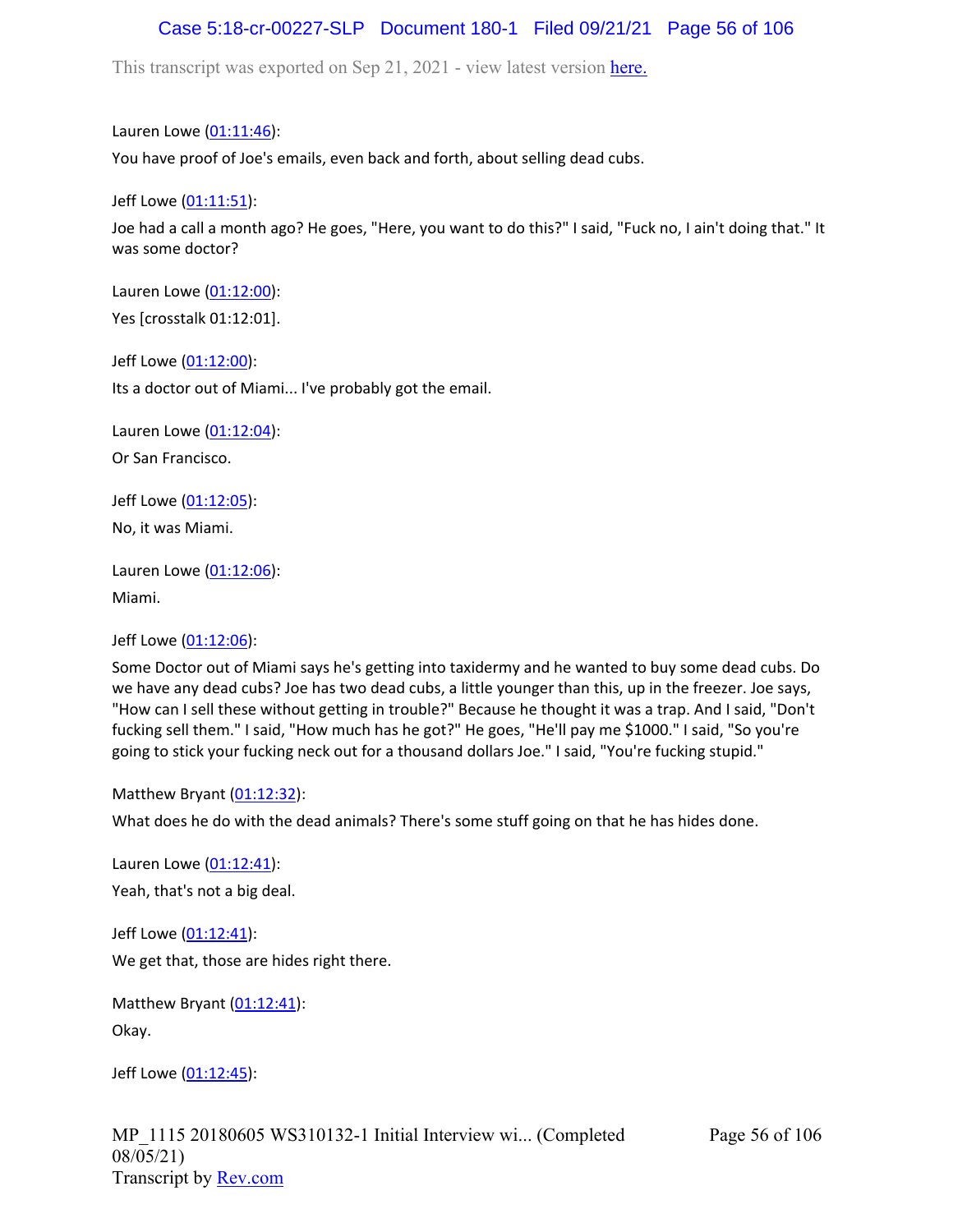# Case 5:18-cr-00227-SLP Document 180-1 Filed 09/21/21 Page 57 of 106

This transcript was exported on Sep 21, 2021 - view latest version [here.](https://www.rev.com/transcript-editor/Edit?token=amZQ9HHFTut_NOLFoO1lSR86cptioQiBp-VVq9f_BePwrTlAl64zFPqcRkwVvmM6GaAv4S7BniclRE4xdf7JBzULLcE&loadFrom=DocumentHeaderDeepLink)

If a cat dies of natural causes and we're able to get it over to Oklahoma city within an hour or two, then we'll have them hided, we'll have them tilted up. And Joe... That's the only one I've ever had. And Joe's had... There's five or six up there right now that died...

Matthew Bryant  $(01:13:07)$  $(01:13:07)$  $(01:13:07)$ : [crosstalk 01:13:07].

Lauren Lowe ([01:13:08](https://www.rev.com/transcript-editor/Edit?token=pMC5sduCPcbDRMUg8e48ojtwjBFyQPlpqhYtoSkNZbpkGEBz9pahZu-kgPi9NHdqrxnw-oqdNed4HRAtId0fQzsYFzA&loadFrom=DocumentDeeplink&ts=4388)): [crosstalk 01:13:08].

Jeff Lowe ([01:13:08](https://www.rev.com/transcript-editor/Edit?token=7gM7ivhApZlGOn_5p3gjyClLSBgTzb8083Ly3pzXfHXTL58WbvSnMdKOuLk1v3cZtlXzsk2TCqPp6K-uIcsvxdXsHEk&loadFrom=DocumentDeeplink&ts=4388.17)):

When did those tigers... We were in Las Vegas, but when did those last tigers get taken to the...? [crosstalk 01:13:14] December?

Lauren Lowe ([01:13:17](https://www.rev.com/transcript-editor/Edit?token=Jy-rnwTtYR3UhBAk9Lv7hSbQS0CgBWTn5TtXBzkfrLSoXfKt62ypNdXCd_UxYBrRZi3WZjCgJ7CWoLAnygohg7I5Uks&loadFrom=DocumentDeeplink&ts=4397)): [crosstalk 01:13:17] some time in December.

Jeff Lowe ([01:13:20](https://www.rev.com/transcript-editor/Edit?token=VFDJ_v88Q2nPvvDZOvDXFab2wTzmX9snO88de2KqO8Gm-xF9wu4shVyIyLP4yls0VWxViyR8sfKoI_Uql-GcctiKSX0&loadFrom=DocumentDeeplink&ts=4400.24)):

So anyway...

Matthew Bryant ([01:13:21](https://www.rev.com/transcript-editor/Edit?token=yEE2cKPtms03TbYzzMb60UHoTbKs12qTMdnX_7pmsHDcArw-xH1aCzVqH3xQ3K27_9Q1iU_fbrIi_6eZU_tmSSeJqL0&loadFrom=DocumentDeeplink&ts=4401.65)):

So who do you use?

Jeff Lowe ([01:13:23](https://www.rev.com/transcript-editor/Edit?token=r0OVztHor6J0tDNsRtFhDc1g_ZZLwxE0XU4O4VMltMWtcRH101HoxkPYDO8B6tujmfV4WBqx7b7Bh_3cAzXI6hDchYk&loadFrom=DocumentDeeplink&ts=4403.2)): I don't know who it is. [inaudible 01:13:23].

Matthew Bryant  $(01:13:23)$  $(01:13:23)$  $(01:13:23)$ : Is it Terry's Taxidermy?

Jeff Lowe ([01:13:29](https://www.rev.com/transcript-editor/Edit?token=Ol2W0qBdFkltRPDObdeIzzqMaraJSeXM-0dRqgB5E149HCmCkWwR9nySbilaZJ4P9i63rEMFda_zWwwDIfn-KB7HHiM&loadFrom=DocumentDeeplink&ts=4409.13)): Yeah, that sounds familiar.

Lauren Lowe ([01:13:34](https://www.rev.com/transcript-editor/Edit?token=pQQLukDUYQqI3qXnLjNVUBImoBU9hvfd4RJMtTcNtgKD5TBah87bhbjflVaG2AOkfzFpIQjdZOFslxDHIXG7EMuGh7c&loadFrom=DocumentDeeplink&ts=4414)): Yeah that sounds [crosstalk 01:13:34].

James Garretson ([01:13:35\)](https://www.rev.com/transcript-editor/Edit?token=F1IFCUx1oeAvhX-QP6Nv_aFZIb_xfFskB65qe3vfzYZWqiBEbgaSPcWD6K8oOQBoO_nv6Cgn-N2HwmXmFQYERq4qrH0&loadFrom=DocumentDeeplink&ts=4415): [crosstalk 01:13:35].

Lauren Lowe ([01:13:35](https://www.rev.com/transcript-editor/Edit?token=fLxAy3M38qlfLvG44BUFurWnDcARRUyses07I-SYobmOXx3xWMTc3p_XUtfRPl_LwMXE7geVcPA7E3B0zgzzvsbbEr4&loadFrom=DocumentDeeplink&ts=4415.24)): Really? Surprising to you?

Jeff Lowe ([01:13:42](https://www.rev.com/transcript-editor/Edit?token=jBsGUE2s--OdBhd4mQP6L-zWWkb_Iq1ANN4wg1j1ADQZ9NDAyH1FX3LEmHIePJfLBWO_krVX4o4TTUNIuqhVeQmDrdM&loadFrom=DocumentDeeplink&ts=4422)):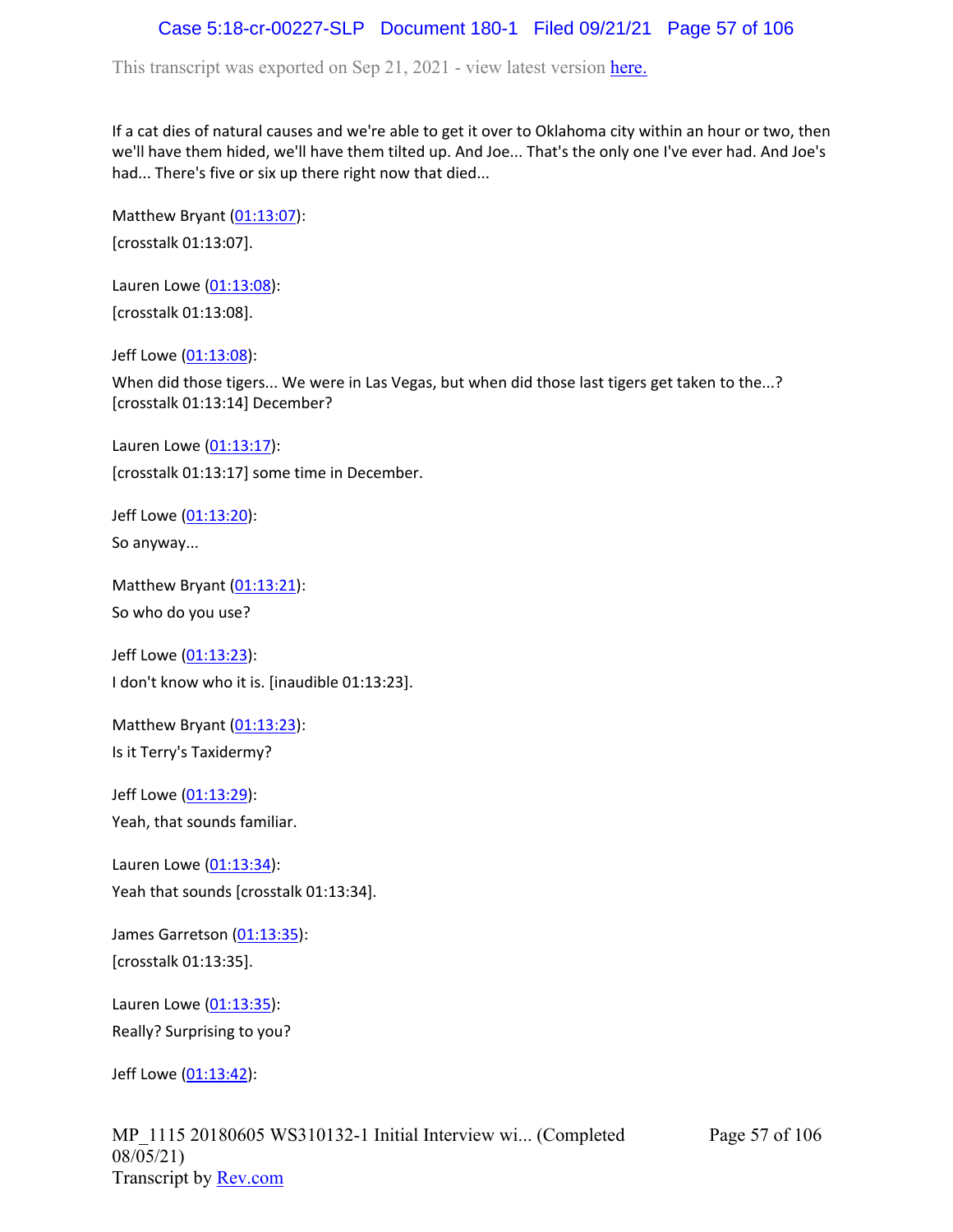## Case 5:18-cr-00227-SLP Document 180-1 Filed 09/21/21 Page 58 of 106

This transcript was exported on Sep 21, 2021 - view latest version [here.](https://www.rev.com/transcript-editor/Edit?token=amZQ9HHFTut_NOLFoO1lSR86cptioQiBp-VVq9f_BePwrTlAl64zFPqcRkwVvmM6GaAv4S7BniclRE4xdf7JBzULLcE&loadFrom=DocumentHeaderDeepLink)

[crosstalk 01:13:42] forever. They're charging five or 600 bucks a pelt. And I know that Joe used one of them to pay... This billboard right here on the corner? Joe owed the guy 3000 bucks. And the guy says, "Give me a tiger hide and we'll wash the debt clean." That's for one of them, because we had three the last time... Those five... Joe didn't have the money to go pick up the other ones and they're not [crosstalk 01:14:05] I don't want them. [crosstalk 01:14:05]. You can't do anything with them.

Matthew Bryant ([01:14:09](https://www.rev.com/transcript-editor/Edit?token=YldXY7UFTfUGHXZ6PQYH92ykL4i3XlVe8hOzKmr2O-Io_U4QrH860rx86xEcT5yfnOvUTq52HWbah_vx2DZSnHcwP0w&loadFrom=DocumentDeeplink&ts=4449)): [crosstalk 01:14:09].

Lauren Lowe ([01:14:09](https://www.rev.com/transcript-editor/Edit?token=NnByeROJ3afLDMpoG_A9KxRiClLrHursE7QKc1orfh4_azZcI4HIvKVQyr8aBOtZ7-T5q0FdEqnDFkGFRJ1olqpSQrc&loadFrom=DocumentDeeplink&ts=4449)): [crosstalk 01:14:09].

Jeff Lowe ([01:14:09](https://www.rev.com/transcript-editor/Edit?token=9trOwsnjXMgjfgne1wcw3vEDkt4iJ1OBCsHaGn3PLYk5zl5URMGMnjeBVmXGH4-pV2RaKF2fZFZPfEvxOu2Lbn7R_Fw&loadFrom=DocumentDeeplink&ts=4449)):

But Reinke took the money, the park manager. Joe's got one stapled upon a wall at the bar, maybe two. A white one and an orange one.

Lauren Lowe ([01:14:22](https://www.rev.com/transcript-editor/Edit?token=WO7yHXLXp7Z9lIil8_bKZibMw3YBgbvt-D_q0TXf8G61InEEtA3AkJsituO-WO3X0nCtWNzTf3F470s15UNNq8OKCuM&loadFrom=DocumentDeeplink&ts=4462.96)): Yes.

Jeff Lowe ([01:14:25](https://www.rev.com/transcript-editor/Edit?token=CzfeG3rWxSEeSl6xABkG8qKrS-BK12lUI0XK_rz13UIzI6aOrnM5YtLnu2K5pHuThXvQGBLA2vIROuwzENjWbSk3O2w&loadFrom=DocumentDeeplink&ts=4465.04)):

And I think he's got one draped over his couch. But he does. I mean, if a tiger dies and he's [crosstalk 01:14:29].

Matthew Bryant ([01:14:29](https://www.rev.com/transcript-editor/Edit?token=xmRxWD-djfKLCn-5pyiOdwi3pH3SRPTjyEkIWrfcVKBgnLbz5uxaA9yT7hY0ZDgSwmaKRMfucAnUbZCaIfczZ1a7L2c&loadFrom=DocumentDeeplink&ts=4469.34)): Well [inaudible 01:14:29] ever sell those or [crosstalk 01:14:31]?

Jeff Lowe ([01:14:32](https://www.rev.com/transcript-editor/Edit?token=1TSzzK4AbKtOkNounXusuuzZn_XMzz_SGPnYgDgZQ7fmOJqWAVSG84qdIEYHLO6gUlMAfnqa1v60jet2mNAesW1dTuA&loadFrom=DocumentDeeplink&ts=4472.41)): He's offered to sell them, he's offered to.

Lauren Lowe ([01:14:32](https://www.rev.com/transcript-editor/Edit?token=cS-R8ojkMS4shFmdvKe0KVCYNeQLxRcklpEuUf2ulkg0zmz3TXPlxHSSR6A-EyOYkgpK6Asfk2nnd0W07y7_w04peL0&loadFrom=DocumentDeeplink&ts=4472.97)): He's been trying to sell them.

Jeff Lowe ([01:14:34](https://www.rev.com/transcript-editor/Edit?token=iOfphSnmzV9rYN8ryylO7Glh7_ZtB3EgOxMR0Q49kpMi5K3VSGF9T3JXkudpG5TjMxX1KZl-kHJXaBk6-aEvUPZazi4&loadFrom=DocumentDeeplink&ts=4474.92)):

But he tells us, he says, "You got to sell them to somebody inside the state." He says, "You can't sell it outside of the state."

Lauren Lowe ([01:14:39](https://www.rev.com/transcript-editor/Edit?token=LC8pfDTN7N7IpkxN1XlCMNcmwejmTLSI-6CB4wc2zVIa6JHpnGmNpCsuEEGREO9qpy8ySo8_dIZ_CQJEiLDKwUFVh10&loadFrom=DocumentDeeplink&ts=4479.41)):

He said that if you sell it outside of state, [inaudible 01:14:42] wants in on the deal. So if you could actually get somebody to do it [crosstalk 01:14:44].

Jeff Lowe ([01:14:44](https://www.rev.com/transcript-editor/Edit?token=0AuPdimRbM0u4C9BoloK_BZKqCj_15VwUkXwOVNsdsSjXRj0nX-LAy7ZLe7s65l05Z1CpA-GBKW81Ig1jhqw-NWwfVo&loadFrom=DocumentDeeplink&ts=4484.97)):

He tried to get me to take them to Las Vegas to sell them to people. I said, " [inaudible 01:14:51]."

MP\_1115 20180605 WS310132-1 Initial Interview wi... (Completed 08/05/21) Transcript by [Rev.com](https://www.rev.com/) Page 58 of 106 Matthew Bryant  $(01:14:45)$  $(01:14:45)$  $(01:14:45)$ :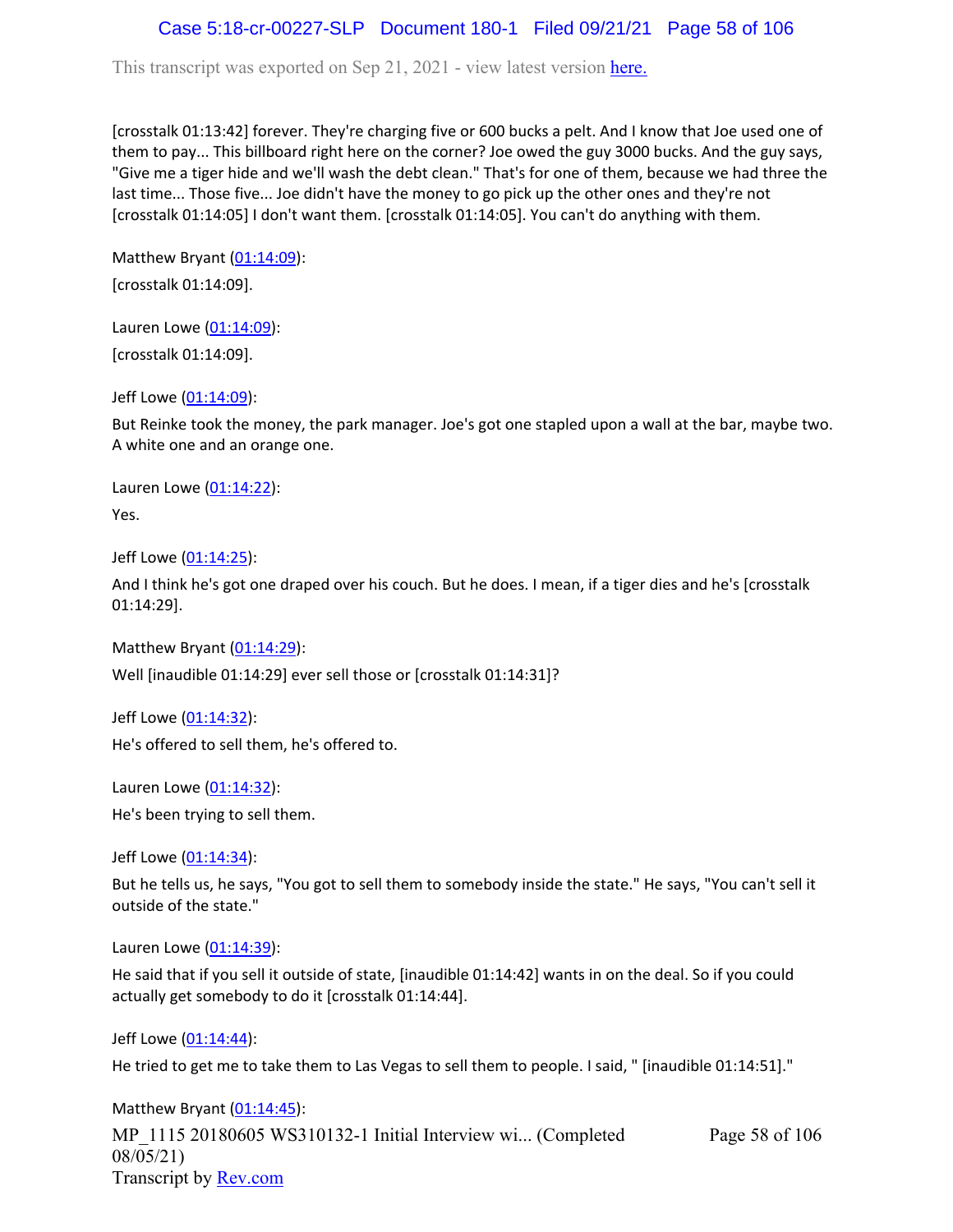## Case 5:18-cr-00227-SLP Document 180-1 Filed 09/21/21 Page 59 of 106

This transcript was exported on Sep 21, 2021 - view latest version [here.](https://www.rev.com/transcript-editor/Edit?token=amZQ9HHFTut_NOLFoO1lSR86cptioQiBp-VVq9f_BePwrTlAl64zFPqcRkwVvmM6GaAv4S7BniclRE4xdf7JBzULLcE&loadFrom=DocumentHeaderDeepLink)

Do you have any of that recorded?

Jeff Lowe ([01:14:51](https://www.rev.com/transcript-editor/Edit?token=jVPhDzqSTbh2evSXwQO70Y6lKRf4iyPEzjfUFLX7vyk6FWS-_s8Pr4ahEC1MrAiDldN6uE62yZSyLTCdSA7qcvqzYtY&loadFrom=DocumentDeeplink&ts=4491.19)):

I could get anything... I can casually bring up anything and he'll talk about it. He's that loose lipped.

James Garretson ([01:14:59\)](https://www.rev.com/transcript-editor/Edit?token=YkqmJgBfuNwKz4Cs-Zr9VkxJmGFwBSNsQ6g3irIMskIkTb4SX9zlDXSqOZiOYGslz44vUYE2MM3sfHk6by3xAeJOFpM&loadFrom=DocumentDeeplink&ts=4499.83): You think he would now?

Matthew Bryant ([01:14:59](https://www.rev.com/transcript-editor/Edit?token=kb75w6rMqDjs-zNE9fLDpKaOyHUu8Vq8lL7m7mmGo4hpjAk30hF43GVi9gsUrA3UvPVVLovzAu02Omi_xldVF2KZLbE&loadFrom=DocumentDeeplink&ts=4499.97)): Now?

Jeff Lowe ([01:15:00](https://www.rev.com/transcript-editor/Edit?token=lxTNVsfahSV3BA1e1K3B3__im3H5WG7uawZncQMNmknHX0178NsudH_K6BRnJ0V1wXbLqMeK8rTkcCg8Xz65tqEbMRA&loadFrom=DocumentDeeplink&ts=4500.05)): Yes. He's just so greedy.

Matthew Bryant ([01:15:02](https://www.rev.com/transcript-editor/Edit?token=bi5ieyk48e8IvX5rWCzLQWZOgN6vuzzaIduG5yDDuOIr8eROKIcLgA1D_t0wbvAUGhBx0uPE5WtaWQDn3eW6zJ3Cjp0&loadFrom=DocumentDeeplink&ts=4502.2)):

I think this, I think if you came back to me and you said, "Let's talk..." And I think if y'all both, for the sake of the investigation, just pull the throttle back...

Jeff Lowe ([01:15:16](https://www.rev.com/transcript-editor/Edit?token=un0l0Yv2PXnalJAedlJgwcriaBrm06Fpmi-enkbee3yy_q7vcR3Omr6kkDrfcXKEVaEyCYA6q3HJReCiYLEXWSo5s-c&loadFrom=DocumentDeeplink&ts=4516.27)): Yeah. That's what he wants, keep it flaming hot.

Matthew Bryant ([01:15:16](https://www.rev.com/transcript-editor/Edit?token=V75ObQPvfEWVgvooa5slOkrwstITvgeGykvoCbYgGcY60lRyPiCCPeMLFqKuIUyaeav2rq3sSRkwzAKi6sHi10u-un4&loadFrom=DocumentDeeplink&ts=4516.7)): To pull the throttle back and say, "Okay, lets..."

Jeff Lowe ([01:15:20](https://www.rev.com/transcript-editor/Edit?token=aurT5SGsv9GD2EA48xDT3lcKwsNvK-ZQoJ8GW3n8C8p687v0AJoJduPNH2oZjq51x8W3Gf4XCnjvRFwSAVpSk0bo-RY&loadFrom=DocumentDeeplink&ts=4520)): [inaudible 01:15:20].

Matthew Bryant ([01:15:20](https://www.rev.com/transcript-editor/Edit?token=ysSLGClTkg5ob7cbiFq8gHS1wJHmnyvcbxizNTzbRdNK4mhTz4CSee3INJLOqOvR4x5Bf1wgTAV8fJHwr94u4WGH6Q0&loadFrom=DocumentDeeplink&ts=4520.78)):

Just let me throw this out there, under the ruse of, "All right, let's make amends, let's figure out how to this work..." And instead of him playing everybody else, we play him for a little bit longer till we get stuff...

Jeff Lowe ([01:15:36](https://www.rev.com/transcript-editor/Edit?token=TZ-j73CKUJ2J7BdhhxOg7tKzLVcQXyurgpS6JlnZcbb2-QkGDh3u9KfLoML_oMmf0MtSFvsNQmFv6hNLHqZxxtTIXSs&loadFrom=DocumentDeeplink&ts=4536.76)): Lined up, get our gloves on him. I'm game, I'm just...

Lauren Lowe ([01:15:40](https://www.rev.com/transcript-editor/Edit?token=bQHAEStRDrFuqtPQ4j3TeldGxo7HRtK9HYmW2dk10kQC4vqYOdqVCP4gy0m0WWiKneOVbzpfNNtvM2QmbkDsxZYJBG4&loadFrom=DocumentDeeplink&ts=4540.56)):

Could we have someone be bait and be like, "Hey, I'm interested in buying a tiger hide." And they'd be out of state? That's easy to do.

Jeff Lowe ([01:15:49](https://www.rev.com/transcript-editor/Edit?token=Jx2aZ2xih1KpDksfSHNXp6J1U9-rSV9E9DzGEON_DHfU5efCTCFVB2sRVREwx_Ndqf9TMZdlv_hOM91_5XQ8yRn1-6U&loadFrom=DocumentDeeplink&ts=4549)): [inaudible 01:15:49]?

Matthew Bryant ([01:15:49](https://www.rev.com/transcript-editor/Edit?token=-PHNzuKY-IpJQ2T3I_Uihe4TT63yeagp5d3Yh_pSDRM1BNi5KOWoUXUNTGNR6aFS86scwwX2I_MinXku5qJ0OmnaY9w&loadFrom=DocumentDeeplink&ts=4549)):

MP\_1115 20180605 WS310132-1 Initial Interview wi... (Completed 08/05/21) Transcript by [Rev.com](https://www.rev.com/)

Page 59 of 106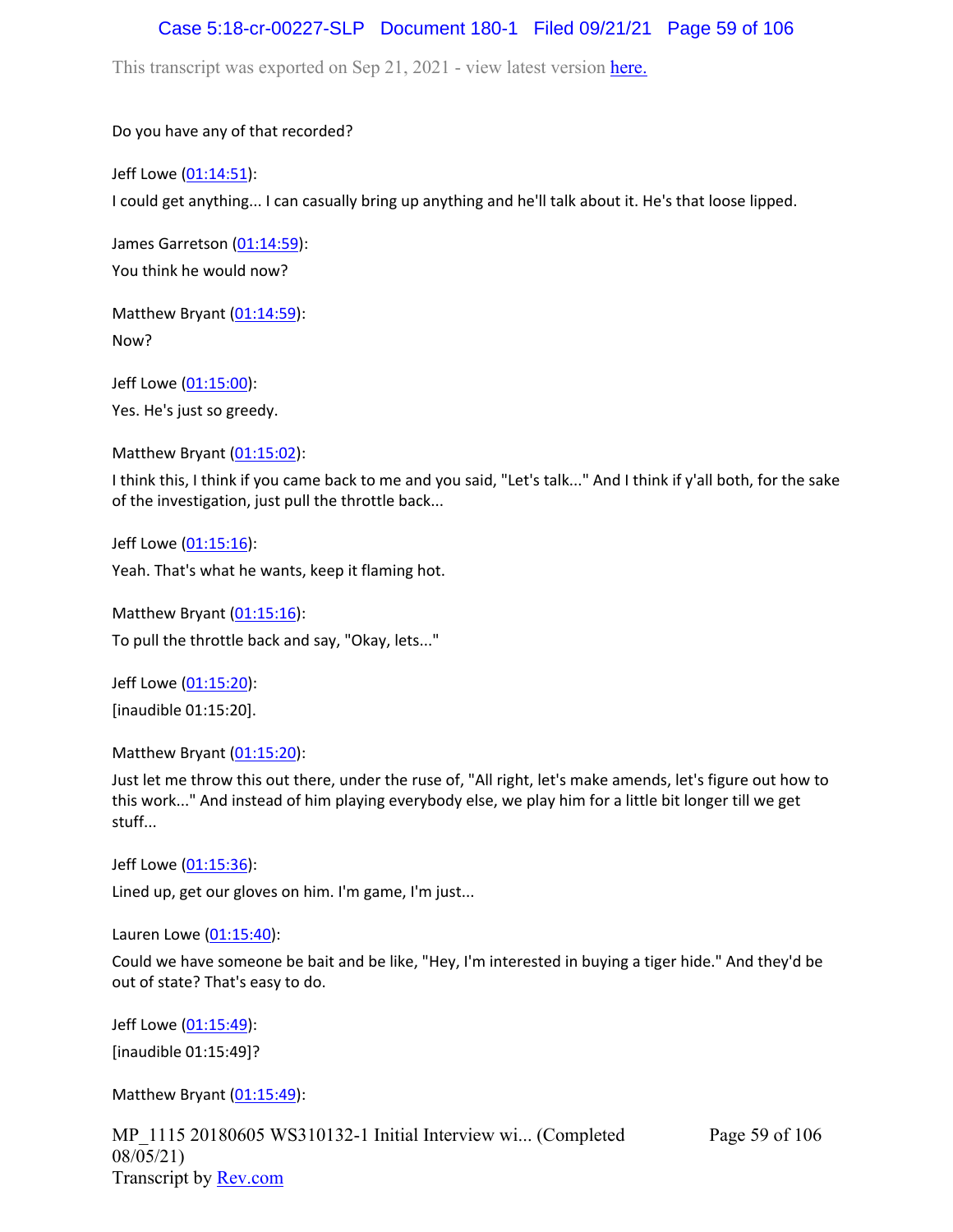## Case 5:18-cr-00227-SLP Document 180-1 Filed 09/21/21 Page 60 of 106

This transcript was exported on Sep 21, 2021 - view latest version [here.](https://www.rev.com/transcript-editor/Edit?token=amZQ9HHFTut_NOLFoO1lSR86cptioQiBp-VVq9f_BePwrTlAl64zFPqcRkwVvmM6GaAv4S7BniclRE4xdf7JBzULLcE&loadFrom=DocumentHeaderDeepLink)

Mm-hmm (affirmative) because you're saying he's already tried to sell them.

Jeff Lowe ([01:15:54](https://www.rev.com/transcript-editor/Edit?token=34qyPeiYR7C_JfYVJYyZu2VUTRuET5OmWh17KGUB9xVfCNVSns9aNbvwSDtTMjR2k8WFuScNy3OpHud1pYB7t81iaUU&loadFrom=DocumentDeeplink&ts=4554.02)):

So what if I say, "Joe, I got a guy in Texas who wants a hide, you want to sell one of yours?" And if he sells it to him...

Lauren Lowe ([01:15:59](https://www.rev.com/transcript-editor/Edit?token=p2RP214XffjeqxuDrL2A2oFWmdomx6dNB1vZAFKoMHr_VuXO8KlVPyCNcgFTM2l-B2gG-j41NDERKCof5BvvDwNYn0o&loadFrom=DocumentDeeplink&ts=4559.87)):

If there's money in exchange.

Jeff Lowe ([01:16:01](https://www.rev.com/transcript-editor/Edit?token=aKK9s7uhitWXOXbTQ_uqgFn318oFS_BixPpUqUAzsWVUNyG8RbRavHjyP0IIHG-Cw0pvjtF_8WsR-vvo5YZITK7CQoc&loadFrom=DocumentDeeplink&ts=4561.33)):

Just fucking do it dude, I'm telling you. He's broke right now. Problem somebody would actually have to buy it.

Matthew Bryant ([01:16:09](https://www.rev.com/transcript-editor/Edit?token=q_dJAR0L3w7rLg1dIi3Co0QbdocgbpyOF3CQGJuxSa2y-XPg9Zk5Qf7KiNLWPeZo7DUsUObcHugIK1Be734QlZVAhXs&loadFrom=DocumentDeeplink&ts=4569.02)):

Yeah, we can do that. But it would be hard right now when he thinks that you're [crosstalk 01:16:15]. I mean, you couldn't do that right away.

Matthew Bryant ([01:16:18](https://www.rev.com/transcript-editor/Edit?token=0_VpCvKjdjV0s9_QEDSYqC5mfOpwrgDBBQxZ3KFbfvgLmap7R660J8NufTZi_ZeWSj4WksCysWzLf8Le7HM0zi-V3Fk&loadFrom=DocumentDeeplink&ts=4578.55)):

Because he thinks you're trying to set him up.

Jeff Lowe ([01:16:19](https://www.rev.com/transcript-editor/Edit?token=vmztuJyt0h1qN5MamveBFDiGF7Bgytewr7A90Vq0MfS_lxcoY5ugsVTtP6dU5PgpHLAuN0nLxlsgE4oEy9Xi8_BJZNA&loadFrom=DocumentDeeplink&ts=4579.72)):

You could call him or text him, just say, "I got a guy in Texas who wants [inaudible 01:16:22]."

Speaker 2 ([01:16:21](https://www.rev.com/transcript-editor/Edit?token=aDUT06_eb2RQ5yIhCKGW4j1wbd1U9cznrcblKyhaGu3SV1MWLpJw5vpiEAwRvmmJwqD3Lwo3qItDIYYA8VLIJKKFCaw&loadFrom=DocumentDeeplink&ts=4581.73)): But he's kind of mad at me because...

Matthew Bryant ([01:16:24](https://www.rev.com/transcript-editor/Edit?token=Oqq8XDbe7ECHV56NggftaQIL43ufD0mKabxTV9QNyC8qcgGFh6WfIycPId2CDVuSAKzoMdjx5pCHJKs952odhWMVAa0&loadFrom=DocumentDeeplink&ts=4584.5)):

He definitely trust you right now from that video right now where James is recording everything all the time.

Lauren Lowe ([01:16:30](https://www.rev.com/transcript-editor/Edit?token=vRCrcVTKnvHW2CHtx01sq_uirXbSSI8kFf7TB8pspMOwr527yKhh8NiRh7ZDvOu0chYqaqxcilIy92-Aj_0evGFD6vw&loadFrom=DocumentDeeplink&ts=4590)): [crosstalk 01:16:30].

Speaker 2 ([01:16:31](https://www.rev.com/transcript-editor/Edit?token=M6dx7EF7AZZ8Skj_BpM56-6fVfUH3nAv2unIrY41u7GR3qU8DRE-rb3T32xyL83QzP75mZdl6YfRmTOTgP1UwF-ov8U&loadFrom=DocumentDeeplink&ts=4591)):

He knows that's not even fucking true because [inaudible 01:16:31].

Lauren Lowe ([01:16:31](https://www.rev.com/transcript-editor/Edit?token=uS2TYZeoB7AugQ1tU80vyA3sfbNW9l4lCWc9wxAjOCH0FpT7Z8UXpcH6fmAwuHX2XcBfMTnZO0V6UVkI_z0daAu8cQE&loadFrom=DocumentDeeplink&ts=4591)):

We could have somebody easily... We know maybe Sarah or something could settle the money... If [crosstalk 01:16:41] in Vegas...

Matthew Bryant ([01:16:39](https://www.rev.com/transcript-editor/Edit?token=jkmPIrBdjkIYKJ5Nz38Sp6-fkUDnqT2lrYoJViFFNf3SD9_HO9HMp4gVQTLxc3_Ile1XLDw9kOB9EtXJ0KIjFqAVgEM&loadFrom=DocumentDeeplink&ts=4599.96)): No, I would handle the money.

Page 60 of 106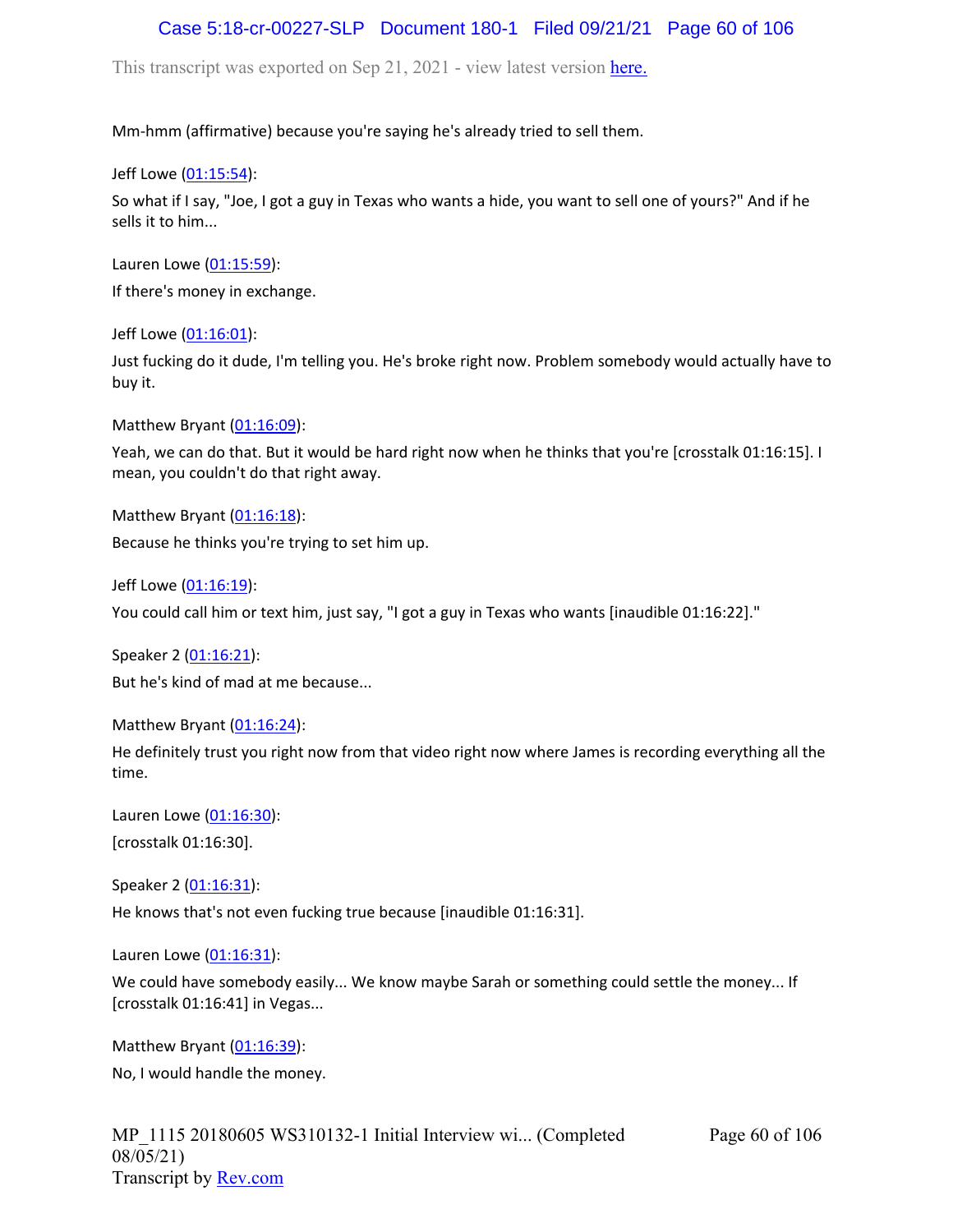## Case 5:18-cr-00227-SLP Document 180-1 Filed 09/21/21 Page 61 of 106

This transcript was exported on Sep 21, 2021 - view latest version [here.](https://www.rev.com/transcript-editor/Edit?token=amZQ9HHFTut_NOLFoO1lSR86cptioQiBp-VVq9f_BePwrTlAl64zFPqcRkwVvmM6GaAv4S7BniclRE4xdf7JBzULLcE&loadFrom=DocumentHeaderDeepLink)

Lauren Lowe ([01:16:45](https://www.rev.com/transcript-editor/Edit?token=AokCZ2vAke2rtsNWluiOUFBJd-jhYWtKGc2DcwSanxMG7p39VhuY240gqm7UxrS6rTr9k77xlPuK2ZUJN_Fq8lqL_Vs&loadFrom=DocumentDeeplink&ts=4605)): [crosstalk 01:16:45].

Jeff Lowe ([01:16:45](https://www.rev.com/transcript-editor/Edit?token=pa6CEdwDslK7U0FUP5V1rUnSiYn-inIV4QeEEPEPEHFMG-0Pq3RSYow-wtr0cjTyMGIfm3QO6-ZuT93LyA612Iw3VaM&loadFrom=DocumentDeeplink&ts=4605)): [crosstalk 01:16:44] he would have the buyer.

Lauren Lowe ([01:16:46](https://www.rev.com/transcript-editor/Edit?token=UCH4OAaaLWehv5hqN5_ToZ7QBPLq7hsWMLZW5bLvar0rAQrXgAp9hLI1BfLjmT4oai1l7K16yf4deTo2OhGUHjL7nT8&loadFrom=DocumentDeeplink&ts=4606.3)):

But see, we have people that will easily do it, they just have to get contact with him.

Matthew Bryant ([01:16:51](https://www.rev.com/transcript-editor/Edit?token=TtE5MOiMK51Em5je4QApR6jI7vDotTOWh61-AMbaJtPmYo6gI9qKWFNB23zSD52S4kfXSZBjXYxckX4elBUOghTeR8k&loadFrom=DocumentDeeplink&ts=4611.03)): But we have to do it so that its Joe's selling it and not ya'll selling it.

Lauren Lowe ([01:16:52](https://www.rev.com/transcript-editor/Edit?token=PhunPx-efabEEDAdkciRwjwtut5UHtMvhUnq7C7Gce5laZR2arPfIv94T-vdyCO-H2ByPUxBfP3YGrYRgn4rWYQqjX0&loadFrom=DocumentDeeplink&ts=4612.9)):

Correct.

Jeff Lowe ([01:16:54](https://www.rev.com/transcript-editor/Edit?token=Kd9nD1QGJbBWyMfOZiWJCstlGuA-ECQaHTxKPeeP0D_5PLiBx6Vjhwk6M1uYFfl0R6Dhug6r9BzE-H8bZGp-K_puC2M&loadFrom=DocumentDeeplink&ts=4614.49)): If I gave you one of my cubs, could I get my cub back? Or do we lose the cub if its sold?

Lauren Lowe ([01:17:06](https://www.rev.com/transcript-editor/Edit?token=ND2C_N5xoeqfCCkLxmMTwyuu5c1g5eOoxwropq8XB_W-VOoQSUWn9uHN2N8uQouXPf6bGLvVSyDzSlQWCuFHe7VwW_o&loadFrom=DocumentDeeplink&ts=4626.72)):

Oh you have to think about that.

Jeff Lowe ([01:17:09](https://www.rev.com/transcript-editor/Edit?token=l0FiFeEv6tXtzujdRf_O0COMC08SMGPzYjNYnN9qAUNKnqbnIwQLq56F4mYqL6z2cN_qJFQR06EUFXRlLy5-6lAR4CI&loadFrom=DocumentDeeplink&ts=4629)): Because you need a cub [inaudible 01:17:09] right?

### Matthew Bryant  $(01:17:10)$  $(01:17:10)$  $(01:17:10)$ :

More I'm thinking right now, is I don't want to do anything that is not something that's on his mind, that he wants to do. I don't want to get into an entrapment deal. We're trying to get him to... It's got to be something that he knows that... And he's been doing it and it's his idea and he wants to do it, we just make it so that it happens. I don't want to create something.

#### Jeff Lowe ([01:17:32](https://www.rev.com/transcript-editor/Edit?token=xejDLxx8BYgxqoShn5bnwjUx19xNjE-WVYSFv-SjoLabJ5QOZnnIiihj2NzLTEhYxJFF_WOYK2qZgkgPY5qZC9eovfQ&loadFrom=DocumentDeeplink&ts=4652)):

[inaudible 01:17:32] four Tiger cubs went to Doc Antle. You know who Doc Antle is? Doc is a tiger murdering asshole that will use these cubs [inaudible 01:17:40]? Then he takes them out back, he gives them a shot and he burns the bodies.

James Garretson ([01:17:43\)](https://www.rev.com/transcript-editor/Edit?token=5f_jVGjt6mgY-jrKzLRUShaV7MR_3nTmIfnpDKhVTjib6lsHSMEJ7LLiUIF2R4kHJFWxiauw1lnZip0wnRT5LYQOETA&loadFrom=DocumentDeeplink&ts=4663.101): [inaudible 01:17:43].

Jeff Lowe ([01:17:44](https://www.rev.com/transcript-editor/Edit?token=GBkxoOPgFYv_ZPELFxiG63AbfjXTD9t4xurYgxMQaYtYDU_M_NmTZyPxk8FPIJW65Zxi6_Zp9dtvd_L8vCdy2UykwTY&loadFrom=DocumentDeeplink&ts=4664.38)):

Hundreds of them. I've told Doc Antle, "Don't kill any fucking tigers, I'll come take them all."

James Garretson ([01:17:51\)](https://www.rev.com/transcript-editor/Edit?token=S8z3Bc5MBbITWTc5omjNgaf56Q0L52WcwfVcmdu7lwwTwzMKs6eBAFhOoFperSL-pexYl-kNKUt-M7aK3BJ5CACCdnw&loadFrom=DocumentDeeplink&ts=4671):

[crosstalk 01:17:51] he's done thousands.

MP\_1115 20180605 WS310132-1 Initial Interview wi... (Completed 08/05/21) Transcript by [Rev.com](https://www.rev.com/)

Page 61 of 106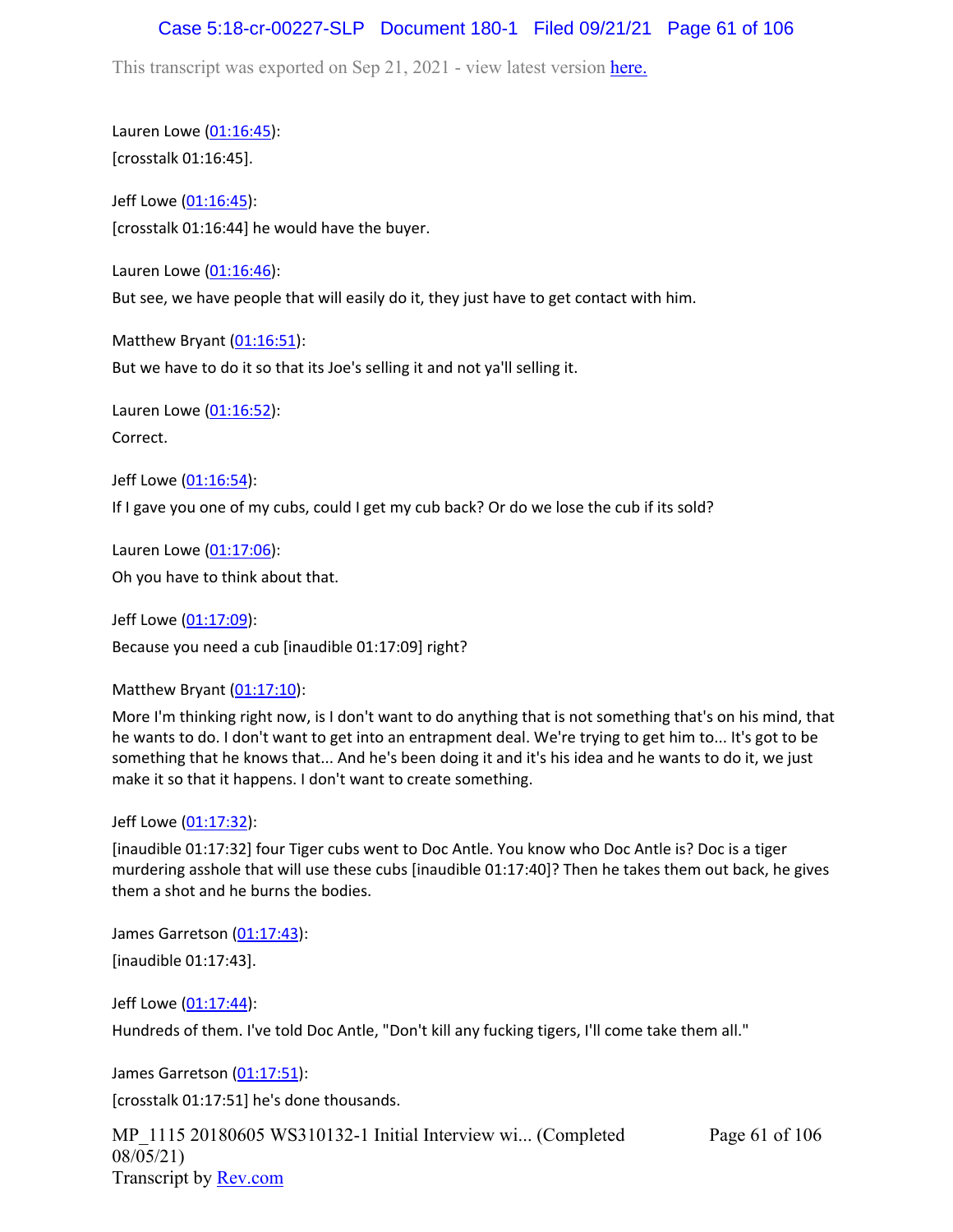## Case 5:18-cr-00227-SLP Document 180-1 Filed 09/21/21 Page 62 of 106

This transcript was exported on Sep 21, 2021 - view latest version [here.](https://www.rev.com/transcript-editor/Edit?token=amZQ9HHFTut_NOLFoO1lSR86cptioQiBp-VVq9f_BePwrTlAl64zFPqcRkwVvmM6GaAv4S7BniclRE4xdf7JBzULLcE&loadFrom=DocumentHeaderDeepLink)

Jeff Lowe ([01:17:52](https://www.rev.com/transcript-editor/Edit?token=_J-kW8cPO-CYN56hmF2lKJhBKxVnTr6PemzPr_exFhiiReWVAZVX2rgbvE1Cp6uCjwCa1X3e4_IkJCJI1w2kP9H_J1A&loadFrom=DocumentDeeplink&ts=4672.16)): He's so embarrassed about how many kills he won't call me.

James Garretson ([01:17:57\)](https://www.rev.com/transcript-editor/Edit?token=75BWSgicakR6PFcy5p_bzy9caYiSD67GbmKOttXddhIKheq08vpIiNTLbaEizjVlylKPA2v5-HsuaRibQdv_nrKsKNs&loadFrom=DocumentDeeplink&ts=4677): [crosstalk 01:17:57].

Lauren Lowe ([01:17:57](https://www.rev.com/transcript-editor/Edit?token=1fAtgJrWdNPyIVLU1ExR5tGSlMEhvNnIT6e8vUS7LPE60opTnZGres5CENGrv27QHuC-Hv-oygNtoReRIksvjPCn3lA&loadFrom=DocumentDeeplink&ts=4677.13)): Oh, here's the cash of him forging for almost 10 grand.

Jeff Lowe ([01:18:01](https://www.rev.com/transcript-editor/Edit?token=uJv39A97k6CAwLPk8Tme061FOok1eLK0JW6QIWHNjpsC31mQAL9Oram3xq00gbbgd47z_P-LEdtG7hK16U02Lx5egqM&loadFrom=DocumentDeeplink&ts=4681.84)): He stamps my name and then he signs my fucking name on the back.

Lauren Lowe ([01:18:03](https://www.rev.com/transcript-editor/Edit?token=15PMl7K5hsmRmtzEzVjdAMyDJF5IXnDetLZweFGpKuzUjBr2XVa-u4D1AW8ykvvdDqGz2Wvn6sprlLYt4VghCXBA5tU&loadFrom=DocumentDeeplink&ts=4683.54)):

Yeah, he stamps the name and then forges the name, cash, almost 10 grand.

James Garretson ([01:18:10\)](https://www.rev.com/transcript-editor/Edit?token=IlHGUs9qJFiMAHoQH4cF7TNgjQxAFedhK8cyNyhggOE5m7lopmnFcpKvlFLLp_R34YcSmxw9xKeMXOg8F0d9yT1uoQQ&loadFrom=DocumentDeeplink&ts=4690.8): He's only mad at me because he thinks that I report back to Jeff.

Jeff Lowe ([01:18:15](https://www.rev.com/transcript-editor/Edit?token=BrJUHCJZPsLxB2k8n4xINqA7vJ64newGDmm85AtNcBMG7pwxSNQ_yVxBW0H3BJdfQfnJwpRmiDoS3w3LLSvMADa58-o&loadFrom=DocumentDeeplink&ts=4695)): [crosstalk 01:18:15] and we do.

James Garretson ([01:18:16\)](https://www.rev.com/transcript-editor/Edit?token=YMuEKCzMy-WGE2TqhvXSQVdMDAQh7_pfY2z8FLE9cN4gjx28I9QQ2U_1BTeBKzXM32D-Rv5E1b3Nz3h5kSK056sV3GM&loadFrom=DocumentDeeplink&ts=4696.91): Jeff, [inaudible 01:18:18] fucking true, what he says.

Matthew Bryant  $(01:18:18)$  $(01:18:18)$  $(01:18:18)$ : You ever loaned him any money or done anything with him?

James Garretson ([01:18:23\)](https://www.rev.com/transcript-editor/Edit?token=A9geW0FNzHSqQYXlM-8iuni7WXjglqFRgqZwbnN6wb8nRRYQYqy4Luzav6JqpKXcwtAqzalAFoa5Hdw2kBo0JJAucHs&loadFrom=DocumentDeeplink&ts=4703.72): Fuck yeah.

Jeff Lowe ([01:18:26](https://www.rev.com/transcript-editor/Edit?token=yU_5UhorR4tov8PhQjcn622XR-N_9M83ZDKIirBB4kBSRvwR86Hzld5A-Jj6djBhjq7supymtbKX5BBimZHqaNYpc6s&loadFrom=DocumentDeeplink&ts=4706)): [inaudible 01:18:26].

James Garretson ([01:18:26\)](https://www.rev.com/transcript-editor/Edit?token=ehMahrb7vXiEKxCBNr5BgWrFWlWgBv9AxL4nNfIAiEnff2lmj9a4hVrH5V07y4olB41cYaNyDXfzOAU66LiZ7fw-mNY&loadFrom=DocumentDeeplink&ts=4706.66): I'm the First State Bank for a little while.

Matthew Bryant ([01:18:27](https://www.rev.com/transcript-editor/Edit?token=Y8CM7NlwFTsM_NM8HnULhoedaIqNe0UteNIAs09mgdZbRqVoidpBz4N8OqE6JQNOZHKT9d2Fm1IwiaDv-XJ5n3ZFwIQ&loadFrom=DocumentDeeplink&ts=4707.64)): Did he ever pay you back?

James Garretson ([01:18:29\)](https://www.rev.com/transcript-editor/Edit?token=dK3mHsJv1-wv-h98MlZDZCzbV9TNuhEOCFMAnHc-pQxkzACxOkFo-EkUyzQ7Ogs3LuU4Uw59myg7M4KgvlNiFOY9G-s&loadFrom=DocumentDeeplink&ts=4709.25): Fuck no.

MP\_1115 20180605 WS310132-1 Initial Interview wi... (Completed 08/05/21) Transcript by [Rev.com](https://www.rev.com/) Matthew Bryant ([01:18:31](https://www.rev.com/transcript-editor/Edit?token=IAOzfg-Nefb7tOnSDdrUl_QWsxIDvyzjYoH_Jc5Bpx_lm-E7r7CiChOIyn-E875aCdMVN4-KfB6imoQzcDpxc0MUuoY&loadFrom=DocumentDeeplink&ts=4711.5)):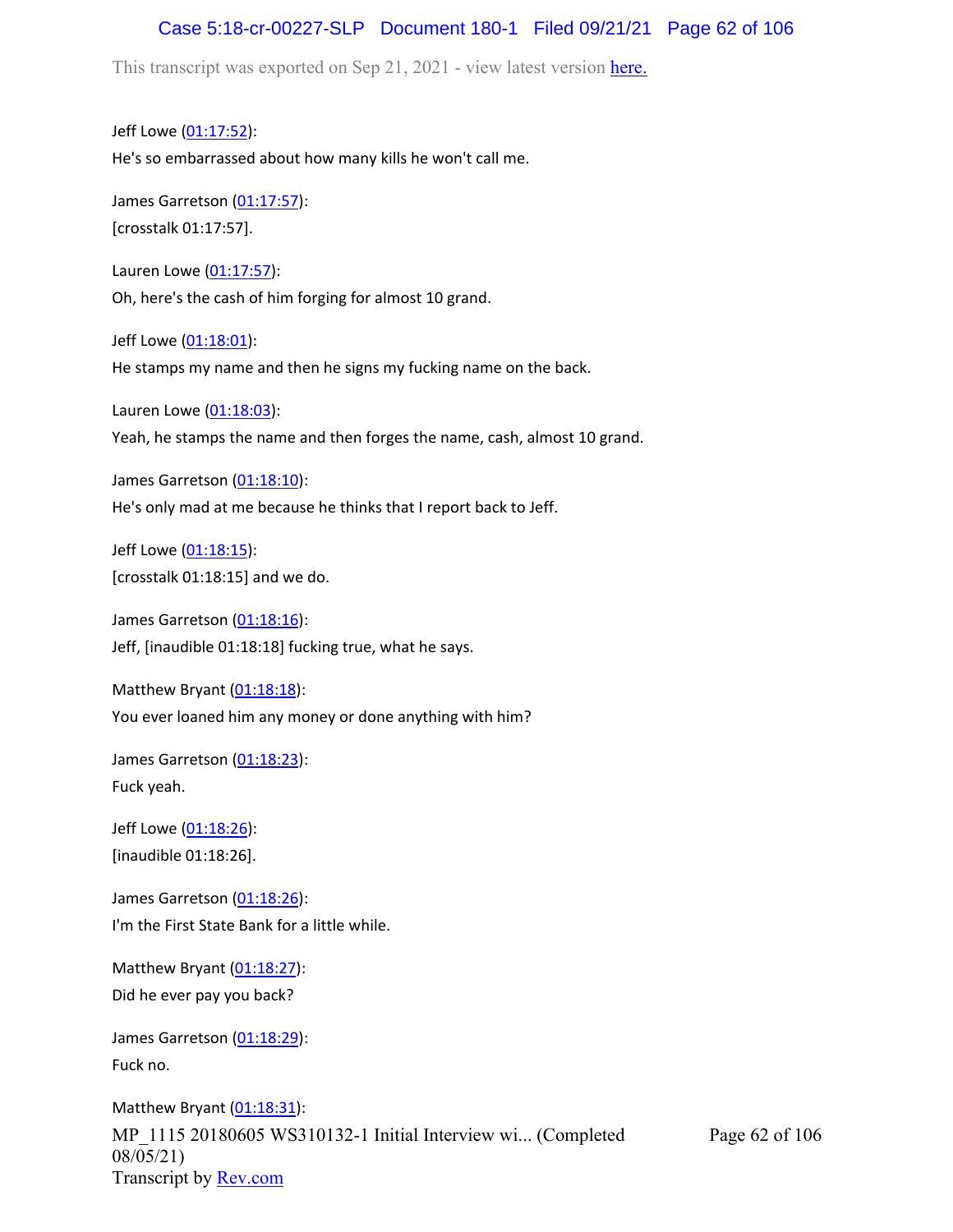## Case 5:18-cr-00227-SLP Document 180-1 Filed 09/21/21 Page 63 of 106

This transcript was exported on Sep 21, 2021 - view latest version [here.](https://www.rev.com/transcript-editor/Edit?token=amZQ9HHFTut_NOLFoO1lSR86cptioQiBp-VVq9f_BePwrTlAl64zFPqcRkwVvmM6GaAv4S7BniclRE4xdf7JBzULLcE&loadFrom=DocumentHeaderDeepLink)

No checks or nothing?

Speaker 2 ([01:18:33](https://www.rev.com/transcript-editor/Edit?token=F9MSnAj2pbkRjhrR3lEtEoXWuJ6QGrCFHBvf2yopDDnv48TcYjyv4pcG7Qn72ZqE4cVMjoBamlNHIsW8M00F5ts5ifE&loadFrom=DocumentDeeplink&ts=4713.03)): Well, he paid me \$5,000 before.

Jeff Lowe ([01:18:35](https://www.rev.com/transcript-editor/Edit?token=HnZesNh0oQqPK_wdmz_hEpj43e0hpg6jXt-Gp1k0lGlAdWDnuZUzS-ykb-GogIXDKR_beRr6Nbqyz-0JDArD-glIVY0&loadFrom=DocumentDeeplink&ts=4715.65)): And with a couple checks, its already liquidation for \$300.

James Garretson ([01:18:39\)](https://www.rev.com/transcript-editor/Edit?token=FmH8XG0Z233Ywe8CMRuwKdhR-fPWQMVT5XR6d00OT6bNwXb3mzXR2OZ-JeQtmAAKN4pV6a6HeCoe59GUWXsLo5Mm4yc&loadFrom=DocumentDeeplink&ts=4719.22): Oh, [inaudible 01:18:40] ain't paying that.

Jeff Lowe ([01:18:40](https://www.rev.com/transcript-editor/Edit?token=r4zfaIbDfKnszA0fjNLtjpE0nZT977Qyh3we88RQcUnuHSpG4UUoC0tU6tzAlvjfsSkK4bTlrkrfASy3NHpRi5uKxvY&loadFrom=DocumentDeeplink&ts=4720)):

[crosstalk 01:18:40] that van that James is driving, he would loan it to me as long as I make payments on it. And when I went to Las Vegas, Joe says, "Well, I can use that for the political campaign." So then there's 300 more every month that he's stealing out of the park.

James Garretson ([01:18:56\)](https://www.rev.com/transcript-editor/Edit?token=o5B6KCMQOs3t001frBgsNfrwMLeQlt6kg9KPoZ-ho5OZGfurnsqBFJ4OpOQGbXvJhHpT6CLQGxLBFmhziqGa11wzZdA&loadFrom=DocumentDeeplink&ts=4736.05):

Yeah, he didn't pay it and I [inaudible 01:19:00] took it back and now he got mad because I took it back.

Matthew Bryant  $(01:19:01)$  $(01:19:01)$  $(01:19:01)$ :

All right. Well before we set up anything like that, let's just see... The murder for hire is number one.

Jeff Lowe ([01:19:09](https://www.rev.com/transcript-editor/Edit?token=bOm-RXVWDy4YjhhUVW2YJVzX5NNlxW6e57e3oFY3MNvVuQ6B6bxmG8sGJa1dz-u0j-8DVN1pGFFXyLAwRrgyDkVBaIg&loadFrom=DocumentDeeplink&ts=4749.77)): Yeah.

Matthew Bryant ([01:19:10](https://www.rev.com/transcript-editor/Edit?token=iQIzE0g-RKP9LDIlpMuYR6tqRANdGpypXpQXF19tWGRAq4xwqU-xX8Zjuw-FIAv9HQXMVWinSbH9cqywtTVuNf2aJOo&loadFrom=DocumentDeeplink&ts=4750.3)): All right. What we got to do is get him out of his mouth, acknowledging that he paid \$3,000 to Glover.

Jeff Lowe ([01:19:19](https://www.rev.com/transcript-editor/Edit?token=oPwiW8aMq7yqG_KM7Xubm1aqQ5LOKA9z-nAqbvyJcaDAP50rUdvX2nIPu4SQZrXbuxTdvu-GKBQf-adAMePZ9bJW2KE&loadFrom=DocumentDeeplink&ts=4759.24)): I think I could get that.

Speaker 2 ([01:19:20](https://www.rev.com/transcript-editor/Edit?token=O1D7acfzn6ejG9MPkxfIYKhWNxTePPp3K12brFeMHAr0S0k5DJOv0fKBii8iM5QNSFbiKu4GHswgwxob1hhMn8Mcly4&loadFrom=DocumentDeeplink&ts=4760.01)):

If you just said Allen's coming back, would he fucking probably say it?

James Garretson ([01:19:23\)](https://www.rev.com/transcript-editor/Edit?token=JKCLKBGkqNgSH-Az-7Mt20N1pyNvh40jlcBqxvwjaejZO6wrjp8sDWYKGbg1rrORw3LU2okp0ePpJ6IMB1brR6PPJ3g&loadFrom=DocumentDeeplink&ts=4763.3): "You bring me my 3,000?"

Jeff Lowe ([01:19:24](https://www.rev.com/transcript-editor/Edit?token=mb5A1MU_J92YoaLiiJge4qy8VBX40kp9KdxydjAiZNcgdG6jhIacR7Yce2zZnN9L85Ohj3-a52sH8jcjbD3bDZlaErw&loadFrom=DocumentDeeplink&ts=4764.43)):

Can you give me my [inaudible 01:19:25]?

Matthew Bryant ([01:19:26](https://www.rev.com/transcript-editor/Edit?token=TK_wj764J8JKFwCl1wxBzsEgx9xU7KMnAI39o3T3HplKURm6_Fh6tVAF5ZHYociXFpX7ItgGqcdtrA1F53IjtmnW7RU&loadFrom=DocumentDeeplink&ts=4766.04)):

Well, think about this, don't do anything now that's going to jeopardize us, but the way he talk, if he could get a statement, we all... Do have the box that this was FedEx'd in?

MP\_1115 20180605 WS310132-1 Initial Interview wi... (Completed 08/05/21) Transcript by [Rev.com](https://www.rev.com/)

Page 63 of 106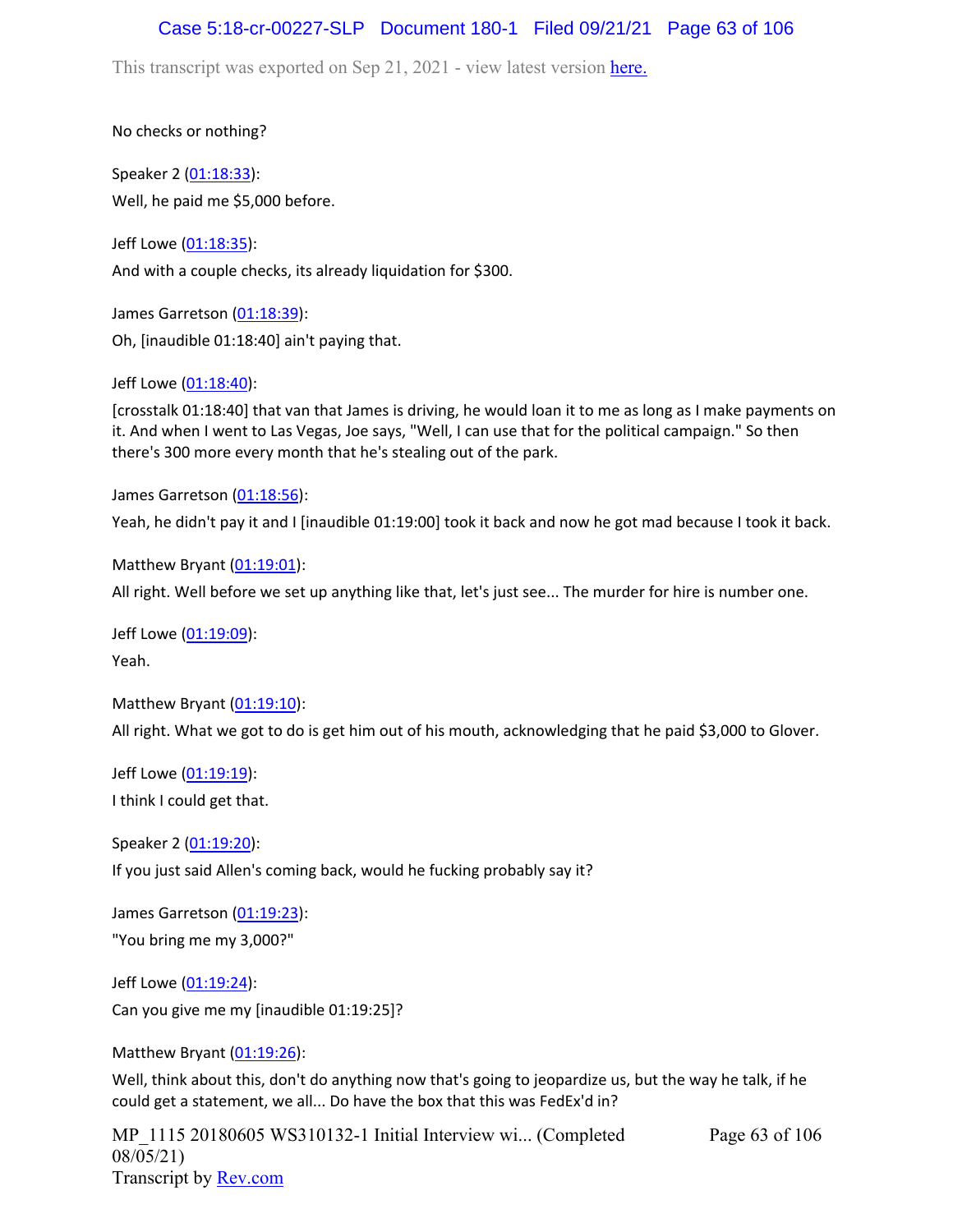### Case 5:18-cr-00227-SLP Document 180-1 Filed 09/21/21 Page 64 of 106

This transcript was exported on Sep 21, 2021 - view latest version [here.](https://www.rev.com/transcript-editor/Edit?token=amZQ9HHFTut_NOLFoO1lSR86cptioQiBp-VVq9f_BePwrTlAl64zFPqcRkwVvmM6GaAv4S7BniclRE4xdf7JBzULLcE&loadFrom=DocumentHeaderDeepLink)

Lauren Lowe ([01:19:34](https://www.rev.com/transcript-editor/Edit?token=Ox9dLMxCj1AwE1v8KwaivbGpTAcEGNYfzZ-81RqwP26-iEAICuZMUSMbbkhoo6apNzkNp0za7ROX13hV4RP3HXjOUCk&loadFrom=DocumentDeeplink&ts=4774.72)): no, it was so long ago.

Matthew Bryant ([01:19:38](https://www.rev.com/transcript-editor/Edit?token=6NJL5WcUw09xUAXtYxkiL1kPW3oQCuAc2bllhx4QlcnNXLHyoAg9n8PRyZV4a2R2hzCex2XA3LX4FkmqWACvyQzJd2g&loadFrom=DocumentDeeplink&ts=4778.62)): You see what I'm saying? Y'all say it was FedEx, he'll just say, "I don't know how they got that phone."

Lauren Lowe ([01:19:42](https://www.rev.com/transcript-editor/Edit?token=9Imbdc9MbRmVCR5Qp4_6sUSR436KjmI1-AWbHmrMQmSUSdMQ6I1qQcPIa9ruxTevmfT9s_t5mWdGbF0SYZN2LJWw7tU&loadFrom=DocumentDeeplink&ts=4782.56)): Right.

Speaker 2 ([01:19:44](https://www.rev.com/transcript-editor/Edit?token=Ykcqs8381mvEAMAhnkmC8ULzjxFbrKH8J7DhtsB72buK37MTjQ9cHy3_S1u7ebgl8nfQ--_P-pwVfOMSlIgoItstnLs&loadFrom=DocumentDeeplink&ts=4784.49)): FedEx to Vegas?

Jeff Lowe ([01:19:46](https://www.rev.com/transcript-editor/Edit?token=v_WwRVm-RG1vKu-oMLJAcfzxlM7k8LZdb63kgg0C4chMAt17PGe4DVBtTw9YsQ5CjTe4B42MmdTxSEn4FHAeDu9GnSg&loadFrom=DocumentDeeplink&ts=4786.27)): Was it FedEx or was it postal? They come to mailbox out back?

Lauren Lowe ([01:19:50](https://www.rev.com/transcript-editor/Edit?token=USLHskyfRCuBG2Q6O4R04rxDW8Q4oaoeufSuDd5N81EDBVhnErWOlxGxEXiYrktD59g5czj7hU5g0z_8oZ0uzcccfsE&loadFrom=DocumentDeeplink&ts=4790.56)):

Gosh, it has been so long, it was while we were at [crosstalk 01:19:53].

Matthew Bryant ([01:19:53](https://www.rev.com/transcript-editor/Edit?token=BxiZaNmuxA780QGcIS1oVkvWDLqFLW68VbBHZl5lg-tkyJ9-dy7jQ6beRvCnAUARG4T4tCiRvr0WswVRHjhg6Mst4KY&loadFrom=DocumentDeeplink&ts=4793.4)): You see where I'm coming from? [inaudible 01:19:54].

Jeff Lowe ([01:19:54](https://www.rev.com/transcript-editor/Edit?token=uf1knZ9FasUcRdvmsLcOasqwLqQ_IonCrxICBfzsPFZ-WRHh3WOx_eFkeE4lW8miQx_g7P9HKvaRKQEoPuOCIrkHxmI&loadFrom=DocumentDeeplink&ts=4794.48)): Right [inaudible 01:19:55] detail [inaudible 01:19:56].

Matthew Bryant  $(01:19:56)$  $(01:19:56)$  $(01:19:56)$ : Yes. We know It was...

Jeff Lowe ([01:19:56](https://www.rev.com/transcript-editor/Edit?token=Eu7-9VC6NpQ7bF0WoCbWifYL7c50fnsA18Xdn-KAl3S6IUzthKghfRo7VEcfJS3b0O1yLgCVcj1GqHHJLMPj5x53eTw&loadFrom=DocumentDeeplink&ts=4796.82)): Fact.

Matthew Bryant ([01:19:58](https://www.rev.com/transcript-editor/Edit?token=DoxhXyKnK50SGx4Skn_5TsTSXFTzSLQyH6cmkONYMK4Goyp9XeJbYnvcHQyMwAArSQo-aTkFwViiJO5bDD_Zq8ljESw&loadFrom=DocumentDeeplink&ts=4798.48)):

How do we prove it? Just like the \$3,000 to Glover. You know Glover is not going to lie to you, you know Joe said it to you, but how do we get evidence to hear it come out [crosstalk 01:20:09]?

Jeff Lowe ([01:20:09](https://www.rev.com/transcript-editor/Edit?token=gbzWywFiXMMSjLe401IaVdhY8FaQRFlO7vg6jjc44VBFOWX2jluwHDCl04HZGtgNVnr08Zjw_6ixpIN3gNPFSvFE_LM&loadFrom=DocumentDeeplink&ts=4809.45)):

Allen would say it. How do you conspire to kill somebody and then give them immunity?

Matthew Bryant ([01:20:15](https://www.rev.com/transcript-editor/Edit?token=itClEfF2ZWCwaK3rHVa1EHBbvyvVt5hFOq3di77FrrhC6Q_rwL68qtMIw5GO2kojMeYUmdSzB0FOTykY4d28p8i219U&loadFrom=DocumentDeeplink&ts=4815.15)):

Well, if Allen says it and I hear it out of Allen's mouth, what proof do we have? He's going to say it happened, Joe's going to say, "No, it didn't happen." If it comes out of Joe's mouth...

MP\_1115 20180605 WS310132-1 Initial Interview wi... (Completed 08/05/21) Transcript by [Rev.com](https://www.rev.com/) Page 64 of 106 Jeff Lowe ([01:20:28](https://www.rev.com/transcript-editor/Edit?token=EHR7BFo5wtBkSBy-gpX6Gu77s4jOJPU45PCW0Tm3PLIL6YAoJEhdyRQGWn8cZkOrjYcDkf0tdI152AnwATJFYpzL5p0&loadFrom=DocumentDeeplink&ts=4828.41)): Just going to cuff him?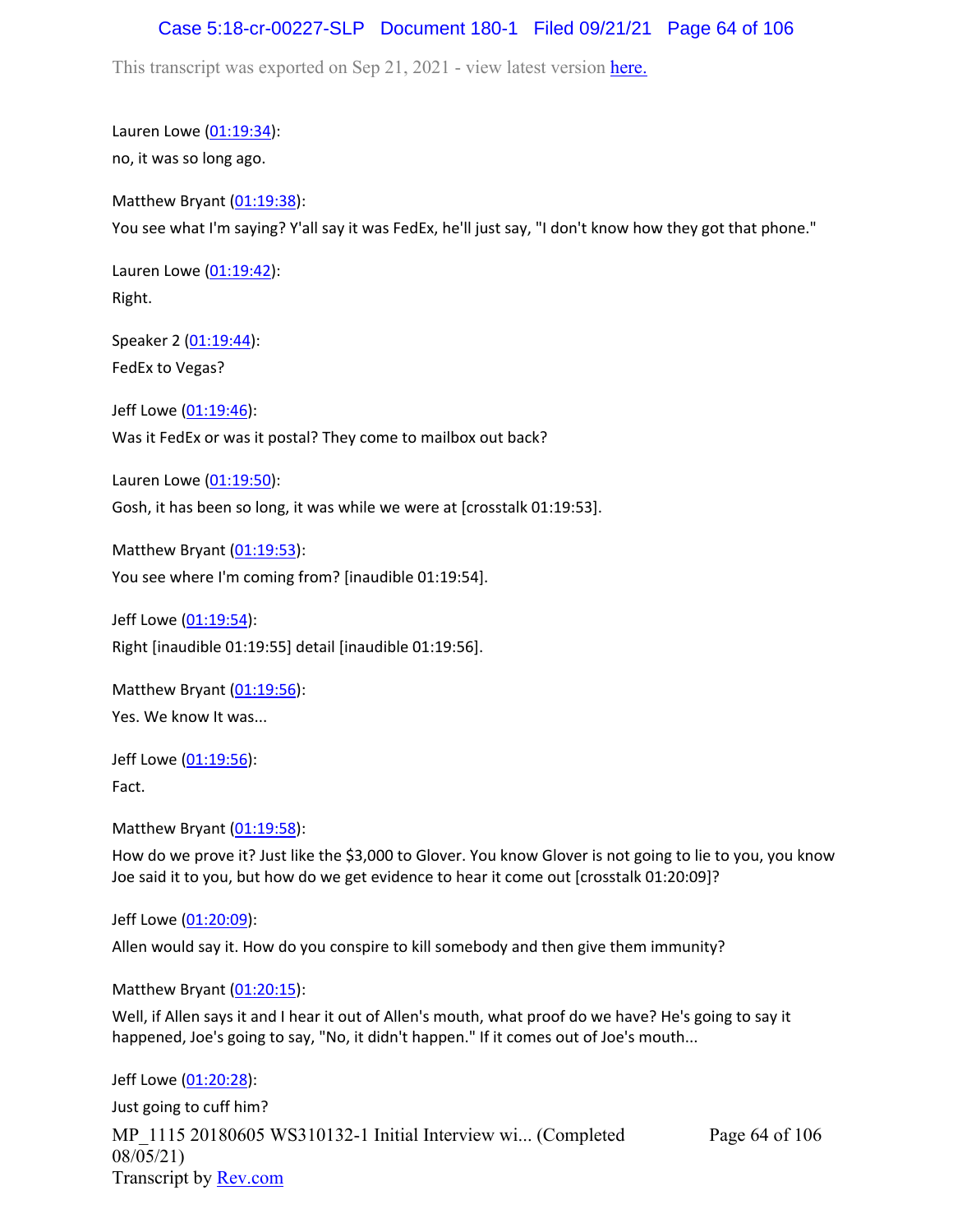## Case 5:18-cr-00227-SLP Document 180-1 Filed 09/21/21 Page 65 of 106

This transcript was exported on Sep 21, 2021 - view latest version [here.](https://www.rev.com/transcript-editor/Edit?token=amZQ9HHFTut_NOLFoO1lSR86cptioQiBp-VVq9f_BePwrTlAl64zFPqcRkwVvmM6GaAv4S7BniclRE4xdf7JBzULLcE&loadFrom=DocumentHeaderDeepLink)

Matthew Bryant ([01:20:29](https://www.rev.com/transcript-editor/Edit?token=UgLWZxw6NAfrvni8MZXAdEBPI_RFw7gR7FgVpeRkW8tzIV4b_2L0o-oIpIx6mKbCM0xio4ZDcfVZqVKh-FDef3LencI&loadFrom=DocumentDeeplink&ts=4829.2)): Yeah. So that's not something that I want you to hit him with, right when you get back.

Jeff Lowe ([01:20:33](https://www.rev.com/transcript-editor/Edit?token=iIE6Crcne8madCmsBY3hRpOGb-1aeoNkVMx1aKmVrKC38R97GlSFjMEYLwmtSJH3lmllGQgFJcvQ7TBPopEzYoUbQus&loadFrom=DocumentDeeplink&ts=4833.47)): Right, we won't.

Matthew Bryant ([01:20:34](https://www.rev.com/transcript-editor/Edit?token=tqZjwv1q75igaqlrXq_5AOO45PX9ttDgBtHOEIfQKNo8nLViDf9mmoWjqcP9w2F3h9n6oI7xBsVg5GPbM-Jm3DLZyw8&loadFrom=DocumentDeeplink&ts=4834.92)): But that's something we need to pause.

Jeff Lowe ([01:20:37](https://www.rev.com/transcript-editor/Edit?token=hYRdBK1OpkSWhKFJBwwVLspvTjXJv-nUnXBN0vRNQdbhT_-iUJyMWsgsptLMuOsO3eYSYHUycwOUPadvaUiXzoib500&loadFrom=DocumentDeeplink&ts=4837)): [inaudible 01:20:37] trust me.

Matthew Bryant ([01:20:38](https://www.rev.com/transcript-editor/Edit?token=DTeAbgWlzZpxPfvZvRl8TQM4EmlVinIzLlpZ4ByVGkI5_F763KBC23f3mnGj5MVytf2GRVJTKpMy79vZA57HU9xfic4&loadFrom=DocumentDeeplink&ts=4838.44)): Yeah. The day that you say, "Okay, look, I threw off at the handle, I was upset. I came back..."

Jeff Lowe ([01:20:44](https://www.rev.com/transcript-editor/Edit?token=6ccNqfOnEba88oe120gCR5MwIMQbrcMbXiXWxorCL1a_Pt6k6tnovFkFEk1zl7GssL86NTg684gd6lhI8YYSlpG2dJk&loadFrom=DocumentDeeplink&ts=4844.8)): He spent all this money...

James Garretson ([01:20:45\)](https://www.rev.com/transcript-editor/Edit?token=K519E3yvbKh4laEq41-gCF4yRdMZx71dcO8nk7MOqXIjda8CNnTCFoBLUEPWhmj6N3PuiSVOk74vSDuOt_Sal_mUHVQ&loadFrom=DocumentDeeplink&ts=4845.87):

But Joe's like a whore. When he gets broke, he'll do anything. If you cut him off, then he's probably...

Matthew Bryant  $(01:20:53)$  $(01:20:53)$  $(01:20:53)$ :

Well I think if we play it like this, you come back, "Look, yeah I was fired up. Yeah, we do need to talk. We do need to act like adults..." And we know how to placate his ego a little bit. "You're right, lets..."

### Matthew Bryant ([01:21:05](https://www.rev.com/transcript-editor/Edit?token=TilCIJAU4xC-VdJngFX7yxqrzK9uiBPYt-3vixtGNVUFb6FPNTRBEReGAczf4FxwZTopAERmTL0bw4W0dju5glCzhWo&loadFrom=DocumentDeeplink&ts=4865.76)):

Stroke him a little bit, Jeff. And be like, "Let's make this work. We put a lot into this park. I don't want you to leave. We can work this out, but I want to be involved in some finances." And just see if we can slow it down. And then a couple of days after that... You know, you can set some ground rules with it. "Look, I'm going to have a little part of this park, the finances and everything. You do what you want to with [crosstalk 01:21:30]."

Jeff Lowe ([01:21:31](https://www.rev.com/transcript-editor/Edit?token=t7Y53jXkxDxysT-w2UMvzqO3mkDHTPPxZ5Raq4MH1ZfiKkChTESAzyfieTuETaSvEh2cR8tg6u9x3zVYI0mp3YmyORU&loadFrom=DocumentDeeplink&ts=4891.18)):

Break the stamp, I don't want to deal with anything else stamped [crosstalk 01:21:33]?

Matthew Bryant  $(01:21:32)$  $(01:21:32)$  $(01:21:32)$ :

I'm just saying... Not these exact words, but have this type of conversation. "Don't talk to my wife ugly, I won't talk to your husband ugly." We can get along, we can run this business and we can make a go with this.

Jeff Lowe ([01:21:44](https://www.rev.com/transcript-editor/Edit?token=HL0CElrZzJ5iUmM7mZKIxwnXn5v4lzhg1XsLiE7hj0tWl5kuejQxpVNFwFxP9AmHiIccVOz0w_bkDNVYtcRaPAuW2vo&loadFrom=DocumentDeeplink&ts=4904.88)):

Okay.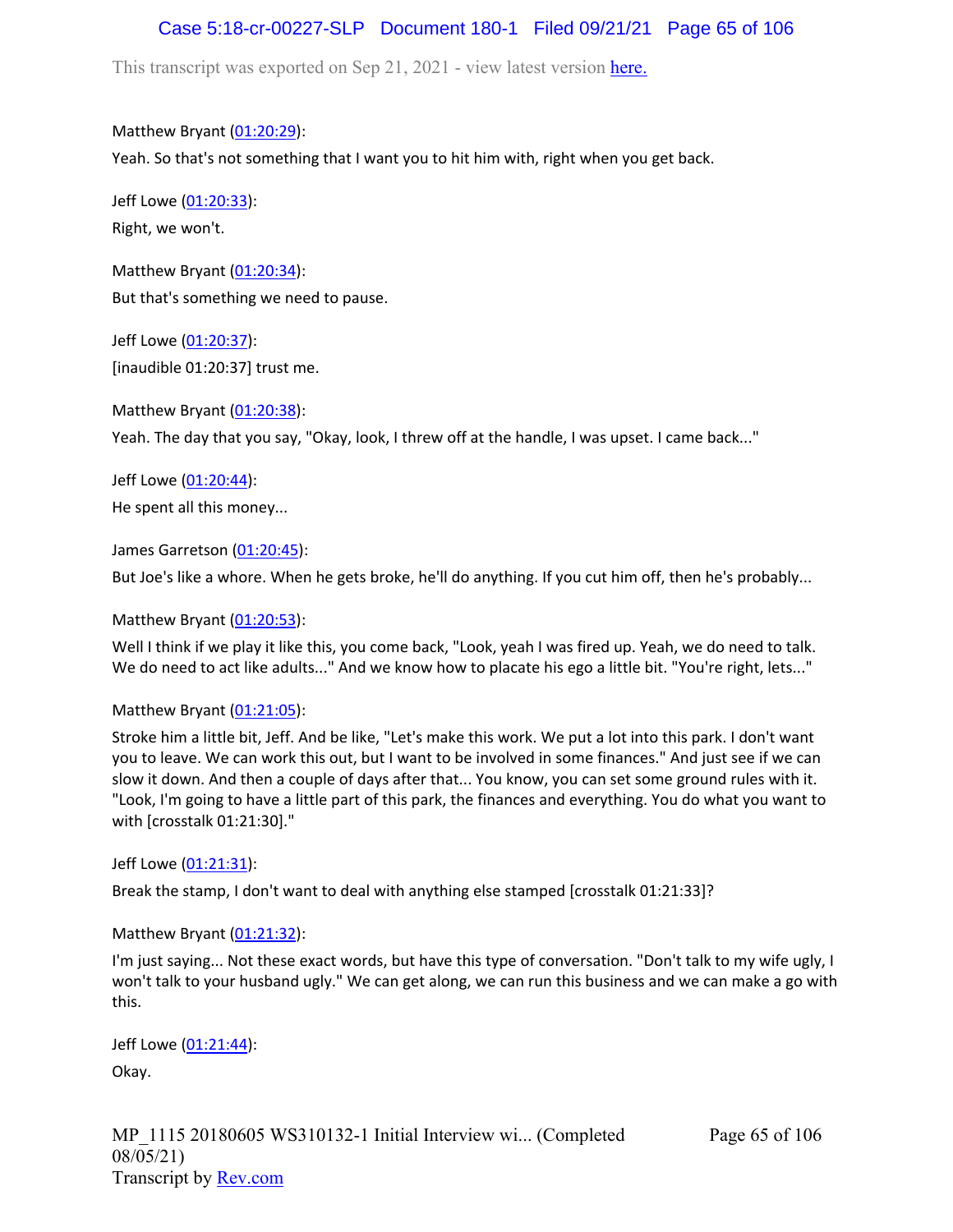## Case 5:18-cr-00227-SLP Document 180-1 Filed 09/21/21 Page 66 of 106

This transcript was exported on Sep 21, 2021 - view latest version [here.](https://www.rev.com/transcript-editor/Edit?token=amZQ9HHFTut_NOLFoO1lSR86cptioQiBp-VVq9f_BePwrTlAl64zFPqcRkwVvmM6GaAv4S7BniclRE4xdf7JBzULLcE&loadFrom=DocumentHeaderDeepLink)

Matthew Bryant ([01:21:44](https://www.rev.com/transcript-editor/Edit?token=keWA5MVw4jEuOBbmKQBgkq34T_cRRe_LVp5V0kO3HvfEuXsoydsJ22YlRZF5kxwApxu3OOjpgL74UA4qZHxOJJB5DpI&loadFrom=DocumentDeeplink&ts=4904.89)):

A couple of days after that, figure out a way to bring it up about the \$3,000.

Jeff Lowe ([01:21:52](https://www.rev.com/transcript-editor/Edit?token=z0YHHprTqa9Dot_qP73C7NX-UqhXEUWUDHXBrtaCQQ1627AdNL5XlS3_9lhMGcU6fG-zsM27bYJyHQwdlQvcC69w-n0&loadFrom=DocumentDeeplink&ts=4912.28)): Allen wants to come back.

Matthew Bryant ([01:21:53](https://www.rev.com/transcript-editor/Edit?token=7pYqFBQFmZPQi8ZoLVe7YVHngWJbZMywnwZCzVuPlMtnMHpzpHuiX2E5_sDi07GjWcc31eRBRtRHMs13bjRvrIqHGMk&loadFrom=DocumentDeeplink&ts=4913.82)): Yeah.

Jeff Lowe ([01:21:54](https://www.rev.com/transcript-editor/Edit?token=vzV9QBPWkL9zG46iajTM_Pzl0yr2ROzUjss6wZMDxJoRneZeslQGl1t2tTPV6FrOJMJf1Rz4y1QiDRI-e1b1cKpeKgU&loadFrom=DocumentDeeplink&ts=4914.2)):

What if I did... If I lead him to say it, is it... If I said, "Look, Allen wants to come back. I know you gave him \$3,000 to take out Carole. He doesn't have it to give you back." And then see what Joe says?

Matthew Bryant ([01:22:06](https://www.rev.com/transcript-editor/Edit?token=xp85-gXGfggA7x42oIETOZn6unlLfHFeHIegWywhG39nBNSrP2DPrXLCDvWB0aEU0AvUDlSBPhAzO40kMe1iG1DBhVU&loadFrom=DocumentDeeplink&ts=4926.71)):

I would not say, "I know you gave him that." I would say, "He's worried about coming back because he owes you \$3,000."

Jeff Lowe ([01:22:15](https://www.rev.com/transcript-editor/Edit?token=IAWfi4lkgGQL7HFCmo_-ofVlZzjFIbZw3YJxkJE6ogUOYtLJNQsHLwGebhG02uNKmdGLi9hIPbZJxeMQpF_HyNp4JWM&loadFrom=DocumentDeeplink&ts=4935.29)):

Okay.

Matthew Bryant ([01:22:17](https://www.rev.com/transcript-editor/Edit?token=26naV_6k3h3QJHKtAY9ZIvJJDIidBmhysd7EQUQDNcggpZP9v7jsGCaGAu0iOtdEWGe_dehQQV3WE-X4GDkB8SiXg_Q&loadFrom=DocumentDeeplink&ts=4937.52)):

Or something along those lines. Listen to that audio tape again before you do it. Kind of rehash it out. Because that's when you remember how it went down.

Jeff Lowe ([01:22:30](https://www.rev.com/transcript-editor/Edit?token=SCC1H9tOJSlxR-wWVjxt243biBP_AcCfudNtmyiuO8WM0V_wqWTYYnUyiajDGPFUacRhE4rGUoFwZnCIh-zBF7DM__o&loadFrom=DocumentDeeplink&ts=4950)):

Did I say anything about the Baskin thing [crosstalk 01:22:30]?

Lauren Lowe ([01:22:34](https://www.rev.com/transcript-editor/Edit?token=zilWG1mgI5XKq8Zicxj9NRIol02-Xao_TeAMsp4ZLUBu1B9Q5l-vH97P_iu5OeC1v_fQjKDJklnBgNAYkd9SNWr3fuY&loadFrom=DocumentDeeplink&ts=4954)):

We were just getting to it, Do you want to finish watching it?

Matthew Bryant ([01:22:34](https://www.rev.com/transcript-editor/Edit?token=An0AyVKFqxzAoqpw6zEbjHrJ1ee19ftW9ikmnEpUBO93izxPOZu327jatZeza5RB7mO6g0Cm-tSIzOJw9W4BPkeJj8g&loadFrom=DocumentDeeplink&ts=4954.31)): Yeah.

Lauren Lowe ([01:22:34](https://www.rev.com/transcript-editor/Edit?token=xYp6pMvXfLSG-G8CYPCHSsC3fWUwgLZ70dFYX4kkSUxp62Ge3gNngFh0VI6Axq1KwCawaRye3I_Txdo49nZIHEcPSLs&loadFrom=DocumentDeeplink&ts=4954.31)): Okay.

Jeff Lowe ([01:22:37](https://www.rev.com/transcript-editor/Edit?token=EDFus6MM-KfHNeTvi8Y-YN2lJuSO1odsWVGz6wKhCR70DvQgNXkx6iJZ8ges7HFSgL20p4uqLOdhfNqs7sd1exnfiTE&loadFrom=DocumentDeeplink&ts=4957)):

(Recording resumes) He goes, "I don't know, [inaudible 01:22:39] on that." Whatever. The next fucking morning, they're in there telling you, call you. Brenda fucking calls you and says, "Jeff was asking him about the deposit." So you've changed the combination on the fucking [inaudible 01:22:59]."

Joe Maldonado-Passage [\(01:22:59\)](https://www.rev.com/transcript-editor/Edit?token=R2MIfyeloo3vI4_LdiDFSQuvfWmeSW39c3-LDGKtoRbQr_-1pchRYDsniddW15S84tHV2fLy3lXuAJh_mcwoofbGen4&loadFrom=DocumentDeeplink&ts=4979):

[inaudible 01:22:59] on the main safe because you're broke. Its 9,7,6,5,4.

MP 1115 20180605 WS310132-1 Initial Interview wi... (Completed 08/05/21) Transcript by [Rev.com](https://www.rev.com/) Page 66 of 106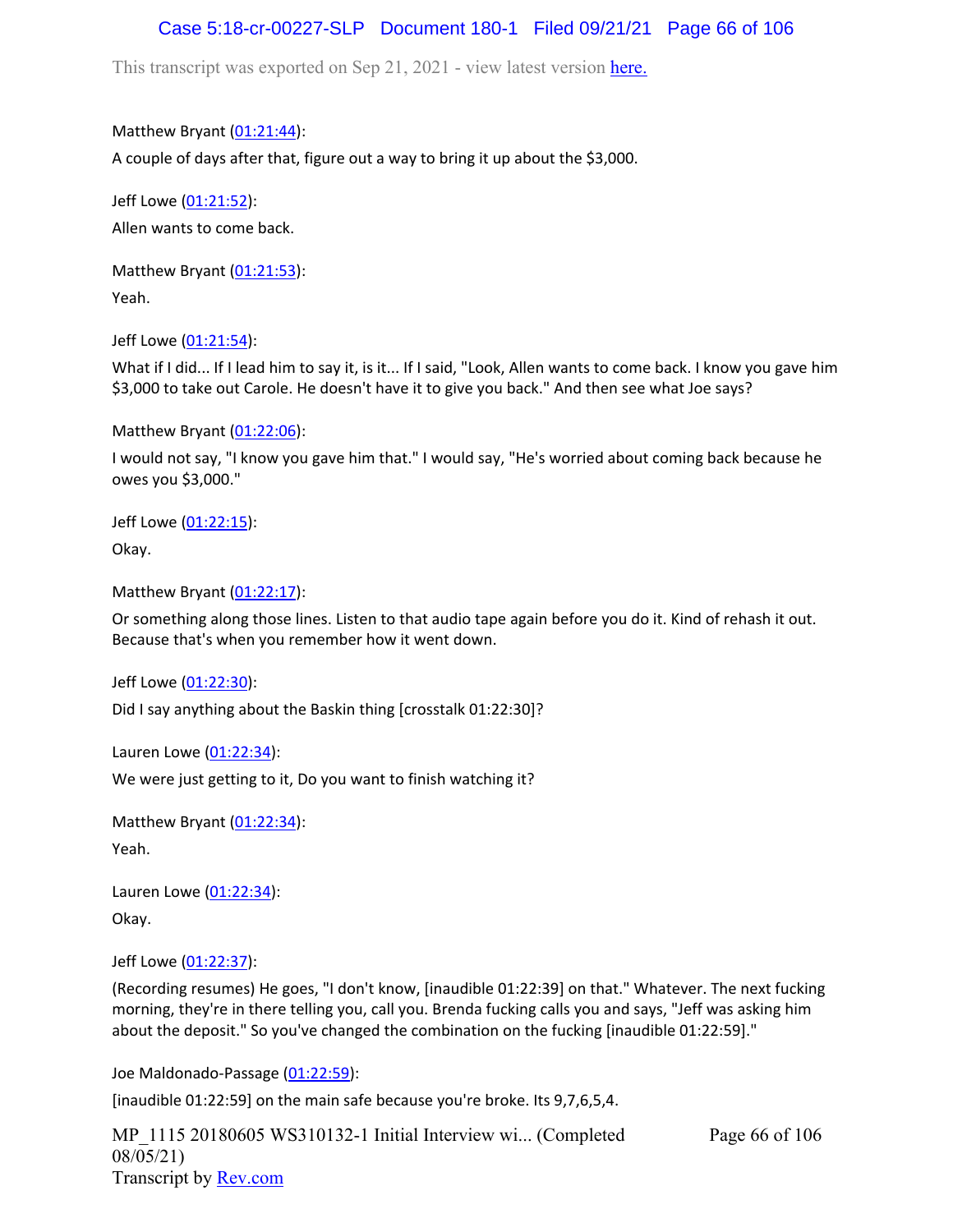## Case 5:18-cr-00227-SLP Document 180-1 Filed 09/21/21 Page 67 of 106

This transcript was exported on Sep 21, 2021 - view latest version [here.](https://www.rev.com/transcript-editor/Edit?token=amZQ9HHFTut_NOLFoO1lSR86cptioQiBp-VVq9f_BePwrTlAl64zFPqcRkwVvmM6GaAv4S7BniclRE4xdf7JBzULLcE&loadFrom=DocumentHeaderDeepLink)

Matthew Bryant ([01:22:59](https://www.rev.com/transcript-editor/Edit?token=NY17htIwVPmrkDA-XA2Gql4iQJu75OGglghu0CBW81Sy3qYTNj7Lz2v7phGP43FRnZi-Dcj5E_1voEdkF_Iv_bI-xyU&loadFrom=DocumentDeeplink&ts=4979)): [crosstalk 01:22:59].

Jeff Lowe ([01:23:06](https://www.rev.com/transcript-editor/Edit?token=v-HZjqtW7nJ1xJioqCJG0WvMZvvQIa8IDumJY2QrA9VjBM34ee5RtH6gp0pyl2QNozOvRiyZh07Ycvara-byBrETTmA&loadFrom=DocumentDeeplink&ts=4986)):

Hey pal, [inaudible 01:23:06] changed [inaudible 01:23:06]. You know why? So I can't get in there and see that you're not taking it from Paypal and putting it in the park account.

Joe Maldonado-Passage [\(01:23:13\)](https://www.rev.com/transcript-editor/Edit?token=Yy22rwKUErLlY3MNcJOk-8cRfXV956-F8ZCxPkaPlpU3EcOG-y_Ei8GdQ3glHQMWiip1-X8T5kqGf4gcxTO-wxl3rgA&loadFrom=DocumentDeeplink&ts=4993): [inaudible 01:23:13].

Jeff Lowe ([01:23:17](https://www.rev.com/transcript-editor/Edit?token=2nOLR3vbYyvFJ7HKygVLbtcOzGPUiSV1rWE1MeE3Iv5dRAHASNBLO5wCkv5SArvYgNOixAheSLDx4VKmG8qBYtpA-gk&loadFrom=DocumentDeeplink&ts=4997.23)): How would it look if you were me? How would it look?

Joe Maldonado-Passage [\(01:23:19\)](https://www.rev.com/transcript-editor/Edit?token=dm_nvyQFW69hiTckO7d8iDGkF2SobeBkmQy1mAi2lEuFiYcXMnFZBY1tEYZHbs57e-M1VFyyB7Hoo8Knr9PD9yeqa-I&loadFrom=DocumentDeeplink&ts=4999.241): [inaudible 01:23:19].

Matthew Bryant ([01:23:19](https://www.rev.com/transcript-editor/Edit?token=-ls5L_iTq0qG9XhIOIr64ZNNj7M7ETSdOFRztJ_D9BSerGIlP6nNdvHPf7BPEBd9sctBdu4tKLTkHMlvEnTYbIM__qY&loadFrom=DocumentDeeplink&ts=4999.27)): [inaudible 01:23:19].

Lauren Lowe ([01:23:19](https://www.rev.com/transcript-editor/Edit?token=agqnqhoFN_xDCBx0H_6NohTZ_C7q_Q3RowHeEGMngBxU2hy5xTYPYKFV-_F3K7mizC0XcM0ouejYz7c-plqUwC0Wdu8&loadFrom=DocumentDeeplink&ts=4999.3)):

Oh here it is, [inaudible 01:23:23] 9,250 [inaudible 01:23:23] and 25 cents.

Joe Maldonado-Passage [\(01:23:23\)](https://www.rev.com/transcript-editor/Edit?token=CddvT0q8pE7feuMDmEKXDgHRxdBpGzDrrfI1-lEw3olPJzHlS8gA-kzO_LBb7_crm6rxDlXtHDA-fmmrkYSTUNsDcnw&loadFrom=DocumentDeeplink&ts=5003): It was cashed?

Lauren Lowe ([01:23:23](https://www.rev.com/transcript-editor/Edit?token=HXkHVLWzJMpV5J4627soja2nefZJSDlzxTfKul5vB56rOrDexUZQvVSpNwiqWXP_nWhdfOVLYYbyBD4SQbOGb2zqPTI&loadFrom=DocumentDeeplink&ts=5003)): [inaudible 01:23:23] so surprised about it.

Lauren Lowe ([01:23:36](https://www.rev.com/transcript-editor/Edit?token=jVEoB7_Fxpo59NGvaZwUyV74MOCBTK_dNlr0_e8-9mDtHFQRt9v08F5_a-jhuatPmFg48qulOS6BSkpLczDM55uCW5o&loadFrom=DocumentDeeplink&ts=5016)):

[inaudible 01:23:36].

Matthew Bryant ([01:23:36](https://www.rev.com/transcript-editor/Edit?token=itOFyPsJJPZWGYU-bTYjn0-mqoeFcYyt58EXEwO3YxG734XgIZDVPepFoWR7BWYIEO3QpS_9wU5rXjc9IJIuqUAKzno&loadFrom=DocumentDeeplink&ts=5016)):

(Bryant speaks over the recording) So he told you in person that he gave him \$3,000. [inaudible 01:23:36] Joe? That came out of Joe's mouth?

Jeff Lowe ([01:23:36](https://www.rev.com/transcript-editor/Edit?token=0I3DzpMtGyzeVKZkZyvUpy480p5ts4Uyl5mWtBxJXdjBjAInqKE9XGysMbGmyE0HRQuwAHZY8JtWJqgG0kDp6vcZT2c&loadFrom=DocumentDeeplink&ts=5016)): (Jeff Lowe speaks over the recording) Yep.

Matthew Bryant ([01:23:36](https://www.rev.com/transcript-editor/Edit?token=426Qi19U3a25mr9f9pO_5at9apfIMR6DgP6cwDYIVSDZyj8RVt-KBMEzgv8RS51zQkrmeAe2oi8yt_6HV9xUFvloDBc&loadFrom=DocumentDeeplink&ts=5016)):

(Bryant speaks over the recording) And tells you, he's going to pay in 500 that night?

Jeff Lowe ([01:23:36](https://www.rev.com/transcript-editor/Edit?token=5rla8egxVwsaOTgTciwNHgk86kR_FtK91g_Y5EiUJBJzAGUOD0_DFm-A7hHBzP-IBgsto2xP64rO1aK6_5aoWEHC7XE&loadFrom=DocumentDeeplink&ts=5016)):

MP\_1115 20180605 WS310132-1 Initial Interview wi... (Completed 08/05/21) Transcript by [Rev.com](https://www.rev.com/) Page 67 of 106 (Jeff Lowe speaks over the recording) He says, "[inaudible 01:23:57] Allen to take him out?"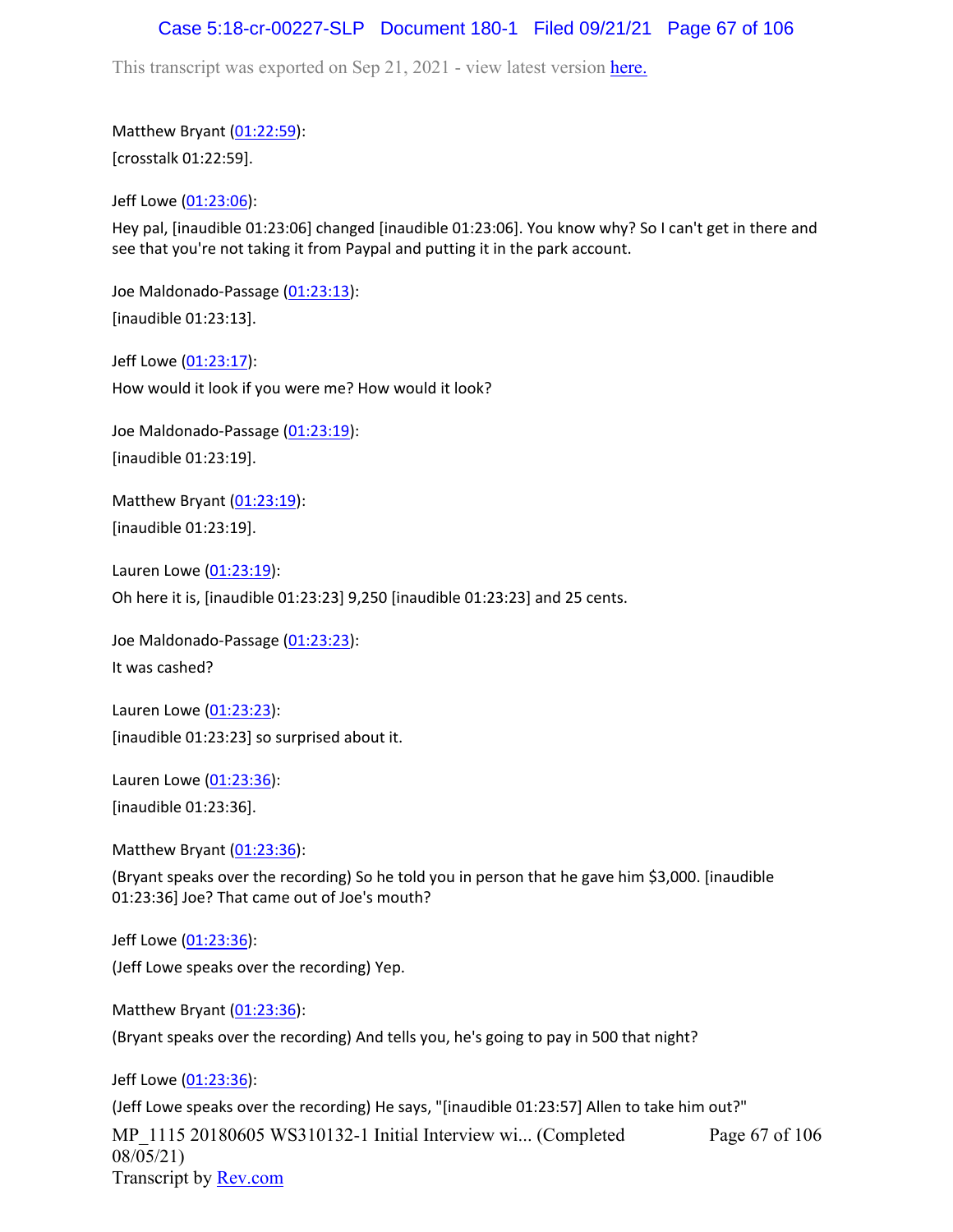## Case 5:18-cr-00227-SLP Document 180-1 Filed 09/21/21 Page 68 of 106

This transcript was exported on Sep 21, 2021 - view latest version [here.](https://www.rev.com/transcript-editor/Edit?token=amZQ9HHFTut_NOLFoO1lSR86cptioQiBp-VVq9f_BePwrTlAl64zFPqcRkwVvmM6GaAv4S7BniclRE4xdf7JBzULLcE&loadFrom=DocumentHeaderDeepLink)

Joe Maldonado-Passage [\(01:23:36\)](https://www.rev.com/transcript-editor/Edit?token=oQ2hKkL24wRj8lyljR-z0tAQmBBJMEEcrYkge14Gbe1UHUhJh0D4rczAQka7fQqcv-gfRWVf7H3dnumxt_ilAmWg06k&loadFrom=DocumentDeeplink&ts=5016): (Recording) And [crosstalk 01:23:36].

Jeff Lowe ([01:23:36](https://www.rev.com/transcript-editor/Edit?token=IssxYem0ZCILZohqlJxsepzYvsCQcKhF8z4enjUtLjO0G_gQwYXOMSzCMX2s4z8cPIhCmlkeyUDxeXpzluYYasS4qoI&loadFrom=DocumentDeeplink&ts=5016)):

(Jeff Lowe speaks over the recording) He said, "Can you trust Allen?" And I said... "I trust Allen, he worked for me." I said, "But Joe, Allen's not going to go down and kill Carole Baskin."

Lauren Lowe ([01:23:36](https://www.rev.com/transcript-editor/Edit?token=uohnQVSp76zVKE835cpSL1JxqHFa5FtmbN6OQktC2D4B0hX3imdMMIOLkP04qXDCyJIzr_04d8L_TGpNQpb20RcmDAo&loadFrom=DocumentDeeplink&ts=5016)): [crosstalk 01:23:36].

Jeff Lowe ([01:23:36](https://www.rev.com/transcript-editor/Edit?token=psiAqyaM_Krx9yC3AXdJx6jPU_C37JjqSrCkY3ZvvtkJkdrG_xIOA1I9ntWGMko3jgRLqooTfDI6o3WmQEPa9lWjMcI&loadFrom=DocumentDeeplink&ts=5016)): And I said, "For one thing..."

Jeff Lowe ([01:23:36](https://www.rev.com/transcript-editor/Edit?token=JybCh9kh29TSNpGbNarU_ZcM0Cng0adnH5DweGhBGCNnt_c9Pi67NupJZ4LH9hJhc1so_pYeSxfTsnACAgOOuGcIV_0&loadFrom=DocumentDeeplink&ts=5016)): And why is [inaudible 01:23:36] saying it was 12, 25.

Lauren Lowe ([01:23:41](https://www.rev.com/transcript-editor/Edit?token=DI1c5qY72ceXiFfZ40NViW_K9PGkWf-_bd1OmWUzzZpkQegphZV18N3HX25q5S58pn-4-GN7xTj5def7e1wxgURKUMU&loadFrom=DocumentDeeplink&ts=5021)): He says, [inaudible 01:23:41].

Jeff Lowe ([01:23:41](https://www.rev.com/transcript-editor/Edit?token=WkuakY90wfXc3JdkP850Rfq5d96tt-RG4dE6ATMl-ddYRSj9Bsdn4l-ZyLnCKAcstlk8aUw1t9sOAZvAFLHki1a5f7A&loadFrom=DocumentDeeplink&ts=5021)):

(Jeff Lowe speaks over the recording) I said, "For one thing, he's too goddamn dumb." I said, "Another thing is [crosstalk 01:23:41] if Carole Baskin [crosstalk 01:23:41]."

Joe Maldonado-Passage [\(01:23:41\)](https://www.rev.com/transcript-editor/Edit?token=WzOmHwcwiNZlHY68YWc7EoSS0fZ8DGtP7NCzET1WCuM1ojPCR0Ffmomc6C34vLlu-Llr6igEg9QMCG76lmCTtsv81NE&loadFrom=DocumentDeeplink&ts=5021): [crosstalk 01:23:41].

Jeff Lowe ([01:23:41](https://www.rev.com/transcript-editor/Edit?token=tDAzdtl6mNR68FYyQTzrSKQqWDPl2RFGqeWtea8J7dGVG4YJgMAyy8QlpgIaYb7qwiILn7Oerihp-UPWH7ONiHoFR-4&loadFrom=DocumentDeeplink&ts=5021)): [crosstalk 01:23:41].

Jeff Lowe ([01:23:41](https://www.rev.com/transcript-editor/Edit?token=hHs4k5afVE7VCF8hi0sV6DI1-9ghXJNBnDL-7EX02YLrBnTarUu0abqdQIgDDnX8ftNkoJg9bjqNR2VO6sRNbtIjKtw&loadFrom=DocumentDeeplink&ts=5021.27)):

So are you telling me that all of these things [crosstalk 01:23:47] when we get audited by the IRS, we don't have any receipts to back it up?

Joe Maldonado-Passage [\(01:24:39\)](https://www.rev.com/transcript-editor/Edit?token=m-LitGxWcdCn0DJyRaYB7Aq-H-emcLkcY8h6TKex9QqVtjwo60TqDb7886oZuEjUHE4f_W8TtTX8-fkknkxR13dvDE4&loadFrom=DocumentDeeplink&ts=5079): [crosstalk 01:24:39].

Matthew Bryant ([01:24:39](https://www.rev.com/transcript-editor/Edit?token=aoL9_oGupcEyihk4wdcOWSbKyxFNIGdB3Zd-Ff8NY1UlWG0f6Af8HGij2WNALEYieZeRn9gaP0KXvWBGwKrvEkqOKNM&loadFrom=DocumentDeeplink&ts=5079)):

(Bryant speaks over the recording) [crosstalk 01:24:39] after you got that phone is when you cam back and you had a conversation about the phone and he says, "I gave him 3000."

Jeff Lowe ([01:24:42](https://www.rev.com/transcript-editor/Edit?token=sFKkh_onsNb2HCcMFR6R25sbNXdLad6TmYPgyuEamlfr38hIqF3ZoxRB2j1C0KOo8x53oEzvagg_ynVV31uxY1PFXSQ&loadFrom=DocumentDeeplink&ts=5082.89)):

(Jeff Lowe speaks over the recording) Well I said, "Where's Allen?" Because [inaudible 01:24:44]. Then he goes, "I gave him money to go down and take out Carole." And I said, "You did what?"

MP 1115 20180605 WS310132-1 Initial Interview wi... (Completed 08/05/21) Transcript by [Rev.com](https://www.rev.com/) Page 68 of 106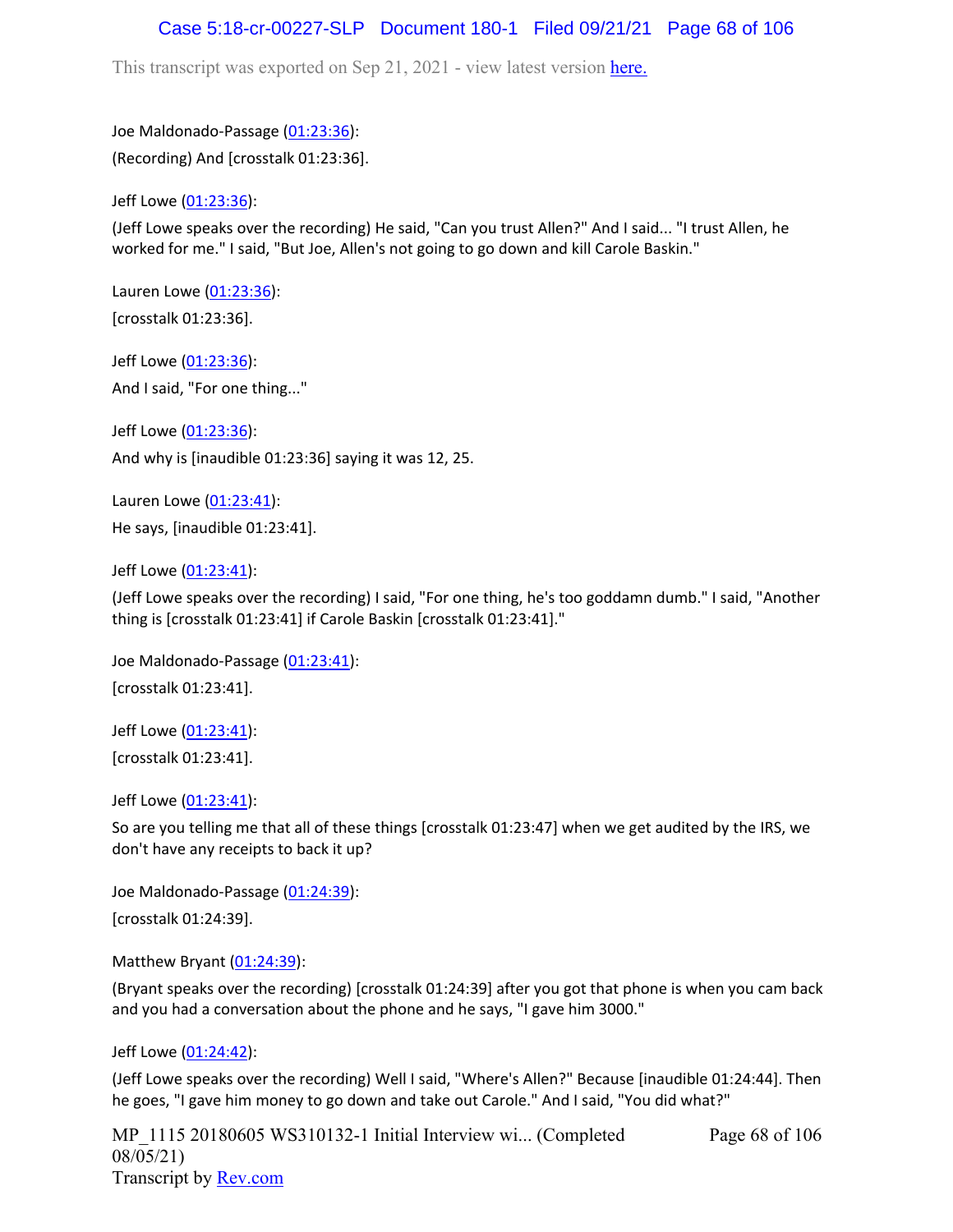### Case 5:18-cr-00227-SLP Document 180-1 Filed 09/21/21 Page 69 of 106

This transcript was exported on Sep 21, 2021 - view latest version [here.](https://www.rev.com/transcript-editor/Edit?token=amZQ9HHFTut_NOLFoO1lSR86cptioQiBp-VVq9f_BePwrTlAl64zFPqcRkwVvmM6GaAv4S7BniclRE4xdf7JBzULLcE&loadFrom=DocumentHeaderDeepLink)

Joe Maldonado-Passage [\(01:24:50\)](https://www.rev.com/transcript-editor/Edit?token=v_mY6GHPxXlHbHwQbDfpbCj5RMThHVDXcfP-fUNN9L65JPy42IF2yHWHuQNxArek3eHUusbbf7MSLDn-ZnOP90bgoMM&loadFrom=DocumentDeeplink&ts=5090): [crosstalk 01:24:50].

Jeff Lowe ([01:24:51](https://www.rev.com/transcript-editor/Edit?token=No76C9YrILJwSPkh1A19VtF_t_LpHjczTMXw4fu_nvaqxO-YfsuSUNFnbFf6CGdVRsEMeIJkAjAs39QYqCymEeAhlQw&loadFrom=DocumentDeeplink&ts=5091.96)):

(Jeff Lowe speaks over the recording) I said, "How much money did you give him?" Because I figured Allen would just take the money and split. And he says, "I gave him \$3000." "Where'd you get that money?" He said where he got the money.

Jeff Lowe ([01:25:10](https://www.rev.com/transcript-editor/Edit?token=YKykIJ-0zvvjeBGuSB8P5Nu455jFqM1n2hrKUjuQrMMnKkXXirWzfy3sa7CkOgU8MkGM6t56cvPZ0BmppgUCfGa1v-o&loadFrom=DocumentDeeplink&ts=5110.41)): [inaudible 01:25:10].

Joe Maldonado-Passage [\(01:25:10\)](https://www.rev.com/transcript-editor/Edit?token=Oz94gKlIc-LevzIfdbswyMTw-lVlpErcafQUKAlKLu_pUrwiOT4QaSJyiExze_sGu6wAXW2aSuORmrU4epzZy8G7Tsw&loadFrom=DocumentDeeplink&ts=5110.41): We don't get receipts paid [crosstalk 01:25:10].

Jeff Lowe ([01:25:10](https://www.rev.com/transcript-editor/Edit?token=wPk2IMv3nVVP1slmd_8Hv0LZmUqc9feZx25lXsheIlhgENDE6ybnCpYW4GG6gC4NHxNB8P_X4vXOUyz1Z3ZOhTfBjDQ&loadFrom=DocumentDeeplink&ts=5110.41)):

So when you send a money order, you don't get confirmation that whatever you send that money over for... You don't get the money order?

Joe Maldonado-Passage [\(01:25:11\)](https://www.rev.com/transcript-editor/Edit?token=wZRm1KuIszSmVqqpmL_sSd2SeQw63K-1JiuqnkVIY8UTKG4QMfUrvu1I21emEil6BbUDX9pTdxDvlDHbVogC9pheGUY&loadFrom=DocumentDeeplink&ts=5111.39): Well, we should have copies of the money order.

Jeff Lowe ([01:25:14](https://www.rev.com/transcript-editor/Edit?token=jz6D6r5bvT5VmBmJWy4cb96XqYroe-mT-imsdea2pVLoWQrMYICf-rOMUDjEMgMA1u7MXyl9Q9MyQs-NfddK6Dseus4&loadFrom=DocumentDeeplink&ts=5114.56)): We should.

Matthew Bryant ([01:25:14](https://www.rev.com/transcript-editor/Edit?token=yTlucKZL6QsNEfYloDF0sfq_qQSUwYf5zRjq1LCqnUez_fPv1FYFduK3oic6HRIcMW3xkyTM9nj9qFyg0rGeETxSmYM&loadFrom=DocumentDeeplink&ts=5114.62)): (Bryant speaks over the recording) Do we have those?

Lauren Lowe ([01:25:18](https://www.rev.com/transcript-editor/Edit?token=GQPGoIp28iLKsBUBk7g3vMi2SUuYstQrnt2EvgHuJ9vbc31KlPL9_f77yVhJGvzd5kohENIkqIyCCRDPTS7XSQCGWHc&loadFrom=DocumentDeeplink&ts=5118)):

(Lauren Lowe speaks over the recording) [inaudible 01:25:18] I can get [crosstalk 01:25:20].

Joe Maldonado-Passage [\(01:25:20\)](https://www.rev.com/transcript-editor/Edit?token=4mIHYYEUPBQ3X6DFuiLBgLEcowR8emSxnYlcnR2nqcjxceKT3Bw-Sf8Znh_6eN2TT8lH2AbQcrA7u5wG3IkvFeuoxQ0&loadFrom=DocumentDeeplink&ts=5120): But I [inaudible 01:25:20] this wasn't from [inaudible 01:25:20].

Matthew Bryant ([01:25:20](https://www.rev.com/transcript-editor/Edit?token=kIjor_q68fYOlDvKKT-RhCmTeOrb0xUC5o_Lo2UJY88DOHNQrks3CQv7IPQeUPPAV_b5VcW4TmAef-FkhTLVlnpil3Y&loadFrom=DocumentDeeplink&ts=5120.13)): [crosstalk 01:25:20].

Jeff Lowe ([01:25:20](https://www.rev.com/transcript-editor/Edit?token=ogwIs0vHX7yv0aMzquwxfqBrlLak91_4eMiBB8lZExAHGKYlQNoDAbxvTJsVoq1EVfXA3_aIphE-HhREvM-IudunWzw&loadFrom=DocumentDeeplink&ts=5120.13)): Then where'd you get the \$3,200 [inaudible 01:25:26].

Joe Maldonado-Passage [\(01:25:22\)](https://www.rev.com/transcript-editor/Edit?token=Gey5Izl1GuQzKXU6sY4wMhGizK4uw5Bl2-X1UhBymANvSdezHWWjf0iD9BbWyiLQb3Nr19ICHzGxDzRIvH6ruIr1tD8&loadFrom=DocumentDeeplink&ts=5122.28): Off the cubs.

Jeff Lowe ([01:25:26](https://www.rev.com/transcript-editor/Edit?token=4uXpk2vCoBdnr6IS_oWqEiXVoY_z3zdkFN0AvJxX8QWkK48HaTFnZGIWs0JArcEXqe7BKAh7Pi6XmtZi0aI3NwfTxfE&loadFrom=DocumentDeeplink&ts=5126.28)):

MP\_1115 20180605 WS310132-1 Initial Interview wi... (Completed 08/05/21) Transcript by [Rev.com](https://www.rev.com/)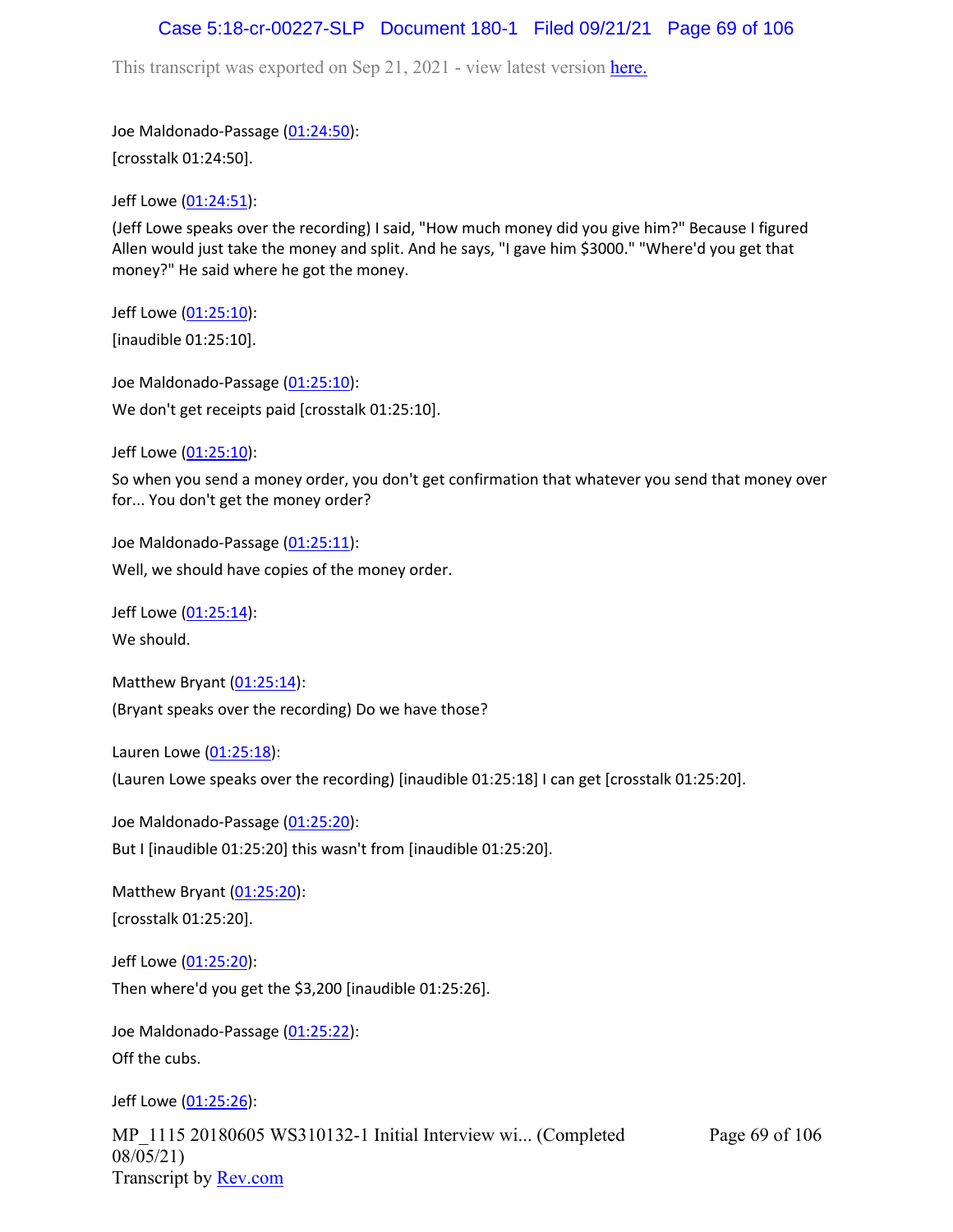# Case 5:18-cr-00227-SLP Document 180-1 Filed 09/21/21 Page 70 of 106

This transcript was exported on Sep 21, 2021 - view latest version [here.](https://www.rev.com/transcript-editor/Edit?token=amZQ9HHFTut_NOLFoO1lSR86cptioQiBp-VVq9f_BePwrTlAl64zFPqcRkwVvmM6GaAv4S7BniclRE4xdf7JBzULLcE&loadFrom=DocumentHeaderDeepLink)

No you didn't, Joe there were no cubs born! So you're saying off of a cub 16 months ago? There were no cubs born since the 11th. You've had the one you gave him, which I don't fucking understand because he won't let anybody use it. The one you gave us was one of two, [inaudible 01:25:44], you're using yours. And then the other cub, you've sold to James. That's all the cubs born since the 11th. I verified with Eric.

Matthew Bryant ([01:25:54](https://www.rev.com/transcript-editor/Edit?token=YsrcIlU_nfs0lJLWwMcI7WP1WLV5zpfO-irdg-haF3IN2OYBjPFcCIuaMcSJ09EEGAbyluVuArgocq7LVKoK1mqMLzw&loadFrom=DocumentDeeplink&ts=5154)):

(Bryant speaks over the recording) He sold you a cub?

Jeff Lowe ([01:25:54](https://www.rev.com/transcript-editor/Edit?token=qNZ2Os_KXaSR1TyHudXctGAbsCSxQtyZeDlsyUd3KeS9WMmyiGTqNpxdXKfyQo74A-wCijqvGlwnFF06eHSX83OrJ3Y&loadFrom=DocumentDeeplink&ts=5154)): Since November, you haven't had any other cubs. So don't say that you used cub money.

Joe Maldonado-Passage [\(01:25:57\)](https://www.rev.com/transcript-editor/Edit?token=HxpxzW_UK3X2-2JkZb4AeNMJeKV9NjjNDIsIdJayosTZPuCPpQoDhc-g_6csJZnmPV7o6FB7grlZZ5o6wtEjv87idy8&loadFrom=DocumentDeeplink&ts=5157.75): Sure I have.

Jeff Lowe ([01:25:57](https://www.rev.com/transcript-editor/Edit?token=f4OELTk9xurS3EqvtFFTZTAc8slxsZGMFC_mw_t6eUOiskQmdYJIl-9-0asn8jEDN3yXHUyrNOTjTYb8WoWTMlPUADI&loadFrom=DocumentDeeplink&ts=5157.86)): Really?

Joe Maldonado-Passage [\(01:25:57\)](https://www.rev.com/transcript-editor/Edit?token=0cMgJONCvpSUBm5FsmGMwvsrorpdAOnlVIPKw7AsMQqY-fIFi1FgR6ENgxT8Rx9VqDck55UibObnMiwl0LmkdurUfpU&loadFrom=DocumentDeeplink&ts=5157.9): Yeah.

Matthew Bryant ([01:25:57](https://www.rev.com/transcript-editor/Edit?token=sJ6NnSAKqkFI7oyn0XGOJV1TsLJI1CGGs-qUBqugtJl1n_dAG94AbHjrYzXnyqi-PJjhRl4lyBFR45dmEhcO0O78hcc&loadFrom=DocumentDeeplink&ts=5157.92)):

(Bryant speaks over the recording) Is that the one he paid a debt to you?

James Garretson ([01:25:59\)](https://www.rev.com/transcript-editor/Edit?token=SKqy5BkGi06qtKusPLSYBljnU7ZSBQ1BhowIRoacd0f0DSHQPeKwwcyRnYvSL8TOKuXo0n-oVv0pQv-4-NZC77gRenU&loadFrom=DocumentDeeplink&ts=5159.981): (Inaudible)

Jeff Lowe ([01:26:00](https://www.rev.com/transcript-editor/Edit?token=ApDBzuXtmnWU262NwbPK8Z32_kTZmW82QCdGOYtoGSQXgxJABUpgQxTMzpf4XozaQEk2j3P9bhrxyD13NNKZsUw71ak&loadFrom=DocumentDeeplink&ts=5160)):

They're not in the book. They're not in the cub book.

Joe Maldonado-Passage [\(01:26:02\)](https://www.rev.com/transcript-editor/Edit?token=cU5iiYR0vve5SBJYo1S9Fbdr_bnxBp-qJT60-zMAZoS_Tl-3yetpcbOyfThG7zXkXUmqMNZfFkMWC-9vdf-Qh11GuUs&loadFrom=DocumentDeeplink&ts=5162.85):

And we don't put them all in the cub book Jeff, so if the USDA or somebody shows somebody, they're not in there. I I sold one to Robert Engesser out of this litter right before this happened. Reink runs that cub book, not me.

Jeff Lowe ([01:26:33](https://www.rev.com/transcript-editor/Edit?token=w23qumzEOu2i7iAqc1xqxQGzOfFulb4w-Gr2hKUnAQTv8roU5qBFVnfelvj7VHvuWqnCi93EmET1zrubetVPNuSSk5I&loadFrom=DocumentDeeplink&ts=5193.16)):

Who's responsible for it though? When the shit hits the fan, who's responsible for this whole fucking place? Just answer.

Joe Maldonado-Passage [\(01:26:39\)](https://www.rev.com/transcript-editor/Edit?token=ZPQawoLFhFfJ6WNuCQSrOs71Bo-m5w9eCwnGAKg_NAs7387DszSxgjXzxPpyTG-EdAJK-kxhwRrVyr5cJCiAWuPAopU&loadFrom=DocumentDeeplink&ts=5199.38): For cubs [crosstalk 01:26:40]...

Jeff Lowe ([01:26:40](https://www.rev.com/transcript-editor/Edit?token=OVXNM0ikCeenHfxqWo06rQYPQFc6Y3svOozxtgLM7TTj2rjtiqfgE2DJUm3RxA0na5lML4gw3FnRxiggzbr2TbI7iiM&loadFrom=DocumentDeeplink&ts=5200.59)): No, everything in this fucking place.

MP\_1115 20180605 WS310132-1 Initial Interview wi... (Completed 08/05/21) Transcript by [Rev.com](https://www.rev.com/)

Page 70 of 106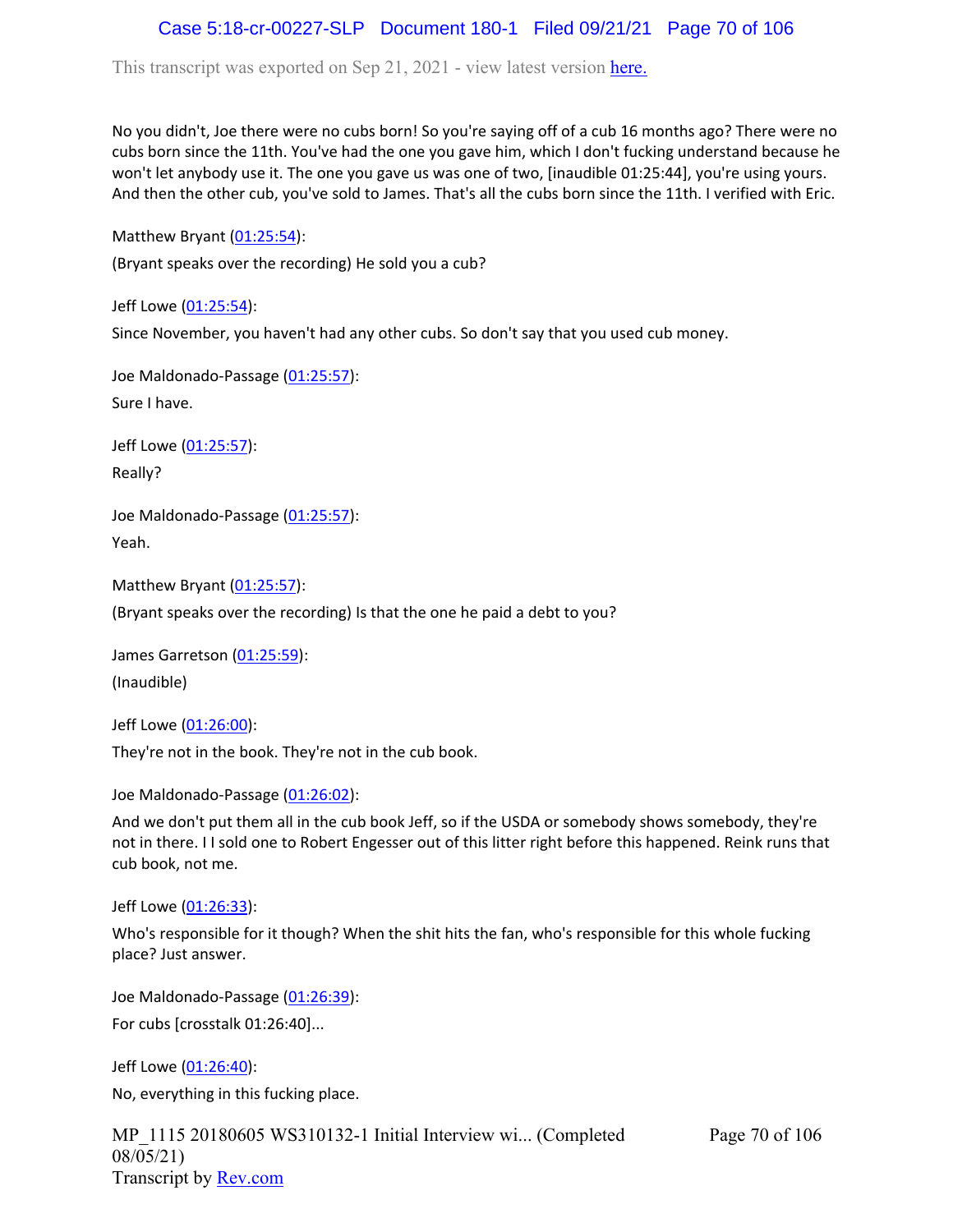# Case 5:18-cr-00227-SLP Document 180-1 Filed 09/21/21 Page 71 of 106

This transcript was exported on Sep 21, 2021 - view latest version [here.](https://www.rev.com/transcript-editor/Edit?token=amZQ9HHFTut_NOLFoO1lSR86cptioQiBp-VVq9f_BePwrTlAl64zFPqcRkwVvmM6GaAv4S7BniclRE4xdf7JBzULLcE&loadFrom=DocumentHeaderDeepLink)

Joe Maldonado-Passage [\(01:26:42\)](https://www.rev.com/transcript-editor/Edit?token=tdBtcfmnTZrnSxIeAXTma6BCEIhgR55a_zvboXubRm7rRbFAnEgfYVBD8q1Mr5xdyzd9gan9D86pLqJXGcBpR9L2a30&loadFrom=DocumentDeeplink&ts=5202.03):

Because I'm responsible for anything under my license.

Jeff Lowe ([01:26:45](https://www.rev.com/transcript-editor/Edit?token=KSGiQ-4Sd30vOilnhT1o7vxsizCjmXaHlatc0gKt6aujA2VGSPxKFZUoqLw2p3l0Amhx8qsqIZCMUBt89DeCqa9wkCQ&loadFrom=DocumentDeeplink&ts=5205.25)): Its doesn't say in the cub book, who's license its born under.

Joe Maldonado-Passage [\(01:26:47\)](https://www.rev.com/transcript-editor/Edit?token=q0LxSUgwn_sstOEVP4DfJB9yqrYqeRwF5EmIKyJi9geE_uc-754f9yEtXSxPA-qraWz43r2N6b8LIXE7R-utHVy1zMo&loadFrom=DocumentDeeplink&ts=5207.36): It doesn't.

Jeff Lowe ([01:26:48](https://www.rev.com/transcript-editor/Edit?token=9hXKgRLNk0qzt8_rcLl3zB3M7hmV8sY1ynjeMtRaqmtlNWss4tixTQS_zY1ASfJfYQSFse5LFgYVWQQl8MuLe2BB5qI&loadFrom=DocumentDeeplink&ts=5208.31)):

So that's how you get out of it, that's how you put it all the fucking trouble on me and you [inaudible 01:26:54] unscathed while you call yourself the most honest person ever. You commit more crimes than any of us combined, but you never get in trouble because you pass the buck onto somebody else. Okay, the cub you sold to Robert Engesser, isn't in the cub book, that's what you're saying?

Joe Maldonado-Passage [\(01:27:10\)](https://www.rev.com/transcript-editor/Edit?token=ZKMPCswpTIae30rJSZWT1awp-LKCnyGEfuttZuKpHVRb5WiTu5nT-ecLO7lXQ5ydjpaSWNslJil3lUZwjKMlbWFxTpQ&loadFrom=DocumentDeeplink&ts=5230.67):

Because he showed it born at his place. Why would we show it born here?

Jeff Lowe ([01:27:20](https://www.rev.com/transcript-editor/Edit?token=fqQlE_NZkLjAJ9-EFc_AnPro45pUO73y2HXEVgDR5EU4ikL7SROvHS7tL7m4afkfPtwgo57WzJbl6uPMsZcWiEXEqOs&loadFrom=DocumentDeeplink&ts=5240.42)):

Then Reinkie's book is inaccurate or you told him not to put it in there.

Joe Maldonado-Passage [\(01:27:25\)](https://www.rev.com/transcript-editor/Edit?token=bA0YKs9t3Dw-FE_twz6fDZTvuMMmy8K3WycikhT6iM7qodAp5ppbPL5px_UxO1NColLvJsnbZ6h5rpZFc8560C0t-ik&loadFrom=DocumentDeeplink&ts=5245.58):

Reinkie's the one who decides what goes in there and what doesn't.

Matthew Bryant ([01:27:25](https://www.rev.com/transcript-editor/Edit?token=F_oedUeiCmQ4qqYXruF9nTDIypXEpuz90_MmoDrA1mvkHtOETwhpWGyrRHzAsH84fK39teyRhTDcl02z8T6Pj_ooZvw&loadFrom=DocumentDeeplink&ts=5245.6)):

(Bryant speaks over the recording) Oh, its a cop out.

Jeff Lowe ([01:27:27](https://www.rev.com/transcript-editor/Edit?token=dWKKvrTpvEWjQtQjD2vh_MoaY3g52X9kZhhdF3LB_VqbInvDpTB62Y3xXHSXuk-g7YGXNx3yT1D3loXa0WLjJLIVw1M&loadFrom=DocumentDeeplink&ts=5247.78)):

Rinkie works for who? For me. He's managed by who? You. I'm not letting Reinkie's actions fuck me in a federal court for selling tigers.

Lauren Lowe ([01:27:38](https://www.rev.com/transcript-editor/Edit?token=TolSyFw-aLTtM3gmcGgyPbtjUBjeldMGtZh8MXJ3kx6cNrlDT0FeiJDL242v7d5diz3r0-a8dmP52Z_x-jvFCmYJHlM&loadFrom=DocumentDeeplink&ts=5258.43)): By your decision.

Joe Maldonado-Passage [\(01:27:40\)](https://www.rev.com/transcript-editor/Edit?token=a8u1asQyvSaz06aKj98BJXz7Co9k-RtWGYZq9bq6Wjm8so2DeCnm1GdOc8_nOtjZxG4GJlsEr-2qCM-FdP_aMuEh0AY&loadFrom=DocumentDeeplink&ts=5260.89): There's no paper trail to show that, that tiger was sold. Who would even know?

Lauren Lowe ([01:27:49](https://www.rev.com/transcript-editor/Edit?token=7pPIvedZXC1u2rF3ExIBPuipYkWft-zNn_86tUFacrUOogCg2yGjMhHnYiiLPPu12YdgrAOpCWy5VGYi7SUlj0e6WAY&loadFrom=DocumentDeeplink&ts=5269)): [inaudible 01:27:49].

Joe Maldonado-Passage [\(01:27:49\)](https://www.rev.com/transcript-editor/Edit?token=FrbeTiLBPlUTm7s0eAMRlXBU0I2NjxIFR29Mk1wamAPVj6gY9JimCUxweNOt5xoLhdeTNjVeryavSf7wE1Y-GclSgek&loadFrom=DocumentDeeplink&ts=5269): When Robert says it was born in his place.

Page 71 of 106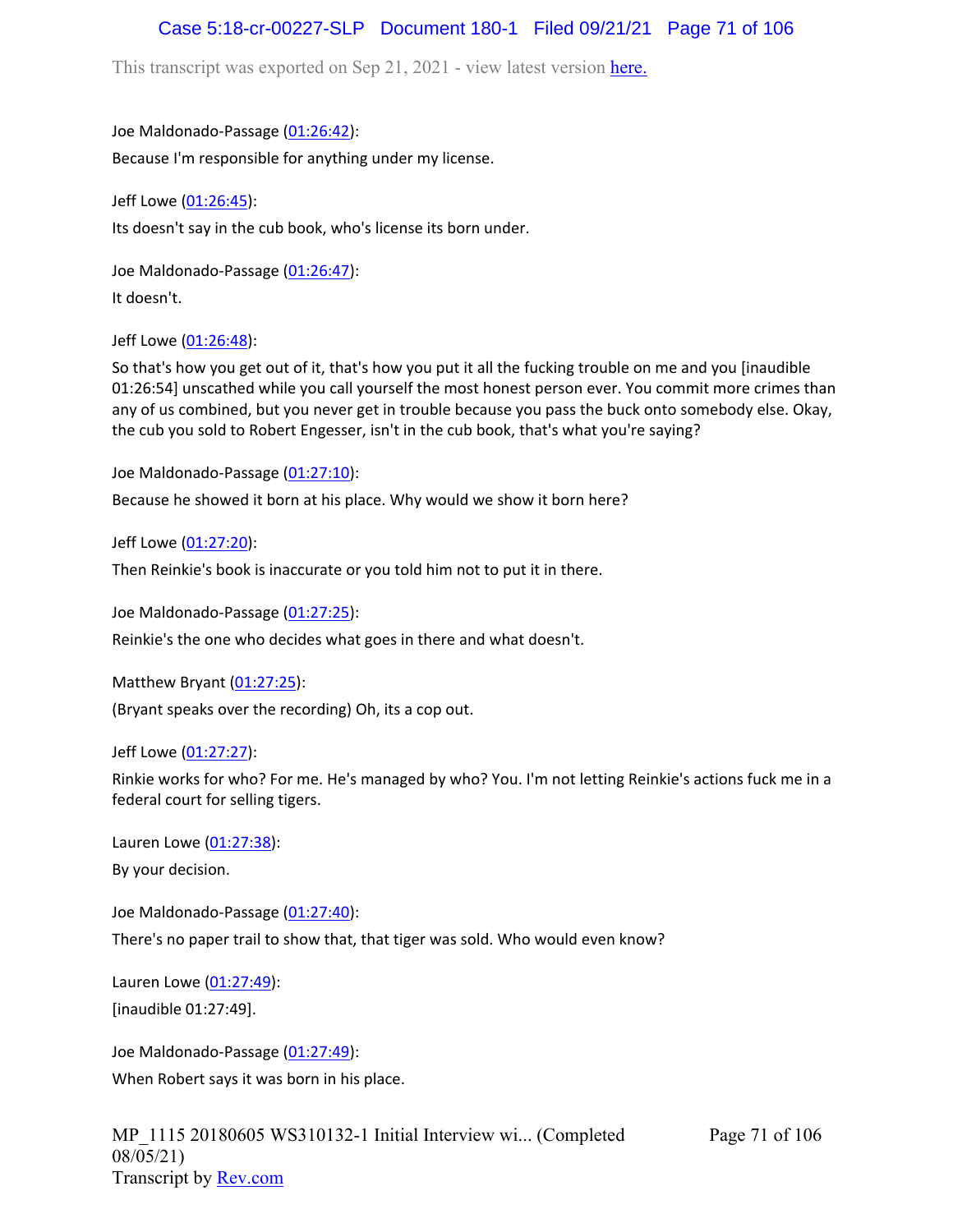## Case 5:18-cr-00227-SLP Document 180-1 Filed 09/21/21 Page 72 of 106

This transcript was exported on Sep 21, 2021 - view latest version [here.](https://www.rev.com/transcript-editor/Edit?token=amZQ9HHFTut_NOLFoO1lSR86cptioQiBp-VVq9f_BePwrTlAl64zFPqcRkwVvmM6GaAv4S7BniclRE4xdf7JBzULLcE&loadFrom=DocumentHeaderDeepLink)

Lauren Lowe ([01:28:19](https://www.rev.com/transcript-editor/Edit?token=capmyG5TAqerviQKiFSJAgZa6RHBsCbRYKDrGxBBtTm_-hr0h74NOQaFuFKqW2ylSUgX7tL5U9wgTzzWbVgPq8p8r0I&loadFrom=DocumentDeeplink&ts=5299.05)): [inaudible 01:28:19].

Jeff Lowe ([01:28:19](https://www.rev.com/transcript-editor/Edit?token=vNORROaZVMnzrTnIp9Rkpyo6dUOKy5a6SQQAVPQkOv3WivUKsCOP2EkFrZMsn3qJfxdUW9pu1bhNQk3PSFJIqjxPhMg&loadFrom=DocumentDeeplink&ts=5299.05)): You just don't get it Joe. [crosstalk 01:28:19].

Jeff Lowe ([01:28:19](https://www.rev.com/transcript-editor/Edit?token=ZRwJNOk6YBgTbWIi2ysp0P5_arpf9F0uFGBUZa94LSNu4YwsoOPEL02xwjpQOj7JMEMoDRU7p5nMBq_f-nBqPRVjZvU&loadFrom=DocumentDeeplink&ts=5299.05)): How much [crosstalk 01:28:19] tiger?

Joe Maldonado-Passage [\(01:28:19\)](https://www.rev.com/transcript-editor/Edit?token=s9ubmdFLbs45youHd_q2WNXpHLObCTsDSQzFt3PWpef_ia3qMiyrYnwBBqXjay6R6HKIj7jbg7ZqR3Kba4L0mdtln04&loadFrom=DocumentDeeplink&ts=5299.05): [crosstalk 01:28:19]?

Jeff Lowe ([01:28:19](https://www.rev.com/transcript-editor/Edit?token=up8oSQ72CpGxSvp5QPOG322plntf99tkHlpoac3x4G4jPCCvXHLGKT04o-pVrexRUAVZr8w8tMFDvwimKBUg9xCcmlM&loadFrom=DocumentDeeplink&ts=5299.05)):

732,000 bucks?

Matthew Bryant ([01:28:19](https://www.rev.com/transcript-editor/Edit?token=QuvtnjHtKnRd-LtaeSMaHcijTLJD1zbnjFHCcoVpwvZgx3FHzMQaqYLN-5LQXs1l57ARS8vnY3xHKfprEcVP_kaO69c&loadFrom=DocumentDeeplink&ts=5299.06)): Don't let Joe through [crosstalk 01:28:19].

Jeff Lowe ([01:28:19](https://www.rev.com/transcript-editor/Edit?token=MOsuyBtY_QZ2VHhiuxdc4M7wENR8BpLlzKpOje3q6LuJshg-hYzb1fUJ1Vo_pdmimo6LKptGf_yqUNCJ0HahKlQuyN8&loadFrom=DocumentDeeplink&ts=5299.06)): He never comes in here unless [crosstalk 01:28:19].

Joe Maldonado-Passage [\(01:28:19\)](https://www.rev.com/transcript-editor/Edit?token=PKNZ2i39Ib387xy9wr0uvTH960CCiVSh6pU8RWkAoeBnA2QkRumeyhR_SnYYmolyNkt32xaEkS0jirdcNr5daqlFlc8&loadFrom=DocumentDeeplink&ts=5299.74): 2,000.

Jeff Lowe ([01:28:21](https://www.rev.com/transcript-editor/Edit?token=JH1I6UFCKL98c3wA-VznBdqqgrjGhz-RLRx1aGQOicME8cJ9Er2KAYcwS1HB0PjgJBQYDnC9DrjzpVw44Y5NlWv6Quo&loadFrom=DocumentDeeplink&ts=5301)):

So where'd the 3,200 come from? Did you go to your mom to get it out the [inaudible 01:28:21] whatever the fuck? I doubt it, it came out of the park, just like all of this other shit came out of the park. (The recording stops)

Matthew Bryant ([01:28:21](https://www.rev.com/transcript-editor/Edit?token=-m7-SZ1KHxBOFHCPSn85nlEZN-bqs1FgMPQBtFfwvO3cHErHRd6Pib9iF5RkThrqpcOUVtkdt5F-nqTN41f8bE4PSyU&loadFrom=DocumentDeeplink&ts=5301)):

That deal I was explaining, that December deal, is the tiger going down to Hernandez. I'm going to go back and do the subpoena thing. But look for funds coming in sometime, first part, I think it was first of the 20th. Two tigers it was, that went down there.

Jeff Lowe ([01:28:37](https://www.rev.com/transcript-editor/Edit?token=h1ej7wuq1dzrQnKuivFk6t0xlwQhu4flX_wt38hRmjCa4LdJLGrOgUD5sEsIwzUPU5xMJo0VV3aBqxF_TefJ8rZr-mI&loadFrom=DocumentDeeplink&ts=5317.29)):

I wasn't here.

Lauren Lowe ([01:28:38](https://www.rev.com/transcript-editor/Edit?token=rveTq4z5jFr72aTzJlX2nZq69xKlmoNGXzYE7LuQ_A8ZiXWIDQ8usAHTqW5GCCIKoRdXEZG-fCpJqPDkvQ6KzMxPTJo&loadFrom=DocumentDeeplink&ts=5318.52)): You weren't here.

Jeff Lowe ([01:28:38](https://www.rev.com/transcript-editor/Edit?token=sbxXOEyVs-3A70O_enw9aOfcR7DZjHGGY0JKl7xFJCRzlhYpokPyGbxMMukRmRVu8vtiFkiSBDI_Gsd4ZeBzEAn34kE&loadFrom=DocumentDeeplink&ts=5318.79)): But I can find out.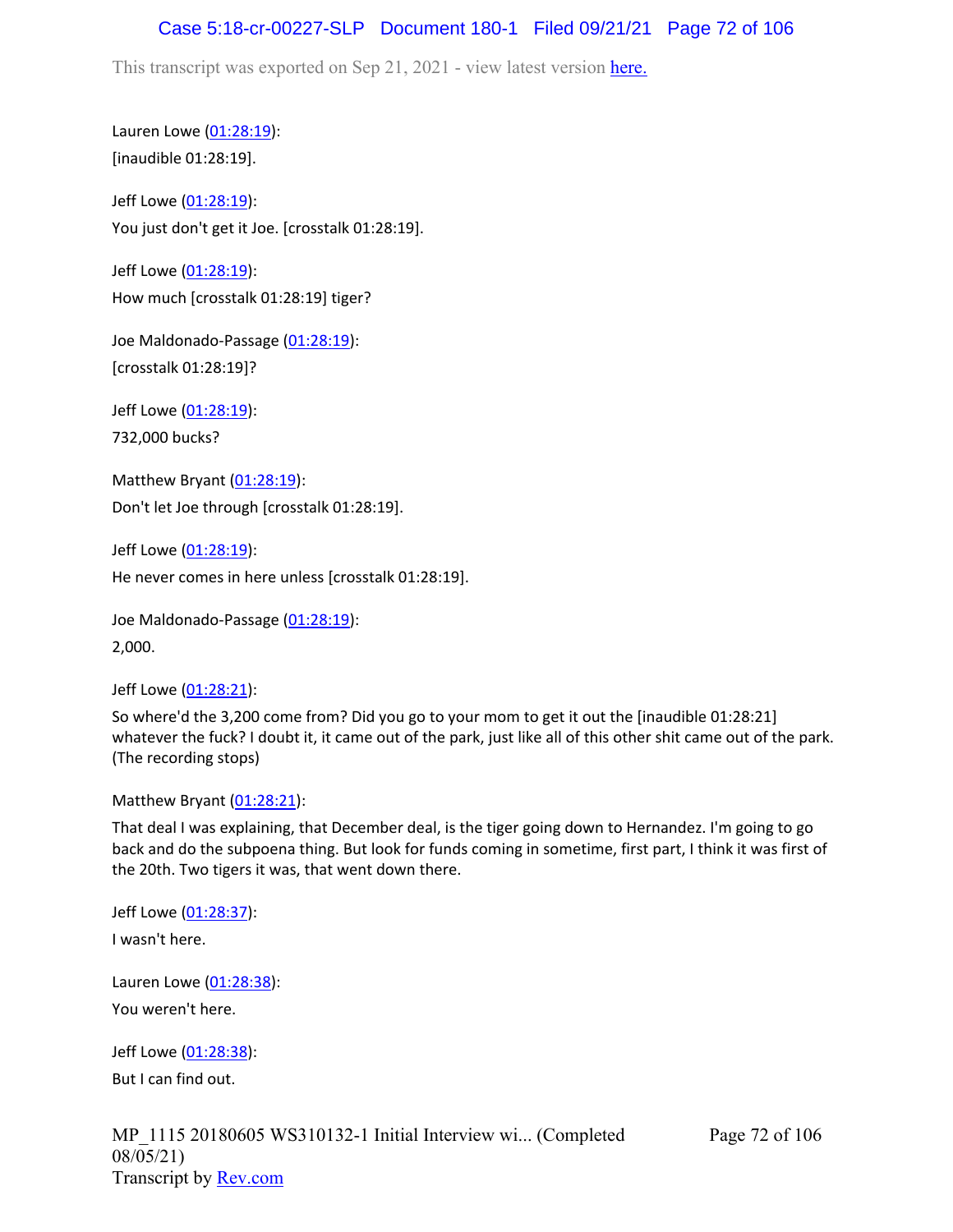## Case 5:18-cr-00227-SLP Document 180-1 Filed 09/21/21 Page 73 of 106

This transcript was exported on Sep 21, 2021 - view latest version [here.](https://www.rev.com/transcript-editor/Edit?token=amZQ9HHFTut_NOLFoO1lSR86cptioQiBp-VVq9f_BePwrTlAl64zFPqcRkwVvmM6GaAv4S7BniclRE4xdf7JBzULLcE&loadFrom=DocumentHeaderDeepLink)

James Garretson ([01:28:39\)](https://www.rev.com/transcript-editor/Edit?token=JUp_7bJAG0O6twEfj2itHVKVUOqBQixb9MhLgqXm-ha_xOKnN8Y7BRU0e_Al74H3yyMQRHzmeiqZFG7fF3_I_3nIBaw&loadFrom=DocumentDeeplink&ts=5319.71): They would have been here in what two months.

Lauren Lowe ([01:28:40](https://www.rev.com/transcript-editor/Edit?token=VeNeLCoxAccFam8AFz3fSWDh5lB0WqngXGrFvEk4Kwjg497XMSFXtpZz9T4PhKvnT2U6HIh8qdgE80quSfF9g4ONbnE&loadFrom=DocumentDeeplink&ts=5320.19)): He just got back a month ago.

Matthew Bryant ([01:28:42](https://www.rev.com/transcript-editor/Edit?token=QDmjYWBJoHm3G7G7wlz1rwzJcDWNVm3HtWtJ6X4cz2pHfWIgpE3VObyJ-iTYlkMbkS5-2Ji9vR5_KeRanTOKAi6edWA&loadFrom=DocumentDeeplink&ts=5322.66)): So a couple of cubs, what would they be worth to go down there?

Jeff Lowe ([01:28:46](https://www.rev.com/transcript-editor/Edit?token=sw-zLSOLbzK6Y2sJYZCX6LX92Ato-FNGp5OIpoGwMvyqcXrwKfr0EAlM0DBLXcu8shbSk8AE-BuNsq428y4dLXniSv8&loadFrom=DocumentDeeplink&ts=5326.35)): White cubs, [crosstalk 01:28:47].

Matthew Bryant ([01:28:48](https://www.rev.com/transcript-editor/Edit?token=l9w1tqI0t-vxmoj21eVMh67Fu4uuhLXR_Kdqqdtg13DVZIG7Pz8NXe421qrjIhR2oJlepmbt8kMUNAwqv5uSvlAjsoM&loadFrom=DocumentDeeplink&ts=5328.76)):

These were orange.

Jeff Lowe ([01:28:49](https://www.rev.com/transcript-editor/Edit?token=cwARi0a9dYxRjZMm_w8Ti8_eoDrhAW2Z65p1tXzKx7PdjyniElSfD9FD2IzhzEqHAsvqd8WCtlpl_xWt6dE5vhGQLxo&loadFrom=DocumentDeeplink&ts=5329.87)): Orange cubs, Joe sells for typically...

Lauren Lowe ([01:28:53](https://www.rev.com/transcript-editor/Edit?token=1g1rOKBPpespYOxznpLygBNUqT5fjrkVK4eDqyXr1bSvLpgtXl6DggwOdT2GgEXpFg_TLm7b7MLEorkN2koa93cuos0&loadFrom=DocumentDeeplink&ts=5333.12)): Three.

Jeff Lowe ([01:28:53](https://www.rev.com/transcript-editor/Edit?token=AWIyZ9InpAffg5pKkTiTjc60XAKsFA-DZqVpGYgqMmZu6g0aiYV2TwEUV_oUTIx-QI1j40vNECTYS0vcKhM5p5suFig&loadFrom=DocumentDeeplink&ts=5333.15)):

The cheapest I've seen him sell them, is 1800 bucks. And the most I've ever seen in good [inaudible 01:28:57] 2,500 bucks. And that's when everybody's in a dry spell, its springtime and they need it for company things. He just took the four to Doc Antle and texts... I was told that he was taking three cubs to doc [inaudible 01:29:09] for 56... I don't believe Joe's texts because I [inaudible 01:29:14].

Lauren Lowe ([01:29:13](https://www.rev.com/transcript-editor/Edit?token=EOOngpNDQLNDs72cBC5yeFK5K48TrnWE2-r2JITQ0ENbVL37zhte-9IaEFJGo_YQcU543izR8v6CbxmoXrtwCQ0DzFk&loadFrom=DocumentDeeplink&ts=5353.54)):

But now its four cubs.

Jeff Lowe ([01:29:17](https://www.rev.com/transcript-editor/Edit?token=biGTsIw07MzeP-PaIKgj-AtRrWoOqjNXOHQOj1VqhmLPcBrhjFmGNgrE-NQ1GbKs7ASEzUzaIIPm_lyOJVeAOE4AG1M&loadFrom=DocumentDeeplink&ts=5357.22)):

So then I says, "How many cubs do we have on the park?" And Reinke says, "There was 12. There's two here." Jean says, "Joe just took four..."

Lauren Lowe ([01:29:28](https://www.rev.com/transcript-editor/Edit?token=yvvg_RyLPDscJb8OkLCuYDeln6MrrdV5AfqE_7cOtd-dAnLBZ1Rt5kjk42mBzxy_9j2fvTSruUbwkdQIaDixcatNA0c&loadFrom=DocumentDeeplink&ts=5368.99)):

Three tigers and one laliger.

Jeff Lowe ([01:29:34](https://www.rev.com/transcript-editor/Edit?token=oXDNTnq-TtP797Sl8S4VqzU8tv3rjfJgfWuhOcnVhZsTt-hzDNzudb_iLEaWlG6zRNZwHMhYcbBxojncDGq4T7KksDQ&loadFrom=DocumentDeeplink&ts=5374.21)): Let me see what he said, Doc Antle.

James Garretson ([01:29:36\)](https://www.rev.com/transcript-editor/Edit?token=Rg54Yq4ixU5ZbHYHDbqKQIiLo6cO84942esykVD-ZYvh9lOPekXuiJ7o5TtwagYvMyJyy5qW01ebry7eytC7-_TU6uU&loadFrom=DocumentDeeplink&ts=5376.74):

There's no way he just traded [inaudible 01:29:38] money.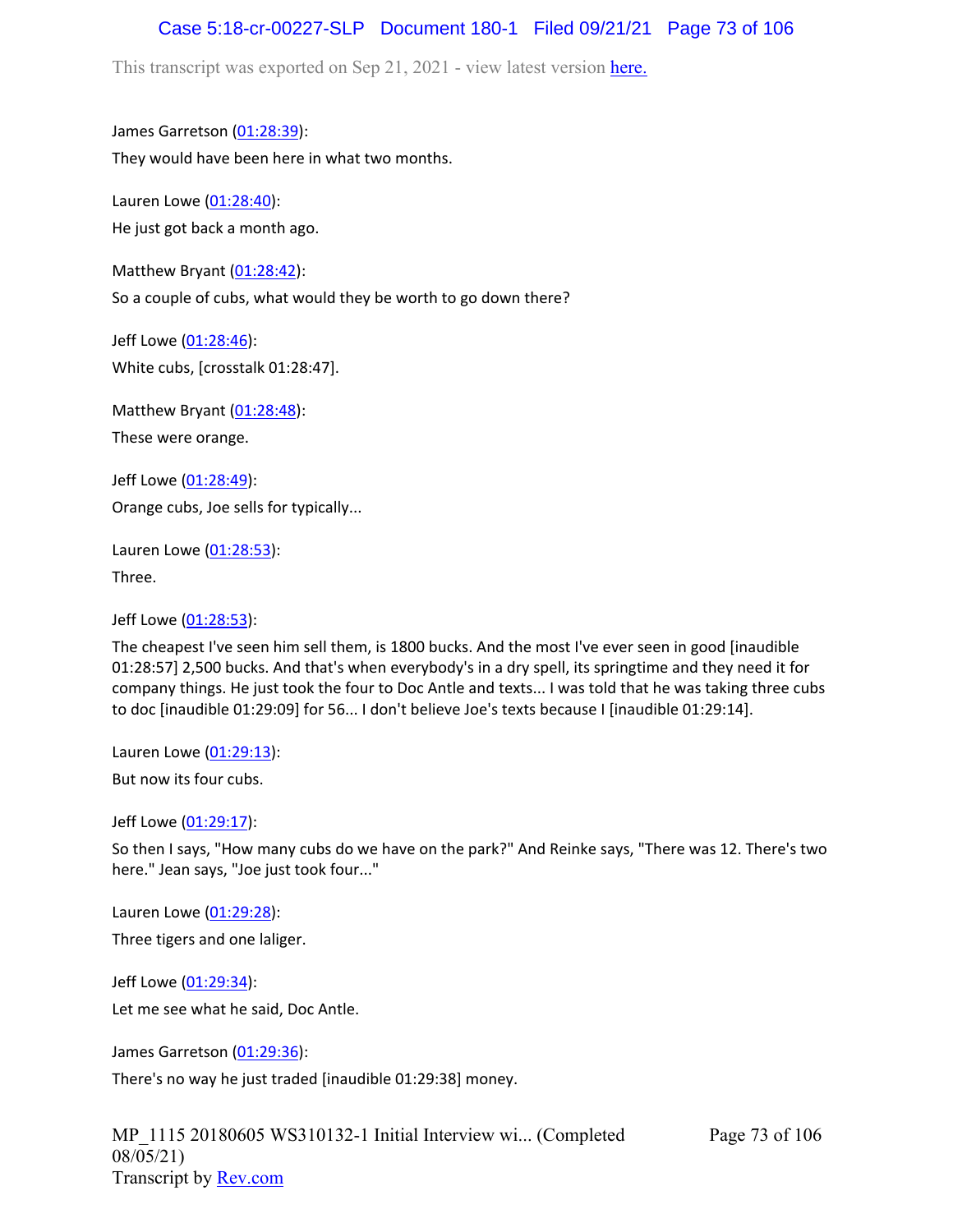#### Case 5:18-cr-00227-SLP Document 180-1 Filed 09/21/21 Page 74 of 106

This transcript was exported on Sep 21, 2021 - view latest version [here.](https://www.rev.com/transcript-editor/Edit?token=amZQ9HHFTut_NOLFoO1lSR86cptioQiBp-VVq9f_BePwrTlAl64zFPqcRkwVvmM6GaAv4S7BniclRE4xdf7JBzULLcE&loadFrom=DocumentHeaderDeepLink)

Jeff Lowe ([01:29:37](https://www.rev.com/transcript-editor/Edit?token=fsBaKSbWzQv1rkBNVCI6GLpEl7el87N_rr-dwVXKiaHRyBtS7p4Kl1sbqA4RIrsV7nU0I_ykJeouJgEXQ3Y8FbB_Iwg&loadFrom=DocumentDeeplink&ts=5377.8)): That's what he says, he says giving [inaudible 01:29:40] the 56,000 pounds of meat.

James Garretson ([01:29:42\)](https://www.rev.com/transcript-editor/Edit?token=y27OVYowgqRTFwPIWdKQxJeOOSi88s2LN1HPhduDa7lZZiQnX8GpKwjMRO5Pb-wGpfxEaupFGkyvdt-krYhvQ-TgOpo&loadFrom=DocumentDeeplink&ts=5382.44): Doctor [inaudible 01:29:43] put up that much money for cubs.

Jeff Lowe ([01:29:46](https://www.rev.com/transcript-editor/Edit?token=qwh5PUiKg0x63UnrvEAVuoDrt_4B3NxUhtr5cYrx_Xxz9c-YEtdv0YcesVtL4cOAMEOer24BoDb-d0qXC7Y7u1wJGVc&loadFrom=DocumentDeeplink&ts=5386.2)): How does doc get 56,000 pounds [inaudible 01:29:49]?

James Garretson ([01:29:48\)](https://www.rev.com/transcript-editor/Edit?token=2gNnq1-FU8n65cXkKEv1tGXtS0er51PWg-zuDfoY84sSXpsvGnfKn5-Eo1OeMZA-pwVQq1yze6Lg9Vh0qMRWx5Hn-jA&loadFrom=DocumentDeeplink&ts=5388.88): That's cash. He's bullshitting you. That's cash. He just doesn't [crosstalk 01:29:53].

Jeff Lowe ([01:29:52](https://www.rev.com/transcript-editor/Edit?token=glYzHbSYnCe8gk9zW9cckiLKGA2GH_QdSTrh00vcal0ox_conD7J9NASghKVlxyRoHfiilRnOf75NocHEAWeqJFqeYM&loadFrom=DocumentDeeplink&ts=5392.99)):

I would love to get fucking Doc Antle now, even worse than Joe.

James Garretson ([01:29:58\)](https://www.rev.com/transcript-editor/Edit?token=16luSxq1RCfa4QBQ9Djjmug1okyakrnyHt7axUFvjpNevN4noPXrW8GrOOwtLAN-RFv8hW-bcEL-zvbyg-oxE30N6dE&loadFrom=DocumentDeeplink&ts=5398.23): Even worse than Joe before. He's killed cubs for 25 years.

Lauren Lowe ([01:30:02](https://www.rev.com/transcript-editor/Edit?token=wlgluvGFveV5Gnpp7MAG_RQWG8f7OcDHvGa9NjeFT0ObCvz7sinWNmqwzokAqAiXGy3q9Qkea_n2BHUr6yw-z-_eNGU&loadFrom=DocumentDeeplink&ts=5402.85)): Uh huh, this is just disgusting.

James Garretson ([01:30:07\)](https://www.rev.com/transcript-editor/Edit?token=VT2fcV82ffx1vi2_1x0c2OPA4As4kCCk2NkHvXv9IP_qbB-BDxhB6urEXBbkD-T4bC9M22IDpQ515wE8bUz0XKer73E&loadFrom=DocumentDeeplink&ts=5407.35): I knew him when he was in Tennessee.

Matthew Bryant ([01:30:12](https://www.rev.com/transcript-editor/Edit?token=66srQuXSOOGfB4tVbHIaQHYwe9cJDkrtJdvoBet015pYh7ywD_DF-IuHLnPFyYab1dDhDExebtDbRUUtqPn9XixSkU8&loadFrom=DocumentDeeplink&ts=5412.76)): All right.

Jeff Lowe ([01:30:12](https://www.rev.com/transcript-editor/Edit?token=Dawez9smXYu-jtlCMojx-47udzw7CFEu0-EmzdTAp0x1SW3nQrLU4fAbDtNrRQYXBjKEFJOyC6HlU0oXPsWTTDQlaNA&loadFrom=DocumentDeeplink&ts=5412.92)): That's a lot to think about isn't it Matt?

Matthew Bryant ([01:30:16](https://www.rev.com/transcript-editor/Edit?token=ANJVzcS_PzWZjhEZ0Ibqui1sg3s7tYqld081TvSc3JLgUM20_HEUpD53QMenFDH7Jj9l7PgP1jl81hz6kTFcHATgfrM&loadFrom=DocumentDeeplink&ts=5416.36)):

There's a lot of potential here. My two big things is the murder for hire and the lemurs? Lemurs and tigers.

Jeff Lowe ([01:30:27](https://www.rev.com/transcript-editor/Edit?token=GWSIJoEgGZ33aEI7RzWRdMPe-W4Z1OBQNjA3969ty59wRoCAyBMN0XMyNis12p0oGR1pZFjJ0B5ccTKEIvJOvpdViCM&loadFrom=DocumentDeeplink&ts=5427.27)):

Lemurs. I just had two lemurs given to me by Scott Sharkarosa. Donated to me. I called them up and said, "Have you got a couple of lemurs I can put on display in the cage?" He goes, "Absolutely."

Matthew Bryant ([01:30:38](https://www.rev.com/transcript-editor/Edit?token=MrInnXceuLwKLAf0ER9rMs6Cxuo8o-WTSjPXskWNZWEQP1Uv86yM4a2aWkJ8CHKj-cckvHRQdXvGNW2OGPAz4YE9eNs&loadFrom=DocumentDeeplink&ts=5438.38)):

That goes back, I have to ask you the question. In this industry, nobody donates nothing to anybody.

MP\_1115 20180605 WS310132-1 Initial Interview wi... (Completed 08/05/21) Transcript by [Rev.com](https://www.rev.com/) Page 74 of 106 Lauren Lowe ([01:30:44](https://www.rev.com/transcript-editor/Edit?token=Z4l8EBv-vvu-PujJNoWtW7qiVcg8X2xd_U5Cq7rL244mwT8en2hUAR5iO0q3KKBHrEtvWdlqAkEzYtq6abO8Dj9CM7g&loadFrom=DocumentDeeplink&ts=5444)): [crosstalk 01:30:44].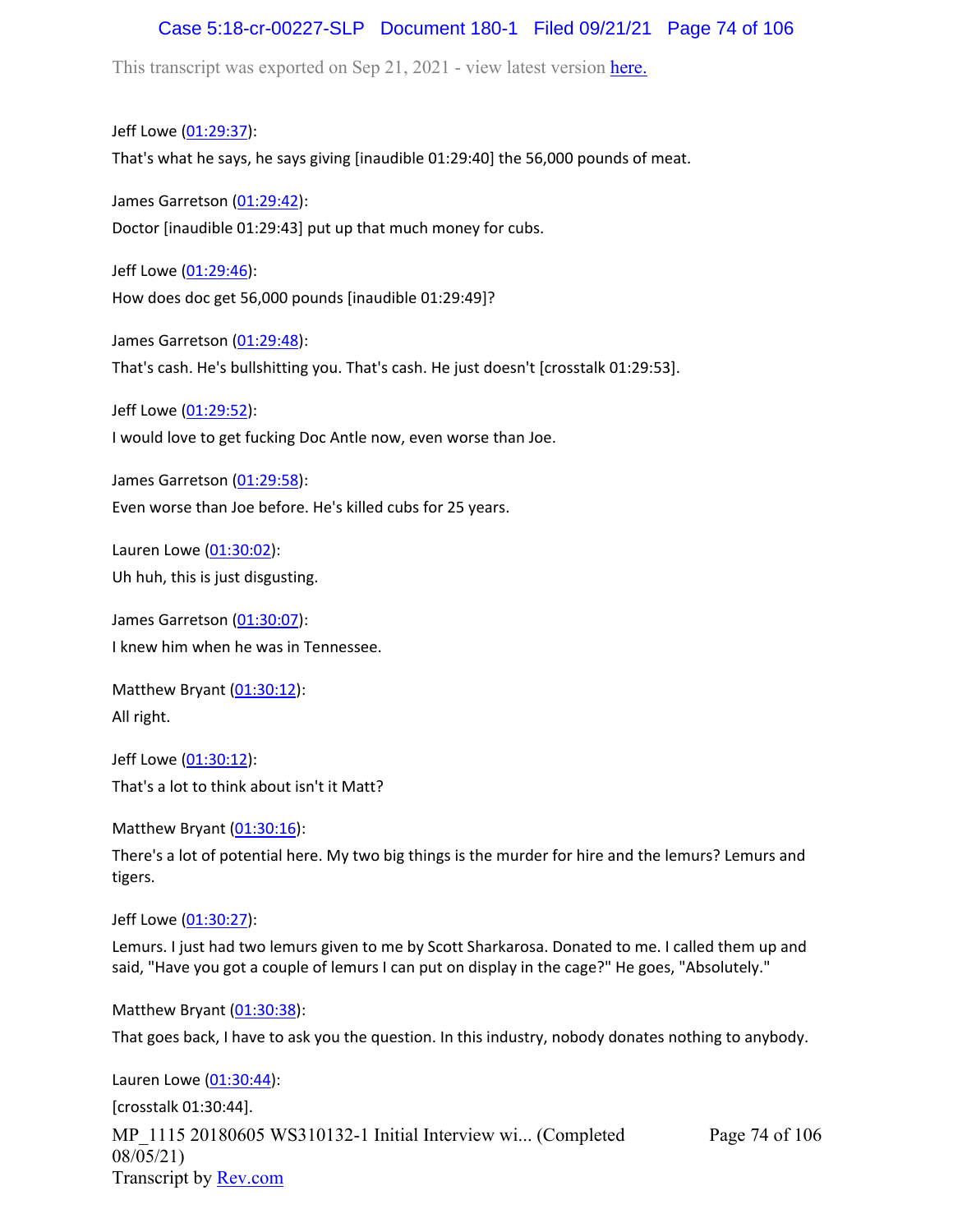## Case 5:18-cr-00227-SLP Document 180-1 Filed 09/21/21 Page 75 of 106

This transcript was exported on Sep 21, 2021 - view latest version [here.](https://www.rev.com/transcript-editor/Edit?token=amZQ9HHFTut_NOLFoO1lSR86cptioQiBp-VVq9f_BePwrTlAl64zFPqcRkwVvmM6GaAv4S7BniclRE4xdf7JBzULLcE&loadFrom=DocumentHeaderDeepLink)

Jeff Lowe ([01:30:44](https://www.rev.com/transcript-editor/Edit?token=5PCMm8eRh87sb1qfo9kECh7z0whu2lv2jLdNwJSwI71SLhiT8WI4cFYe3NEzRANNRLjaNfX8fiCLwj2e3JyoQgLnniI&loadFrom=DocumentDeeplink&ts=5444)):

They do. [crosstalk 01:30:45] you'd be shocked. Tim Stark, you know [inaudible 01:30:47]?

Matthew Bryant ([01:30:46](https://www.rev.com/transcript-editor/Edit?token=6KcIlgclR1ujhkkW_IdcN-bzGE8enmJC3UnrzTmrFv-wxQ9ICOph0ta_WUjwF1KKfceHPk6GbFSGV7bPJYqBcIFSuuY&loadFrom=DocumentDeeplink&ts=5446.83)):

Yeah.

Jeff Lowe ([01:30:48](https://www.rev.com/transcript-editor/Edit?token=vXU-OmyV4LjTUNZLm-6UthBOqZQkG2e392NE1BRhWfylmr9a3vQ1rec3beNTSxd64PxGKkT8dS4UoTi0qWos1EZlO_E&loadFrom=DocumentDeeplink&ts=5448.12)):

Tim Stark, I've always thought he was a big asshole because what I hear. And Tim says, "Jeff..." He called down here and he says, "I hear you're starting this [inaudible 01:30:57] thing." And that's the [inaudible 01:31:02]. And we go around and play with small baby animals. And I said, "What do you have in the way of a small lemur or a small monkey or a small porcupine?" I didn't even say porcupine, just small animals.

Jeff Lowe ([01:31:12](https://www.rev.com/transcript-editor/Edit?token=ClRFOL6zX9RmCgURQ1hQnR1S9fRMAECU9ihMPPrGuBEfNq21GxlxTVqk9jxbDskMF20M7X6XjTFf_sLXTK3dzYoPhAw&loadFrom=DocumentDeeplink&ts=5472.34)):

He says, "I got so many fucking animals right now." So I said, "Lauren and I are going to see her parents for mother's day." And Tim is in Clarkstown Indiana or something. So we went to Mammoth Caves, went up to Tim's next day and I met him in person for the first time. Dude, he has got hundreds of baby animals. And I said, "What would you sell me that and that and that for?" He goes, "I don't sell animals." I'm trying to look at Lauren, "Why the fuck are we here? We just drove all this way." He goes, "I don't sell animals." He says, "Tell you what." He says, "I will donate them to you." And he says, "But you don't ever sell them." If you ever want to get rid of them, you call me and I'll take them back." I don't think he sells animals. I truly don't.

Lauren Lowe ([01:31:52](https://www.rev.com/transcript-editor/Edit?token=E74aCseH0OMUPFvDL2ytGZxi9KqI8QN0H8DMhoI7o7xhi2PMDll_ZWrsP1kvrayln6MS738eV4lK2YaLS8hf3t1Zgdw&loadFrom=DocumentDeeplink&ts=5512)):

Yeah, he's actually more generous [crosstalk 01:31:52].

Jeff Lowe ([01:31:52](https://www.rev.com/transcript-editor/Edit?token=ZTpkcJ4HzVLwfk1so_qwuzy-sQW-Jj66P4SyLJpWKeY5kzlnP8G0Q3DvR5S3dgXnxfKTuP7CfjQZ_fDPGhsfn-WK7Ts&loadFrom=DocumentDeeplink&ts=5512.3)):

Yeah, it was surprising. And I think it's because he probably got in trouble at some point doing it, but he did call, he texted me, he sent me a text. And again, just a minute, let me look.

James Garretson ([01:32:05\)](https://www.rev.com/transcript-editor/Edit?token=69tiHh9nE0o-Di9Di7-oqrQ4aLvQ6yzP6O9hsPtJyIpw2WHnkVG0Pf6b57emoGH51aBAO252k1ucKm8VRRWN6OSrBBg&loadFrom=DocumentDeeplink&ts=5525.59): Joseph [inaudible 01:32:06].

Jeff Lowe ([01:32:07](https://www.rev.com/transcript-editor/Edit?token=G9E5EZxhYoaIT1Ulc5WNtXXwDg3tH2eXZAJAMR15FMcAQfjZR4fB9vNQSH3ZUF4axpyXanVvOyGgX22uYKzzNLHUubk&loadFrom=DocumentDeeplink&ts=5527.52)):

I'm stuck. Yeah, I deleted it because I had to let Tim Stark know what's going on here because I figured when I turned Joe in for the forgery, I expected him to be arrested. So you're telling me to just hold off on that?

Matthew Bryant ([01:32:21](https://www.rev.com/transcript-editor/Edit?token=brfug8azMMBrwZdLgfrUSvT7oBzSDDK5IUTOtAQpNNxJi5zPyPCEHkbMThmYzDQ8Pp-XgZL79Cq-LczeYIS53I3IKRU&loadFrom=DocumentDeeplink&ts=5541.27)):

What we got to do, we'll probably set the record straight out there and it's going to be a little bit of acting on your part, is the, "We got a good thing going here at the park. We're just going to try to work through this and make things work here."

Jeff Lowe ([01:32:36](https://www.rev.com/transcript-editor/Edit?token=vxu2ClGkAowf-tFRDlyqFlaQufxrkkGFMRHpi-NvH2q4HqJw8Ies07hnjfam3PTuFau_RBKNkedIMnmTvDuD6zl4ubs&loadFrom=DocumentDeeplink&ts=5556.48)):

MP\_1115 20180605 WS310132-1 Initial Interview wi... (Completed 08/05/21) Transcript by [Rev.com](https://www.rev.com/)

Page 75 of 106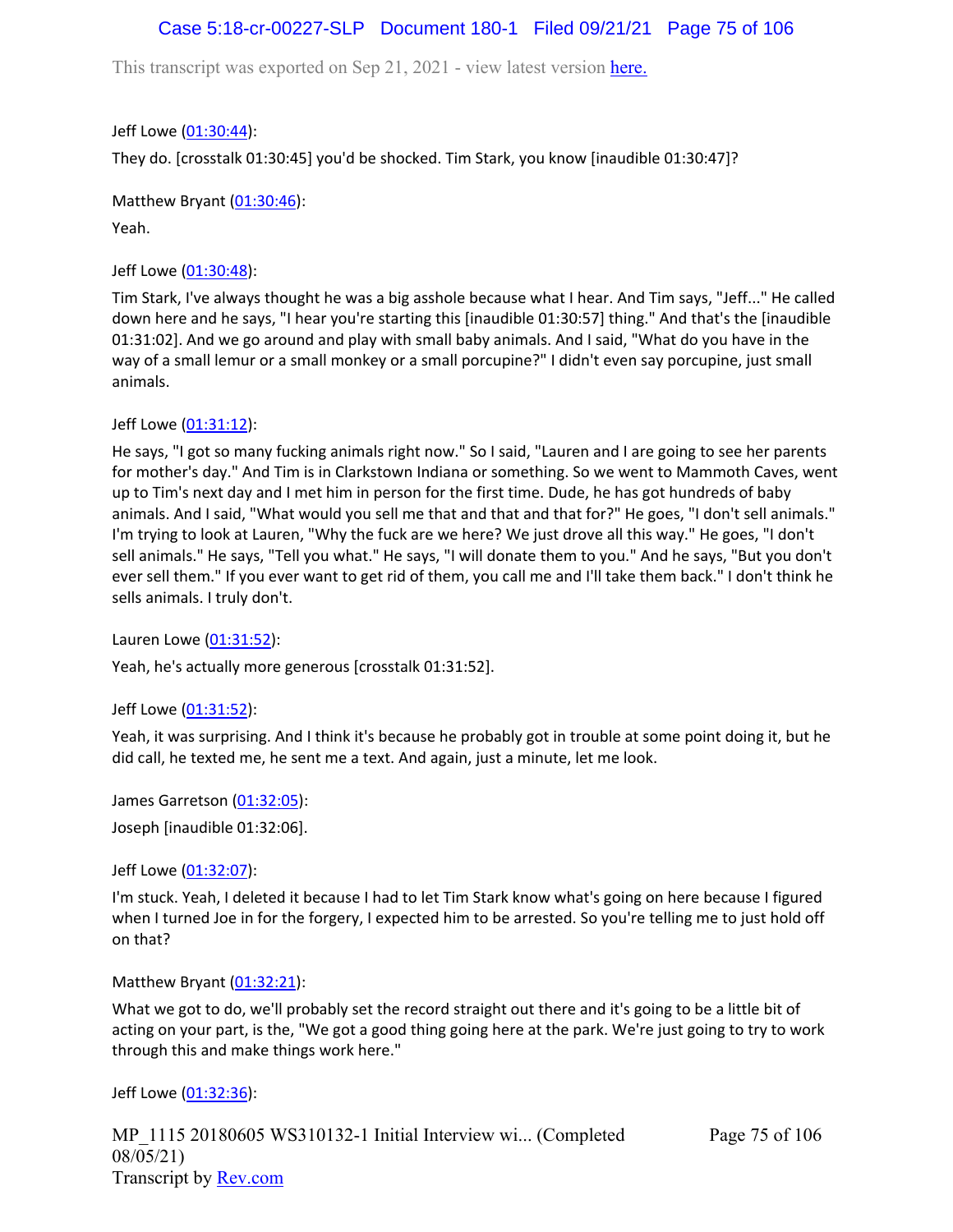#### Case 5:18-cr-00227-SLP Document 180-1 Filed 09/21/21 Page 76 of 106

This transcript was exported on Sep 21, 2021 - view latest version [here.](https://www.rev.com/transcript-editor/Edit?token=amZQ9HHFTut_NOLFoO1lSR86cptioQiBp-VVq9f_BePwrTlAl64zFPqcRkwVvmM6GaAv4S7BniclRE4xdf7JBzULLcE&loadFrom=DocumentHeaderDeepLink)

Work through this tough spot.

Matthew Bryant  $(01:32:37)$  $(01:32:37)$  $(01:32:37)$ :

And let that get out. And then when we take Joe down, you could be like, "I tried to work it out. I tried with him several times. He kept screwing up. I couldn't do it anymore." And then you can have it and you could walk away from it with...

Jeff Lowe ([01:32:55](https://www.rev.com/transcript-editor/Edit?token=_vag5NpQcmbszVU-tsiGvE90BisJay-wTFoFwfTP3e6qNzWDuHLIIZI3Whb9eyVdyGUb6hHsycukQdlpS3FCMbPK-ng&loadFrom=DocumentDeeplink&ts=5575.73)):

My head held up.

Matthew Bryant ([01:32:55](https://www.rev.com/transcript-editor/Edit?token=BO2ADT81M1kZVaJWrAyCaektBg1Wd_Bl_kxdFPz7HeIhaEFXwxyNkwGeTpv99Qfq21-WgAi391MkR_9gY60fo71L2rc&loadFrom=DocumentDeeplink&ts=5575.73)): All right. So the murder for hire...

PART 3 OF 4 ENDS [01:33:04]

Matthew Bryant ([01:33:02](https://www.rev.com/transcript-editor/Edit?token=gl11BapyuGz8tT4d_p7jwJ7patzbS7lfB-e_TOKpYUS6I1zqz1Dgrb05VnYCb-FOf5yckndEyAhiuS_iusDcs0L_UAo&loadFrom=DocumentDeeplink&ts=5582.571)):

All right. So the murder for hire, I need the overt acts-

Jeff Lowe ([01:33:04](https://www.rev.com/transcript-editor/Edit?token=Ma4OXd1riUzz35vlrWHgMc4xdI0B4fMMDRYYGMlbZJnZQOnrNZLKHHsU6gkLN8ZZSO5ketC75L2ChrrtiGajK-tpz4c&loadFrom=DocumentDeeplink&ts=5584.55)):

So he can help you with murder for hire. Marc Thompson, who's a-

Lauren Lowe ([01:33:10](https://www.rev.com/transcript-editor/Edit?token=-Hf-Sk5XEwCdssSNIp6PeTSeKNHzzR3rwTWwo5erH0nozk6NBS29siLjw0LH4o8ZtIyJ0P09nVPOfKr7j7qjepU4gVI&loadFrom=DocumentDeeplink&ts=5590.57)): He's a policeman.

Jeff Lowe ([01:33:10](https://www.rev.com/transcript-editor/Edit?token=MGLyi3YU0zfcXQxSuzcF3bcBniWWGeiGeT1d1CpM5Slj7udJFyzBkLpaKkcLrJe6IKFkxDjYoxFcBDSXwh1w5gHIe6A&loadFrom=DocumentDeeplink&ts=5590.85)): He's a police officer right now-

Matthew Bryant  $(01:33:12)$  $(01:33:12)$  $(01:33:12)$ : Yeah, but that's just talk.

Jeff Lowe ([01:33:13](https://www.rev.com/transcript-editor/Edit?token=mfvG__daw6_L7JGyfKXRamYN1jYl9fezYjiVOU99xsdPBQuO_nJTa4s5ZPtnM1xsPAWCNuA6GopmLmdoVJWPoGQUAPg&loadFrom=DocumentDeeplink&ts=5593.1)): Yeah, but-

Jeff Lowe ([01:33:13](https://www.rev.com/transcript-editor/Edit?token=qKIAdwpt0c26VPNABBJTnxJFI3UJ5KsKU1yxvdbzpAPTCTMHBOezrhRSOLUpFgE7Uuw5_wrIk0oAEV4Vn8Bvb-AnJ5o&loadFrom=DocumentDeeplink&ts=5593.88)): from a cop? I mean.

Matthew Bryant ([01:33:15](https://www.rev.com/transcript-editor/Edit?token=FTx61h04TIfFvXrC23V5ajTBM8SY5PvBpXliqvEWMBLQYVywmFOzOP_vVwF6K8tv9WHAbI4M8ymDbTS4bdn9YeUNgXk&loadFrom=DocumentDeeplink&ts=5595.97)):

Yeah. That gets him with failure to act and do his due diligence, and report it. But where does it hurt Joe?

James Garretson ([01:33:23\)](https://www.rev.com/transcript-editor/Edit?token=TXCxVjTAF6EnxV573c1gGfDAM4naNKbv8gKFzv9Sot6bzI2g6SqJYTihFSuLo-PlPqhKAjY8I6SHvDMiTjV5RAMPCmA&loadFrom=DocumentDeeplink&ts=5603.6): Yeah.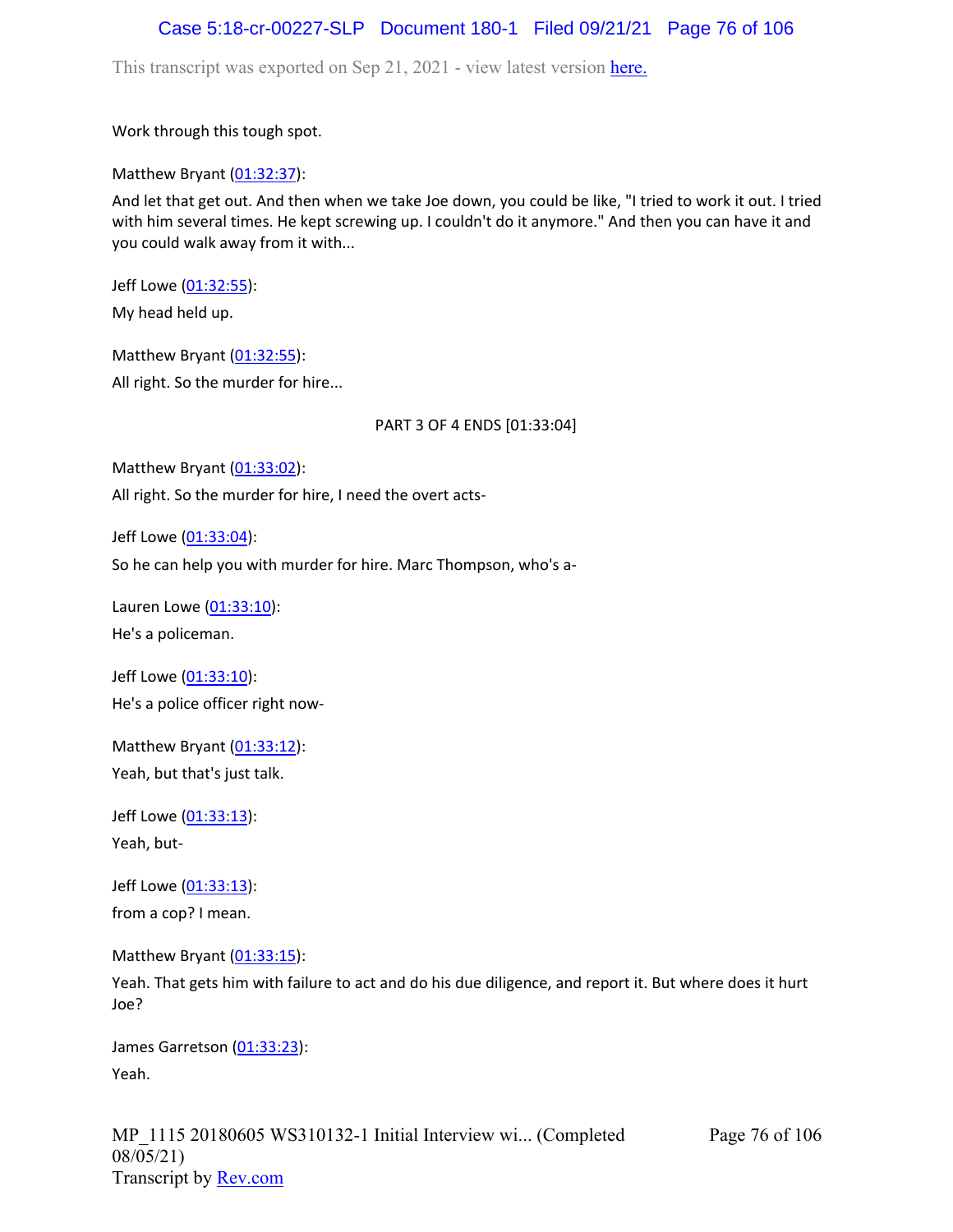## Case 5:18-cr-00227-SLP Document 180-1 Filed 09/21/21 Page 77 of 106

This transcript was exported on Sep 21, 2021 - view latest version [here.](https://www.rev.com/transcript-editor/Edit?token=amZQ9HHFTut_NOLFoO1lSR86cptioQiBp-VVq9f_BePwrTlAl64zFPqcRkwVvmM6GaAv4S7BniclRE4xdf7JBzULLcE&loadFrom=DocumentHeaderDeepLink)

Jeff Lowe ([01:33:23](https://www.rev.com/transcript-editor/Edit?token=yRLsBo0LW_grdhHu4Ix2_UMQEbTRUoTQokMA6BKJAQgf5HRdCw1JDcwk7GCZAL2JtVsMLDX0QciPbrCGP9ZMaRLlhtE&loadFrom=DocumentDeeplink&ts=5603.62)): I just think it would build up.

Lauren Lowe ([01:33:25](https://www.rev.com/transcript-editor/Edit?token=1tJZJKzA5L-hvq7tD4q802Z3sx-ZGx_5mO7PrRU3AQDlMzoNZsyYgvix4fvD_knNehuQEc_gqcdY2eCNQ8G_e76EOLI&loadFrom=DocumentDeeplink&ts=5605)): He can easily always [crosstalk 01:33:25]

Jeff Lowe ([01:33:25](https://www.rev.com/transcript-editor/Edit?token=G9iDNQmrjpNbtaOO_-d_NYR_MkKcno9VGOIYlKV766n-dnZ4mCZkqDkoeKZc4o-YwiFBI48_PymFnizzEjw01drvywk&loadFrom=DocumentDeeplink&ts=5605.1)): That's just corroborating-

Matthew Bryant ([01:33:30](https://www.rev.com/transcript-editor/Edit?token=8qBJsO1_iXnaXt90su03Rm3yZCPe6rFO-McsR6BKIErEHR0DCNAyrJXSMax-Y88aZ6zdrtipg7em34TmoYzW4KuEkdA&loadFrom=DocumentDeeplink&ts=5610.87)): I mean, Marc Thompson does come up and... Thompson? Johnson?

Jeff Lowe ([01:33:34](https://www.rev.com/transcript-editor/Edit?token=QLiI-TBHITLITHo6i16KJNs7bduylrQlvP76oFCASWayYebaFAaclv4r_HthltW3MnTxKxh-U8gTLs6Y2r2pogiE3k0&loadFrom=DocumentDeeplink&ts=5614.68)):

Thompson.

Matthew Bryant ([01:33:35](https://www.rev.com/transcript-editor/Edit?token=PUZome_shOUrXIbTg2gsbY7YRbmUP8-6zJrb81Kdi0ZnyrIk_o06Xtz-zD95ntc7rtIBFRH-Rz2msNwRVAZmaixyBrQ&loadFrom=DocumentDeeplink&ts=5615.9)): If he says, "Yeah, he asked me to kill somebody one time."

Matthew Bryant ([01:33:38](https://www.rev.com/transcript-editor/Edit?token=hSOLHR1K0cJzwLzTw7Xm4j2dbVqp-bFYw16XbfiIQDaAoY8_1bmklNRuamQ-3mB-XuVDJYYX9ZlybcG8u2PiN_2cFwk&loadFrom=DocumentDeeplink&ts=5618.71)):

You'd be like, "Okay, you're an officer of law. That's a violation of your oath. You never acted upon it, did anything to him." So, it gets him in a jam, and at the same time, Joe's going, "I might've said it. I might not have said it. I don't know. There's no proof."

Jeff Lowe ([01:33:50](https://www.rev.com/transcript-editor/Edit?token=BqbMxQozMemsYzYw4fhW6WbgQWqI2g3L0N9tRF4LVdvybr1pvL3kVcBgsH_EfWXeE4P1n1kB-i7inLn494NY3W0F6Xo&loadFrom=DocumentDeeplink&ts=5630.91)):

For three years that I've known Joe, all he's talked about is killing Carole Baskin. So when I hear it, I'm not even phased by it anymore. When I found out he gave money, it was like, "Holy fuck! You're serious."

Matthew Bryant ([01:34:01](https://www.rev.com/transcript-editor/Edit?token=3nMdsRVr8a2Ah9rHzRCVMP7EpP10HwWbR8ihOEgAoXt9pA2fg0_Q3T4KJAcSAjxwUGClw8QjAomTlsrNHmqrwAUpIWw&loadFrom=DocumentDeeplink&ts=5641.26)): It's one thing to sit and talk about it.

Jeff Lowe ([01:34:02](https://www.rev.com/transcript-editor/Edit?token=XkR2135Xt1UuQ-uL5hQIysQlfK7npMZwuTYtI803_4UCaG9cxqpSm2w3CJ0RMSgeiTe_nr8bejBjLWdtJ0n6J4cQcRs&loadFrom=DocumentDeeplink&ts=5642.75)): Yeah, the "act on".

Matthew Bryant ([01:34:04](https://www.rev.com/transcript-editor/Edit?token=_yqkp5QQ1gCtAkNsBz6-zcpyWkqvd2lPSTWkfRqAjOUnAv8MjOofyx2NV8s9AqDLAlZxdXwveK6gVtzD3L4zvScLlVc&loadFrom=DocumentDeeplink&ts=5644.68)): But we need an overt act.

Jeff Lowe ([01:34:06](https://www.rev.com/transcript-editor/Edit?token=KdgGa2T7LX2ZQWY5ldr88ug1QSHODMCzgKkhuvUxW62cVZUc_P5QtFJlNgM9wiJmD4mDkRVIfuiR16Yaaf9JXPQDoKE&loadFrom=DocumentDeeplink&ts=5646.04)): Okay.

Matthew Bryant ([01:34:06](https://www.rev.com/transcript-editor/Edit?token=AwE2lMREr_6T-tTWmnSzQtvRO5R_Hwrs9lbK1N6KFxA6v2AySKU0tpt_YCy9fml_YgVKfjzJT8gZpJHtgWHuE-_8ywg&loadFrom=DocumentDeeplink&ts=5646.73)):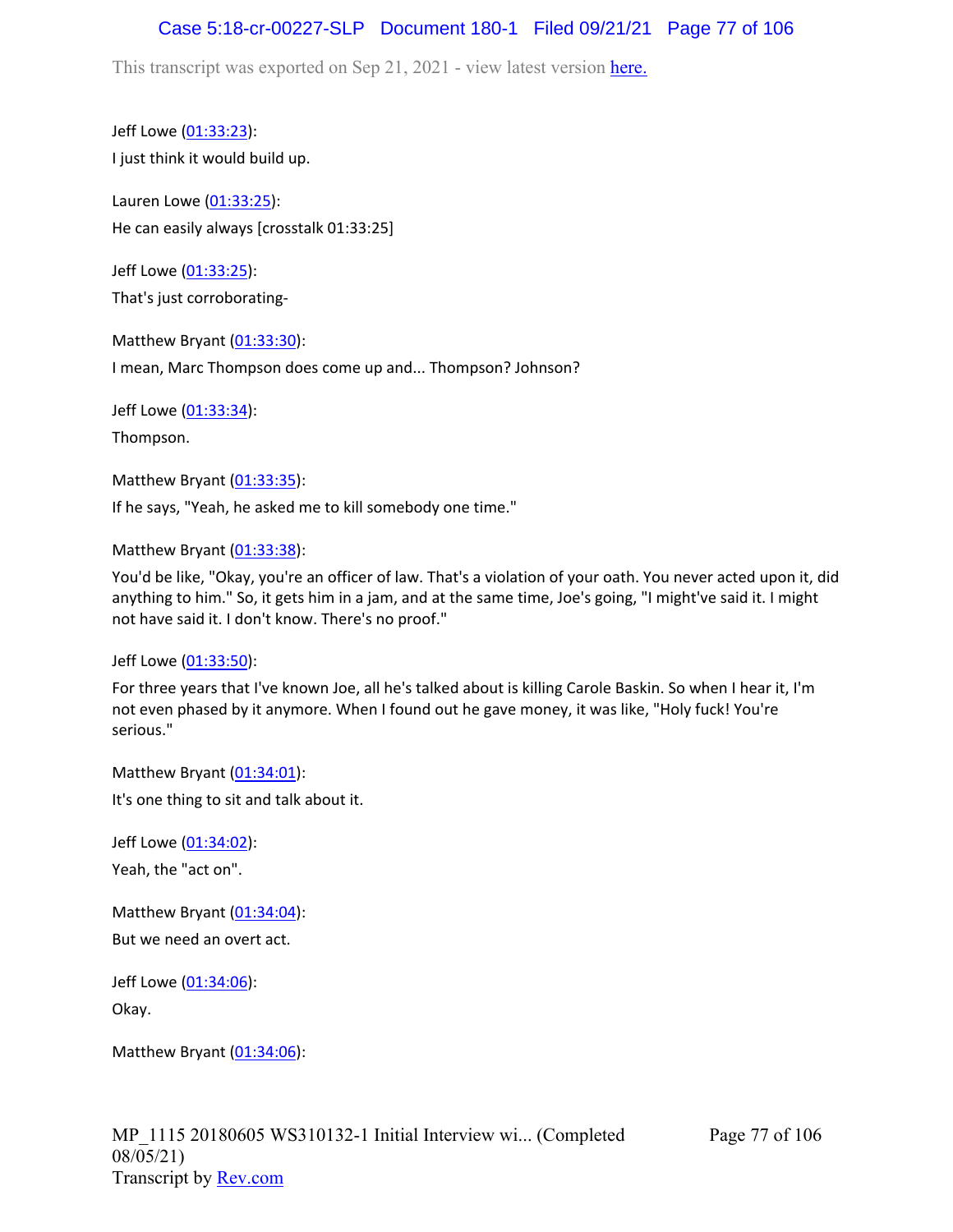## Case 5:18-cr-00227-SLP Document 180-1 Filed 09/21/21 Page 78 of 106

This transcript was exported on Sep 21, 2021 - view latest version [here.](https://www.rev.com/transcript-editor/Edit?token=amZQ9HHFTut_NOLFoO1lSR86cptioQiBp-VVq9f_BePwrTlAl64zFPqcRkwVvmM6GaAv4S7BniclRE4xdf7JBzULLcE&loadFrom=DocumentHeaderDeepLink)

And that's the "giving the money". The cell phone helps, but he could come up with a hundred stories on why he sent you the cell phone. But what can he come up with, if we can get it out of his mouth, that he gave \$3,000 to him to kill Carole?

Jeff Lowe ([01:34:18](https://www.rev.com/transcript-editor/Edit?token=gPWPuR8OL1MOvI8kJ31r41eN7xTQ9ZYLUjuSvGXgWeQBTgfZZ3df9h-2cDqmXAUjDw-5U-ZsL2a-FeskLKYXVJaViL4&loadFrom=DocumentDeeplink&ts=5658.87)):

And I'm sure we could subpoena hotel records to make sure Allen was there in Tampa.

James Garretson ([01:34:25\)](https://www.rev.com/transcript-editor/Edit?token=SmULWTUdsTdq4amFwWksg_Irl0bNnBhwfVbevH_dMXxPxcn-PJ61ntJjj-MKSTU7JO8q-fl1YHCwBbvhlX1t3V7BRqI&loadFrom=DocumentDeeplink&ts=5665.6):

Would it even matter if Allen was really there or not?

Matthew Bryant ([01:34:25](https://www.rev.com/transcript-editor/Edit?token=Y0exFKdCO7l68jlfWHQaRWfrZLFrNLYLdelIhFWYLspArlOKWMydef55JGU158YNuwdbltOfy9ZUMTUrJKjItVU6t3E&loadFrom=DocumentDeeplink&ts=5665.65)): It really wouldn't-

Jeff Lowe ([01:34:25](https://www.rev.com/transcript-editor/Edit?token=8DhPh3DNyyjj1I6jEIBlh4KvTdFU7V_25uelo-w3h9MU7oC_eloP0-1JkVjKs3CrALyNxMUJVsHqzuQiOla6x_fFIIU&loadFrom=DocumentDeeplink&ts=5665.65)): In 30 days?

Matthew Bryant ([01:34:31](https://www.rev.com/transcript-editor/Edit?token=1xAXzj2MLrp-dkI0VKrlfk-vZ18jXNwMU7ycLgnOyK-VgQBmLx3bcf1DdJGKrYIm4BHKm2J9ck7tMBOpdKKtyR5x9TM&loadFrom=DocumentDeeplink&ts=5671.27)): But it would make the story better.

James Garretson ([01:34:32\)](https://www.rev.com/transcript-editor/Edit?token=zRBZ2qiWbzz-9kpIReziHB_Of97EcTc2bbm9ZgjVjMWFFA1q3ugsId3hs-eUEAVaYpDufaINGmUUWfo7pQyS5cdaCzg&loadFrom=DocumentDeeplink&ts=5672): Yeah.

Jeff Lowe ([01:34:35](https://www.rev.com/transcript-editor/Edit?token=xSQWAT1b3ncYiMCeYgQR-8d-d6KL3eLuY4rTHy0UscCU7RLZ-D4kHUevFfO2Vq6pwbwc3gaGLRvf6dO8gfgoUyQC1wQ&loadFrom=DocumentDeeplink&ts=5675.64)):

Joe started spilling his guts that day. Allen wanted to kill Carole with a knife because it would be more quiet. Joe wanted him to go down and practice shooting because Allen was not a shooter, and Joe was going to give Allen one of his guns. It's like, "Jesus Christ, dude!"

Matthew Bryant ([01:34:56](https://www.rev.com/transcript-editor/Edit?token=f7nWIQPaf7LqMOma2xEaDXWDc7nN8Vt-3MwxNQYnN0dRYo9SnxCFWLAJSkG1iNFooQ5YPDABpuxiwjXvRl-2YoGNEO0&loadFrom=DocumentDeeplink&ts=5696.63)):

So you heard this conversation?

Jeff Lowe ([01:34:58](https://www.rev.com/transcript-editor/Edit?token=5HZsbmKVvcBKU0twXKhop8mx0-b4rjKAcAV6TQy6s2zBclcVqkVuuTKNlv4qytO_tlynPwSlS3ckozvfVibneIyy_YQ&loadFrom=DocumentDeeplink&ts=5698.29)): I heard it all. It was that day he said he gave Allen money. I said, "Fuck me, dude."

Matthew Bryant ([01:35:02](https://www.rev.com/transcript-editor/Edit?token=WecK-zedVutsi-SLCsoECEu6s8H-gN3rr6qM28JFEV6H2f_c63tRut2oSyplNpEOolJQJ3Y5l-VAho6Ap8og4C7l3-M&loadFrom=DocumentDeeplink&ts=5702.24)):

Well, think about story because I may need to get an affidavit of that from you.

Jeff Lowe ([01:35:06](https://www.rev.com/transcript-editor/Edit?token=yEBEAZfo5Q-3UEveDoLW1NSvioNVVXdk_QTARHgNDYPgINkQbAQ6lbRAZmkyksiqTsyOx7Jh1vjPx5shhei6raJu0TQ&loadFrom=DocumentDeeplink&ts=5706.58)):

Okay.

Matthew Bryant ([01:35:07](https://www.rev.com/transcript-editor/Edit?token=wv8qtOwBKsO9oafWJUH5gsWAZDJrTKB6SEj1Wsuxpq5EE4ZMIwoR4--JqUHo73rh_R2J0H6bqV5QWviDNc-uvjtMFnk&loadFrom=DocumentDeeplink&ts=5707.78)): Do you have a computer?

Jeff Lowe ([01:35:08](https://www.rev.com/transcript-editor/Edit?token=80PU9FGj_Y0Za3O5_eEECL4w9kMl-B4Z933MXUEk5QBAuxCpz1kgPNG-yToc2fonpZYJiJ_8YpcZirGP44ARywpzIhE&loadFrom=DocumentDeeplink&ts=5708.94)):

MP\_1115 20180605 WS310132-1 Initial Interview wi... (Completed 08/05/21) Transcript by [Rev.com](https://www.rev.com/)

Page 78 of 106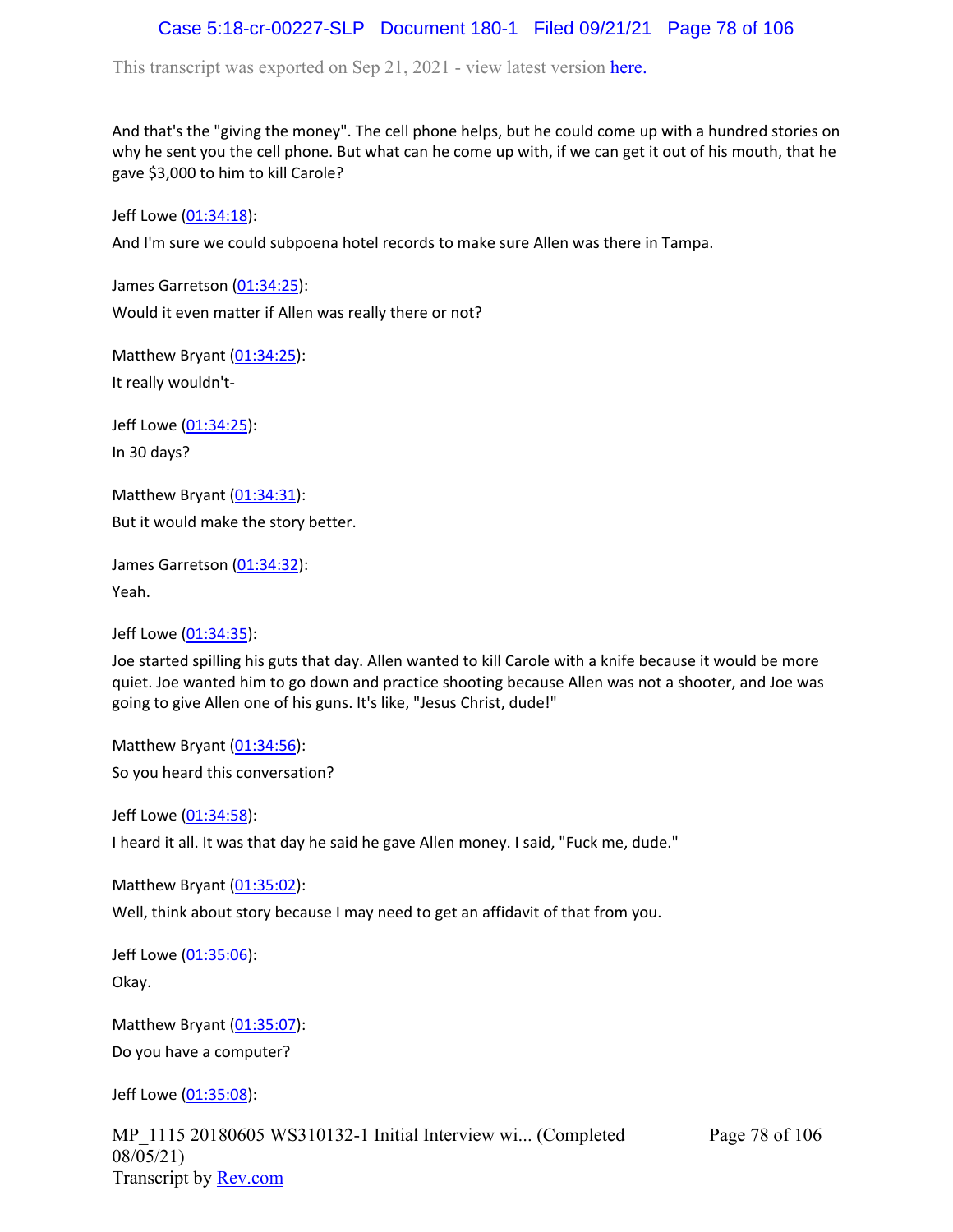## Case 5:18-cr-00227-SLP Document 180-1 Filed 09/21/21 Page 79 of 106

This transcript was exported on Sep 21, 2021 - view latest version [here.](https://www.rev.com/transcript-editor/Edit?token=amZQ9HHFTut_NOLFoO1lSR86cptioQiBp-VVq9f_BePwrTlAl64zFPqcRkwVvmM6GaAv4S7BniclRE4xdf7JBzULLcE&loadFrom=DocumentHeaderDeepLink)

I do.

Matthew Bryant ([01:35:10](https://www.rev.com/transcript-editor/Edit?token=JMAuB32OGvZ3E9k8ZkNLZp4k4aE8wb6fym8DjBiWq95Q05xOwtjrMjOhTglktXEkyOkzROpr_aZwK29Qu9JpWDHwSIA&loadFrom=DocumentDeeplink&ts=5710.45)):

If you could sit down one day when you've got some time, and just write that story out. When you get that story written out, you can email it to me. I can say, "Okay, I got questions about this and this and this." I'll send it back to you, and I'll come down and meet you somewhere. We'll do an affidavit, and then I'll be like, "Okay."

Jeff Lowe ([01:35:27](https://www.rev.com/transcript-editor/Edit?token=b2XpNqiYoFknozSxMCOz_exUJs35YbRnMZ7NtCs50cpRRZonTsIYGqza8mywZUlBJrMLAZJdmk724hQGsyTozKoeNyE&loadFrom=DocumentDeeplink&ts=5727.25)):

Okay. [crosstalk 01:35:27] What I need to know is that when he gets arrested, he has no money. I'm the one who pays everything, every legal bill. In a civil, he could be stuck in jail for a long time, I think. In a criminal, he'll get a public defender. I don't want him near computers because he'll try to ruin this park.

James Garretson ([01:35:53\)](https://www.rev.com/transcript-editor/Edit?token=EZ24j4M6Q4GK_KKicwZl45bQvOGiZAIn8hI2y3g-PTXyE69LqcXiXuFtg8BRo9GzI5v2EmNvWJ_h2uvXlPJAsMt3uRk&loadFrom=DocumentDeeplink&ts=5753.81): Oh yeah.

Jeff Lowe ([01:35:54](https://www.rev.com/transcript-editor/Edit?token=4nrrLwa8rU3dND7fHcZHzIZaHSHcH80Fp0aIMDuA9cHpnGl7qW6Wpr1e74TCGamReFrYbQlHVCgYg0xza6iWcJ-lL3c&loadFrom=DocumentDeeplink&ts=5754.38)):

Because he'll say, "Jeff just made up all this shit and lied about me. He'll kill my business."

James Garretson ([01:35:58\)](https://www.rev.com/transcript-editor/Edit?token=AKvH9RU2tBw6rXxw3NgGDEFqXt_Dx5014zz85ywoNpoP_Be8JvHbJu2f_n5FofZHDko1PRp9XnL10ILdKs0atMllamA&loadFrom=DocumentDeeplink&ts=5758.49): Yeah.

Matthew Bryant ([01:35:59](https://www.rev.com/transcript-editor/Edit?token=vqSLPtg2wkVv7Hx_CbMf8tqBOVYCW8lCwdC_BOfNf9hNv7vblfHadimRq85fqfOMnPc31T6BTl5se7Z0aCtRK_hI_Mg&loadFrom=DocumentDeeplink&ts=5759.05)):

He may say that. But I mean, he could say that now, anyway, as you're all fighting.

Jeff Lowe ([01:36:03](https://www.rev.com/transcript-editor/Edit?token=5WfZaynnTxSRaj_5uGjfwkDqE9eKEiv53RgvbcL5yFLg38SXdsxtDHmYelvAH8-XfRWp9CT8akhi-QZbBwum3-OOHyA&loadFrom=DocumentDeeplink&ts=5763.13)): Okay.

James Garretson ([01:36:03\)](https://www.rev.com/transcript-editor/Edit?token=svofgBZKXdWMPiWlngvKu3tWpZYlRsKZ8ptd5U4C898x1T1PuNkFfcmMcDMuRBe6OH6PaKLDi6pzSd4_0lMyRLuBTpc&loadFrom=DocumentDeeplink&ts=5763.33):

I figured he would have already got on Facebook and started hammering you.

Jeff Lowe ([01:36:07](https://www.rev.com/transcript-editor/Edit?token=iv-2CTi9KLCK5qXubUYtc65kDaS4gO0rC3AWLT0eIwJ4ae_6uywj6FfkX8fFf9YMZzj-KR7ahd-qZelvyYb6YdOATZY&loadFrom=DocumentDeeplink&ts=5767.54)): Well, Dillon started. So-

James Garretson ([01:36:08\)](https://www.rev.com/transcript-editor/Edit?token=nPDFsOW2oAFS0Ix0RqJix6_yBVue9cnustjPjVt6uPSxkhI01ktIsHGnM5VVThN-qwfnXpHjC4rd3A816iOmn-Fl8Lw&loadFrom=DocumentDeeplink&ts=5768.25):

I figured Joe would have done it.

Matthew Bryant ([01:36:09](https://www.rev.com/transcript-editor/Edit?token=olUijws5CZW6y8fHxPZfcA-gCfeKnxmMpXI4QFN0I2PBKMmq9yY1tYI6gQww-wuIFzMxwqiQpQVeBg22Fig0bx6hOf0&loadFrom=DocumentDeeplink&ts=5769.9)):

Here's my thoughts on that. He gets arrested. He goes to Federal Court. He gets back to a computer. He's out on bond, and he tries to say all that. That it was all you, you made it all up. He's still got to go to trial. He goes to trial. He gets found guilty. Who makes what up?

Jeff Lowe ([01:36:26](https://www.rev.com/transcript-editor/Edit?token=jMRury1jdwypkRbzcdp4hg8Eb81VOfBNnYIFivT5HySPa8xEMLx0FNMLm9P0yuNEOmDLqHhHKgj1PZUVTZsg99Mw7qw&loadFrom=DocumentDeeplink&ts=5786.76)):

MP\_1115 20180605 WS310132-1 Initial Interview wi... (Completed 08/05/21) Transcript by [Rev.com](https://www.rev.com/)

Page 79 of 106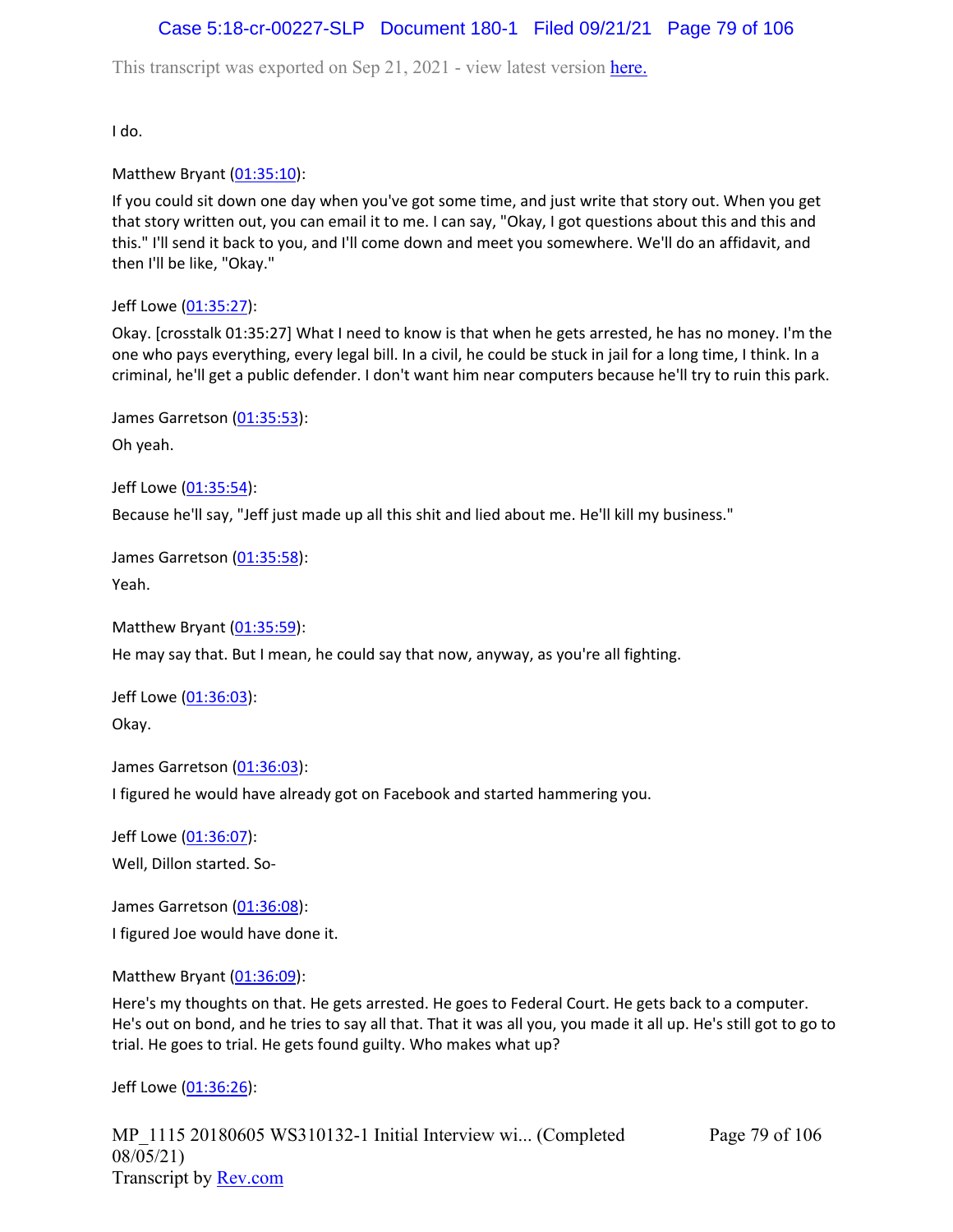## Case 5:18-cr-00227-SLP Document 180-1 Filed 09/21/21 Page 80 of 106

This transcript was exported on Sep 21, 2021 - view latest version [here.](https://www.rev.com/transcript-editor/Edit?token=amZQ9HHFTut_NOLFoO1lSR86cptioQiBp-VVq9f_BePwrTlAl64zFPqcRkwVvmM6GaAv4S7BniclRE4xdf7JBzULLcE&loadFrom=DocumentHeaderDeepLink)

What kind of a bond could he get for... Would you file all these charges at once for interstate trafficking of animals, murder for hire, forgery, embezzlement? Can you guys file the forgery/embezzlement, or does that have to be a state-

Matthew Bryant ([01:36:42](https://www.rev.com/transcript-editor/Edit?token=mjPoI3MuvoVEbhqRRXhzQpFKWHfs6gqijlJRmgnhM_VNc2b--NwoMv0LXq1F25XH3kVabEoEPrTEPg-jEJ_Ld6H6ClY&loadFrom=DocumentDeeplink&ts=5802)):

The only thing that I really can't touch, is the campaign fraud. I mean, the reason I can't, federally, is because he's running for state office.

Jeff Lowe ([01:36:51](https://www.rev.com/transcript-editor/Edit?token=0wU1zhh9FO3ts-ADplFtEzoL14UxtJXXUPIqq-xOoaZdybX45dp2NDFs98ZdS01MocV1QcQ8YgHBN3HuUoChqbXtACU&loadFrom=DocumentDeeplink&ts=5811.41)):

What if we can go back and prove that I've audited the books from when he was running for president. I guarantee you, he was funneling money.

Matthew Bryant ([01:36:58](https://www.rev.com/transcript-editor/Edit?token=ziTnGsKUIVkHxSU09x5u4uPEm1f3Dp0v2d1ac7_wLmX9_uFFtX_otlOVRTGzJhYvZio27BMERVbtNyscAXPbRn7HHzo&loadFrom=DocumentDeeplink&ts=5818.3)):

Fine. Find it there.

Jeff Lowe ([01:36:59](https://www.rev.com/transcript-editor/Edit?token=4G_nJ7kCpEtwjFOidq_oLwZ7x0VTpyMUgBI_eqsjVwN_MuobOxzs1mFDqx2b3rIZ0B4V1L2Cp1EqPDFJNzF1fu4hPE4&loadFrom=DocumentDeeplink&ts=5819.36)):

Okay. I always wondered, "How the fuck can you afford all of this? How do you afford \$700 a month limo payment?" He only bought the limo to put his president-

James Garretson ([01:37:08\)](https://www.rev.com/transcript-editor/Edit?token=k6bb50hl8QMDIANiOG5RmDeS58YtuZd6Cj5Fl6Gu2-p2kgWhUbHsAnPshN4rd0O57rTszUR5K3YfmfUAk9uPGRvWeYU&loadFrom=DocumentDeeplink&ts=5828.16):

It's almost didn't even know that he'd spend over that.

Jeff Lowe ([01:37:12](https://www.rev.com/transcript-editor/Edit?token=NCeDl_MC2PaJ11MoCjuZVzxz9mTXXTzCKWydYo7EfCkIhdtzJJWmpfTSegl8gBabmA4gZtSrqHF_VY_K4QL8DpGdeHA&loadFrom=DocumentDeeplink&ts=5832.83)):

How would they?

James Garretson ([01:37:13\)](https://www.rev.com/transcript-editor/Edit?token=l3EdhFDs61t9tccSLCPADRxHfKQfF_YZ9wWQwi31MWqNRQ1Uf7hqh9v-e1xejPjQR_rkbsYx2sS8qIxhUNkhdF4eWpU&loadFrom=DocumentDeeplink&ts=5833.27):

I don't know. His career's screwed because of fricking Joe. I know he wanted to get Carole.

Jeff Lowe ([01:37:18](https://www.rev.com/transcript-editor/Edit?token=ZKBz5q1FFAuFSdjW9BpcpejgqoPD1Ew2Jez4fl2eH0Bqw_eJzAFH-75Gfg5WANK8K_OC8N33ec6prAHhyhLPcGGKGmc&loadFrom=DocumentDeeplink&ts=5838.61)):

I think Joe sold Doug that semi, and Doug didn't pay him for it. Joe wrote him off until Joe went and put his social security number up there that one time. And I think it's only been recently within the last two months you got them-

Matthew Bryant ([01:37:35](https://www.rev.com/transcript-editor/Edit?token=GiWwMh1B0s59SfSVO8Q0vq0E330D9NvbxwyoTxyoUejAkos3EfVccCxI1KEIENRmnegZxZ7sed_0mqKktQCPCsv-rt4&loadFrom=DocumentDeeplink&ts=5855.9)): Lauren, do you need a thumb drive?

James Garretson ([01:37:36\)](https://www.rev.com/transcript-editor/Edit?token=JTwZqgWAMkijEGqoUFym0L9Or45x7XCtTrfZsCUCtPcalsEy3S-WZlj93ZFeihCwJCL_IGgLUeCjD7OdB1rgIEyJgc0&loadFrom=DocumentDeeplink&ts=5856.9): Because he came to the funeral.

Lauren Lowe ([01:37:37](https://www.rev.com/transcript-editor/Edit?token=7QEY4ZppJJX5VNh6Wzyod00DffVNBDkPgQZVGfa9wkARQBlEG-4yEABMbdXPvutPi_8Q-wJ6ngd81P4Wmg_iubq1BxA&loadFrom=DocumentDeeplink&ts=5857.64)): What's that?

Matthew Bryant ([01:37:37](https://www.rev.com/transcript-editor/Edit?token=7883BbsiJ5tYm-Jom91ymTw5pJk1KklqnONCQzcEBDcq6AFvnNIyqdXBUiOMeYkmNBVxYBH5KKkzTzxngwjEbTrlDOs&loadFrom=DocumentDeeplink&ts=5857.64)):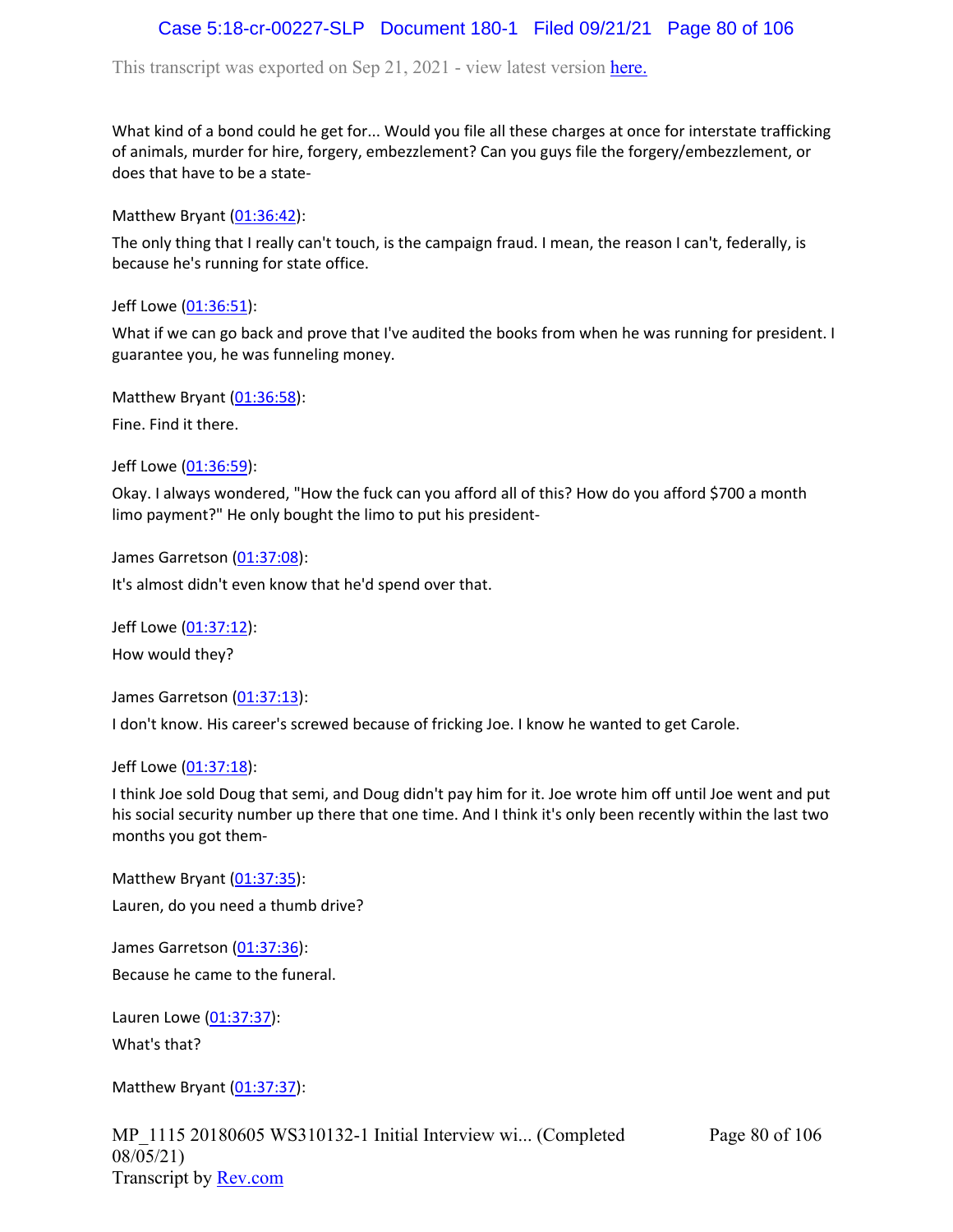#### Case 5:18-cr-00227-SLP Document 180-1 Filed 09/21/21 Page 81 of 106

This transcript was exported on Sep 21, 2021 - view latest version [here.](https://www.rev.com/transcript-editor/Edit?token=amZQ9HHFTut_NOLFoO1lSR86cptioQiBp-VVq9f_BePwrTlAl64zFPqcRkwVvmM6GaAv4S7BniclRE4xdf7JBzULLcE&loadFrom=DocumentHeaderDeepLink)

Do you need a thumb drive?

Lauren Lowe ([01:37:37](https://www.rev.com/transcript-editor/Edit?token=OigvuBTu2citLoGYsP6UpDTY9s7YyxbA48ebWkQRKGpxYs9GLZxPRdw-IrhaPxosoyVH96h79Hmjv25fEcJqQw83CTw&loadFrom=DocumentDeeplink&ts=5857.64)): We-

Jeff Lowe ([01:37:37](https://www.rev.com/transcript-editor/Edit?token=Dc7VrI6K3L69DHJfxlFMhPxQayNXmtB9mERJaLzMNYIIZ5BnQG2OlBHoRKY8wD4EXEEdiSVJdTectx05wBeZ3ljm2Os&loadFrom=DocumentDeeplink&ts=5857.64)): We've got 10 of them up there.

Lauren Lowe ([01:37:37](https://www.rev.com/transcript-editor/Edit?token=jarBKtA_tqY5_grqwFgHosFDyghZfNsFRDjV59r23CWDP-CI3No6PxrsQuhzESF31ChTfhJ_8VFKtkBLOYa_bkFXzDM&loadFrom=DocumentDeeplink&ts=5857.64)): You do?

Jeff Lowe ([01:37:37](https://www.rev.com/transcript-editor/Edit?token=sA2w01Lpab21BB2gJI54odDQECKy5dyTjGEBTSYdoZ7uh_NRfmEyOW7EwDkr78qHpwEes8vJogY-Bn2roniqwUBN8Do&loadFrom=DocumentDeeplink&ts=5857.64)): They're right there on top of them-.

Matthew Bryant ([01:37:42](https://www.rev.com/transcript-editor/Edit?token=XVxe0mtJdzToBebr1Zwwgj3Fh35CH-4SQYqSwtq1zmLi_B07VOnX5cOG_SYwUdXNTGvZDmfbnXNoj1T3HaPjFGbS8uI&loadFrom=DocumentDeeplink&ts=5862.24)):

Because all your audio and videos, just put it on a thumb drive. Any records that you want to. When you think the thing's getting full, we'll meet in Paul's Valley, or someplace. I'm not going to come here.

Jeff Lowe ([01:37:56](https://www.rev.com/transcript-editor/Edit?token=LU6iXcSqbKyhYv3O4zxScD6BXTjBOgQgo1OHziTyDlFg83j2bRFFlA-hcIZnfdNEyoMOv5IZw1u0c8n2AK-mfQ3WGTU&loadFrom=DocumentDeeplink&ts=5876.08)): Okay.

Lauren Lowe ([01:37:56](https://www.rev.com/transcript-editor/Edit?token=S441rabWr_szN4iw1auWi-o8WrS7pPdTaiHZHG1S_vLIM3GjiKMWZYVLSOt4wKhZje-ixov4HI9p6WTTkp1e7_kFum8&loadFrom=DocumentDeeplink&ts=5876.11)): That's fine.

Matthew Bryant ([01:37:57](https://www.rev.com/transcript-editor/Edit?token=_fpQU31VxnvknnHoH50MfB4FfsgSljpp3jTAN479NGSYlb072nD1zgktssyUqmtuyzQN4WLrCZiFbxE_bXW1LLubmsg&loadFrom=DocumentDeeplink&ts=5877.71)): That's because I don't want-

Jeff Lowe ([01:37:58](https://www.rev.com/transcript-editor/Edit?token=MLqV2FDE9womiC9gtAXJQkYWQHba-2Hi5JXhv5Oc0fERDptPS2p-sN0W2t_nmcYSI6k095k5szQD4j7EL5kf29BnEuA&loadFrom=DocumentDeeplink&ts=5878.97)): To be spotted?

Matthew Bryant ([01:38:00](https://www.rev.com/transcript-editor/Edit?token=VIFgfge2Aze8y5JTgtYXE1tokTbkLUqXIs4w_aRUe7qbF6GrdH8ErNE5UX8dNIlFKGnf5QaTmX5JhcwjjkYxcRwnET0&loadFrom=DocumentDeeplink&ts=5880.47)): I met Joe seven years ago, one time, briefly. But I don't trust-

Jeff Lowe ([01:38:07](https://www.rev.com/transcript-editor/Edit?token=oCYpBf5sf6NCfBo_coUqwAVnPcdBmvskd_bTaILkfad8tJVBocI7kcOtVtj9196JARsBjujBVuSybou5knztDpwpyIg&loadFrom=DocumentDeeplink&ts=5887.04)):

I'm sure he was looking at his own reflection in your eyeballs.

James Garretson ([01:38:09\)](https://www.rev.com/transcript-editor/Edit?token=O1yMFZ0w1FXQvhMFnW-PbD8fMG_JMz0nbRpNsaJdYaF7Q1p4fH9BsBWMo90lcud0FV1wmM8NEyvpfQI9uXBrjvdQ1Gw&loadFrom=DocumentDeeplink&ts=5889.99): Yeah, that's good.

Matthew Bryant ([01:38:11](https://www.rev.com/transcript-editor/Edit?token=PvxRkCbsopXCKGqBREIg1RS4mMJBtH80WpvFuE1cSAmGPcvByfw5gC41BovuBPZTINpb3lJmLfBF8yt9LwvzQ1V4h6I&loadFrom=DocumentDeeplink&ts=5891.05)): Yeah. I've been doing this for 32 years, and I don't trust a lot of people.

Jeff Lowe ([01:38:14](https://www.rev.com/transcript-editor/Edit?token=aYSRVYix6L7fn-5WvILuB1bGbV0v7A3HJbQN6DmRak-fD3tysRYanmbt7uNpqd_jwH3pkaiNWXRzUnR1ORtsFdQJpzU&loadFrom=DocumentDeeplink&ts=5894.68)):

MP\_1115 20180605 WS310132-1 Initial Interview wi... (Completed 08/05/21) Transcript by [Rev.com](https://www.rev.com/) Page 81 of 106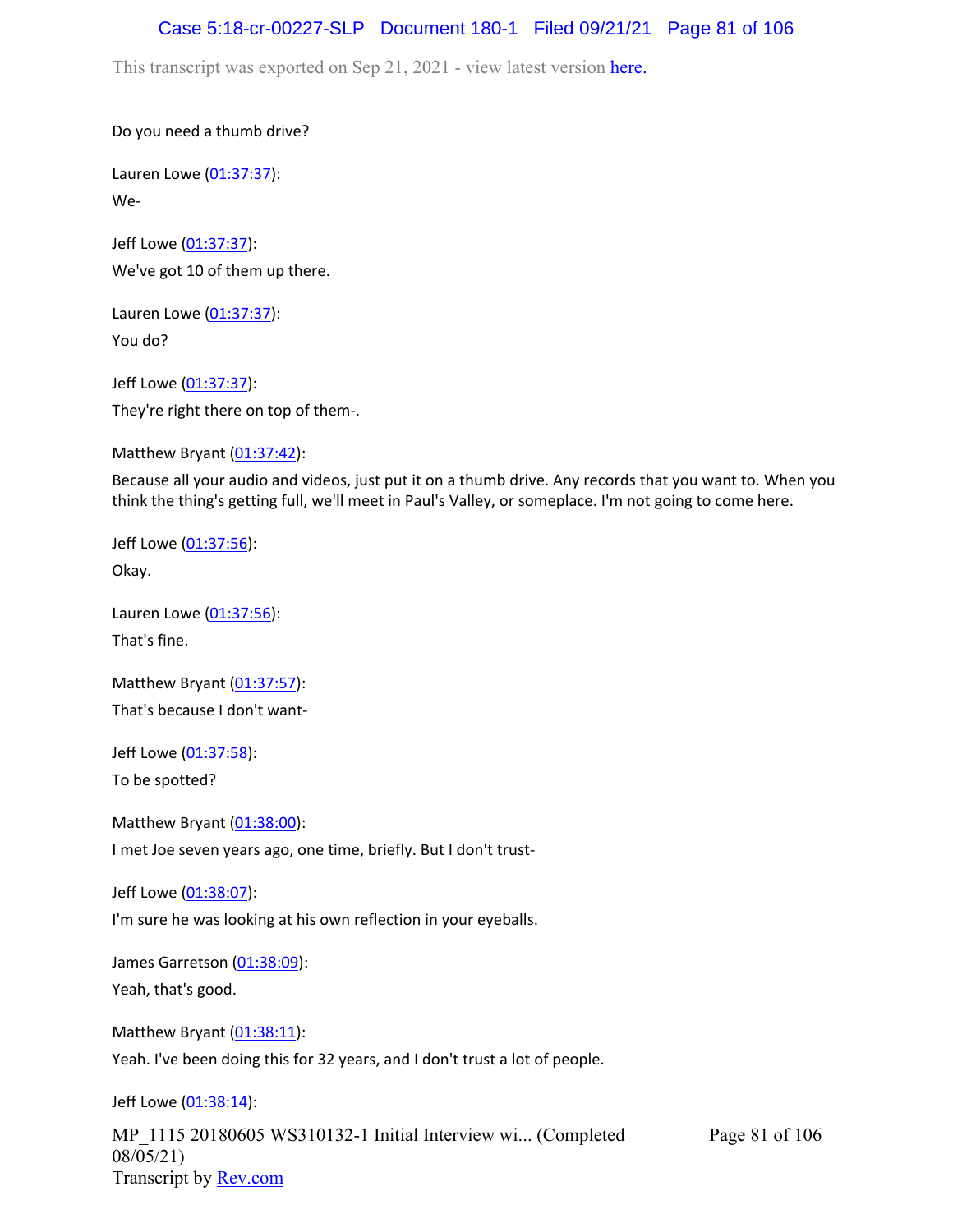## Case 5:18-cr-00227-SLP Document 180-1 Filed 09/21/21 Page 82 of 106

This transcript was exported on Sep 21, 2021 - view latest version [here.](https://www.rev.com/transcript-editor/Edit?token=amZQ9HHFTut_NOLFoO1lSR86cptioQiBp-VVq9f_BePwrTlAl64zFPqcRkwVvmM6GaAv4S7BniclRE4xdf7JBzULLcE&loadFrom=DocumentHeaderDeepLink)

I don't blame you.

James Garretson ([01:38:14\)](https://www.rev.com/transcript-editor/Edit?token=EE9A7cDzKeWAxQKv1nJVCgSA7Zjwk9aiYd6RF3QVEk73vfVqqSriUT53SLUGBby8QjjEmMB2LvO1dWCktAnUhhF7qvY&loadFrom=DocumentDeeplink&ts=5894.68): I don't trust anybody.

Matthew Bryant  $(01:38:18)$  $(01:38:18)$  $(01:38:18)$ : Doesn't mean that I think the worst of everybody, it's just-

Jeff Lowe ([01:38:20](https://www.rev.com/transcript-editor/Edit?token=mVczL4zcdyDZ68n1wQhrcVPL8i3FXUyGGLJeQuoJcenKzg8SOdsLrfR1mkZSa5qiiIEE85_XyLkmWEKJV-VCu9RwztA&loadFrom=DocumentDeeplink&ts=5900.16)): Right.

Matthew Bryant ([01:38:20](https://www.rev.com/transcript-editor/Edit?token=y7CX-nNDOCSUUoCE2BU6vPrOfA1ELGUWvYAGpQmiJQukmsys3gK7ngIeL-TdEYuRASGOlDgcItgVzxcqVdZoo-o7Bnk&loadFrom=DocumentDeeplink&ts=5900.16)): It's somebody else. If there's anything which you guys are wrapped up into.

Jeff Lowe ([01:38:26](https://www.rev.com/transcript-editor/Edit?token=KVDSeS7gqkiBQWRIV6__FJxhChVvEdaCBs5un0_ySPZnZ44L8bYp7uHfh8qRTT9UpUSqlA2Oo9ASG3LhMt3XgWvBcro&loadFrom=DocumentDeeplink&ts=5906.68)): No.

Matthew Bryant ([01:38:27](https://www.rev.com/transcript-editor/Edit?token=s6JVHeH2t29cC7jqk9dpecjc5t5B55SD0eM28kLr0UqTeM8Dlt6MvcpkdKcFu8Vfl9gd0i6PoFtXjxp7Beaom2Pep1Y&loadFrom=DocumentDeeplink&ts=5907.73)):

That could possibly come out. If you've ever sold a cat, if you've ever done anything like that-

Lauren Lowe ([01:38:37](https://www.rev.com/transcript-editor/Edit?token=0dCzzBzJmiKT_kXLQtzylxm3LhsPTycnQjUydAvLHTpIhWuu1lo3v4Kw8fv161KoraITa7VtKNBG_V2wO4c7iPGDR3E&loadFrom=DocumentDeeplink&ts=5917.52)): No. We haven't.

#### Matthew Bryant ([01:38:37](https://www.rev.com/transcript-editor/Edit?token=xa1VChkdgm5k6hdnUJNdr6YVTvAkh8LLiec8zYYn0PM1ASWA3u3D6fgSDP3qDuWAOJrz_pfqsthFPTFXI9_BAO0dIp0&loadFrom=DocumentDeeplink&ts=5917.97)):

The best thing to do is to come forward with it. Because once we start this ball rolling, and everything, and Joe's going to be dumping information too, and that type of stuff, you'll always treat that with kid gloves. But if there's anything that you've done that you wish you could go back and do it the right way, you probably need to let us know so that we're not surprised with that down the road.

#### Jeff Lowe ([01:39:00](https://www.rev.com/transcript-editor/Edit?token=1XUrFeBpYtcQWNAjafiht6-7WKxEvVM3DLGy1Lmu8-ggN6Sr-1Nq-bHxvqxTYYMM5_1HZexM19sPGnkcuuiRSrLVZRY&loadFrom=DocumentDeeplink&ts=5940.37)):

The only thing that he's accused me of, and it was because of my own stupid comment, is I knew Prince. The singer Prince? I bought tons of Prince's clothes from, [inaudible 01:39:12] and I went and built this website, and put pictures of Prince, while he was wearing the clothes and this was before I knew Prince. I bought it from his ex-wife. She got it in the divorce, she got a house with [inaudible 01:39:27].

#### Jeff Lowe ([01:39:28](https://www.rev.com/transcript-editor/Edit?token=08hehA1DVGxN8wmbx80diMDEoRWRgBagCnpWXs_CF83zR17bSerClopoTtVgcz7ZU9eZ8gQZmvI2MslW8GPnNq8Htbc&loadFrom=DocumentDeeplink&ts=5968.44)):

So I bought all this shit from Mayte, and I put it up for sale online, and Hardrock. I paid her \$50,000 bucks in cash. Hardrock contacted me within two days and offered me \$350,000 for what I had already just put online, which was just a portion of it. So I said, "You guys, you send somebody to verify the authenticity," because that was part of their agreement, and then they were going to deliver and pick up the clothes.

Jeff Lowe ([01:39:54](https://www.rev.com/transcript-editor/Edit?token=C5DTFVhZ8NylTbARBxQK--JESAOwkhpVafN72xOfzWvUXrI0P2dN1LjahFRB2Ezp57FptAdiqJLMX7DT4cutvbB1QDk&loadFrom=DocumentDeeplink&ts=5994.85)):

MP\_1115 20180605 WS310132-1 Initial Interview wi... (Completed 08/05/21) Transcript by [Rev.com](https://www.rev.com/)

Page 82 of 106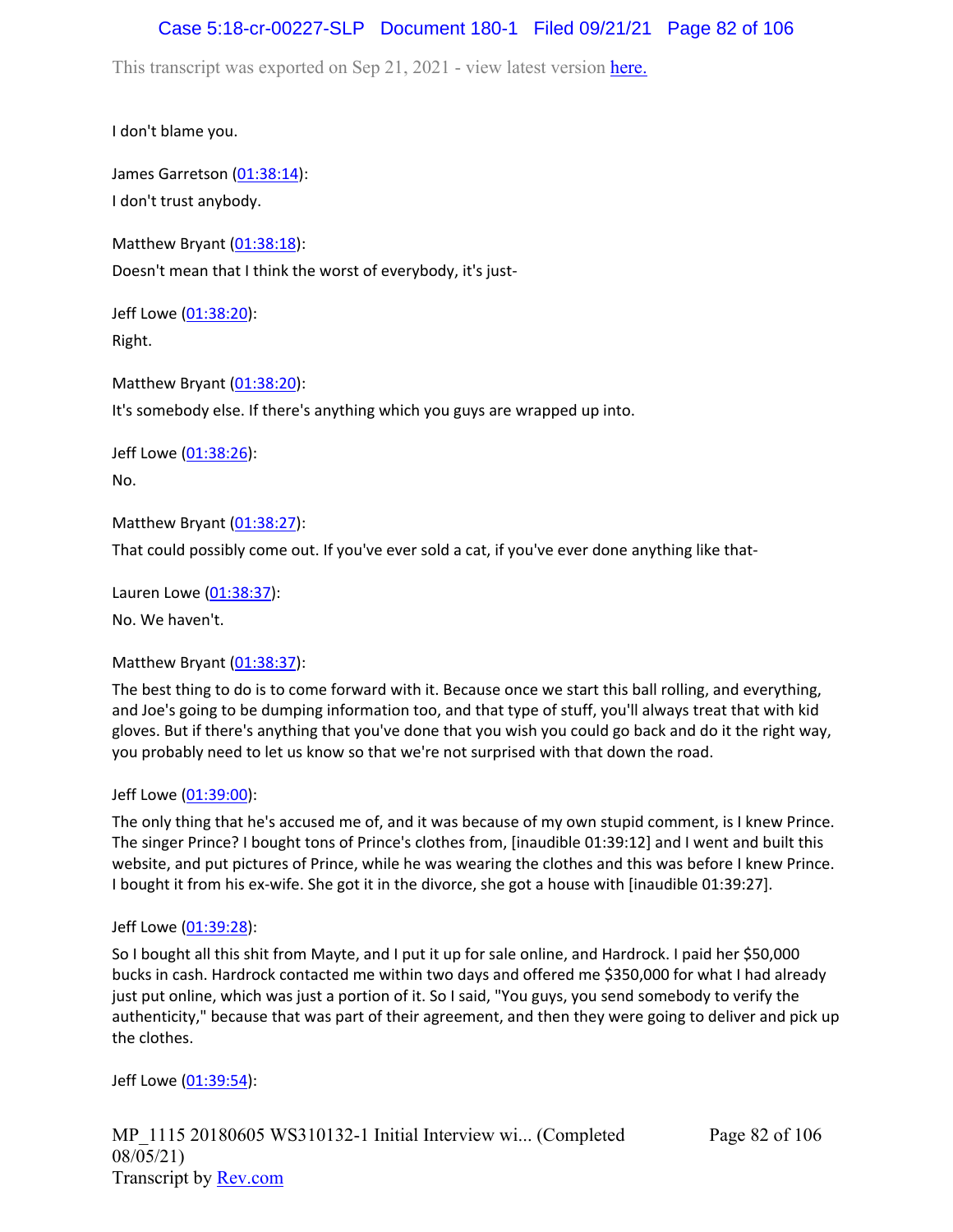### Case 5:18-cr-00227-SLP Document 180-1 Filed 09/21/21 Page 83 of 106

This transcript was exported on Sep 21, 2021 - view latest version [here.](https://www.rev.com/transcript-editor/Edit?token=amZQ9HHFTut_NOLFoO1lSR86cptioQiBp-VVq9f_BePwrTlAl64zFPqcRkwVvmM6GaAv4S7BniclRE4xdf7JBzULLcE&loadFrom=DocumentHeaderDeepLink)

So two days later I get a knock on the door at seven in the morning. God damn, they sent that quick. It was the Beaufort County, South Carolina sheriff with an envelope. He said, "You Mr. Lowe?"

Jeff Lowe ([01:40:06](https://www.rev.com/transcript-editor/Edit?token=N7cAP_6tcE2XkLsTdhDKVdoD82_-hXUSp6Jv0ELitdsISvI_DoLYtBsQYPMwR8BNFZnXVgl0CsTRNTnLhK3ikxDVkqg&loadFrom=DocumentDeeplink&ts=6006.28)): I said, "Yeah."

Jeff Lowe ([01:40:06](https://www.rev.com/transcript-editor/Edit?token=gcJA62rmLd1nAW2lobO9ngh9Z-aJMX7_alTo6GlbtEhnwgHrrlR6l7Iw0flyR2zg-4Sq5OK58UlXNbW9_VF3CZdr3cY&loadFrom=DocumentDeeplink&ts=6006.36)):

He says, "Here. Served." I go in the house and it said somebody's suing me. Who the hell is suing me? Prince was suing me to stop the sale of his clothes. He was so private he didn't want his clothes and his small little boots to be on public display. I said, "Under what grounds?" You know? Mayte got them in the divorce, I saw the paperwork. He was on the ground because the pictures that I put online had that symbol that he changed his name to in the '90s. So he was trying to sue me under the Lanham Act for Trademark Violence.

Jeff Lowe ([01:40:39](https://www.rev.com/transcript-editor/Edit?token=rdk_yXrBDjSsUXLG7xOO8WqsJHnCLg9yyg-1Z_Xt0aYjcrp-PdoiAROmcuO2hP2vt0Th63mObRiTxFRI24d_FQhgiL0&loadFrom=DocumentDeeplink&ts=6039.38)):

So I had to hire a federal attorney, went in, we beat Prince and part of our settlement with Prince, because I let Prince have his clothes back. Prince bought his clothes back. So part of the agreement was I got to go to Prince's house because Paisley Park, the parties there. Said "I want to meet him in person". He flew my family in first class put us up in hotels. We became friends.

Jeff Lowe ([01:41:05](https://www.rev.com/transcript-editor/Edit?token=2SW7LB446Y3IslWLEI4MqUWOjjZUm6OQgkF91rs6UUNHGBI22J5w5AjrqMNDmeyI30Lvt7uH94jvYPoQD0OVKYGwDwA&loadFrom=DocumentDeeplink&ts=6065.13)):

When Joe was like, "When can I sell it on here?"

Jeff Lowe ([01:41:09](https://www.rev.com/transcript-editor/Edit?token=Y27LOcpm6fzsM5P1vf0nGUv70t-lkbBmdFCxqHMdRpklS8M-cziIsHTxTWG02JVJrQnk7upnyNFLGHeYkNMrTCJy7PM&loadFrom=DocumentDeeplink&ts=6069.29)): I said, "Well I still got Prince's clothes."

Jeff Lowe ([01:41:10](https://www.rev.com/transcript-editor/Edit?token=edEz462ZBdxbL_-Zzo_n79-YaHNTQJj58_dypQl148vtxITJAcpnsAhlILhjU_io8cxlMEQJ-fzYVd2Uoc5uztdBbW8&loadFrom=DocumentDeeplink&ts=6070.84)): And he goes "But you [ain't 01:41:11] even sell those."

Jeff Lowe ([01:41:12](https://www.rev.com/transcript-editor/Edit?token=T9jfzh5oAWm-3QoepDKNAszOONRCb0qh2ejlQpZglKUJzS9S8brpf7afPhGhK8AiHLtlaPxASQsoE-nUEUs8ow9zbwU&loadFrom=DocumentDeeplink&ts=6072.08)):

I said, "Dude, I could sell my shirts to somebody and say they're Prince's because Prince sued me. Prince is dead, who's going to dispute it?"

Jeff Lowe ([01:41:19](https://www.rev.com/transcript-editor/Edit?token=DIfI_P017SJaDCh6jpxlvX80s_--Ins5vBERC-KUda23TkoFu7pLZOHMECWXha8j9oy43cZ4TfVP39_GwhrBcC1B0mk&loadFrom=DocumentDeeplink&ts=6079.61)):

So he says in that video, "You're trying to sell fake Prince shit!"

Jeff Lowe ([01:41:22](https://www.rev.com/transcript-editor/Edit?token=EuuVIgVrP2XQmtaUsn2XA7tLfSGzoxUNrfxz73Eu1ql3wr2wT-1YDa4QIBOBbXzdaPWzerGnxGn0ggBDin7cWp_pKWI&loadFrom=DocumentDeeplink&ts=6082.72)): And I said, "I never did, bullshit." On everything I have, I've still got Prince's clothes here.

Jeff Lowe ([01:41:29](https://www.rev.com/transcript-editor/Edit?token=p5WFnCtmCcPL21qxLhEvLOf4kBYI7cprJMQbd3xkELWvKbKIhUrq2Zc3HL2uivvCfuJTOpOkE6cGXkOWbTTsJtzcMbo&loadFrom=DocumentDeeplink&ts=6089.97)):

But that's the only thing, just like this. Laying everywhere, they belonged to Prince.

MP\_1115 20180605 WS310132-1 Initial Interview wi... (Completed 08/05/21) Transcript by [Rev.com](https://www.rev.com/) Page 83 of 106 James Garretson ([01:41:41\)](https://www.rev.com/transcript-editor/Edit?token=jXoM0IyIhWinuvV_zxZw9PCQ9-HdwbneXD_T1EDn6oNmyKE4rV-3CnFDS1egFi-kfuz-mCdCj6_69WLLOrzOXFAuFyo&loadFrom=DocumentDeeplink&ts=6101.31): He was a little guy wasn't he?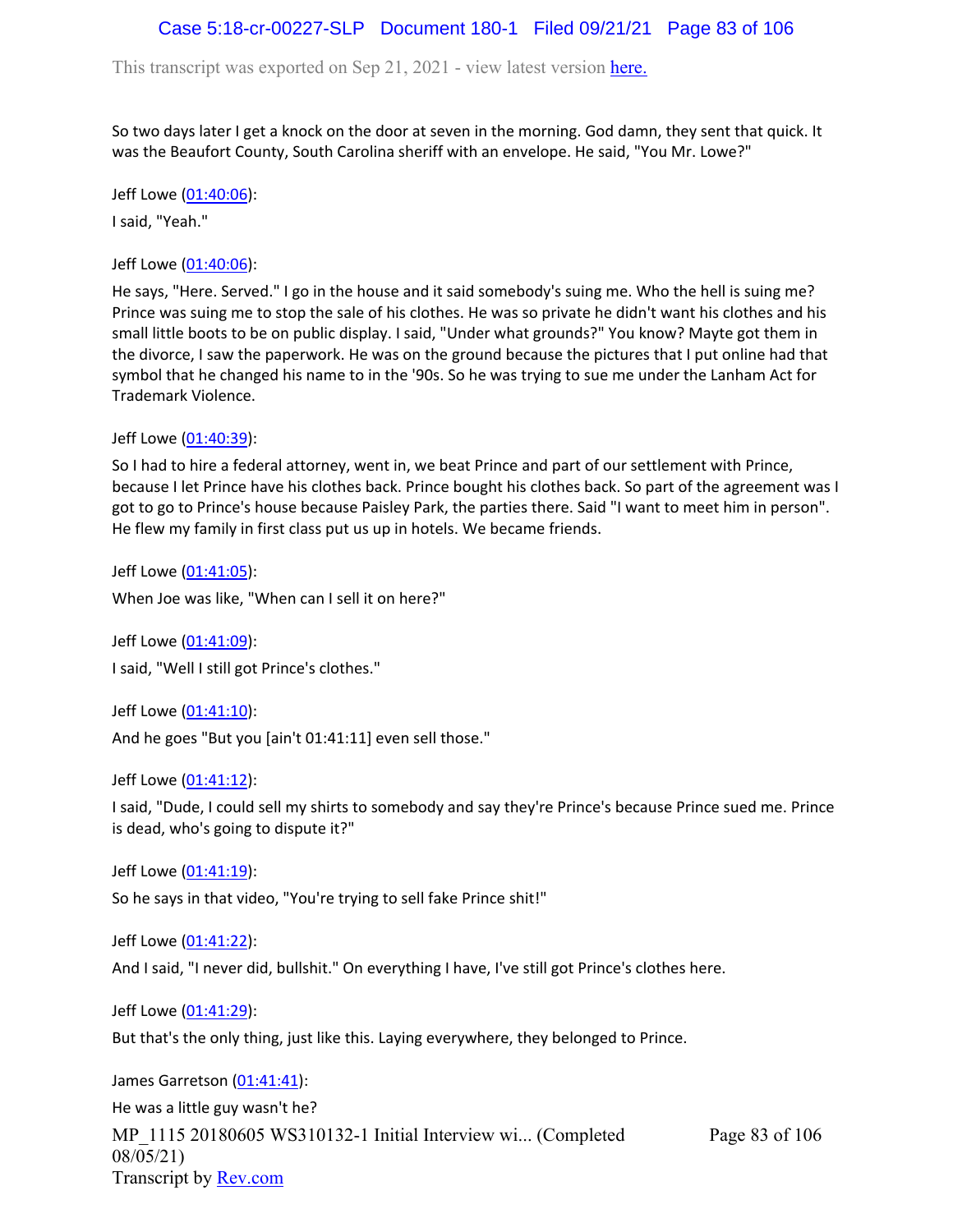## Case 5:18-cr-00227-SLP Document 180-1 Filed 09/21/21 Page 84 of 106

This transcript was exported on Sep 21, 2021 - view latest version [here.](https://www.rev.com/transcript-editor/Edit?token=amZQ9HHFTut_NOLFoO1lSR86cptioQiBp-VVq9f_BePwrTlAl64zFPqcRkwVvmM6GaAv4S7BniclRE4xdf7JBzULLcE&loadFrom=DocumentHeaderDeepLink)

Lauren Lowe ([01:41:41](https://www.rev.com/transcript-editor/Edit?token=PDTMDWqUNWYnd7PcktlbYNTG1Xj6YxYlXh4SiK15GT1Hyqi5wRhYB8FK4FLa-dO_8LP-d3g4eUxyp-JecLyzcNGkpNU&loadFrom=DocumentDeeplink&ts=6101.47)): Oh, he was so little.

Jeff Lowe ([01:41:41](https://www.rev.com/transcript-editor/Edit?token=gNpjOHsKslhxDU6GCju47ZJhcRCoCIoapKKm2oCugZukIz7OHMbl2QpNyrRHhjpBXk2G8Pcb74A39-DGZkPDAlvdCpo&loadFrom=DocumentDeeplink&ts=6101.47)): He was only 112 pounds when he died.

Lauren Lowe ([01:41:41](https://www.rev.com/transcript-editor/Edit?token=JTlhevPyCRXIAVvYMSgwyOJ87doa73y2GT3NWWZkVsQStkJcHpoB_61NpPYHk4EziRyPsfLL9ZWBld2qwNeN90Az-ks&loadFrom=DocumentDeeplink&ts=6101.47)): 112 pounds-

James Garretson ([01:41:41\)](https://www.rev.com/transcript-editor/Edit?token=vrExSTitwrcSvXhfWe4ITg96EGbs7WNcd5EjfPFHir1A3ULy6vO2S0iNo4rXKh1zPq4BoUh7OverljL9F4sq7x0l8-g&loadFrom=DocumentDeeplink&ts=6101.47): Really?

Lauren Lowe  $(01:41:41)$  $(01:41:41)$  $(01:41:41)$ : And he was only 5'2".

Jeff Lowe ([01:41:41](https://www.rev.com/transcript-editor/Edit?token=48nWtrJ2O9CROok-0UmO_ztelSExlTCKgatX-VZv0pKbQPj06Ja2qpZToWRl8JlxA2MVqtNKrw9y2FtNsSg6zauzTPw&loadFrom=DocumentDeeplink&ts=6101.47)): So-

James Garretson ([01:41:41\)](https://www.rev.com/transcript-editor/Edit?token=wlj92KRCvIU_MKEAkwfKEZmkhqfPQYnHwvw_WXcD0xyvt7xiPjqrFIZH-104LL4mBxiQXnDULs7YOcZLrdawq6Ao1-0&loadFrom=DocumentDeeplink&ts=6101.47): Prince?

Lauren Lowe  $(01:41:41)$  $(01:41:41)$  $(01:41:41)$ : Yeah, he was only 5'2".

Jeff Lowe ([01:41:41](https://www.rev.com/transcript-editor/Edit?token=Ppxvd5eNMok6Yg9hIMvf0Xf0hHZAmFzDUJ37XHSYzOEgT59veFNRm4O_1lhzcp4_xPUbJZZJvqcuVWw8EYwR_jD_ElU&loadFrom=DocumentDeeplink&ts=6101.47)): He's 5'2".

James Garretson ([01:41:41\)](https://www.rev.com/transcript-editor/Edit?token=DgbcUWbuhbg-HvbOFcKn8tbXGtD_Ke2qPbA8WGjaNvfg4Y1x3y3bPmWvFzKxDXOaIp4AyM8WoQDbZQIfbhaFYLkCb3M&loadFrom=DocumentDeeplink&ts=6101.47): I thought he was tall and lanky.

Jeff Lowe ([01:41:49](https://www.rev.com/transcript-editor/Edit?token=Yhjyg3CMSwVR-i50JTZNvK6AeroGpwiC7H4mnDVhyjKeiStfYOp2lsROw1zQLYBw_lBTaehk788bFG6FBmYWg_mAXJQ&loadFrom=DocumentDeeplink&ts=6109.55)): Tucked and uses pins.

James Garretson ([01:41:50\)](https://www.rev.com/transcript-editor/Edit?token=28e9Hrnwym_otu9q0H42GET68rFArqGdcc0hZLyoCk2Nfp788oQkDnbuxTppG_NU4hv3XGKOFu4wCjEcbGV7EKLc7yM&loadFrom=DocumentDeeplink&ts=6110): [inaudible 01:41:50]

Lauren Lowe ([01:41:51](https://www.rev.com/transcript-editor/Edit?token=shzL2qFQyIKsxmrGL1Unl4qhsMCZafMZiVWVRDV6KmHKFvO2_vqi6c6OaL0YLh-5IG2YuOW5JyvtRu24fLT-4MDTmu0&loadFrom=DocumentDeeplink&ts=6111.31)): Yeah. He was just a little thing.

Jeff Lowe ([01:41:53](https://www.rev.com/transcript-editor/Edit?token=YoSh37AwFE9eBtH4wA-WFEjSQzCVI2Z06ctNX-1_3JzK8IgDw1cwANMOOiBH8G2PsF68AmPjyRGEpMIOOgwcls0dkGo&loadFrom=DocumentDeeplink&ts=6113.07)): Little boy.

MP\_1115 20180605 WS310132-1 Initial Interview wi... (Completed 08/05/21) Transcript by **Rev.com** James Garretson ([01:41:53\)](https://www.rev.com/transcript-editor/Edit?token=_lXzp72DlAb3IdcwN1er7GqKcJwk4CljsOdNkjAgDsOMrGFoScBKBiq7UjreC4UKB4baxF9EETjIeFs4WSOU2nl1qqU&loadFrom=DocumentDeeplink&ts=6113.7):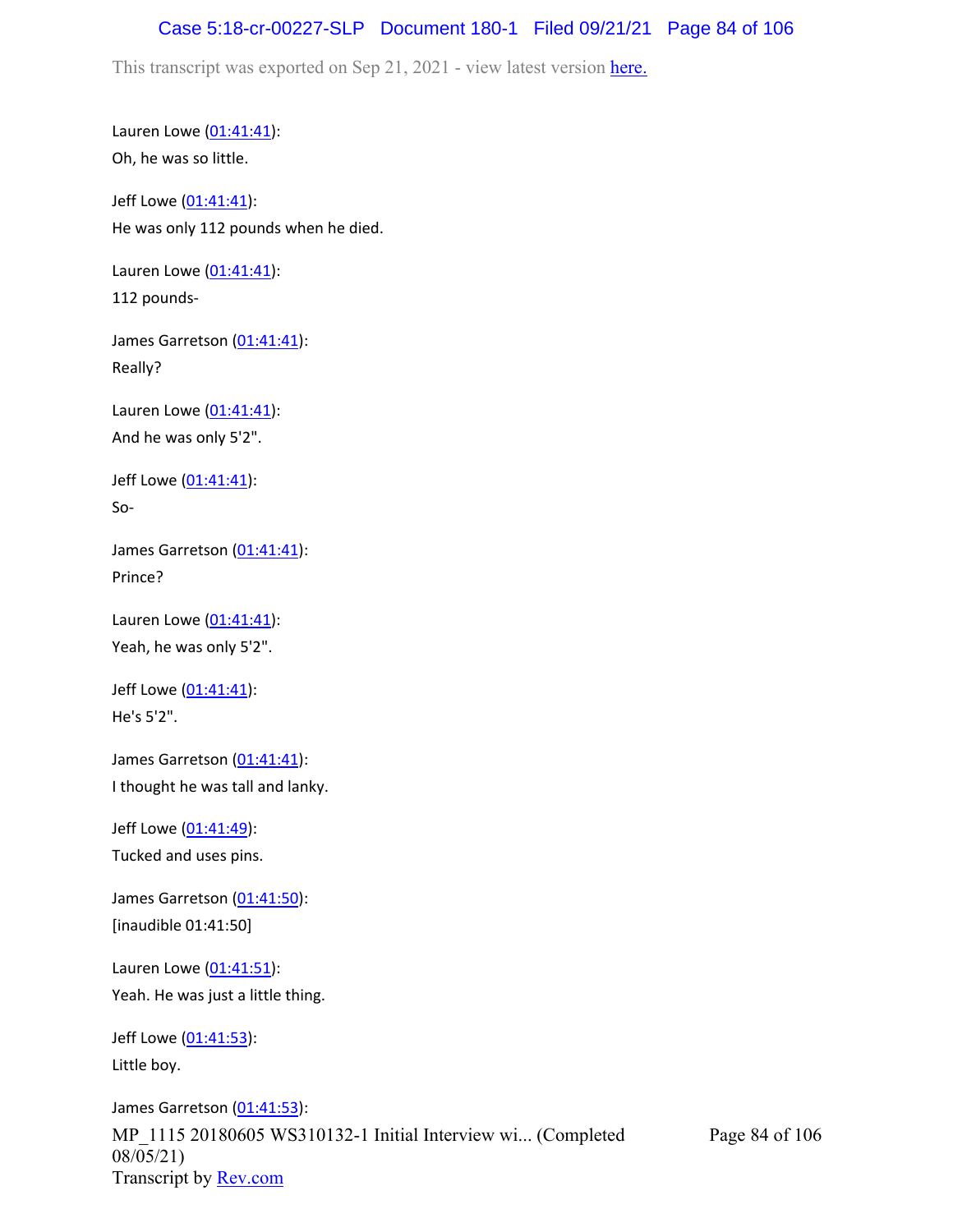#### Case 5:18-cr-00227-SLP Document 180-1 Filed 09/21/21 Page 85 of 106

This transcript was exported on Sep 21, 2021 - view latest version [here.](https://www.rev.com/transcript-editor/Edit?token=amZQ9HHFTut_NOLFoO1lSR86cptioQiBp-VVq9f_BePwrTlAl64zFPqcRkwVvmM6GaAv4S7BniclRE4xdf7JBzULLcE&loadFrom=DocumentHeaderDeepLink)

Soon as the word tall, dude.

Jeff Lowe ([01:41:54](https://www.rev.com/transcript-editor/Edit?token=OttH4BtiPRpilCQlQtoWsoSkYgzQQzXG36BsBbAsFrCtVzm_onE6WV5MfpP5Iqj_z4jRajsSJO8NV907BLmnsPyUl80&loadFrom=DocumentDeeplink&ts=6114.43)):

So that's what you'll hear Joe say that on there. So he was just saying it. But I told him, I said, "You could make a million dollars before anybody."

Matthew Bryant ([01:42:02](https://www.rev.com/transcript-editor/Edit?token=cWK6Op84XjWA_Y0le1unfrGHEtahCfFdEnWPXfqA0aJyufh1NdPRbyv0x9U92tV3WaAEEZAFATeM2gYDYqR0-5XjaJE&loadFrom=DocumentDeeplink&ts=6122.81)): Go ahead and keep this will all the pile of stuff.

Jeff Lowe ([01:42:05](https://www.rev.com/transcript-editor/Edit?token=bmMJnsot_NGaxElCyN-TAgDSb3PdwUEES-pKdbEoiBqAnLZSdoOM7HCY0EpQhG2Xdy_FVIuyR154HuLvhmxkHuAvWno&loadFrom=DocumentDeeplink&ts=6125.57)): Okay. [inaudible 01:42:06]

Matthew Bryant ([01:42:06](https://www.rev.com/transcript-editor/Edit?token=1oSHQP_PbCdNJHQ4zIA4w54q_d73j4anZQyiHd9yPXx4WGxUGhK0_gxua73HPKGELDY0wXab2bMEP6ciTLWaUbkbye4&loadFrom=DocumentDeeplink&ts=6126.96)): Yeah, and I just want to kind of get it all at one time, and figure out what we got.

Lauren Lowe ([01:42:12](https://www.rev.com/transcript-editor/Edit?token=3RoU2A1iWZoP3VDVoJbKieblWmlrhZcfSX_2YZqdMmsg3S0wPl1PQI3Vh3REDWkeEIi56DIxMcUrJYlbB8upqpYEQCI&loadFrom=DocumentDeeplink&ts=6132.47)): Did you want to finish watching that video?

Matthew Bryant  $(01:42:17)$  $(01:42:17)$  $(01:42:17)$ : What other good stuff... His voice drives me crazy.

Lauren Lowe ([01:42:28](https://www.rev.com/transcript-editor/Edit?token=YHSy8JArYigKwHoXEVuZDpztSj0iUuwJDr38akZM79Yosm-asPAQRExZNN58nvRvw_mjLUPB8nSotOtxJhGiryA6v0o&loadFrom=DocumentDeeplink&ts=6148.27)): His voice?

Jeff Lowe ([01:42:28](https://www.rev.com/transcript-editor/Edit?token=kB0K2Cj-pYx44Pxfz7HftVNbbeZIMZMzvv2oaUMzdQZZGvL8HfCrDW3mzg2U2-AVQ5_Yv1Rva1NZD2nEbNi4CezTVDY&loadFrom=DocumentDeeplink&ts=6148.29)): My voice drives me crazy on recording. I can't stand to hear myself.

Lauren Lowe ([01:42:28](https://www.rev.com/transcript-editor/Edit?token=8Jbz7AZ_HAeBLyayF-bLv0JvzODJPIeJoNvi7zZV5scUc1L5RNsn0NJJvjsHJjJkXouv5po6JXqqat9XEK2kZlxOIXY&loadFrom=DocumentDeeplink&ts=6148.29)):

Just finish watching this part, and then there's another video but we [inaudible 01:42:28].

Jeff Lowe- video [\(01:42:28\)](https://www.rev.com/transcript-editor/Edit?token=YXsHAjJzaJeKhEXeEzLJrJnIcCsIa9XUCiiS3ApnzTZ1GtYqktaM15lZqa8wuDV_fwPU6e4HUAGcYZUJPOoJRcfu7Rk&loadFrom=DocumentDeeplink&ts=6148.4):

(Recording begins) Why would you ask James to let you fake a \$1,700 deposit? Why would you ask Bill [Medals 01:42:34] to do the same? And then not think that you have to cover your ass when you steal money out of the park to buy pens and shirts. Why do you fix one but you're going to leave the other one leave the other wide open when its on my ass?

Joe Maldonado-Passage [\(01:42:49\)](https://www.rev.com/transcript-editor/Edit?token=e87uMszFTb6W_xQ01Ft7F9wuq_eRSWQKA9kfvQtqTUDRaTt99BbpV5ZOmTkTCgXmuPdoNLR6MKcMjjGNLK1_C4m0GGk&loadFrom=DocumentDeeplink&ts=6169.01):

There's not one of those of the pens, or anything. The invoice says it was for pen cleaning stuff.

Jeff Lowe- video [\(01:42:56\)](https://www.rev.com/transcript-editor/Edit?token=IFy0Kuc815RnCgbygznbRQ0ojiewzc5Hc01-IAVBL-KrHijYh7LYIT9jt7mrJIjh1Au-6tXBmJuBZh6hak_kH5a-2wY&loadFrom=DocumentDeeplink&ts=6176.23): Yes, it does! I just showed it to you.

Joe Maldonado-Passage [\(01:42:57\)](https://www.rev.com/transcript-editor/Edit?token=wohCwIKcFl2AmM1fVRhcxNCxtbLq2YgAPsXZzjUdvkB3nfu8W16QCra3960IFiVlO2vgVSPg2Eti9v0dzllkCX4YI8g&loadFrom=DocumentDeeplink&ts=6177.81):

MP\_1115 20180605 WS310132-1 Initial Interview wi... (Completed 08/05/21) Transcript by [Rev.com](https://www.rev.com/)

Page 85 of 106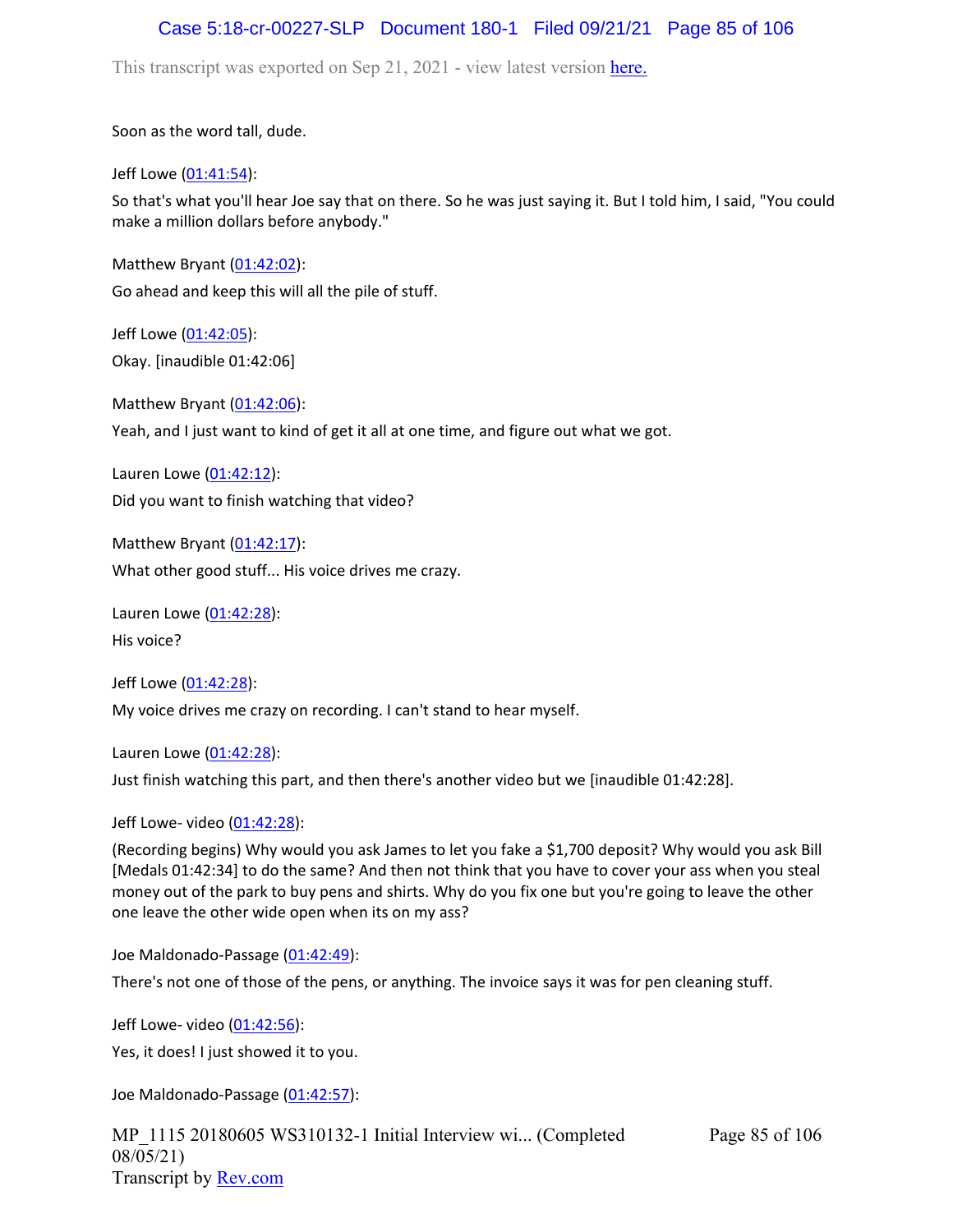## Case 5:18-cr-00227-SLP Document 180-1 Filed 09/21/21 Page 86 of 106

This transcript was exported on Sep 21, 2021 - view latest version [here.](https://www.rev.com/transcript-editor/Edit?token=amZQ9HHFTut_NOLFoO1lSR86cptioQiBp-VVq9f_BePwrTlAl64zFPqcRkwVvmM6GaAv4S7BniclRE4xdf7JBzULLcE&loadFrom=DocumentHeaderDeepLink)

But from QuickSign-

Jeff Lowe- video [\(01:42:57\)](https://www.rev.com/transcript-editor/Edit?token=sdLqx27FdFVuK_AGWb43N94FAm4DvErPx-w8OrLILeIb0LtjpN0Gx_aAvJZGDKdC5GxpZ9YzD5GA8jKu7V--ebHthYk&loadFrom=DocumentDeeplink&ts=6177.81): Campaign shirts!

Joe Maldonado-Passage [\(01:42:57\)](https://www.rev.com/transcript-editor/Edit?token=5-VDki8QTH5z_WGGnyiU1r4_TdkTqGHfUWaRYexQ5nus8i-vO6paHc4roQhs8MyhwkSAJEM65ylMaeFvZnT5h1BWm14&loadFrom=DocumentDeeplink&ts=6177.93): From QuickSign.

Jeff Lowe- video [\(01:43:00\)](https://www.rev.com/transcript-editor/Edit?token=vjsdJ1YFqyNMg__62nArCCzfq24GzPnYCIIH7u5S0hvyEqFj8foz-BAhrHdsje5tiHX7afA3n9D1vqXGEdXnUqCtjAw&loadFrom=DocumentDeeplink&ts=6180.26): Okay, so don't say, "Not one."

Joe Maldonado-Passage [\(01:43:01\)](https://www.rev.com/transcript-editor/Edit?token=4uUwN75lHzxNTyU9bhT1_T4UgwBRLvElZ1QLho8WUZm-dVSm2osywAlnAHDvqJP6Uk4KOzrBEH7hBJtqPfp899FjuPE&loadFrom=DocumentDeeplink&ts=6181.84): But, they-

Jeff Lowe- video [\(01:43:02\)](https://www.rev.com/transcript-editor/Edit?token=HH7nbk7_IJ_cKC69IP-NQ2EGCPXWcSKWgYhX8A0kFrnhHxuEBh4b94pqBHqITjAZXSByHrXFVmlHtXW4TIKizTT2Rv0&loadFrom=DocumentDeeplink&ts=6182.64):

All it takes is one to fuck my world. But you don't care about that because you'll still be sitting here sucking his dick while I'm in prison getting fucked in the ass by somebody else. It isn't fair!

Joe Maldonado-Passage [\(01:43:14\)](https://www.rev.com/transcript-editor/Edit?token=R5fT4CnjCmgMFLgxrS-qIUTVy0zqkp_xzZyGiBgFslym10jtNu6L8dEe2Y9OfXp07CPfUKUBiU9bjW1ghg7VT3K8nas&loadFrom=DocumentDeeplink&ts=6194.32): I have your back more than you think I might.

Jeff Lowe- video [\(01:43:19\)](https://www.rev.com/transcript-editor/Edit?token=-n5JAGA4zj_ctQiJZRpY0NY3y4571MQ8PqtxmfCxRpeFFozS_sBWHxHRdfwCLXwMPU2pTxMF3JTDRAgiLbreXUaJT1A&loadFrom=DocumentDeeplink&ts=6199.73):

I don't think so because you'll fuck me to change, you'll fuck me. Everyone here. [crosstalk 01:43:23].

Lauren Lowe - Video ([01:43:29](https://www.rev.com/transcript-editor/Edit?token=Hr17OZQfRD-_PVLPvP6lC5YYUM9iGiz3zIeUPwWLx6OnT9c12AT1EaA8LiYlqK-ZxNKygfpWurgfn-8qAFngR7qBcbU&loadFrom=DocumentDeeplink&ts=6209)): You are about to [inaudible 01:43:29].

Joe Maldonado-Passage [\(01:43:29\)](https://www.rev.com/transcript-editor/Edit?token=jFaHt7A_buZegS1fRrql10XOmpwPYjD5OVchrm7anmoiH16s8IUjX9C3eJcjYRde73B-fkGN21ODKf4EIqfPpbwaqE8&loadFrom=DocumentDeeplink&ts=6209): Huh?

Lauren Lowe - Video ([01:43:31](https://www.rev.com/transcript-editor/Edit?token=Syw4RGhQVxQtbZAtRjjg5mhn0XN1SY-GIvgRwTfzOo_vvQFpChuAABgRnqPxHew8vWvBSwbb3tmes4WAeJ0Z8jA-e9c&loadFrom=DocumentDeeplink&ts=6211)): You had her by the [crosstalk 01:43:31].

Jeff Lowe- video [\(01:43:35\)](https://www.rev.com/transcript-editor/Edit?token=XAhrmDJhtOF6IhNKbwdnRT8NYQLYK4wMDxI4RAqPwu0Zl_p3Y6Sv2A2_jh7MxrgMPmyMhOZgtyB4TlU6fMGv--68H88&loadFrom=DocumentDeeplink&ts=6215.02): You wouldn't tell James-

Lauren Lowe - Video ([01:43:35](https://www.rev.com/transcript-editor/Edit?token=zgW-iZ_ScyBiLO2RUQ5zCMQRBtBQwYFuYrDIZbH4cOIGKXueFB6DvtVCdSggT72jthQ8lVq185f_7LDgxvUg_bXMZmw&loadFrom=DocumentDeeplink&ts=6215.75)): You talk so much shit about us.

Jeff Lowe- video [\(01:43:35\)](https://www.rev.com/transcript-editor/Edit?token=ElnauG3NpTJaJp1V5ftSa0TsLE0AYvtrJlDDsZiT0GuYPLe-LiDioa1wlM8Hu0T7JLgTfNTepdsgNEehA2XSOeeCOO8&loadFrom=DocumentDeeplink&ts=6215.81):

You wouldn't tell James, "You don't want that fucking cunt here", Joe. I heard it. He said, "You need to get them from Florida. I don't want that fucking cunt here." You know what? I don't want that faggot that you have here because he looks cross ways at me every time he sees me, and I'm sure that's

MP\_1115 20180605 WS310132-1 Initial Interview wi... (Completed 08/05/21) Transcript by [Rev.com](https://www.rev.com/)

Page 86 of 106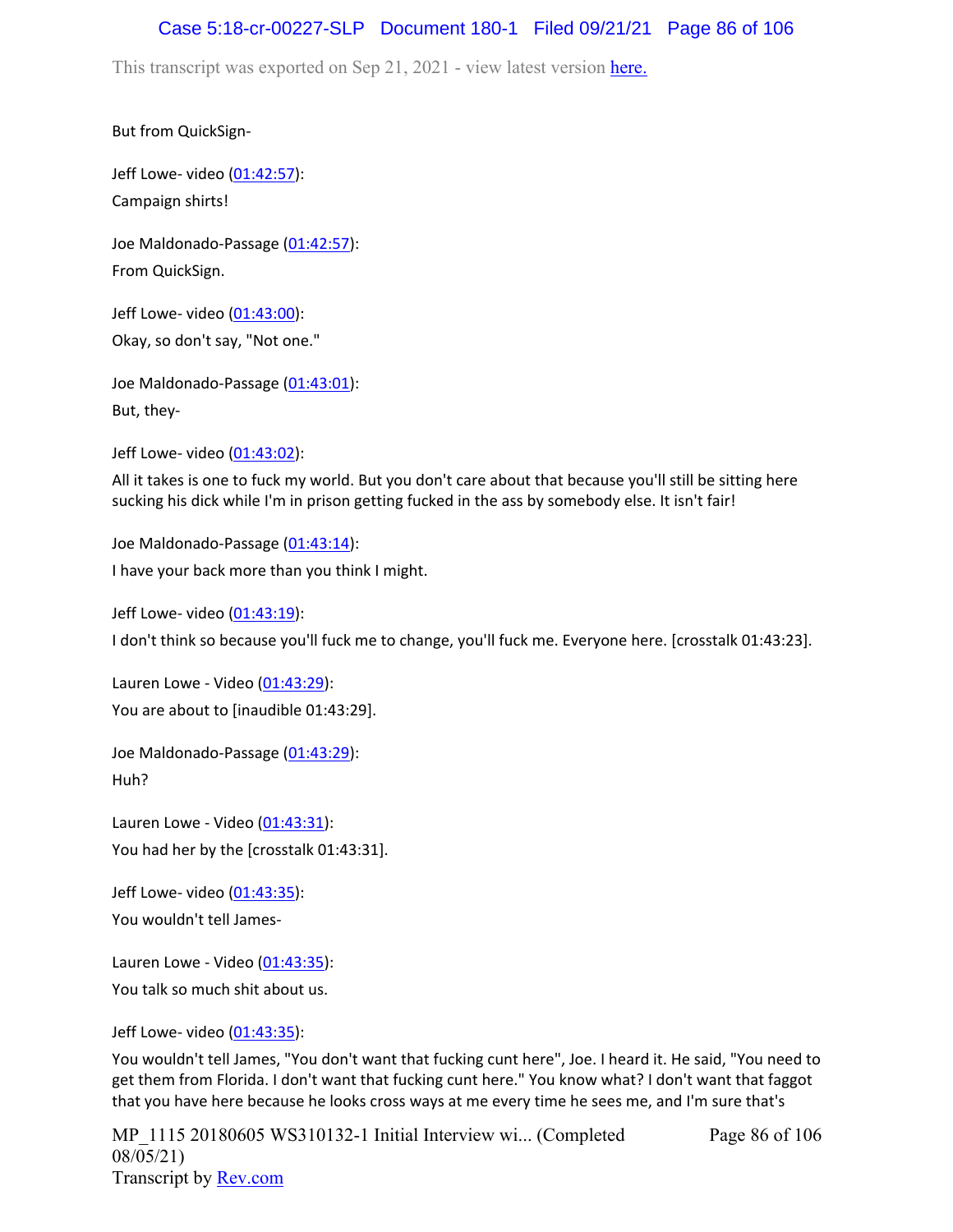# Case 5:18-cr-00227-SLP Document 180-1 Filed 09/21/21 Page 87 of 106

This transcript was exported on Sep 21, 2021 - view latest version [here.](https://www.rev.com/transcript-editor/Edit?token=amZQ9HHFTut_NOLFoO1lSR86cptioQiBp-VVq9f_BePwrTlAl64zFPqcRkwVvmM6GaAv4S7BniclRE4xdf7JBzULLcE&loadFrom=DocumentHeaderDeepLink)

because you've poisoned him against me. And if he does it again I'll beat the fuck out of him. 21 year old faggot! Cheerleading faggot. He's not even a man like you are, he's a sissy boy.

Joe Maldonado-Passage [\(01:44:03\)](https://www.rev.com/transcript-editor/Edit?token=5wCdf01khhAvl_YIZDhUyTwdOTBufEcGYaYPqAhxXhBQihVJ_zt5yV22YLAdelVwWttTwkMP4grCquTIq_P-OlRHdK4&loadFrom=DocumentDeeplink&ts=6243.31): Can I take this so I can go track this?

Jeff Lowe- video [\(01:44:05\)](https://www.rev.com/transcript-editor/Edit?token=WWpb6I4UsVWh2KMPzOzzkIgZ-t2WEjd6QTKN8xk6QG-8y2mJHv7dYEynoFSUr0-qNIOeonUoUcT9iBzZ6-dogro5A3Q&loadFrom=DocumentDeeplink&ts=6245.22): Feel free.

Joe Maldonado-Passage [\(01:44:05\)](https://www.rev.com/transcript-editor/Edit?token=ZhnTvfgp4RhndvRzJ6heQrmk-ft4OlB5Qe8IZYMzbpXTgZD0tsi5q5ymVfN-2oAe_gaaVwiBT3gwfiXgP0vmQdVHe6c&loadFrom=DocumentDeeplink&ts=6245.22): I got to figure out what this is.

Jeff Lowe- video [\(01:44:10\)](https://www.rev.com/transcript-editor/Edit?token=VgTm830PJt8HHp-gg8s0pBYi7i06lMl7Bt5K-0NzKQGBLKaLQ3dIKb-cNUhM9DvCsJaWnVCMlwHVTRteplr_wNbOVAc&loadFrom=DocumentDeeplink&ts=6250.65): That's only one of ten, one of twenty. The others are \$2,000, \$3,000. Show him the rest of them.

Joe Maldonado-Passage [\(01:44:16\)](https://www.rev.com/transcript-editor/Edit?token=HelGXLela9mm4C3xXNHdKeGCbT3kslWZN6ZF-yROOPl3bcoystIJxL8A5ahqIjh5ytrYxiAGZZc5L8KRrIzx9GGJ6dA&loadFrom=DocumentDeeplink&ts=6256.76): Do we still have like travel money or something-

Jeff Lowe- video  $(01:44:17)$ : No.

Joe Maldonado-Passage [\(01:44:20\)](https://www.rev.com/transcript-editor/Edit?token=TZJVmbGRA2fv9UFnYuhnFuQc0PWARqUVTACZxpampJK_6Hev-8aGmz8g15UMIL7NtkcncUEPobgFDI1iVosRCKqbswU&loadFrom=DocumentDeeplink&ts=6260.96): Like when we send someone stuff?

Jeff Lowe- video [\(01:44:22\)](https://www.rev.com/transcript-editor/Edit?token=FLr6C20BBDpJmhGDqMjEsaeaB4oDL8v1KBB2LIgbvOZZbhLZuxuqCDNdTxb7FLz4UJOGTXPdR3qy4-N-RGefWXkSu3Y&loadFrom=DocumentDeeplink&ts=6262.96):

No! And here's another question, how much money did she send you to pay to go get the boys?

Joe Maldonado-Passage [\(01:44:28\)](https://www.rev.com/transcript-editor/Edit?token=5Z8fnyRkTbKSaxZRSuU5Y1ynUVipVmUYtpVAOvILU6ZwITocHOzTOH4zrdyFQNPaSPCv2u5vtY74QBb84e8Z7KxRcWk&loadFrom=DocumentDeeplink&ts=6268.29): She said-

Jeff Lowe- video [\(01:44:30\)](https://www.rev.com/transcript-editor/Edit?token=HlJBYg4rBDI9-XQtXAaciPPUei2sI2TYcG2a4lkairmovWM4SXJeJkouHDjo-CxHpLMjz3p1qZWTsIwtM1qoE3rdobE&loadFrom=DocumentDeeplink&ts=6270.3): You told me \$1,000.

Joe Maldonado-Passage [\(01:44:32\)](https://www.rev.com/transcript-editor/Edit?token=yrDjw6ggkX6g2tNW5Q-burql_pNmVmO9FzvXlnP50uJ7_P-epCQdpIok3NvC7J73dfHgnFZrD_TYdNoZ-0IprSWKtLc&loadFrom=DocumentDeeplink&ts=6272.25):

I think she said \$1,000, [inaudible 01:44:36]. The second time she paid the boys straight. She paid \$1,000 the first time, and the truckload that [inaudible 01:44:43].

Jeff Lowe- video [\(01:44:42\)](https://www.rev.com/transcript-editor/Edit?token=6xXg9NoVXbTKhjo_wtTjjDETQ2V4MA9tBBy4CudUUh4az3ScvCBaN1n_MqtD-AF9KyNbVOLpu0vVUHelPpqTUsnqr9Y&loadFrom=DocumentDeeplink&ts=6282.51):

So did she make that up?

Joe Maldonado-Passage [\(01:44:42\)](https://www.rev.com/transcript-editor/Edit?token=6NRIrLus-maEYnXIstfT9ppRtFaF3Tsf3EsXdp32fGZ_XUV52FY_1sCdKcLYTPV5kwdVNdvwfofydRJHX2ZS_EYuTzA&loadFrom=DocumentDeeplink&ts=6282.51): No.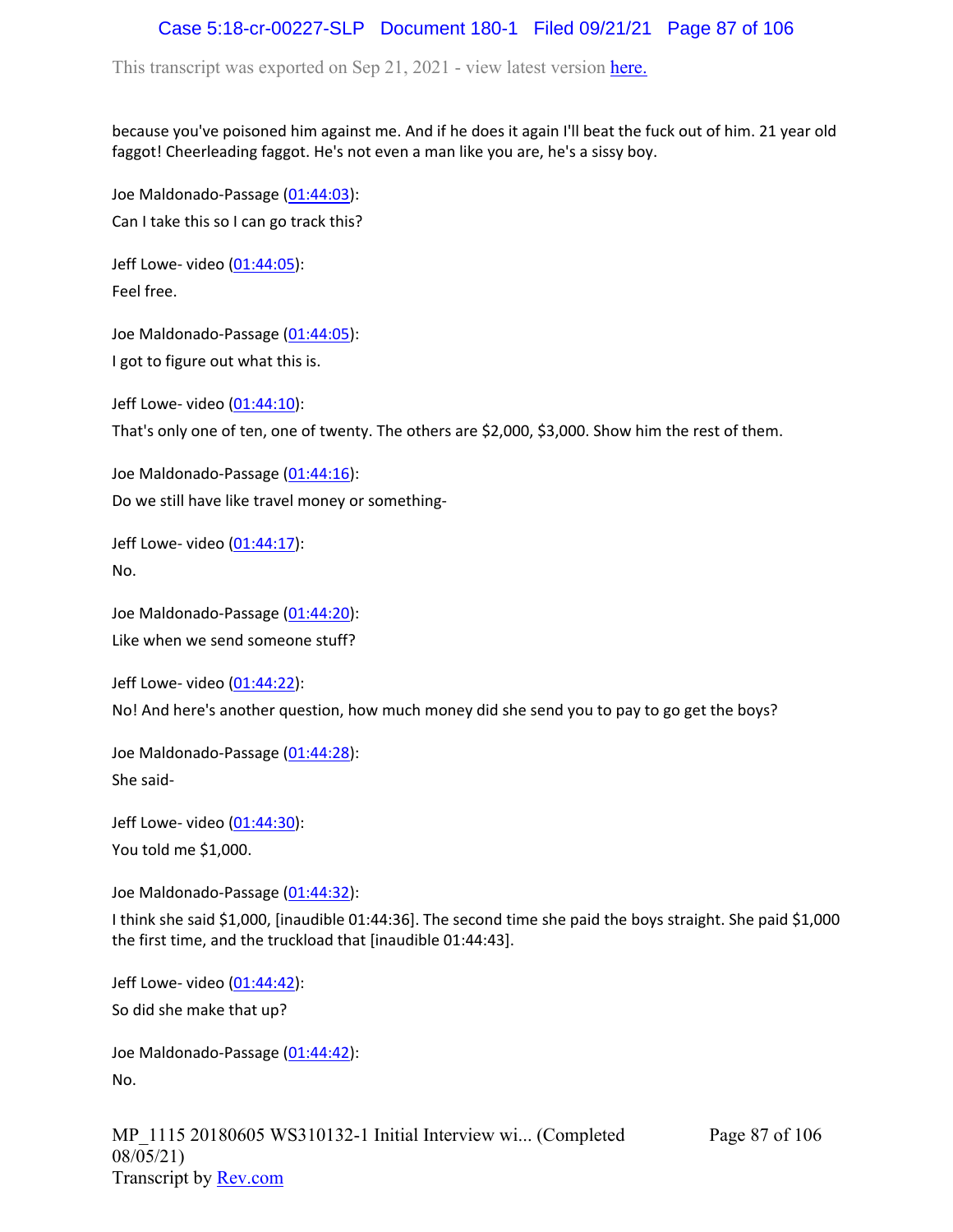#### Case 5:18-cr-00227-SLP Document 180-1 Filed 09/21/21 Page 88 of 106

This transcript was exported on Sep 21, 2021 - view latest version [here.](https://www.rev.com/transcript-editor/Edit?token=amZQ9HHFTut_NOLFoO1lSR86cptioQiBp-VVq9f_BePwrTlAl64zFPqcRkwVvmM6GaAv4S7BniclRE4xdf7JBzULLcE&loadFrom=DocumentHeaderDeepLink)

Jeff Lowe- video [\(01:44:42\)](https://www.rev.com/transcript-editor/Edit?token=j5vd3F1gajcV9VNuwpihvlr4tPpbqhscg1uTohfgnPyz5q9rU0r__pSYg0_Nl8qsMwt2yOQxJbnTSueve7z35mrMZcs&loadFrom=DocumentDeeplink&ts=6282.51): She reimburse you?

Joe Maldonado-Passage [\(01:44:42\)](https://www.rev.com/transcript-editor/Edit?token=E-hEOsk53paahbm4V2VZpj8ovH4tLoVLvWdqV-Hgf4-01zJdri_ACpe1eSxO7GpE30kYqvZAOkXbh-dsaYyBNTjxx8c&loadFrom=DocumentDeeplink&ts=6282.51): Nope-

Matthew Bryant  $(01:44:42)$  $(01:44:42)$  $(01:44:42)$ : The money that she got everything now.

Jeff Lowe ([01:44:42](https://www.rev.com/transcript-editor/Edit?token=1luLUbyfCmWe7ppd3GIgUbHLr21rQ4TJaO1z-9Eab9adraEjreD6-3pYI40-9d-6DTvp0FTeU9_BQdMhQEjTzZ-tSKc&loadFrom=DocumentDeeplink&ts=6282.51)): Yeah.

Joe Maldonado-Passage [\(01:44:42\)](https://www.rev.com/transcript-editor/Edit?token=SBxk7EuVRMRy0PSS_xbJolVO2dmi_SWweVtBXLJeWlUbRXeV8jbwALs3If00OxyKi1Ct8lnXWwwdZc00JRGRdaWY-yo&loadFrom=DocumentDeeplink&ts=6282.69):

And the second time she paid \$1,400, because she paid each of the boys in checks. And she paid them direct. [inaudible 01:44:53]

Jeff Lowe- video [\(01:44:52\)](https://www.rev.com/transcript-editor/Edit?token=ArTjyDtU3VQASn4ldhaWDBWqpkjh_xcjf3YGx0VXkMYqSfG1Vpa7BqtX7L6H0F5h85HECAzJ_TGd59_Eny1pmOxIAKI&loadFrom=DocumentDeeplink&ts=6292.62): And where the CO that I have share by for France's cage go? To the wolves?

Lauren Lowe - Video  $(01:45:02)$  $(01:45:02)$  $(01:45:02)$ : No.

Jeff Lowe- video [\(01:45:04\)](https://www.rev.com/transcript-editor/Edit?token=MMu-X-yYxoqeiJxd0dqLzURRhcVVd7162-dXT5gVGmjGtdilc99in0Y3Kyoz1A1LgXtYnn2-jUQuDFm8z4Gfq5HxKKA&loadFrom=DocumentDeeplink&ts=6304.62): Is it still here?

Lauren Lowe - Video ([01:45:05](https://www.rev.com/transcript-editor/Edit?token=d8M4MTAuyvNqFa-1d9KsIFGpyW2KQ9G3wD9p32BGpVhZGWGuaDesSTMlLZ1egGxWTYo-SLK3eNGd-52fI8bDbpe23C0&loadFrom=DocumentDeeplink&ts=6305.59)): Yeah.

Jeff Lowe- video [\(01:45:05\)](https://www.rev.com/transcript-editor/Edit?token=gj52Po82S-D2Fuuv5_aD1HVlpkx0NxTC_Jxf4vG_ADUJomfHohedAzOIoZaClE1h6IWNaM0wGhOPXMzDeak6yIxCG6U&loadFrom=DocumentDeeplink&ts=6305.61): So there's enough steel to finish that cage and build-

Joe Maldonado-Passage [\(01:45:06\)](https://www.rev.com/transcript-editor/Edit?token=rQ8U4pCyog-DLqNNBG9-ZL3x35RCI72DkgiMURTmWiqtIuCgklUXJUo5BYwnk4vU7bzxFstxm7v30zBVWsUofWm7pnk&loadFrom=DocumentDeeplink&ts=6306.63): Big-ass pile. (Recording ends)

Matthew Bryant ([01:45:08](https://www.rev.com/transcript-editor/Edit?token=MRkxbvxdmHxb_6OLbfGpAEtbienYNeLGfjdbHEnAnyFxlDB28h-A-0x82BKv5GnFCTnTjW2deL7N8H42iiwYGVD2uFE&loadFrom=DocumentDeeplink&ts=6308)): When [inaudible 01:45:08].

Jeff Lowe ([01:45:08](https://www.rev.com/transcript-editor/Edit?token=HgKPFkOmWESqHt6UbZV7zsLBmI2wEUADGc_7W-kxPyOLLLaUApH1MA7uZ2uE4hq0EMputKSxyMeTMCHTbKcAKV86mzA&loadFrom=DocumentDeeplink&ts=6308)): This whole thing Prince does.

James Garretson ([01:45:08\)](https://www.rev.com/transcript-editor/Edit?token=Sw0aCDMkNTlRb1SHZP96w9jWHXMCGusEYW-V5lodgugAka-fILlS1jwZzFVLH5wk-e0-NjYVTX8amGhkP3r5PH0jEsw&loadFrom=DocumentDeeplink&ts=6308): Don't believe it.

MP\_1115 20180605 WS310132-1 Initial Interview wi... (Completed 08/05/21) Transcript by **Rev.com**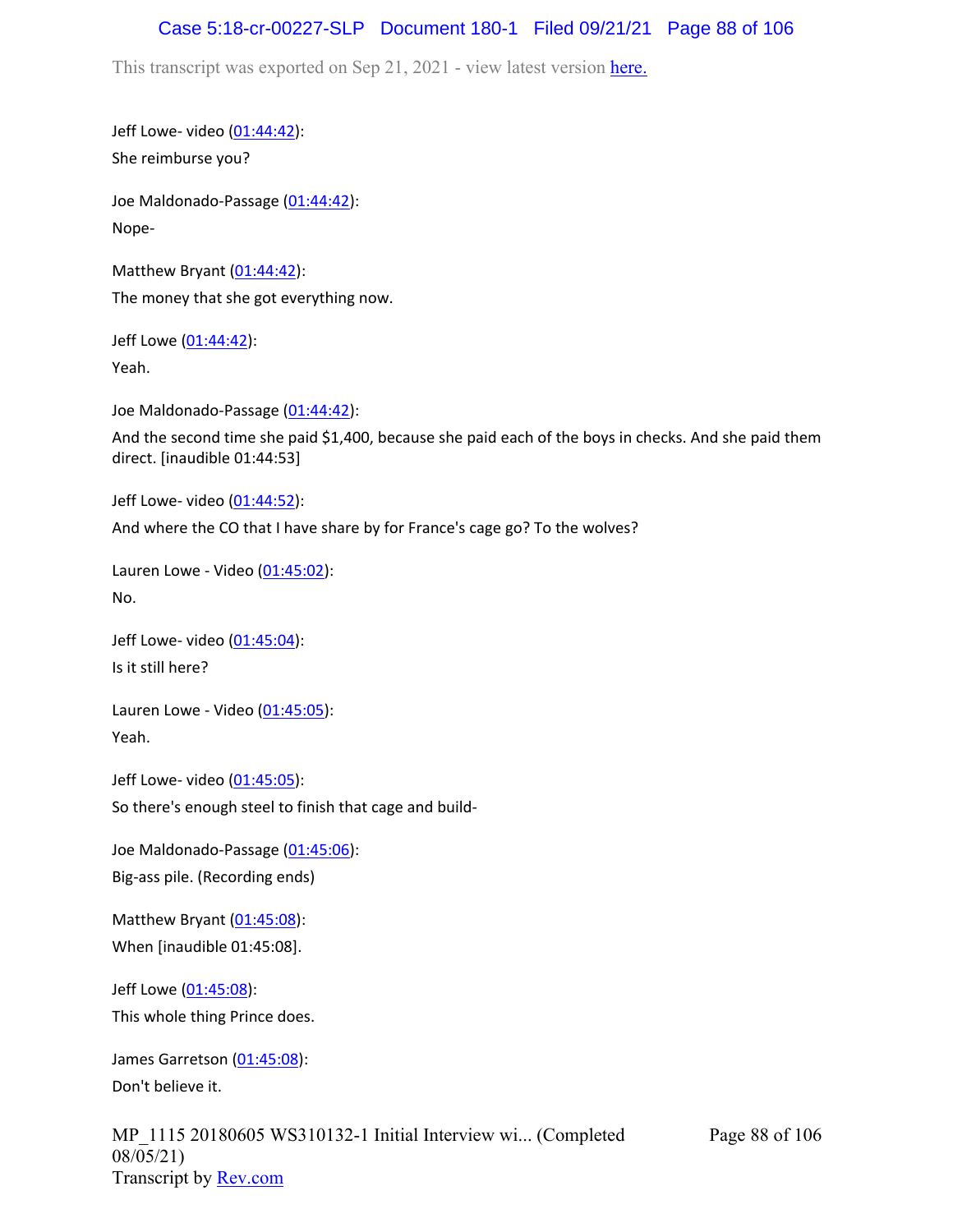#### Case 5:18-cr-00227-SLP Document 180-1 Filed 09/21/21 Page 89 of 106

This transcript was exported on Sep 21, 2021 - view latest version [here.](https://www.rev.com/transcript-editor/Edit?token=amZQ9HHFTut_NOLFoO1lSR86cptioQiBp-VVq9f_BePwrTlAl64zFPqcRkwVvmM6GaAv4S7BniclRE4xdf7JBzULLcE&loadFrom=DocumentHeaderDeepLink)

Matthew Bryant ([01:45:15](https://www.rev.com/transcript-editor/Edit?token=kJCtWBQmZbAjEyCk5TqG9O_9v3ab-1BG2x9eWeHE-ZKHOT3jnLM2oVRV_XhivLaouQZWbfsLla4uKLnXQ_GpGGNRcVE&loadFrom=DocumentDeeplink&ts=6315.68)): All right. Can you just out those on a thumb drive, and stuff?

Lauren Lowe ([01:45:18](https://www.rev.com/transcript-editor/Edit?token=1zXaGO6BlG0wy1iko1W3Ot59fcSptqsCV5JmsWP4Qrny3ffT5zND3LgxIqvQvcXY1VKIrF8CNSlBASVr5WiNvtJBRNE&loadFrom=DocumentDeeplink&ts=6318.49)): Yeah.

Matthew Bryant  $(01:45:18)$  $(01:45:18)$  $(01:45:18)$ :

The other thing, just kind of reiterate for the sake of this case, if we're going to do something about Joe, and with Joe; I was never here.

Jeff Lowe ([01:45:28](https://www.rev.com/transcript-editor/Edit?token=yZaY_4cFFyPqzznAhx6tXbjmuC2humpu5kdl-g6J1UKHGOVacVX_HhhBQS_NUL6Ov55iygo0ekYiVj88TrAWGhefGbw&loadFrom=DocumentDeeplink&ts=6328.25)):

Okay.

Lauren Lowe ([01:45:29](https://www.rev.com/transcript-editor/Edit?token=BGlHQXJHEwZUH4WpVDc_qYGib7sc1iL4KbhmNX7ugwaItxPKFRzk3j-d3WZhSzdRNspYJJ7e8F38BgJKSCBtaXzjk8M&loadFrom=DocumentDeeplink&ts=6329.24)):

I don't know who you are.

Matthew Bryant ([01:45:29](https://www.rev.com/transcript-editor/Edit?token=uvncxShI3XB63nsWhNfH2d0s9W6nTUU4ERtCImiZRt-L9zNbsYe__zlH2YhcxtiKyEStM1nunhfM954nuSFHkWkT54k&loadFrom=DocumentDeeplink&ts=6329.95)):

You all ease the tension when he gets back. You can start by like, "Yeah, you're right. I've calmed down. You're good for the park". You know how to stroke his ego, you been doing it for a long time. And then get back to where you can have some conversations about that are beneficial.

James Garretson ([01:45:48\)](https://www.rev.com/transcript-editor/Edit?token=le_gfG1pv9Ny9VWvk5ZKNLmBnrzFBJbICOsF_tba315BK4DhtXqUolVxZMaEYvd7LfzqQXoGYVM_ZF4ouVI98Jxf4xo&loadFrom=DocumentDeeplink&ts=6348.49): Confidential.

Matthew Bryant ([01:45:49](https://www.rev.com/transcript-editor/Edit?token=Sw6NYALwl7pCf4K1zKnEsEWUUqcv7bl6VaMQcKjj3nsnr-yZFlIp4eBwSDX5GxRKTVRrLtwCF3Y882ouEe894dzOnFM&loadFrom=DocumentDeeplink&ts=6349.48)): Yeah.

Jeff Lowe ([01:45:50](https://www.rev.com/transcript-editor/Edit?token=ZTm96U03xcJ1ak-eLeozR9OU5je1v2edH-CcyzfTJrxrJicJch0UWznm4nChKbHW0LWicib6Nz4or3ANroXpYFDetQ0&loadFrom=DocumentDeeplink&ts=6350.71)):

Knowing Joe, he'll talk pretty easily. He's the loosest lipped person I've ever-

Matthew Bryant ([01:45:55](https://www.rev.com/transcript-editor/Edit?token=d_-lqNog7NEWpbVBOzx7xJ5Lexj6J5LcOCNWnZ4v4_CkOmPS8plvB-v_kbvx5VXEGWmb72BqNVAAPfFaW0R_bHUAHTM&loadFrom=DocumentDeeplink&ts=6355.81)):

I think he will. I don't think he would right now because he doesn't trust you but I think once he gets back and he feels that you all have got it worked out.

Lauren Lowe ([01:46:02](https://www.rev.com/transcript-editor/Edit?token=IkC4aW92H9dkSJnvoH6sE7ZYdxMaFonwGc-cxb5wxkE29ftjLymQ4_dJun3rPXQb45KCTMI7ftgxTouioQoyK03tka4&loadFrom=DocumentDeeplink&ts=6362.13)):

I have a voice recording of him selling tiger cubs.

Matthew Bryant ([01:46:03](https://www.rev.com/transcript-editor/Edit?token=2QDicXdU_P3jWMinkVQPSLQTRtfVNtnUOutVwGBHmsJwcFq_iw9S6AcNdau_lfrcRfW7Jqq0iGSALEH2hUaug6GMRWk&loadFrom=DocumentDeeplink&ts=6363.98)):

And you're just laying around thinking, "Did he do that?" Make a note of it so that you can find it.

Jeff Lowe ([01:46:13](https://www.rev.com/transcript-editor/Edit?token=t0JQWsFS_u6w7t8oU9cMlmn76Cvfwjlu0HezaKWnn1gNqjYw4EkR9_U9lnLEVM4QlRQSf4D334_qcY0aLaiosx0bSDo&loadFrom=DocumentDeeplink&ts=6373.2)):

This is what he's going to fall back on, and you're going to have a problem with it. Play him my phone call to the Department of the Interior, and you explain this to me if you can.

MP\_1115 20180605 WS310132-1 Initial Interview wi... (Completed 08/05/21) Transcript by [Rev.com](https://www.rev.com/)

Page 89 of 106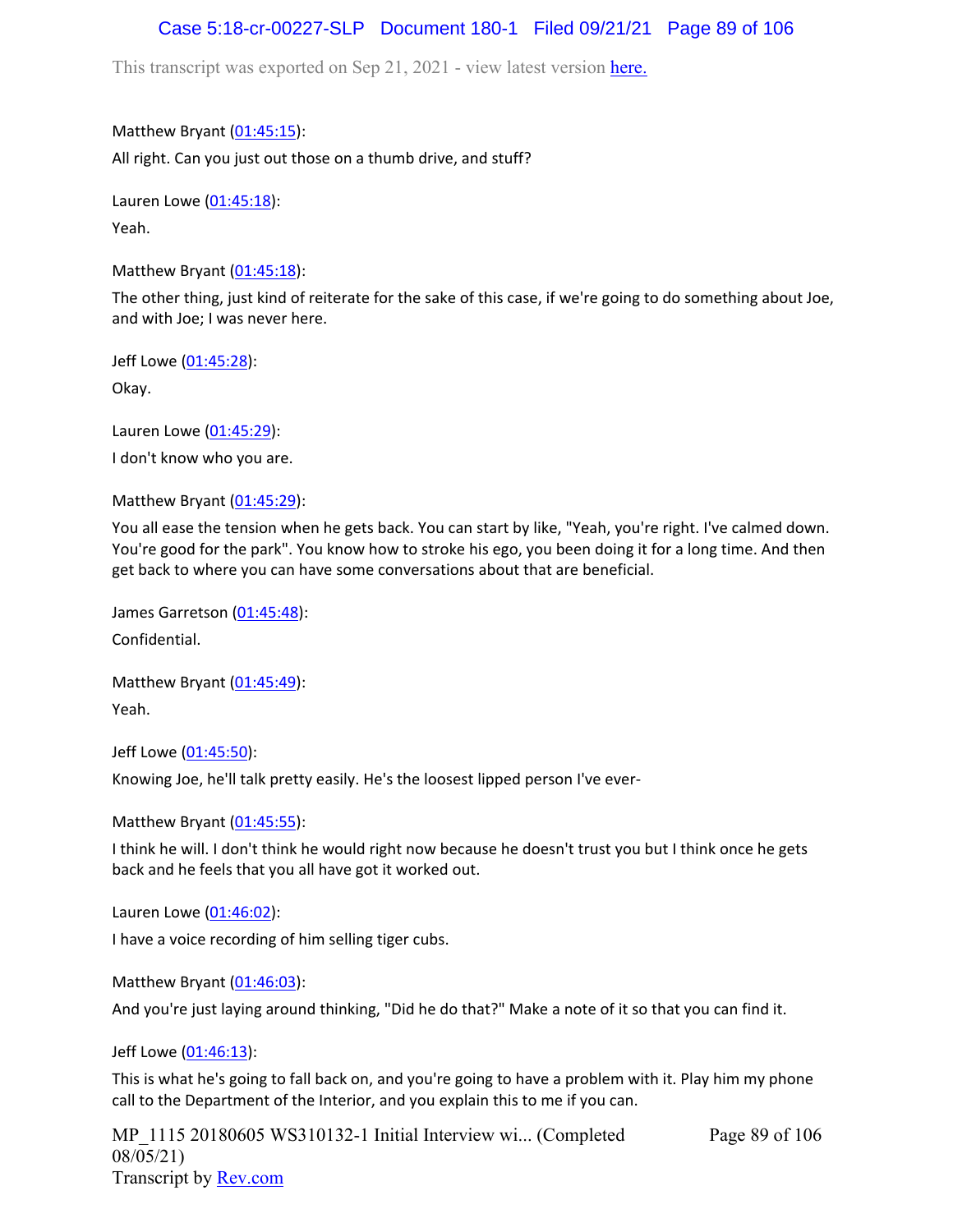## Case 5:18-cr-00227-SLP Document 180-1 Filed 09/21/21 Page 90 of 106

This transcript was exported on Sep 21, 2021 - view latest version [here.](https://www.rev.com/transcript-editor/Edit?token=amZQ9HHFTut_NOLFoO1lSR86cptioQiBp-VVq9f_BePwrTlAl64zFPqcRkwVvmM6GaAv4S7BniclRE4xdf7JBzULLcE&loadFrom=DocumentHeaderDeepLink)

Lauren Lowe ([01:46:23](https://www.rev.com/transcript-editor/Edit?token=B3Bq029Ws-AkuTWqbQha38WGPuJHhr-C8kZ620lp9tfQEGRnw5W7Goyli0H4U-fRcF3MGx6Me2Duh7nm7xYi0f5kjO0&loadFrom=DocumentDeeplink&ts=6383.99)): Department of Interior, which one is that? The one that goes-

Jeff Lowe ([01:46:28](https://www.rev.com/transcript-editor/Edit?token=tT0VKI-_orvq0Ac10_Fp4MVqrJAlduvFmSNWdHsuBnzLOHVHwy99ZDxGM4XfMFxirrpBNvQB8WXLD6l0-H4TCdhRQ3E&loadFrom=DocumentDeeplink&ts=6388.47)): Got a label on it. How do you know? The wildlife [crosstalk 01:46:31].

Lauren Lowe ([01:46:31](https://www.rev.com/transcript-editor/Edit?token=DQFEwA901WM8oFc7zAUFEfyd4bLtufs-Sr6oCHbeXpp5lMjkdch2vyJR9-s5sJewgya_XjKjxcZvfyWLROcPkbRuGLw&loadFrom=DocumentDeeplink&ts=6391.97)): The ESA?

Jeff Lowe ([01:46:32](https://www.rev.com/transcript-editor/Edit?token=haqmKAZGY0_h1kiF32ENszok00pGCOVnqmsuvoZMoWDsR0feYvwkVdq1IfD3VIljAVXPRtov2dFUn2EKuj-2HYO_HKM&loadFrom=DocumentDeeplink&ts=6392.13)): Yeah.

Lauren Lowe ([01:46:34](https://www.rev.com/transcript-editor/Edit?token=ReoG3RWlP3U9wwcL8E27xiL_jpfncqLLmageDRQJzCf81OZCmTWMMCKrEeByXjrOtKZ-eLFJIM9P8lwfs12UofvigIk&loadFrom=DocumentDeeplink&ts=6394.46)): Oh.

Jeff Lowe ([01:46:36](https://www.rev.com/transcript-editor/Edit?token=leUWWhhLcfwHPxI_6YPffnRQUrlDrxR5jyI29kCERPyrWPDsuoOpygznKhZmMGcQFzd0GwrCzdq3BpcyEUR_Y4Nlw5I&loadFrom=DocumentDeeplink&ts=6396.49)): This one is going to haunt one of you guys in court some day.

Lauren Lowe ([01:46:38](https://www.rev.com/transcript-editor/Edit?token=LwXJHf8QG6DPSgTyaPfC82m7D2TUOCdWRsGleAeOmdxqyhGA3qfRwB1cNJ8zioY3pu3BQqdqtZLuC9LlzGdJdGallxQ&loadFrom=DocumentDeeplink&ts=6398.76)): How do you make sure that... This is the ESA?

James Garretson ([01:47:01\)](https://www.rev.com/transcript-editor/Edit?token=hqwSPXvCcI4EvCoDTR35LxFBIibMDJVgqHdZWXT2FEsYYZ-pL4PXxaXbsxe1jM59VJo90rL1776oJzfLaeYdBeKlyZA&loadFrom=DocumentDeeplink&ts=6421.5): He's already taped the call.

Lauren Lowe ([01:47:01](https://www.rev.com/transcript-editor/Edit?token=ALgaLDzwaNK_tPxztGwJ8qiCESbYBq4-s6Bxv9Z71hpyMPoed-yFIXLkF7GN4u5aaa_MFmyq6D-Yl6QT5vCbq8YnGyw&loadFrom=DocumentDeeplink&ts=6421.5)): How can he go in?

James Garretson ([01:47:01\)](https://www.rev.com/transcript-editor/Edit?token=n7wfbmd8svVRhKWVyzrtvSVusk9xNwXAutYbEyRJjagqI4ZueD3L5AZRVdBkMH7zdkbrg4vxyhfDBmRfybxwBZKjTK8&loadFrom=DocumentDeeplink&ts=6421.5):

Did he too? Or did he-

James Garretson ([01:47:02\)](https://www.rev.com/transcript-editor/Edit?token=Gozm8UUO3iCwWtjNVva9R-o7B3FBf3gCfRgdIm-oOycJqrc_Z-c-q9BTCOyi6UKFjzWtfw_IwP4lvK3E1wnQqF_xcuw&loadFrom=DocumentDeeplink&ts=6422): Yeah. They probably said [inaudible 01:47:02] to Jeff. It's no wonder we play Jeff recording.

Maggie (recorded phone call) [\(01:47:02\)](https://www.rev.com/transcript-editor/Edit?token=6fp1pUGYnWDCEbwrEwzH36NK-oCmXQwizH2abucg6ONO-bg8T-j-9GJJGKLBi5ho800jQ2BTH1jWLoRLvb-WjxWVjRc&loadFrom=DocumentDeeplink&ts=6422): Hello?

Jeff Lowe (recorded phone call) [\(01:47:02](https://www.rev.com/transcript-editor/Edit?token=8ndaDH2X93djbibWvGNOq4qUuBslmFAiMQQ-7ESaB46Zebraue94gF0xPgUEBwtXXRoKEUzbzMIq6opJ_QBy-royvHw&loadFrom=DocumentDeeplink&ts=6422)): Is this Maggie?

Maggie (recorded phone call) [\(01:47:02\)](https://www.rev.com/transcript-editor/Edit?token=tB4p8sIxroqOCfuykoU7wLQC366024or14QHwaqN5oaVVCp3myXFGqQ-eAoGkfcv4302rt6Llo2dzh45EkXxG8B6txw&loadFrom=DocumentDeeplink&ts=6422):

Yeah, Hi. Sorry, I don't know if that's our phones or your phones though. We have some terrible phones here.

MP\_1115 20180605 WS310132-1 Initial Interview wi... (Completed 08/05/21) Transcript by [Rev.com](https://www.rev.com/)

Page 90 of 106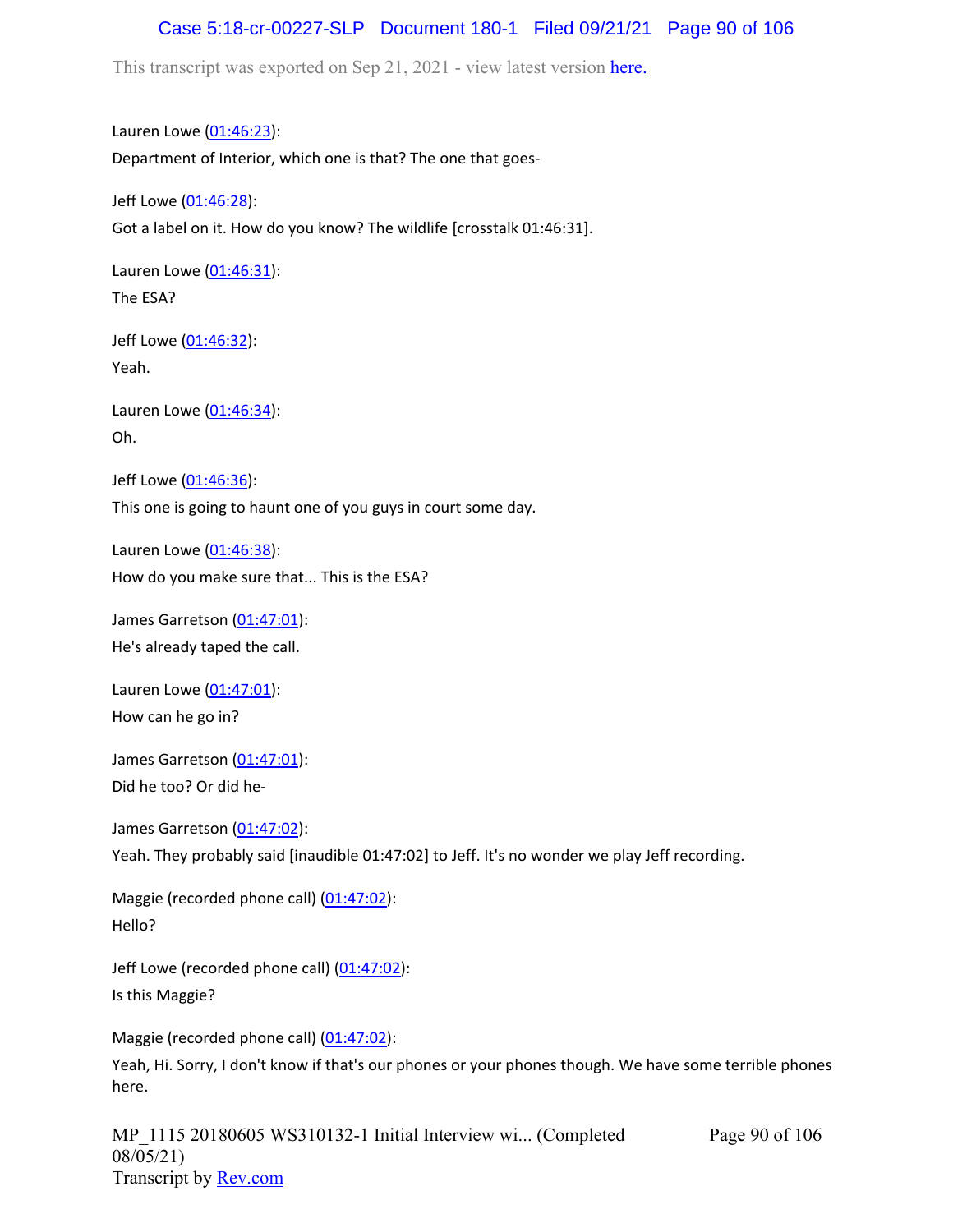## Case 5:18-cr-00227-SLP Document 180-1 Filed 09/21/21 Page 91 of 106

This transcript was exported on Sep 21, 2021 - view latest version [here.](https://www.rev.com/transcript-editor/Edit?token=amZQ9HHFTut_NOLFoO1lSR86cptioQiBp-VVq9f_BePwrTlAl64zFPqcRkwVvmM6GaAv4S7BniclRE4xdf7JBzULLcE&loadFrom=DocumentHeaderDeepLink)

Jeff Lowe (recorded phone call) [\(01:47:08](https://www.rev.com/transcript-editor/Edit?token=WcCIaIwBjYZOfcuItaFq28_PucnwKsZpvVTxmWadtlX8LUcLTmRE5blPpPpysYRmZ2Pz4EYW2TcsM1yKuQurblPNrFk&loadFrom=DocumentDeeplink&ts=6428.26)):

Oh, I'm sorry. Can you hear me?

Maggie (recorded phone call) [\(01:47:09\)](https://www.rev.com/transcript-editor/Edit?token=ijaLXvWVOREKEr0Au-ZJoWENEYPkJ5fiXrXi9wekGryCWC4GVpHkW_iGTkbY2qXDge7ThWqjUSphBa4H_n859uCWj5A&loadFrom=DocumentDeeplink&ts=6429.43): Yeah, I can.

Jeff Lowe (recorded phone call) [\(01:47:10](https://www.rev.com/transcript-editor/Edit?token=jXFr__Gi0BzRdvejErC7vb0d0C1z4RFKCdNoU9IZ_LcBuHCoihlN3tAA-2dZzz0tg4WNRspEzjxy5iTGmn1PZOtYkBk&loadFrom=DocumentDeeplink&ts=6430.86)):

I just had a question for you. I'm really confused with this Endangered Species Act. Does the Endangered Species Act cover hybrid exotic animals like a hybrid tiger that's born in captivity? Is that covered under our Endangered Species Act?

Maggie (recorded phone call) [\(01:47:33\)](https://www.rev.com/transcript-editor/Edit?token=WcGUVOIpT2ieL1ebFgdL5v3s3ImJUGw4dyFnTVQfr_RqSL9fktkQnDyXq0NhFPLJZgjRow560O4RvaApd7w2STXyNZ0&loadFrom=DocumentDeeplink&ts=6453.84):

I don't know if I'm the best person to answer that question. But my understanding is an adoption, and actual [inaudible 01:47:40] that discusses hybrids, but, no. They don't cover it, especially animals that get up too deep.

Jeff Lowe (recorded phone call) [\(01:47:49](https://www.rev.com/transcript-editor/Edit?token=Mqxs5tRDVBL67Ehdqbdq0X75-fFcmLvuX3ANe88DgWZiKsuS77Kx3v1al_uFioKD4iC2BezZxoXvi-djO1dU2pPlI10&loadFrom=DocumentDeeplink&ts=6469.77)):

That's what I thought, because it makes no conservation. If a ham was in captivity that it would have any conservation value. [crosstalk 01:47:59] in a non-indigenous region, right?

Maggie (recorded phone call)  $(01:48:03)$ :

It depends. I mean, certainly a lot of animals in zoos have incredible conservation value because they're part of a capture-breeding program to sustain the species. But, domestically-bred hybrid of some kinds that isn't part of that conservation system is like a glitch sitting in my office trying to [inaudible 01:48:25]. It's not part of a natural species survival plan given its a hybrid animal, and it's domesticallybred, and all, I thought the ESA would apply.

Jeff Lowe (recorded phone call) [\(01:48:35](https://www.rev.com/transcript-editor/Edit?token=UdYeb5zmg2KgpcNHJ2EJ7HNLhWqg67znGRaFjDG4Bmbcyze-tnjeNBvEQvq03q0L4SBAXiQSoq9iBygu4I-k1vCl0kg&loadFrom=DocumentDeeplink&ts=6515.06)):

So a mutt tiger that's born in captivity, to your understanding, is not covered under the Endangered Species Act?

Maggie (recorded phone call) [\(01:48:39\)](https://www.rev.com/transcript-editor/Edit?token=Xn0lHwlOWP4vMzDvSlArQRv4ePP45KYskSb1uaZKu0bBUNbUN_iJHXiia9U6diHde7DIiHVPATIHa3UNSm5-W-5t1Lg&loadFrom=DocumentDeeplink&ts=6519.05):

That's my understanding.

Matthew Bryant  $(01:48:44)$  $(01:48:44)$  $(01:48:44)$ :

She's mistaken. I don't worry about that too much because she's talking about hybrids, and she's right about hybrids, and ESA. A tiger/lion hybrid call it a "liliger", "tiliger", whatever you want to do, they're not covered by the ESA. 3-4 years ago, they redid the law. The "generic tiger" exemption that was in the ESA no longer applies. So a bingo with a Sumatran is still a tiger, still protected by ESA.

Jeff Lowe ([01:49:16](https://www.rev.com/transcript-editor/Edit?token=BQtZ3dsAA40KgXzvbticSex41Hbq4R6ZdhNPRPhApiGF6mt1R-yf40iSkVDfWFjwff1OY884poKyYfY1Xn91joml59w&loadFrom=DocumentDeeplink&ts=6556.71)):

Okay.

Matthew Bryant ([01:49:18](https://www.rev.com/transcript-editor/Edit?token=93BJoYqzPLK_aRjI6RuRxkeB75z2KL6K4ETLq7FjkGkxKZ1ceRB6k9NFND_NPeA3miB0WGqEFIqHovq-jeYnJiJOhwM&loadFrom=DocumentDeeplink&ts=6558.95)):

MP 1115 20180605 WS310132-1 Initial Interview wi... (Completed 08/05/21) Transcript by [Rev.com](https://www.rev.com/)

Page 91 of 106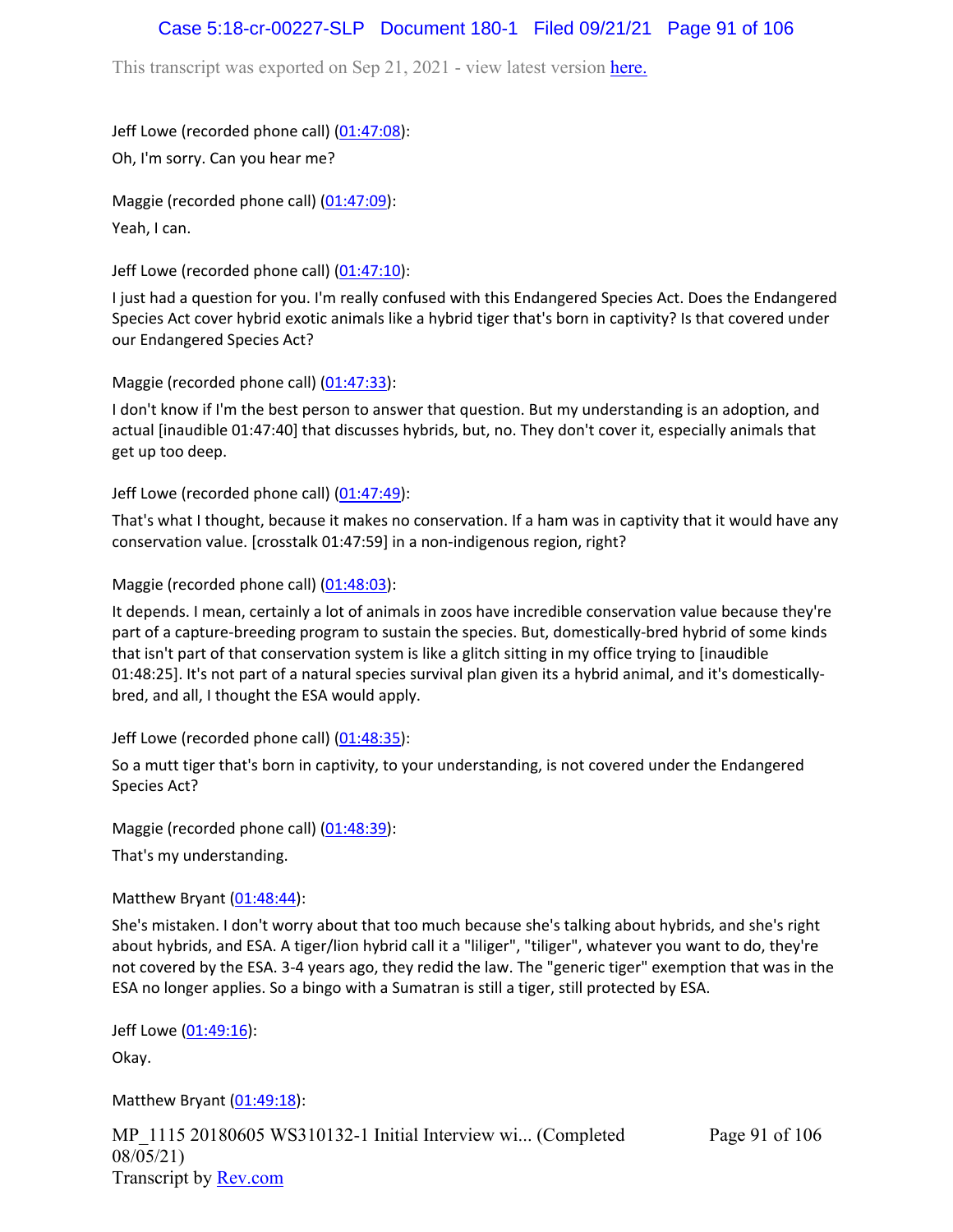## Case 5:18-cr-00227-SLP Document 180-1 Filed 09/21/21 Page 92 of 106

This transcript was exported on Sep 21, 2021 - view latest version [here.](https://www.rev.com/transcript-editor/Edit?token=amZQ9HHFTut_NOLFoO1lSR86cptioQiBp-VVq9f_BePwrTlAl64zFPqcRkwVvmM6GaAv4S7BniclRE4xdf7JBzULLcE&loadFrom=DocumentHeaderDeepLink)

So a "tiger" tiger is protected, and, if you're calling it a "Liliger", let's say Joe just gets words of this and he wants you all calling them all "liligers".

Jeff Lowe ([01:49:30](https://www.rev.com/transcript-editor/Edit?token=QRx-EJlphj7t4nEFyfVuWF9vXZyUNkpryLjLHfy-kLvldNgf5Ssz5JwTjXB4lnwFUwYnrmLhAsEIH-jRK-7enuKiIOs&loadFrom=DocumentDeeplink&ts=6570.72)): Would you deserve [inaudible 01:49:34].

Matthew Bryant ([01:49:35](https://www.rev.com/transcript-editor/Edit?token=uU7Q9MKxwQiUE4lyTeFJAjBG2zOczVVLvJQAxVw2aP3C2M0-Mig1nEZaJo0yGAbBGa3eu3p5-ESAOE3H0koa4cGqY9I&loadFrom=DocumentDeeplink&ts=6575.09)):

Right. But the lineage is two tigers, its still protected.

Lauren Lowe ([01:49:40](https://www.rev.com/transcript-editor/Edit?token=6Gj_uQ_dVVAvvWHUw8gAppSCMRBiTxuTOAw3aVwN20mqzALtMtU93a-14YlqHRasDb9QTMdvH-eHIjnw_CPqdZNc2JA&loadFrom=DocumentDeeplink&ts=6580.15)): And is a tiliger, or liliger-

Matthew Bryant ([01:49:44](https://www.rev.com/transcript-editor/Edit?token=rJjiw372SHWJgAOeYZxaWclOfRVfEaSwIiH7AdEUHbZHCVtmvPBy01FuDLEJP1gDkp0OvV2qtEG4VZ_MqhSXM_7ecPU&loadFrom=DocumentDeeplink&ts=6584.14)): Its not protected by ESA.

Lauren Lowe ([01:49:45](https://www.rev.com/transcript-editor/Edit?token=-slfRw9CGN9emQqOfR63sonx2bIVHC7yMqZBvQ2MilXIo2ecqx6J_Uoiw8ydRHE7tkZngnCn3gifX1xpSyiK5nh8nUo&loadFrom=DocumentDeeplink&ts=6585)): Okay.

Matthew Bryant ([01:49:45](https://www.rev.com/transcript-editor/Edit?token=VdoUGqG5P1_emk-EhpTD_lGbHLpZI5ZZ2kiWBkD2ALVoHsvV34w4xiiUP3uIplRtSgvHebH-xKvMAP-2hV-_V4_SuPA&loadFrom=DocumentDeeplink&ts=6585)): Its still protected by the Captive Wildlife Safety Act.

Lauren Lowe ([01:50:04](https://www.rev.com/transcript-editor/Edit?token=KiMZxsH-sp-piv5rjnGKq0x0m4l-Tf5wrJ7iz16kaGfeFgG1vbwVvfc8GmIioPibJ50mNI7XKh0PiJYdo6P4MfEuUl0&loadFrom=DocumentDeeplink&ts=6604.36)): Okay.

Jeff Lowe ([01:50:04](https://www.rev.com/transcript-editor/Edit?token=ySHEhc5guNEpE84eJnTRifTLHhrZaxc6_iSCvAvL6O7cT7fjQHjLktH4XHvTCDmw7McQqJAdK9eafsBFP6zF8sILzsQ&loadFrom=DocumentDeeplink&ts=6604.37)): Does that prohibit selling?

Matthew Bryant ([01:50:04](https://www.rev.com/transcript-editor/Edit?token=h_wYdX-VUD0_PXu0Ks1R721wOPr5FeZT5-UKexGHP-40XNEcvAOVAcAHtp1HY6oggXdbe84qkpBKaVm9Ak-jK9A3ZDs&loadFrom=DocumentDeeplink&ts=6604.56)): Yes, it does. But-

Jeff Lowe ([01:50:04](https://www.rev.com/transcript-editor/Edit?token=ZrexLf9EPLicBMIiF60j0PYBt1pRHfpCNt7-l1OzDlsa1hQN0ms8GzJ4tcYRURRLiuyyhXLCwyt8KAyoLN9fu6yArQU&loadFrom=DocumentDeeplink&ts=6604.59)): I'd like to know this for my own future knowledge.

Matthew Bryant ([01:50:05](https://www.rev.com/transcript-editor/Edit?token=JvWTWyWIiyFIRIcpgu7OQthq16IqJdonY3jaAzEIMnfsO1o1OjtveDwFeqdbpBcUeK_Xg-XNvkFk2LJkjpI_JQWaOlk&loadFrom=DocumentDeeplink&ts=6605.4)):

The Captive Wildlife Safety Act was enacted 7-8 years ago, and it is a part of Lacey Act. You ever heard of the Lacey Act?

Jeff Lowe ([01:50:08](https://www.rev.com/transcript-editor/Edit?token=lSNsFJRubyrEQ-UctRdvfc9ybhzI2W5_mtFHczhQUKfUmI10VyVTBufRv8c6aUZumpBf_DhgzxIkpRoGoAV2U6otvXI&loadFrom=DocumentDeeplink&ts=6608.87)):

Mm-hmm (affirmative).

James Garretson ([01:50:08\)](https://www.rev.com/transcript-editor/Edit?token=t0pfHWJaiu0v4wSaDFkcOCB5vgtrfQzsBY9hxqX8NBgmRzudROlYUfRsXnEGM66uSez-dlbUWBHhsj3CkJcjOYP5OXg&loadFrom=DocumentDeeplink&ts=6608.87): Mm-hmm (affirmative).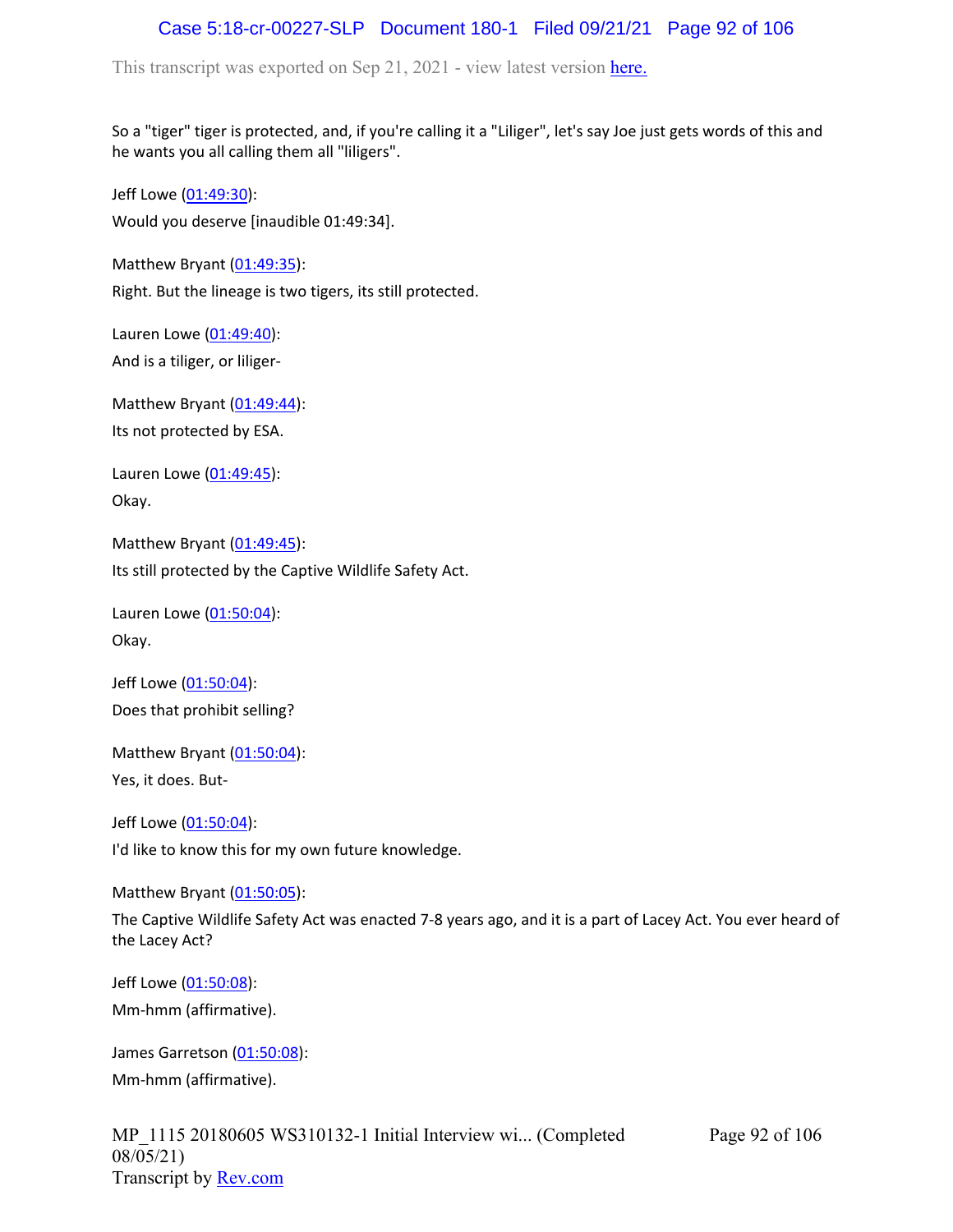## Case 5:18-cr-00227-SLP Document 180-1 Filed 09/21/21 Page 93 of 106

This transcript was exported on Sep 21, 2021 - view latest version [here.](https://www.rev.com/transcript-editor/Edit?token=amZQ9HHFTut_NOLFoO1lSR86cptioQiBp-VVq9f_BePwrTlAl64zFPqcRkwVvmM6GaAv4S7BniclRE4xdf7JBzULLcE&loadFrom=DocumentHeaderDeepLink)

Lauren Lowe ([01:50:08](https://www.rev.com/transcript-editor/Edit?token=uzwhftl93ZKQCa9YmiMo9Oj0m6x7k-tI88iQaDVsLrXLrkkWiQeUNkySAUi1ZOwGzRBgeaU9zhjIQQJosuBsDXSVuR0&loadFrom=DocumentDeeplink&ts=6608.87)):

Originally.

Matthew Bryant ([01:50:10](https://www.rev.com/transcript-editor/Edit?token=oG6G_8DyZXR9ClJkzysK0K7TPCNCtdh6aOAhhk9tzpfZadIYi8FNZPeZDefydsGEsf3IpvwJlYzuHr44Sg6pInbaWtA&loadFrom=DocumentDeeplink&ts=6610.65)):

Okay, so it prohibits the commercial interstate transfer of big, dangerous cats. It doesn't matter, hybridization, it even addresses hybridization.

James Garretson ([01:50:22\)](https://www.rev.com/transcript-editor/Edit?token=ZPPU2CDOdQViaQ0YCJnIIamZYwHuRIWWycLcr8wrVuQ5RRr_yT_thydaudRbAhOFY9X61K-_DhYCsh-XGCrQWoq6euM&loadFrom=DocumentDeeplink&ts=6622.21):

What about USDA? It exempts USDA?

Matthew Bryant ([01:50:29](https://www.rev.com/transcript-editor/Edit?token=G_jh6IgYwtPzHr-gr5Ul_EZ6NwWFmttV3SKwaDCihyebG1_YGiCL9JCMkseubozOTjnls4EUFpG7LW6nLFejtWv-kDo&loadFrom=DocumentDeeplink&ts=6629.56)):

Yes. But just not permit-to-permit, my understanding. Just because you got a USDA permit, it has to be for some type of conservation that you have thought, and I may be wrong.

Matthew Bryant ([01:50:43](https://www.rev.com/transcript-editor/Edit?token=v-lb8e7vo76XDgbEnxfeph0S2haYaATmXR4F2xEWUGiPstWTfNhpFOA8zwWgsQqhDhYEeOv9cRgSmCWcjsjmXhEbE1w&loadFrom=DocumentDeeplink&ts=6643.81)):

So that's the Captive Wildlife Safety Act. But it has some problems in the way it was written. If some hiccups that make prosecution not impossible but difficult. The best case is if it's a tiger of a lemur. But if it's a liliger with false paperwork. Let's say he's covering the sale to keep the income coming in, to hide the income from bankruptcy, so he falsifies the paperwork.

James Garretson ([01:51:18\)](https://www.rev.com/transcript-editor/Edit?token=cblVwN_Uu7bJTjT9vaLIpW72nhV5huVaFGnWVf3xLe8ANYT_f_OWHrWWI24JRgYj1mGgIwM6EKA96t6pqjsPLnlqoXM&loadFrom=DocumentDeeplink&ts=6678.14):

Then it's a different crime.

Matthew Bryant ([01:51:19](https://www.rev.com/transcript-editor/Edit?token=QN96628069MXqD1ERPoQ6YjnKzKhE-rZUj23EqpoWU6M1XHInnBJ-h7uv_JtH9M-s4SebwQzFYbdCDmQSu7KmMZ2N2E&loadFrom=DocumentDeeplink&ts=6679.91)):

He just made something that could potentially be legal illegal because you're trying to hide the funds.

James Garretson ([01:51:25\)](https://www.rev.com/transcript-editor/Edit?token=YP4BEUsQBCTWlYaK-dPudp9pfjzFAUpCqGpMip2VwhQ2bYSAHg5Up4Ctxc2CCST-XH3-wlaTxLJ_KKmGmeCnRNGbspY&loadFrom=DocumentDeeplink&ts=6685.84): Right.

James Garretson ([01:51:30\)](https://www.rev.com/transcript-editor/Edit?token=zBdlngwKCQeTPg4n_nrHcSUtq8ZQ4ltv00tPRo1IUvK9nAWsJAZ1a99WBfC5gS_pz5mTQUMf78Wt1W41ErgsSMx8DJw&loadFrom=DocumentDeeplink&ts=6690.41): You hear anything?

James Garretson ([01:51:31\)](https://www.rev.com/transcript-editor/Edit?token=3ufIhx4nP04rkE8Rr40aM8A9bJSJwn6aYFj1U1JtvJR8iDPS8jQS2Ocp41NWVO5wYio-9KcSmkpJm0ztd--d5MeWQCk&loadFrom=DocumentDeeplink&ts=6691.58):

All of a sudden you thought that you hear a hot smack to these [inaudible 01:51:34] boys Jerry took Joe Exotic.

Jeff Lowe ([01:51:35](https://www.rev.com/transcript-editor/Edit?token=fqepkqVzmClGl-x5CJnf8TfHMBE-10r0fZRzSUMerTH_v-5vdBtlRkzc97_pei6GWc-1T241Ra62Q0qgQDdkFsmEpXA&loadFrom=DocumentDeeplink&ts=6695.59)):

Is it? We can make a fake something or another. Make that bitch a feline.

Matthew Bryant ([01:51:45](https://www.rev.com/transcript-editor/Edit?token=Inxoncgp4mX1zerlEAriO-ESCEVQbS5cwfXrlkW9iW2PR3aVn-Co0sAyhQNvr7yFCzXIXjaZD2r_t62mAF1fFM8Js6M&loadFrom=DocumentDeeplink&ts=6705.57)):

What I would like to do, and this would be dependent on how you can settle everything down. I like to start moving on this quick-

Page 93 of 106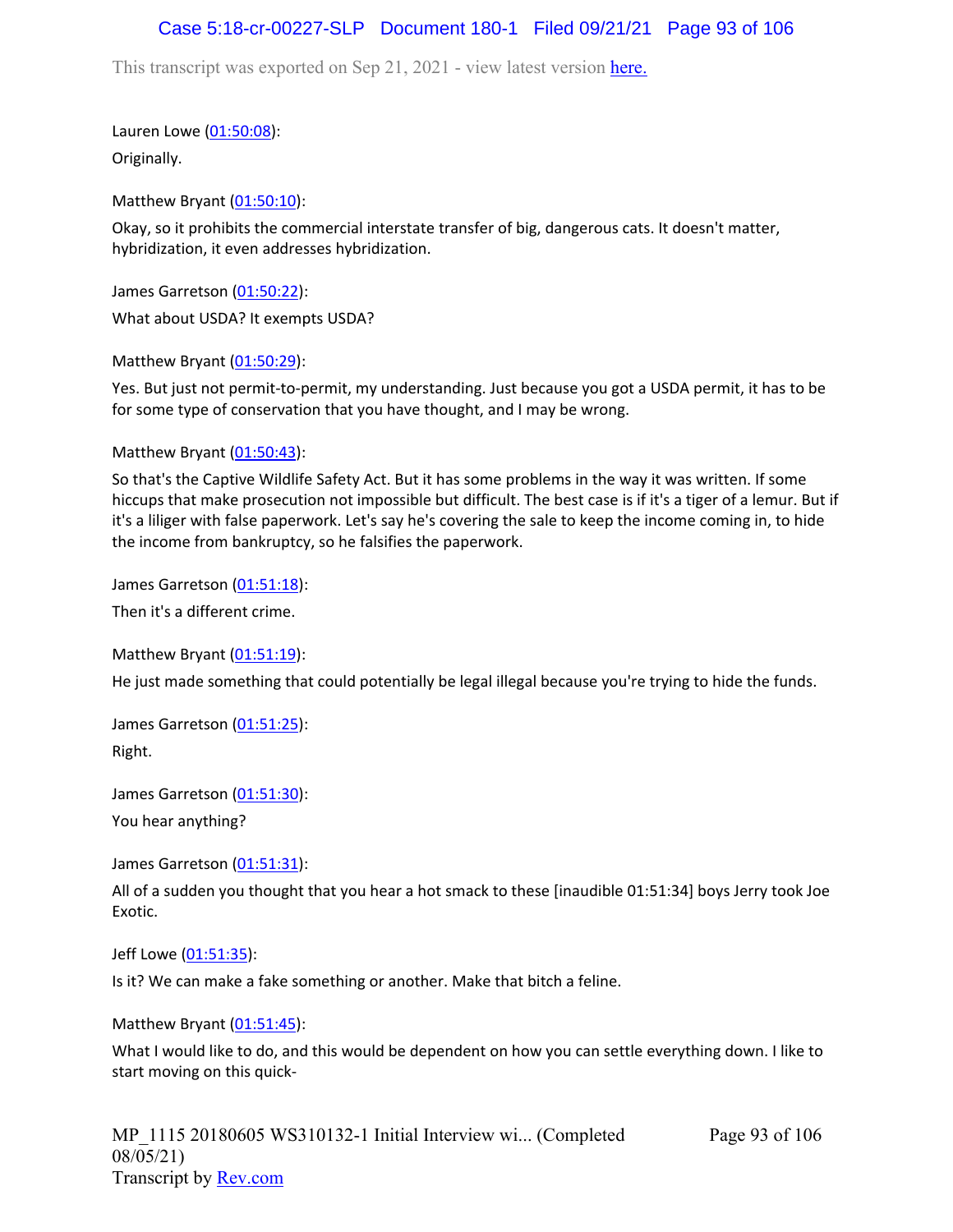## Case 5:18-cr-00227-SLP Document 180-1 Filed 09/21/21 Page 94 of 106

This transcript was exported on Sep 21, 2021 - view latest version [here.](https://www.rev.com/transcript-editor/Edit?token=amZQ9HHFTut_NOLFoO1lSR86cptioQiBp-VVq9f_BePwrTlAl64zFPqcRkwVvmM6GaAv4S7BniclRE4xdf7JBzULLcE&loadFrom=DocumentHeaderDeepLink)

Jeff Lowe ([01:51:51](https://www.rev.com/transcript-editor/Edit?token=VIiNzRS3UXY6qClacmAcm44ZoKX8htF8hPUItd2vXLLbN7fpxMPlu4qGc3MuIvRiYkit9oYMmL74RLuAWp0Szap3vGw&loadFrom=DocumentDeeplink&ts=6711.06)): So do I, because I don't want this exposure any more. I just-

Matthew Bryant ([01:51:54](https://www.rev.com/transcript-editor/Edit?token=eRFCGKjI5FGsW2-lwfTE7ByHp1nMtES3JE-U7xhquucj3alA-bkNoupjiZ9YWTsw7RhfpkNxQ_KvUvo5fumN3EAHwNQ&loadFrom=DocumentDeeplink&ts=6714.32)): Lauren if you could start putting all that stuff together that we talked about-

Lauren Lowe ([01:51:57](https://www.rev.com/transcript-editor/Edit?token=uN4qV4ZWEdCWz1LC-l6HKDs-hosJsy8Rg7xpMJtHedbEbODISu-MU-TQKFwA3wH6gG7OoxJcq_qVOXiJUHz30pyLQwk&loadFrom=DocumentDeeplink&ts=6717.42)): Yeah.

Matthew Bryant ([01:51:57](https://www.rev.com/transcript-editor/Edit?token=fGF2NXc2rBEnuVb17hzX9BwJL7dBFQ3LlHnKvqgINs9QhJANVECBVURl-1nff6Z-qpVbEjTJvJzjgMn7B7yFWTi2kGA&loadFrom=DocumentDeeplink&ts=6717.44)):

And start gathering everything that you can think about. You start easing the tensions with him, start developing-

Jeff Lowe ([01:52:02](https://www.rev.com/transcript-editor/Edit?token=FBLcKmqA7i2RihGj4NRN-ZV6K0GVIXTQWnlIGAUHyQxmt5RnbqyaAIsTZMTH1vHLVLJev9m_IS4sxsVxZavbcsI6X38&loadFrom=DocumentDeeplink&ts=6722.89)): One hand is in the cub book.

Matthew Bryant ([01:52:03](https://www.rev.com/transcript-editor/Edit?token=0sJ5hNDAiyU--ZEBykP8GwfYvAb_MVcUxAgcHsR6vSx6FgXoFd8Dl2UadqCTeE9Jj6A-CCthp42voOLgyWKs_1BYhgM&loadFrom=DocumentDeeplink&ts=6723.99)):

Yes, and start developing the relationship with him so that you can have these conversations, and get them recorded.

James Garretson ([01:52:09\)](https://www.rev.com/transcript-editor/Edit?token=RkunbLSMua4XEOKnXtfLRKZd6JOqjxzw1NmD4oYIx_Hz3xgpRYE0vbBZ-uhSEptyazChzMmSvBjMy5qisrSgzk7ARIQ&loadFrom=DocumentDeeplink&ts=6729.05): Okay.

Jeff Lowe ([01:52:11](https://www.rev.com/transcript-editor/Edit?token=HCzy4Nup_obPPLIVD8bBxhUg7El8f_fXW521CKDIzmcSQmh6e8tBeuMsiufYGDMO3caYyLwpODAw4Tf3-4Hl5XVTYlA&loadFrom=DocumentDeeplink&ts=6731.77)):

We're going to need different methods of recording, we got to buy it. Because if he sees the phone-

Lauren Lowe ([01:52:16](https://www.rev.com/transcript-editor/Edit?token=UwHO53wxXtlqA0Eg4myODMpGxEBY86nxZBAVrPeqFxUW2BXTGClEBnCN7RCqGmQH9kSD65EZM4CdRk4wevsrY47z-ug&loadFrom=DocumentDeeplink&ts=6736.83)):

That pen. We should buy one of those pen recorders. And as latter we get to record just one side of the conversation.

James Garretson ([01:52:25\)](https://www.rev.com/transcript-editor/Edit?token=9LrbZq6lYyXLaNsK3yGeJZnbksbzIJSi5-pinAZr9t2n75Rfh-kc8ciKQQau7MYnyst_vD0A6hX-ImHV8lwTBn8t2Jk&loadFrom=DocumentDeeplink&ts=6745.29): That's the one with a really good sensor.

Lauren Lowe ([01:52:25](https://www.rev.com/transcript-editor/Edit?token=jWBBAWdgbJBOgkOJBhAvssN5MVqJBBIh9aW87B5_0GJh0mhwdTXuwOVheARMxWnzI3EgRAXIMnwZxh97Mt0bA_i7PTk&loadFrom=DocumentDeeplink&ts=6745.31)):

Or is it better to have a video of him actually saying.

Matthew Bryant ([01:52:26](https://www.rev.com/transcript-editor/Edit?token=rP7lQ7gnhYe1UxAT4Tjde2EkoHHq7QS0vr3QiBwDFvR4eTuM_vbwMxrlb9AtbhtQf9YJDXmy7SSXyOzSi-qWJw8ysZ4&loadFrom=DocumentDeeplink&ts=6746.75)): I like the video the best.

Lauren Lowe ([01:52:29](https://www.rev.com/transcript-editor/Edit?token=SEMzYPLxMbS7zbeUD-H9mgTzZeb9ppQ-h6uh0x_1_L8CQBVW0bqcWLsoHzp-E8qxN3YO5sMFrjRZ_NfqBGo81sROqF4&loadFrom=DocumentDeeplink&ts=6749.13)): I can easily do that. I can easily hide it. I was keeping the video right here, and he didn't even notice it.

Matthew Bryant ([01:52:34](https://www.rev.com/transcript-editor/Edit?token=jPTIYGTSdAWc6ZVSQG7hpldTTyfD4TZirAe-xj_0zIbLGLfIun8Yu-Pc7IF42e9NI-WHjK3YvxDYkx-UKSJydJbSAs0&loadFrom=DocumentDeeplink&ts=6754.69)):

MP\_1115 20180605 WS310132-1 Initial Interview wi... (Completed 08/05/21) Transcript by [Rev.com](https://www.rev.com/)

Page 94 of 106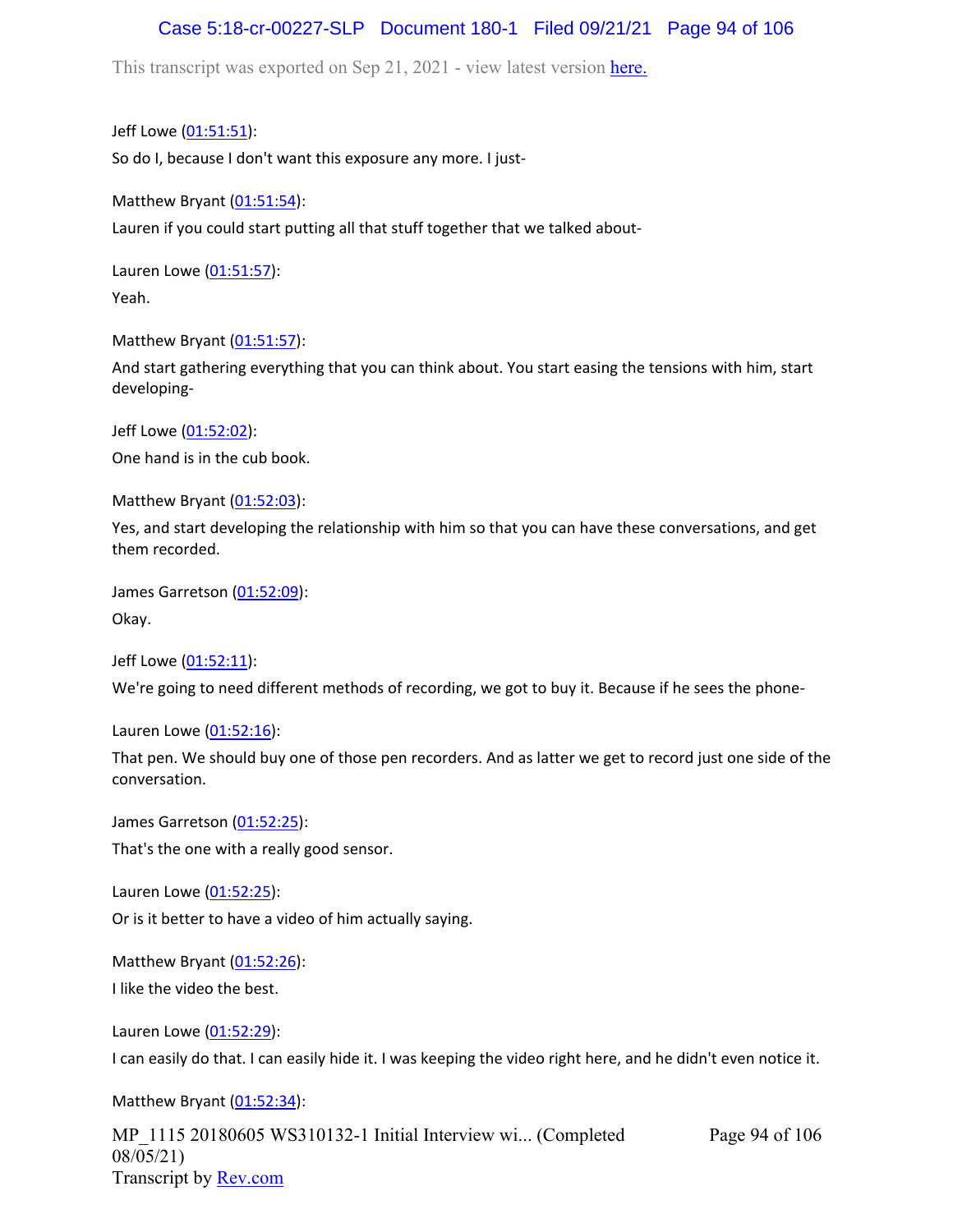## Case 5:18-cr-00227-SLP Document 180-1 Filed 09/21/21 Page 95 of 106

This transcript was exported on Sep 21, 2021 - view latest version [here.](https://www.rev.com/transcript-editor/Edit?token=amZQ9HHFTut_NOLFoO1lSR86cptioQiBp-VVq9f_BePwrTlAl64zFPqcRkwVvmM6GaAv4S7BniclRE4xdf7JBzULLcE&loadFrom=DocumentHeaderDeepLink)

It doesn't have to be straight-up video like we're at the movies. We could be standing in there with it in your [inaudible 01:52:40]-

Lauren Lowe ([01:52:40](https://www.rev.com/transcript-editor/Edit?token=xn-cGO9bMqBlLEU6mMt37QfYktcuvqJhG0h0iHOzfyJA26yAXibZmZCYwmLiHTiJvzDiRBxs5l5Lbro8n5L-dQ_OryU&loadFrom=DocumentDeeplink&ts=6760.2)): Like my other one's working-

Matthew Bryant ([01:52:40](https://www.rev.com/transcript-editor/Edit?token=8uws_kDnM27UJnn7r7K3fGgGzKUTjZbQ-OIYRvfJFDU7-10s8Pxa7dwXS5Slf71U5W_PS_b969btPgzjQPzproC9t7s&loadFrom=DocumentDeeplink&ts=6760.2)): And then we're out, man.

Lauren Lowe ([01:52:40](https://www.rev.com/transcript-editor/Edit?token=vhMfhkgb4WinAKA4MgznntNYvZiOqOFMMlHGserO_C_3LLigjAsfPttwAJ9hO3xVyaz-ONUlKYcHA_itw-Q50bxJieA&loadFrom=DocumentDeeplink&ts=6760.2)): I have to find it.

Matthew Bryant ([01:52:40](https://www.rev.com/transcript-editor/Edit?token=ZQ0LBAE3XKE-alylviVLfQqM2Layfn85lo0kUaUXd5gFUpqGiqF59V0NUm3k4D4C8gz8d-KlGIb-gOVUmwTlfx3rIhc&loadFrom=DocumentDeeplink&ts=6760.42)):

Just do it like that, and then I'm getting the audio. Every now and then when he's talking, I can see that it's coming out of his mouth.

Lauren Lowe ([01:52:51](https://www.rev.com/transcript-editor/Edit?token=y6rIE5jkY5Cu2-WFNvhF9yLXPwT-0aIwVRm-qQkFnj_C8aFs8nEtHpK8jMvozt5iPhu_8vKavdoozifz0aybJOQI8eo&loadFrom=DocumentDeeplink&ts=6771.69)):

Similar like how I had it from the beginning where his-

Matthew Bryant ([01:52:54](https://www.rev.com/transcript-editor/Edit?token=BytrlEI0xWbZnpyB6r7zOY-IFf31f47WIVhM3GzaDbLc6sW9xvThHi-GqsIZ_JIOJNe6VevpPDYoN3H0HlYFDQjjiiA&loadFrom=DocumentDeeplink&ts=6774.01)): I don't care. So that's fine.

Lauren Lowe ([01:52:59](https://www.rev.com/transcript-editor/Edit?token=m-WSmNRdhAD3j8IIUfAxT2wIcMEOlvi32UC_OimxeVHZQq-ZmIl4mPndCBYUPAiVQmct7mel5inmd0_dRpgm5DmRnsU&loadFrom=DocumentDeeplink&ts=6779.31)): Okay. That's great.

Jeff Lowe ([01:52:59](https://www.rev.com/transcript-editor/Edit?token=Ec4mE4NiEU5B4GxjCe5Sx_IiuXBaTsqrIyDV-tyxSTI5l2_NVaxJ5mhkBJfRmYhDMwvGAauB_7Z5km-HfTkdnfgx-zM&loadFrom=DocumentDeeplink&ts=6779.33)): And if he cared about fucking animals-

James Garretson ([01:53:00\)](https://www.rev.com/transcript-editor/Edit?token=Ktzp7r5wjpJHez_slBeGbtciADva-0sgwYm-D-lZTahvAV7-6OTJkD2yYpTw7j1gSqXZzZPhxIH2EEfOs_iFnaXWwQc&loadFrom=DocumentDeeplink&ts=6780.9):

He doesn't. What I did tell Matt is this sort of pissed me off about the whole fucking Joe situation. It's him killing a bunch of fucking tigers when they groom.

Page 95 of 106

Jeff Lowe ([01:53:18](https://www.rev.com/transcript-editor/Edit?token=Km7paMs-sBeYnfg8CJMl6qoUywf2cac-Mgk1j1D8XA6VSAXk7e2wtQ-WQp359Rru97QxttT3_k7oXcAms8QjSv0EISo&loadFrom=DocumentDeeplink&ts=6798.82)): When did he do that?

Lauren Lowe ([01:53:21](https://www.rev.com/transcript-editor/Edit?token=q2dPWsWh9vUn8-IrNlj9kcxkG0MtLVjbpSbBVGfGXPm3-yyCHtEr3ztBDkxyCraxntnjjvIfhzHoqrBhdZ5Hxe_GvH8&loadFrom=DocumentDeeplink&ts=6801.02)): Which part?

Jeff Lowe ([01:53:21](https://www.rev.com/transcript-editor/Edit?token=PkMT5D5YbllICBqY49Yx8gNaVCKhK0UT4IeXBbtxivn-iSHrmpU8FcUvJOizoIJoI-HU2FlWp_VzM0fmrdk-7JdnESI&loadFrom=DocumentDeeplink&ts=6801.92)):

We hear that they went around and euthanized a bunch of tigers.

Lauren Lowe ([01:53:24](https://www.rev.com/transcript-editor/Edit?token=uJB8Ph8LyM33ILA_g1q8ux7gkN5YouVIioYTYAmq3-HAoYrE3fN9LhwRdLKAKbsoWY-9kWKXmh7att2_HHvt6UVYDUY&loadFrom=DocumentDeeplink&ts=6804.42)):

Oh gosh. You were in Vegas. Oh, I wrote it down!

MP\_1115 20180605 WS310132-1 Initial Interview wi... (Completed 08/05/21) Transcript by [Rev.com](https://www.rev.com/)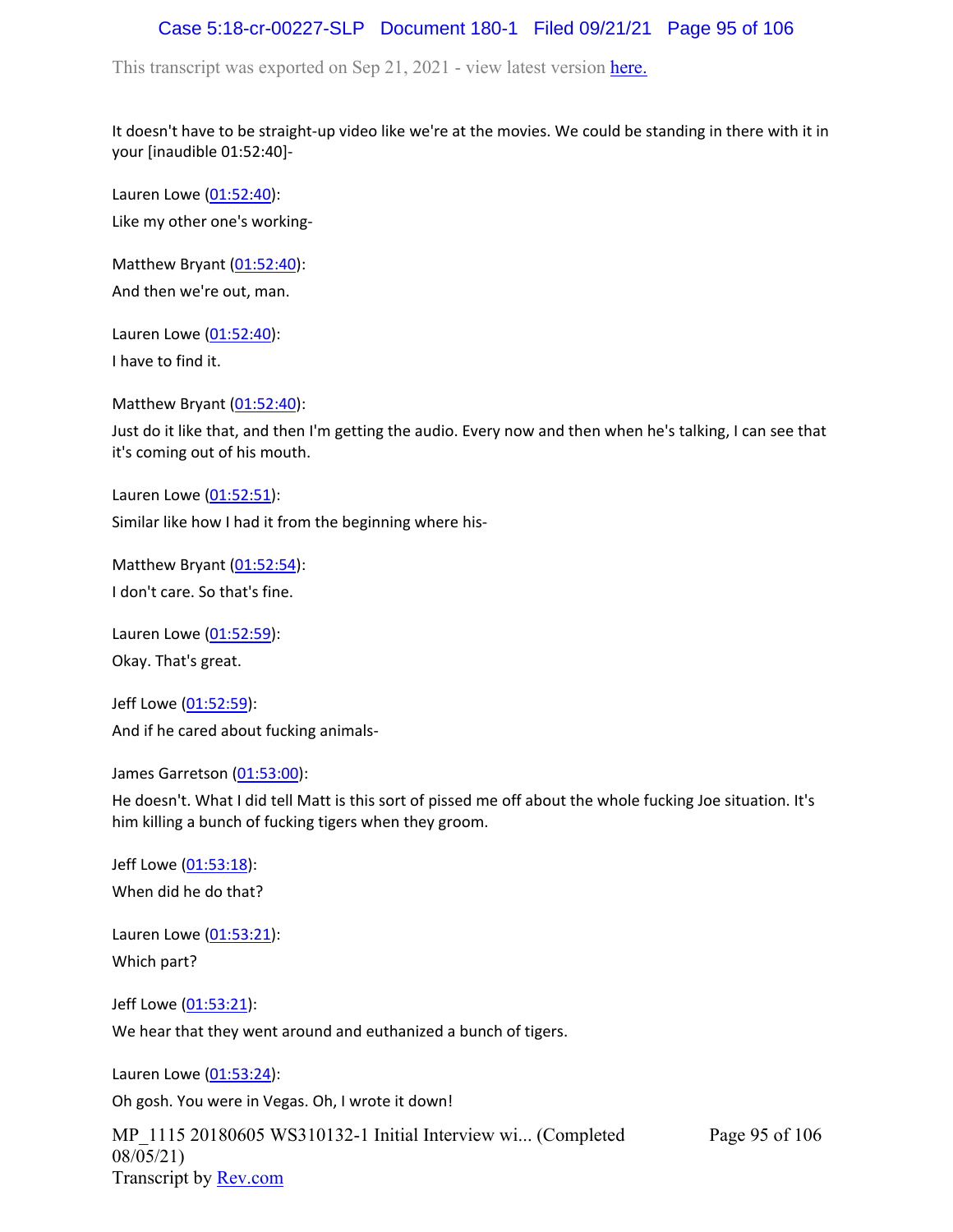#### Case 5:18-cr-00227-SLP Document 180-1 Filed 09/21/21 Page 96 of 106

This transcript was exported on Sep 21, 2021 - view latest version [here.](https://www.rev.com/transcript-editor/Edit?token=amZQ9HHFTut_NOLFoO1lSR86cptioQiBp-VVq9f_BePwrTlAl64zFPqcRkwVvmM6GaAv4S7BniclRE4xdf7JBzULLcE&loadFrom=DocumentHeaderDeepLink)

Jeff Lowe ([01:53:29](https://www.rev.com/transcript-editor/Edit?token=MqtqN2g8JZSmqMYWYhhPnvKNoBaEeEGb5LcI1xtH7B2IVVGTySJzZlpDe8jrlENla784mJpgPX4kYHBriPx4LxTdSIs&loadFrom=DocumentDeeplink&ts=6809)): [foreign language 01:53:29].

Lauren Lowe ([01:53:30](https://www.rev.com/transcript-editor/Edit?token=GeRmGxaC5dIQLXux67lzp2-gu-d01-6-sk2wR4xA5WEQMcpkJwXzRGLPi0cpOR88MCbQV5AVsZXsaWObdQXYw-t0D-M&loadFrom=DocumentDeeplink&ts=6810.9)): Where was that? Because I remember I had to mark it out because you said, "Mark it out just in case."

James Garretson ([01:53:36\)](https://www.rev.com/transcript-editor/Edit?token=hwnb5GXp1751KAaZD6if1gatyGbUJaCJw2xjeuntE1hkWxYbqRhbWRyXicqHC1SHQB8uA3_SmC3tbul-OVR2EnrpQt0&loadFrom=DocumentDeeplink&ts=6816.18): That is when he was up in [inaudible 01:53:48].

Lauren Lowe ([01:53:48](https://www.rev.com/transcript-editor/Edit?token=ADAKkxTYomSe4gJYoijeSnF6y5Gau_nBZmGg94VgsMIsbkslhGkGoGGH9EMPN5UHCdrZ3vZQgr-Vp54eEVGeh6e_waU&loadFrom=DocumentDeeplink&ts=6828.01)): Oh.

Matthew Bryant ([01:53:48](https://www.rev.com/transcript-editor/Edit?token=pxf6bILuCy-zlHj003QCZjigVaRN9Js_M852F1zTE2oX_zPKZEdgNMvhgrD9f7uVwh4bIeozvKQsVD1FwsKtpoJ-fDo&loadFrom=DocumentDeeplink&ts=6828.01)): Is there a witness?

James Garretson ([01:53:48\)](https://www.rev.com/transcript-editor/Edit?token=5KYXPdEZW8JyxOaMjmfNsqfJgoLE9qpM6EgpAX0dmB32VNfzkWN_1VOKV25s0swh_bqe06PF8tO5hufJJ2zF-bbTKcA&loadFrom=DocumentDeeplink&ts=6828.01): Yeah.

Lauren Lowe ([01:53:48](https://www.rev.com/transcript-editor/Edit?token=PQFUwWs4IGAPZkFfvs31zfdCFVsMTK3RIV96Z67sdRAVAlO1KeJOuX5J4goF_vVhvNgA1hkU8yT_7WY-C5rELwtFEAg&loadFrom=DocumentDeeplink&ts=6828.01)): Oh, yeah-

James Garretson ([01:53:48\)](https://www.rev.com/transcript-editor/Edit?token=eEqiLexDLo-A_Znev6mmhjYRg7gSB8kXhsoIPPYWLwFwgLuMPaHkSYEmSekJoPZziTHQQR77sOGwEXZNC_syQ3zLGgM&loadFrom=DocumentDeeplink&ts=6828.01): Oh yeah.

Lauren Lowe ([01:53:48](https://www.rev.com/transcript-editor/Edit?token=H_BesYec_0mKL0Ps53uAc6n-jdJdZn_9VuQw6oZPohYIoMuyUzUh29F1qTVok3js3f-6vjFGB2QXyyTLg75Y5VglK5E&loadFrom=DocumentDeeplink&ts=6828.01)): There's employees around.

Jeff Lowe ([01:53:48](https://www.rev.com/transcript-editor/Edit?token=6w0xNEMHNjCuKlE4YFXYbZY2EocaAPcfYixGM0KRRMvy8XmfqePPiu99Z5l8dFEfzHCsRc8479EMaIOV-KJFvXObN1M&loadFrom=DocumentDeeplink&ts=6828.01)): Yeah. They've skinned five six of them.

Matthew Bryant ([01:53:48](https://www.rev.com/transcript-editor/Edit?token=V5mNLP0U1OZ-TqzIsnS52T9XcLFbvHgRU3az4g1z9zbPM97iKHXCOHE3JvYyOq8dlKkeLmve4Xvk3cE5FxelCwSj5_4&loadFrom=DocumentDeeplink&ts=6828.01)): And why did they do it?

James Garretson ([01:53:48\)](https://www.rev.com/transcript-editor/Edit?token=oPXpTv6tkmeL1gJ1I-KlAnnWFhlerxPfa9zT1yhA3pfBeRCkb-ZZyJZzH9hZhjF220EQljyUKWuQNSAuAdLexLOCTSI&loadFrom=DocumentDeeplink&ts=6828.01): To make room for them six sick kids.

Lauren Lowe ([01:53:48](https://www.rev.com/transcript-editor/Edit?token=g8sFcYasFiRf50Aiwfg94AdE3ENnGFLUbSRurisKzl0UkslEQaP7uXyMhU68gf1-nBQBKoJSKzdooyi5BzFb47-ktbI&loadFrom=DocumentDeeplink&ts=6828.01)): It was to make room.

Jeff Lowe ([01:53:49](https://www.rev.com/transcript-editor/Edit?token=LBZHGpbQXxeQZUmH6AqvWxTujblSitdxLiT3HLSYyEilG9GRm8oS9tFll_eiwoEdieo3raxTwm6IDZsu6zdNK1dj6tw&loadFrom=DocumentDeeplink&ts=6829.17)): Make room for the 19 Florida tigers.

MP\_1115 20180605 WS310132-1 Initial Interview wi... (Completed 08/05/21) Transcript by [Rev.com](https://www.rev.com/) Lauren Lowe ([01:53:50](https://www.rev.com/transcript-editor/Edit?token=U5jMJ3NM_hO_lriFLb5ScPUoCnEeJ1CA_mwV_aGc4T_aYIxdXYK3xQ02E5Kas38cDg1zTdTFWXrBCKsgfsl4AeDGqpY&loadFrom=DocumentDeeplink&ts=6830.94)):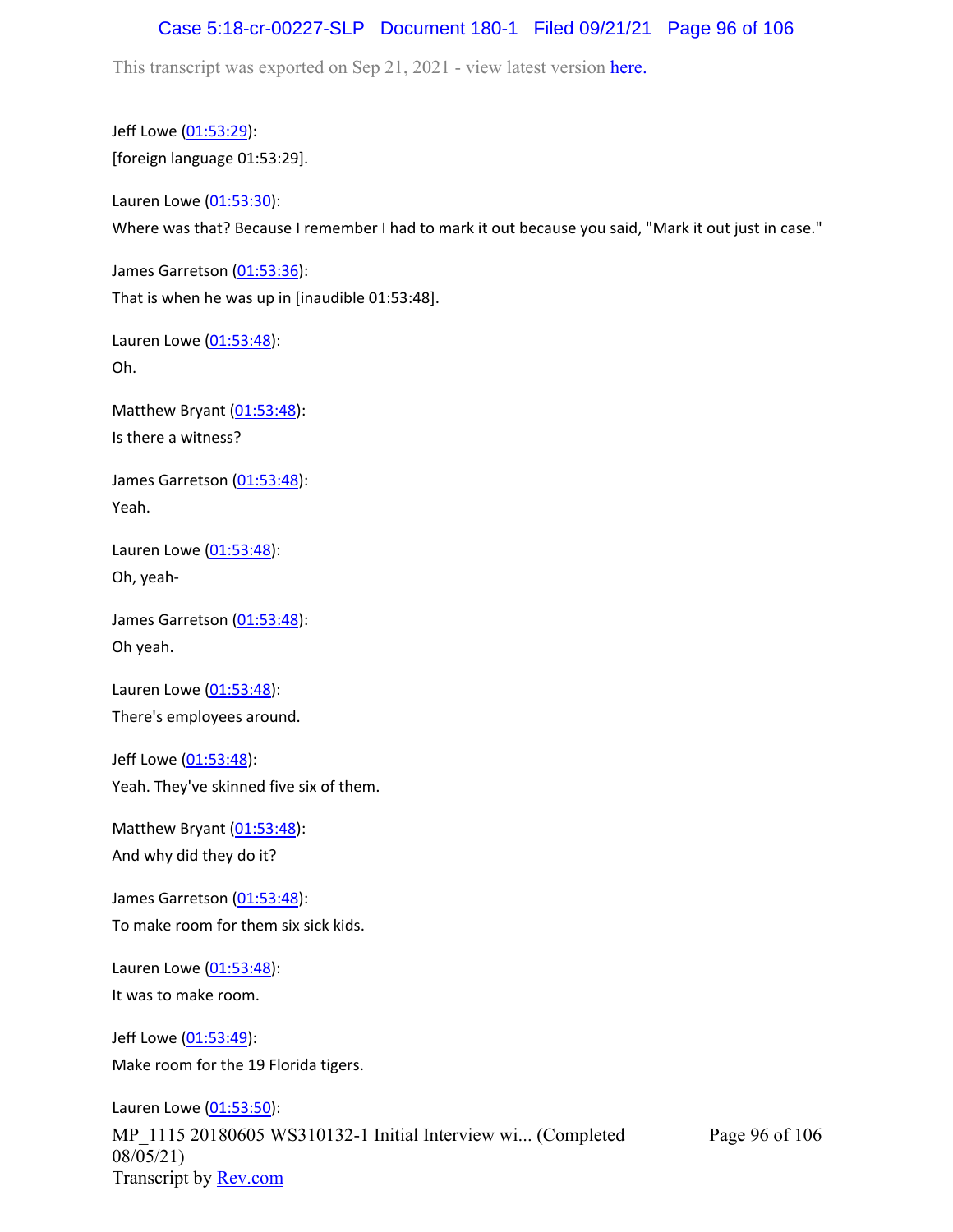#### Case 5:18-cr-00227-SLP Document 180-1 Filed 09/21/21 Page 97 of 106

This transcript was exported on Sep 21, 2021 - view latest version [here.](https://www.rev.com/transcript-editor/Edit?token=amZQ9HHFTut_NOLFoO1lSR86cptioQiBp-VVq9f_BePwrTlAl64zFPqcRkwVvmM6GaAv4S7BniclRE4xdf7JBzULLcE&loadFrom=DocumentHeaderDeepLink)

That's where it was. So when was that? That was-

Jeff Lowe ([01:53:53](https://www.rev.com/transcript-editor/Edit?token=ia6-BKZ2kcrzSiLGlX0uHB0OYSZQn1ZRkzChL-peMP49Y9uFcaN3s5K7Ze3G7WKAcbul5YKks3P8ORHM9Ov6xjGfAj8&loadFrom=DocumentDeeplink&ts=6833.48)):

And he told me that, "I need the right motherfucker like me".

Lauren Lowe ([01:53:56](https://www.rev.com/transcript-editor/Edit?token=dujMMWRTVqGnowN7rXrukRaSEEG9Cz6jes-kSpx5iBmUTMWy9GGFKkLhh30qWGgPpSahFBkFfy0atSAYpx4uu5C4N-c&loadFrom=DocumentDeeplink&ts=6836.74)):

And he just listed a person online that he was going to put that 60 [crosstalk 01:53:59].

Jeff Lowe ([01:53:59](https://www.rev.com/transcript-editor/Edit?token=tQVoQOkC7e_iTmZBR-4QcP3mQEDiy6QvkZ8scX5LPi95Rio4-UvonbHiBdIJJMrGvRFFstU2Jk9qdThvLR4wbqmMW9c&loadFrom=DocumentDeeplink&ts=6839.29)):

So let me ask you this. Did the ones he put down make room for that? Is that how he got all those cats up to the taxidermy place at one point?

Lauren Lowe ([01:54:06](https://www.rev.com/transcript-editor/Edit?token=4jCs8ppSOXkluHwNRlIQ6blTFyB7lvy4hUczr6hyqpMdeBqgAs9w8gC2S-Ir_PICgS40RzcMqxL3pLtP9uSdCLbJWlQ&loadFrom=DocumentDeeplink&ts=6846.23)): That's how it happened! Yes. Yes.

Jeff Lowe ([01:54:10](https://www.rev.com/transcript-editor/Edit?token=pgwupLL3JN4VWprTz3V9H_SRghajM5IY3bIKCk3-Ye3xWJNQRJXgBkt3V7fZWH1-_pvzXkRGT-rxDdBosLtOutMNaSk&loadFrom=DocumentDeeplink&ts=6850.78)): Because I wondered how he had five or six pelts up there.

Lauren Lowe ([01:54:14](https://www.rev.com/transcript-editor/Edit?token=wEssq5Xa8VyZqprBCONxc-gTwvsNUfkENRu02ECUH6WpFXZudKw-ADew0M2yIeZVlp2bSHjuMLAdwLjwElayxB1VMRY&loadFrom=DocumentDeeplink&ts=6854.2)):

This is why I need to back on Albert's [crosstalk 01:54:16].

Jeff Lowe ([01:54:17](https://www.rev.com/transcript-editor/Edit?token=8yP1UIognn60fTzITyfjp9zw2jcUvvfdgxUZZYOEESI-ASnzXK2qlIyKaAjtkfgz5K_TB_8iJqN8Z98OQAdCaNe9qnU&loadFrom=DocumentDeeplink&ts=6857.58)):

Without going and getting them in between? So that's how they have that many at one time. They killed them and took them up there.

Matthew Bryant ([01:54:22](https://www.rev.com/transcript-editor/Edit?token=pczDcekdn9ldCs1KKtBefWcdOc8HPb9lLuAFgdtWMnztOGpte_SldiUsdqcNAB2Wlpsk3wy_H6tqhAhfvcXDryJALT4&loadFrom=DocumentDeeplink&ts=6862.93)): What about Dr. Greene? Is he into his pocket or-

Jeff Lowe ([01:54:27](https://www.rev.com/transcript-editor/Edit?token=x6M4NprG9_BQl019o95E3PZvIRJlqlL4p1DuFF5kyT4yFQ4itkzBqOUcA37W4niqN8mnL9ftArg_6bm-4rIKC6JPI1A&loadFrom=DocumentDeeplink&ts=6867.16)): No, no. Dr. Greene is so by-the- books. She's-

Matthew Bryant ([01:54:31](https://www.rev.com/transcript-editor/Edit?token=gIKArtG7kV_yIx6UZplb8mfiBhPlsP1_S6j9xBzdnqVtsh7tOe80GPdjwMmPon6vWZ-TNrZqNIPlEMpzbragINzDkUw&loadFrom=DocumentDeeplink&ts=6871.83)):

So all these euthanasias that happened on these, she-

Jeff Lowe ([01:54:34](https://www.rev.com/transcript-editor/Edit?token=WIQk9swUJxU5ygfLr5zmhPAO3pvm_w7ASP9jJlxwTGTh0PAxrl_R5cm0UypvMOvgPXWXRQT3WLYfxhMdCSLm45qQnRs&loadFrom=DocumentDeeplink&ts=6874.59)): She didn't know. I guarantee that-

Lauren Lowe ([01:54:36](https://www.rev.com/transcript-editor/Edit?token=hCcciTecZUS8zGnl1Uci1CNR_Stuo8BAFAUq1HpSiqOxCyJhf7_94gUqboHygFedL4HEyRkBkEiLWcwrBYuDD2J7XpM&loadFrom=DocumentDeeplink&ts=6876.66)):

Yeah, she really doesn't know. She probably doesn't know much about that.

James Garretson ([01:54:43\)](https://www.rev.com/transcript-editor/Edit?token=r_2E5QYFMsMl03amnvHcF_y0aykuO6LfC9ugaaud-KSUN6cgRD2Kgxuv5NzvBV_kB1SmsJ0mOaZzKNKTFTHVeaAvYXg&loadFrom=DocumentDeeplink&ts=6883): I guarantee. Dr. Greene's pretty [crosstalk 01:54:43]. I've dealt with her. She's not-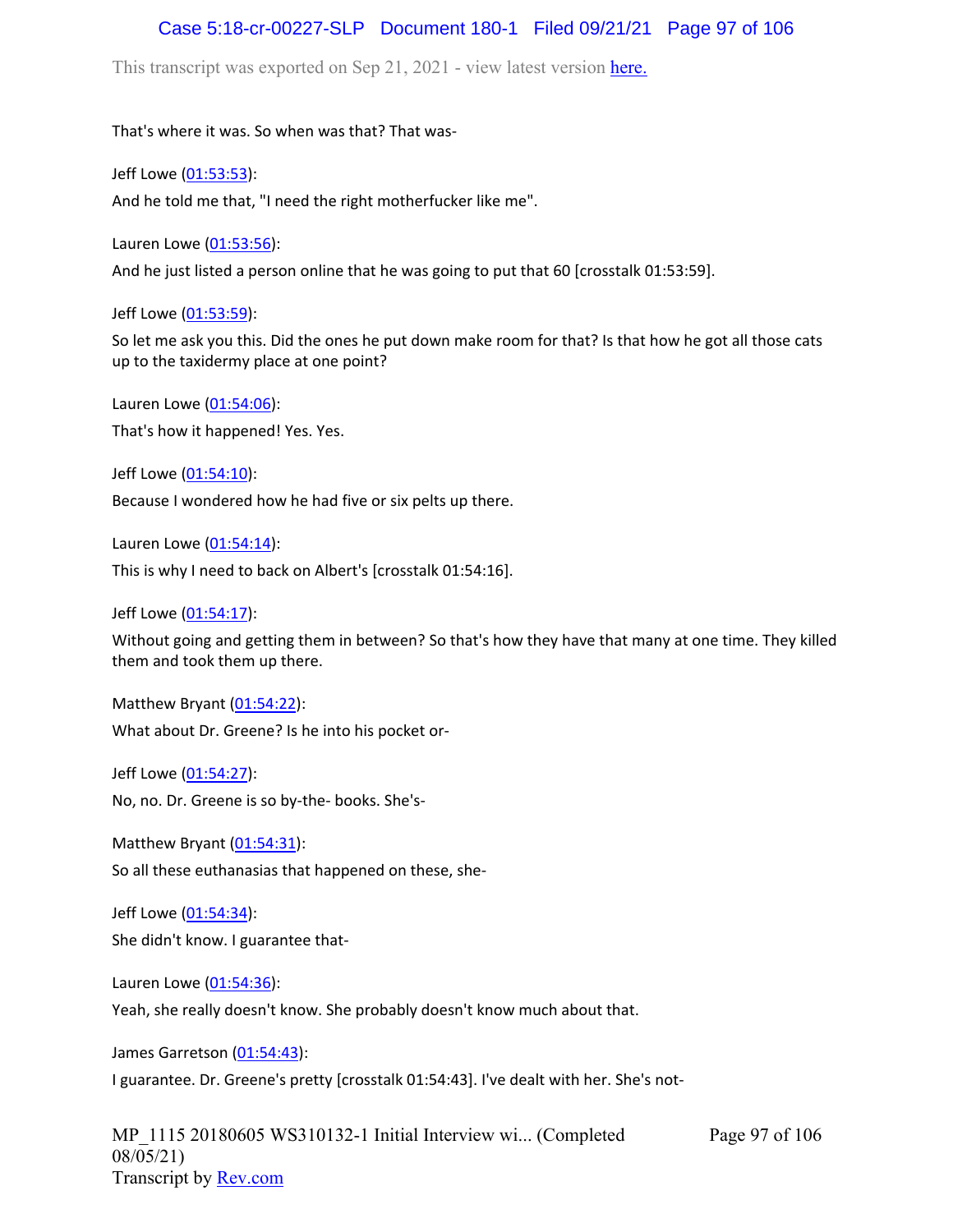# Case 5:18-cr-00227-SLP Document 180-1 Filed 09/21/21 Page 98 of 106

This transcript was exported on Sep 21, 2021 - view latest version [here.](https://www.rev.com/transcript-editor/Edit?token=amZQ9HHFTut_NOLFoO1lSR86cptioQiBp-VVq9f_BePwrTlAl64zFPqcRkwVvmM6GaAv4S7BniclRE4xdf7JBzULLcE&loadFrom=DocumentHeaderDeepLink)

Jeff Lowe ([01:54:45](https://www.rev.com/transcript-editor/Edit?token=3J36bDNAsGZU1aeuZrHQOtxaZfgC_VhGAI58xTRikzrhlf7lMRUPS0ORSg69MavbXQgRgtRsJ_om1sm4gei4AA4rffk&loadFrom=DocumentDeeplink&ts=6885.4)):

She won't. I mean, when we asked her to do anything underhanded like leave us a bottle of ketamine. "Nope! No, no, no!"

Matthew Bryant ([01:54:51](https://www.rev.com/transcript-editor/Edit?token=RV4bnPNMHntAzPIcknI4cVvHwwx9CNioFdAysuNgS259WyI2LbmNHrYotC3PU9MQCh2OPCIYakj-kYeQ5-DCdQ-8ikM&loadFrom=DocumentDeeplink&ts=6891.1)): Does Joe have illegal drugs here for that stuff?

Lauren Lowe ([01:54:54](https://www.rev.com/transcript-editor/Edit?token=gEr9p4PoyJ8k3GFtWU1j7mEutlajWjervFzP9ymqlkLR5OANFHiARjseY0xV8bVJG5oO7SDyHHq8aMZ0FrI5nRBq14k&loadFrom=DocumentDeeplink&ts=6894.84)): Yeah.

Jeff Lowe ([01:54:56](https://www.rev.com/transcript-editor/Edit?token=GiWcM2w_6tQPSPlLmdm4APM2AkMcu5KHqVvqG0kqj23e-TL027-6o25SCzPbNxjkCbXlpwoSxUekQmtDy2b6cy2pAJk&loadFrom=DocumentDeeplink&ts=6896.23)):

I don't know what they kill the cats with to tell the truth. But we do have Dr. Greene's DEA number here.

Lauren Lowe ([01:55:04](https://www.rev.com/transcript-editor/Edit?token=HSOYFotwV9xums299F7dXdg7ZS5_BCeUk_J_R8ZkN3Wd7elmAkC4lRy-YRP6Xl1yJIbHwj1nQOaCn5cvzOoDCHxz7hg&loadFrom=DocumentDeeplink&ts=6904.89)):

Oh, thought it was a number-

Jeff Lowe ([01:55:05](https://www.rev.com/transcript-editor/Edit?token=CXJuDWcMt1qfox9_fFfjeIDIt3PNEE9gjOoz-1lkPGyfJHKLlY9PqbA9dXYsyg4LR120WU5RD0EHK_kMcKlDPQMEGiU&loadFrom=DocumentDeeplink&ts=6905.28)):

But I'll say, we just spoke to the USDA today, and we have all the anesthetic drugs, the ketamine, and the medetomidine because we got to know cats every other day for some procedure. Usually to deal with claws that have grown too long, growing into their pads in their feet. Or with cubs, if we need to trim their nails, or if we have to draw blood. Joe's got this program with this guy named... This guy's name down in Texas?

James Garretson ([01:55:38\)](https://www.rev.com/transcript-editor/Edit?token=UOBdft1tlsQeUkSQcrLuC8mqV4gCZsKnMbxwzrDTh_-H-F4PEpZFmkgtmldPTJgwWogpZh2CsDlDtJaAYtt7iIaUw4c&loadFrom=DocumentDeeplink&ts=6938.67): Damn, Laurie. You keep a fucking diary too?

Lauren Lowe ([01:55:41](https://www.rev.com/transcript-editor/Edit?token=on-K4Et9tcHVSTgVfgazwNnbuEuZeHGnl_Uf_-WBgaSYQrnVFXVVa4lWS69nUQH_Ymz_wwmoRdjndl9HYPl_l6VI2Ac&loadFrom=DocumentDeeplink&ts=6941.05)): Oh, don't fuck with me.

Matthew Bryant ([01:55:43](https://www.rev.com/transcript-editor/Edit?token=xrbj8a9VF1TsUN7KjOlGk_QZTbgKu5KdllEp52KNcG3fvj9eIPxrk_UQ47zXK5gqIXGl2JrFwXCjxtsnjk2beMhGXAA&loadFrom=DocumentDeeplink&ts=6943.05)): You will rain hell down.

Jeff Lowe ([01:55:44](https://www.rev.com/transcript-editor/Edit?token=7zs4soZytwzyNqkNtCRtLRk61BsDT_cOWAG8ydso3quyoqwEYPvr-C6svz9dgcPgeMOxKrUgkgw3b-WpnkYibkOtPD8&loadFrom=DocumentDeeplink&ts=6944.65)): When I go to divorce, I just can't argue anything.

James Garretson ([01:55:45\)](https://www.rev.com/transcript-editor/Edit?token=6_BTpXtsfSDqrGLjGrvDKluFED9yLnRx_IQZ6phiJw4W824UQjFNjKzQGdw-wf4kaEXOQf9fzriQOnmlAuZDZkXNFg0&loadFrom=DocumentDeeplink&ts=6945.89): I read it and they're evil.

Jeff Lowe ([01:55:50](https://www.rev.com/transcript-editor/Edit?token=QmFf4VyiyIsM9ivyLvxj-0_a1Uth6IbmOAjxyua4x5VtXL33TLnINLBOgb7fTriBlH51Bycd7O2VxsWO0ksGBi7IAoI&loadFrom=DocumentDeeplink&ts=6950.48)):

Brian Davis. He's the geneticist. He's been friends with Joe forever. When a cub is born, we send the umbilicals down to Texas A&M and they record our DNA on all of our cats.

Matthew Bryant ([01:56:05](https://www.rev.com/transcript-editor/Edit?token=WYcnZDJ2hhzRzX5FMlTSC_8fhCskK5tg7ykXDpIRgUoRX4A9BdW-ZCITyqB6WqFJPwHqUFQDTTbSZ5GQ4x8jR3OemBk&loadFrom=DocumentDeeplink&ts=6965.45)):

MP\_1115 20180605 WS310132-1 Initial Interview wi... (Completed 08/05/21) Transcript by [Rev.com](https://www.rev.com/)

Page 98 of 106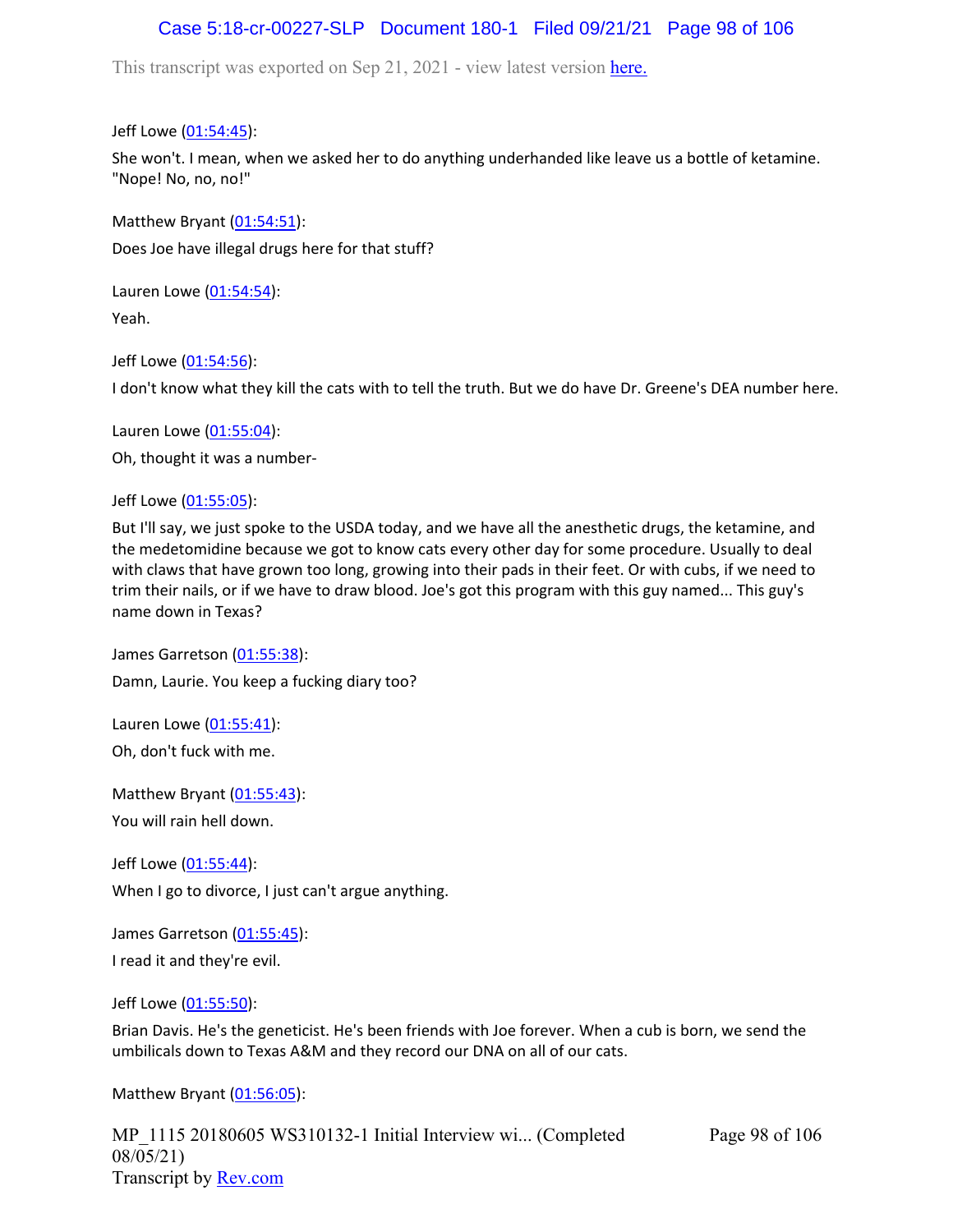## Case 5:18-cr-00227-SLP Document 180-1 Filed 09/21/21 Page 99 of 106

This transcript was exported on Sep 21, 2021 - view latest version [here.](https://www.rev.com/transcript-editor/Edit?token=amZQ9HHFTut_NOLFoO1lSR86cptioQiBp-VVq9f_BePwrTlAl64zFPqcRkwVvmM6GaAv4S7BniclRE4xdf7JBzULLcE&loadFrom=DocumentHeaderDeepLink)

So if he was sent or said that this is a liliger, that I sold, he could be arrested. You could go there and get the seven cent knowledge.

Jeff Lowe ([01:56:11](https://www.rev.com/transcript-editor/Edit?token=-QZRvSckf73orPPIkyEr-IAm8RnD-1Zl28e2ZGfYvordnt_5u4MbDm99RmA3mOGprRcjcKuCHBjLIeMf1IFaqWVMwS8&loadFrom=DocumentDeeplink&ts=6971.32)): Well, the cats aren't chipped so the problem is-

Lauren Lowe ([01:56:15](https://www.rev.com/transcript-editor/Edit?token=m-ttSc6Ws3WOkg9kc-X_WpEG2YwAYo6HJ0c7ptfxY8O0G56wOW-GRSEdpYNdH9bW7BhmfpDqboazA2s8nZZspgZvaQQ&loadFrom=DocumentDeeplink&ts=6975.19)): When did we get those cats in from Florida?

Jeff Lowe ([01:56:19](https://www.rev.com/transcript-editor/Edit?token=6IrjitCV4o1GUcin5uhWOGL8UKXtNRX-zEw92l9uKevCVeewWPXYy2XdakH7YQoRc17SJWVgOX0kafTbh_-ZwF_QuFg&loadFrom=DocumentDeeplink&ts=6979.52)): Now, let me look. It's out of line, it's fucking everywhere.

Matthew Bryant ([01:56:23](https://www.rev.com/transcript-editor/Edit?token=mJxk1ExCedvFRsTJHq9hCLyg-lDE5ZONNb0LCQMcAnmB8qlF7YkLif3PDlmQhHbMp2trqm8Od2gHHdXIUmlTEaSbn-s&loadFrom=DocumentDeeplink&ts=6983.03)):

June or July of last year because that's when the Department of Agriculture called me.

Lauren Lowe ([01:56:27](https://www.rev.com/transcript-editor/Edit?token=q3OuM1W1ylqZnUluXjtjM6xks2p_7GI37Kx2Ohym6sKWOKnNCr730KqspgSouRQqgB_n98xTu3BRKTxwJrjkOlzKUk4&loadFrom=DocumentDeeplink&ts=6987.51)): Okay.

Matthew Bryant ([01:56:27](https://www.rev.com/transcript-editor/Edit?token=UKQwPxY_Jx1NMmIg_lX3wy8MGfFU6c5tqNr6wOD-vFyVyhNOhpQC1RPCW-oiesI5HXKLaJcfaMlAXD0xOk-x8ub9zqE&loadFrom=DocumentDeeplink&ts=6987.51)):

Because it had something to do with a Federal court order or something out of Florida.

Jeff Lowe ([01:56:33](https://www.rev.com/transcript-editor/Edit?token=E0SYT-EMTpRCrmbhGq3Mn9Nksr7Pka7LwqJm28K16Og1YmBbZ-7t3jZUeQ1EOOKgiP7Z_0dPnST5R4dMOz26P7IWgxs&loadFrom=DocumentDeeplink&ts=6993.25)):

She violated a court order not to move them. Didn't tell us she had a court order not to move them. 19 tigers too many.

Lauren Lowe ([01:56:45](https://www.rev.com/transcript-editor/Edit?token=4VbkRFpvr-_sa2-1KMi8T0IsooN2A9NsxASJPrfOpdNj-IxWD288qVhppvzJ4oHFM6hxSrednDPg3r_P5HGbzBpBksg&loadFrom=DocumentDeeplink&ts=7005.73)):

A lawsuit appeared 19 tigers, that was her name, on the 17th-

Jeff Lowe ([01:56:48](https://www.rev.com/transcript-editor/Edit?token=242D0pPg3WRKHa42wwR1IPFcAlnC6pBZsv6Wz1OCdnFgD99jb78VY9k-7tF-_HMs396QCDXwQ4BmR0beHlKn1fBA_CE&loadFrom=DocumentDeeplink&ts=7008.78)):

Local zoo takes in 19 tigers despite court order. July 19th, 2017. Lauren change the file

Lauren Lowe ([01:56:59](https://www.rev.com/transcript-editor/Edit?token=6KURCLFdLauEbzl0b1egq9DqkKD9dZ0uaS3FmcmWZ6-_OHg1H3gPfnTD-HmgBczpa4tqQufp_pe4YNuH3FXXqa_fZeM&loadFrom=DocumentDeeplink&ts=7019.53)):

Okay. It was on the 15th because I have it marked out, because I reworded it "Bay City Tigers". I have to scribble it out. But that was when the tigers were killed, it was on the 15th.

Jeff Lowe ([01:57:09](https://www.rev.com/transcript-editor/Edit?token=twiUCVGKECYxmHeVTUitkrFZuzYvhvKrg6hcKJbtJefsfVfpKeSQsmvNmrUbirB_Tcq9rHX8Yf_sqyTfs8ua4Cj0B1k&loadFrom=DocumentDeeplink&ts=7029.32)):

You know what? I can trick Rienke right now when you leave. Rienke was here. I'll just say-

Lauren Lowe ([01:57:14](https://www.rev.com/transcript-editor/Edit?token=50RiLwAcPmjBpaNgEferFmLA_80m6VB-U_Sido_rbR6qPL1wcsqAt6PAwLUFbIxT8VGm-JdH_vhzKKvdry-8pKEbOfM&loadFrom=DocumentDeeplink&ts=7034.35)): See how it's covered up?

Jeff Lowe ([01:57:16](https://www.rev.com/transcript-editor/Edit?token=2jHUMr9hr_wAVzFwbTyh6aSSbhq8-V0n4gdU3CUJS1booJplUrCi11mVYE2AIpqpmaqrAXA1hWj3GQAue7OrGuIRmZ4&loadFrom=DocumentDeeplink&ts=7036.5)):

MP\_1115 20180605 WS310132-1 Initial Interview wi... (Completed 08/05/21) Transcript by [Rev.com](https://www.rev.com/)

Page 99 of 106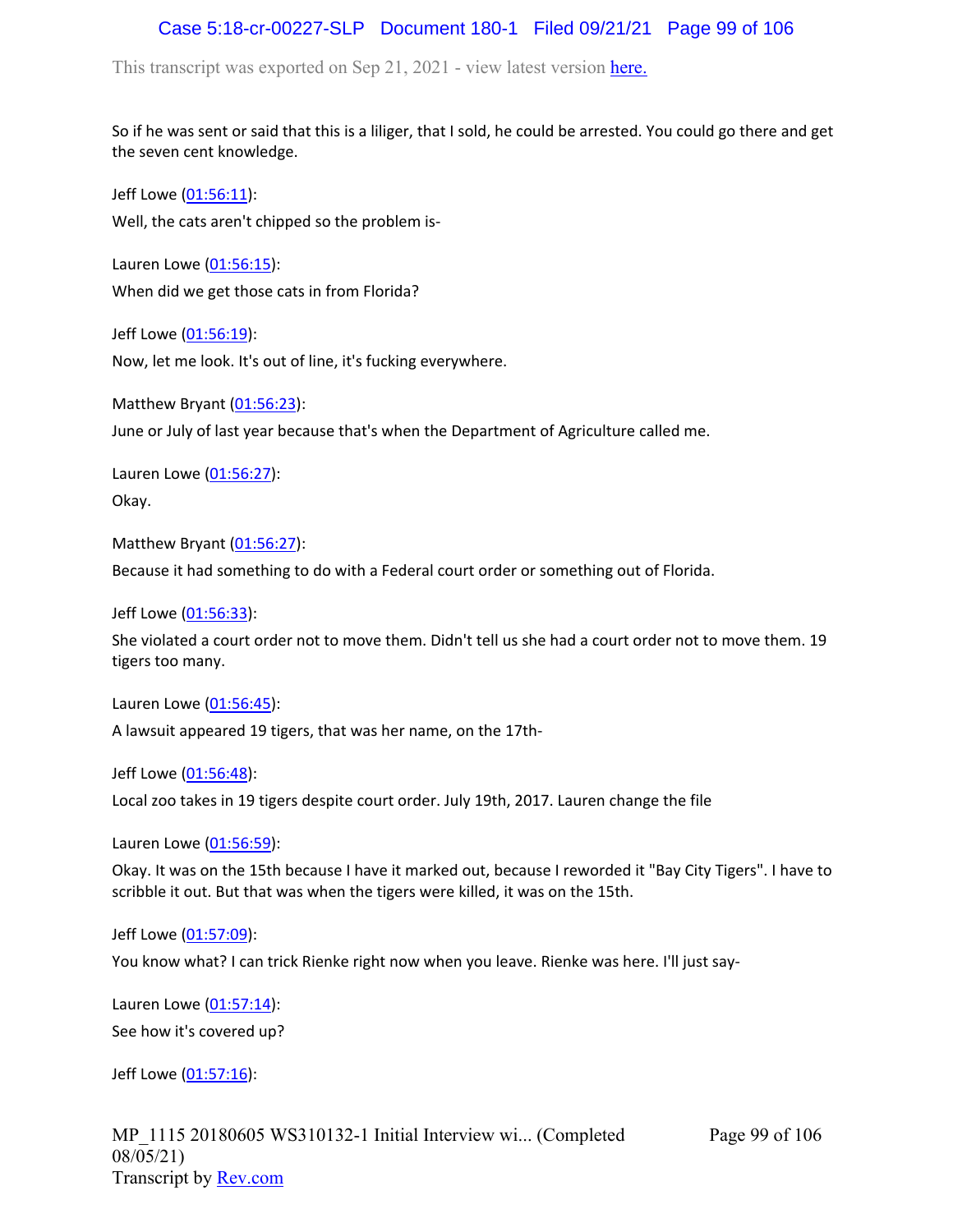## Case 5:18-cr-00227-SLP Document 180-1 Filed 09/21/21 Page 100 of 106

This transcript was exported on Sep 21, 2021 - view latest version [here.](https://www.rev.com/transcript-editor/Edit?token=amZQ9HHFTut_NOLFoO1lSR86cptioQiBp-VVq9f_BePwrTlAl64zFPqcRkwVvmM6GaAv4S7BniclRE4xdf7JBzULLcE&loadFrom=DocumentHeaderDeepLink)

I can say, "Are all those pelts still up in the city?" And I'm going to say, "How the fuck did we have that many at one time?"

Jeff Lowe ([01:57:23](https://www.rev.com/transcript-editor/Edit?token=Zq61UKaLiKGMNuDhfKc7emA21si9mAi6MHMUPcTMsAbUASk5bHwKQCpWKcD0w-bpnwe1qtOOje51xRlNOk1ljR2_ofo&loadFrom=DocumentDeeplink&ts=7043.79)): And he'll say, "Joe put them down."

Lauren Lowe ([01:57:27](https://www.rev.com/transcript-editor/Edit?token=tRQd8Pyo9F7P-rSfWv_6WiMnY9geKMwcHEva9-mpxrkgB8L0kPaRLApnBCHZnagwigYXEqHykZwuUQIkq9ytrCnt2pQ&loadFrom=DocumentDeeplink&ts=7047.87)):

Yeah, that's the one. Saturday the 15th July. That's when they all went down because I was so pissed off, and that's why I remember it.

James Garretson ([01:57:35\)](https://www.rev.com/transcript-editor/Edit?token=W78FDPM2LtBHbVWqa-GPJ6OM7PDwIANmJCj6L_RjRApgxa9eCXKiu_TMXtrfnFsTtJEwFM4d5re2ZbTQWIrmtZrQwL8&loadFrom=DocumentDeeplink&ts=7055.4): That right there just made me sick to my stomach.

Lauren Lowe ([01:57:42](https://www.rev.com/transcript-editor/Edit?token=Exio7kVqvMGLirIH8HOh7q0sQVlldFb2rK6pkhstMkP5FT7McNUq8-9kMYOf5OG4jLnA1QdfNuzmPIHSguv9SjDQcGE&loadFrom=DocumentDeeplink&ts=7062.98)): And he has online now that he's willing to kill 60 more cats hoping to raise money for it.

Jeff Lowe ([01:57:43](https://www.rev.com/transcript-editor/Edit?token=3cJmUQaIK4qXNzk1khVU3yf9ATtQyd6JmYS_c4m_vWx16m6jkx7YewktK3exqPJXpNsxj3CU1N6wX7LIPLAhPvSb4gQ&loadFrom=DocumentDeeplink&ts=7063)): Yeah. The Walmart of freaking-

James Garretson ([01:57:43\)](https://www.rev.com/transcript-editor/Edit?token=w23tlxkInu2gwYi9IAZJYlIvB4tJtPaWBJQU7I1KBbWSLS02y-pDS_KzGtC0TQsqs603cpj9BmQFMlncFfnABJERQqU&loadFrom=DocumentDeeplink&ts=7063.93): Picture of the ad.

Jeff Lowe ([01:57:44](https://www.rev.com/transcript-editor/Edit?token=88HqR7km6wQdIeA6XaHWdFJOhSbTDKLz7MMbYPxezQ-EBzdRO2KYv809gEoZnVv3_LxCZpo-hRnOH_76RRW_cNTBMjc&loadFrom=DocumentDeeplink&ts=7064.82)):

Walmart cut his meat program off because he was talking meat that was supposed to be going to the tigers, and he was cooking it and selling it to people who would fucking buy. And somebody told about him. Somebody told them. I've known about it for a couple months, and I said, "You're jeopardizing all of these cats eating." [Crosstalk 01:58:04]. Yeah you cut them with the grain, not against the grain.

Lauren Lowe ([01:58:11](https://www.rev.com/transcript-editor/Edit?token=sCbix08_hPbxTphLuyKq4uBGHWLy4LmEb4kV99ukKjrFDfflw0fDKn2_d7V9pwoc3dvZYXYJvk1Xg4Eqw72_G2hbeBY&loadFrom=DocumentDeeplink&ts=7091.17)):

Yeah. Go with the grain.

James Garretson ([01:58:14\)](https://www.rev.com/transcript-editor/Edit?token=40hk8d9_ajpStduBfHyM2sbiNq3YhG-EGUkGTyprRF6EkOJ9h7OoLBCBmu-x4Ec6m_8tu4iNbu-WcSulrANpP6-JU2o&loadFrom=DocumentDeeplink&ts=7094.15): Got to get some freaking chew.

Jeff Lowe ([01:58:15](https://www.rev.com/transcript-editor/Edit?token=l7v-uDAXa4tjoEsZZPSjMgVIQUsOa0kLhJ7Rzkvb1tw3Vq2fOdwhXeDGI6nibQ5kWQMIUXMBLDO8YQQUcLuf17Gp5-E&loadFrom=DocumentDeeplink&ts=7095.44)):

And, sure enough, fucking happened. I'm so glad my name is not on anything that they'd buy. I used to own restaurants.

James Garretson ([01:58:25\)](https://www.rev.com/transcript-editor/Edit?token=_x6rGqDI6F__Mt7NLiNmJy7jEcZc-cB2WOqGrMHJDSkCjGDprxRuCqBFwmjjo5-3OZXZosZMVa3q0b4V2lD723QZJfw&loadFrom=DocumentDeeplink&ts=7105.77):

Yeah, I since had the good relations of my used. Yeah, me too.

James Garretson ([01:58:27\)](https://www.rev.com/transcript-editor/Edit?token=yDmrs-B-KdHttbN6v2Nuqec9oGO2_fGierOLMK26jE9sbrKDARGYyy_PWnqMd9LiiQOCMGh4HpFBSehN84Hxd4SHPC0&loadFrom=DocumentDeeplink&ts=7107.09): Yeah. Put in his name.

MP\_1115 20180605 WS310132-1 Initial Interview wi... (Completed 08/05/21) Transcript by [Rev.com](https://www.rev.com/)

Page 100 of 106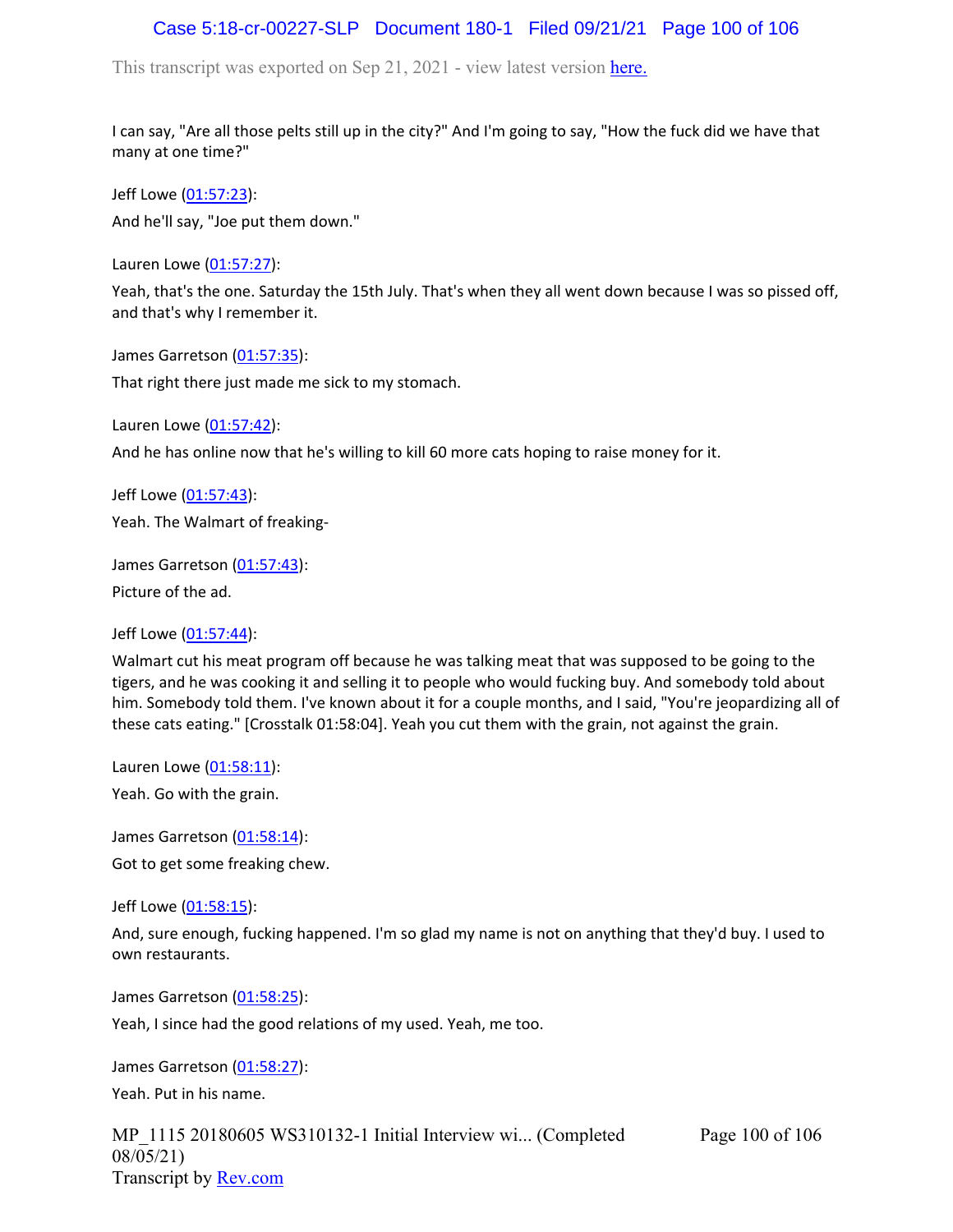## Case 5:18-cr-00227-SLP Document 180-1 Filed 09/21/21 Page 101 of 106

This transcript was exported on Sep 21, 2021 - view latest version [here.](https://www.rev.com/transcript-editor/Edit?token=amZQ9HHFTut_NOLFoO1lSR86cptioQiBp-VVq9f_BePwrTlAl64zFPqcRkwVvmM6GaAv4S7BniclRE4xdf7JBzULLcE&loadFrom=DocumentHeaderDeepLink)

James Garretson ([01:58:27\)](https://www.rev.com/transcript-editor/Edit?token=MDuv74Dm32OAsbEsT_oOM0LNUZTv3zDJcoh2frqz1JcfVENhpmP6bTs8vxSbhitQQpmZbvYcRsUUY-Yab0Gh9qKIQ80&loadFrom=DocumentDeeplink&ts=7107.33):

He still has all my tax number that he's been using too for that pizza place. God, excuse them.

Matthew Bryant ([01:58:41](https://www.rev.com/transcript-editor/Edit?token=0cjQ0b3CqiMijBWUcslBaVVtIvS98nX-wEiHTKzD3PG35x_VfpePFYuCvr9tfKPE17U7Ny-HJDeW6Z6Rpof1l4uOk-o&loadFrom=DocumentDeeplink&ts=7121.51)): All right, well James, we got to go.

James Garretson ([01:58:42\)](https://www.rev.com/transcript-editor/Edit?token=r7pSmEOOjq6Jgtn7u77CwiilniWp4FdphrXkWv0RVTWv50oqQ_YVaD-bCK1S1NfzZAZiILMzN9TBmA5rpv0Nd-6jexg&loadFrom=DocumentDeeplink&ts=7122.87): Yeah.

Matthew Bryant ([01:58:43](https://www.rev.com/transcript-editor/Edit?token=M0jB3rge-q3x4x3qDji9J3RDfsxbhrbTarFA3sHLEnMsC1KM6ko6NDQ_9bNwY6m3_i7pq3sG4cT4FRYjXaal2JFZ_yE&loadFrom=DocumentDeeplink&ts=7123.32)):

That's a lot for me to think about on the drive back to Oklahoma City. You have my cell phone. If you don't mind.

Jeff Lowe ([01:58:49](https://www.rev.com/transcript-editor/Edit?token=P8KmT75TEiMXDgCbLclJG_3Z9ntHid4efdwO9pqWDvoLgiLNsmOSi64QeDKCr9S8yRGXqoUboDFmgU7stivq4wdSfuo&loadFrom=DocumentDeeplink&ts=7129.1)): Go ahead, Mr. Can I get you? It's on your card?

Matthew Bryant ([01:58:50](https://www.rev.com/transcript-editor/Edit?token=-Un9oMcsuj80U6IJOE_5jUmzLxCtJ6nGYX2dsHPd1pkD1tExHV_JjcgFjd-ACdJ9X0Ij3Lpwa-chxw8iZGbWn8pECvs&loadFrom=DocumentDeeplink&ts=7130.85)):

It's on my card. Both of you text me. And I'll say this too, if you're going to have text conversations with him, or anything else, don't delete them.

Jeff Lowe ([01:58:58](https://www.rev.com/transcript-editor/Edit?token=xbE83_TYCcU6KRbM6IbJK0ypyP7nJ8_8E-JZ6Kw3noOhH67gsMrA9wyOumzAr_e0iZcrtzWLVW7mek6WZpUUstxm0B4&loadFrom=DocumentDeeplink&ts=7138.96)): Okay.

Lauren Lowe ([01:58:59](https://www.rev.com/transcript-editor/Edit?token=YKkV8F2tvM75WDiVVLG1y8VozCfUh1XGEBhYn5avAubC3rCN96FvHOplZg95glsmw0ZaqbNa8VA6MgUmPybF-iLF1Ow&loadFrom=DocumentDeeplink&ts=7139.37)): Yeah.

Matthew Bryant ([01:59:00](https://www.rev.com/transcript-editor/Edit?token=rCRtvh_HKTBw9sRNWpe5FWZdKRf7Gr1Zf7EraUVvKtwgqrnfhybY-VlPDtx_o0dd54NRkpOJiPuJX1elISFd-gAi8Mc&loadFrom=DocumentDeeplink&ts=7140.12)): Because any time there's a text deleted, you know who that looks bad on?

Jeff Lowe ([01:59:03](https://www.rev.com/transcript-editor/Edit?token=FSv2_z2LMeqQMgL2IJjNh1tCpUGTyulzpxwnUDs9pfnfEB0MhVAaVDrcTrnyvK4-6_HGo9_ArbVXrJ85BDHh376CXOY&loadFrom=DocumentDeeplink&ts=7143.22)): Me.

Matthew Bryant ([01:59:03](https://www.rev.com/transcript-editor/Edit?token=zAkAGj57ufqKOc6EYC7YnR5AMxDIRBXeTKB3UYrDpWvPtk4_76Yds61Q7BGrYpYEW2Z14IVi5hhPt8gJTjG_pAq2AbE&loadFrom=DocumentDeeplink&ts=7143.82)): You.

Jeff Lowe ([01:59:04](https://www.rev.com/transcript-editor/Edit?token=yaM_JAr9TdkUurDXXicA1iIDCK9thk7w72eVuzz87mEoO4zjjnDNPkWtRh083ms6Cj9Xi4TPsygyO3-d_UBEDJkkNcQ&loadFrom=DocumentDeeplink&ts=7144.22)): Yeah, but fuck it. I just delete so many.

Lauren Lowe ([01:59:08](https://www.rev.com/transcript-editor/Edit?token=oH-XZu19mznHERj7nJloz_MXA_T2yC8fhcMJuRRFiPWwlT3FXguN22JPUnde14g7I3JhkShxbDdPGrgIN67HMT-O35Y&loadFrom=DocumentDeeplink&ts=7148.1)):

That's why I ask you, why do you delete so much shit?

Jeff Lowe ([01:59:09](https://www.rev.com/transcript-editor/Edit?token=7yWVN6z5CyplDRS9U9JciO1zJmeGx4T1vV-zpmf2kCgTYB7VJ5XQXR5nLetUb2dn--41D6DiqmwLgEaku1v-GAJSBM8&loadFrom=DocumentDeeplink&ts=7149.94)):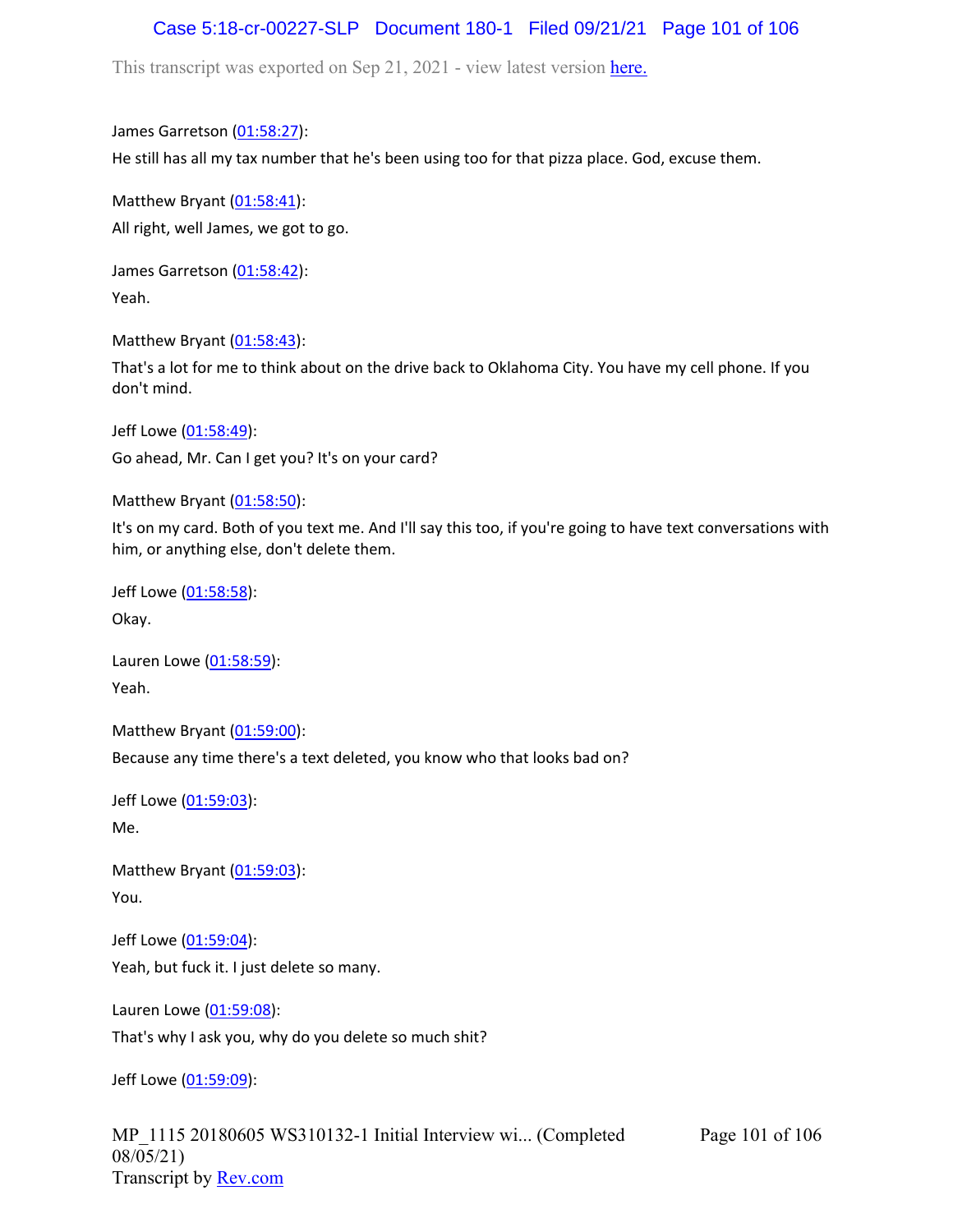## Case 5:18-cr-00227-SLP Document 180-1 Filed 09/21/21 Page 102 of 106

This transcript was exported on Sep 21, 2021 - view latest version [here.](https://www.rev.com/transcript-editor/Edit?token=amZQ9HHFTut_NOLFoO1lSR86cptioQiBp-VVq9f_BePwrTlAl64zFPqcRkwVvmM6GaAv4S7BniclRE4xdf7JBzULLcE&loadFrom=DocumentHeaderDeepLink)

Because it's just so much, and I look at my usage, and it'll say, "Half of your memory is taken up by texting."

James Garretson ([01:59:18\)](https://www.rev.com/transcript-editor/Edit?token=fGT4xnI0x1WTELaBuLZlLTHESWI-msTYMzPrwjEs2fXo8UMaUjPjjO3eX1vO0XedLPLvONnvAaqvj_dpsnuJDGHMH-I&loadFrom=DocumentDeeplink&ts=7158.57): Should I play with my wig? I know! Are you a boy or girl?

Lauren Lowe ([01:59:22](https://www.rev.com/transcript-editor/Edit?token=f92MzkckoMUQplWH2sD7IpcEfEtr6oBAecO-3o-VQbqaBGTcy-gOqakBNyiQA-XWHQCAJ5QX0nLN_V791XvGik5vGWE&loadFrom=DocumentDeeplink&ts=7162.33)): Girl.

James Garretson ([01:59:22\)](https://www.rev.com/transcript-editor/Edit?token=IiMdejGZkIA6FvIDCj2DaUfliPv4dak1hXRraSAeVkPot3EDA0MIjZfP4uV5YVC9lAQQ_sJa8QZkLupMZP3RyGyBNDo&loadFrom=DocumentDeeplink&ts=7162.33): Oh, oh, oh. That's why.

Matthew Bryant ([01:59:26](https://www.rev.com/transcript-editor/Edit?token=EB0f9Ns4X5lh5X-yXfUHYPWQW6yBUtV2I8s8hn_58rVafwdGm2m5u_ZcC_4hQDn1gHm-qJ5U8DwubhERMNSFjSmXdHQ&loadFrom=DocumentDeeplink&ts=7166.93)):

But do that, and then everything else should be good to go. Send me a text, each of you, and then I'll put your number in my phone as I'm heading back to the city.

Lauren Lowe ([01:59:39](https://www.rev.com/transcript-editor/Edit?token=31fLmjrFqURmupztd-bF6WjKoIKvJUB0xT8C22hTCVRjRXGbfkspgeYfal6Bz2v8xQEvZRgk9-KwtQBu0P9Zm-b58_Y&loadFrom=DocumentDeeplink&ts=7179.45)):

We're going to go ahead and do that, make sure you don't forget.

Matthew Bryant  $(01:59:43)$  $(01:59:43)$  $(01:59:43)$ :

So this stuff here is what you use at the office to keep account of all the expenditures.

Jeff Lowe ([01:59:49](https://www.rev.com/transcript-editor/Edit?token=p1NspQ0ncu89TEcCdDRQZaak1-So6hRpspEfSBpzmHuP7FDNywIpkxoI3RjF11ewMh_VMR8GW35zCUcn74_At5nI33k&loadFrom=DocumentDeeplink&ts=7189.81)): Yeah.

Matthew Bryant ([01:59:50](https://www.rev.com/transcript-editor/Edit?token=TAdaOrnotiDPpkWUUqs1PM6cXJy278AT39_LJ8Zo7LfZ05DWQPRZEfUrbtWcy6V0qQ8ZedgIp6np9UiIFf2KRgvSXC4&loadFrom=DocumentDeeplink&ts=7190.79)): Then you go back. And this should go back to-

Jeff Lowe ([01:59:53](https://www.rev.com/transcript-editor/Edit?token=tYM37UTSzwnb3p463nvDt3Eih4KAbBhPdkzt7l2pgLlDE0pE0xoMjzr3aB9-KlH_wGEMO1RN7acAm6T9ecJ0VPuBZlM&loadFrom=DocumentDeeplink&ts=7193.33)): Match all those checks.

Matthew Bryant ([01:59:54](https://www.rev.com/transcript-editor/Edit?token=Rt8kw2mnOWZXsf39AV3Kz5VZphZam37iDXcswcMCYEOnKIkOW2lR7Bw6ck5TgHPmKGLgj9JcJois1hUh23jZRomq5Cs&loadFrom=DocumentDeeplink&ts=7194.18)): Match all your checks when you go back and verify.

Jeff Lowe ([01:59:55](https://www.rev.com/transcript-editor/Edit?token=rkVWrROiDyQBBrjg8gckdxVl8wVMcxP8G2uMOg0-RrEKodZtoXPiAo-z7sz_Xbd3IMr--yTjdVdZ6oGaXpEq1815Mzg&loadFrom=DocumentDeeplink&ts=7195.93)):

That's what we were trying to match up. We got it pretty good.

Matthew Bryant ([02:00:10](https://www.rev.com/transcript-editor/Edit?token=1C5_pOvNPL3CaXDg6bFyhbO_jTJMMv1yT-9g1VIl3Mf-WLNNEnMd7NVi_QluyGU7ZOmWfSuJLRsDlVD43AuTb1sEfgk&loadFrom=DocumentDeeplink&ts=7210.36)): And whatever you put in the text-

Jeff Lowe ([02:00:12](https://www.rev.com/transcript-editor/Edit?token=PirdJWdTmoYdRiM7MmV2NwR8-lLe9g5TJj6ms_w0-CkDTq7zMgL2XVbwZWheNwySEBVK_YsmL88ZBJrgssThQT_ROro&loadFrom=DocumentDeeplink&ts=7212.69)): Say, "Bye bye".

MP\_1115 20180605 WS310132-1 Initial Interview wi... (Completed 08/05/21) Transcript by [Rev.com](https://www.rev.com/)

Page 102 of 106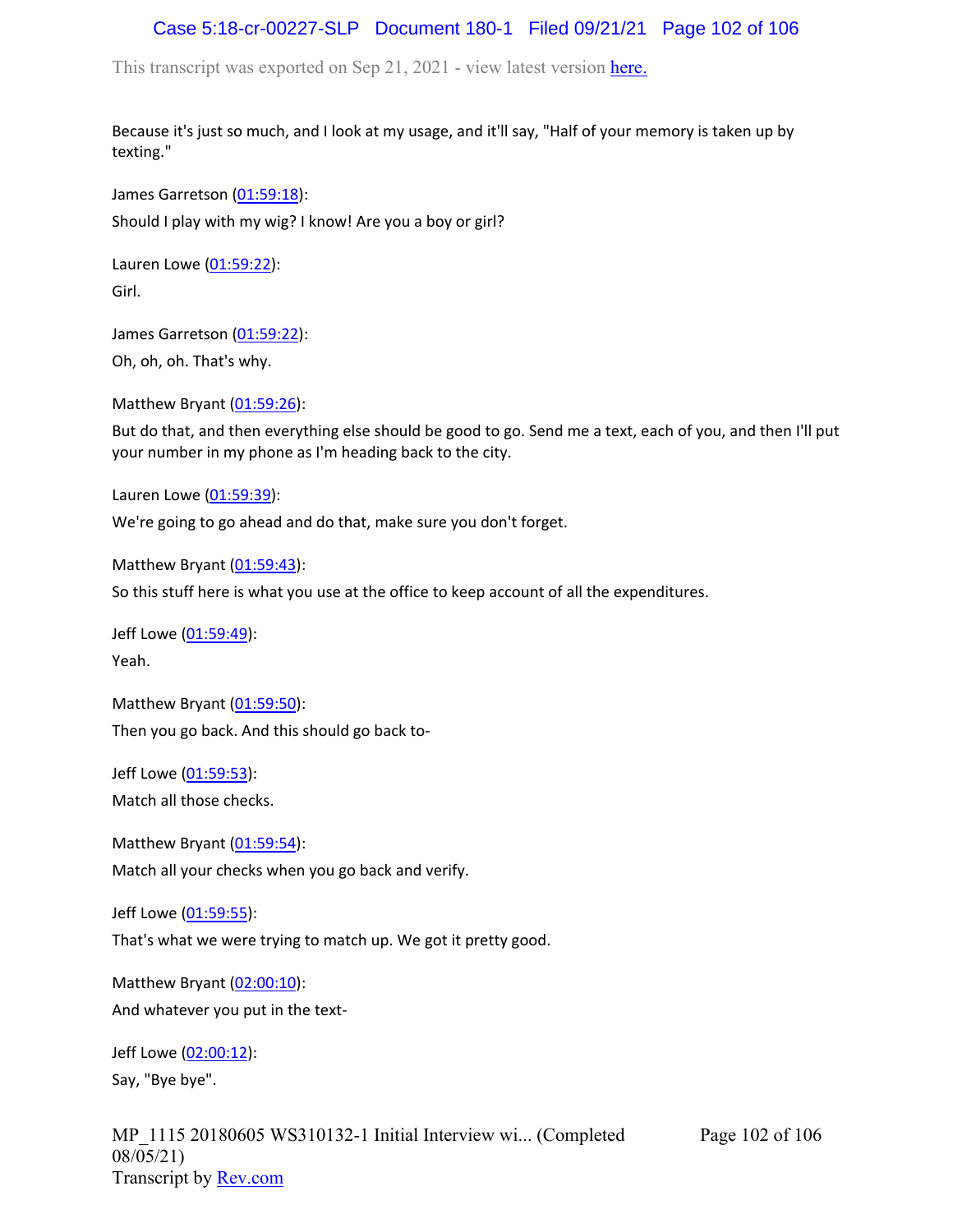#### Case 5:18-cr-00227-SLP Document 180-1 Filed 09/21/21 Page 103 of 106

This transcript was exported on Sep 21, 2021 - view latest version [here.](https://www.rev.com/transcript-editor/Edit?token=amZQ9HHFTut_NOLFoO1lSR86cptioQiBp-VVq9f_BePwrTlAl64zFPqcRkwVvmM6GaAv4S7BniclRE4xdf7JBzULLcE&loadFrom=DocumentHeaderDeepLink)

Matthew Bryant ([02:00:14](https://www.rev.com/transcript-editor/Edit?token=SQKA2Rt01kdHA9EscmLMuOxe43-XlzHXQYmJwWEZut9L0Vqwi88gCxsSIYR0imEwuvO0y5mmSPh9gXOHD1jkxzlz9jI&loadFrom=DocumentDeeplink&ts=7214.97)): Remember-

James Garretson ([02:00:16\)](https://www.rev.com/transcript-editor/Edit?token=lPXZl-FVVOCvSUgWaZGUrEYKUKjYTP5R2Qrg2FdncNTtWVe95m2oX7QluGz1e0PkXY8Ntc96cDxM2L48Qd1g8p_48jg&loadFrom=DocumentDeeplink&ts=7216.26): See you in the car.

Matthew Bryant ([02:00:17](https://www.rev.com/transcript-editor/Edit?token=tcrOdbE4cc4rMIz3b-1n8rvDih48FrpSwLDHkPZzAY3iZMYxUwz2zEsSLMfr1yLesea4WKmSQGavtFwuqi1z_noUUMw&loadFrom=DocumentDeeplink&ts=7217.58)): It's going to be played back. So if you want bad words to be said-

Jeff Lowe ([02:00:22](https://www.rev.com/transcript-editor/Edit?token=axbQkSkfz7F252eqj2c050KK9a4ep3QUxXK746nm2nq8pUz6qTvc_MciOmug1SHa4SLzA1kDk3uJolp9YHQtiUTT5Uk&loadFrom=DocumentDeeplink&ts=7222.84)): I won't curse.

James Garretson ([02:00:23\)](https://www.rev.com/transcript-editor/Edit?token=cuWeIug4jvRjnBFTV2TT11546XOFhMant1Ht8Wq-z1Ck5atRw_OCb5Rjq_sSVmqkLNYnJuTQegx8r9xzBdGkb7DO_WA&loadFrom=DocumentDeeplink&ts=7223.13): Why the fuck not?

Jeff Lowe ([02:00:23](https://www.rev.com/transcript-editor/Edit?token=yByrMRBOFv9HEtWlTCgk2nsHG05f7garkoHMm8KKJDc7LMplqcc2zG25u8Fy1RQvZMMPmpWB-ji7lGEJPV4A2c1Jx3g&loadFrom=DocumentDeeplink&ts=7223.13)): Is that your number?

Matthew Bryant ([02:00:23](https://www.rev.com/transcript-editor/Edit?token=QEwWhHVyTLEpn10doPtpZkjI16XNI211-Vsk4cKTapbqnR0zO-Q9_IVbBVkzyQd7BfhAgCpFqkKgl_ZB67QjAY-j7d0&loadFrom=DocumentDeeplink&ts=7223.13)):

4-5-6-1-5. [inaudible 02:00:23]. It's all about going back over there. Talk like you normally do, but if you get mad and want to call his husband-

Jeff Lowe ([02:00:48](https://www.rev.com/transcript-editor/Edit?token=ppa8D2MejWz8fOWLZgNQK0zYl2UwvTeWZWaw9dAdMWLh7zweBkD2X4Ana5szmgrgETcaa9P6Ixzzhv-m-4cnWXfdWn8&loadFrom=DocumentDeeplink&ts=7248)): [inaudible 02:00:48].

Matthew Bryant ([02:00:48](https://www.rev.com/transcript-editor/Edit?token=HfOKQggFWfElK5fOWH05ObPc56Y6ryS0lJJ3mvy1DZ4z5f8tZi3REorkHW9avvB630EytXA8dWJ0__LdHsl_o43-gAY&loadFrom=DocumentDeeplink&ts=7248.6)): Those names there, there may be somebody on the jury that's offended by that.

Jeff Lowe ([02:00:54](https://www.rev.com/transcript-editor/Edit?token=TMg-7jMwBBGgeoTauOCyGomj5__7y8LQCIl8_d95VGJdRLbd2-0tHsoMe1fQRv4Km-x7ZFTW1oRtXhfPFIAJID4Rgg4&loadFrom=DocumentDeeplink&ts=7254.44)):

Okay, okay.

Matthew Bryant ([02:00:54](https://www.rev.com/transcript-editor/Edit?token=xPH_VHqBSaWy1Bqq1yIyEz-lUl7juUpaBC4xBfNPf_qnviFoO4CStMrEwhLuJ_EgWhu2HtesfkYe9458RQvxR_kPGuE&loadFrom=DocumentDeeplink&ts=7254.44)): If that [crosstalk 02:00:54].

Jeff Lowe ([02:00:54](https://www.rev.com/transcript-editor/Edit?token=HRktHspDw-ww8VYLin9PwuHr4cRPyvQbUpFfGp5N5jvknquErGf9HyyqjI0Tj_35f3vDSWq640n6ToG0aW3v11znBi0&loadFrom=DocumentDeeplink&ts=7254.44)): Yeah, I'm aware.

James Garretson ([02:00:54\)](https://www.rev.com/transcript-editor/Edit?token=yOFNyt3xukpeB2Ml_EuyWOOHhtFG0-yUdSneE9L01Vh3K495GRAnCvcyvqLtYQJYbX_2EFxp2gm9wEa5GYIV3hDjuSQ&loadFrom=DocumentDeeplink&ts=7254.44): Let me hold this here. [crosstalk 02:00:54].

Jeff Lowe ([02:00:54](https://www.rev.com/transcript-editor/Edit?token=nVDXXft9ZHF8L7pIODxTiNdZaAKg29WvU2XtFZ-_ZwEsxbtJc6HlHP3ZdytmKQAkU9q8hCIITYY0fUEsH3Is7TYGHM0&loadFrom=DocumentDeeplink&ts=7254.44)): Where did you find that car?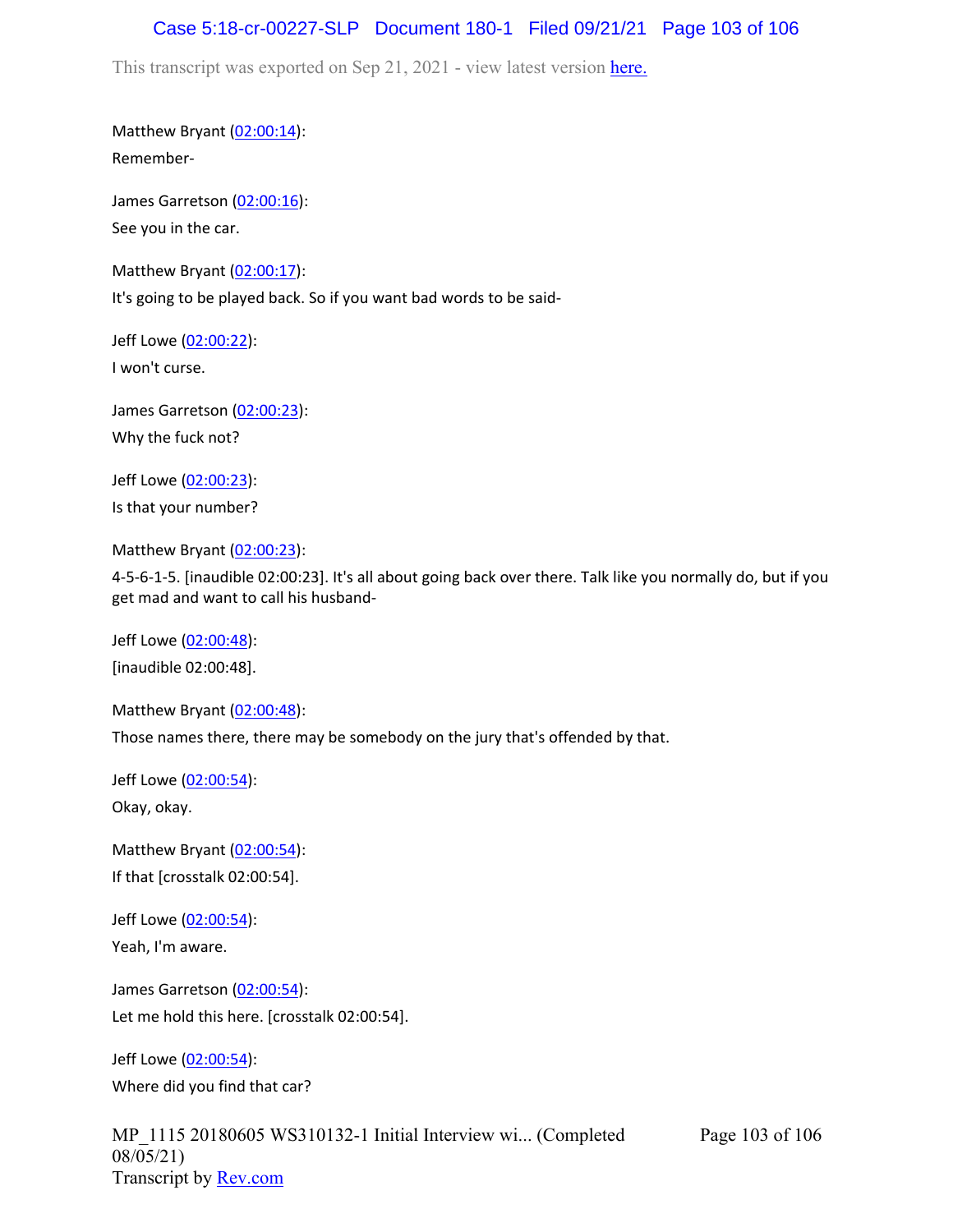#### Case 5:18-cr-00227-SLP Document 180-1 Filed 09/21/21 Page 104 of 106

This transcript was exported on Sep 21, 2021 - view latest version [here.](https://www.rev.com/transcript-editor/Edit?token=amZQ9HHFTut_NOLFoO1lSR86cptioQiBp-VVq9f_BePwrTlAl64zFPqcRkwVvmM6GaAv4S7BniclRE4xdf7JBzULLcE&loadFrom=DocumentHeaderDeepLink)

James Garretson ([02:00:54\)](https://www.rev.com/transcript-editor/Edit?token=-PcCw0sK6eic5p_615DaqqhNHZNIY1rU9pGiJn2S5xEcDxTIPLYNqo5vjKwMZWv3mpqA9axex6_DFNyqBltE9IDS01M&loadFrom=DocumentDeeplink&ts=7254.44): I'm going to drop him off.

Jeff Lowe ([02:01:06](https://www.rev.com/transcript-editor/Edit?token=D1hSHJPw-PHnXbPDIWne_iwEF-LqsWuy3lxqIt4165FsYO-3deX-t1eJZ1hrk3SC3SL0Lo6Ni8O2bDPN94Z0LgASaLg&loadFrom=DocumentDeeplink&ts=7266.37)): How long will this take once you have-

Matthew Bryant ([02:01:08](https://www.rev.com/transcript-editor/Edit?token=Q8vlrHe6kYNE3lRm_FeIuxc4EmZSqTod7nE1k_v_LUx34yUTRYUOH2m_js2UjZKlkTala0hQNcPr-Q7FAG5XG3_uRyE&loadFrom=DocumentDeeplink&ts=7268.38)): I don't-

Jeff Lowe ([02:01:11](https://www.rev.com/transcript-editor/Edit?token=V7vJGayeshasr9vGZfuX0_IQKUao37BIYJs47K-uuCRwJFbJJKt9r_QN-nptw0U82wtCf2NDb7_-VzJqdxxPoXnqtz4&loadFrom=DocumentDeeplink&ts=7271.04)): The murder for hire, I know should get in quick.

Matthew Bryant ([02:01:13](https://www.rev.com/transcript-editor/Edit?token=EEtDgRw5dR73VnEy1o8huVI_Ht92H-VmFi1tYvC17ESjICRRTQMfaOOY-BCisj3JMA-L8OQzQOsKHom657OvKzIwNOw&loadFrom=DocumentDeeplink&ts=7273.47)):

Yeah, if we can-

Jeff Lowe ([02:01:15](https://www.rev.com/transcript-editor/Edit?token=d87kBEcmsQMCAXhJ7V3VPPonn_5SQJURbMbRPtmRUPutrFvrRXs5FN9EMy21cYz9VN5JTad-zv99dRnVY10zeR5XxGM&loadFrom=DocumentDeeplink&ts=7275.56)):

I guaran-fucking-tee you, if you send somebody over here. When you send somebody to jail that says, "I hear you're looking for a problem-solver", he would jump on it in a second.

Matthew Bryant ([02:01:24](https://www.rev.com/transcript-editor/Edit?token=N6cGalCWVUqPLD_qrtANQl9sDPIf8sLrEVmOx2bf_E7eLkBlJ0c6fbPz5jS6jnAfvS3R68I_4spP8RTsf6YgmR53KMg&loadFrom=DocumentDeeplink&ts=7284.65)): I don't think he will.

Jeff Lowe ([02:01:24](https://www.rev.com/transcript-editor/Edit?token=L2iNU-ptueZFkjpi-RdCIDBdLNg43TTcYSq2tBBBABLpgVdtBSSN89Wxgc7DSw9AaGVrNaWlpx9xn88Oy40TWjuAK0Q&loadFrom=DocumentDeeplink&ts=7284.66)): I do.

Lauren Lowe ([02:01:24](https://www.rev.com/transcript-editor/Edit?token=Oo2EwglIgf7xiKhv4bcMYoyIV81JzorMFpc2yvukCCdhWLUPlJllnoK76eydowwnlF2F08HhzllFXWhPeazPLtvolaw&loadFrom=DocumentDeeplink&ts=7284.66)): Oh, he will.

Matthew Bryant ([02:01:28](https://www.rev.com/transcript-editor/Edit?token=d9HFwemzy3svwPtaTaKZ8Ch2mLOj5kfGKodYm5yqp8N5kb9YkiFDQ9w-pvcSy3qH9qlBe4uoHxOxQbZwwcwIGva6ODc&loadFrom=DocumentDeeplink&ts=7288.53)):

I don't think he will because he does not trust you. He can say everybody set him up right now.

James Garretson ([02:01:32\)](https://www.rev.com/transcript-editor/Edit?token=zoaUtpgiUUhbywgJbgmJFuo8LCft1aoV43Fo5VKOUBCwP86j4ny4yxGYXWXeG66OrEgyfwQzwBrK_1Mx_12VNkHEm1U&loadFrom=DocumentDeeplink&ts=7292.21):

I could've probably done it but now I suppose when he come on team Jeff, he won't even talk to me right now.

Lauren Lowe ([02:01:40](https://www.rev.com/transcript-editor/Edit?token=spRhhmcys4QX_B8l7lVrZg0p8EGJpip1gXBfPGYYFNSVGkY6Ydu5Xha7-S0ENAqYs737EmcnrmjvH9jUGOupHKf71MI&loadFrom=DocumentDeeplink&ts=7300.64)): Quite long since he talked to him.

Matthew Bryant ([02:01:45](https://www.rev.com/transcript-editor/Edit?token=K_NSJkWphxyX9DHhitziQiOWTt5C4lHacciS8b0Gdgo05zryIyVIuWyfX5xaMzOQCH08-b_HWgW_7b9JvlsEfn_f1Pc&loadFrom=DocumentDeeplink&ts=7305.88)):

I think with the turmoil right now, he's not going to trust anything right now.

James Garretson ([02:01:51\)](https://www.rev.com/transcript-editor/Edit?token=DRkOSmxhYszANbUqXH7bf2En8rKtrtFr_W4pAeNgNx5w6xDghHZ1_x9copZAgZ-R1r1_1U6XaAxFGWnNDo6Ebyhjdrw&loadFrom=DocumentDeeplink&ts=7311.01):

MP\_1115 20180605 WS310132-1 Initial Interview wi... (Completed 08/05/21) Transcript by [Rev.com](https://www.rev.com/) Page 104 of 106 Yeah.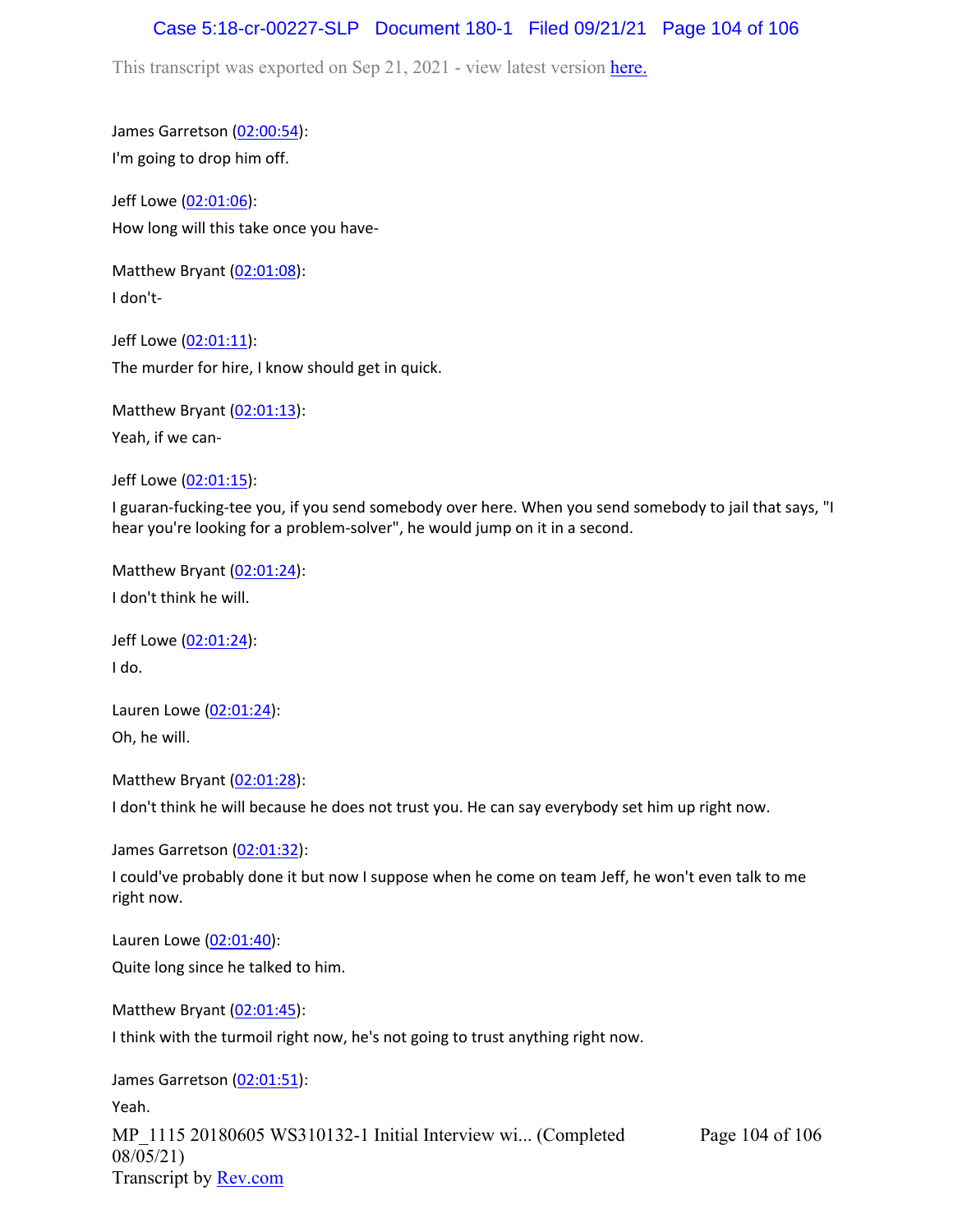## Case 5:18-cr-00227-SLP Document 180-1 Filed 09/21/21 Page 105 of 106

This transcript was exported on Sep 21, 2021 - view latest version [here.](https://www.rev.com/transcript-editor/Edit?token=amZQ9HHFTut_NOLFoO1lSR86cptioQiBp-VVq9f_BePwrTlAl64zFPqcRkwVvmM6GaAv4S7BniclRE4xdf7JBzULLcE&loadFrom=DocumentHeaderDeepLink)

Jeff Lowe ([02:01:52](https://www.rev.com/transcript-editor/Edit?token=TKEyzCBi3_7t4AiyJosLvIjjesG3JmGWdEThLlUJSO-DoPwo8zA_dbklu1LP35bXTRKOHQRelyvg9rEYKyGHvDJrsG0&loadFrom=DocumentDeeplink&ts=7312.71)): I don't know, man. Joe's-

James Garretson ([02:01:53\)](https://www.rev.com/transcript-editor/Edit?token=u9wEootfuxTRgQsoGi2zJc0n8swmgyLUylVr1oRdgXwtuuWrSR_ZCZpQAru99U1H-QiWbvtwEJK8eyK7oYENTd-T7wU&loadFrom=DocumentDeeplink&ts=7313.64): I don't think-

Jeff Lowe ([02:01:54](https://www.rev.com/transcript-editor/Edit?token=SFNs06YDRBIQp-6uIBOAOHYFrBeRpfmEpdD7RvLdT6-gsgCnSUH4U0HxN_Qw0c5xD4vV6sEQHRkuinEFyKrgHIjSrpA&loadFrom=DocumentDeeplink&ts=7314.37)): Joe doesn't think like you and I.

Lauren Lowe ([02:01:54](https://www.rev.com/transcript-editor/Edit?token=ng3HISneszHl6oa4d1nWsJeuw0iU4PimQ9hphWMEZN0qliIUWofU5zCXkhaN1jWA4vJEVgAjNWa9i03OS-U76gQYWK8&loadFrom=DocumentDeeplink&ts=7314.53)): He really doesn't. He's not that-

James Garretson ([02:01:59\)](https://www.rev.com/transcript-editor/Edit?token=OpGMdA7rd_pT0qfRJT89qjwj-Z7fTDN1nVT7VRw0CnaRkNux6-8TOXMwttz6lnb6IyHxxal-dNTUaiITVDiiPB9ReEM&loadFrom=DocumentDeeplink&ts=7319.64): I'll call you, man.

Jeff Lowe ([02:02:00](https://www.rev.com/transcript-editor/Edit?token=nNkwkUys99YIFuHKT8yQUfZKiIqFdrCXJ3ErNVy29T_PfG4UWmGXgcZNlRfhoQhVpF0EZA_YLX7foVzt8Osexbb2iK8&loadFrom=DocumentDeeplink&ts=7320.05)): Within a week of-

Matthew Bryant ([02:02:05](https://www.rev.com/transcript-editor/Edit?token=8rE7HW1jBlb0FVfbh8BR5j4b1PvXere81Q_teVVNgaEpfs53J3_hYMaiulR6WP0Tpn0mtN_9ZogJUr7Abx_vpzB0SVU&loadFrom=DocumentDeeplink&ts=7325.55)): I do believe that. I believe that he has a big ego.

Jeff Lowe ([02:02:08](https://www.rev.com/transcript-editor/Edit?token=ZFTb8JBO2tlhyK3wN9xkBlr3zBX2gGqbdsm7clOUMixZ56C2luTGoSAQU7XKHM1F4xcVSn7DPfTGaylzb2yOF-HVtu8&loadFrom=DocumentDeeplink&ts=7328.96)): Yeah, fucking huge.

Matthew Bryant ([02:02:10](https://www.rev.com/transcript-editor/Edit?token=ldu7YuI1rdgJtc6U9edS-3ZzGm8FNRfzJ5qGlpwfo1JviReIOm2zfy9uk6GfniM9b3cpPD7I8Q7tcobWWBoyH-a4y_c&loadFrom=DocumentDeeplink&ts=7330.01)):

And I believe once you stroke his ego a little bit, and talk about how you need him here, and how he built the place, it wouldn't be the same without him. As hard as that is to get out of your mouth, he'll be like, "Okay". And then he'll get on social media and talk about how he's got you straightened out, and all that sucker deal. You're going to have to eat that. And you're going to be like, "Yeah". But just eat it because the bigger picture is down the road. The tigers, commercial tigers, commercial-

Jeff Lowe ([02:02:47](https://www.rev.com/transcript-editor/Edit?token=3SJxdvcTredYT9BOafCSZwPVE_1BRVfg3qW2HOi9KuXaM0-scU2ZKkGJdXRcd2SnfmzH1xl4zdMRM_MsVdkY9cWDA8I&loadFrom=DocumentDeeplink&ts=7367.2)):

Can you charge somebody \$5,000 to deliver a tiger to South Carolina?

Matthew Bryant ([02:02:50](https://www.rev.com/transcript-editor/Edit?token=BR5JAxnlilzNiAyFHGLt8welyBId7fqY35aN_fIQD7s58CT0RAfVsv_HJxuWryXJEnNcpLHUIkEY2h7mW2qoz_DxeV8&loadFrom=DocumentDeeplink&ts=7370.73)):

That's why. Especially when they find a formal memo [inaudible 02:02:54]. I mean, this takes long. They're going to charge \$5,000 in the records. Especially when I can get tested on your guys tiger, liliger one for five. That's the going for a tiger commercially.

```
Jeff Lowe (02:03:07):
```
Bit less than that. \$2,500 is the most I've seen one go out.

James Garretson ([02:03:12\)](https://www.rev.com/transcript-editor/Edit?token=0FjZ_1jYUixAQOHrkbGde0L-4h9P2piV13BGJL7FmC-x4RBJGy3QxEdtC1-Cgh5vpIkA6jWQr7mCwaET6R5J_Sjwk3I&loadFrom=DocumentDeeplink&ts=7392.34):

MP\_1115 20180605 WS310132-1 Initial Interview wi... (Completed 08/05/21) Transcript by [Rev.com](https://www.rev.com/)